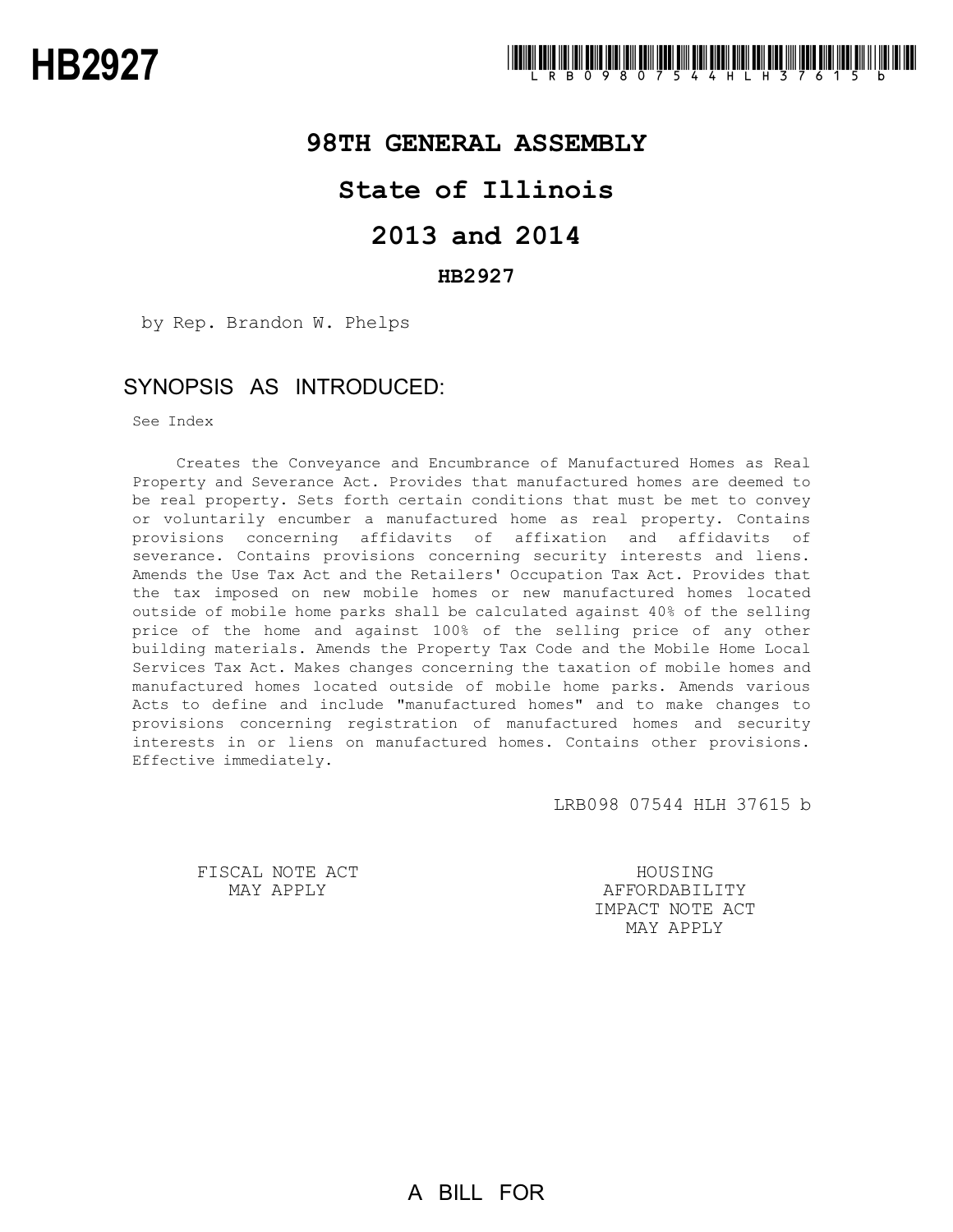AN ACT concerning revenue. 1

#### **Be it enacted by the People of the State of Illinois, represented in the General Assembly:** 2 3

Article 5. CONVEYANCE AND ENCUMBRANCE OF MANUFACTURED HOMES AS REAL PROPERTY AND SEVERANCE ACT 4 5

Section 5-1. Short title. This Act may be cited as the Conveyance and Encumbrance of Manufactured Homes as Real Property and Severance Act. All references in this Article to "this Act" mean this Article. 6 7 8 9

Section 5-2. Findings and purpose. 10

(a) The General Assembly finds that there is a need to clarify the legal status of manufactured homes affixed or to be affixed to real property in the State. 11 12 13

(b) The purpose of this Act is to establish a clear statutory procedure for converting to real property manufactured homes located outside of mobile home parks that are affixed to real property and for the severance of manufactured homes from real property. 14 15 16 17 18

Section 5-5. Manufactured home; permanently affixed to real property. For the purposes of this Act, "manufactured home" means a manufactured home as defined in subdivision (53) 19 20 21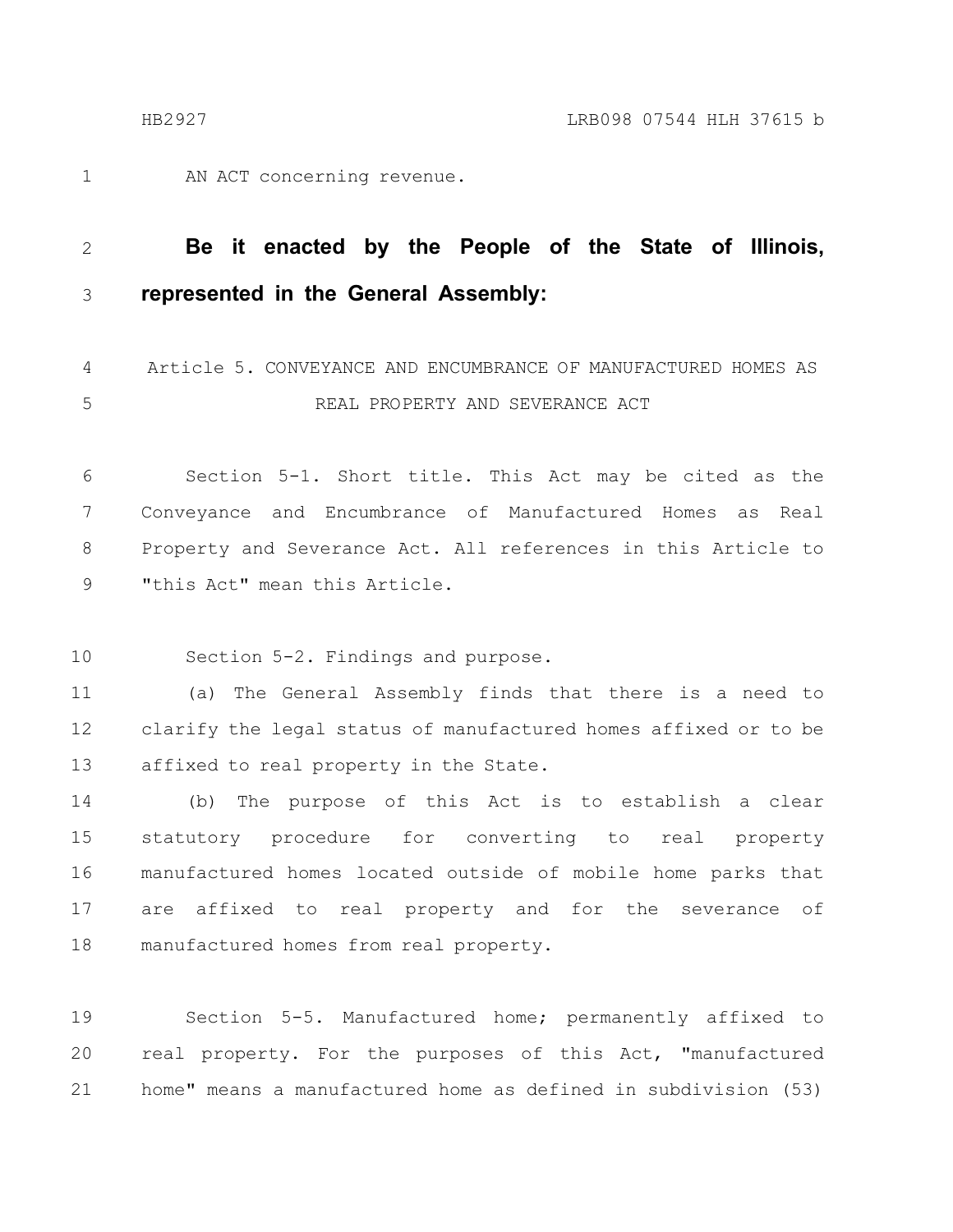HB2927 - 2 - LRB098 07544 HLH 37615 b

of Section 9-102 of the Uniform Commercial Code. Notwithstanding the foregoing, for the purposes of subsection (b)(2) of Section 1322 of the federal Bankruptcy Code (11 U.S.C.  $\frac{1322(b)(2)}{b}$ , a manufactured home shall be deemed to be real property. For the purposes of this Act, a manufactured home is "permanently affixed" if it is anchored to real property by attachment to a permanent foundation, constructed in accordance with applicable state and local building codes and manufacturer's specifications as provided in 24 C.F.R. Part 3285, and connected to residential utilities (such as water, gas, electricity, or sewer or septic service). 1 2 3 4 5 6 7 8 9 10 11

Section 5-10. Act not mandatory; record notice. The owner of a manufactured home that is personal property or a fixture may, but need not, cause that manufactured home to be deemed to be real property by satisfying the requirements of Section 5-30 of this Act and the requirements of Section 3-116.1 or 3-116.2 of the Illinois Vehicle Code, as applicable. 12 13 14 15 16 17

To convey or voluntarily encumber a manufactured home as real property, the following conditions must be met: 18 19

(1) the manufactured home must be permanently affixed to real property; 20 21

(2) the ownership interests in the manufactured home and the real property to which the manufactured home is permanently affixed must be identical, or, if the manufactured home is not located in a mobile home park as 22 23 24 25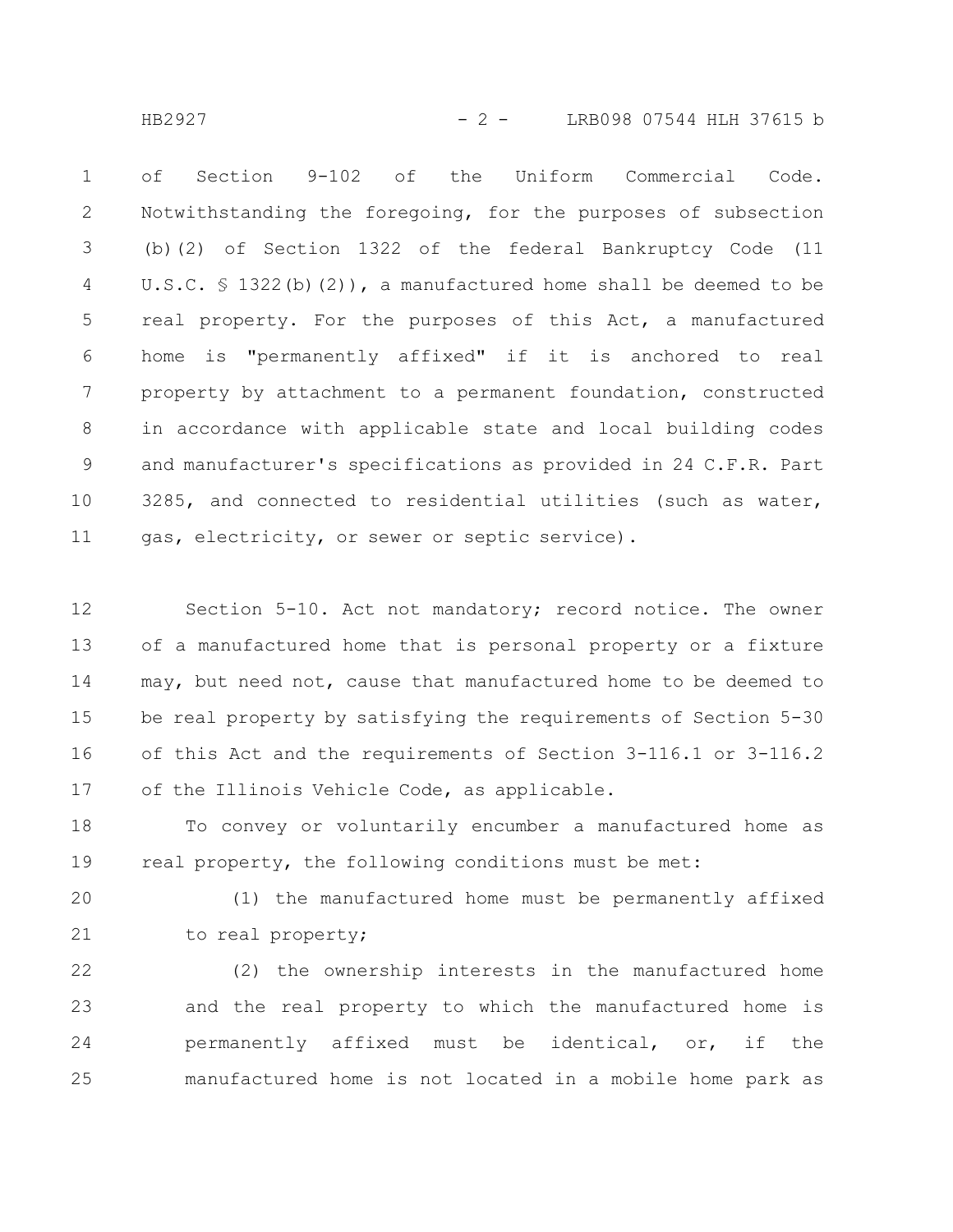defined in Section 2.5 of the Mobile Home Park Act, and if the owner of the manufactured home, if not the owner of the real property, is in possession of the real property pursuant to the terms of a lease in recordable form that has a term that continues for at least 20 years after the date of execution, then the consent of the lessor of the real property must be given; 1 2 3 4 5 6 7

(3) the person (all, if more than one) having an ownership interest in such manufactured home shall execute and record with the recording officer of the county in which the real property is located an affidavit of affixation as provided in Section 5-15 of this Act and satisfy the other applicable requirements of this Act; and 8 9 10 11 12 13

(4) upon receipt of a certified copy of the affidavit of affixation pursuant to Section 5-25 of this Act, any person designated therein for filing with the Secretary of State shall file the certified copy of affidavit of affixation with the Secretary of State; except that 14 15 16 17 18

(A) in a case described in subsection (a)(4)(A) of Section 5-15 of this Act, a certified copy of the affidavit of affixation and the original Manufacturer's Statement of Origin, each as recorded in the county in which the real property is located, must be filed with the Secretary of State pursuant to Section 3-116.1 of the Illinois Vehicle Code; and (B) in a case described in subsection (a)(4)(B) of 19 20 21 22 23 24 25 26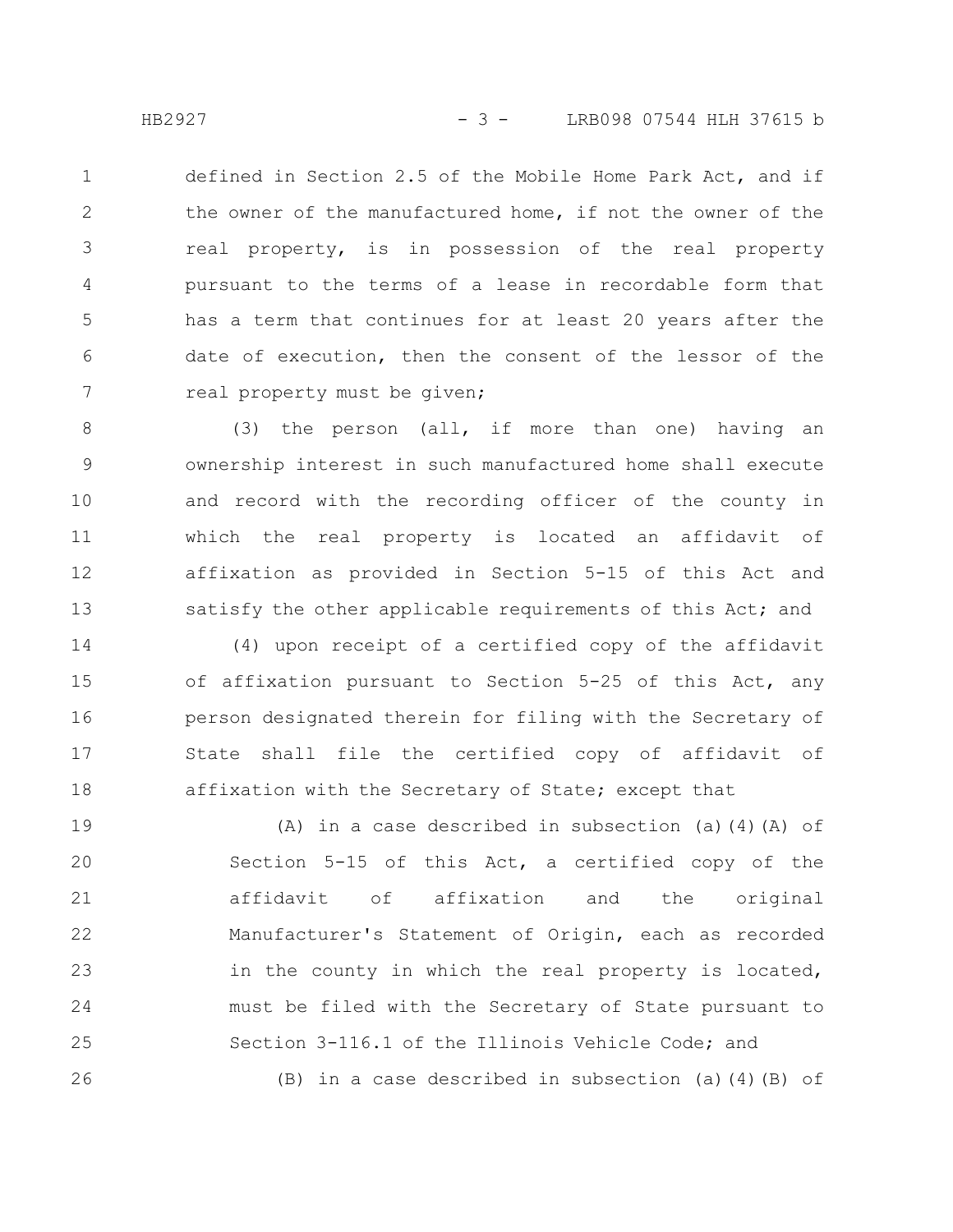HB2927 - 4 - LRB098 07544 HLH 37615 b

Section 5-15 of this Act, a certified copy of the affidavit of affixation as recorded in the county in which the real property is located, and the original certificate of title, including, if applicable, a certificate of title issued in accordance with subsection (b) of Section 3-109 of the Illinois Vehicle Code, must be filed with the Secretary of State pursuant to Section 3-116.2 of the Illinois Vehicle Code. 1 2 3 4 5 6 7 8 9

10

Section 5-15. Affidavit of affixation.

(a) An affidavit of affixation shall contain or be accompanied by: 11 12

(1) the name of the manufacturer, the make, the model name, the model year, the dimensions, and the vehicle identification number or numbers of the manufactured home, and whether the manufactured home is new or used; 13 14 15 16

(2)(A) a statement that the party executing the affidavit is the owner of the real property described therein or (B) if the party executing the affidavit is not the owner of the real property, (1) a statement that the manufactured home is not located in a mobile home park as defined in Section 2.5 of the Mobile Home Park Act and that the party executing the affidavit is in possession of the real property pursuant to the terms of a lease in recordable form that has a term that continues for at least 17 18 19 20 21 22 23 24 25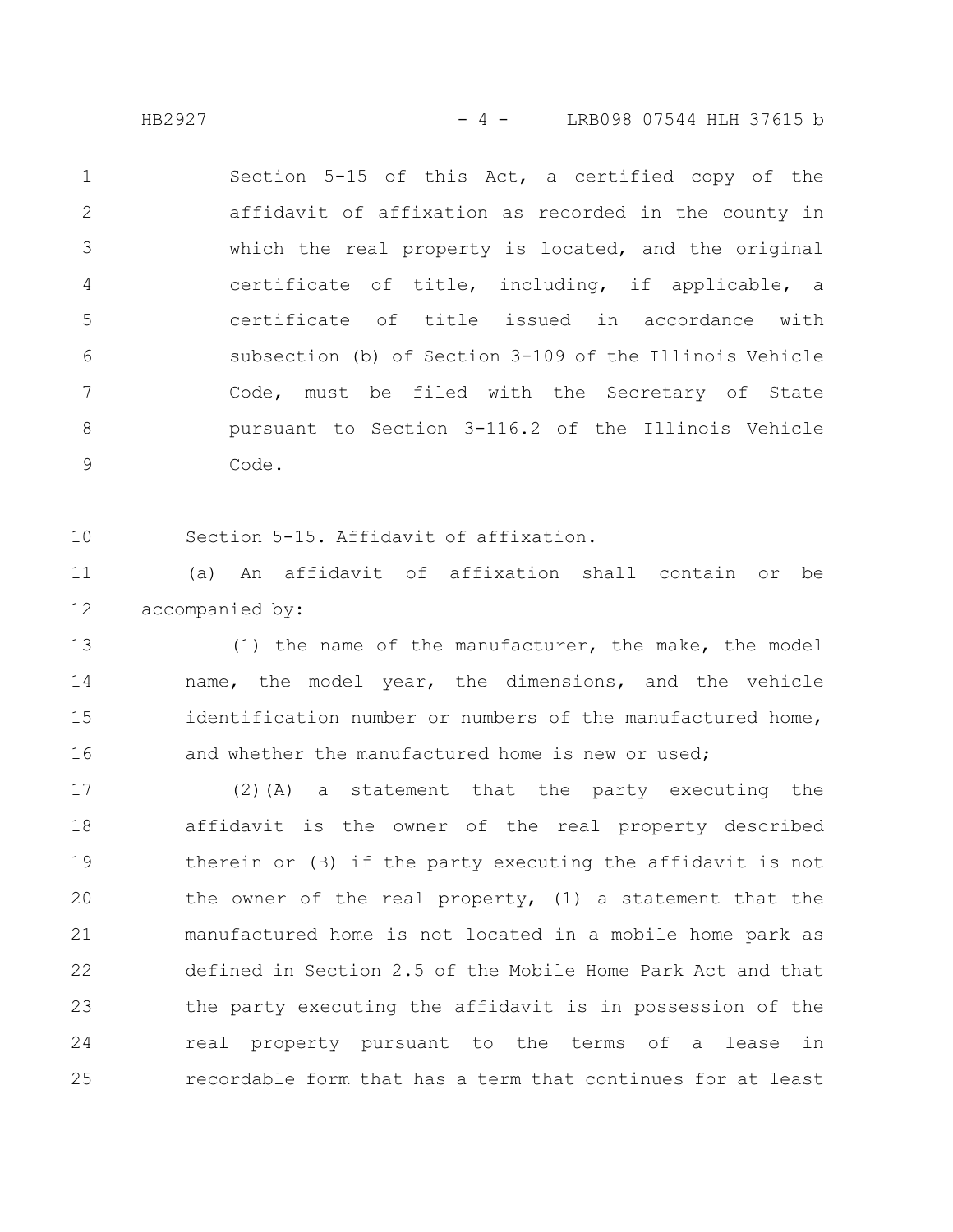20 years after the date of execution of the affidavit and (2) the consent of the lessor of the real property, endorsed upon or attached to the affidavit and acknowledged or proved in the manner as to entitle a conveyance to be recorded; 1 2 3 4 5

(3) the street address and the legal description of the real property to which the manufactured home is or shall be permanently affixed; and 6 7 8

9

(4) as applicable:

(A) if the manufactured home is not covered by a certificate of title, including, if applicable, a certificate of title issued in accordance with subsection (b) of Section 3-109 of the Illinois Vehicle Code, a statement by the owner to that effect, and 10 11 12 13 14

(i) a statement by the owner of the manufactured home that the manufactured home is covered by a Manufacturer's Statement of Origin, the date the Manufacturer's Statement of Origin was issued, and the vehicle identification number or numbers of the manufactured home; and 15 16 17 18 19 20

(ii) a statement that annexed to the affidavit of affixation is the original Manufacturer's Statement of Origin for the manufactured home, duly endorsed to the owner of the manufactured home, and that the owner of the manufactured home shall surrender the Manufacturer's Statement of 21 22 23 24 25 26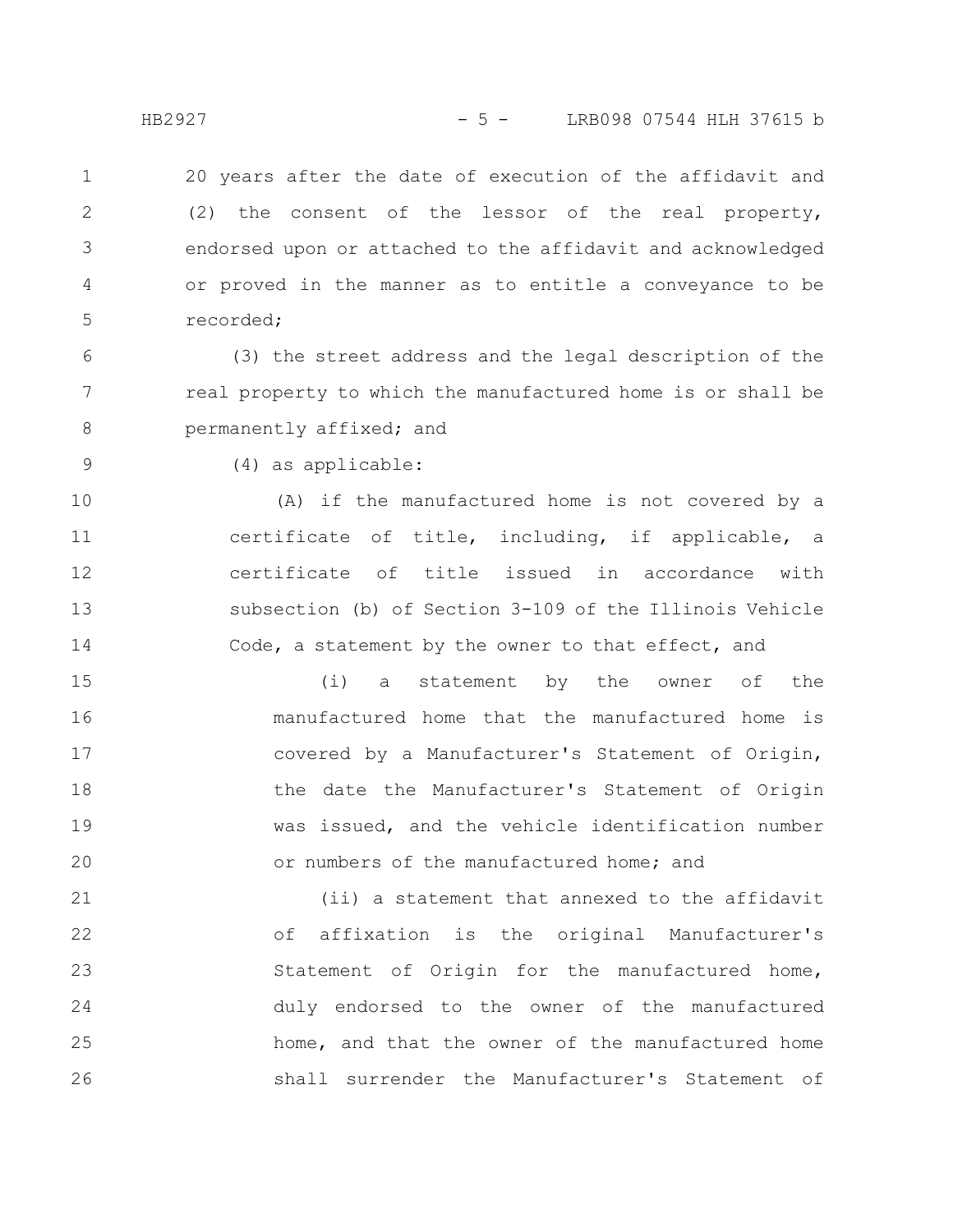1

Origin; or

(B) if the manufactured home is covered by a certificate of title, including, if applicable, a certificate of title issued in accordance with subsection (b) of Section 3-109 of the Illinois Vehicle Code, a statement by the owner of the manufactured home that the manufactured home is covered by a certificate of title, the date the title was issued, the title number, and that the owner of the manufactured home shall surrender the title; 2 3 4 5 6 7 8 9 10

(5) a statement whether or not the manufactured home is subject to one or more security interests or liens, and 11 12

(A) if the manufactured home is subject to one or more security interests or liens, the name and address of each party holding a security interest in or lien on the manufactured home, including but not limited to, each holder shown on any certificate of title issued by the Secretary of State, if any, the original principal amount secured by each security interest or lien; and a statement that the security interest or lien shall be released; or 13 14 15 16 17 18 19 20 21

(B) a statement that each security interest in or lien on the manufactured home, if any, has been released, together with due proof of each such release; (6) a statement that the manufactured home is or shall be permanently affixed to the real property; and 22 23 24 25 26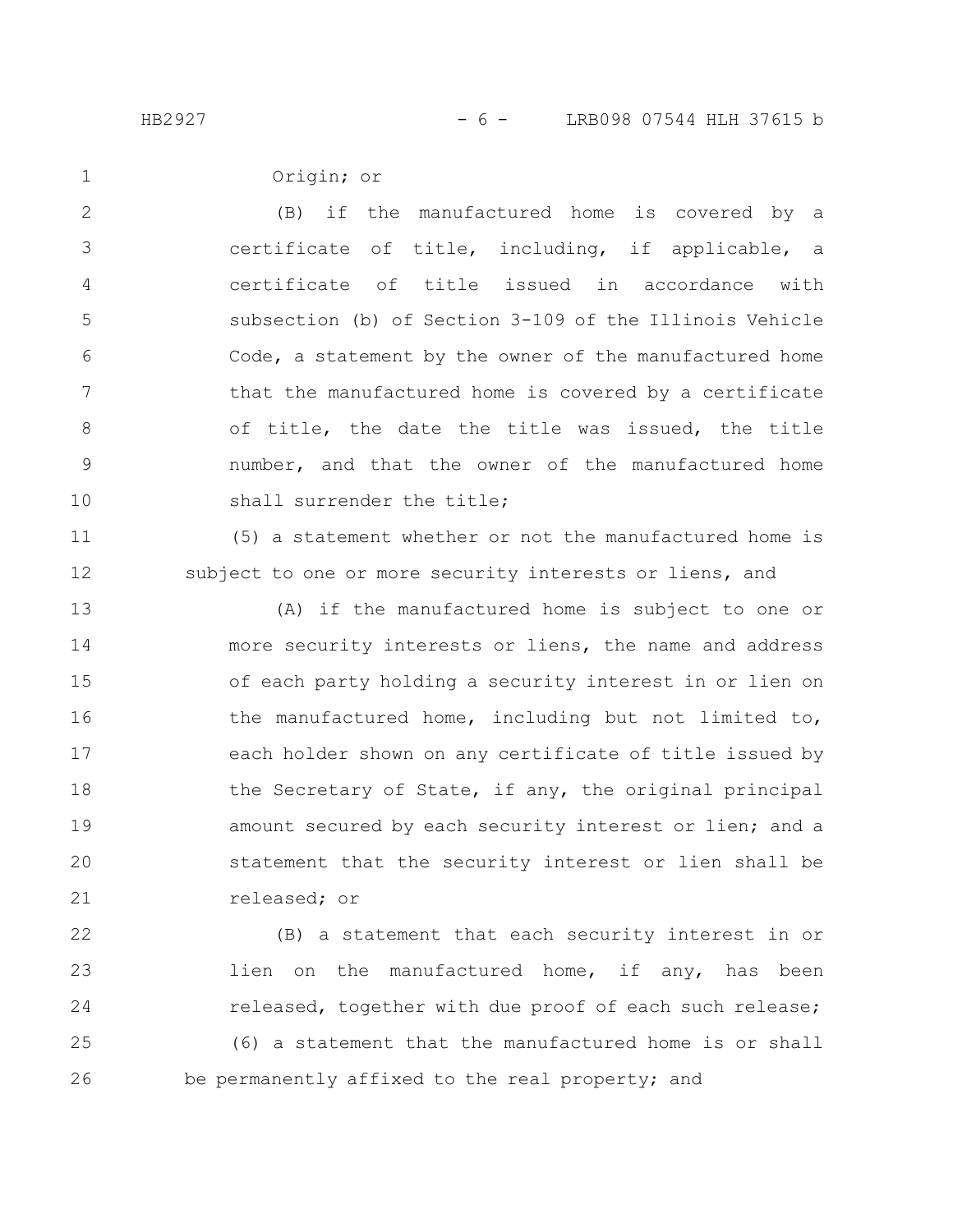HB2927 - 7 - LRB098 07544 HLH 37615 b

(7) the name and address of a person designated for filing the certified copy of the affidavit of affixation with the Secretary of State, to whom the recording officer shall return the certified copy of the affidavit of affixation after it has been duly recorded in the real property records, as provided in Section 5 of this Act. 1 2 3 4 5 6

(b) An affidavit of affixation shall be in the form set forth in this Section, duly acknowledged or proved in like manner as to entitle a conveyance to be recorded, and when so acknowledged or proved and upon payment of the lawful fees therefor, the recording officer shall immediately cause the affidavit of affixation and any attachments thereto to be duly recorded and indexed in the record of deeds. 7 8 9 10 11 12 13

(c) An affidavit of affixation shall be in the form set forth below: 14 15

MANUFACTURED HOME AFFIDAVIT OF AFFIXATION 16 17

STATE OF  $\dots\dots\dots\dots\dots\dots\dots\dots$ 18

)SS. 19

COUNTY OF .......................) 20

BEFORE ME, the undersigned Notary Public, on this day personally appeared ......................... (type the name(s) of each person signing this Affidavit) known to me to 21 22 23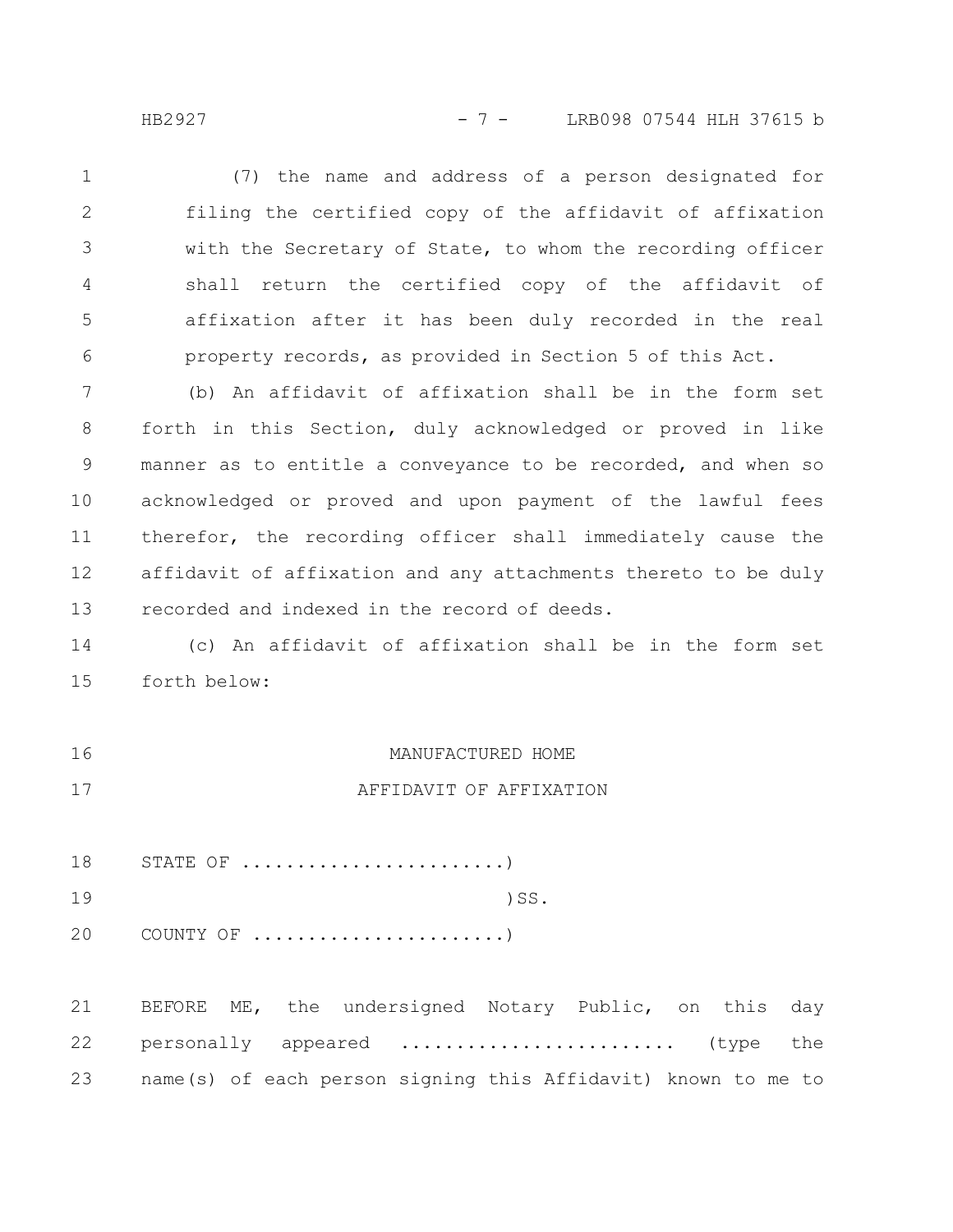|                | $-8 -$<br>LRB098 07544 HLH 37615 b<br>HB2927                     |
|----------------|------------------------------------------------------------------|
| $\mathbf 1$    | be the person(s) whose name(s) is/are subscribed below (each a   |
| 2              | "Homeowner"), and who, being by me first duly sworn, did each    |
| 3              | on his or her oath state as follows:                             |
| 4              | 1. Homeowner owns the manufactured home ("Home") described as    |
| 5              | follows:                                                         |
| 6              |                                                                  |
| $\overline{7}$ |                                                                  |
| 8              | (New/Used; Year; Manufacturer's Name; Model Name and Model       |
| 9              | No.; Manufacturer's VIN No(s).; Length/Width)                    |
|                |                                                                  |
| 10             | was built in compliance with the<br>2.<br>The<br>federal<br>Home |
| 11             | Manufactured Home Construction and Safety Standards (42          |
| 12             | U.S.C.A. Ch. 70).                                                |
| 13             | 3.<br>Homeowner is the first retail buyer of the Home,<br>If     |
| 14             | Homeowner is in receipt of (i) the manufacturer's warranty       |
| 15             | for the Home, (ii) the Consumer Manual for the Home, (iii)       |
| 16             | Insulation Disclosure for the<br>the<br>Home, $(iv)$ the         |
| 17             | formaldehyde health notice, and (v) the Dispute Resolution       |
| 18             | Disclosure required by 24 C.F.R. 3288.5.                         |
| 19             | 4. The street address of the real property to which the Home is  |
| 20             | or shall be permanently affixed ("Property Address") is:         |
|                |                                                                  |
| 21             |                                                                  |
| 22             | (Street or Route; City; County; State; Zip Code)                 |
|                |                                                                  |
| 23             | 5. The legal description of the real property to which the Home  |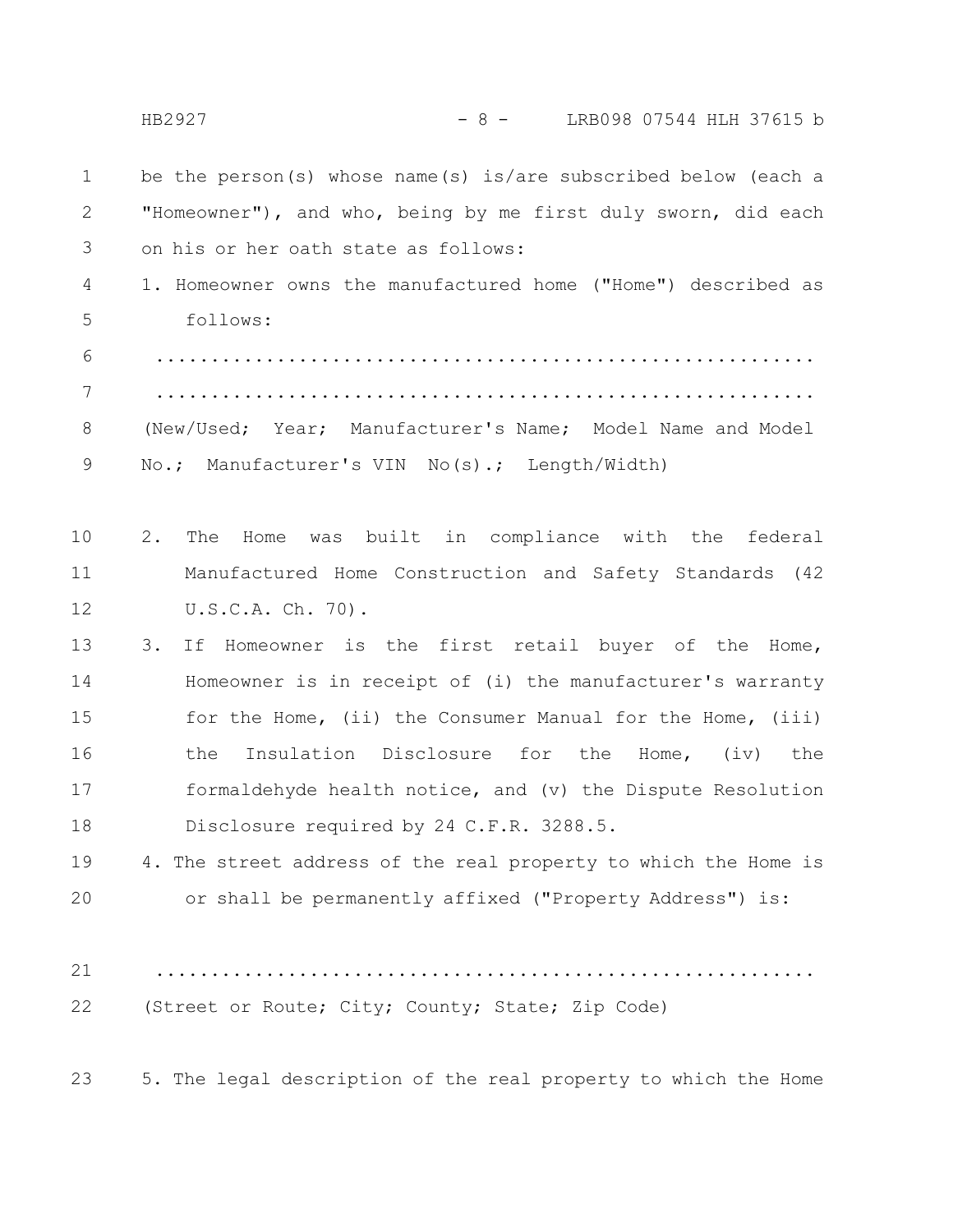3

6. Homeowner is the owner of the Land or, if not the owner of the Land, the Home is not located in a mobile home park, as defined in Section 2.5 of the Mobile Home Park Act, and Homeowner is in possession of the Land pursuant to a lease in recordable form that has a term that continues for at least 20 years after the date of the execution of this Affidavit, and the consent of the lessor is attached to this Affidavit. 6 7 8 9 10 11 12 13

#### 7. The Home is or shall be assessed and taxed as an improvement to the Land. 14 15

8. As of the date of the execution of this Affidavit, or, if the Home is not yet located at the Property Address, upon the delivery of the Home to the Property Address: 16 17 18

(a) All permits required by governmental authorities have been obtained; 19 20

(b) The Home [ ] is [ ] shall be permanently affixed as defined in Section 5-5 of the Conveyance and Encumbrance of Manufactured Homes as Real Property and Severance Act; 21 22 23

(c) The wheels, axles, towbar, or hitch were removed when the Home was placed on the Property Address; and 24 25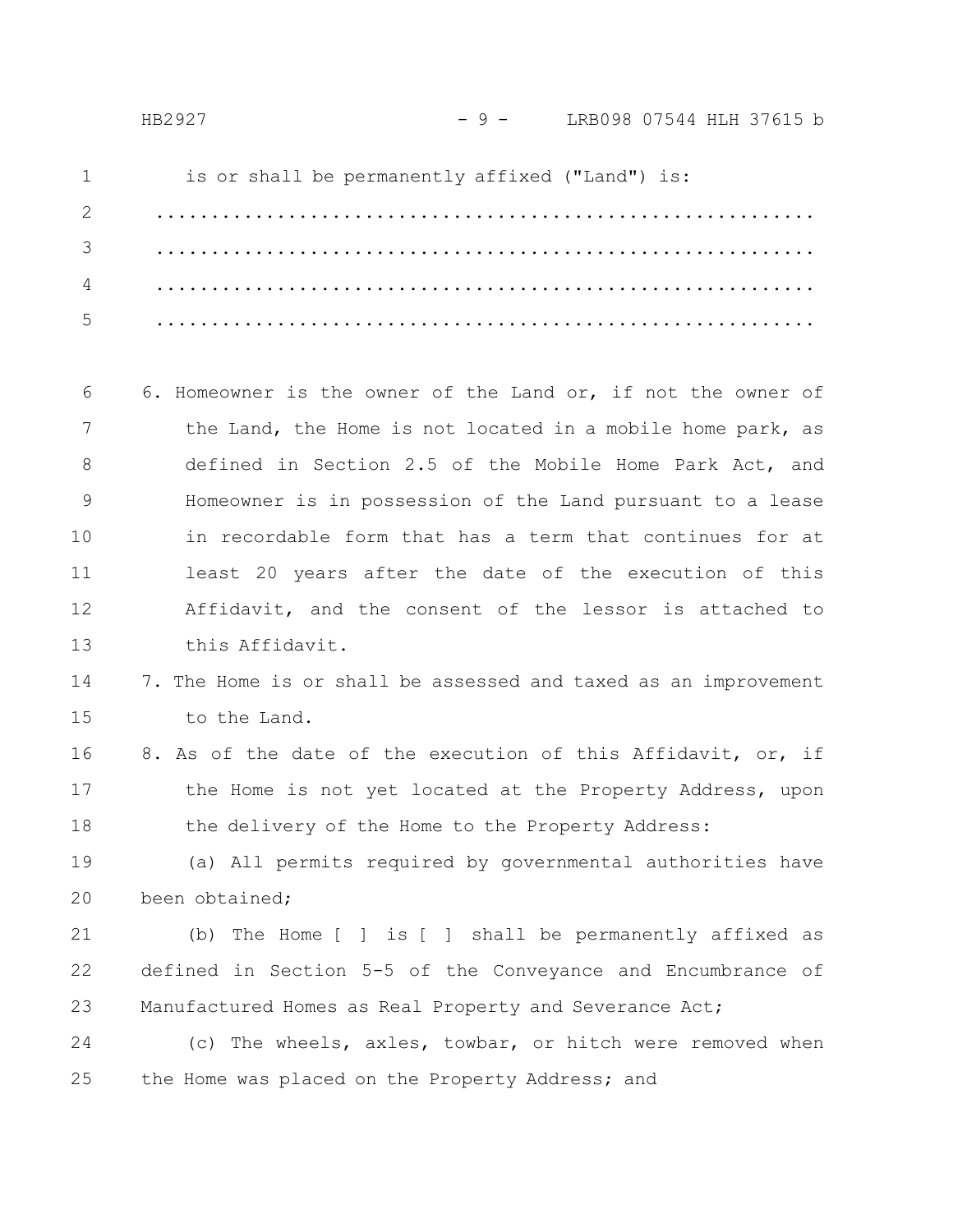### HB2927 - 10 - LRB098 07544 HLH 37615 b

| $\mathbf 1$ | (d) The Home has the characteristics of site-built housing     |
|-------------|----------------------------------------------------------------|
| 2           | and is part of the Land.                                       |
| 3           | 9.<br>The Home [ ] was [ ] was not permanently affixed before  |
| 4           | January 1, 2011.                                               |
| 5           | 10. If Homeowner is the owner of the Land, any conveyance or   |
| 6           | financing of the Home and the Land shall be a single           |
| 7           | transaction under applicable State law.                        |
| 8           | 11. The Home is subject to the following security interests or |
| 9           | liens:                                                         |
|             |                                                                |
| 10          |                                                                |
| 11          |                                                                |
| 12          | Original Principal Amount Secured:                             |
|             |                                                                |
| 13          |                                                                |
| 14          |                                                                |
| 15          | Original Principal Amount Secured:                             |
|             |                                                                |
| 16          | 12. Other than those disclosed in this Affidavit, Homeowner is |
| 17          | not aware of (i) any other security interest, claim, lien,     |
| 18          | or encumbrance affecting the Home or (ii) any other facts      |
| 19          | or information that could reasonably affect the validity of    |
| 20          | the title of the Home or the existence or non-existence of     |
| 21          | security interests in it.                                      |
| 22          | 13. A release of lien from each of the lienholders identified  |
| 23          | in paragraph 11 of this Affidavit [] has been [] shall be      |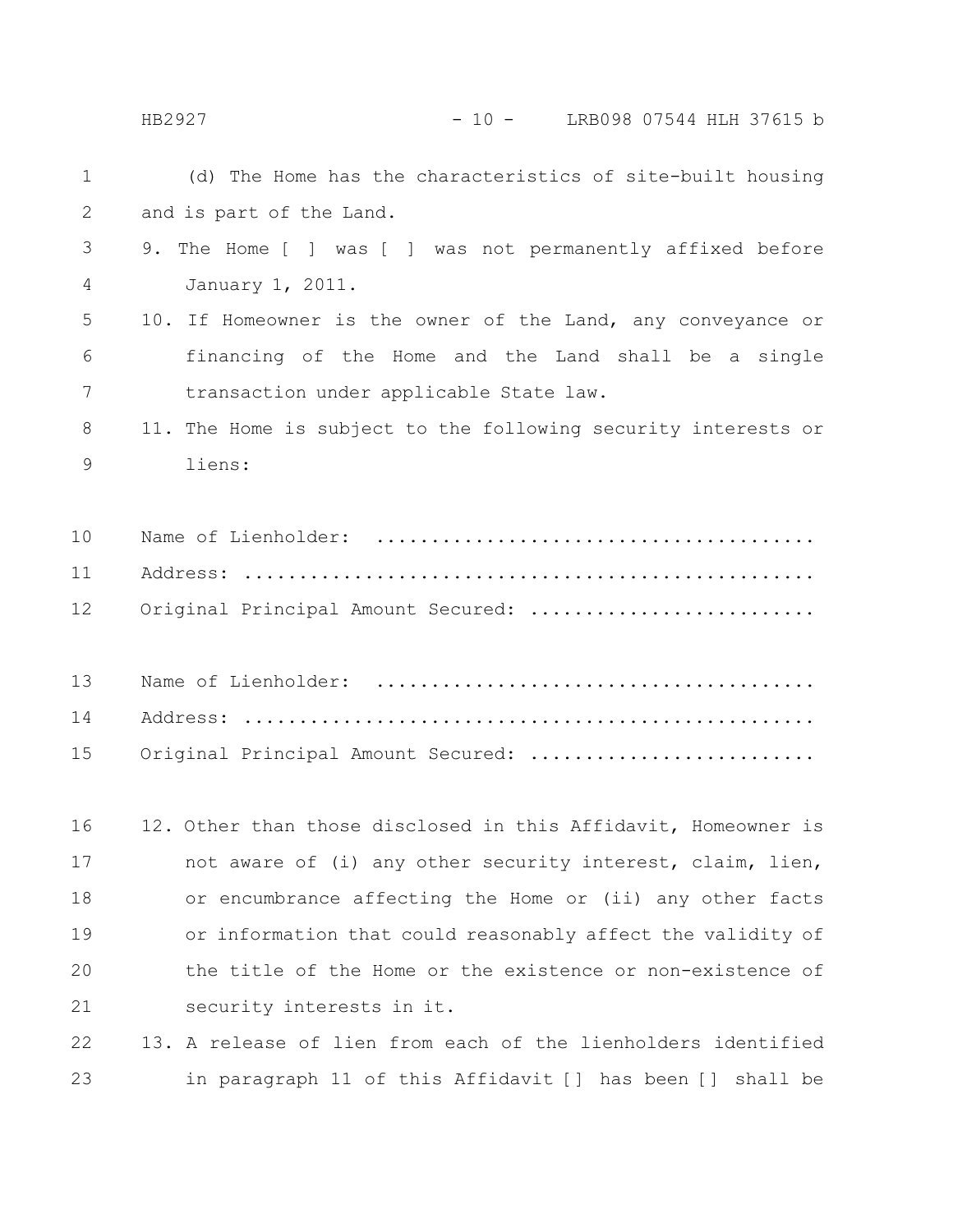HB2927 - 11 - LRB098 07544 HLH 37615 b

| $\mathbf 1$ | delivered to the Secretary of State.                            |
|-------------|-----------------------------------------------------------------|
| 2           | 14. Homeowner shall initial only one of the following, as it    |
| 3           | applies to the Home:                                            |
| 4           | [] The Home is not covered by a certificate of title. The       |
| 5           | Home is covered by a Manufacturer's Statement of Origin,        |
| 6           | issued on the  of , , manufacturer's                            |
| 7           | vehicle identification number , which                           |
| 8           | Homeowner shall surrender. The original Manufacturer's          |
| 9           | Statement of Origin, duly endorsed to Homeowner, is attached    |
| 10          | to this Affidavit.                                              |
| 11          | [] The Home is covered by a certificate of title issued         |
| 12          | on the  day of , , title number                                 |
| 13          | , which Homeowner shall surrender.                              |
| 14          | 15. Homeowner designates the following person to file a         |
| 15          | certified copy of this Affidavit with the Secretary of          |
| 16          | State, and the person to whom the Recorder shall return a       |
| 17          | certified copy of this Affidavit after it has been duly         |
| 18          | recorded in the real property records:                          |
| 19          |                                                                 |
| 20          | Address:                                                        |
|             |                                                                 |
| 21          | 16. This Affidavit is executed by Homeowner pursuant to Section |
| 22          | 5-15 of the Conveyance and Encumbrance of Manufactured          |
| 23          | Homes as Real Property and Severance Act.                       |
| 24          |                                                                 |
| 25          | IN WITNESS WHEREOF, Homeowner(s) has/have executed this         |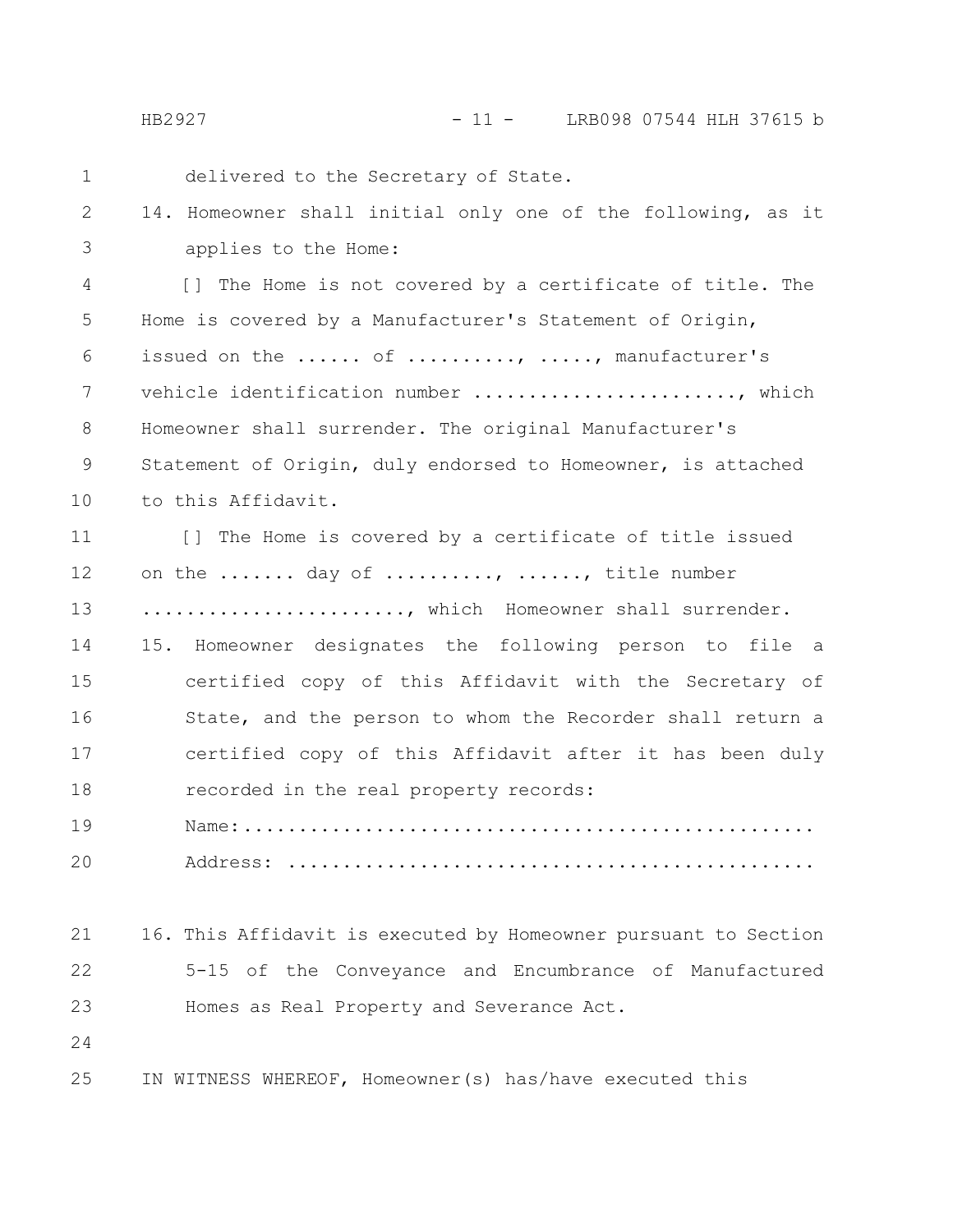|             | HB2927                                                    | $-12 -$ LRB098 07544 HLH 37615 b |  |
|-------------|-----------------------------------------------------------|----------------------------------|--|
| $\mathbf 1$ | Affidavit in my presence and in the presence of the       |                                  |  |
| 2           | undersigned witnesses on this  day of ,                   |                                  |  |
|             |                                                           |                                  |  |
| 3           |                                                           |                                  |  |
| 4           | Homeowner #1                                              | Witness                          |  |
| 5           |                                                           |                                  |  |
| 6           | Printed Name                                              |                                  |  |
|             |                                                           |                                  |  |
| 7           |                                                           |                                  |  |
| 8           | Homeowner #2                                              | Witness                          |  |
| 9           |                                                           |                                  |  |
| 10          | Printed Name                                              |                                  |  |
|             |                                                           |                                  |  |
| 11          |                                                           |                                  |  |
| 12          | Homeowner #3                                              | Witness                          |  |
| 13          |                                                           |                                  |  |
| 14          | Printed Name                                              |                                  |  |
|             |                                                           |                                  |  |
| 15          |                                                           |                                  |  |
| 16          | Homeowner #4                                              | Witness                          |  |
| 17          |                                                           |                                  |  |
| 18          | Printed Name                                              |                                  |  |
|             |                                                           |                                  |  |
| 19          | STATE OF $\dots\dots\dots\dots\dots\dots\dots\dots\dots)$ |                                  |  |
| 20          |                                                           | SS.                              |  |
|             |                                                           |                                  |  |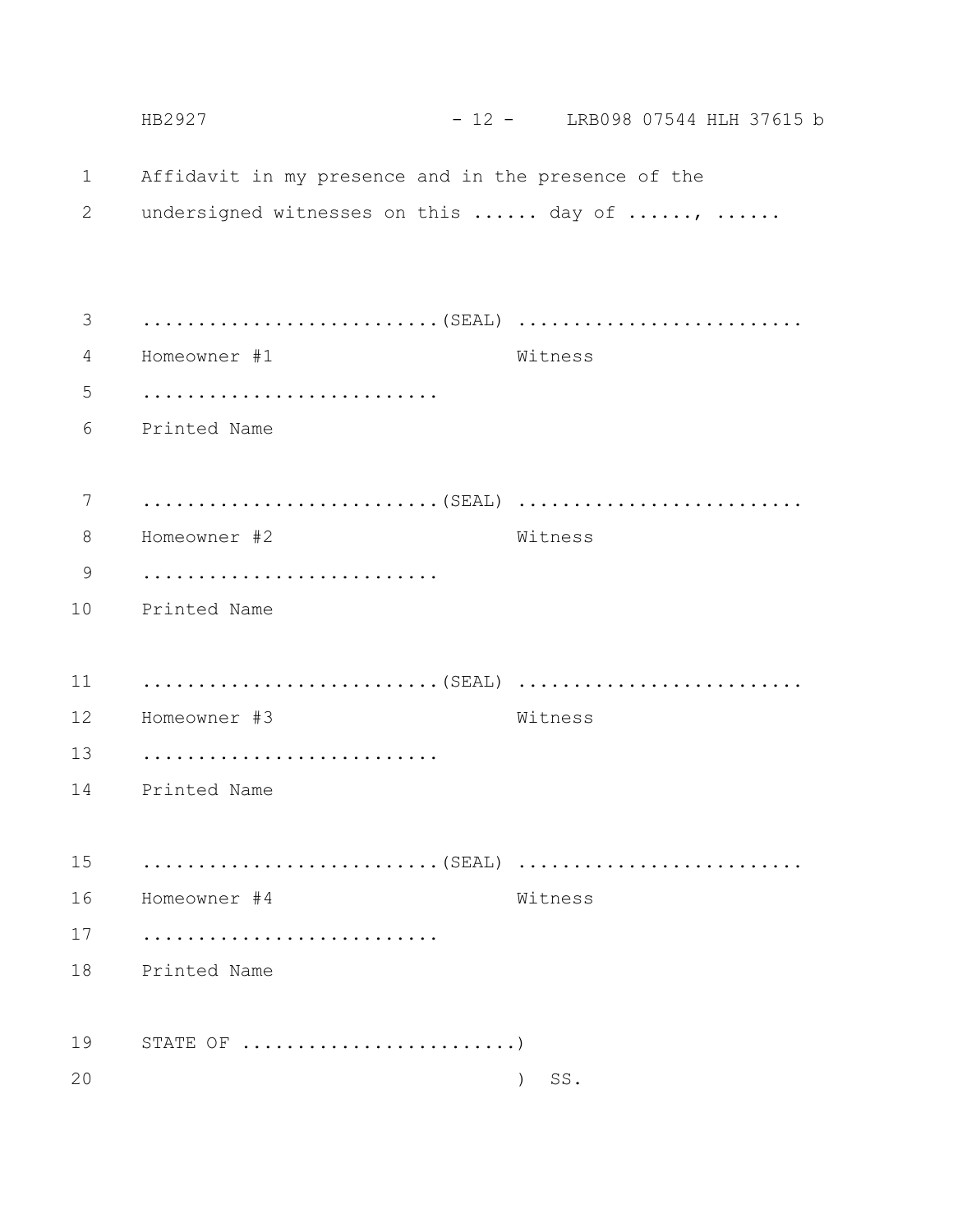| HB2927 | - 13 - LRB098 07544 HLH 37615 b |  |  |  |
|--------|---------------------------------|--|--|--|
|        |                                 |  |  |  |
|        |                                 |  |  |  |

COUNTY OF ........................) 1

| 3 (date) by (name(s) of person(s) who acknowledged).<br>$\overline{4}$ |    | The foregoing instrument was acknowledged before me this |
|------------------------------------------------------------------------|----|----------------------------------------------------------|
|                                                                        |    |                                                          |
|                                                                        |    | Notary Public                                            |
|                                                                        | .5 | Signature                                                |

My commission expires: .................. Official Seal: 6 7

ATTENTION RECORDER: This instrument covers goods that are or are to become fixtures on the Property described herein and is to be filed for record in the records where conveyances of real estate are recorded. 8 9 10 11

Section 5-20. Disposition of liens. Neither the act of permanently affixing a manufactured home to real property nor the recording of the affidavit of affixation shall impair the rights of any holder of a security interest in or lien on a manufactured home perfected as provided in Section 3-202 of the Illinois Vehicle Code, unless and until the due filing with and acceptance by the Secretary of State of an application to surrender the title as provided in Section 3-116.2 of the Illinois Vehicle Code and release the security interest or lien as provided in Section 3-205 of the Illinois Vehicle Code. Upon 12 13 14 15 16 17 18 19 20 21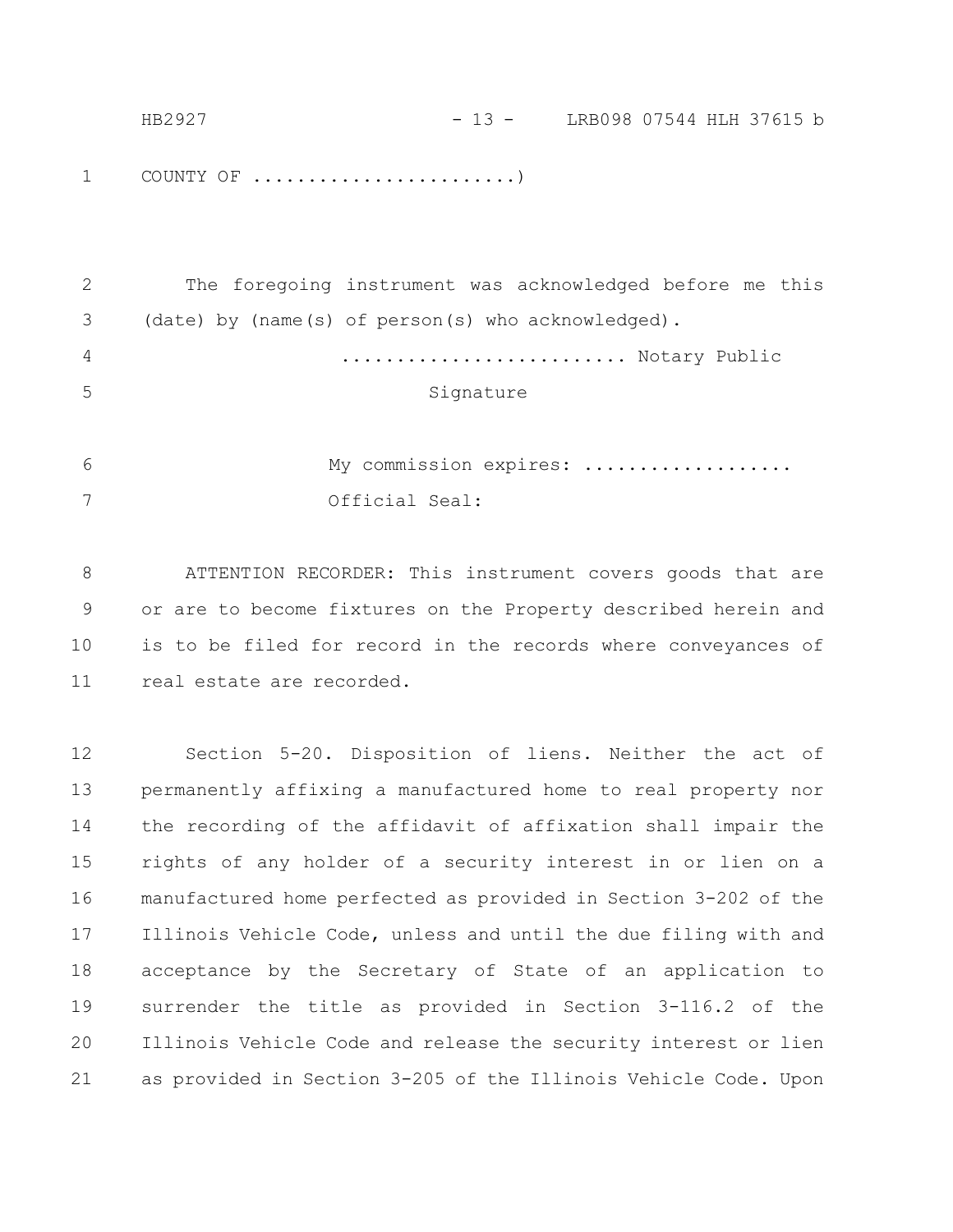the filing of such a release, the security interest or lien perfected under Section 3-202 of the Illinois Vehicle Code is terminated. The recording of an affidavit of affixation does not change the character of any security interest or lien noted on a certificate of title, and no recording tax shall be imposed at the time an affidavit of affixation is recorded upon any security interest in or lien on a manufactured home perfected under Section 3-202 of the Illinois Vehicle Code. 1 2 3 4 5 6 7 8

Section 5-25. Notice to Secretary of State. Upon payment of the fees provided by law and recordation of the affidavit of affixation, the recording officer shall endorse the affidavit as "recorded in land records", setting forth thereon the indexing information for the affidavit of affixation, and the recording officer shall forthwith forward a certified copy of the affidavit of affixation and all attachments thereto to the person designated therein for filing with the Secretary of State. Upon receipt of a certified copy of the affidavit of affixation by the person designated therein for filing with the Secretary of State, such person shall forthwith deliver for filing to the Secretary a certified copy of the affidavit of affixation and other documents as provided in item (4) of Section 5-10 of this Act. 9 10 11 12 13 14 15 16 17 18 19 20 21 22

Section 5-30. Effect of recorded affidavit of affixation. A manufactured home shall be deemed to be real property when all 23 24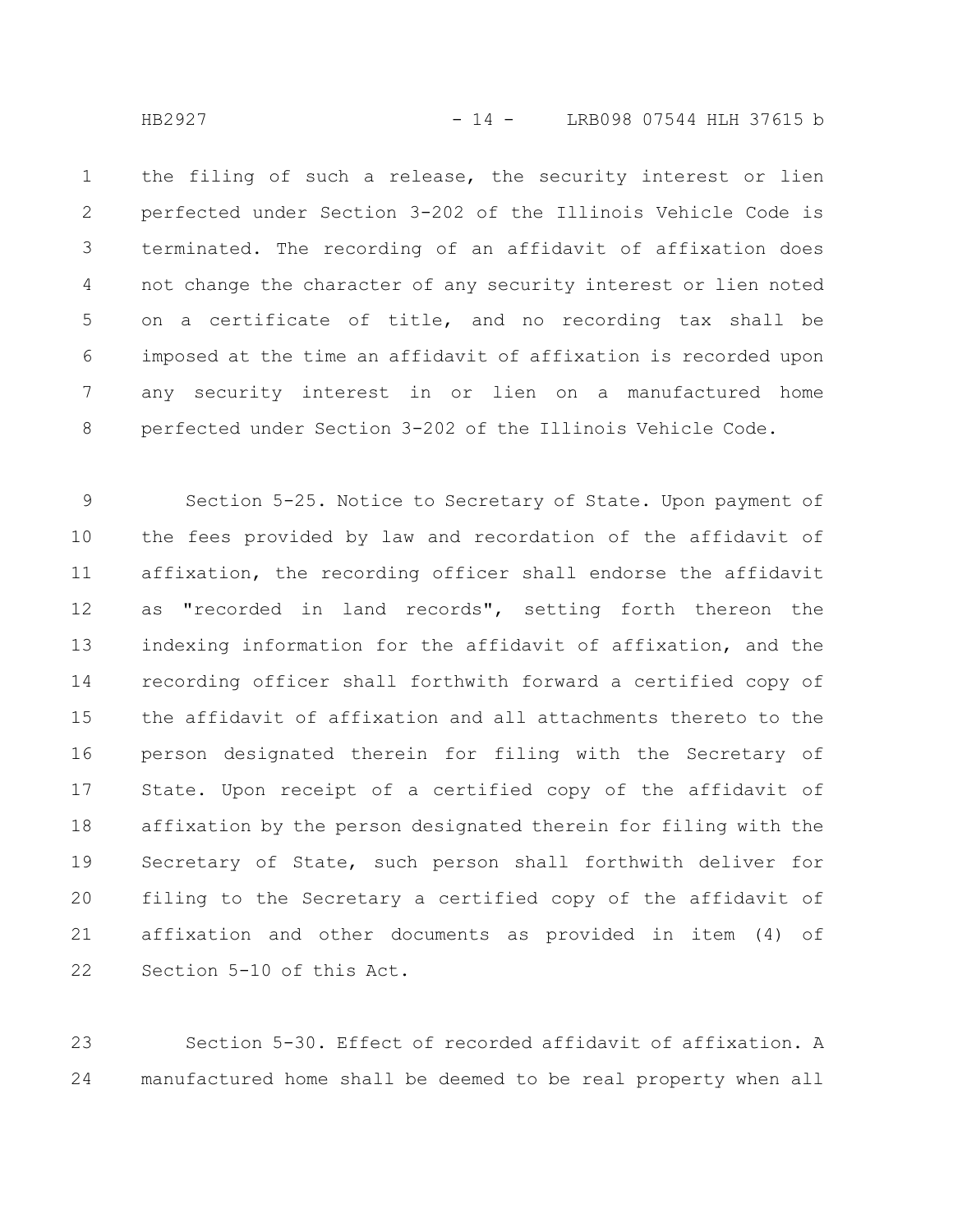HB2927 - 15 - LRB098 07544 HLH 37615 b

of the following events have occurred: 1

- (1) the manufactured home is permanently affixed to land as provided in Section 5-5 of this Act; 2 3
- (2) an affidavit of affixation conforming to the requirements of Section 5-15 of this Act has been recorded; 4 5

(3) a certified copy of the affidavit of affixation has been delivered for filing to the Secretary of State as provided in Section 5 of this Act; and 6 7 8

(4) the requirements of Section 3-116.1 or 3-116.2 of the Illinois Vehicle Code, as applicable, have been satisfied. 9 10

Section 5-35. Conveyance and encumbrance as real property. Upon the satisfaction of the requirements of Section 5-30 of this Act and the requirements of Section 3-116.1 or 3-116.2 of the Illinois Vehicle Code, as applicable, such manufactured home shall be deemed to be real property; any mortgage, deed of trust, lien, or security interest that can attach to land, buildings erected thereon, or fixtures affixed thereto shall attach as of the date of its recording in the same manner as if the manufactured home were built from ordinary building materials on site; title to such manufactured home shall be transferred by deed or other form of conveyance that is effective to transfer an interest in real property, together with the land to which such structure has been affixed; and the manufactured home shall be deemed to be real property and shall be governed by the laws applicable to real property. 11 12 13 14 15 16 17 18 19 20 21 22 23 24 25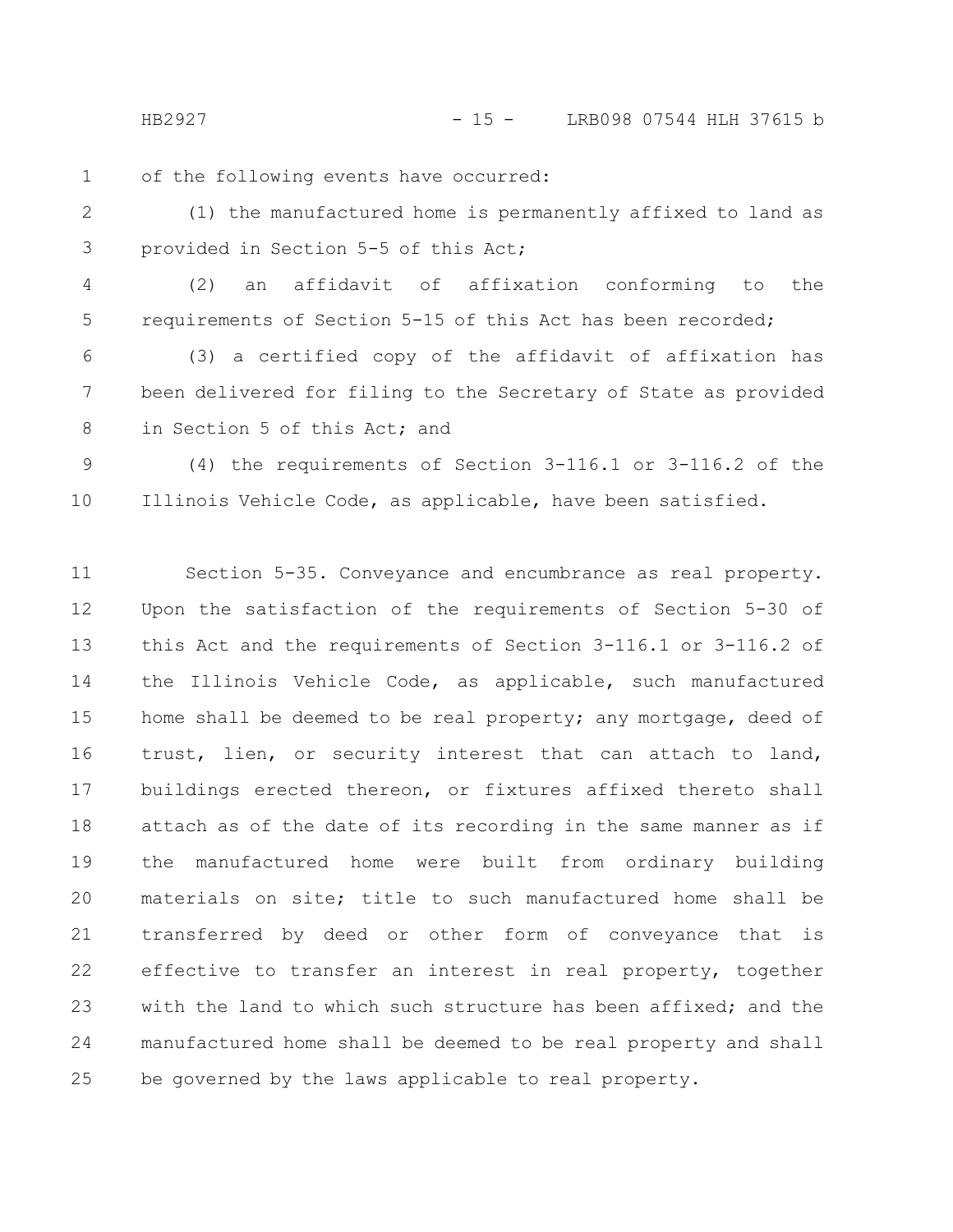Section 5-40. Manufactured home that remains personal property or a fixture. Except as provided in Sections 5-15, 5-25, 5-30, and 5-35 of this Act, an affidavit of affixation is not necessary or effective to convey or encumber a manufactured home or to change the character of the manufactured home to real property. Every conveyance of land upon which is located a manufactured home for which no affidavit of affixation has been recorded or for which an affidavit of severance has been recorded shall contain a recital that such conveyance does not affect the title to said manufactured home and that the transfer or encumbrance thereof can only be made pursuant to the provisions of the Illinois Vehicle Code. Any agreement by any party to the transaction whereby the requirements of this subsection are waived shall be void as contrary to public policy. 1 2 3 4 5 6 7 8 9 10 11 12 13 14 15

Section 5-45. Applicability. Nothing in this Act shall impair any rights existing under law prior to the effective date of this Act of anyone claiming an interest in the manufactured home. 16 17 18 19

Section 5-50. Affidavit of severance. 20

(a) If and when a manufactured home for which an affidavit of affixation has been recorded is detached or severed from the real property to which it is affixed, the person (all, if more 21 22 23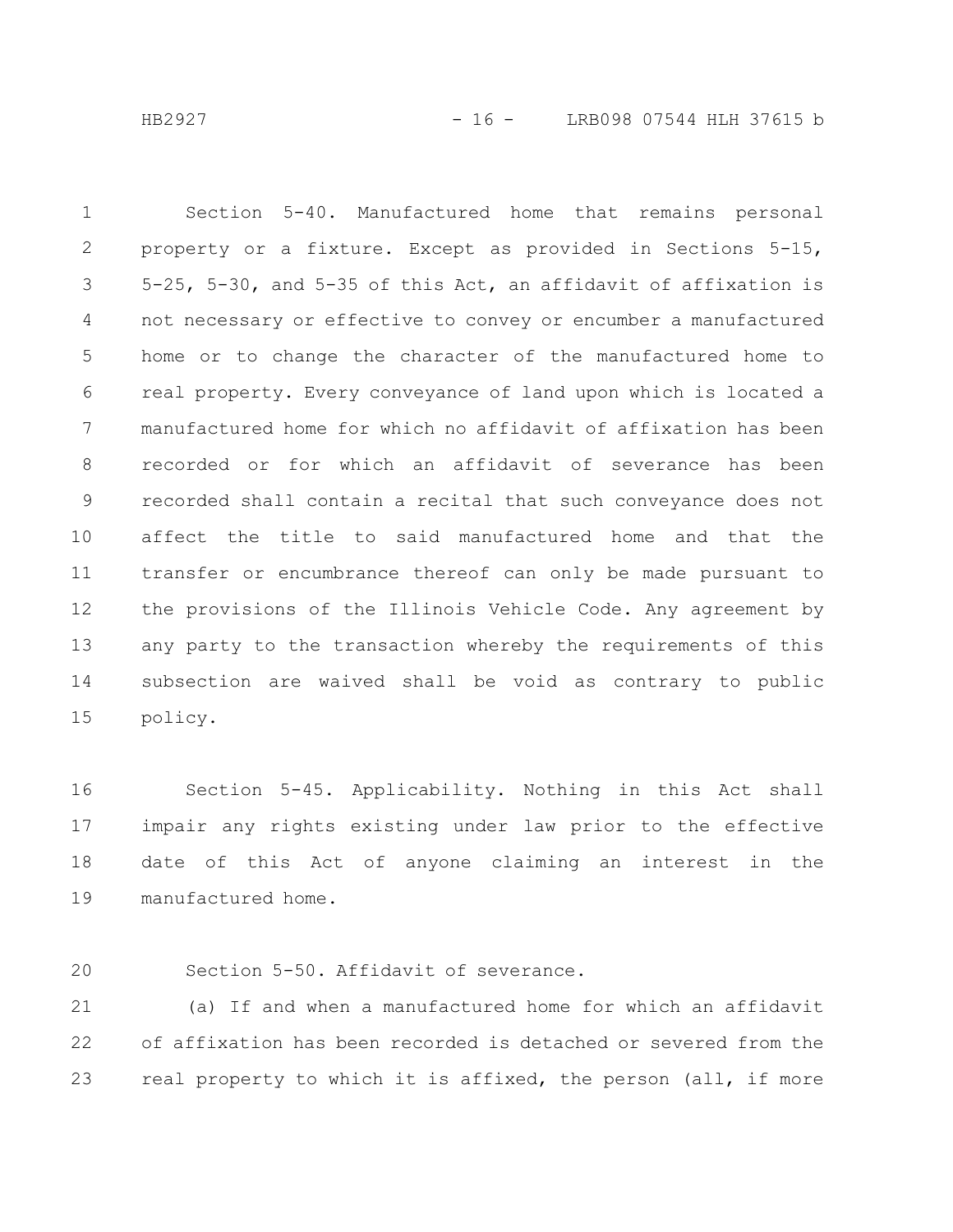than one) having an interest in the real property shall record an affidavit of severance in the land records of the county where the affidavit of affixation with respect to the manufactured home is recorded. The affidavit of severance shall contain or be accompanied by: 1 2 3 4 5

6 7

(i) the name, residence, and mailing address of the owner of the manufactured home;

(ii) a description of the manufactured home including the name of the manufacturer, the make, the model name, the model year, the dimensions, and the vehicle identification number or numbers of the manufactured home and whether it is new or used; 8 9 10 11 12

(iii) the book number, page number and date of recordation of the affidavit of affixation; 13 14

(iv) a statement of either (A) any facts or information known to the party executing the affidavit that could reasonably affect the validity of the title of the manufactured home or the existence or non-existence of a security interest in or lien on it, or (B) that no such facts or information are known to such party; and 15 16 17 18 19 20

(v) the name and address of the person designated for filing the certified copy of the affidavit of severance with the Secretary of State, to whom the recording officer shall return the certified copy of the affidavit of severance after it has been duly recorded in the real property records, as provided in subsection (d) of this 21 22 23 24 25 26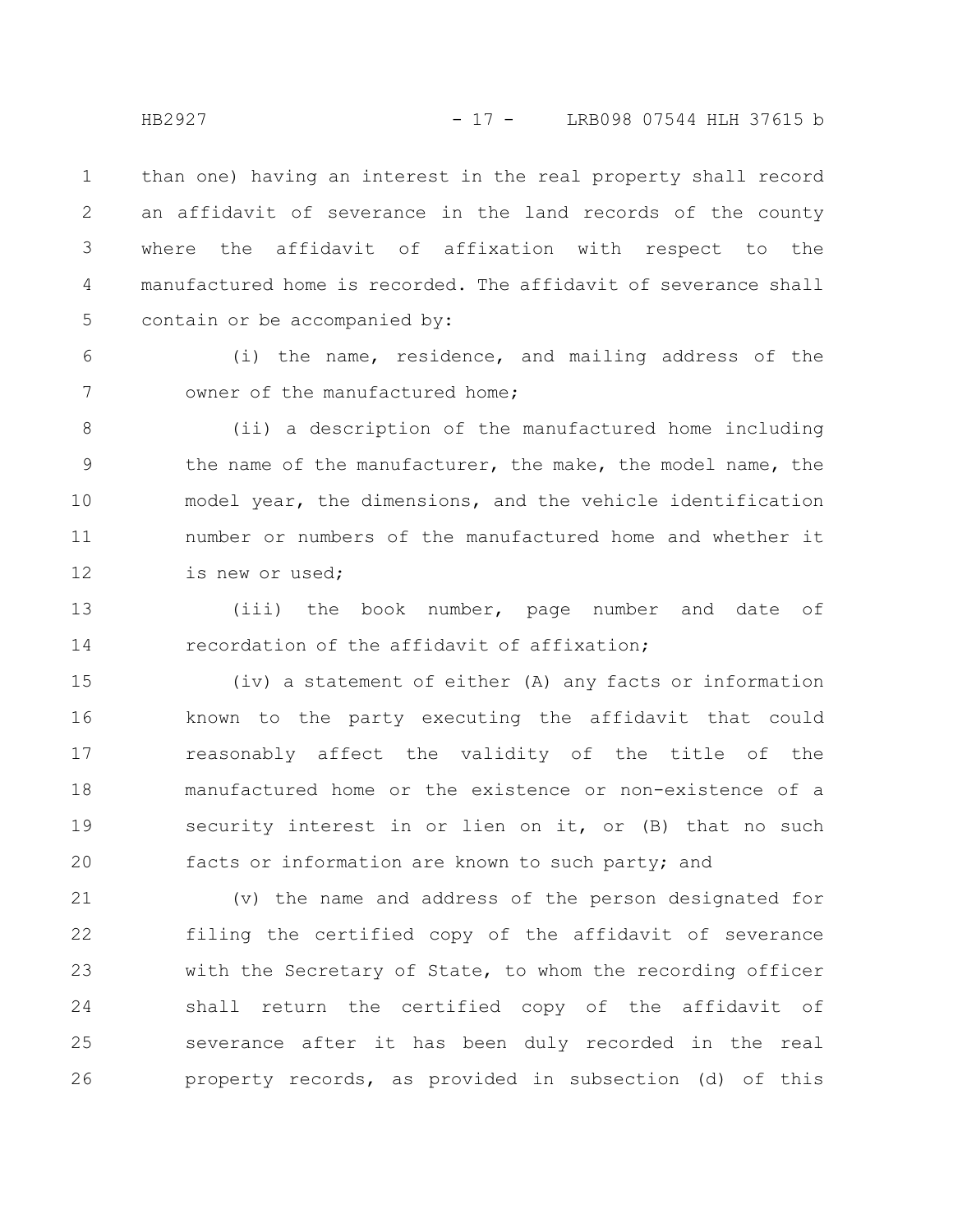HB2927 - 18 - LRB098 07544 HLH 37615 b

Section. 1

(b) The affidavit of severance shall be in the form set forth in subsection (d) of this Section, duly acknowledged or proved in like manner as to entitle a conveyance to be recorded, and when so acknowledged or proved and upon payment of the lawful fees therefor, such recording officer shall immediately cause the affidavit and any attachments thereto to be duly recorded and indexed in the record of deeds. 2 3 4 5 6 7 8

(c) Upon payment of the fees provided by law and recordation of the affidavit of severance, the recording officer shall endorse the affidavit as "recorded in land records", setting forth thereon the indexing information for the affidavit of severance, and the recording officer shall forthwith forward a certified copy of the affidavit of severance to the person designated therein for filing with the Secretary of State. Upon receipt of a certified copy of the affidavit of severance by the person designated therein for filing with the Secretary of State, such person shall deliver for filing to the Secretary of State such certified copy of the affidavit of severance and the other documents provided in subsection (a) of this Section, together with an application for a certificate of title to the manufactured home, to be issued in accordance with subsection (b) of Section 3-109 of the Illinois Vehicle Code. 9 10 11 12 13 14 15 16 17 18 19 20 21 22 23 24

(d) An affidavit of severance shall be in the form set forth below: 25 26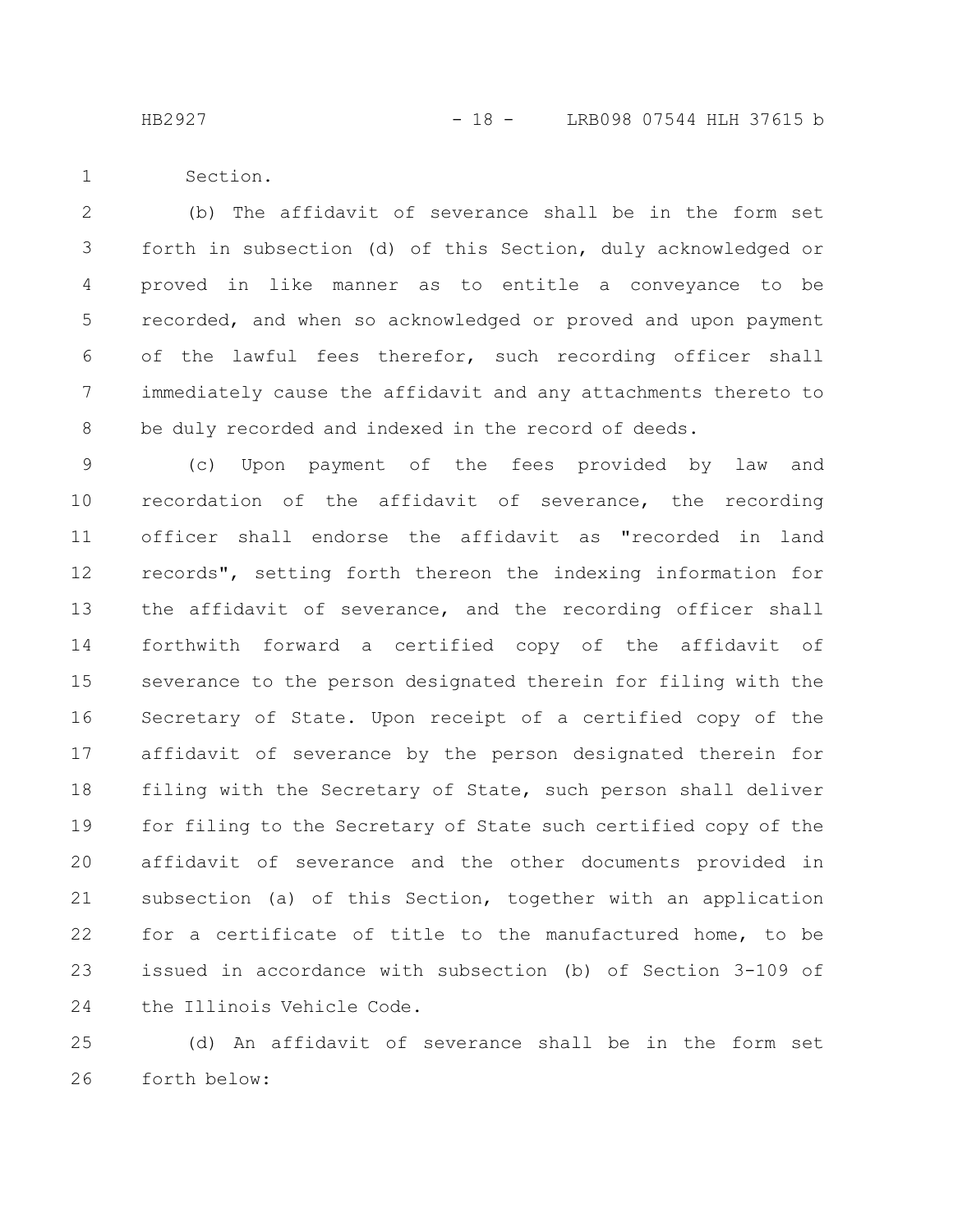| $\mathbf{1}$  | MANUFACTURED HOME                                              |
|---------------|----------------------------------------------------------------|
| $\mathbf{2}$  | AFFIDAVIT OF SEVERANCE                                         |
|               |                                                                |
| 3             | STATE OF $\dots\dots\dots\dots\dots\dots\dots\dots\dots\dots)$ |
| 4             | $)$ SS.                                                        |
| 5             |                                                                |
|               |                                                                |
| 6             | BEFORE ME, the undersigned notary public, on this day          |
| 7             | personally appeared  (type the name (s) of                     |
| 8             | each person signing this Affidavit) known to me to be the      |
| $\mathcal{G}$ | person(s) whose name(s) is/are subscribed below (each an       |
| 10            | "Affiant"), and who, being by me first duly sworn, did each on |
| 11            | his or her oath state as follows:                              |
|               |                                                                |
| 12            | The owner(s) of the manufactured home described below<br>1.    |
| 13            | reside(s) at the following address:                            |
| 14            |                                                                |
| 15            | (Street or Route; City; County; State; Zip Code)               |
|               |                                                                |
| 16            | Mailing address, if different:                                 |
| 17            |                                                                |
| 18            | (Street or Route; City; County; State; Zip Code)               |
|               |                                                                |
| 19            | 2. The manufactured home that is the subject of this Affidavit |
| 20            | ("Home") is described as follows:                              |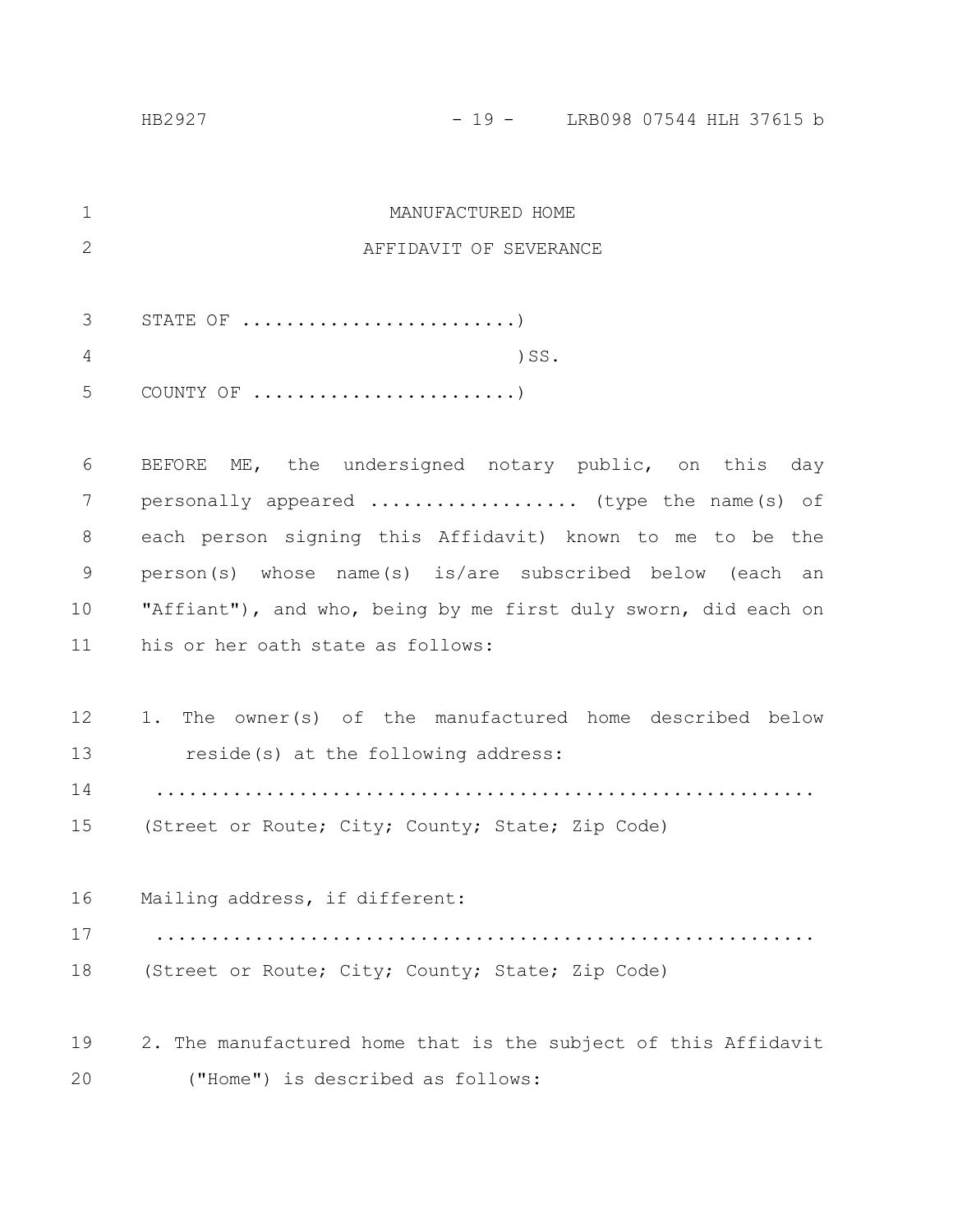............................................................ (New/Used; Year; Manufacturer's Name; Model Name and Model No.; Manufacturer's VIN No(s).; Length/Width) 3. The Home was severed from the following address ("Land"): ............................................................ (Street or Route; City; County; State; Zip Code) 4. An Affidavit of Affixation was duly recorded in the land records of the county in which the Land is located on (date) ............, in book number ...... at page number ..... 5. Affiant is the owner of the Land or, if not the owner of the Land, is in possession of the Land pursuant to a lease in recordable form, and the consent of the lessor is attached to this Affidavit. 6. The Home is subject to the following security interests: Name of Lienholder: ........................................ Address: .................................................... Original Principal Amount Secured: .......................... Name of Lienholder: ........................................ Address: .................................................... Original Principal Amount Secured: .......................... 1 2 3 4 5 6 7 8 9 10 11 12 13 14 15 16 17 18 19 20 21 HB2927 - 20 - LRB098 07544 HLH 37615 b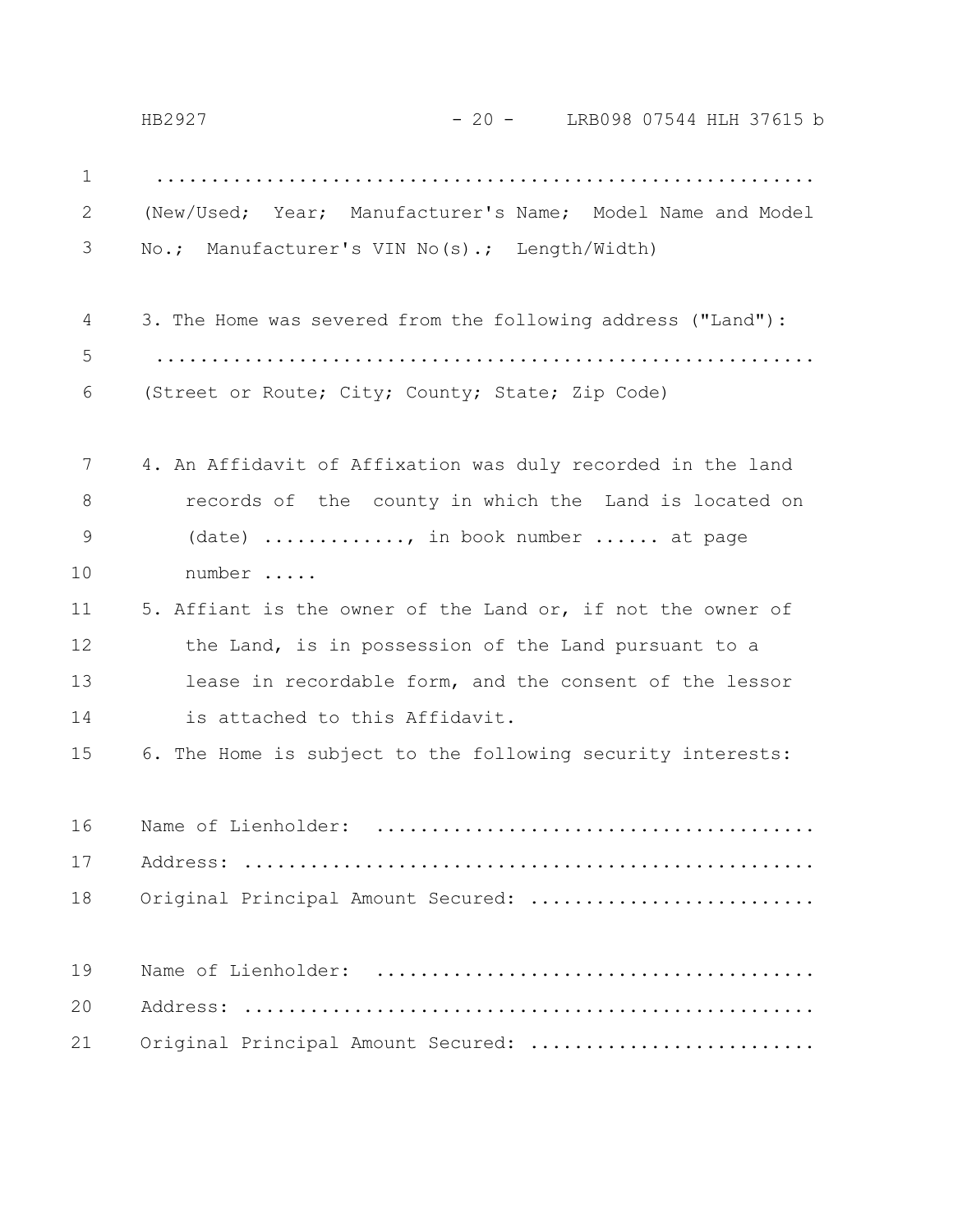HB2927 - 21 - LRB098 07544 HLH 37615 b

| $\mathbf 1$ | 7. Other than those disclosed in this Affidavit, Affiant is   |
|-------------|---------------------------------------------------------------|
| 2           | not aware of (i) any other security interest, claim,          |
| 3           | lien, or encumbrance affecting the Home or (ii) any other     |
| 4           | facts or information that could reasonably affect the         |
| 5           | validity of the title of the Home or the existence or         |
| 6           | non-existence of security interests in it.                    |
| 7           | 8. A release of lien from each of the lienholders identified  |
| 8           | in paragraph 6 of this Affidavit [] has been [] shall<br>be   |
| 9           | delivered to the Secretary of State.                          |
| 10          | 9. Affiant designates the following person to file a          |
| 11          | certified copy of this Affidavit with the Secretary of        |
| 12          | State, and the person to whom the Recorder shall return a     |
| 13          | certified copy of this Affidavit after it has been duly       |
| 14          | recorded in the real property records:                        |
| 15          |                                                               |
| 16          |                                                               |
|             |                                                               |
| 17          | 10. This Affidavit is executed by Affiant pursuant to Section |
| 18          | 5-50 of the Conveyance and Encumbrance of Manufactured        |
| 19          | Homes as Real Property and Severance Act.                     |
| 20          |                                                               |
| 21          | IN WITNESS WHEREOF, Affiant (s) has/have executed this        |
| 22          | Affidavit in my presence and in the presence of the           |
| 23          | undersigned witnesses on this  day of                         |
| 24          | .                                                             |
| 25          |                                                               |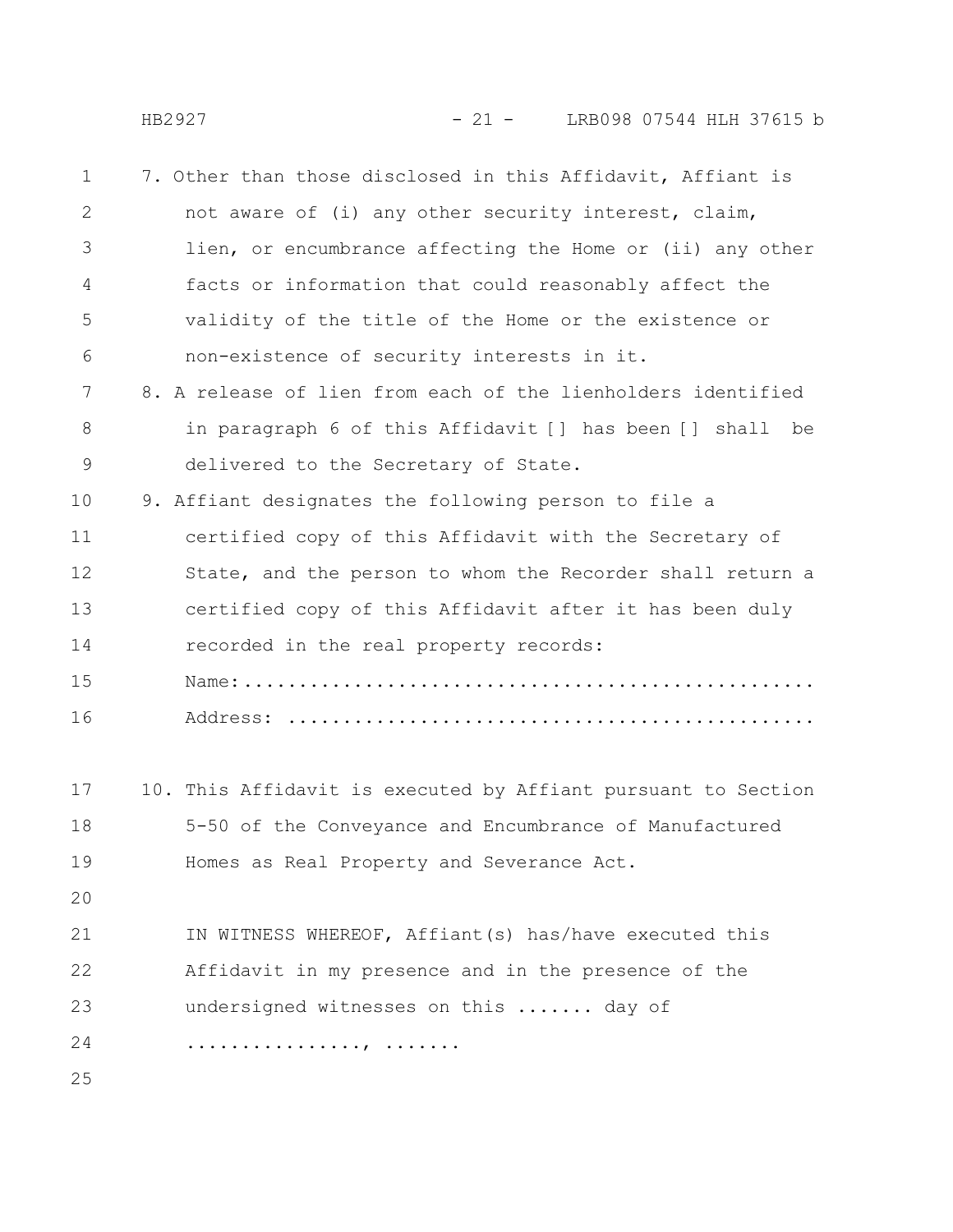|             | HB2927                                                        |               |         | - 22 - LRB098 07544 HLH 37615 b |  |
|-------------|---------------------------------------------------------------|---------------|---------|---------------------------------|--|
| $\mathbf 1$ |                                                               |               |         |                                 |  |
| 2           | Homeowner #1                                                  |               | Witness |                                 |  |
| 3           |                                                               |               |         |                                 |  |
| 4           | Printed Name                                                  |               |         |                                 |  |
|             |                                                               |               |         |                                 |  |
| 5           |                                                               |               |         |                                 |  |
| 6           | Homeowner #2                                                  |               | Witness |                                 |  |
| 7           |                                                               |               |         |                                 |  |
| 8           | Printed Name                                                  |               |         |                                 |  |
|             |                                                               |               |         |                                 |  |
| 9           |                                                               |               |         |                                 |  |
| 10          | Homeowner #3                                                  |               | Witness |                                 |  |
| 11          |                                                               |               |         |                                 |  |
| 12          | Printed Name                                                  |               |         |                                 |  |
|             |                                                               |               |         |                                 |  |
| 13          |                                                               |               |         |                                 |  |
| 14          | Homeowner #4                                                  |               | Witness |                                 |  |
| 15          |                                                               |               |         |                                 |  |
| 16          | Printed Name                                                  |               |         |                                 |  |
|             |                                                               |               |         |                                 |  |
| 17          | STATE OF $\dots\dots\dots\dots\dots\dots\dots\dots\dots\dots$ |               |         |                                 |  |
| 18          |                                                               | $\mathcal{E}$ | SS.     |                                 |  |
| 19          |                                                               |               |         |                                 |  |
|             |                                                               |               |         |                                 |  |
| 20          | The foregoing instrument was acknowledged before me this      |               |         |                                 |  |
| 21          | (date) by (name(s) of person(s) who acknowledged).            |               |         |                                 |  |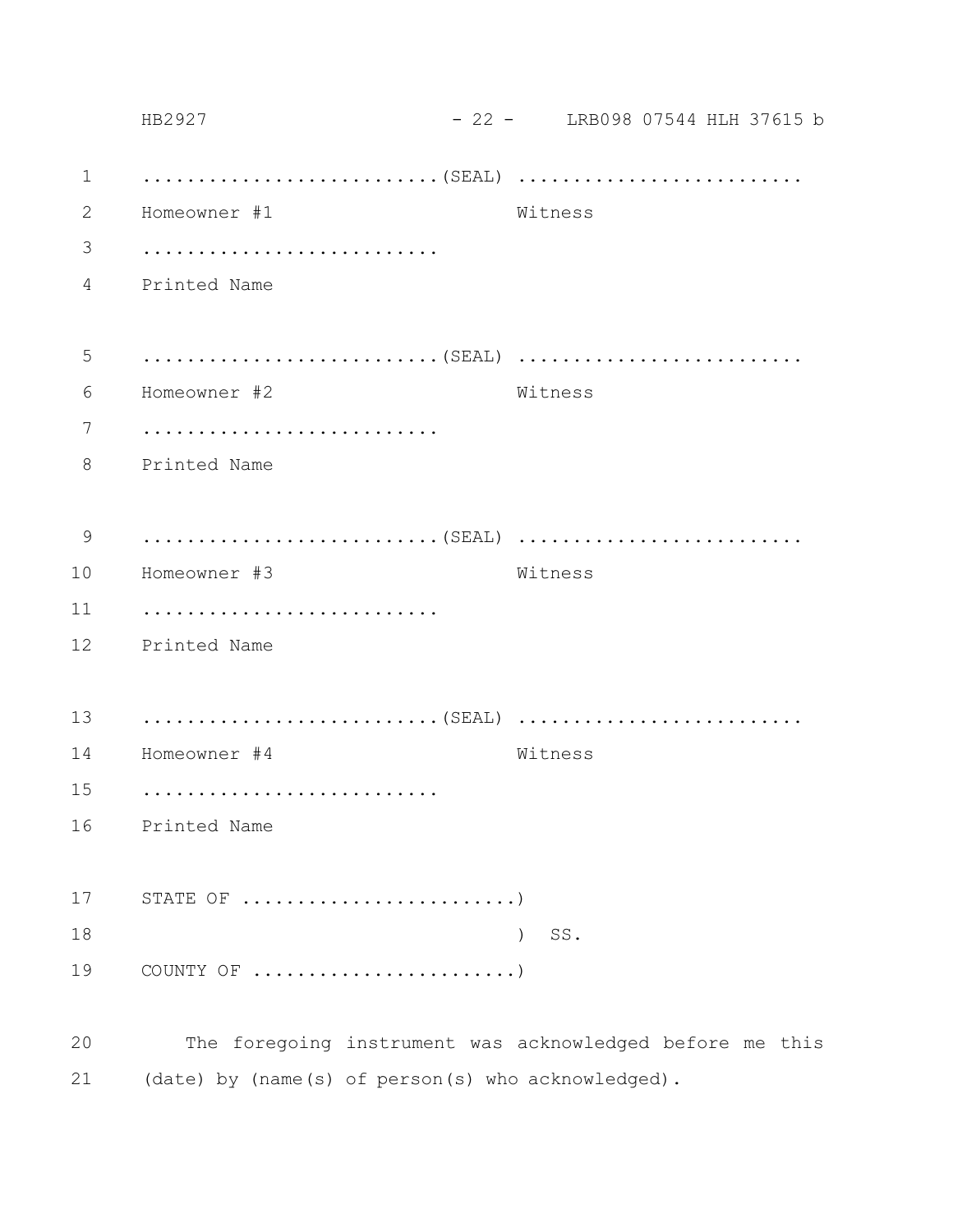|                | HB2927 | $-23 -$ LRB098 07544 HLH 37615 b |
|----------------|--------|----------------------------------|
| $\mathbf 1$    |        | Notary Public                    |
| $\overline{2}$ |        | Signature                        |
|                |        |                                  |
| 3              |        | My commission expires:           |
| 4              |        | Official Seal:                   |
|                |        |                                  |
|                |        |                                  |

ATTENTION RECORDER: This instrument covers goods that had been fixtures on the Property described herein and is to be filed for record in the records where conveyances of real estate are recorded. 5 6 7 8

Section 5-55. Documents in trust. 9

(a) Manufacturer's Statement of Origin. The holder of a Manufacturer's Statement of Origin to a manufactured home may deliver it to any person to facilitate conveying or encumbering the home. Any person receiving a Manufacturer's Statement of Origin so delivered holds it in trust for the person delivering it. 10 11 12 13 14 15

(b) Lien Release. The holder of a security interest in a manufactured home may deliver lien release documents to any person to facilitate conveying or encumbering the home. Any person receiving any such documents so delivered holds the documents in trust for the lienholder. 16 17 18 19 20

21

Article 10. AMENDATORY PROVISIONS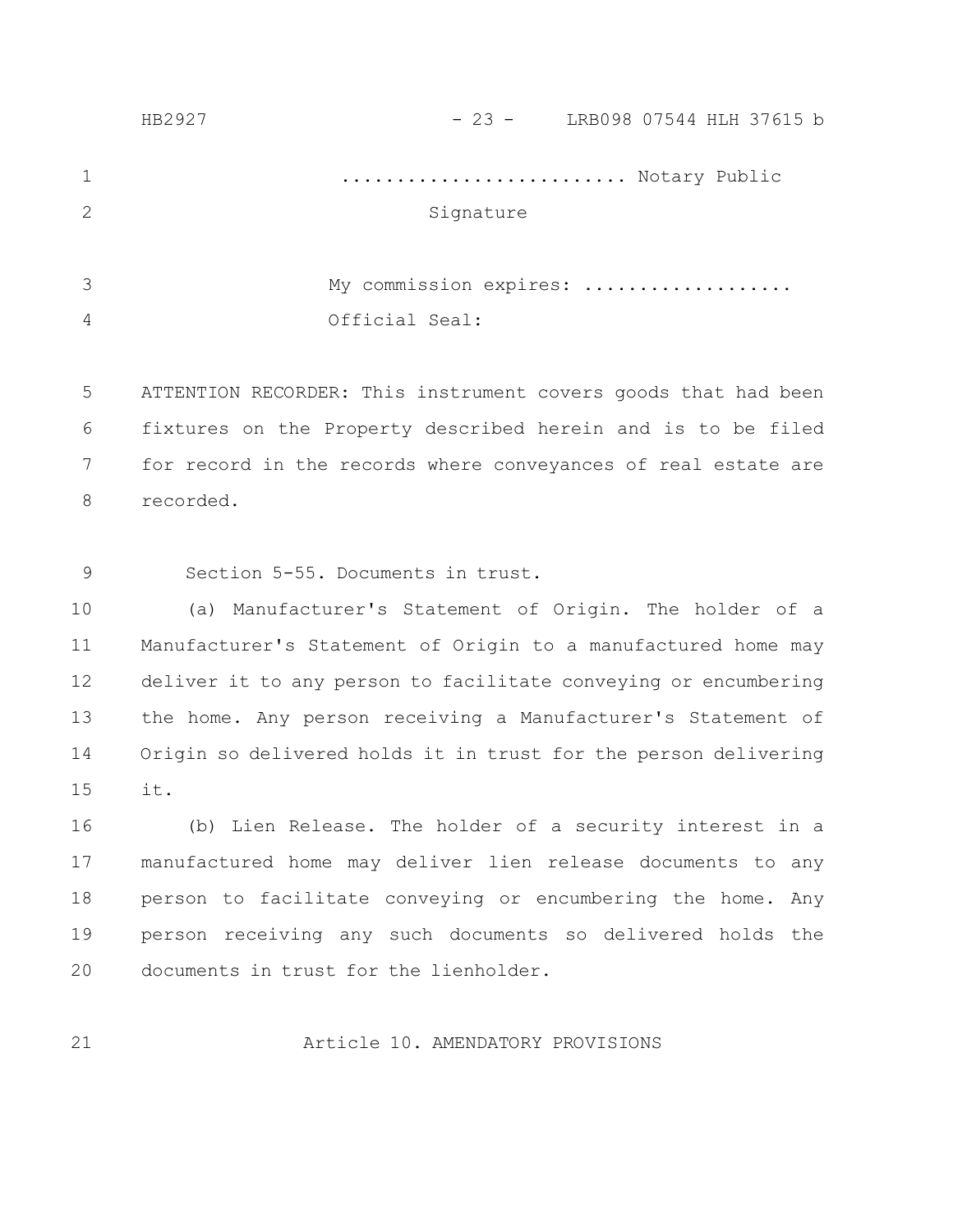#### HB2927 - 24 - LRB098 07544 HLH 37615 b

- Section 10-15. The Property Tax Code is amended by changing Section 1-130 as follows: 1 2
- (35 ILCS 200/1-130) 3

Sec. 1-130. Property; real property; real estate; land; tract; lot. 4 5

(a) The land itself, with all things contained therein, and also all buildings, structures and improvements, and other permanent fixtures thereon, including all oil, gas, coal, and other minerals in the land and the right to remove oil, gas and other minerals, excluding coal, from the land, and all rights and privileges belonging or pertaining thereto, except where otherwise specified by this Code. Not included therein are low-income housing tax credits authorized by Section 42 of the Internal Revenue Code, 26 U.S.C. 42. 6 7 8 9 10 11 12 13 14

(b) Notwithstanding any other provision of law, mobile homes and manufactured homes that (i) are located outside of mobile home parks and (ii) are taxed under the Mobile Home Local Services Tax Act on the effective date of this amendatory Act of the 96th General Assembly shall continue to be taxed under the Mobile Home Local Services Tax Act and shall not be  $e$ **lassified,** assessed, and taxed as real property until the home is sold or transferred or until the home is relocated to a different parcel of land outside of a mobile home park. If a mobile home or manufactured home described in this subsection (b) is sold, transferred, or relocated to a different parcel of 15 16 17 18 19 20 21 22 23 24 25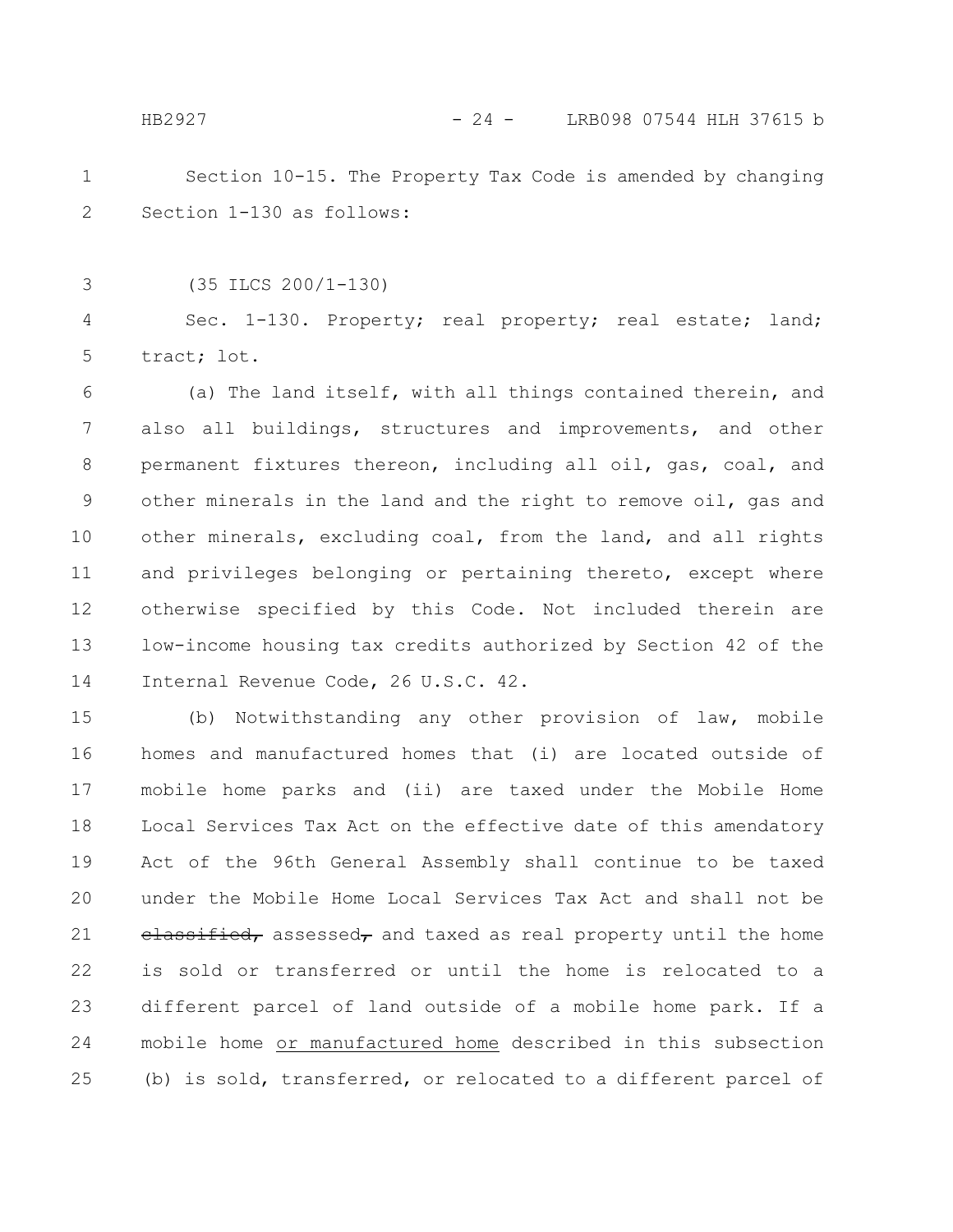land outside of a mobile home park, then the home shall be  $e$ lassified, assessed, and taxed as real property whether or not that mobile home or manufactured home is permanently affixed to real property as defined in Section 5-5 of the Conveyance and Encumbrance of Manufactured Homes as Real Property and Severance Act or installed on a permanent foundation and whether or not such mobile home or manufactured home is real property as defined in Section 5-35 of the Conveyance and Encumbrance of Manufactured Homes as Real Property and Severance Act. Mobile homes and manufactured homes that are located outside of mobile home parks and  $e$ lassified, assessed, and taxed as real property on the effective date of this amendatory Act of the 96th General Assembly shall continue to be elassified, assessed, and taxed as real property whether or not those mobile homes or manufactured homes are permanently affixed to real property as defined in the Conveyance and Encumbrance of Manufactured Homes as Real Property and Severance Act or installed on permanent foundations and whether or not those mobile homes or manufactured homes are real property as defined in the Conveyance and Encumbrance of Manufactured Homes as Real Property and Severance Act. If a mobile or manufactured home that is located outside of a mobile home park is relocated to a mobile home park, it must be considered chattel and must be taxed according to the Mobile Home Local Services Tax Act. The owner of a mobile home or manufactured home that is located outside of a mobile home park 1 2 3 4 5 6 7 8 9 10 11 12 13 14 15 16 17 18 19 20 21 22 23 24 25 26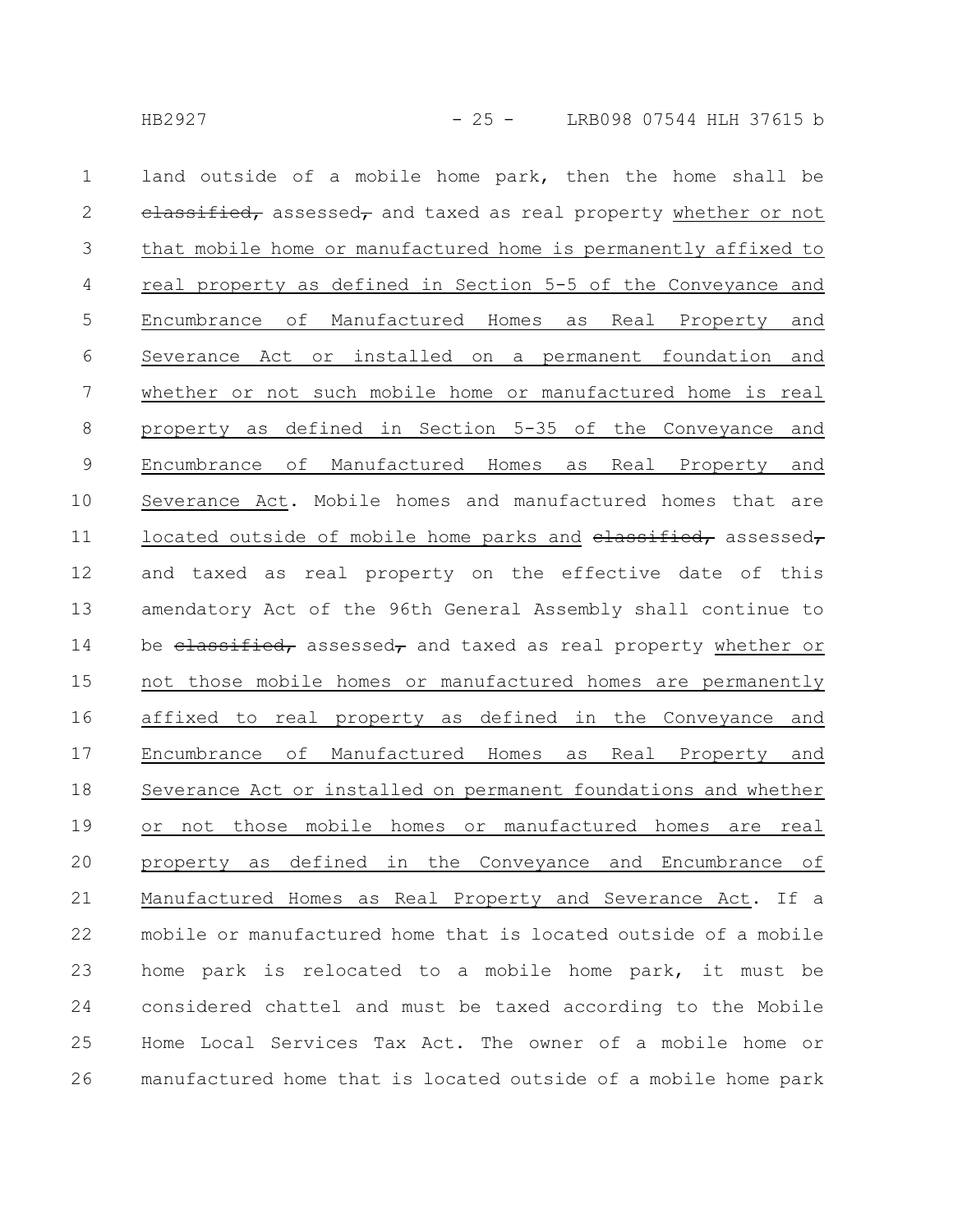may file a request with the chief county assessment officer eounty that the home be elassified, assessed, and taxed as real property. 1 2 3

(c) Mobile homes and manufactured homes that are located in mobile home parks must be considered chattel and must be taxed according to the Mobile Home Local Services Tax Act. 4 5 6

(d) If the provisions of this Section conflict with the Illinois Manufactured Housing and Mobile Home Safety Act, the Mobile Home Local Services Tax Act, the Mobile Home Park Act, or any other provision of law with respect to the taxation of mobile homes or manufactured homes located outside of mobile home parks, the provisions of this Section shall control. 7 8 9 10 11 12

(Source: P.A. 96-1477, eff. 1-1-11.) 13

Section 10-20. The Mobile Home Local Services Tax Act is amended by changing Sections 1 and 4 as follows: 14 15

(35 ILCS 515/1) (from Ch. 120, par. 1201) 16

Sec. 1. (a) As Except as provided in subsections (b) and (c), as used in this Act, "manufactured home" means a factory-assembled, completely integrated structure designed for permanent habitation, with a permanent chassis, and so constructed as to permit its transport, on wheels temporarily or permanently attached to its frame, and is a movable or portable unit that is (i) 8 body feet or more in width, (ii) 40 body feet or more in length, and (iii) 320 or more square feet, 17 18 19 20 21 22 23 24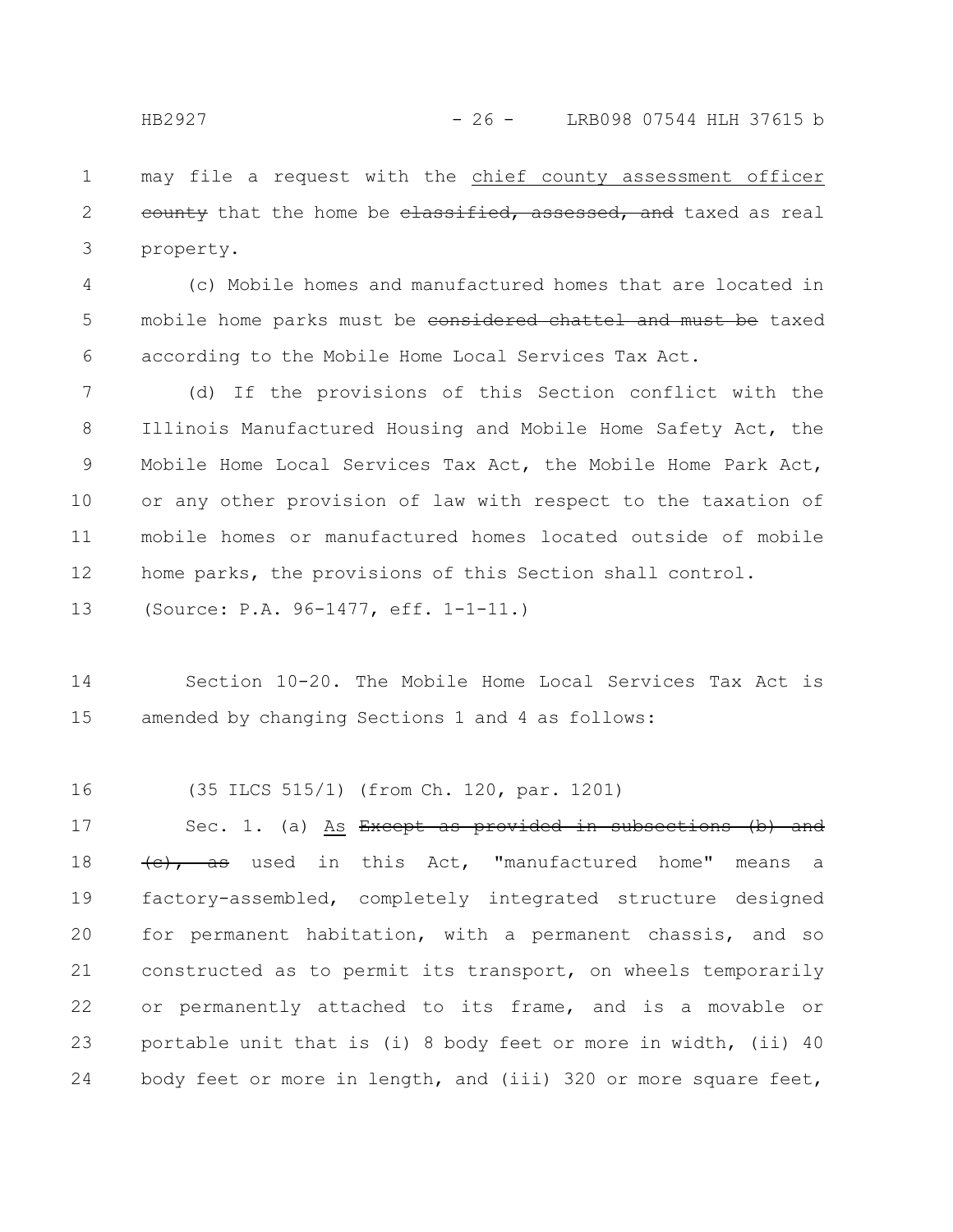constructed to be towed on its own chassis (comprised of frame and wheels) from the place of its construction to the location, or subsequent locations, at which it is installed and set up according to the manufacturer's instructions and connected to utilities for year-round occupancy for use as a permanent habitation, and designed and situated so as to permit its occupancy as a dwelling place for one or more persons, and specifically includes a "manufactured home" as defined in subdivision 53 of Section 9-102 of the Uniform Commercial Code. The term shall include units containing parts that may be folded, collapsed, or telescoped when being towed and that may be expected to provide additional cubic capacity, and that are designed to be joined into one integral unit capable of being separated again into the components for repeated towing. The term excludes campers and recreational vehicles. Mobile homes and manufactured homes in mobile home parks must be assessed and taxed as chattel. Mobile homes and manufactured homes outside of mobile home parks must be assessed and taxed as real property whether or not such mobile homes and manufactured homes are permanently affixed to real property as defined in Section 5-5 of the Conveyance and Encumbrance of Manufactured Homes as Real Property and Severance Act or installed on permanent foundations, and whether or not such mobile homes and manufactured homes are real property as defined in Section 5-35 of the Conveyance and Encumbrance of Manufactured Homes as Real Property and Severance Act. The words "mobile home" and 1 2 3 4 5 6 7 8 9 10 11 12 13 14 15 16 17 18 19 20 21 22 23 24 25 26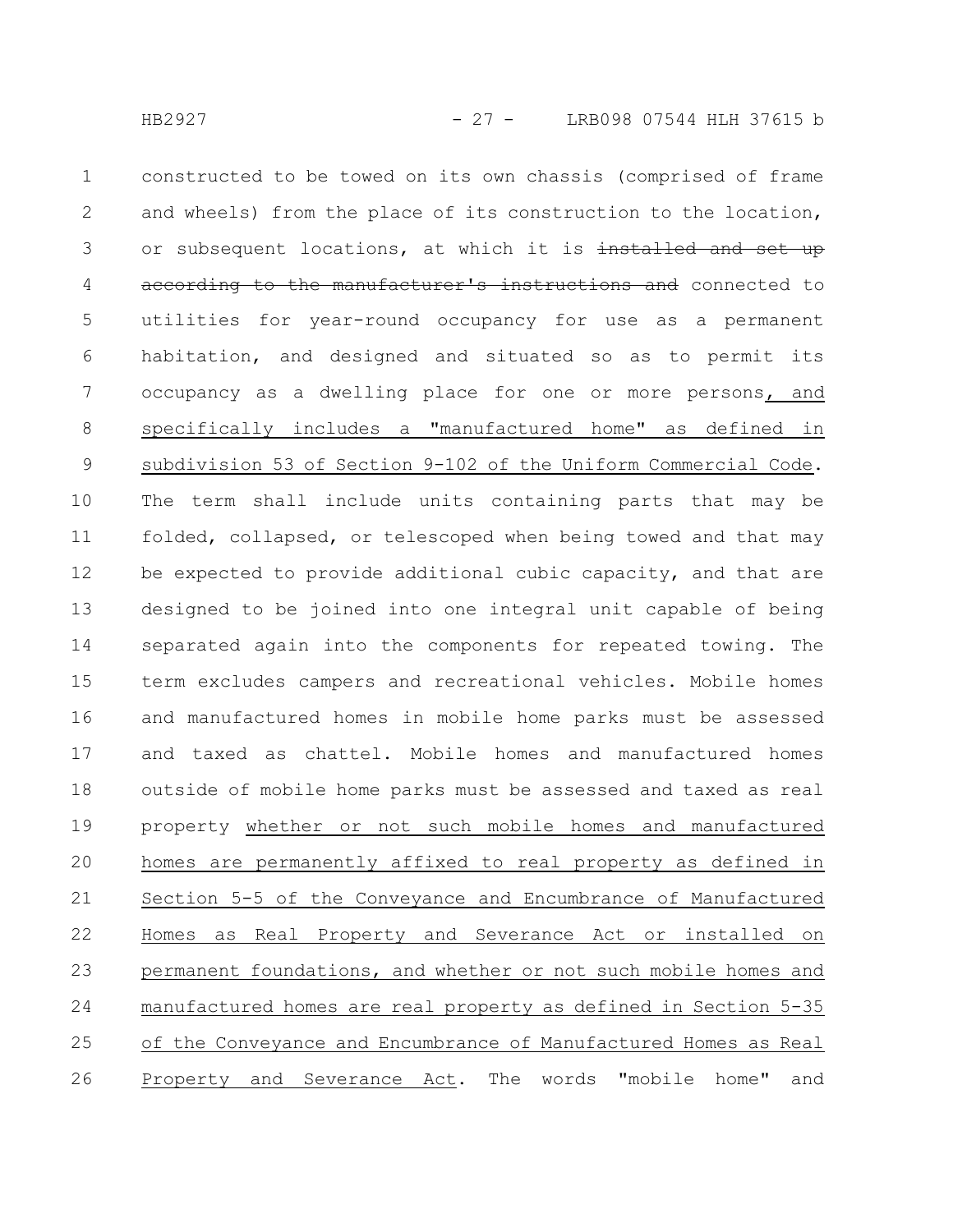"manufactured home" are synonymous for the purposes of this Act. Any such structure located outside of a mobile home park shall not be assessed and taxed construed as chattel, but must be assessed and taxed as real property as defined by Section 1-130 of the Property Tax Code. All mobile homes and manufactured homes located inside mobile home parks must be considered as chattel and taxed according to this Act. Mobile homes and manufactured homes located on a dealer's lot for resale purposes or as a temporary office shall not be subject to this tax. 1 2 3 4 5 6 7 8 9 10

(b) Mobile homes and manufactured homes that (i) are located outside of mobile home parks and (ii) are taxed under this Act on the effective date of this amendatory Act of the 96th General Assembly must continue to be taxed under this Act and shall not be  $e$ lassified, assessed, and taxed as real property until the home is sold, transferred, or relocated to a different parcel of land outside of a mobile home park. If a mobile home or manufactured home described in this subsection (b) is sold, transferred, or relocated to a different parcel of land outside of a mobile home park, then the home must be  $e$ lassified, assessed, and taxed as real property whether or not the mobile home or manufactured home is permanently affixed to real property as defined in Section 5-5 of the Conveyance and Encumbrance of Manufactured Homes as Real Property and Severance Act or installed on a permanent foundation and whether or not the mobile home or manufactured home is real 11 12 13 14 15 16 17 18 19 20 21 22 23 24 25 26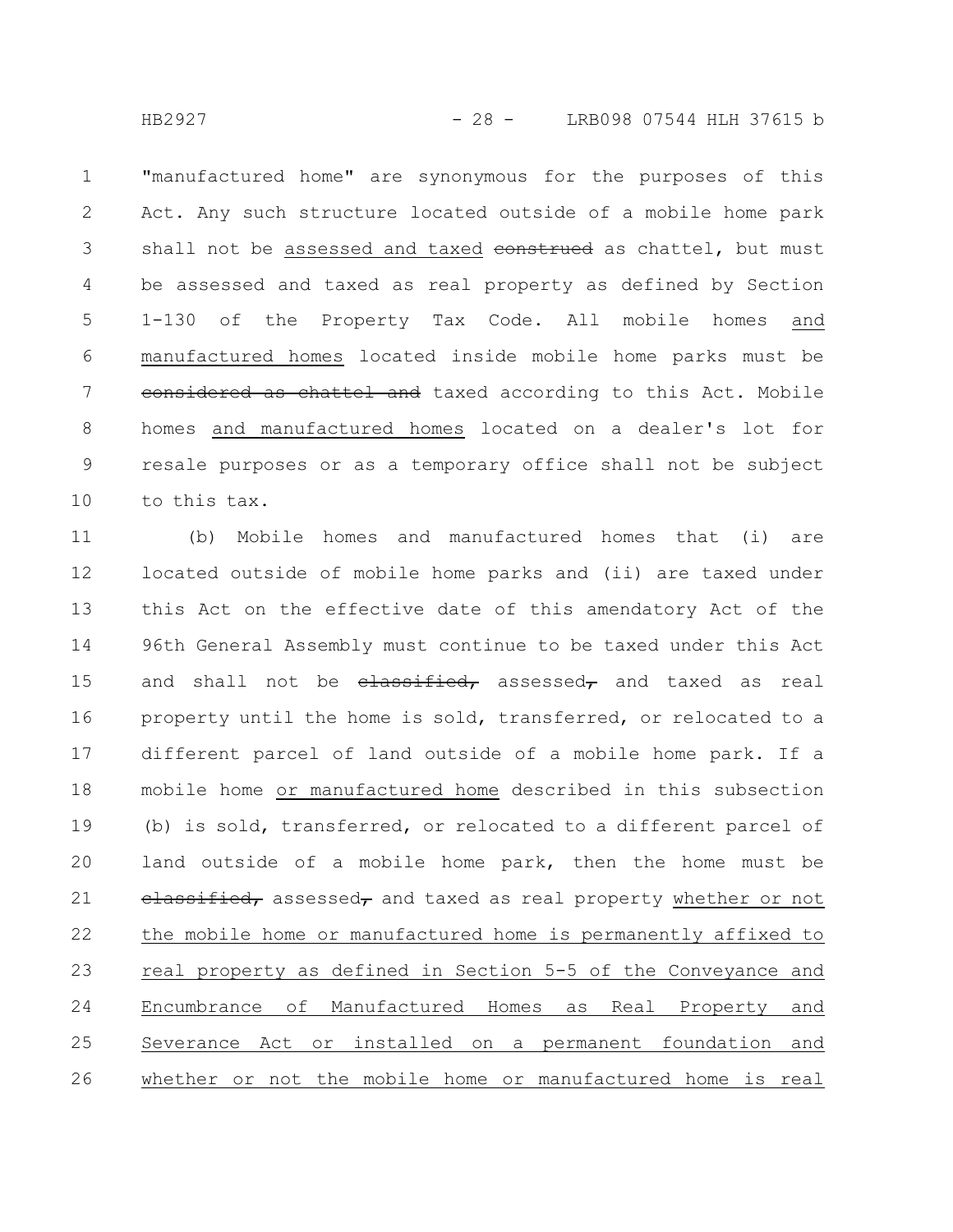| $\mathbf 1$    | defined in Section 5-35 of the Conveyance<br>property as<br>and       |
|----------------|-----------------------------------------------------------------------|
| $\mathbf{2}$   | Manufactured Homes<br>Encumbrance of<br>Real Property<br>as<br>and    |
| 3              | Severance Act. Mobile homes and manufactured homes that are           |
| $\overline{4}$ | located outside of mobile home parks and elassified, assessed,        |
| 5              | and taxed as real property on the effective date of this              |
| 6              | amendatory Act of the 96th General Assembly must continue to be       |
| 7              | elassified, assessed, and taxed as real property whether or not       |
| 8              | the mobile homes and manufactured homes are permanently affixed       |
| $\mathcal{G}$  | to real property as defined in Section 5-5 of the Conveyance          |
| 10             | and Encumbrance of Manufactured Homes as Real Property and            |
| 11             | Severance Act or installed on permanent foundations and whether       |
| 12             | or not the mobile homes and manufactured homes are real               |
| 13             | property as defined in Section 5-35 of the Conveyance and             |
| 14             | οf<br>Manufactured Homes<br>Real Property<br>Encumbrance<br>as<br>and |
| 15             | Severance Act. If a mobile or manufactured home that is located       |
| 16             | outside of a mobile home park is relocated to a mobile home           |
| 17             | park, the home must be considered chattel and must be taxed           |
| 18             | according to the Mobile Home Local Services Tax Act. The owner        |
| 19             | of a mobile home or manufactured home that is located outside         |
| 20             | of a mobile home park may file a request with the county that         |
| 21             | the home be $\epsilon$ denoted, assessed, and taxed as real property. |
|                |                                                                       |

(c) Mobile homes and manufactured homes that are located in mobile home parks must be considered chattel and must be taxed according to this Act. 22 23 24

(Source: P.A. 96-1477, eff. 1-1-11.) 25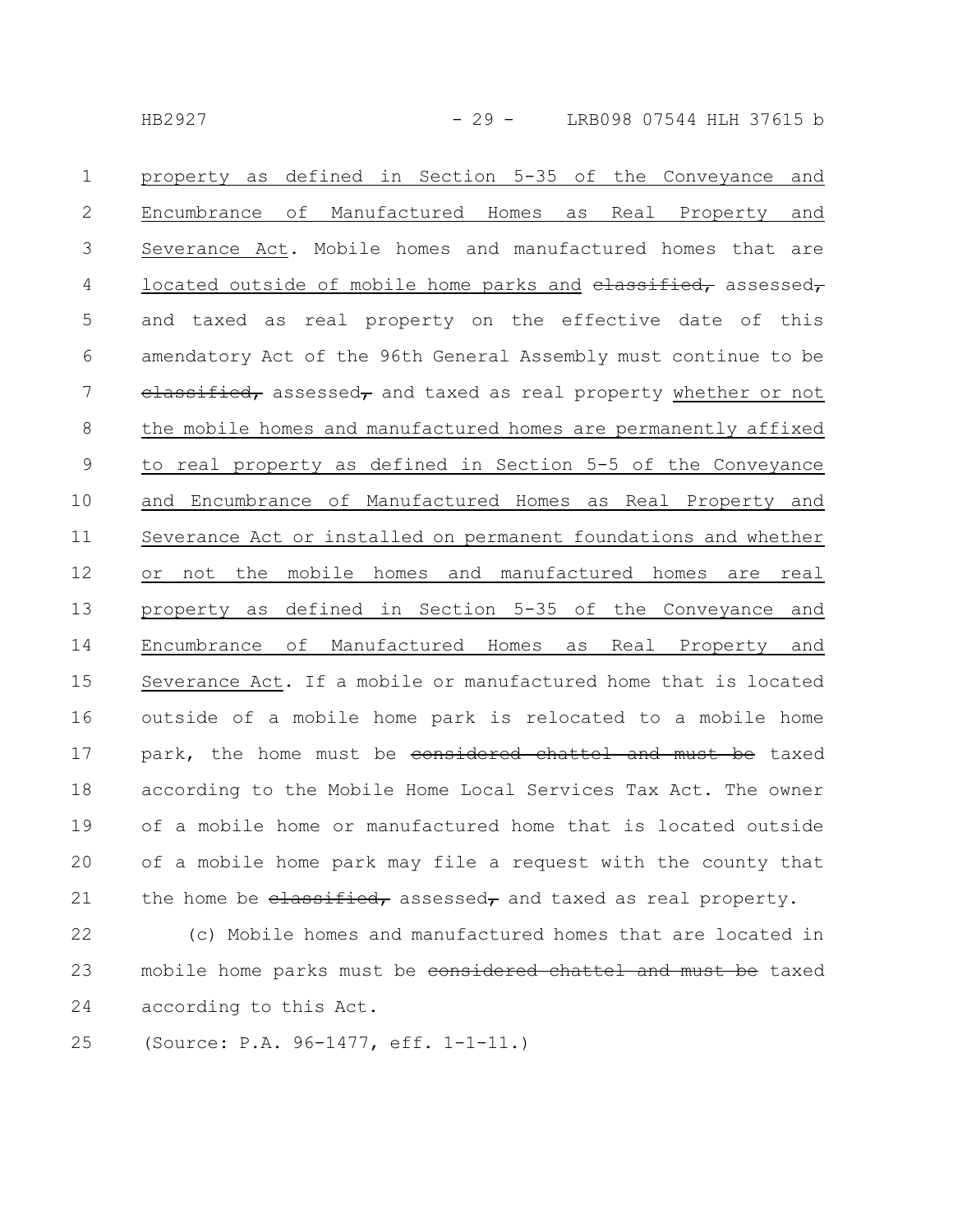HB2927 - 30 - LRB098 07544 HLH 37615 b

1

### Sec. 4. The owner of each inhabited mobile home or manufactured home located in this State, but not located inside of a mobile home park, on the effective date of this amendatory Act of the 96th General Assembly shall, within 30 days after such date, record with the Office of the Recorder in the county where the mobile home or manufactured home is located file with the township assessor, if any, or with the Supervisor of Assessments or county assessor if there is no township assessor, or with the county assessor in those counties in which a county assessor is elected pursuant to Section 3-45 of the Property Tax Code, a mobile home registration form containing the information hereinafter specified, subject to the county's recording fees and record a signed copy of the title or certificate of origin in the county where the home located or surrender the signed title or certificate be held by the county until such time as the home is to be removed from the county. Mobile home park operators shall forward a copy of the mobile home registration form provided in Section 12 of "An Act to provide for, license and regulate mobile homes and mobile home parks and to repeal an Act named herein", approved September 8, 1971, as amended, to the township assessor, if any, or to Supervisor of Assessments or county assessor if there is no township assessor, or to the county assessor in those counties in which a county assessor is elected pursuant to Section 3-45 of the Property Tax Code, 2 3 4 5 6 7 8 9 10 11 12 13 14 15 16 17 18 19 20 21 22 23 24 25 26

(35 ILCS 515/4) (from Ch. 120, par. 1204)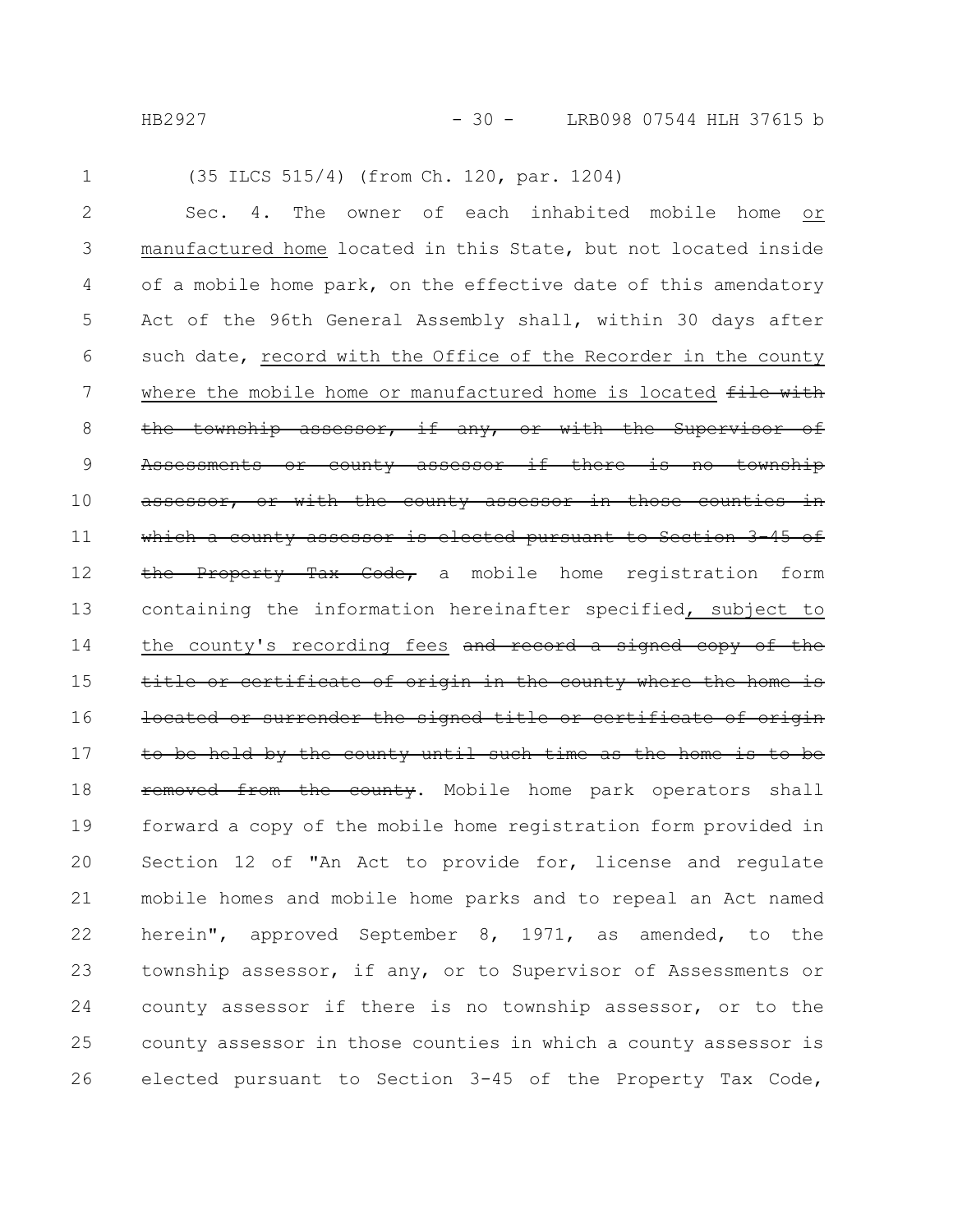within 5 days of the entry of a mobile home into such park. The owner of a mobile home or manufactured home not located in a mobile home park, other than a mobile home or manufactured home with respect to which the requirements of Section 5-30 of the Conveyance and Encumbrance of Manufactured Homes as Real Property and Severance Act and the requirements of Section 3-116.1 or Section 3-116.2 of the Illinois Vehicle Code, as applicable, have been satisfied unless with respect to the same manufactured home there has been recorded an affidavit of severance pursuant to Section 5-50 of the Conveyance and Encumbrance of Manufactured Homes as Real Property and Severance Act, shall, within 30 days after initial placement of such mobile home or manufactured home in any county and within 30 days after movement of such mobile home or manufactured home to a new location, record with the Office of the Recorder in the county where the mobile home or manufactured home is located file with the county assessor, Supervisor of Assessments or township assessor, as the case may be, a mobile home registration showing the name and address of the owner and every occupant of the mobile home or manufactured home, the location of the mobile home or manufactured home, the year of manufacture, and the square feet of floor space contained in such mobile home or manufactured home together with the date that the mobile home or manufactured home became inhabited, was initially installed and set up in the county, or was moved to a new location. Such registration shall also include the license 1 2 3 4 5 6 7 8 9 10 11 12 13 14 15 16 17 18 19 20 21 22 23 24 25 26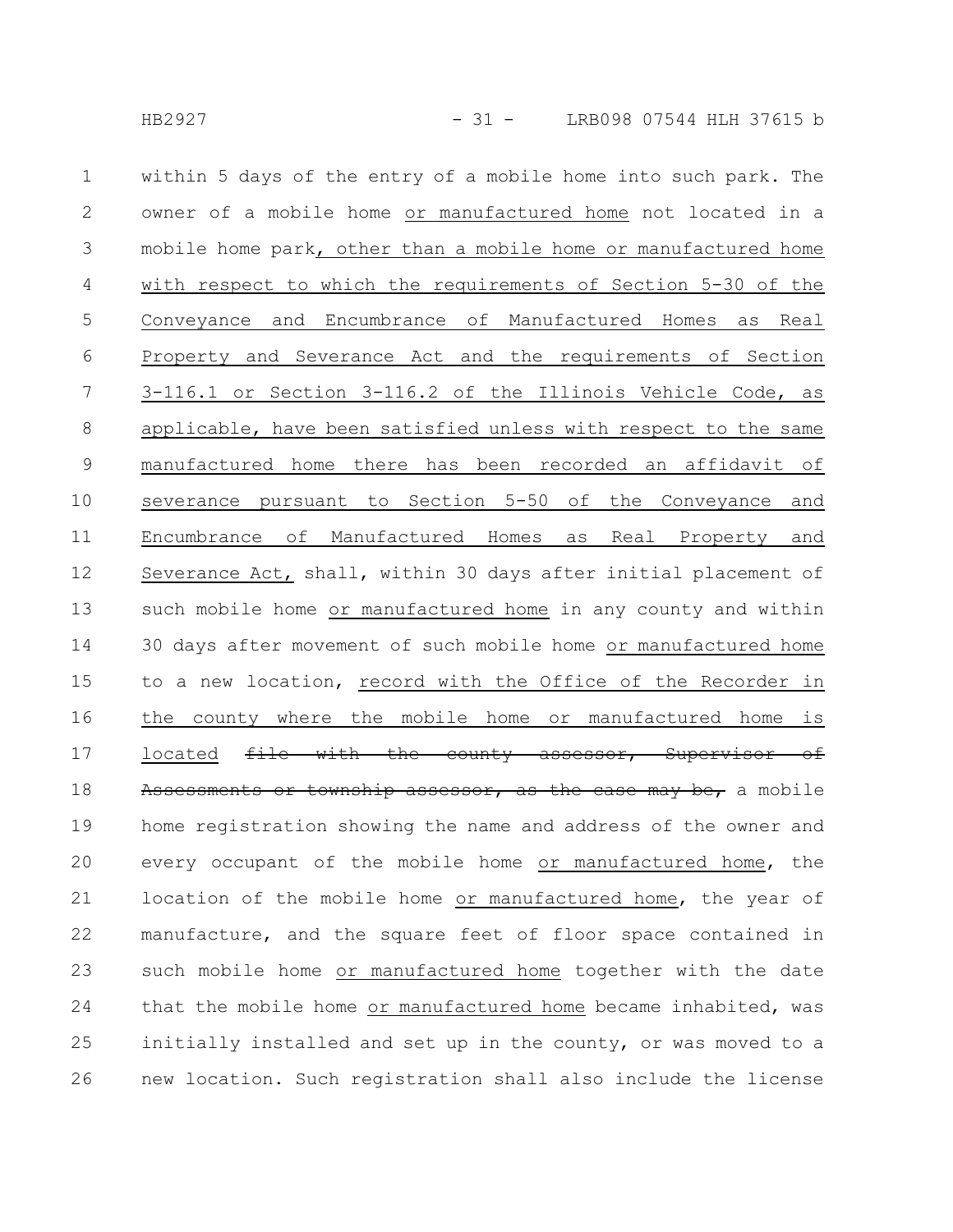number of such mobile home or manufactured home and of the towing vehicle, if there be any, and the State issuing such licenses, subject to the county's recording fees. In the case of a mobile home or manufactured home not located in a mobile home park, the registration shall be signed by the owner or occupant of the mobile home or manufactured home. and the title or certificate of origin shall be signed and recorded in the county where the home is located or surrendered to the county and held until such time the home is removed from the county. Titles or certificates of origin held by a mortgage company on the home shall be signed and recorded in the county where located or surrendered to the county once the mortgage released. Failure to record the registration or surrender title or certificate of origin shall not prevent the home from being assessed and taxed as real property. It is the duty of each township assessor, if any, and each Supervisor of Assessments or county assessor if there is no township assessor, or the county assessor in those counties in which a county assessor is elected pursuant to Section 3-45 of the Property Tax Code, to require timely filing of a properly completed registration for each mobile home or manufactured home located in a mobile home park in his or her township or county, as the case may be. Any person furnishing misinformation for purposes of registration or failing to record file a required registration is quilty of a Class A misdemeanor. This Section applies only when the tax permitted 1 2 3 4 5 6 7 8 9 10 11 12 13 14 15 16 17 18 19 20 21 22 23 24 25 26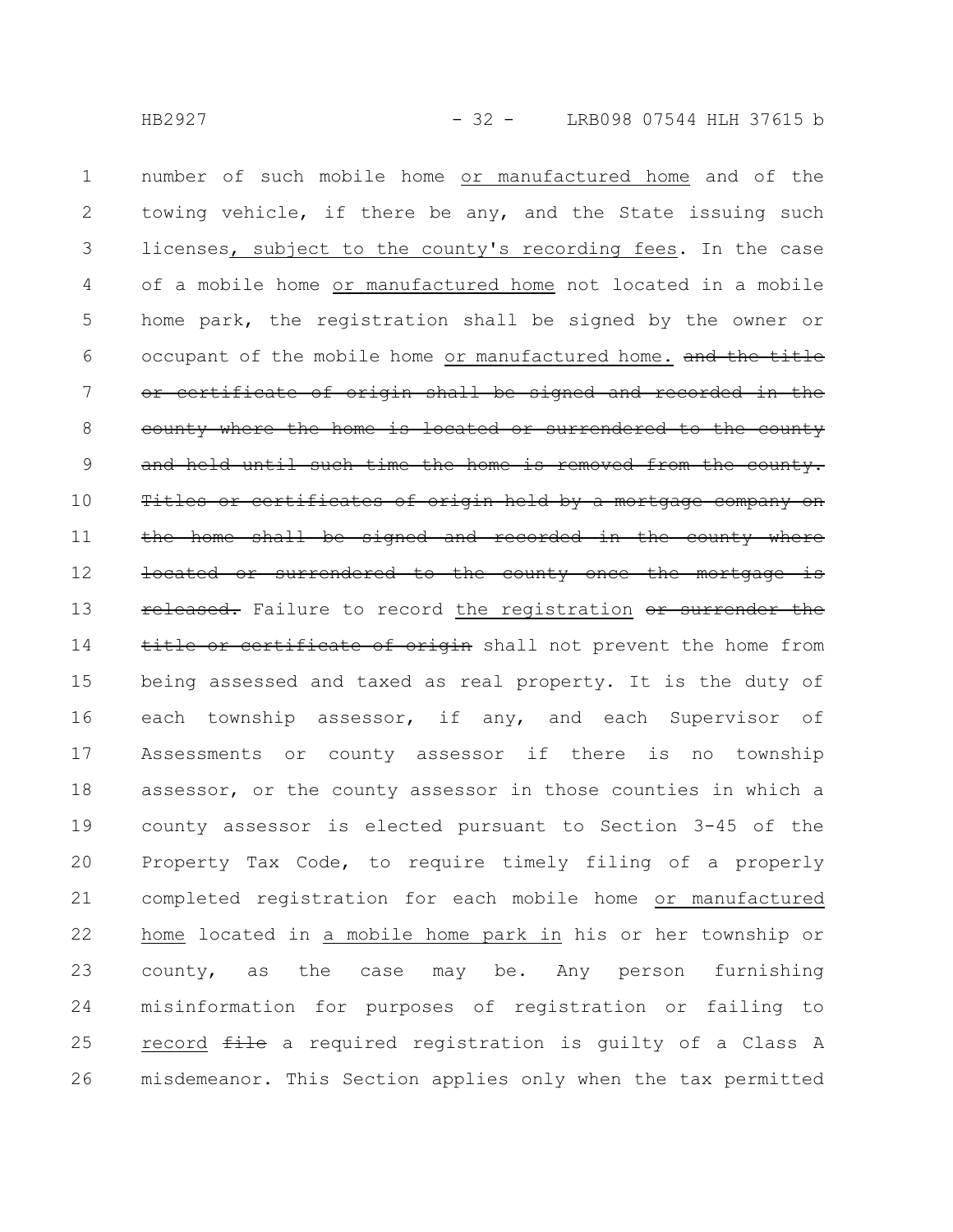by Section 3 has been imposed on mobile homes and manufactured homes located inside mobile home parks. (Source: P.A. 96-1477, eff. 1-1-11.) Section 10-25. The Illinois Banking Act is amended by changing Sections 3, 5a, 5d, and 6.1 as follows: (205 ILCS 5/3) (from Ch. 17, par. 309) Sec. 3. Formation and primary powers. It shall be lawful to form banks, as herein provided, for the purpose of discount and deposit, buying and selling exchange and doing a general banking business, excepting the issuing of bills to circulate as money; and such banks shall have the power to loan money on personal and real estate security, and to accept and execute trusts upon obtaining a certificate of authority pursuant to the "Corporate Fiduciary Act", and shall be subject to all of the provisions of this Act. For purposes of this Section, "real estate" includes a manufactured home as defined in subdivision (53) of Section 9-102 of the Uniform Commercial Code that is real property as defined in Section 5-35 of the Conveyance and Encumbrance of Manufactured Homes as Real Property and Severance Act. (Source: P.A. 85-1402.) 1 2 3 4 5 6 7 8 9 10 11 12 13 14 15 16 17 18 19 20 21 HB2927 - 33 - LRB098 07544 HLH 37615 b

(205 ILCS 5/5a) (from Ch. 17, par. 312) 22

Sec. 5a. Reverse mortgage loans. Notwithstanding any other 23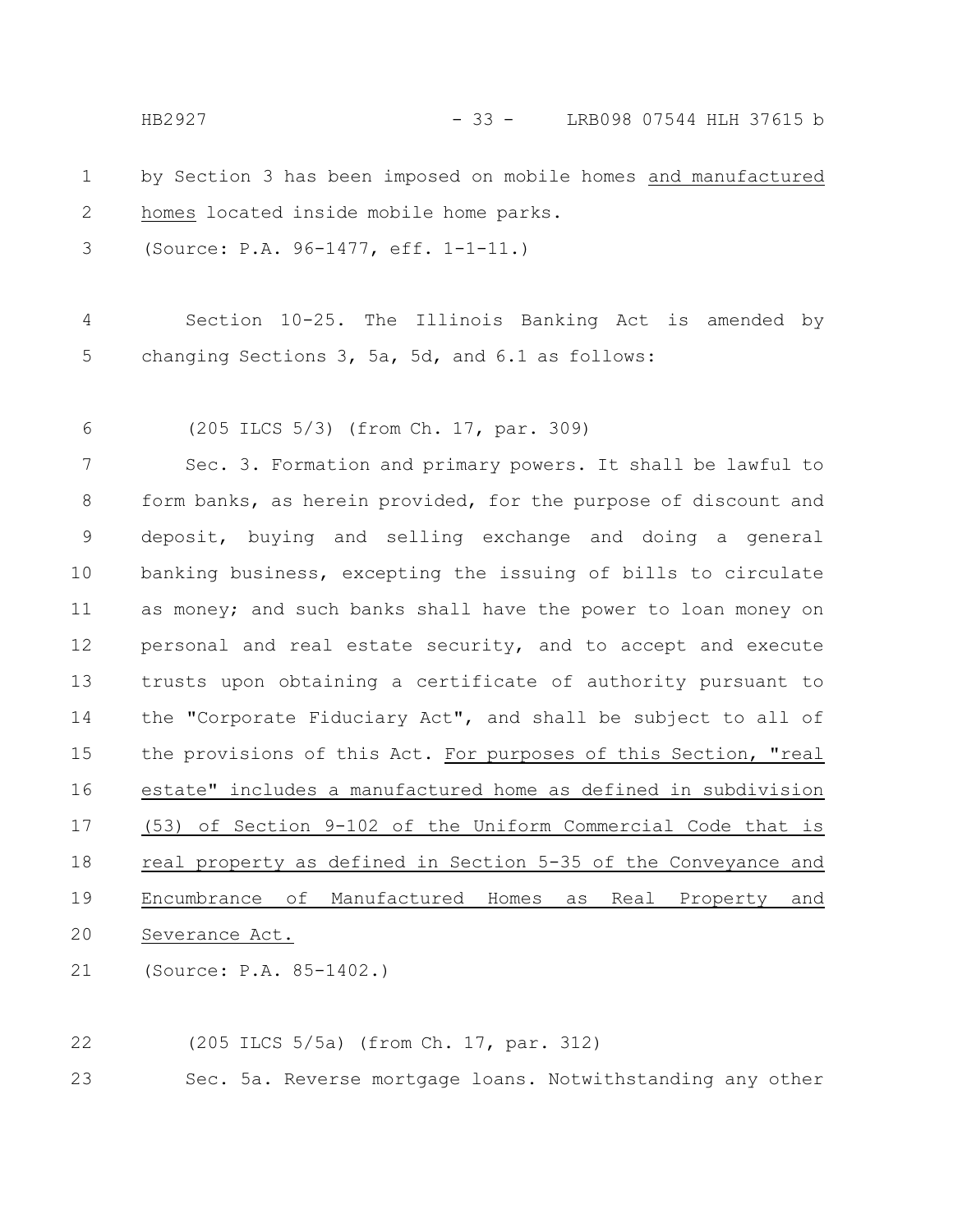provision of this Act, a bank may engage in making "reverse mortgage" loans. 1 2

For purposes of this Section, a "reverse mortgage" loan shall be a loan extended on the basis of existing equity in homestead property. A bank, in making a "reverse mortgage" loan, may add deferred interest to principal or otherwise provide for the charging of interest or premium on the deferred interest. 3 4 5 6 7 8

The loans shall be repaid upon sale of the property or upon the death of the owner or, if the property is in joint tenancy, upon the death of the last surviving joint tenant who had an interest in the property at the time the loan was initiated. 9 10 11 12

"Homestead" property, for purposes of this Section, means the domicile and contiguous real estate owned and occupied by the mortgagor. For purposes of this Section, "homestead" includes a manufactured home as defined in subdivision (53) of Section 9-102 of the Uniform Commercial Code, used as the domicile, that is real property, as defined in Section 5-35 of the Conveyance and Encumbrance of Manufactured Homes as Real Property and Severance Act, and is owned and occupied by the mortgagor. 13 14 15 16 17 18 19 20 21

The Commissioner of Banks and Real Estate shall prescribe rules governing this Section and Section 1-6a of the Illinois Savings and Loan Act of 1985. 22 23 24

(Source: P.A. 88-643, eff. 1-1-95; 89-508, eff. 7-3-96.) 25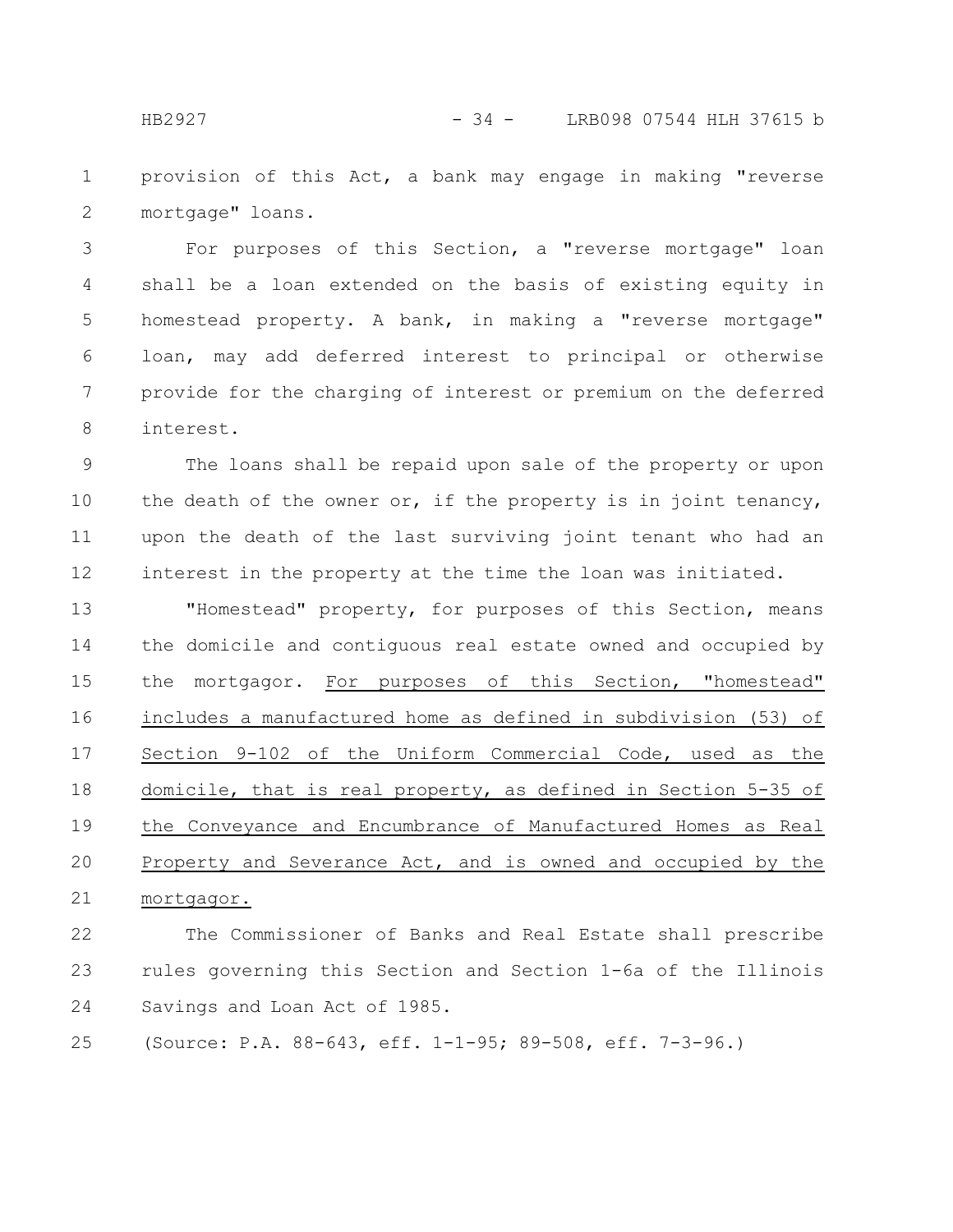HB2927 - 35 - LRB098 07544 HLH 37615 b

1

(205 ILCS 5/5d) (from Ch. 17, par. 312.3)

Sec. 5d. Notwithstanding any other provision of this Act, a bank may engage in making revolving credit loans secured by mortgages or deeds of trust on real property or by security assignments of beneficial interests in land trusts. 2 3 4 5

For purposes of this Section, "revolving credit", has the meaning defined in Section 4.1 of "An Act in relation to the rate of interest and other charges in connection with sales on credit and the lending of money", approved May 24, 1879, as amended. 6 7 8 9 10

Any mortgage or deed of trust given to secure a revolving credit loan may, and when so expressed therein shall, secure not only the existing indebtedness, but also such future advances, whether such advances are obligatory or to be made at the option of the lender, or otherwise, as are made within twenty years from the date thereof, to the same extent as if such future advances were made on the date of the execution of such mortgage or deed of trust, although there may be no advance made at the time of execution of such mortgage or other instrument, and although there may be no indebtedness outstanding at the time any advance is made. The lien of such mortgage or deed of trust, as to third persons without actual notice thereof, shall be valid as to all such indebtedness and future advances from the time said mortgage or deed of trust is filed for record in the office of the Recorder of Deeds or the Registrar of Titles of the county where the real property 11 12 13 14 15 16 17 18 19 20 21 22 23 24 25 26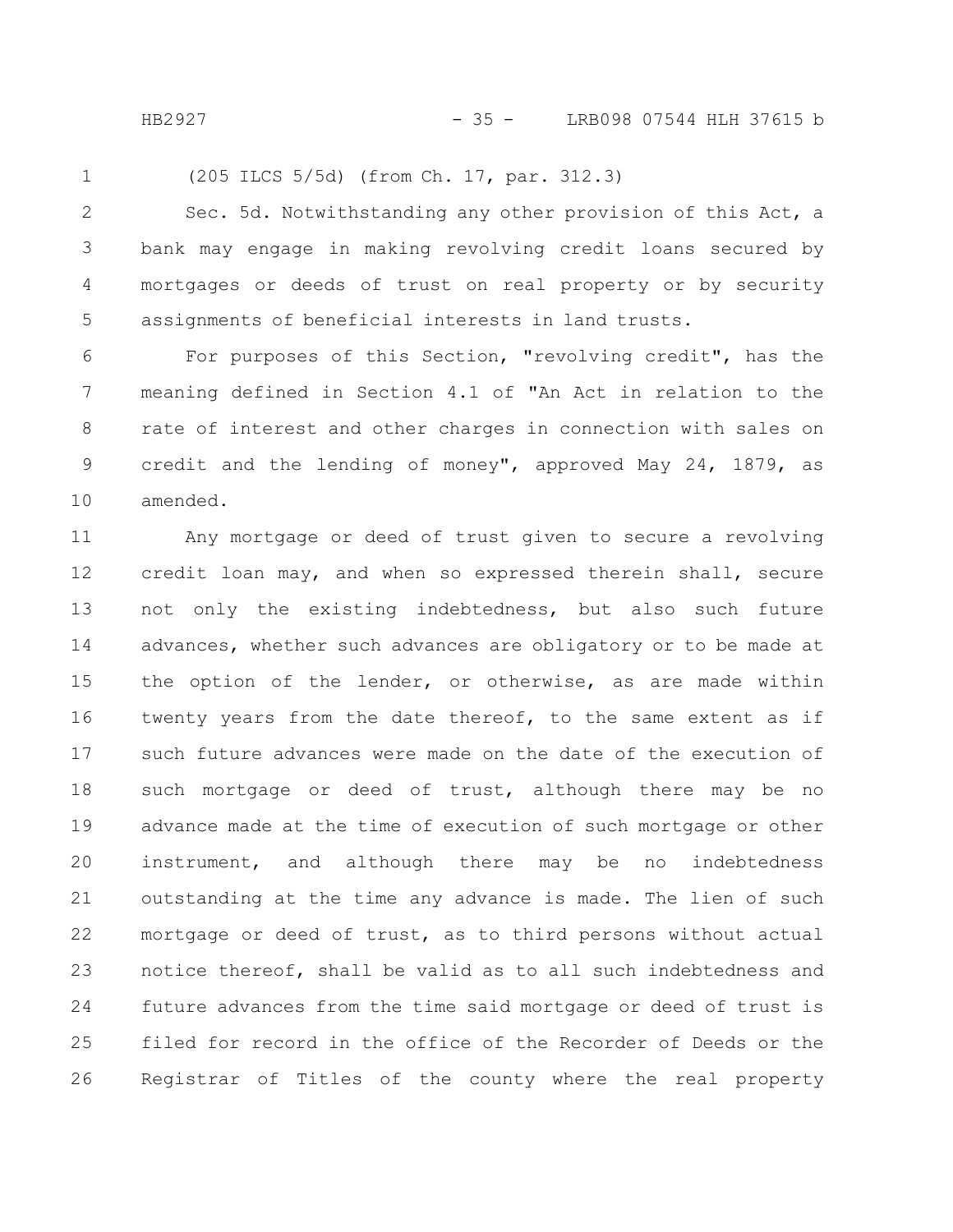described therein is located. The total amount of indebtedness that may be so secured may increase or decrease from time to time, but the total unpaid balance so secured at any one time shall not exceed a maximum principal amount which must be specified in such mortgage or deed of trust, plus interest thereon, and any disbursements made for the payment of taxes, special assessments, or insurance on said real property, with interest on such disbursements. 1 2 3 4 5 6 7 8

Any such mortgage or deed of trust shall be valid and have priority over all subsequent liens and encumbrances, including statutory liens, except taxes and assessments levied on said real property. 9 10 11 12

For purposes of this Section, "real property" includes a manufactured home as defined in subdivision (53) of Section 9-102 of the Uniform Commercial Code, that is real property as defined in Section 5-35 of the Conveyance and Encumbrance of Manufactured Homes as Real Property and Severance Act. 13 14 15 16 17

(Source: P.A. 83-1539; 83-1380.) 18

(205 ILCS 5/6.1) (from Ch. 17, par. 313.1) 19

Sec. 6.1. Non-recourse reverse mortgage loans. 20

(a) It is the intent of this amendatory Act of 1991 that homeowners at least 62 years of age be permitted to meet their financial needs by accessing the equity in their homes through a reverse mortgage. The General Assembly recognizes that many restrictions and requirements that exist to govern traditional 21 22 23 24 25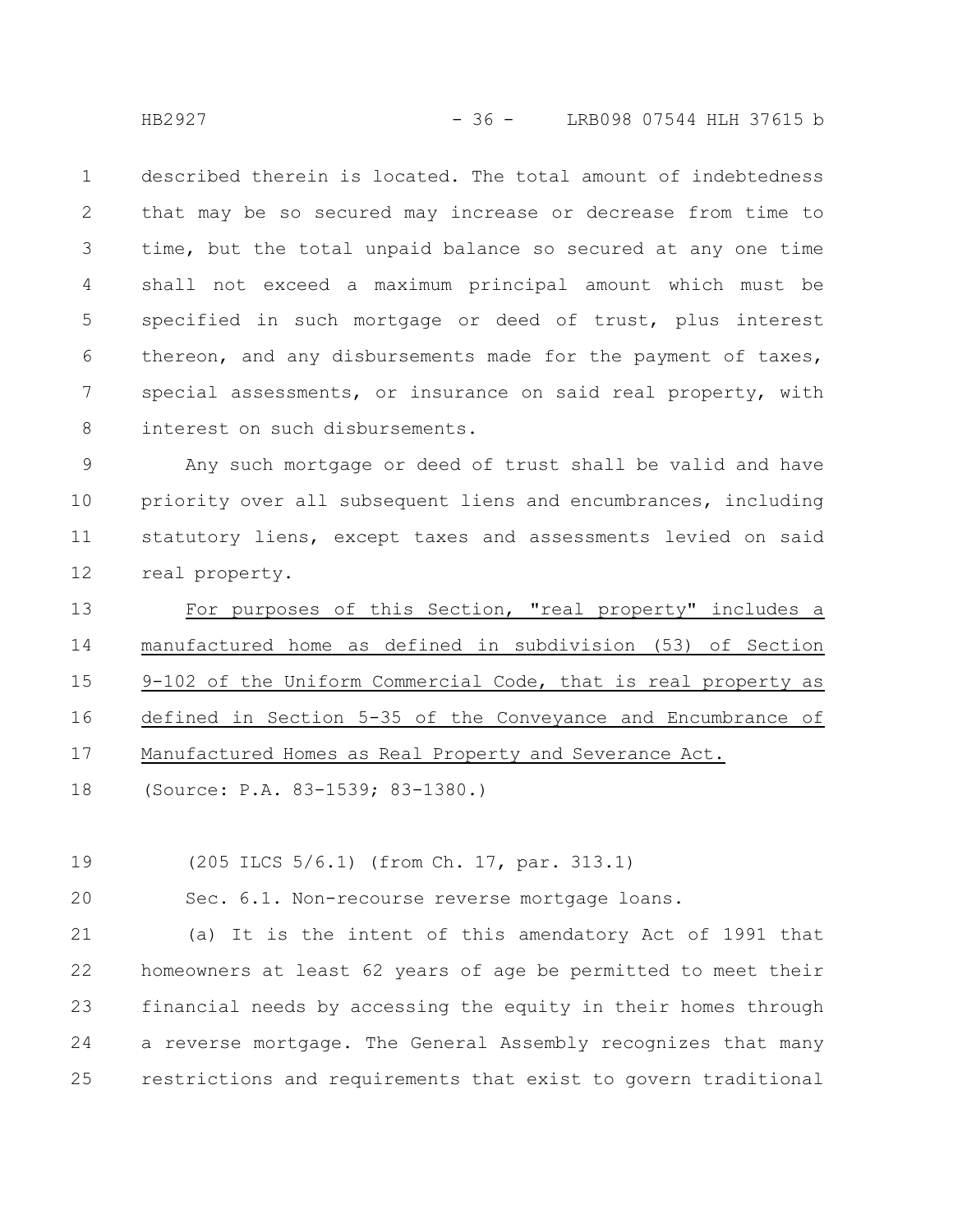mortgage transactions are inapplicable in the context of reverse mortgages. In order to foster reverse mortgage transactions and better serve the citizens of this State, this Section authorizes the making of reverse mortgages, and expressly relieves reverse mortgage lenders and borrowers from compliance with inappropriate requirements. 1 2 3 4 5 6

As used in this Section, "borrower" means any homeowner who is, or whose spouse is, at least 62 years of age. 7 8

For purposes of this Section, "real property" includes a manufactured home as defined in subdivision (53) of Section 9-102 of the Uniform Commercial Code which is real property as defined in Section 5-35 of the Conveyance and Encumbrance of Manufactured Homes as Real Property and Severance Act. 9 10 11 12 13

As used in this Section, "reverse mortgage" means a non-recourse loan, secured by real property, that complies with all of the following: 14 15 16

(1) Provides cash advances to a borrower based on the equity in a borrower's owner-occupied principal residence, provided that it is a residence designed to be occupied by not more than 4 families. 17 18 19 20

(2) Requires no payment of principal or interest until the entire loan becomes due and payable. 21 22

(b) Reverse mortgage loans shall be subject only to all of the following provisions: 23 24

(1) Payment, in whole or in part, shall be permitted without penalty at any time during the term of the 25 26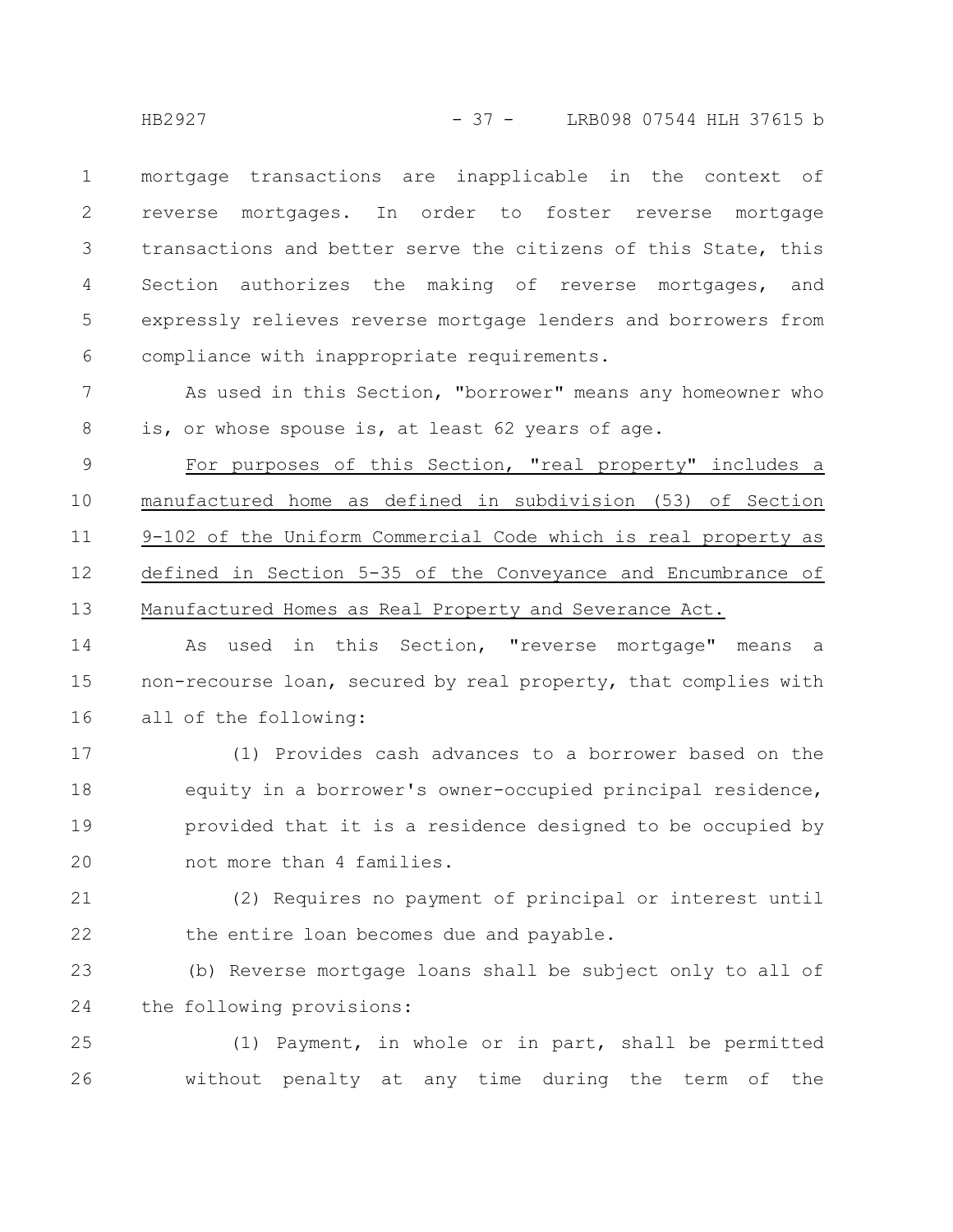mortgage. 1

(2) A reverse mortgage may provide for an interest rate that is fixed or adjustable and may provide for interest that is contingent on appreciation in the value of the property. 2 3 4 5

(3) If a reverse mortgage provides for periodic advances to a borrower, the advances may not be reduced in amount or number based on any adjustment in the interest rate. 6 7 8 9

(4) A reverse mortgage may be subject to any additional terms and conditions imposed by a lender that are required under the provisions of the federal Housing and Community Development Act of 1987 to enable the lender to obtain federal government insurance on the mortgage if the loans are to be insured under that Act. 10 11 12 13 14 15

(c) The repayment obligation under a reverse mortgage is subject to all of the following: 16 17

(1) Temporary absences from the home not exceeding 60 consecutive days shall not cause the mortgage to become due and payable. 18 19 20

(2) Temporary absences from the home exceeding 60 days, but not exceeding one year shall not cause the mortgage to become due and payable, provided that the borrower has taken action that secures the home in a manner satisfactory to the lender. 21 22 23 24 25

26

(3) The lender must disclose any interest or other fees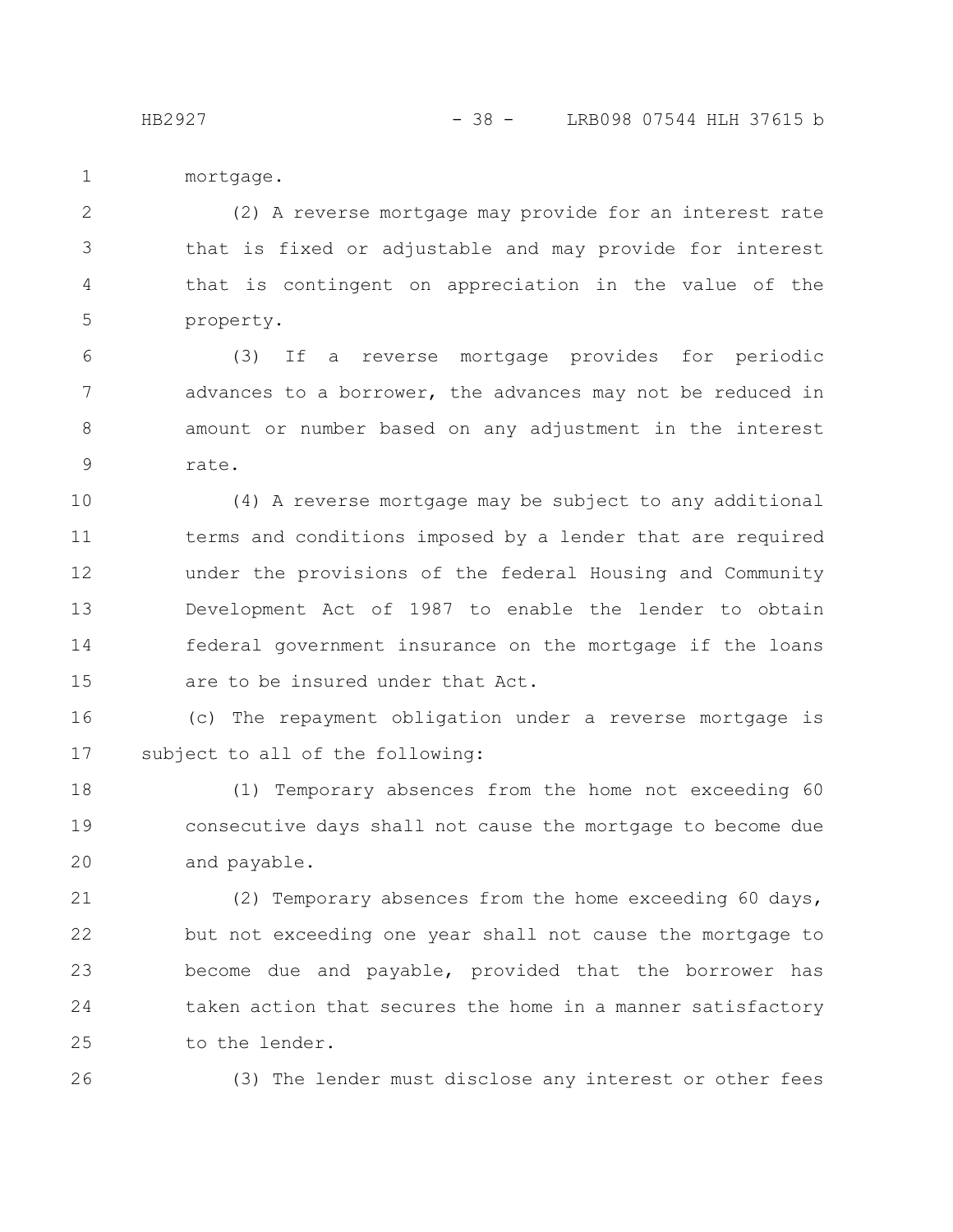to be charged during the period that commences on the date the mortgage becomes due and payable and ends when repayment in full is made in accordance with applicable State and federal laws, rules, and regulations. 1 2 3 4

(d) A reverse mortgage shall become due and payable upon the occurrence of any of the following events: 5 6

(1) The real property securing the loan is sold.

(2) All borrowers cease to occupy the home as a principal residence. 8 9

(3) A fixed maturity date agreed to by the lender and the borrower is reached. 10 11

(4) An event that is specified in the loan documents and that jeopardizes the lender's security occurs. 12 13

(e) No reverse mortgage commitment may be made by a lender unless the loan applicant attests, in writing, that the applicant has received from the lender, at the time of initial inquiry, a statement prepared by the Department on Aging regarding the advisability and availability of independent information and counseling services on reverse mortgages. 14 15 16 17 18 19

(Source: P.A. 87-488.) 20

Section 10-30. The Illinois Savings and Loan Act of 1985 is amended by changing Sections 1-10.30 and 5-2 as follows: 21 22

(205 ILCS 105/1-10.30) (from Ch. 17, par. 3301-10.30) Sec. 1-10.30. "Real property": the interests, benefits, 23 24

7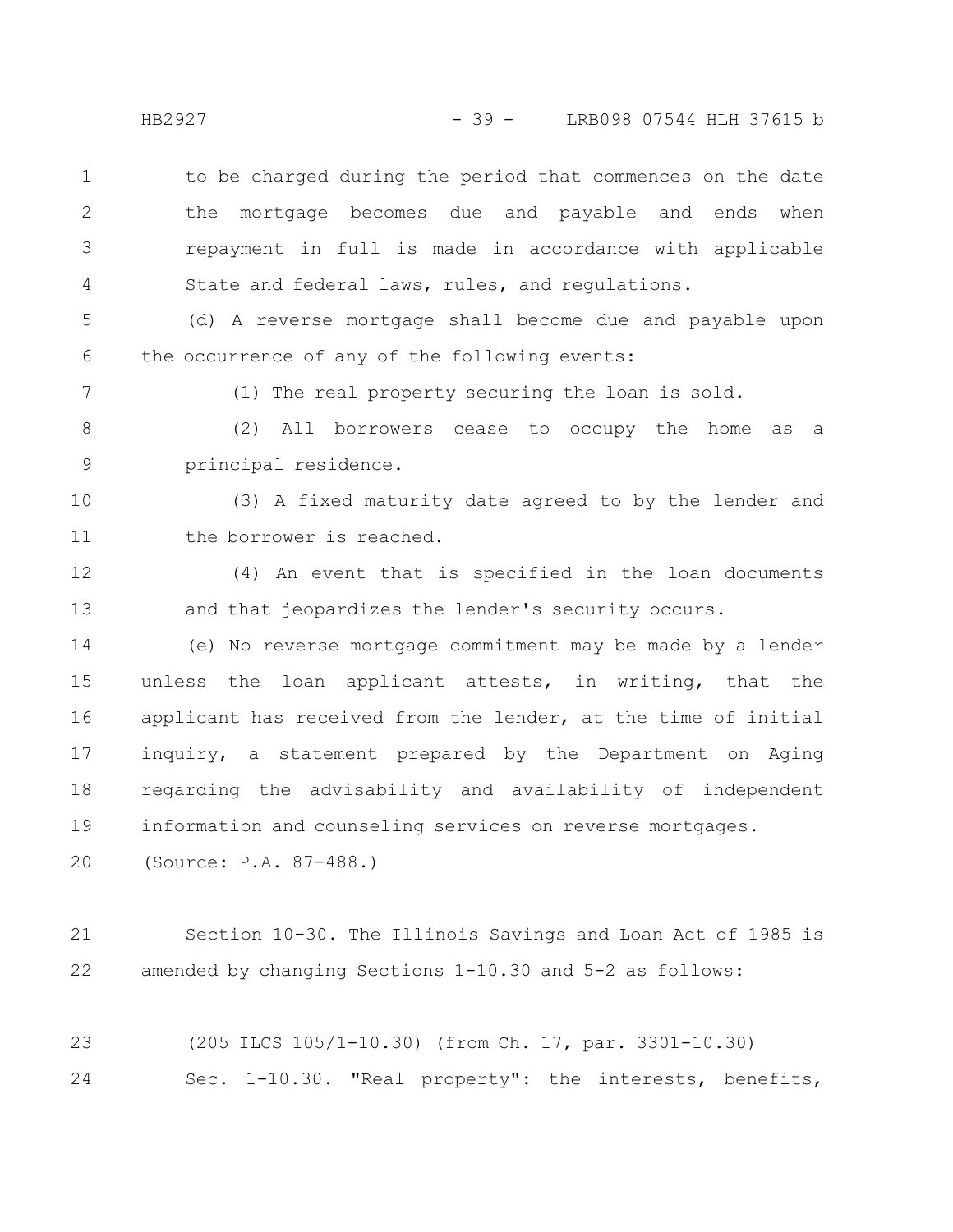HB2927 - 10 - 40 - LRB098 07544 HLH 37615 b

and rights inherent in the ownership of the physical real estate. It is the rights with which the ownership of real estate is endowed. "Real property" includes a manufactured home as defined in subdivision (53) of Section 9-102 of the Uniform Commercial Code that is real property as defined in Section 5-35 of the Conveyance and Encumbrance of Manufactured Homes as Real Property and Severance Act. For purposes of this Act, the term "Real Estate" is synonymous with "Real Property". 1 2 3 4 5 6 7 8

(Source: P.A. 84-543.) 9

(205 ILCS 105/5-2) (from Ch. 17, par. 3305-2) 10

Sec. 5-2. Investment in loans. An association may loan funds to members as follows: 11 12

(a) On the security of withdrawable capital accounts, but no such loan shall exceed the withdrawal value of the pledged account; 13 14 15

16

(b) On the security of real estate:

(1) Of a value, determined in accordance with Section 5-12 of this Act, sufficient to provide good and ample security for the loan; 17 18 19

(2) With a fee simple title or a leasehold title of not less duration than 10 years beyond the maturity of the loan; 20 21

(3) With the title established by such evidence of title as is consistent with sound lending practices in the locality; 22 23

(4) With the security interest in such real estate evidenced by an appropriate written instrument and the loan 24 25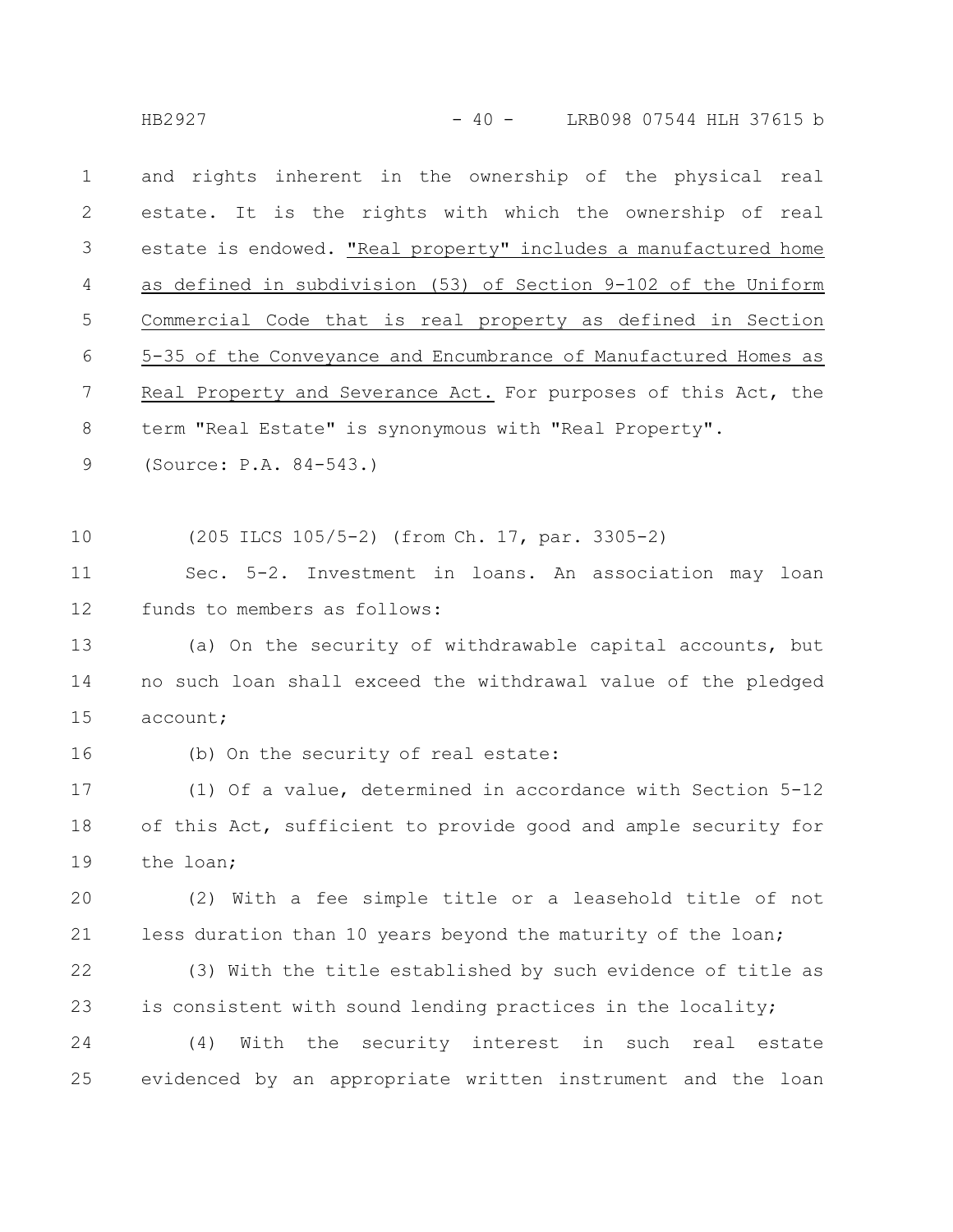evidenced by a note, bond or similar written instrument. A loan on the security of the whole of the beneficial interest in a land trust satisfies the requirements of this paragraph if the title to the land is held by a corporate trustee and if the real estate held in the land trust meets the other requirements of this subsection; and 1 2 3 4 5 6

7

(5) With a mortgage loan not to exceed 40 years;

(c) For the purpose of repair, improvement, rehabilitation, furnishing or equipment of real estate or any other purpose; 8 9 10

(d) For the purpose of financing or refinancing an existing ownership interest in certificates of stock, certificates of beneficial interest or other evidence of an ownership interest in, and a proprietary lease from, a corporation, trust or partnership formed for the purpose of the cooperative ownership of real estate, secured by the assignment or transfer of such certificates or other evidence of ownership of the borrower; 11 12 13 14 15 16 17

(e) Through the purchase of loans which at the time of purchase the association could make in accordance with this Section and the by-laws; 18 19 20

(f) Through the purchase of installment contracts for the sale of real estate, and title thereto which is subject to such contracts, but in each instance only if the association at the time of purchase could make a mortgage loan of the same amount and for the same length of time on the security of such real estate; 21 22 23 24 25 26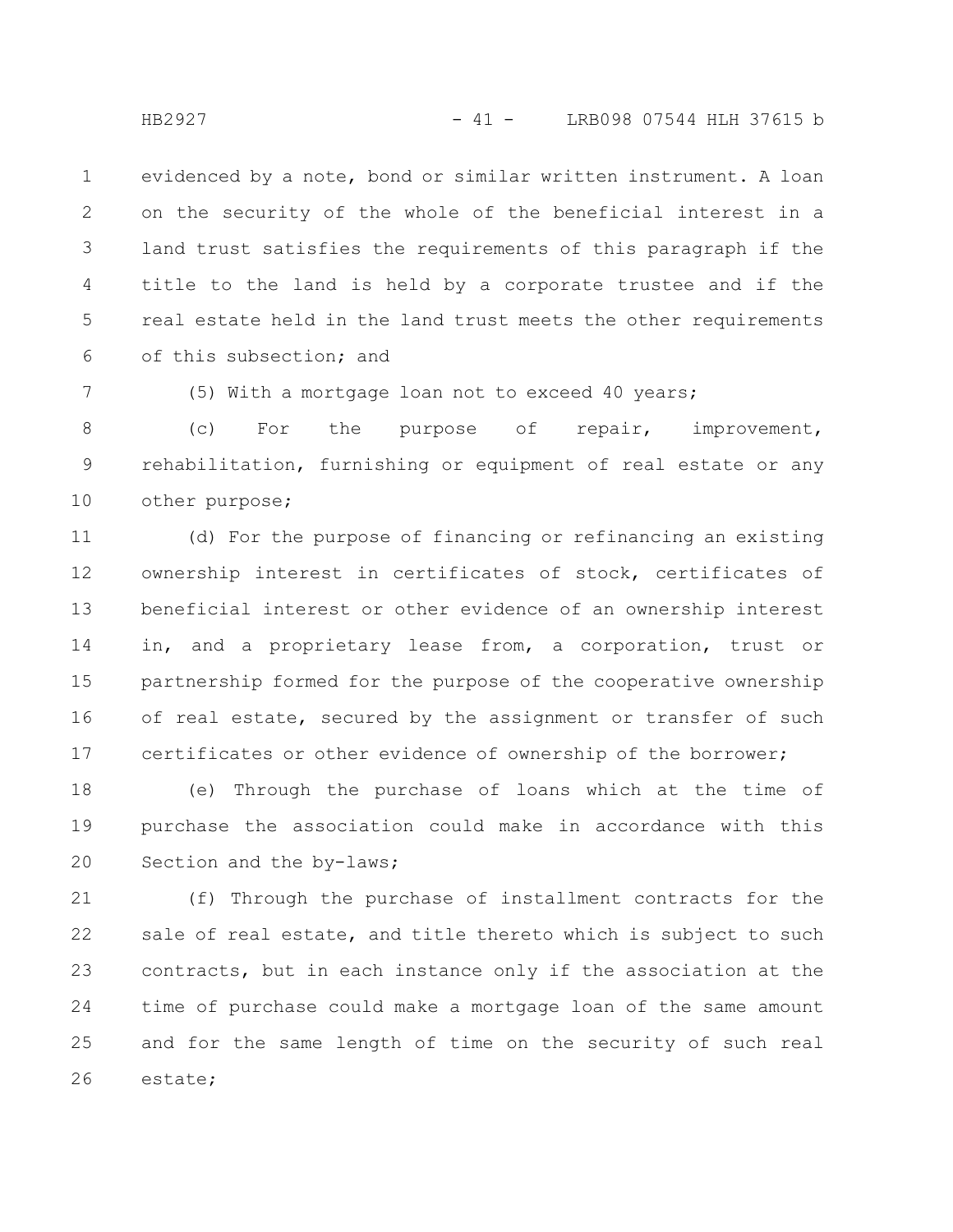HB2927 - 42 - LRB098 07544 HLH 37615 b

(g) Through loans guaranteed or insured, wholly or in part by the United States or any of its instrumentalities, and without regard to the limits in amount and terms otherwise imposed by this Article; 1 2 3 4

(h) Through secured or unsecured loans for business, corporate, personal, family, or household purposes, or for secured or unsecured loans for agricultural or commercial purposes to the same extent that such agricultural or commercial loans are authorized by federal law for any savings and loan association organized under federal law and authorized to do business in this State, except that loans to service corporations shall not be subject to the limitations of this paragraph; 5 6 7 8 9 10 11 12 13

(i) For the purpose of manufactured mobile home financing subject, however, to the regulation of the Commissioner; as used in this Section, "manufactured home" means a manufactured home as defined in subdivision (53) of Section 9-102 of the Uniform Commercial Code; 14 15 16 17 18

(j) Through loans to its members secured by the cash surrender value of any life insurance policy or any collateral which would be a legal investment if made by such association pursuant to the terms of this Act; and 19 20 21 22

(k) Any provision of this Act to the contrary notwithstanding, any association may make any loan to its members or investment which such association could make if it were incorporated and operating as an association organized 23 24 25 26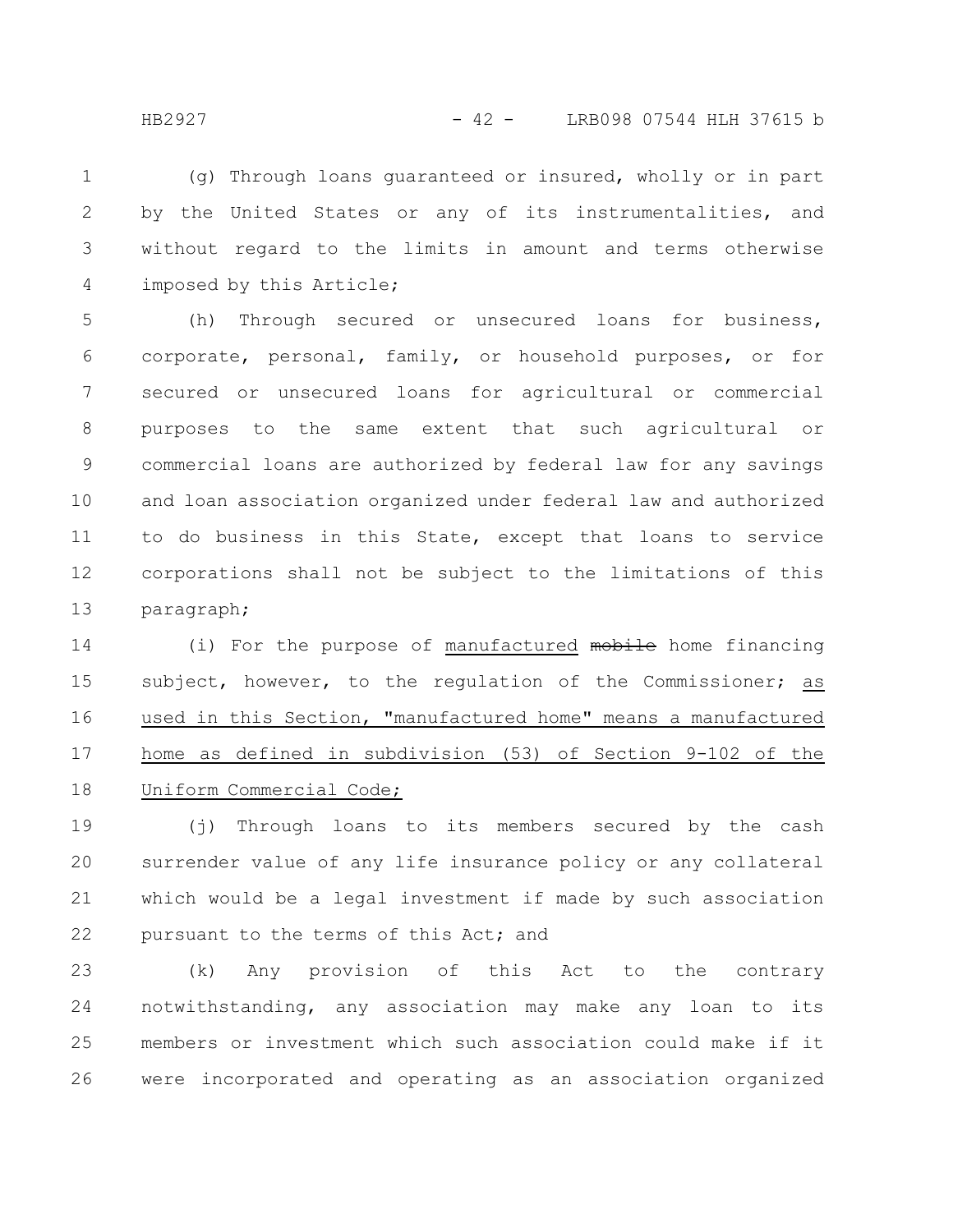under the laws of the United States. (Source: P.A. 86-137.) Section 10-35. The Savings Bank Act is amended by changing Sections 6002 and 6008 as follows: (205 ILCS 205/6002) (from Ch. 17, par. 7306-2) Sec. 6002. Investment in loans. (a) Subject to the regulations of the Commissioner, a savings bank may loan funds as follows: (1) On the security of deposit accounts, but no such loan shall exceed the withdrawal value of the pledged account. (2) On the security of real estate: (A) of a value, determined in accordance with this Act, sufficient to provide good and ample security for the loan; (B) with a fee simple title or a leasehold title; (C) with the title established by evidence of title as is consistent with sound lending practices in the locality; (D) with the security interest in the real estate evidenced by an appropriate written instrument and the loan evidenced by a note, bond, or similar written instrument; a loan on the security of the whole of the beneficial interest in a land trust satisfies the requirements of this paragraph if the title to the land is held by a corporate trustee and if the real estate held in the land trust meets the other requirements of this subsection; 1 2 3 4 5 6 7 8 9 10 11 12 13 14 15 16 17 18 19 20 21 22 23 24 HB2927 - 43 - LRB098 07544 HLH 37615 b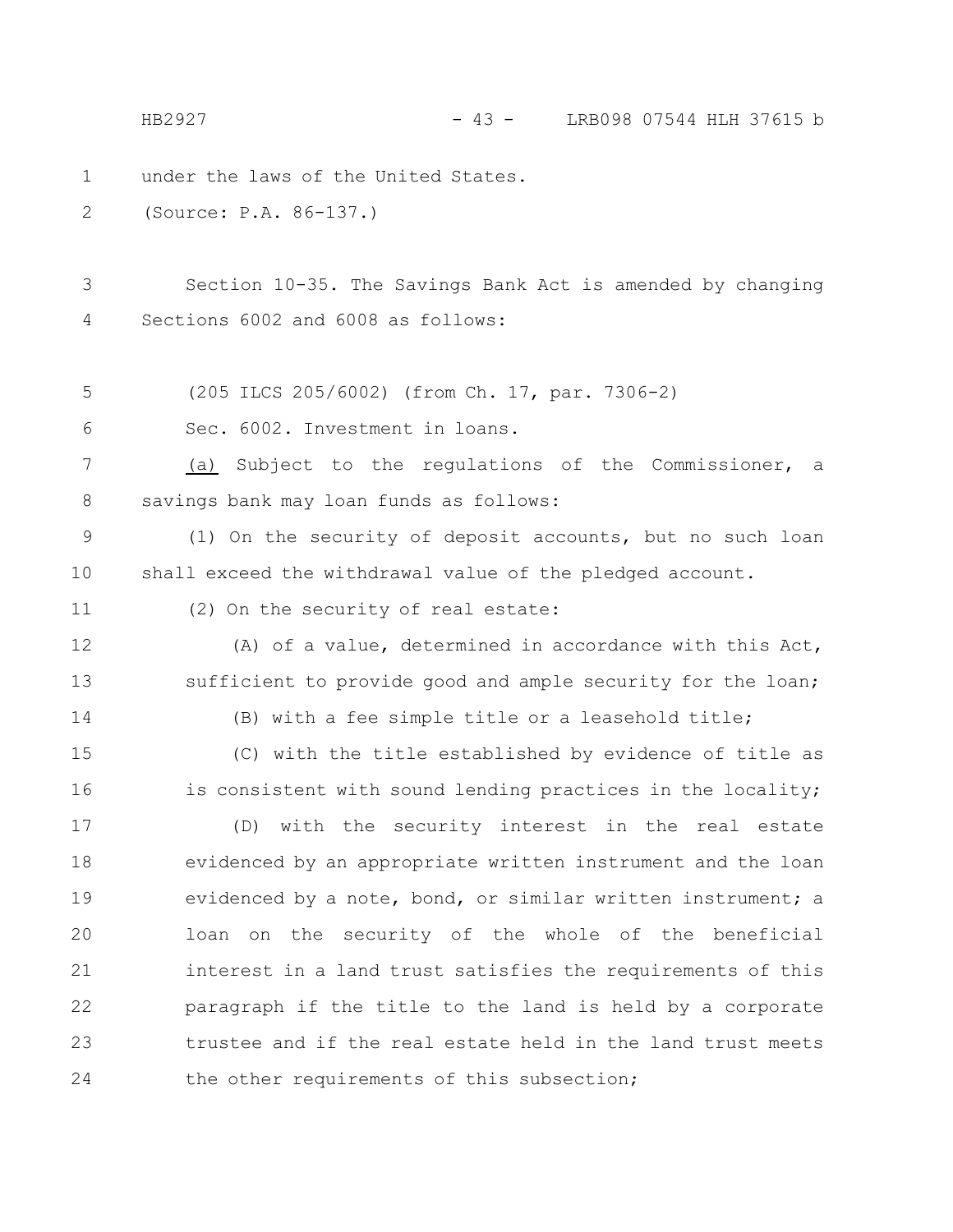HB2927 - 44 - LRB098 07544 HLH 37615 b

1

(E) with a mortgage loan not to exceed 40 years.

2

3

(3) For the purpose of repair, improvement, rehabilitation, furnishing, or equipment of real estate.

(4) For the purpose of financing or refinancing an existing ownership interest in certificates of stock, certificates of beneficial interest, other evidence of an ownership interest in, or a proprietary lease from a corporation, trust, or partnership formed for the purpose of the cooperative ownership of real estate, secured by the assignment or transfer of certificates or other evidence of ownership of the borrower. 4 5 6 7 8 9 10

(5) Through the purchase of loans that, at the time of purchase, the savings bank could make in accordance with this Section and the bylaws. 11 12 13

(6) Through the purchase of installment contracts for the sale of real estate and title thereto that is subject to the contracts, but in each instance only if the savings bank, at the time of purchase, could make a mortgage loan of the same amount and for the same length of time on the security of the real estate. 14 15 16 17 18 19

(7) Through loans guaranteed or insured, wholly or in part, by the United States or any of its instrumentalities. 20 21

(8) Subject to regulations adopted by the Commissioner, through secured or unsecured loans for business, corporate, commercial, or agricultural purposes; provided that the total of all loans granted under this paragraph shall not exceed 15% of the savings bank's total assets unless a greater amount is 22 23 24 25 26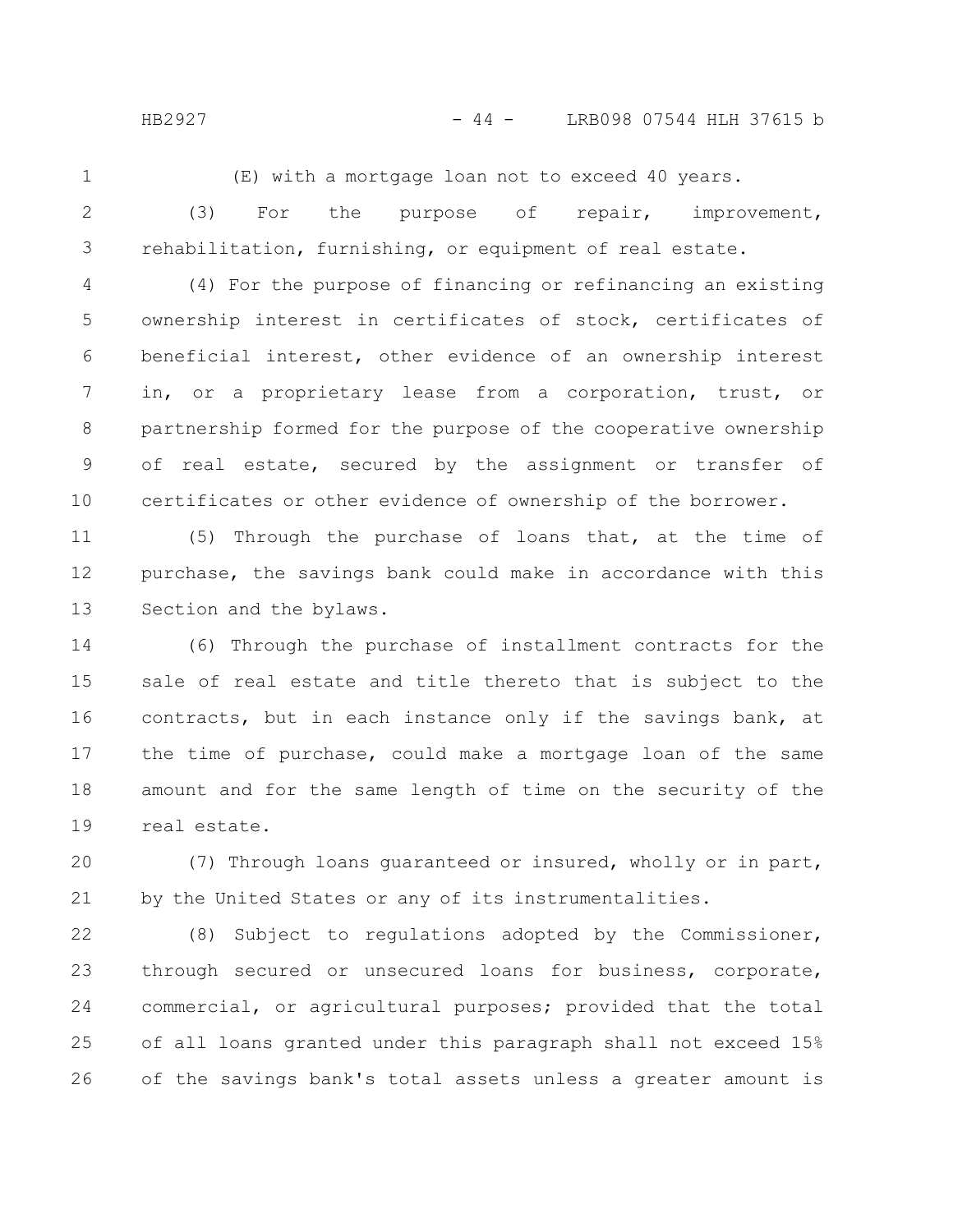HB2927 - 15 - LRB098 07544 HLH 37615 b

authorized in writing by the Commissioner. 1

(9) For the purpose of manufactured mobile home financing subject, however, to the regulation of the Commissioner. As used in this Section, "manufactured home" means a manufactured home as defined in subdivision (53) of Section 9-102 of the Uniform Commercial Code. 2 3 4 5 6

(10) Through loans secured by the cash surrender value of any life insurance policy or any collateral that would be a legal investment under the terms of this Act if made by the savings bank. 7 8 9 10

(11) Any provision of this Act or any other law, except for paragraph (18) of Section 6003, to the contrary notwithstanding, but subject to the Financial Institutions Insurance Sales Law and subject to the Commissioner's regulations, any savings bank may make any loan or investment or engage in any activity that it could make or engage in if it were organized under State law as a savings and loan association or under federal law as a federal savings and loan association or federal savings bank. 11 12 13 14 15 16 17 18 19

(12) A savings bank may issue letters of credit or other similar arrangements only as provided for by regulation of the Commissioner with regard to aggregate amounts permitted, take out commitments for stand-by letters of credit, underlying documentation and underwriting, legal limitations on loans of the savings bank, control and subsidiary records, and other procedures deemed necessary by the Commissioner. 20 21 22 23 24 25 26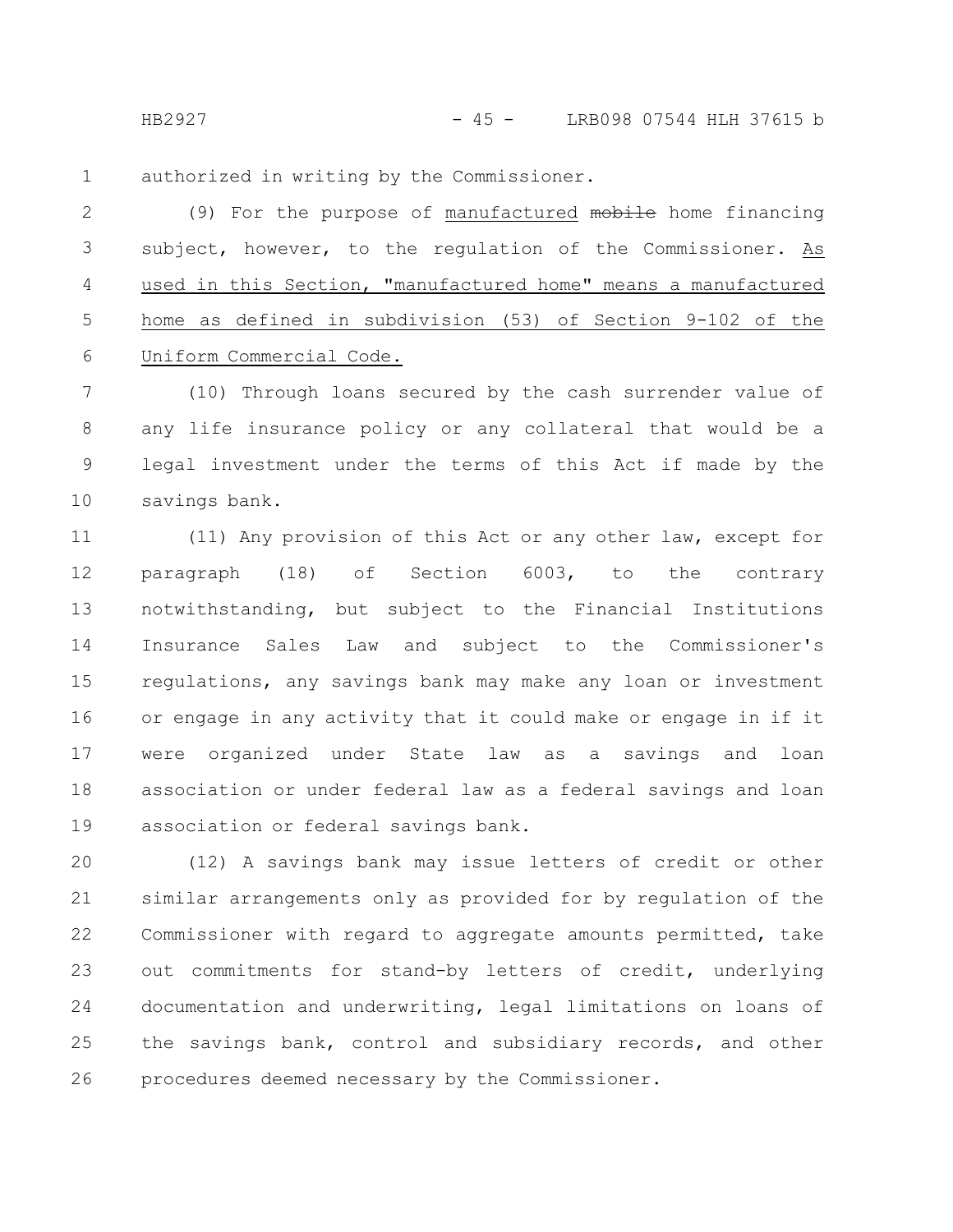(13) For the purpose of automobile financing, subject to the regulation of the Commissioner. 1 2

3 4

(14) For the purpose of financing primary, secondary, undergraduate, or postgraduate education.

(15) Through revolving lines of credit on the security of a first or junior lien on the borrower's personal residence, based primarily on the borrower's equity, the proceeds of which may be used for any purpose; those loans being commonly referred to as home equity loans. 5 6 7 8 9

(16) As secured or unsecured credit to cover the payment of checks, drafts, or other funds transfer orders in excess of the available balance of an account on which they are drawn, subject to the regulations of the Commissioner. 10 11 12 13

(b) For purposes of this Section, "real estate" includes a manufactured home as defined in subdivision (53) of Section 9-102 of the Uniform Commercial Code which is real property as defined in Section 5-35 of the Conveyance and Encumbrance of Manufactured Homes as Real Property and Severance Act. 14 15 16 17 18

(Source: P.A. 90-301, eff. 8-1-97; 91-97, eff. 7-9-99.) 19

(205 ILCS 205/6008) (from Ch. 17, par. 7306-8) 20

Sec. 6008. Purchase of real estate at forced sale. A savings bank may purchase at any sheriff's or other judicial sale, either public or private, any real estate upon which the savings bank has any mortgage, lien or other encumbrance, or in which the savings bank has any other interest. The savings bank 21 22 23 24 25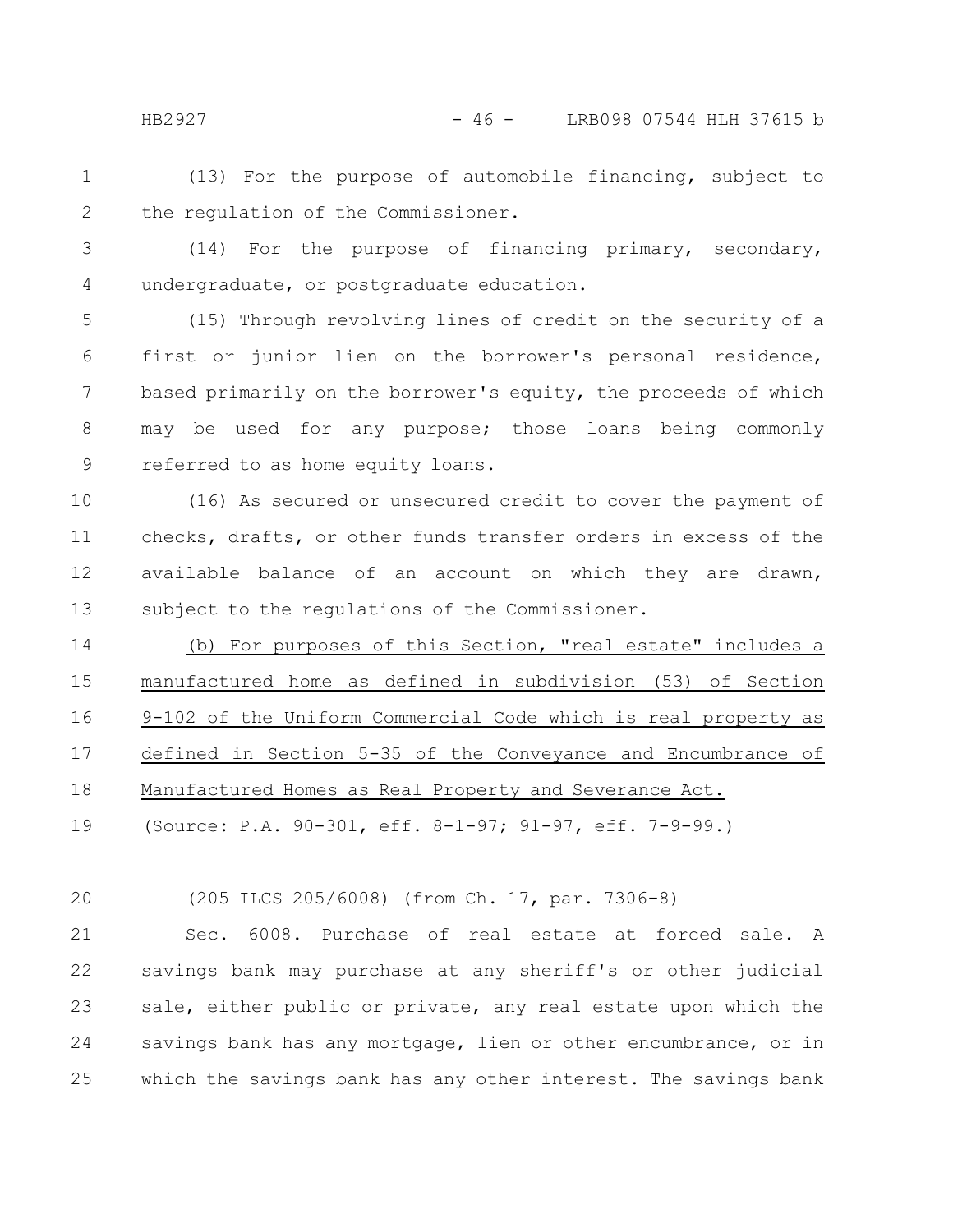HB2927 - 17 - LRB098 07544 HLH 37615 b

thereafter may repair, insure, improve, sell, convey, lease, preserve, mortgage, exchange, or otherwise dispose of real estate so acquired in the best interests of the savings bank. For purposes of this Section, "real estate" includes a manufactured home as defined in subdivision (53) of Section 9-102 of the Uniform Commercial Code which is real property as defined in Section 5-35 of the Conveyance and Encumbrance of Manufactured Homes as Real Property and Severance Act. 1 2 3 4 5 6 7 8

(Source: P.A. 86-1213.) 9

Section 10-40. The Illinois Credit Union Act is amended by changing Sections 46 and 46.1 as follows: 10 11

(205 ILCS 305/46) (from Ch. 17, par. 4447) 12

Sec. 46. Loans and interest rate. 13

(1) A credit union may make loans to its members for such purpose and upon such security and terms, including rates of interest, as the credit committee, credit manager, or loan officer approves. Notwithstanding the provisions of any other law in connection with extensions of credit, a credit union may elect to contract for and receive interest and fees and other charges for extensions of credit subject only to the provisions of this Act and rules promulgated under this Act, except that extensions of credit secured by residential real estate shall be subject to the laws applicable thereto. The rates of interest to be charged on loans to members shall be set by the 14 15 16 17 18 19 20 21 22 23 24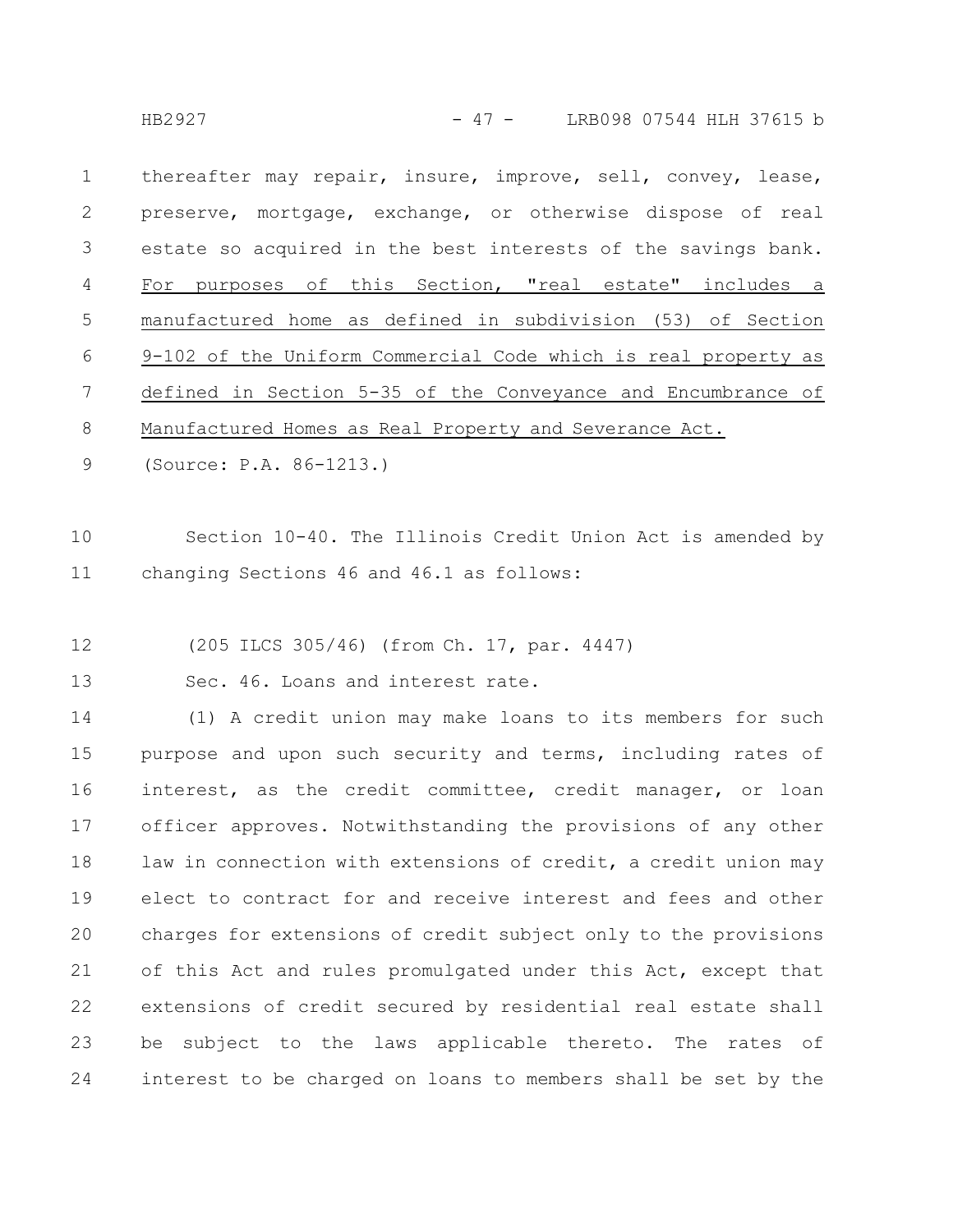board of directors of each individual credit union in accordance with Section 30 of this Act and such rates may be less than, but may not exceed, the maximum rate set forth in this Section. A borrower may repay his loan prior to maturity, in whole or in part, without penalty. The credit contract may provide for the payment by the member and receipt by the credit union of all costs and disbursements, including reasonable attorney's fees and collection agency charges, incurred by the credit union to collect or enforce the debt in the event of a delinquency by the member, or in the event of a breach of any obligation of the member under the credit contract. A contingency or hourly arrangement established under an agreement entered into by a credit union with an attorney or collection agency to collect a loan of a member in default shall be presumed prima facie reasonable. 1 2 3 4 5 6 7 8 9 10 11 12 13 14 15

(2) Credit unions may make loans based upon the security of any interest or equity in real estate, subject to rules and regulations promulgated by the Secretary. In any contract or loan which is secured by a mortgage, deed of trust, or conveyance in the nature of a mortgage, on residential real estate, the interest which is computed, calculated, charged, or collected pursuant to such contract or loan, or pursuant to any regulation or rule promulgated pursuant to this Act, may not be computed, calculated, charged or collected for any period of time occurring after the date on which the total indebtedness, with the exception of late payment penalties, is paid in full. 16 17 18 19 20 21 22 23 24 25 26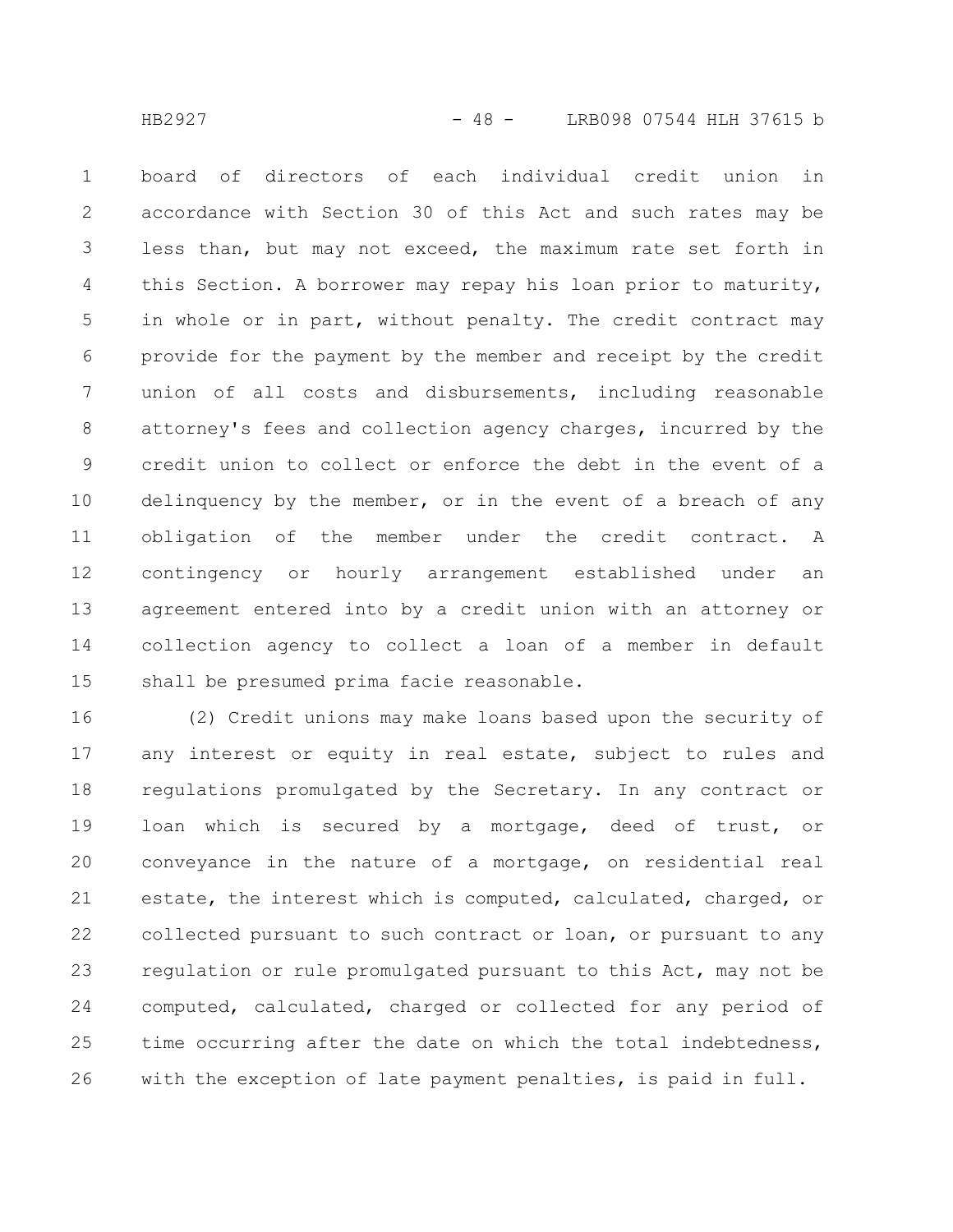For purposes of this subsection (2) of this Section 46, a prepayment shall mean the payment of the total indebtedness, with the exception of late payment penalties if incurred or charged, on any date before the date specified in the contract or loan agreement on which the total indebtedness shall be paid in full, or before the date on which all payments, if timely made, shall have been made. In the event of a prepayment of the indebtedness which is made on a date after the date on which interest on the indebtedness was last computed, calculated, charged, or collected but before the next date on which interest on the indebtedness was to be calculated, computed, charged, or collected, the lender may calculate, charge and collect interest on the indebtedness for the period which elapsed between the date on which the prepayment is made and the date on which interest on the indebtedness was last computed, calculated, charged or collected at a rate equal to 1/360 of the annual rate for each day which so elapsed, which rate shall be applied to the indebtedness outstanding as of the date of prepayment. The lender shall refund to the borrower any interest charged or collected which exceeds that which the lender may charge or collect pursuant to the preceding sentence. The provisions of this amendatory Act of 1985 shall apply only to contracts or loans entered into on or after the effective date of this amendatory Act. 1 2 3 4 5 6 7 8 9 10 11 12 13 14 15 16 17 18 19 20 21 22 23 24

(3) Notwithstanding any other provision of this Act, a credit union authorized under this Act to make loans secured by 25 26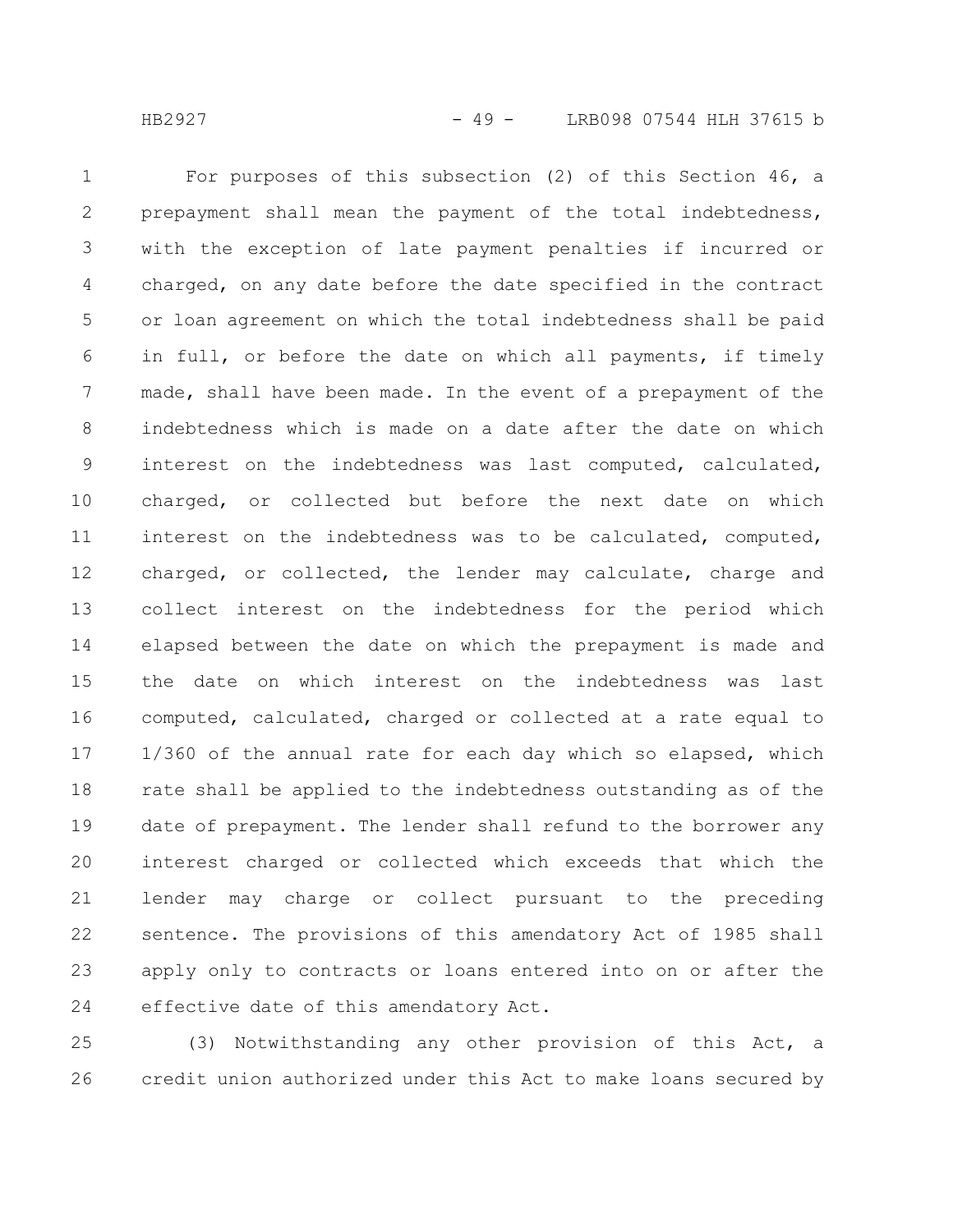an interest or equity in real estate may engage in making "reverse mortgage" loans to persons for the purpose of making home improvements or repairs, paying insurance premiums or paying real estate taxes on the homestead properties of such persons. If made, such loans shall be made on such terms and conditions as the credit union shall determine and as shall be consistent with the provisions of this Section and such rules and regulations as the Secretary shall promulgate hereunder. For purposes of this Section, a "reverse mortgage" loan shall be a loan extended on the basis of existing equity in homestead property and secured by a mortgage on such property. Such loans shall be repaid upon the sale of the property or upon the death of the owner or, if the property is in joint tenancy, upon the death of the last surviving joint tenant who had such an interest in the property at the time the loan was initiated, provided, however, that the credit union and its member may by mutual agreement, establish other repayment terms. A credit union, in making a "reverse mortgage" loan, may add deferred interest to principal or otherwise provide for the charging of interest or premiums on such deferred interest. "Homestead" property, for purposes of this Section, means the domicile and contiguous real estate owned and occupied by the mortgagor. 1 2 3 4 5 6 7 8 9 10 11 12 13 14 15 16 17 18 19 20 21 22

(4) Notwithstanding any other provisions of this Act, a credit union authorized under this Act to make loans secured by an interest or equity in real property may engage in making revolving credit loans secured by mortgages or deeds of trust 23 24 25 26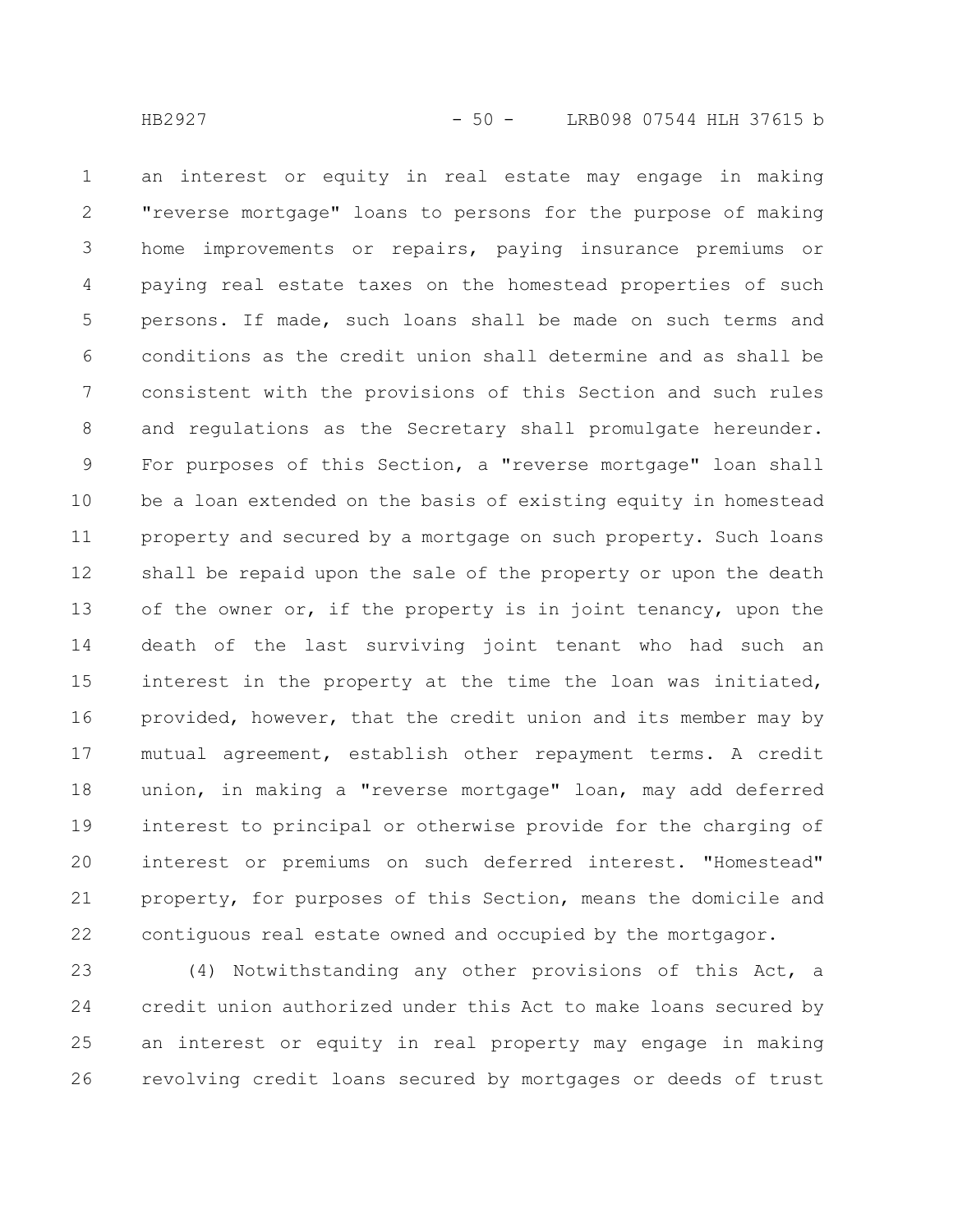on such real property or by security assignments of beneficial interests in land trusts. 1 2

For purposes of this Section, "revolving credit" has the meaning defined in Section 4.1 of the Interest Act. 3 4

Any mortgage or deed of trust given to secure a revolving credit loan may, and when so expressed therein shall, secure not only the existing indebtedness but also such future advances, whether such advances are obligatory or to be made at the option of the lender, or otherwise, as are made within twenty years from the date thereof, to the same extent as if such future advances were made on the date of the execution of such mortgage or deed of trust, although there may be no advance made at the time of execution of such mortgage or other instrument, and although there may be no indebtedness outstanding at the time any advance is made. The lien of such mortgage or deed of trust, as to third persons without actual notice thereof, shall be valid as to all such indebtedness and future advances form the time said mortgage or deed of trust is filed for record in the office of the recorder of deeds or the registrar of titles of the county where the real property described therein is located. The total amount of indebtedness that may be so secured may increase or decrease from time to time, but the total unpaid balance so secured at any one time shall not exceed a maximum principal amount which must be specified in such mortgage or deed of trust, plus interest thereon, and any disbursements made for the payment of taxes, 5 6 7 8 9 10 11 12 13 14 15 16 17 18 19 20 21 22 23 24 25 26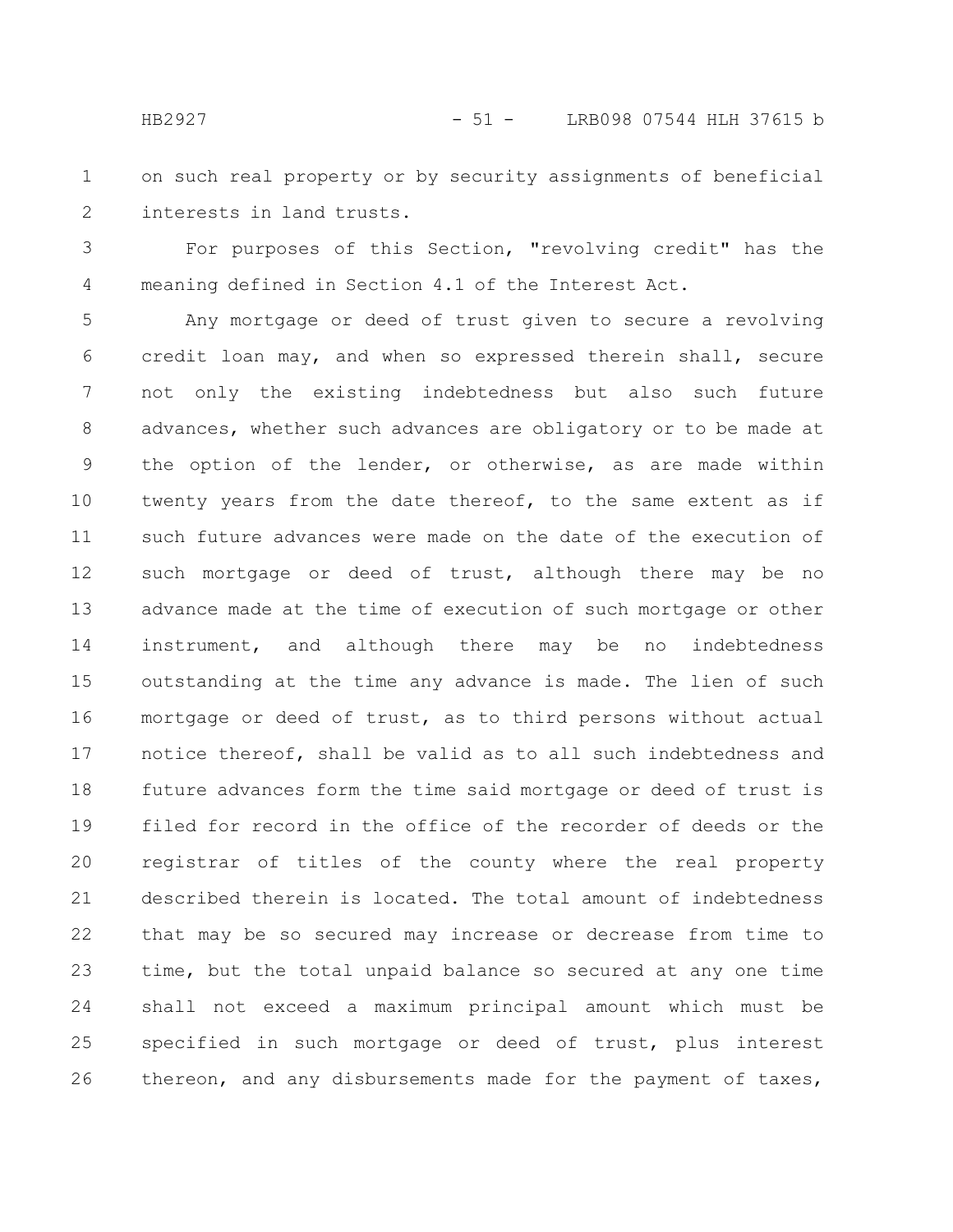special assessments, or insurance on said real property, with interest on such disbursements. 1 2

Any such mortgage or deed of trust shall be valid and have priority over all subsequent liens and encumbrances, including statutory liens, except taxes and assessments levied on said real property. 3 4 5 6

(4-5) For purposes of this Section, "real estate" and "real property" include a manufactured home as defined in subdivision (53) of Section 9-102 of the Uniform Commercial Code which is real property as defined in Section 5-35 of the Conveyance and Encumbrance of Manufactured Homes as Real Property and Severance Act. 7 8 9 10 11 12

(5) Compliance with federal or Illinois preemptive laws or regulations governing loans made by a credit union chartered under this Act shall constitute compliance with this Act. 13 14 15

(6) Credit unions may make residential real estate mortgage loans on terms and conditions established by the United States Department of Agriculture through its Rural Development Housing and Community Facilities Program. The portion of any loan in excess of the appraised value of the real estate shall be allocable only to the guarantee fee required under the program. 16 17 18 19 20 21 22

(Source: P.A. 96-141, eff. 8-7-09; 97-133, eff. 1-1-12.) 23

(205 ILCS 305/46.1) (from Ch. 17, par. 4447.1) Sec. 46.1. Non-recourse reverse mortgage loans. Any credit 24 25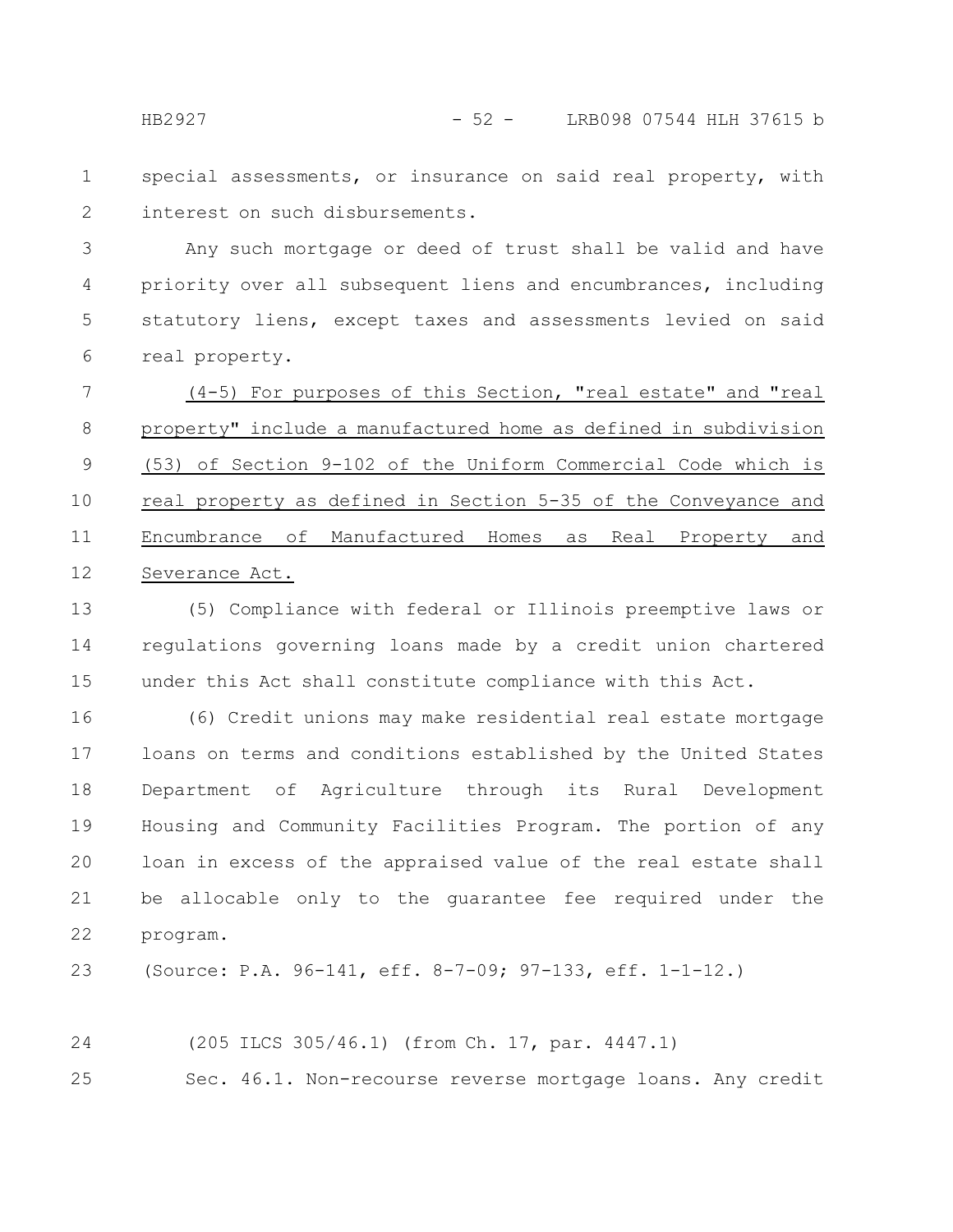union authorized under this Act to make loans secured by an interest or equity in real estate may make non-recourse reverse mortgage loans as provided in Section 6.1 of the Illinois Banking Act. 1 2 3 4

For purposes of this Section, "real estate" includes a manufactured home as defined in subdivision (53) of Section 9-102 of the Uniform Commercial Code that is real property as defined in Section 5-35 of the Conveyance and Encumbrance of Manufactured Homes as Real Property and Severance Act. 5 6 7 8 9

(Source: P.A. 87-488.) 10

Section 10-45. The Residential Mortgage License Act of 1987 is amended by changing Section 1-4 as follows: 11 12

- (205 ILCS 635/1-4) 13
- Sec. 1-4. Definitions. 14

(a) "Residential real property" or "residential real estate" shall mean any real property located in Illinois, upon which is constructed or intended to be constructed a dwelling. Those terms include a manufactured home as defined in subdivision (53) of Section 9-102 of the Uniform Commercial Code which is real property as defined in Section 5-35 of the Conveyance and Encumbrance of Manufactured Homes as Real Property and Severance Act. 15 16 17 18 19 20 21 22

(b) "Making a residential mortgage loan" or "funding a residential mortgage loan" shall mean for compensation or gain, 23 24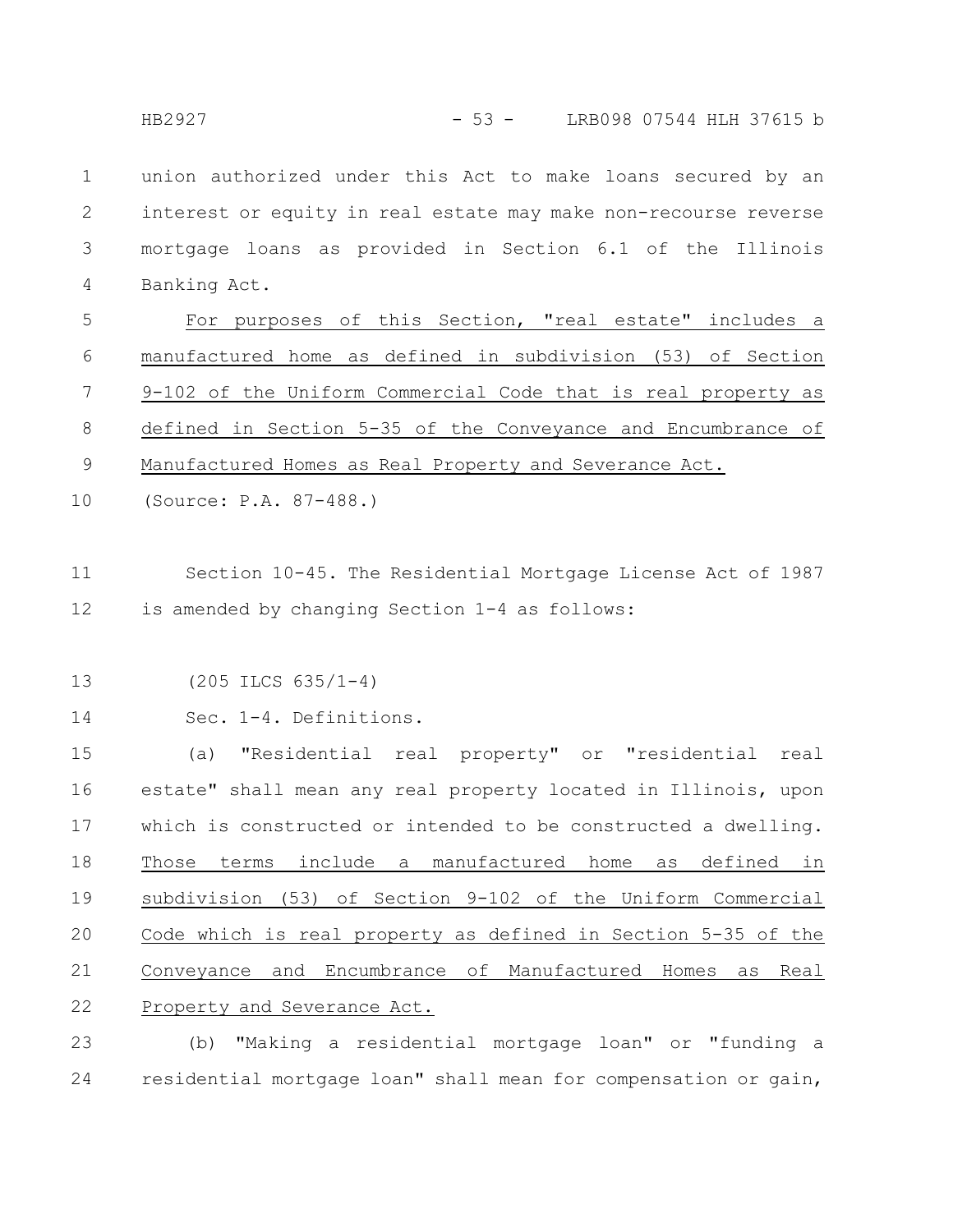either directly or indirectly, advancing funds or making a commitment to advance funds to a loan applicant for a residential mortgage loan. 1 2 3

(c) "Soliciting, processing, placing, or negotiating a residential mortgage loan" shall mean for compensation or gain, either directly or indirectly, accepting or offering to accept an application for a residential mortgage loan, assisting or offering to assist in the processing of an application for a residential mortgage loan on behalf of a borrower, or negotiating or offering to negotiate the terms or conditions of a residential mortgage loan with a lender on behalf of a borrower including, but not limited to, the submission of credit packages for the approval of lenders, the preparation of residential mortgage loan closing documents, including a closing in the name of a broker. 4 5 6 7 8 9 10 11 12 13 14 15

16

(d) "Exempt person or entity" shall mean the following:

(1) (i) Any banking organization or foreign banking corporation licensed by the Illinois Commissioner of Banks and Real Estate or the United States Comptroller of the Currency to transact business in this State; (ii) any national bank, federally chartered savings and loan association, federal savings bank, federal credit union; (iii) any pension trust, bank trust, or bank trust company; (iv) any bank, savings and loan association, savings bank, or credit union organized under the laws of this or any other state; (v) any Illinois Consumer Installment Loan Act 17 18 19 20 21 22 23 24 25 26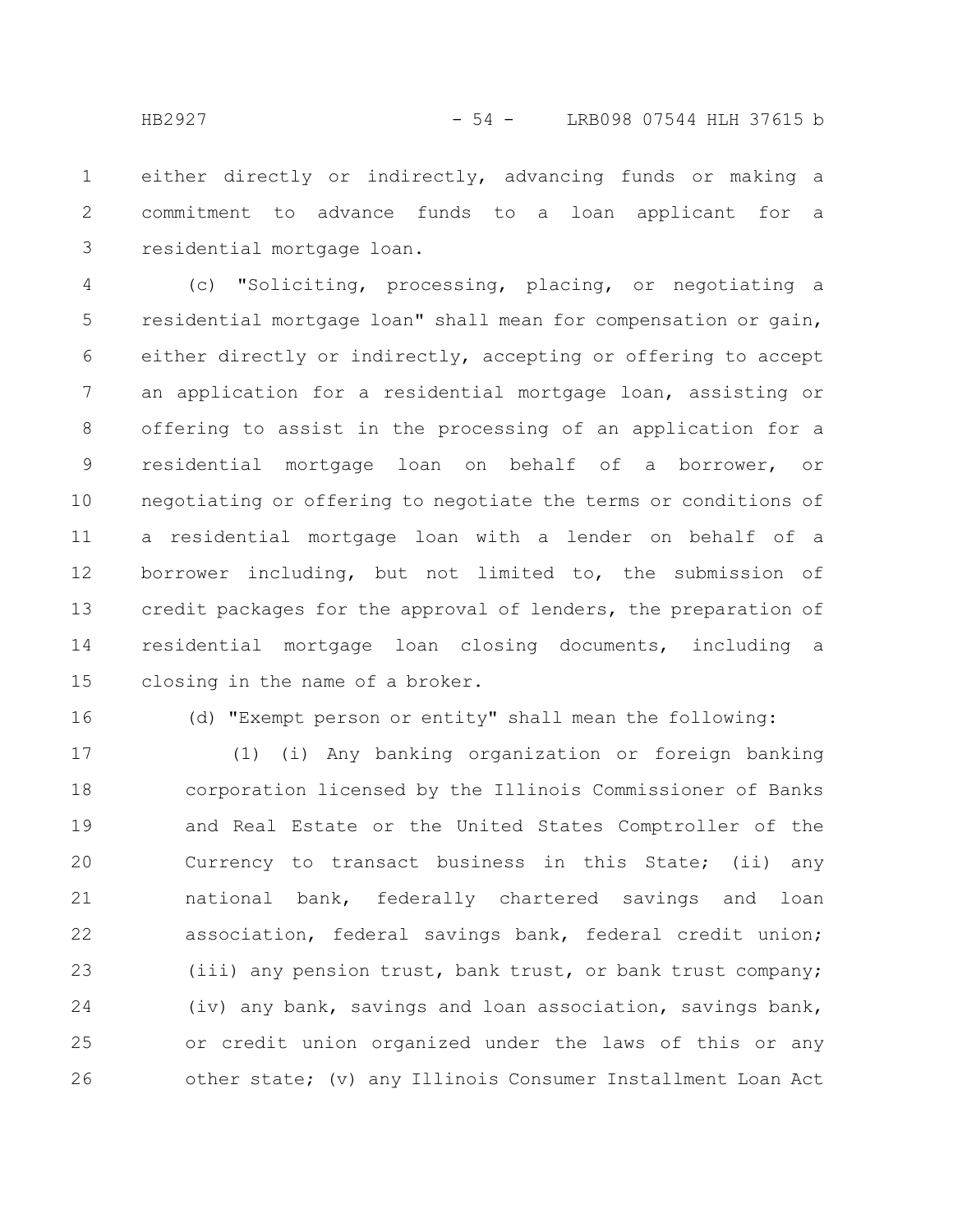licensee; (vi) any insurance company authorized to transact business in this State; (vii) any entity engaged solely in commercial mortgage lending; (viii) any service corporation of a savings and loan association or savings bank organized under the laws of this State or the service corporation of a federally chartered savings and loan association or savings bank having its principal place of business in this State, other than a service corporation licensed or entitled to reciprocity under the Real Estate License Act of 2000; or (ix) any first tier subsidiary of a bank, the charter of which is issued under the Illinois Banking Act by the Illinois Commissioner of Banks and Real Estate, or the first tier subsidiary of a bank chartered by the United States Comptroller of the Currency and that has its principal place of business in this State, provided that the first tier subsidiary is regularly examined by the Illinois Commissioner of Banks and Real Estate or the Comptroller of the Currency, or a consumer compliance examination is regularly conducted by the Federal Reserve Board. 1 2 3 4 5 6 7 8 9 10 11 12 13 14 15 16 17 18 19 20

(1.5) Any employee of a person or entity mentioned in item (1) of this subsection, when acting for such person or entity, or any registered mortgage loan originator when acting for an entity described in subsection (tt) of this Section. 21 22 23 24 25

26

(1.8) Any person or entity that does not originate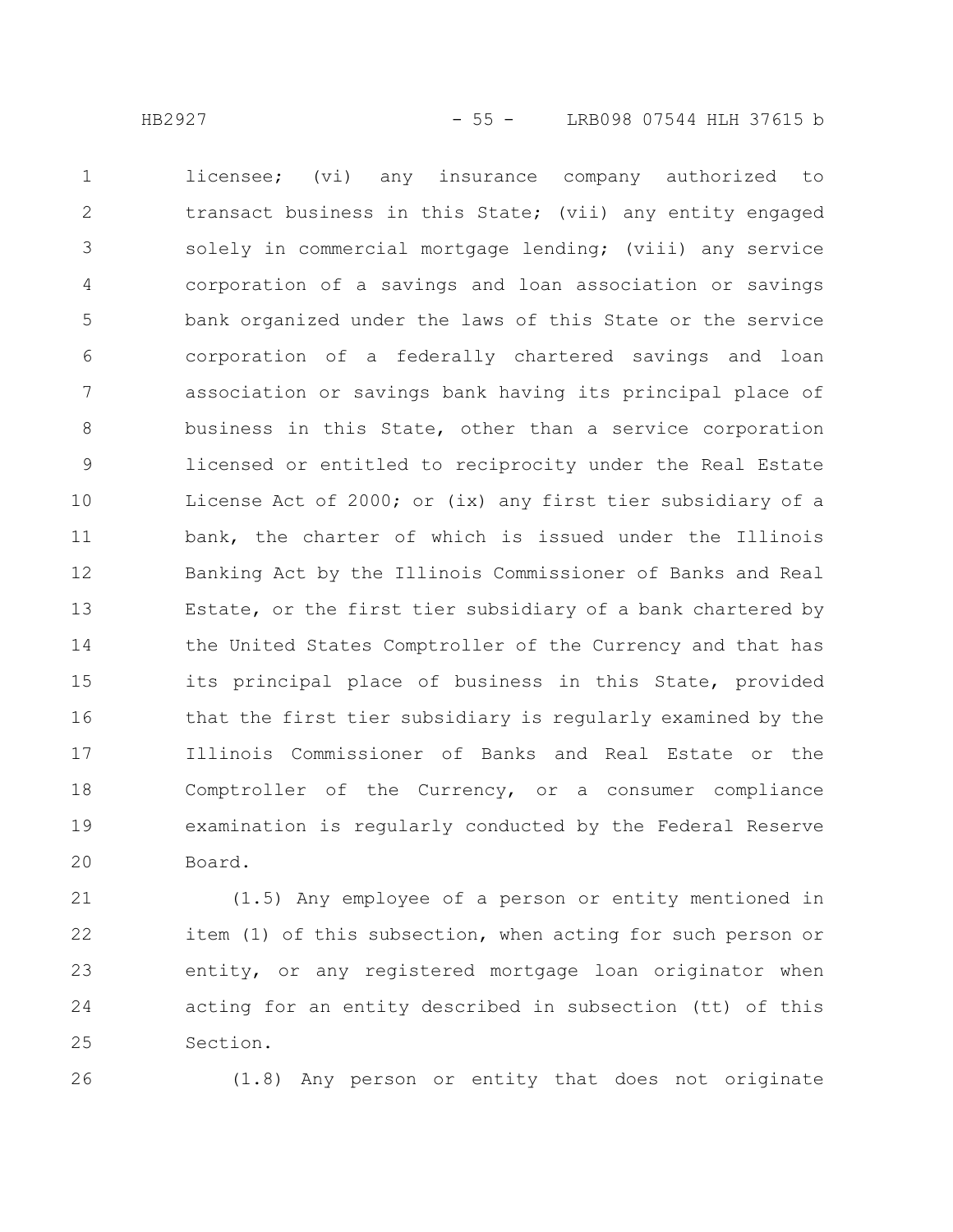mortgage loans in the ordinary course of business, but makes or acquires residential mortgage loans with his or her own funds for his or her or its own investment without intent to make, acquire, or resell more than 3 residential mortgage loans in any one calendar year. 1 2 3 4 5

6

(2) (Blank).

(3) Any person employed by a licensee to assist in the performance of the residential mortgage licensee's activities regulated by this Act who is compensated in any manner by only one licensee. 7 8 9 10

11

(4) (Blank).

(5) Any individual, corporation, partnership, or other entity that originates, services, or brokers residential mortgage loans, as these activities are defined in this Act, and who or which receives no compensation for those activities, subject to the Commissioner's regulations and the federal Secure and Fair Enforcement for Mortgage Licensing Act of 2008 and the rules promulgated under that Act with regard to the nature and amount of compensation. 12 13 14 15 16 17 18 19

20

(6) (Blank).

(e) "Licensee" or "residential mortgage licensee" shall mean a person, partnership, association, corporation, or any other entity who or which is licensed pursuant to this Act to engage in the activities regulated by this Act. 21 22 23 24

(f) "Mortgage loan" "residential mortgage loan" or "home mortgage loan" shall mean any loan primarily for personal, 25 26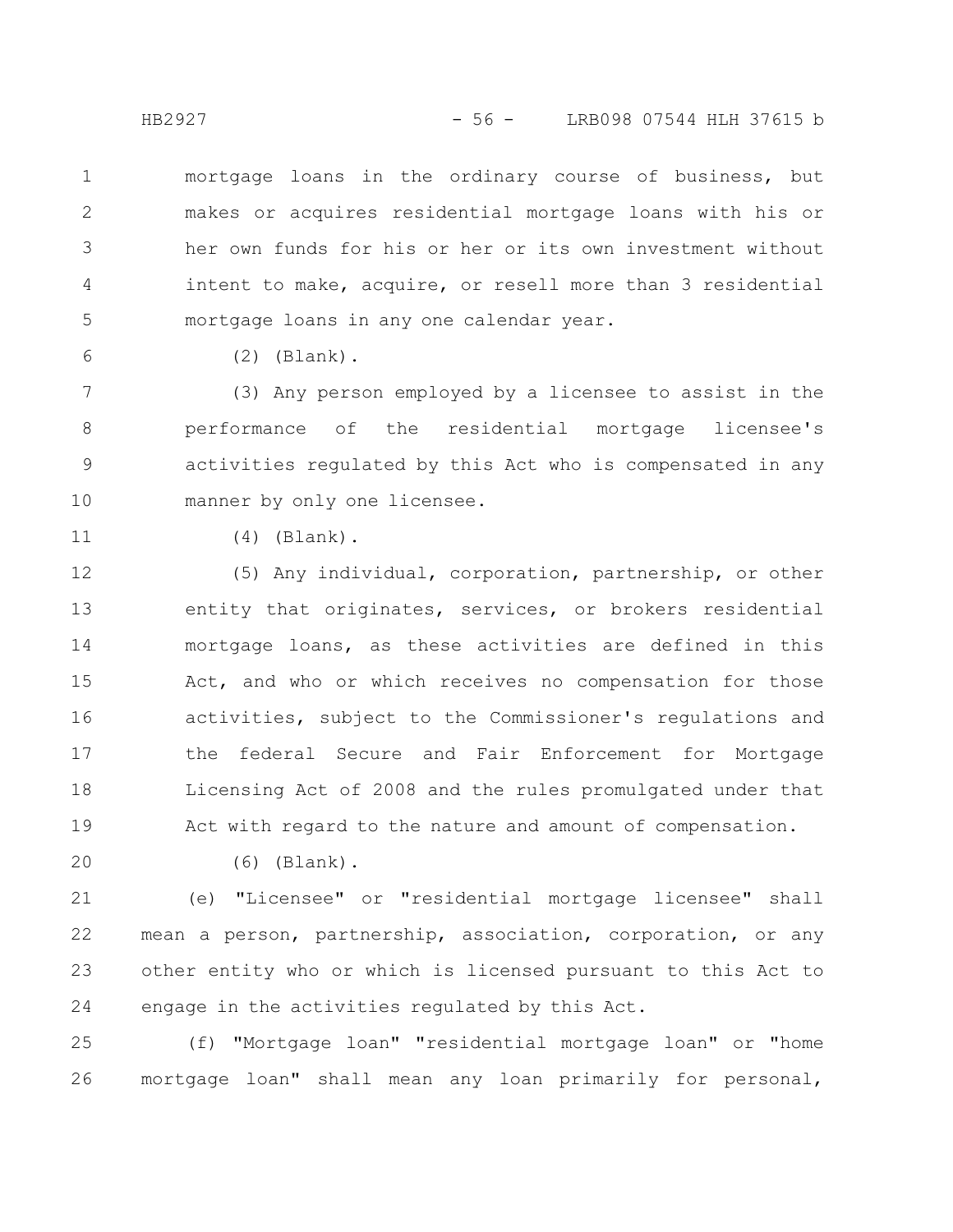family, or household use that is secured by a mortgage, deed of trust, or other equivalent consensual security interest on a dwelling as defined in Section 103(v) of the federal Truth in Lending Act, or residential real estate upon which is constructed or intended to be constructed a dwelling. 1 2 3 4 5

(g) "Lender" shall mean any person, partnership, association, corporation, or any other entity who either lends or invests money in residential mortgage loans. 6 7 8

(h) "Ultimate equitable owner" shall mean a person who, directly or indirectly, owns or controls an ownership interest in a corporation, foreign corporation, alien business organization, trust, or any other form of business organization regardless of whether the person owns or controls the ownership interest through one or more persons or one or more proxies, powers of attorney, nominees, corporations, associations, partnerships, trusts, joint stock companies, or other entities or devices, or any combination thereof. 9 10 11 12 13 14 15 16 17

(i) "Residential mortgage financing transaction" shall mean the negotiation, acquisition, sale, or arrangement for or the offer to negotiate, acquire, sell, or arrange for, a residential mortgage loan or residential mortgage loan commitment. 18 19 20 21 22

(j) "Personal residence address" shall mean a street address and shall not include a post office box number. 23 24

(k) "Residential mortgage loan commitment" shall mean a contract for residential mortgage loan financing. 25 26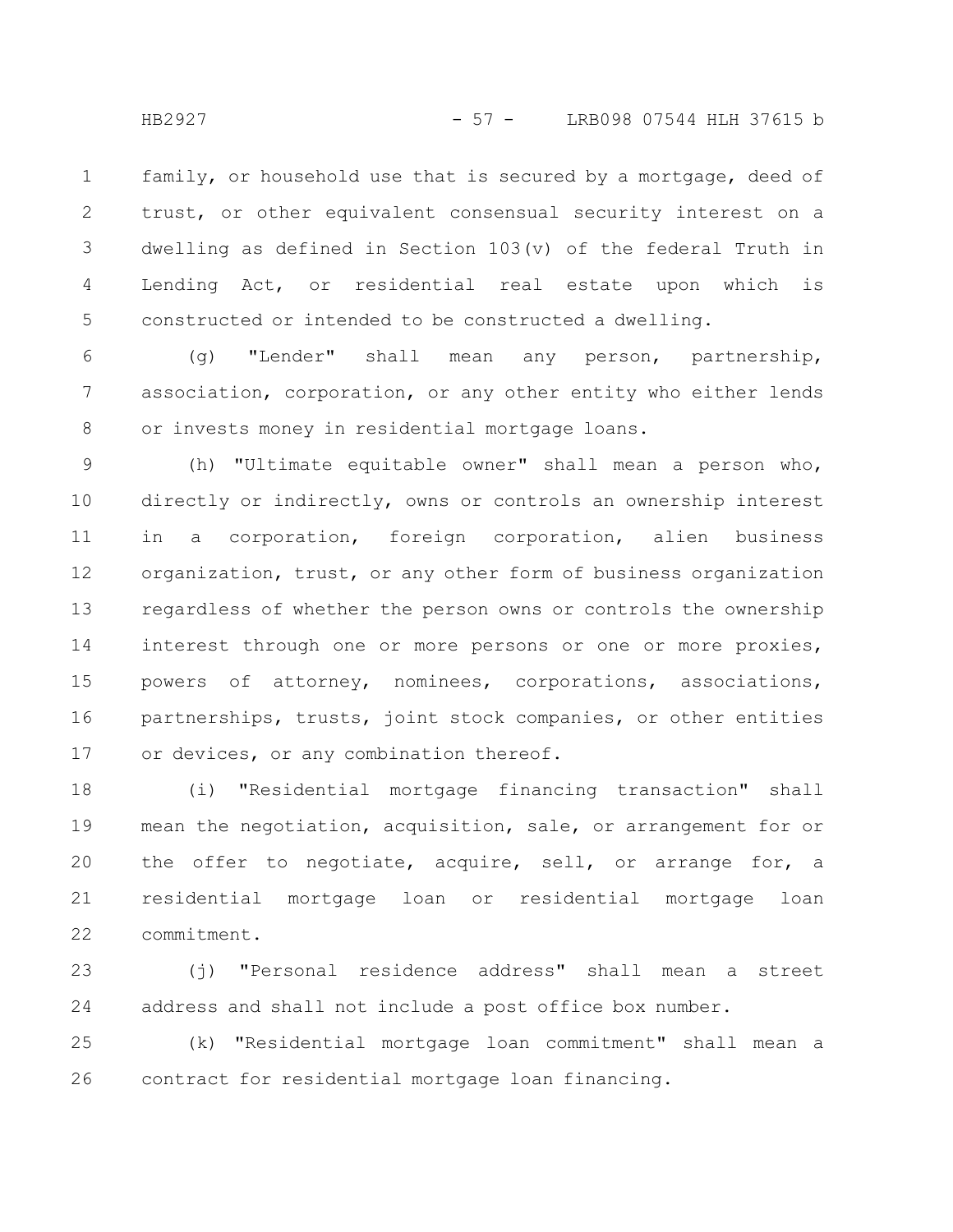(l) "Party to a residential mortgage financing transaction" shall mean a borrower, lender, or loan broker in a residential mortgage financing transaction. 1 2 3

(m) "Payments" shall mean payment of all or any of the following: principal, interest and escrow reserves for taxes, insurance and other related reserves, and reimbursement for lender advances. 4 5 6 7

(n) "Commissioner" shall mean the Commissioner of Banks and Real Estate, except that, beginning on April 6, 2009 (the effective date of Public Act 95-1047), all references in this Act to the Commissioner of Banks and Real Estate are deemed, in appropriate contexts, to be references to the Secretary of Financial and Professional Regulation, or his or her designee, including the Director of the Division of Banking of the Department of Financial and Professional Regulation. 8 9 10 11 12 13 14 15

(n-1) "Director" shall mean the Director of the Division of Banking of the Department of Financial and Professional Regulation, except that, beginning on July 31, 2009 (the effective date of Public Act 96-112), all references in this Act to the Director are deemed, in appropriate contexts, to be the Secretary of Financial and Professional Regulation, or his or her designee, including the Director of the Division of Banking of the Department of Financial and Professional Regulation. 16 17 18 19 20 21 22 23 24

(o) "Loan brokering", "brokering", or "brokerage service" shall mean the act of helping to obtain from another entity, 25 26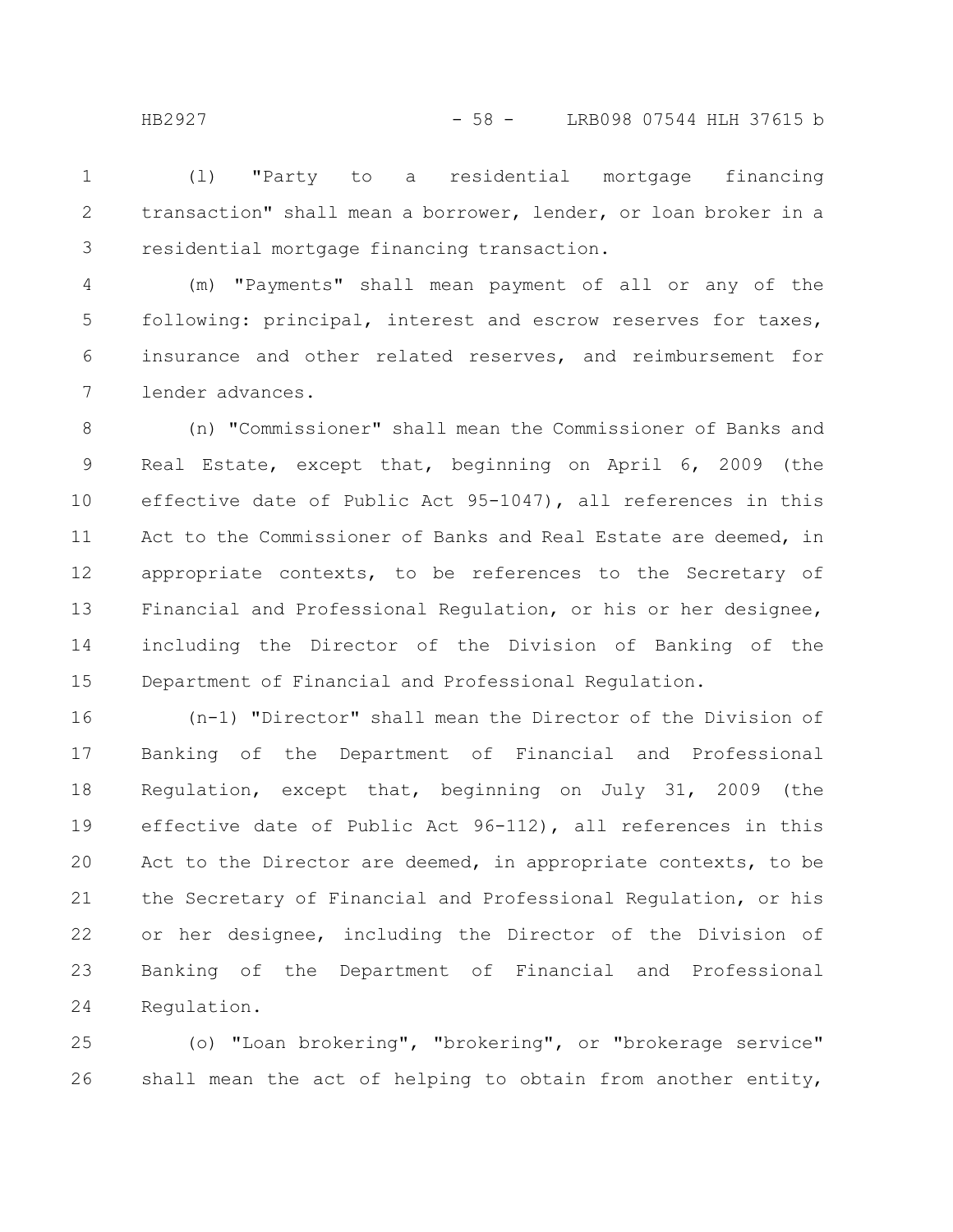for a borrower, a loan secured by residential real estate situated in Illinois or assisting a borrower in obtaining a loan secured by residential real estate situated in Illinois in return for consideration to be paid by either the borrower or the lender including, but not limited to, contracting for the delivery of residential mortgage loans to a third party lender and soliciting, processing, placing, or negotiating residential mortgage loans. 1 2 3 4 5 6 7 8

(p) "Loan broker" or "broker" shall mean a person, partnership, association, corporation, or limited liability company, other than those persons, partnerships, associations, corporations, or limited liability companies exempted from licensing pursuant to Section 1-4, subsection (d), of this Act, who performs the activities described in subsections  $(c)$ ,  $(o)$ , and (yy) of this Section. 9 10 11 12 13 14 15

(q) "Servicing" shall mean the collection or remittance for or the right or obligation to collect or remit for any lender, noteowner, noteholder, or for a licensee's own account, of payments, interests, principal, and trust items such as hazard insurance and taxes on a residential mortgage loan in accordance with the terms of the residential mortgage loan; and includes loan payment follow-up, delinquency loan follow-up, loan analysis and any notifications to the borrower that are necessary to enable the borrower to keep the loan current and in good standing. "Servicing" includes management of third-party entities acting on behalf of a residential mortgage 16 17 18 19 20 21 22 23 24 25 26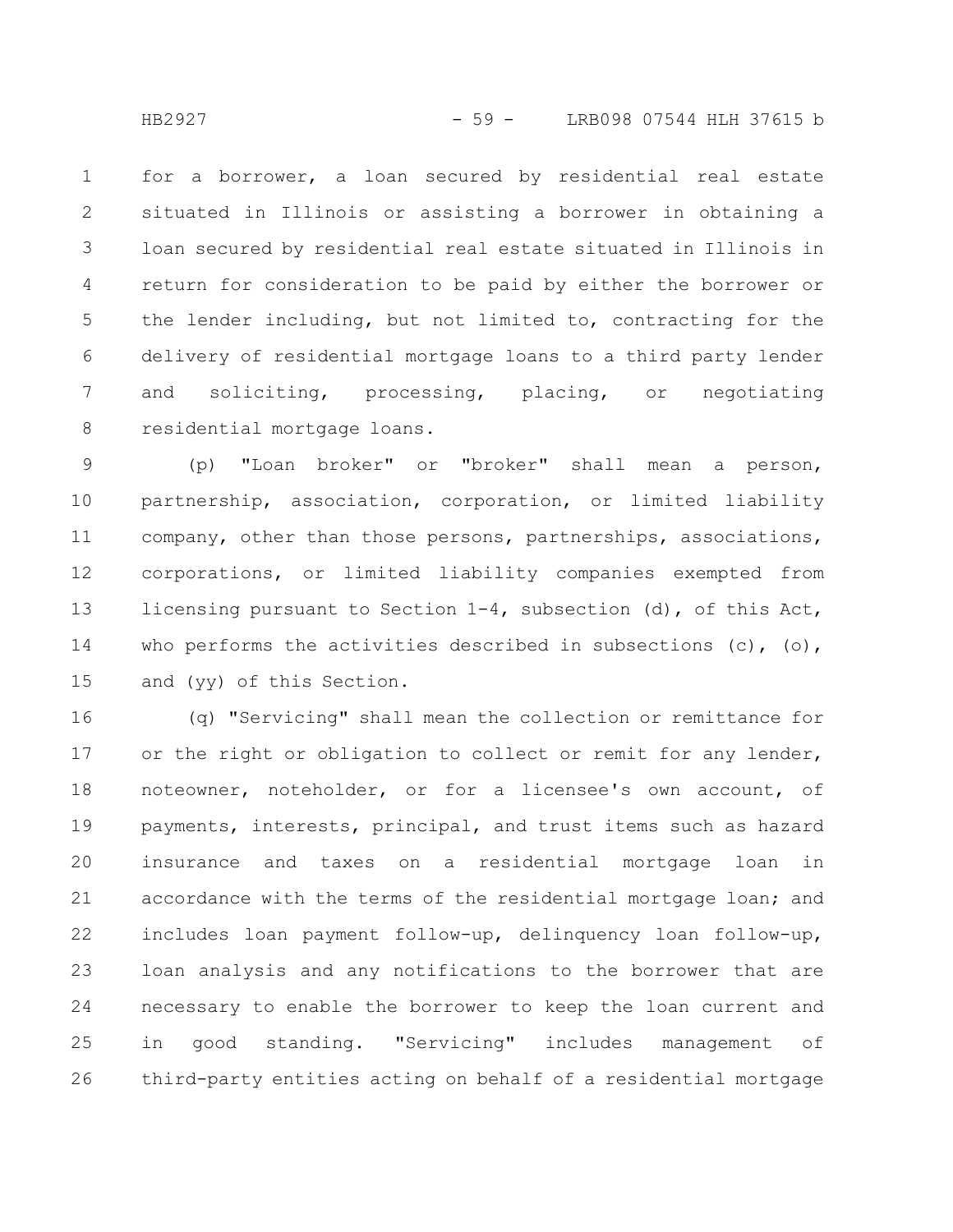licensee for the collection of delinquent payments and the use by such third-party entities of said licensee's servicing records or information, including their use in foreclosure. 1 2 3

(r) "Full service office" shall mean an office, provided by the licensee and not subleased from the licensee's employees, and staff in Illinois reasonably adequate to handle efficiently communications, questions, and other matters relating to any application for, or an existing home mortgage secured by residential real estate situated in Illinois with respect to which the licensee is brokering, funding originating, purchasing, or servicing. The management and operation of each full service office must include observance of good business practices such as proper signage; adequate, organized, and accurate books and records; ample phone lines, hours of business, staff training and supervision, and provision for a mechanism to resolve consumer inquiries, complaints, and problems. The Commissioner shall issue regulations with regard to these requirements and shall include an evaluation of compliance with this Section in his or her periodic examination of each licensee. 4 5 6 7 8 9 10 11 12 13 14 15 16 17 18 19 20

(s) "Purchasing" shall mean the purchase of conventional or government-insured mortgage loans secured by residential real estate situated in Illinois from either the lender or from the secondary market. 21 22 23 24

(t) "Borrower" shall mean the person or persons who seek the services of a loan broker, originator, or lender. 25 26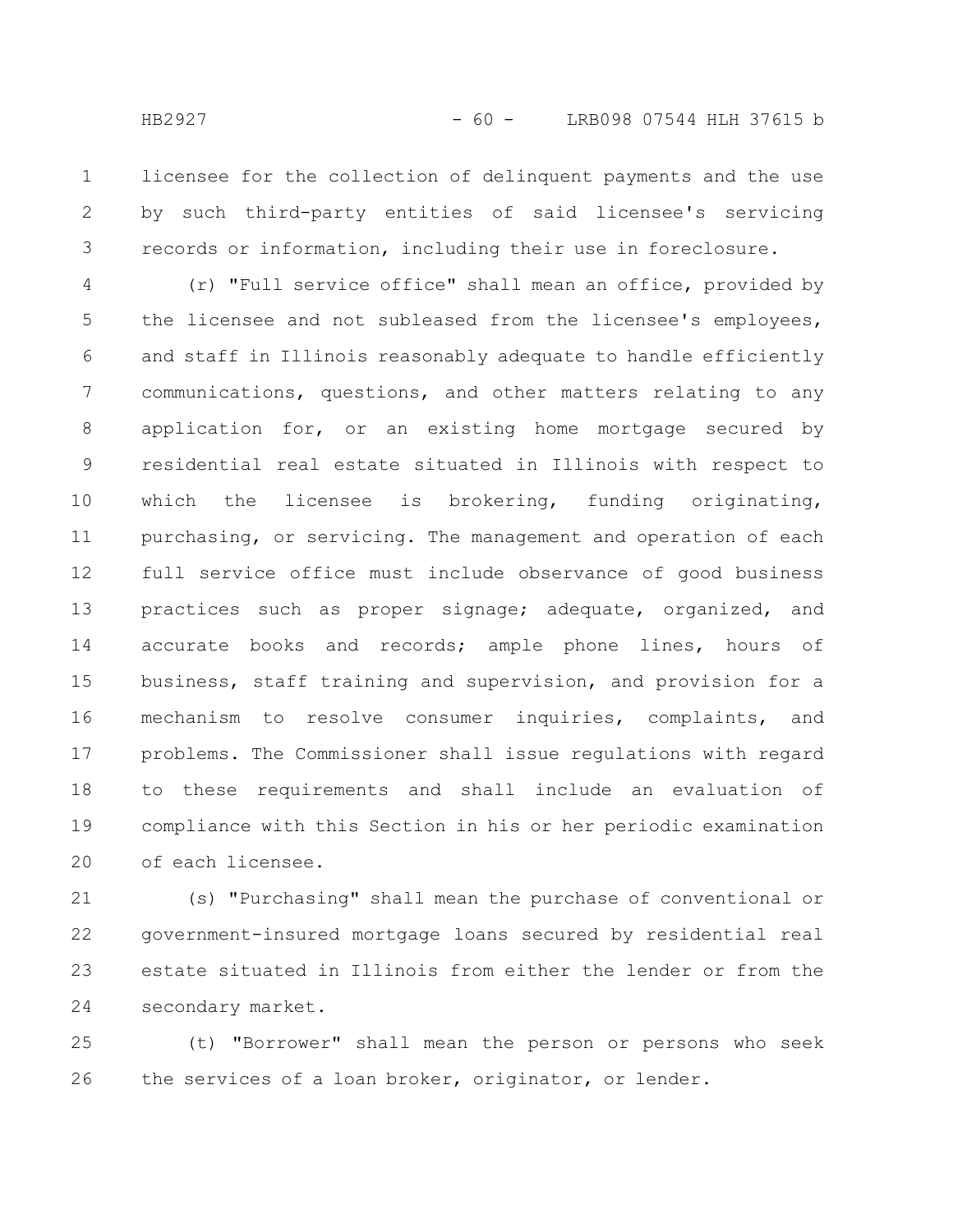HB2927 - 61 - LRB098 07544 HLH 37615 b

(u) "Originating" shall mean the issuing of commitments for and funding of residential mortgage loans. 1 2

(v) "Loan brokerage agreement" shall mean a written agreement in which a broker or loan broker agrees to do either of the following: 3 4 5

(1) obtain a residential mortgage loan for the borrower or assist the borrower in obtaining a residential mortgage loan; or 6 7 8

(2) consider making a residential mortgage loan to the borrower. 9 10

(w) "Advertisement" shall mean the attempt by publication, dissemination, or circulation to induce, directly or indirectly, any person to enter into a residential mortgage loan agreement or residential mortgage loan brokerage agreement relative to a mortgage secured by residential real estate situated in Illinois. 11 12 13 14 15 16

(x) "Residential Mortgage Board" shall mean the Residential Mortgage Board created in Section 1-5 of this Act. 17 18

(y) "Government-insured mortgage loan" shall mean any mortgage loan made on the security of residential real estate insured by the Department of Housing and Urban Development or Farmers Home Loan Administration, or guaranteed by the Veterans Administration. 19 20 21 22 23

(z) "Annual audit" shall mean a certified audit of the licensee's books and records and systems of internal control performed by a certified public accountant in accordance with 24 25 26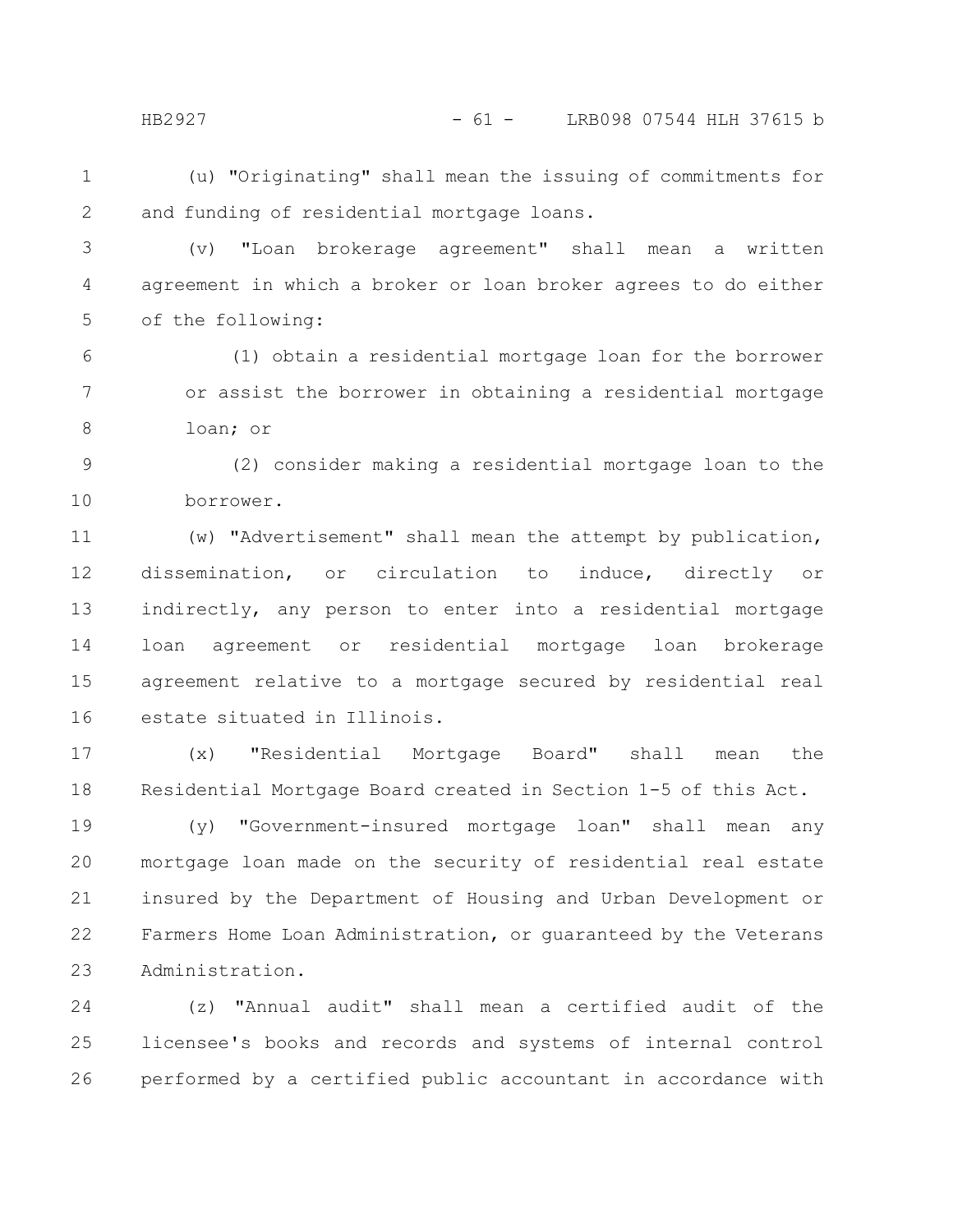generally accepted accounting principles and generally accepted auditing standards. 1 2

(aa) "Financial institution" shall mean a savings and loan association, savings bank, credit union, or a bank organized under the laws of Illinois or a savings and loan association, savings bank, credit union or a bank organized under the laws of the United States and headquartered in Illinois. 3 4 5 6 7

(bb) "Escrow agent" shall mean a third party, individual or entity charged with the fiduciary obligation for holding escrow funds on a residential mortgage loan pending final payout of those funds in accordance with the terms of the residential mortgage loan. 8 9 10 11 12

(cc) "Net worth" shall have the meaning ascribed thereto in Section 3-5 of this Act. 13 14

15

(dd) "Affiliate" shall mean:

(1) any entity that directly controls or is controlled by the licensee and any other company that is directly affecting activities regulated by this Act that is controlled by the company that controls the licensee; 16 17 18 19

20

(2) any entity:

(A) that is controlled, directly or indirectly, by a trust or otherwise, by or for the benefit of shareholders who beneficially or otherwise control, directly or indirectly, by trust or otherwise, the licensee or any company that controls the licensee; or (B) a majority of the directors or trustees of 21 22 23 24 25 26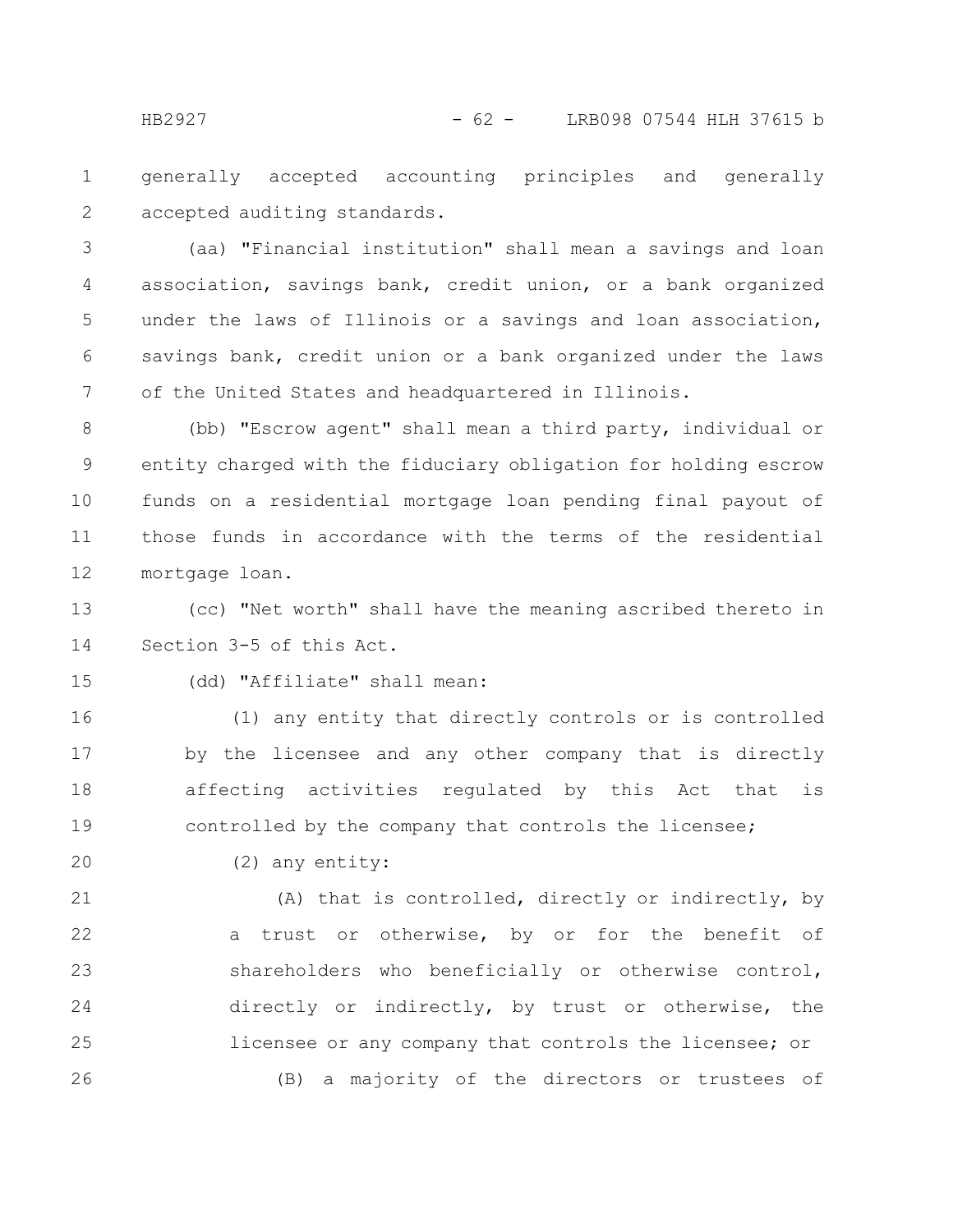which constitute a majority of the persons holding any such office with the licensee or any company that controls the licensee; 1 2 3

(3) any company, including a real estate investment trust, that is sponsored and advised on a contractual basis by the licensee or any subsidiary or affiliate of the licensee. 4 5 6 7

The Commissioner may define by rule and regulation any terms used in this Act for the efficient and clear administration of this Act. 8 9 10

(ee) "First tier subsidiary" shall be defined by regulation incorporating the comparable definitions used by the Office of the Comptroller of the Currency and the Illinois Commissioner of Banks and Real Estate. 11 12 13 14

(ff) "Gross delinquency rate" means the quotient determined by dividing (1) the sum of (i) the number of government-insured residential mortgage loans funded or purchased by a licensee in the preceding calendar year that are delinquent and (ii) the number of conventional residential mortgage loans funded or purchased by the licensee in the preceding calendar year that are delinquent by (2) the sum of (i) the number of government-insured residential mortgage loans funded or purchased by the licensee in the preceding calendar year and (ii) the number of conventional residential mortgage loans funded or purchased by the licensee in the preceding calendar year. 15 16 17 18 19 20 21 22 23 24 25 26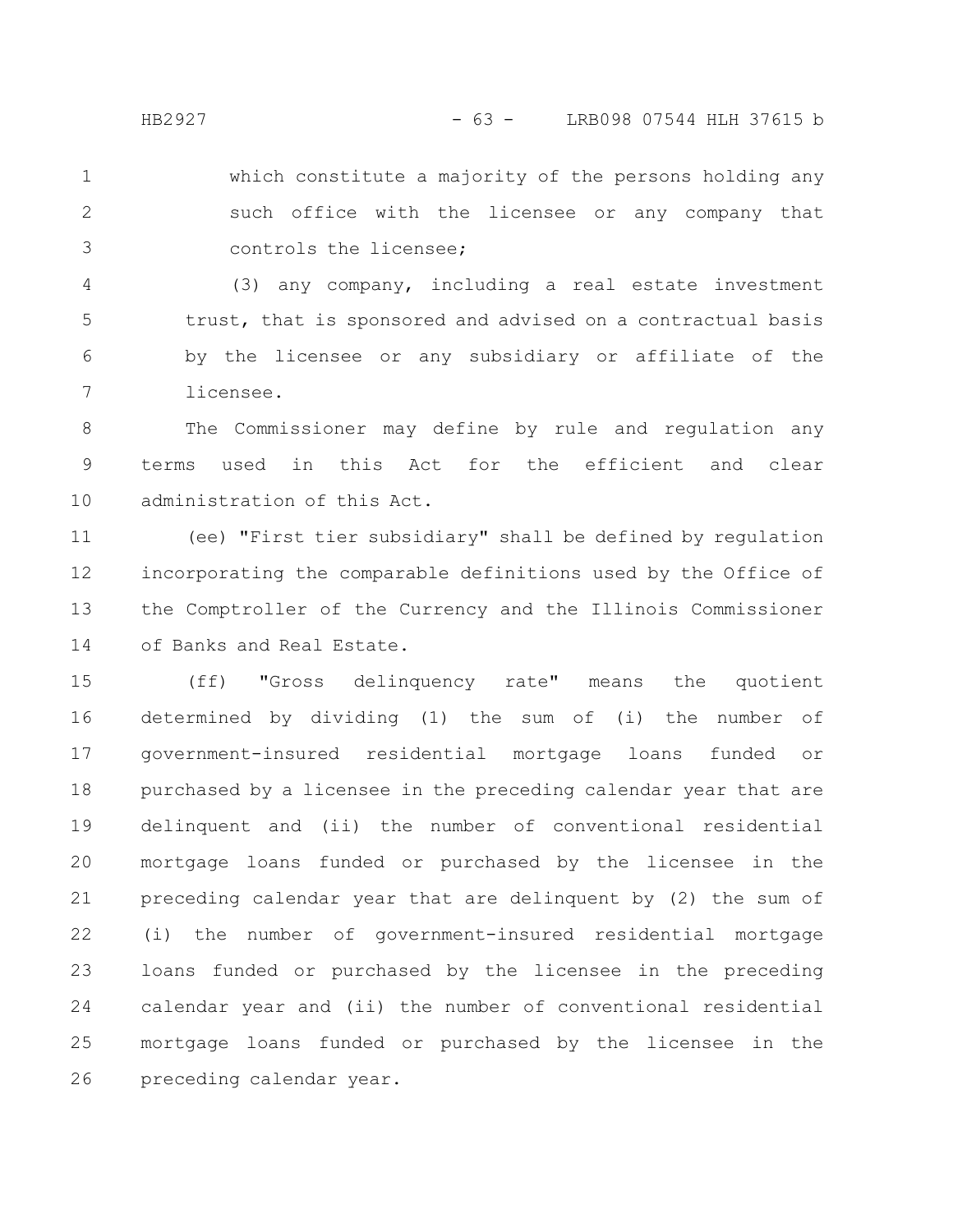(gg) "Delinquency rate factor" means the factor set by rule of the Commissioner that is multiplied by the average gross delinquency rate of licensees, determined annually for the immediately preceding calendar year, for the purpose of determining which licensees shall be examined by the Commissioner pursuant to subsection (b) of Section 4-8 of this Act. 1 2 3 4 5 6 7

(hh) "Loan originator" means any natural person who, for compensation or in the expectation of compensation, either directly or indirectly makes, offers to make, solicits, places, or negotiates a residential mortgage loan. This definition applies only to Section 7-1 of this Act. 8 9 10 11 12

(ii) "Confidential supervisory information" means any report of examination, visitation, or investigation prepared by the Commissioner under this Act, any report of examination visitation, or investigation prepared by the state regulatory authority of another state that examines a licensee, any document or record prepared or obtained in connection with or relating to any examination, visitation, or investigation, and any record prepared or obtained by the Commissioner to the extent that the record summarizes or contains information derived from any report, document, or record described in this subsection. "Confidential supervisory information" does not include any information or record routinely prepared by a licensee and maintained in the ordinary course of business or any information or record that is required to be made publicly 13 14 15 16 17 18 19 20 21 22 23 24 25 26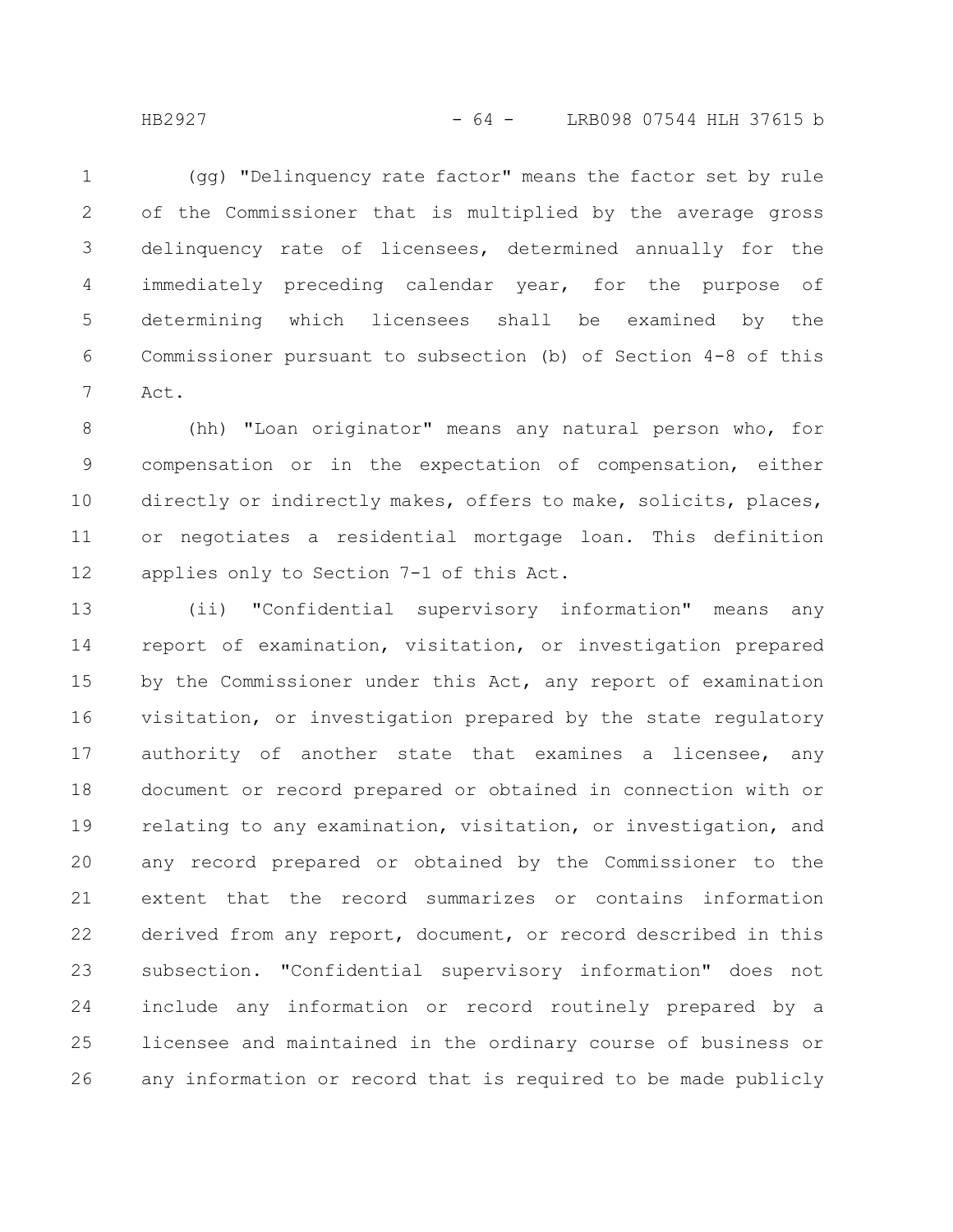available pursuant to State or federal law or rule. 1

(jj) "Mortgage loan originator" means an individual who for compensation or gain or in the expectation of compensation or gain: 2 3 4

5

(i) takes a residential mortgage loan application; or

(ii) offers or negotiates terms of a residential mortgage loan. 6 7

"Mortgage loan originator" includes an individual engaged in loan modification activities as defined in subsection (yy) of this Section. A mortgage loan originator engaged in loan modification activities shall report those activities to the Department of Financial and Professional Regulation in the manner provided by the Department; however, the Department shall not impose a fee for reporting, nor require any additional qualifications to engage in those activities beyond those provided pursuant to this Act for mortgage loan originators. 8 9 10 11 12 13 14 15 16 17

"Mortgage loan originator" does not include an individual engaged solely as a loan processor or underwriter except as otherwise provided in subsection (d) of Section 7-1A of this Act. 18 19 20 21

"Mortgage loan originator" does not include a person or entity that only performs real estate brokerage activities and is licensed in accordance with the Real Estate License Act of 2000, unless the person or entity is compensated by a lender, a mortgage broker, or other mortgage loan originator, or by any 22 23 24 25 26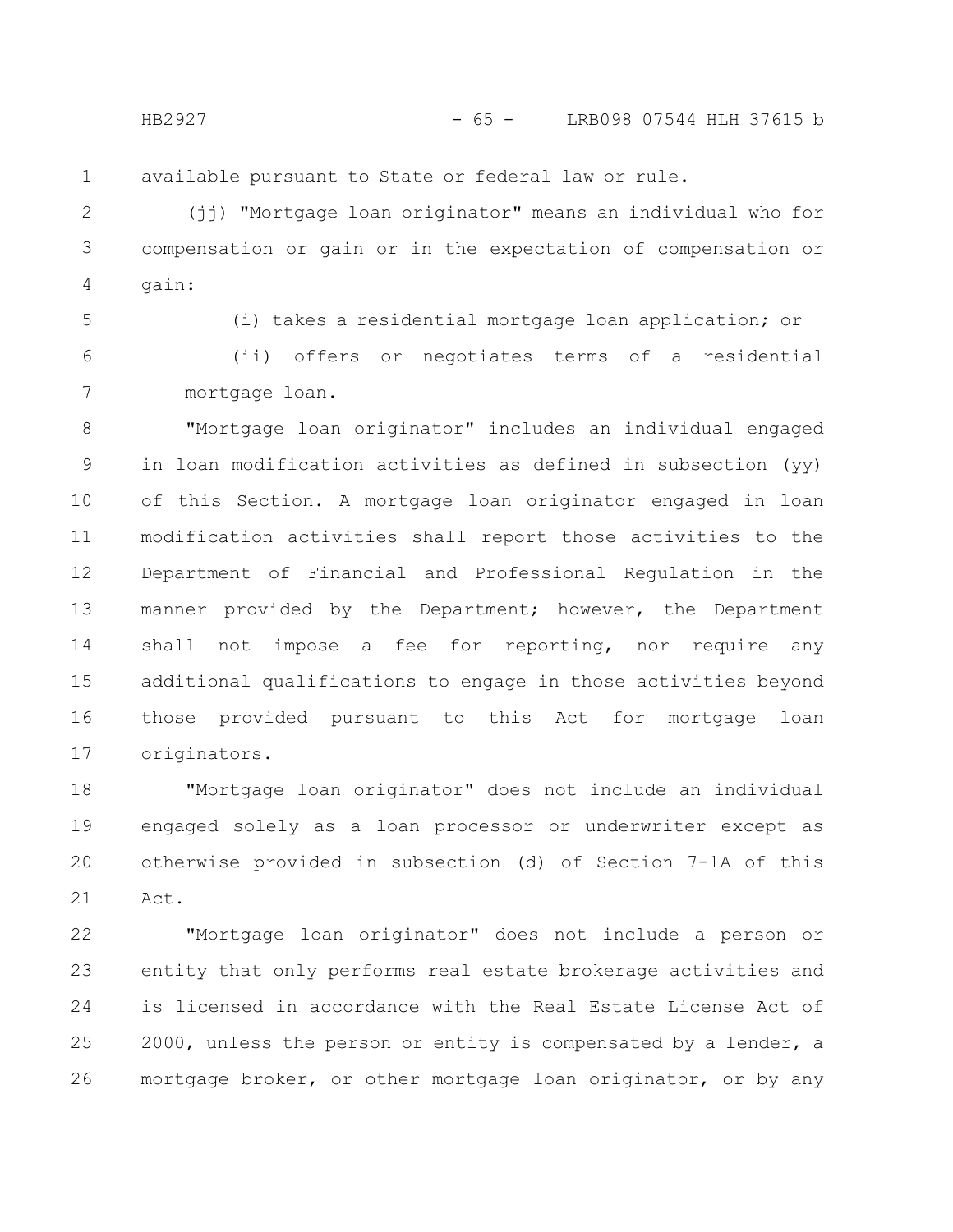agent of that lender, mortgage broker, or other mortgage loan originator. 1 2

"Mortgage loan originator" does not include a person or entity solely involved in extensions of credit relating to timeshare plans, as that term is defined in Section 101(53D) of Title 11, United States Code. 3 4 5 6

(kk) "Depository institution" has the same meaning as in Section 3 of the Federal Deposit Insurance Act, and includes any credit union. 7 8 9

(ll) "Dwelling" means a residential structure or mobile home which contains one to 4 family housing units, or individual units of condominiums or cooperatives. 10 11 12

(mm) "Immediate family member" means a spouse, child, sibling, parent, grandparent, or grandchild, and includes step-parents, step-children, step-siblings, or adoptive relationships. 13 14 15 16

17

(nn) "Individual" means a natural person.

(oo) "Loan processor or underwriter" means an individual who performs clerical or support duties as an employee at the direction of and subject to the supervision and instruction of a person licensed, or exempt from licensing, under this Act. "Clerical or support duties" includes subsequent to the receipt of an application: 18 19 20 21 22 23

(i) the receipt, collection, distribution, and analysis of information common for the processing or underwriting of a residential mortgage loan; and 24 25 26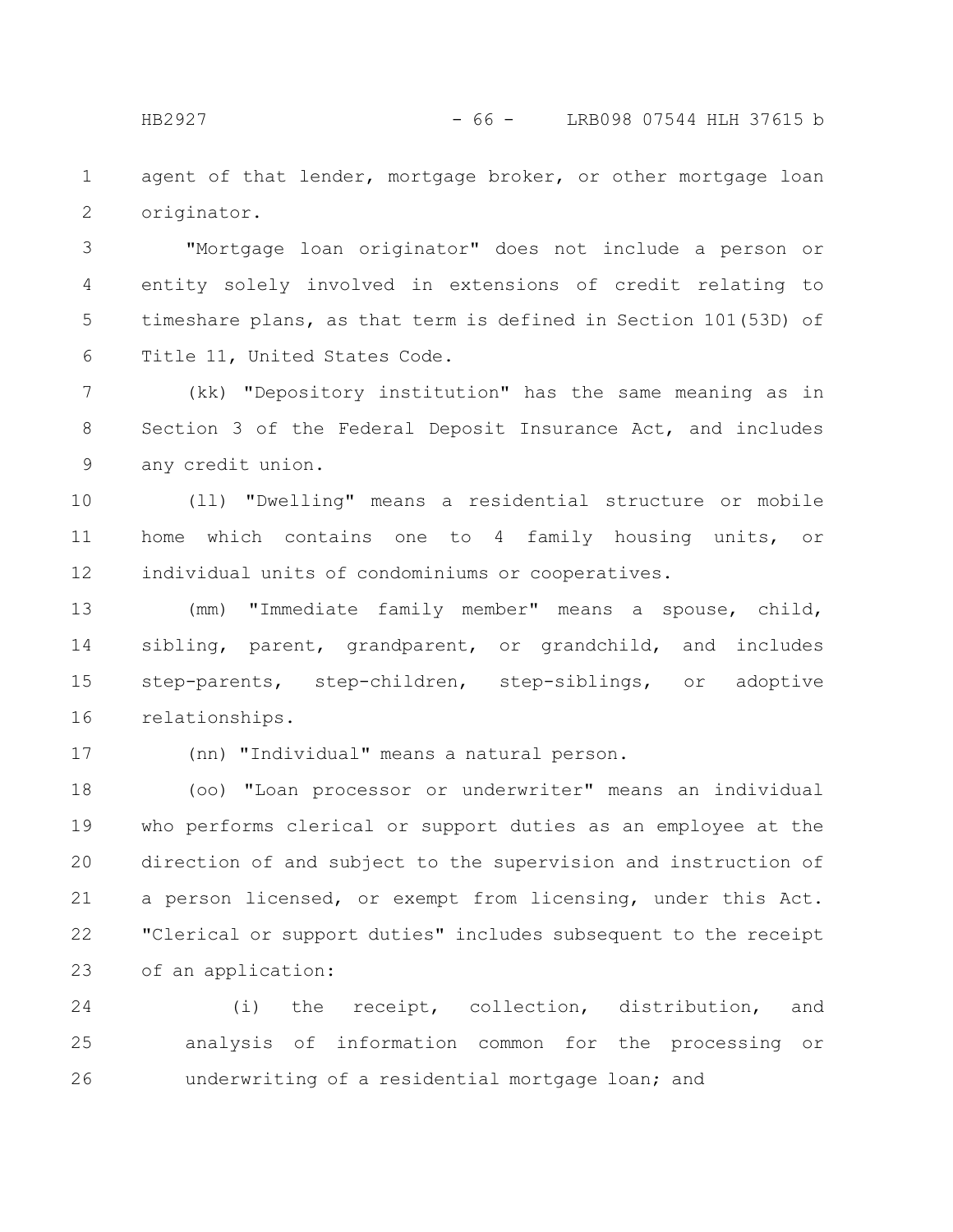(ii) communicating with a consumer to obtain the information necessary for the processing or underwriting of a loan, to the extent that the communication does not include offering or negotiating loan rates or terms, or counseling consumers about residential mortgage loan rates or terms. An individual engaging solely in loan processor or underwriter activities shall not represent to the public, through advertising or other means of communicating or providing information, including the use of business cards, stationery, brochures, signs, rate lists, or other promotional items, that the individual can or will perform any of the activities of a mortgage loan originator. 1 2 3 4 5 6 7 8 9 10 11 12 13

(pp) "Nationwide Mortgage Licensing System and Registry" means a mortgage licensing system developed and maintained by the Conference of State Bank Supervisors and the American Association of Residential Mortgage Regulators for the licensing and registration of licensed mortgage loan originators. 14 15 16 17 18 19

(qq) "Nontraditional mortgage product" means any mortgage product other than a 30-year fixed rate mortgage. 20 21

(rr) "Person" means a natural person, corporation, company, limited liability company, partnership, or association. 22 23 24

(ss) "Real estate brokerage activity" means any activity that involves offering or providing real estate brokerage 25 26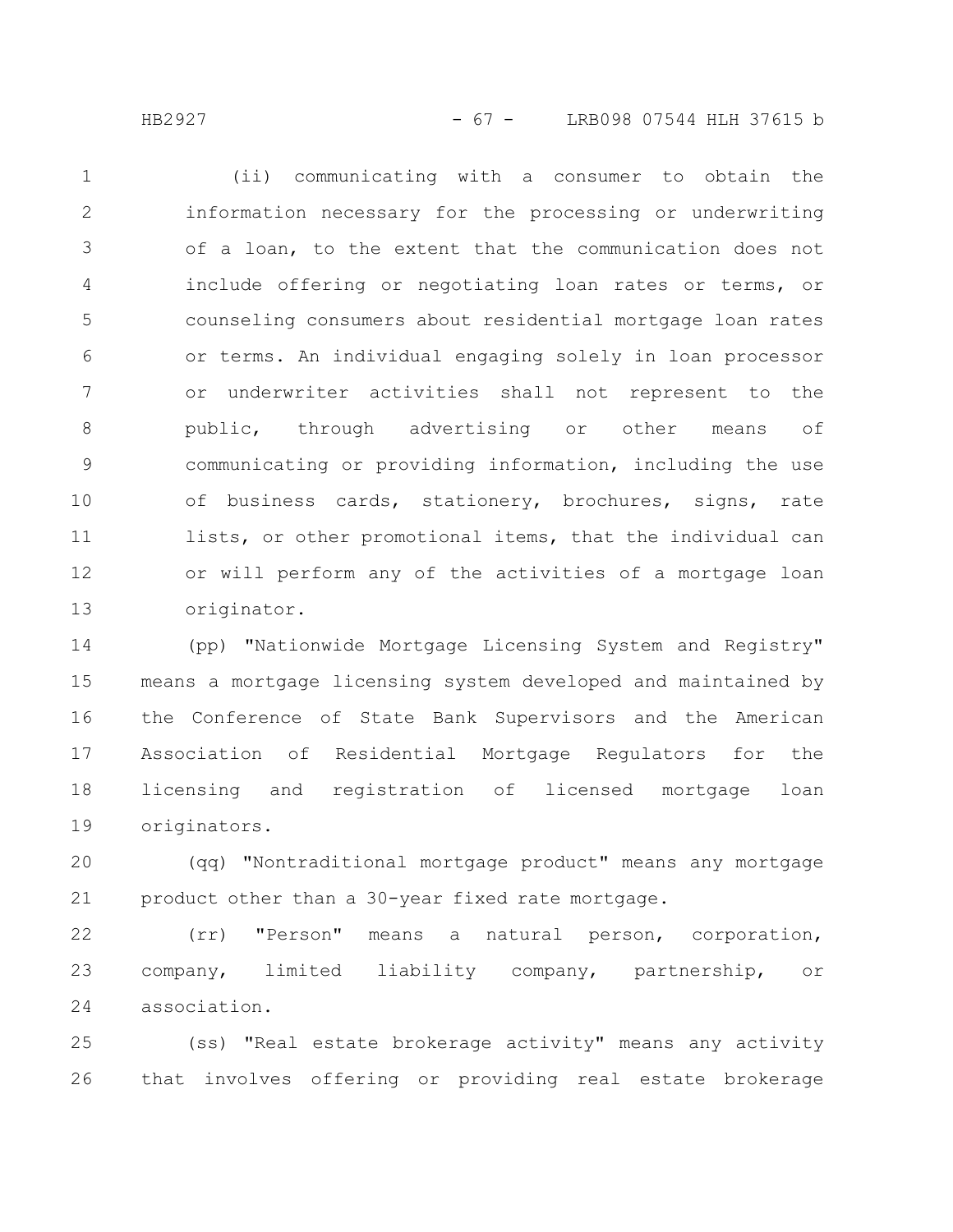HB2927 - 68 - LRB098 07544 HLH 37615 b

services to the public, including: 1

(1) acting as a real estate agent or real estate broker for a buyer, seller, lessor, or lessee of real property; (2) bringing together parties interested in the sale, purchase, lease, rental, or exchange of real property; (3) negotiating, on behalf of any party, any portion of a contract relating to the sale, purchase, lease, rental, or exchange of real property, other than in connection with providing financing with respect to any such transaction; (4) engaging in any activity for which a person engaged in the activity is required to be registered or licensed as a real estate agent or real estate broker under any applicable law; or (5) offering to engage in any activity, or act in any capacity, described in this subsection (ss). (tt) "Registered mortgage loan originator" means any individual that: (1) meets the definition of mortgage loan originator and is an employee of: (A) a depository institution; (B) a subsidiary that is: (i) owned and controlled by a depository institution; and (ii) regulated by a federal banking agency; or (C) an institution regulated by the Farm Credit Administration; and 2 3 4 5 6 7 8 9 10 11 12 13 14 15 16 17 18 19 20 21 22 23 24 25 26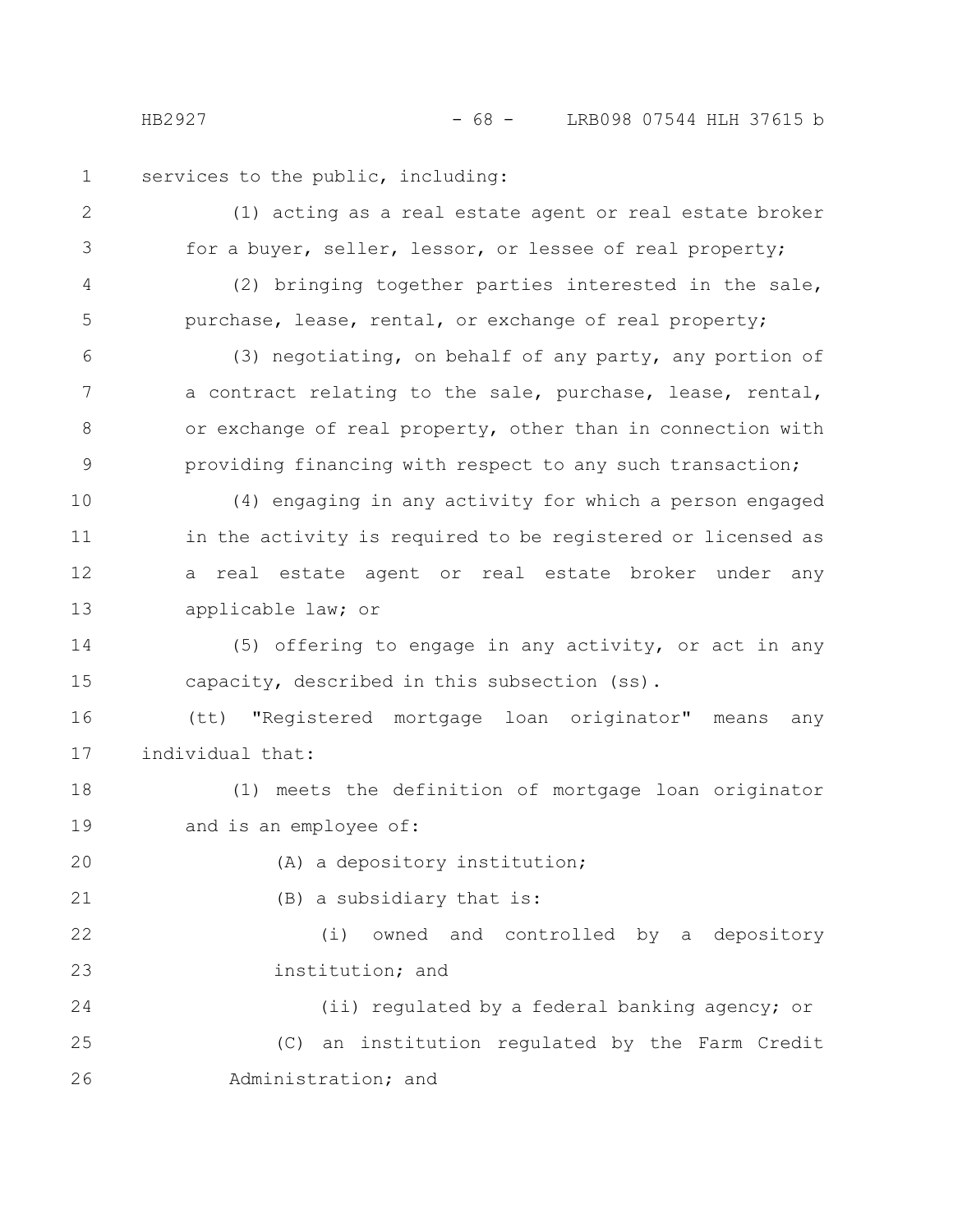(2) is registered with, and maintains a unique identifier through, the Nationwide Mortgage Licensing System and Registry. 1 2 3

(uu) "Unique identifier" means a number or other identifier assigned by protocols established by the Nationwide Mortgage Licensing System and Registry. 4 5 6

(vv) "Residential mortgage license" means a license issued pursuant to Section 1-3, 2-2, or 2-6 of this Act. 7 8

(ww) "Mortgage loan originator license" means a license issued pursuant to Section 7-1A, 7-3, or 7-6 of this Act. 9 10

(xx) "Secretary" means the Secretary of the Department of Financial and Professional Regulation, or a person authorized by the Secretary or by this Act to act in the Secretary's stead. 11 12 13 14

(yy) "Loan modification" means, for compensation or gain, either directly or indirectly offering or negotiating on behalf of a borrower or homeowner to adjust the terms of a residential mortgage loan in a manner not provided for in the original or previously modified mortgage loan. 15 16 17 18 19

(zz) "Short sale facilitation" means, for compensation or gain, either directly or indirectly offering or negotiating on behalf of a borrower or homeowner to facilitate the sale of residential real estate subject to one or more residential mortgage loans or debts constituting liens on the property in which the proceeds from selling the residential real estate will fall short of the amount owed and the lien holders are 20 21 22 23 24 25 26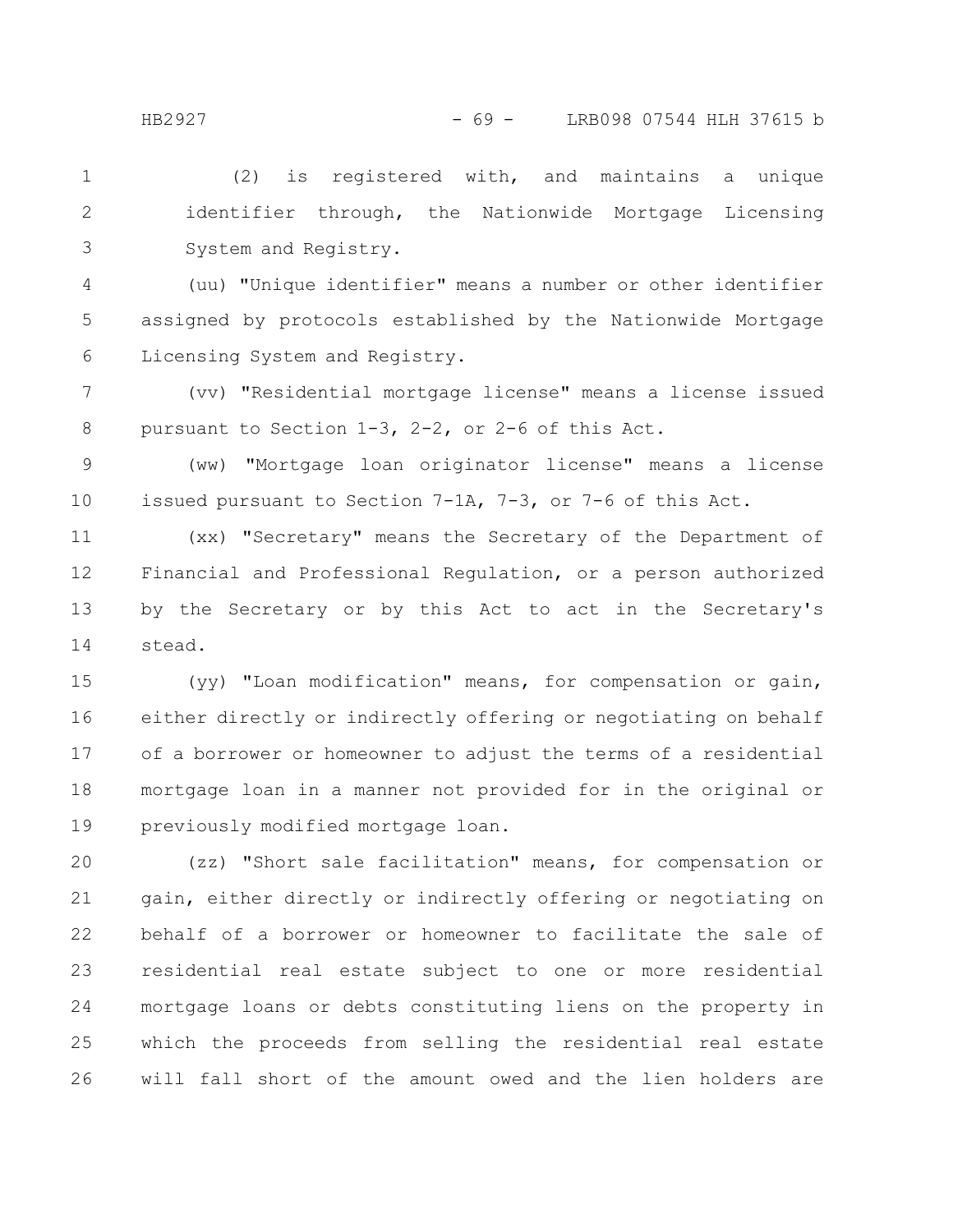contacted to agree to release their lien on the residential real estate and accept less than the full amount owed on the debt. HB2927 - 70 - LRB098 07544 HLH 37615 b

1

2

3

(Source: P.A. 96-112, eff. 7-31-09; 96-1000, eff. 7-2-10; 96-1216, eff. 1-1-11; 97-143, eff. 7-14-11; 97-891, eff.  $8 - 3 - 12.$ 4 5 6

Section 10-50. The Mobile Home Park Act is amended by changing Section 2.1 as follows: 7 8

(210 ILCS 115/2.1) (from Ch. 111 1/2, par. 712.1) 9

Sec. 2.1. "Manufactured home" means a factory-assembled, completely integrated structure designed for permanent habitation, with a permanent chassis, and so constructed as to permit its transport, on wheels temporarily or permanently attached to its frame, and is a movable or portable unit that is (i) 8 body feet or more in width, (ii) 40 body feet or more in length, and (iii) 320 or more square feet, constructed to be towed on its own chassis (comprised of frame and wheels) from the place of its construction to the location, or subsequent locations, at which it is installed and set up according to the manufacturer's instructions and connected to utilities for year-round occupancy for use as a permanent habitation, and designed and situated so as to permit its occupancy as a dwelling place for one or more persons, and specifically includes a "manufactured home" as defined in subdivision (53) 10 11 12 13 14 15 16 17 18 19 20 21 22 23 24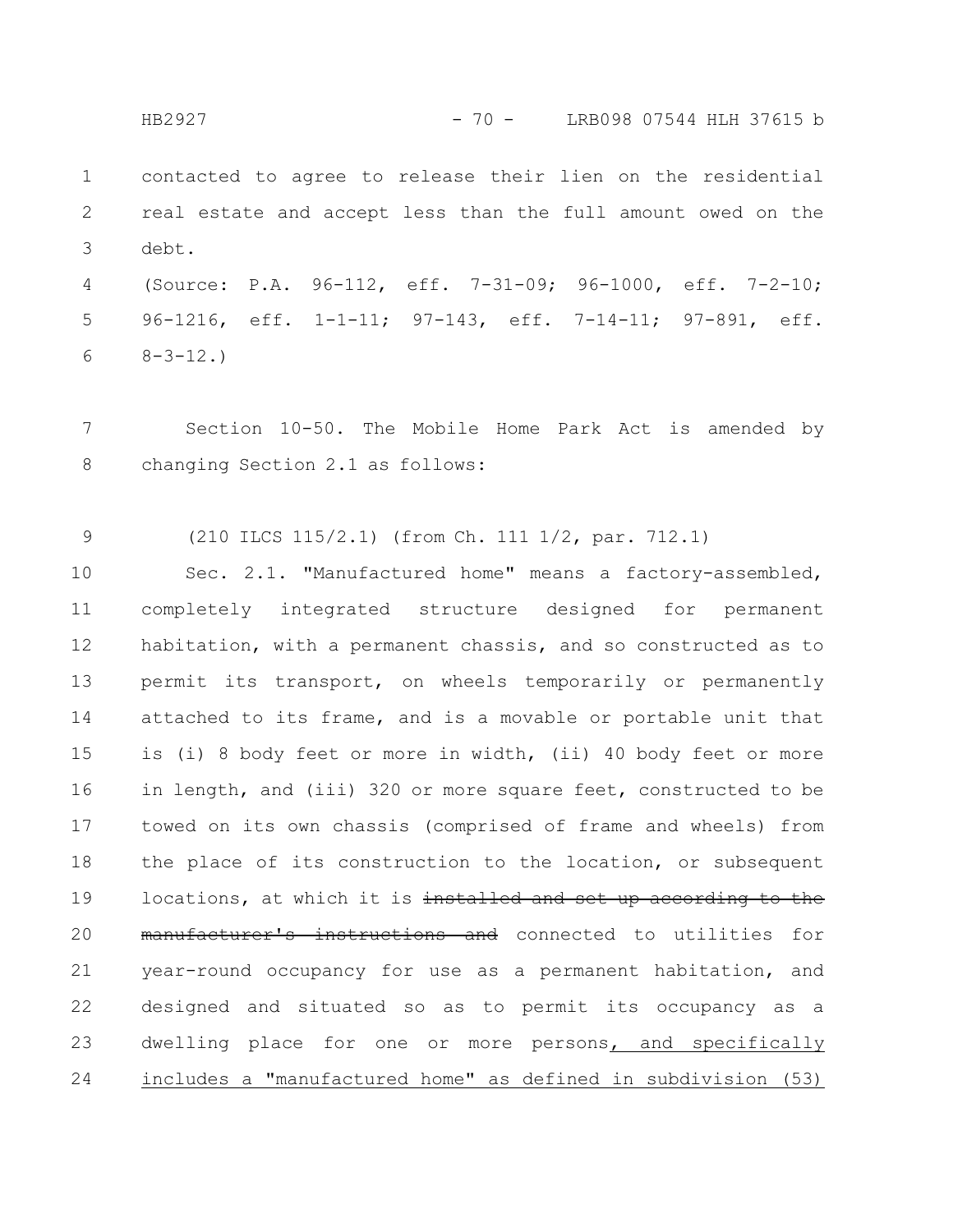HB2927 - 71 - LRB098 07544 HLH 37615 b

of Section 9-102 of the Uniform Commercial Code. The term shall include units containing parts that may be folded, collapsed, or telescoped when being towed and that may be expected to provide additional cubic capacity, and that are designed to be joined into one integral unit capable of being separated again into the components for repeated towing. The term excludes campers and recreational vehicles. The term "mobile home" shall not include modular homes and their support systems. The words "mobile home" and "manufactured home" are synonymous for the purposes of this Act. 1 2 3 4 5 6 7 8 9 10

(Source: P.A. 96-1477, eff. 1-1-11.) 11

Section 10-55. The Abandoned Mobile Home Act is amended by changing Section 10 as follows: 12 13

(210 ILCS 117/10) 14

Sec. 10. Definitions. As used in this Act: 15

"Manufactured home" means a factory-assembled, completely integrated structure designed for permanent habitation, with a permanent chassis, and so constructed as to permit its transport, on wheels temporarily or permanently attached to its frame, and is a movable or portable unit that is (i) 8 body feet or more in width, (ii) 40 body feet or more in length, and (iii) 320 or more square feet, constructed to be towed on its own chassis (comprised of frame and wheels) from the place of its construction to the location, or subsequent locations, at 16 17 18 19 20 21 22 23 24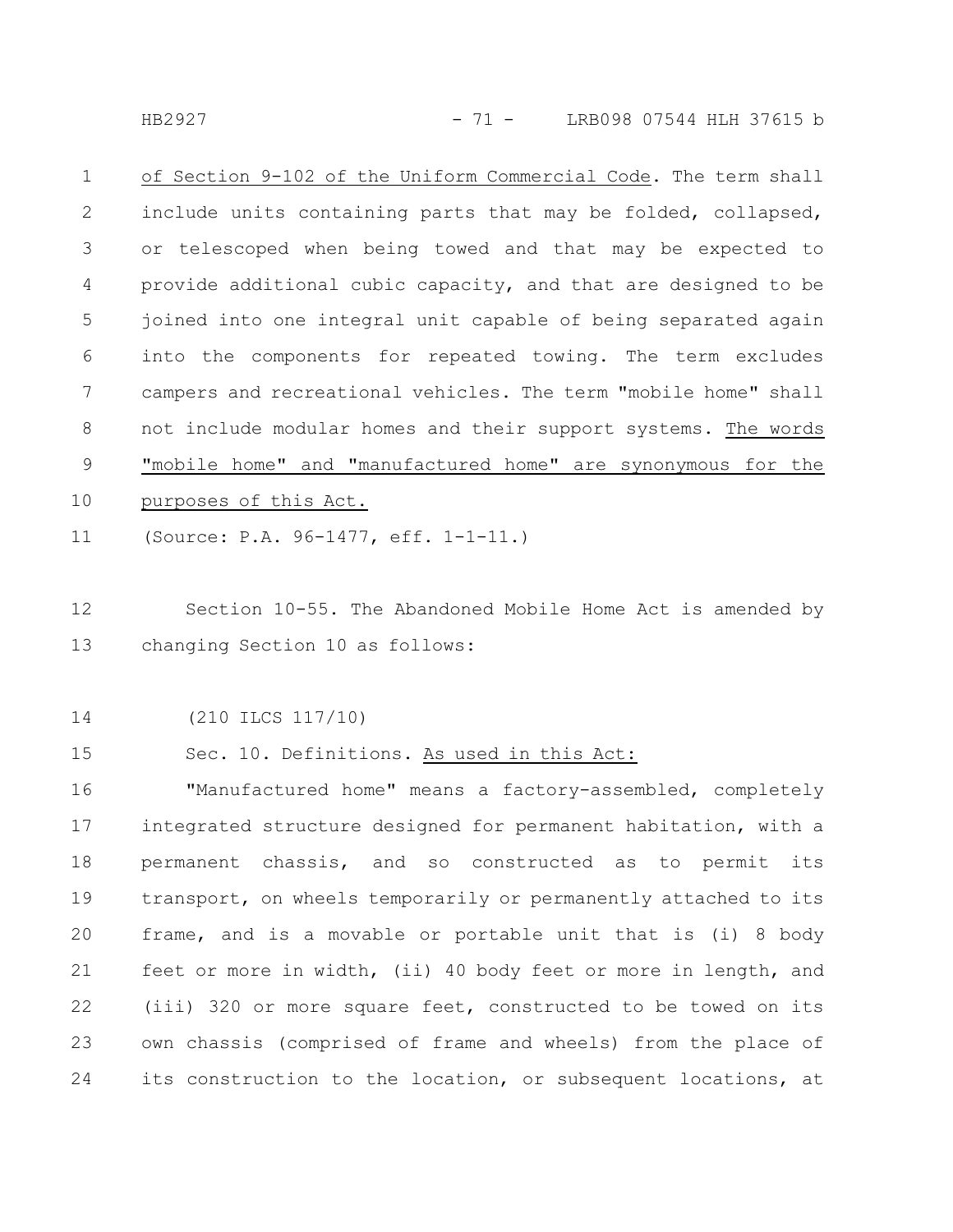which it is  $intalled$  and set up according manufacturer's instructions and connected to utilities for year-round occupancy for use as a permanent habitation, and designed and situated so as to permit its occupancy as a dwelling place for one or more persons, and specifically includes a "manufactured home" as defined in subdivision (53) of Section 9-102 of the Uniform Commercial Code. The term shall include units containing parts that may be folded, collapsed, or telescoped when being towed and that may be expected to provide additional cubic capacity, and that are designed to be joined into one integral unit capable of being separated again into the components for repeated towing. The term excludes campers and recreational vehicles. The words "mobile home" and "manufactured home" are synonymous for the purposes of this Act. 1 2 3 4 5 6 7 8 9 10 11 12 13 14 15

"Abandoned mobile home" means a mobile home located inside a mobile home park that has no owner currently residing in the mobile home or authorized tenant of the owner currently residing in the mobile home to the best knowledge of the municipality; has had its electricity, natural gas, sewer, and water payments declared delinquent by the utility companies that are providing such services; and for which the Mobile Home Privilege Tax, imposed under the Mobile Home Local Services Tax Act, is delinquent for at least 3 months. A mobile home abandoned outside a mobile home park must be treated like other real property for condemnation purposes. 16 17 18 19 20 21 22 23 24 25 26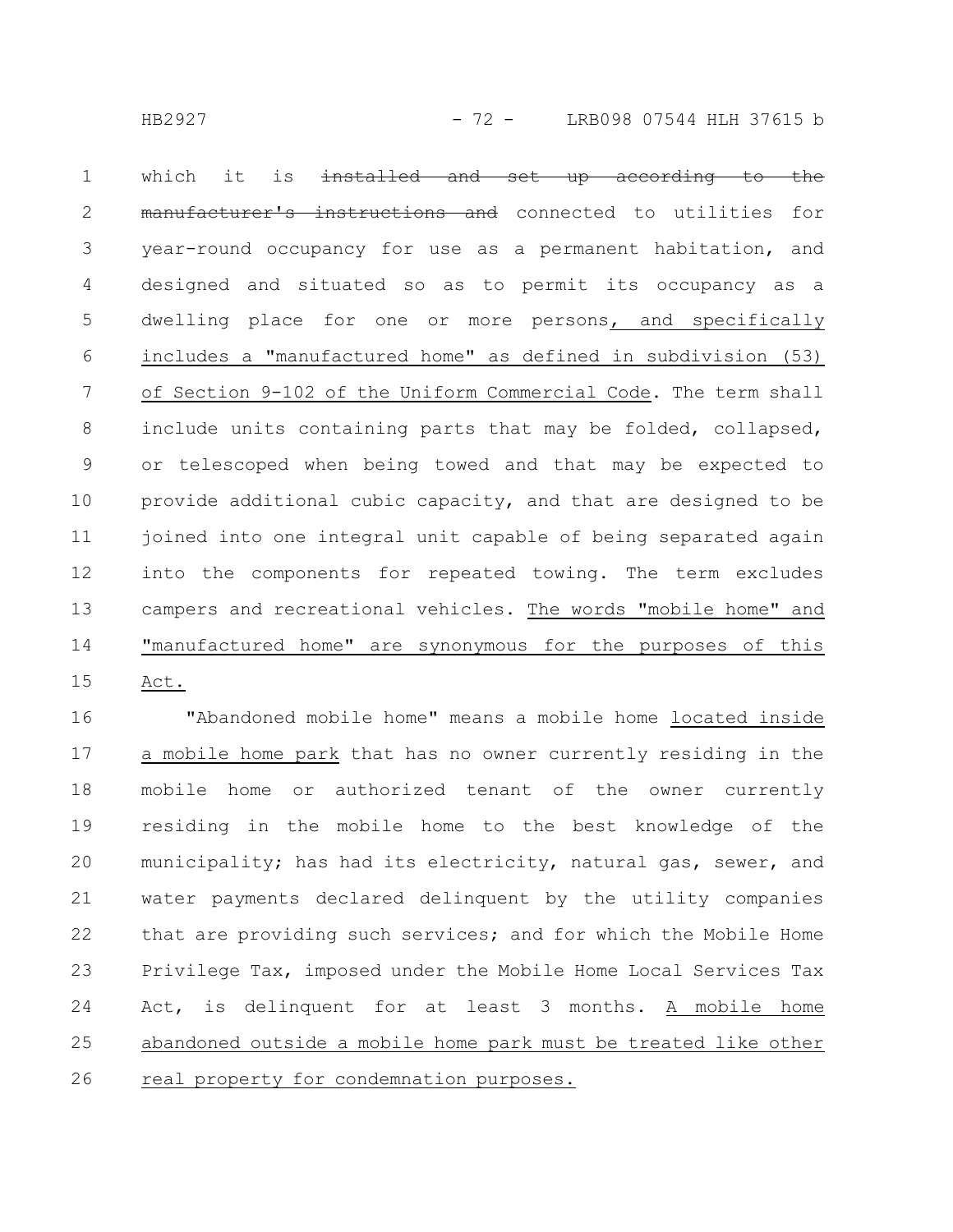"Municipality" means any city, village, incorporated town, or its duly authorized agent. If an abandoned mobile home is located in an unincorporated area, the county where the mobile home is located shall have all powers granted to a municipality under this Act. 1 2 3 4 5

(Source: P.A. 96-1477, eff. 1-1-11.) 6

Section 10-60. The Illinois Manufactured Housing and Mobile Home Safety Act is amended by changing Section 2 as follows: 7 8 9

(430 ILCS 115/2) (from Ch. 67 1/2, par. 502) 10

Sec. 2. Unless clearly indicated otherwise by the context, the following words and terms when used in this Act, for the purpose of this Act, shall have the following meanings: 11 12 13

(a) "Manufactured home" means a manufactured home as defined in subdivision (53) of Section 9-102 of the Uniform Commercial Code. "Mobile home" means a factory-assembled, completely integrated structure, constructed on or before June 30, 1976, designed for permanent habitation, with a permanent chassis, and so constructed as to permit its transport, on wheels temporarily or permanently attached to its frame, that is a movable or portable unit that is constructed to be towed on its own chassis (comprised of frame and wheels) from the place of its construction to the location, or subsequent locations, at which it is connected to utilities for year-round 14 15 16 17 18 19 20 21 22 23 24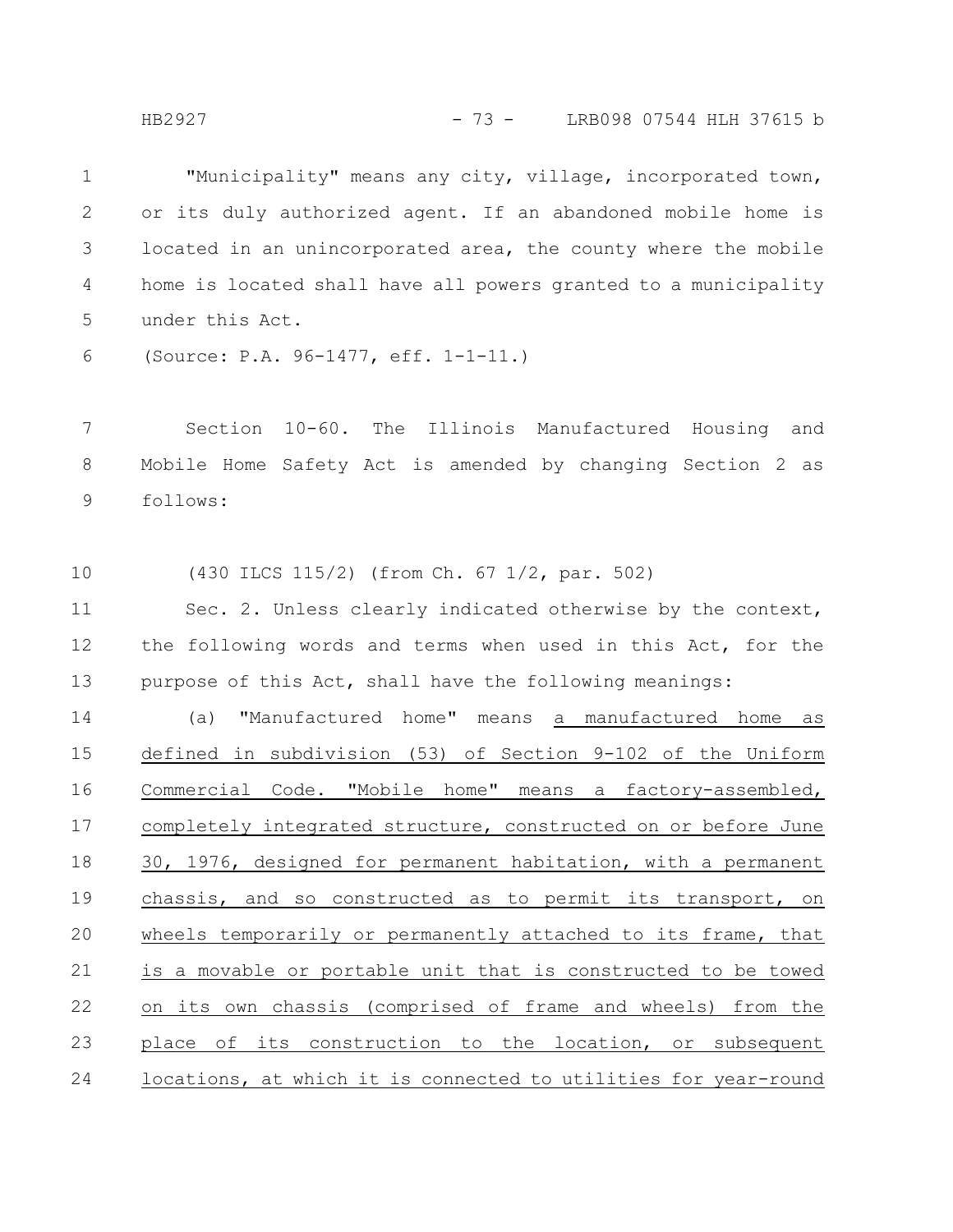occupancy for use as a permanent habitation, and designed and situated so as to permit its occupancy as a dwelling place for one or more persons. a factory-assembled, completely integrated structure designed for permanent habitat  $permannent -chassis, and so-constructed$ transport, on wheels temporarily or permanently attached frame, and is a movable or portable unit that is (i) 8 body width, (ii) 40 body feet 320 or more square feet, constructed (comprised of frame and wheels) from the place of its construction to the location, or subsequent locations, at is installed and set up according to the nufacturer's instructions and connected year-round occupancy for use as a permanent habitation, and designed and situated so as to permit its occupancy as a dwelling place for one or more persons. The terms "manufactured home" and "mobile home" term shall include units otherwise meeting their respective definitions containing parts that may be folded, collapsed, or telescoped when being towed and that may be expected to provide additional cubic capacity, and that are designed to be joined into one integral unit capable of being separated again into the components for repeated towing. The terms "mobile home" and "manufactured home" exclude term excludes campers and recreational vehicles. The terms "mobile home" and "manufactured home" do not include modular homes or manufactured housing units. 1 2 3 4 5 6 7 8 9 10 11 12 13 14 15 16 17 18 19 20 21 22 23 24 25 26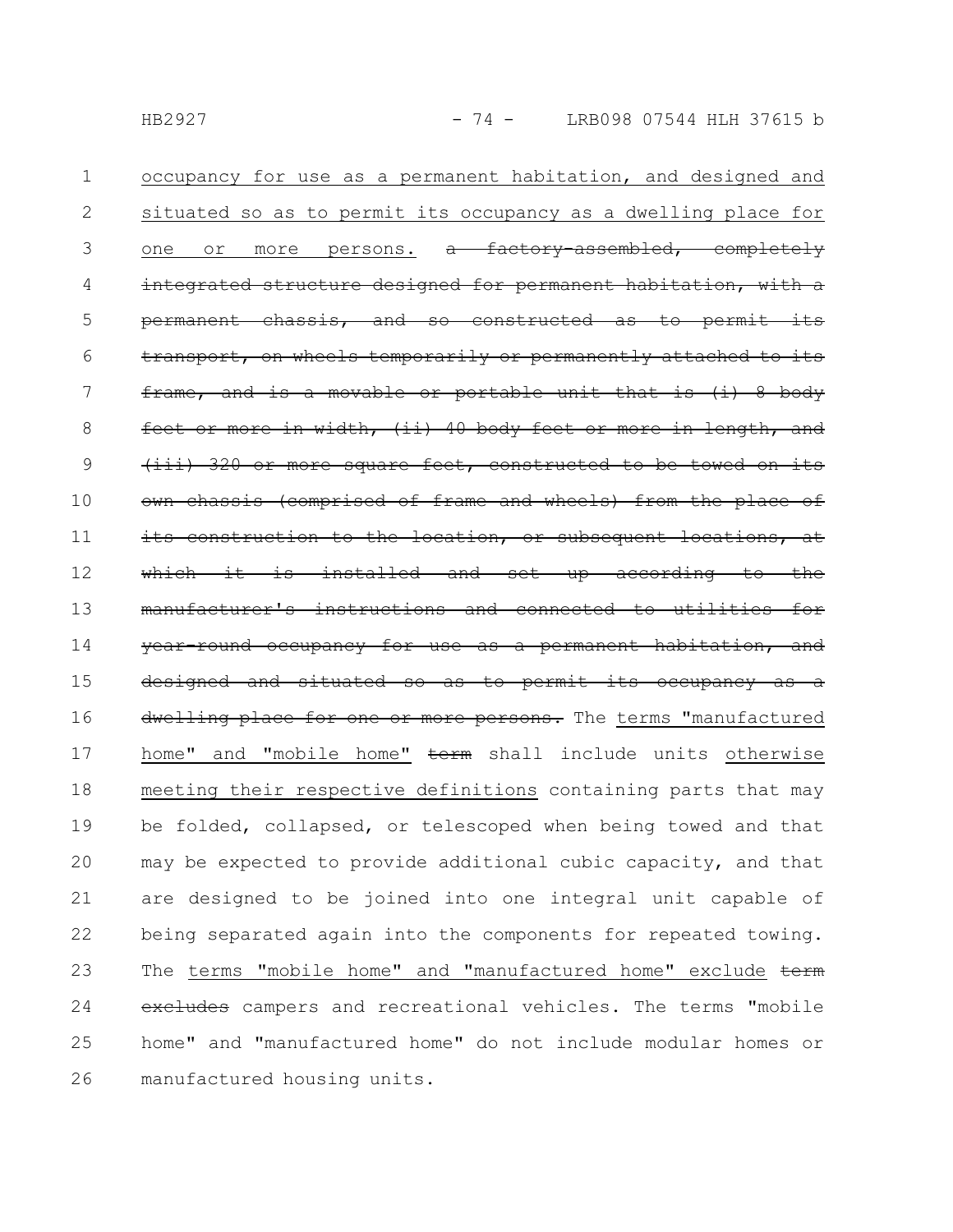HB2927 - 75 - LRB098 07544 HLH 37615 b

(b) "Person" means a person, partnership, corporation, or other legal entity. 1 2

(c) "Manufacturer" means any person who manufactures mobile homes or manufactured housing at the place or places, either on or away from the building site, at which machinery, equipment and other capital goods are assembled and operated for the purpose of making, fabricating, forming or assembling mobile homes or manufactured housing. 3 4 5 6 7 8

9

(d) "Department" means the Department of Public Health.

(e) "Director" means the Director of the Department of Public Health. 10 11

(f) "Dealer" means any person, other than a manufacturer, as defined in this Act, who sells 3 or more mobile homes or manufactured housing units in any consecutive 12-month period. 12 13 14

(g) "Codes" means the safety codes for manufactured housing and mobile homes promulgated by the Department. The Codes shall contain the standards and requirements for manufactured housing and mobile homes so that adequate performance for the intended use is made the test of acceptability. The Code of Standards shall permit the use of new and used technology, techniques, methods and materials, for both manufactured housing and mobile homes, consistent with recognized and accepted codes and standards developed by the International Code Council (ICC) or by the organizations that formed the ICC in 1994: Building Officials and Code Administrators, the International Conference of Building Officials, the Southern 15 16 17 18 19 20 21 22 23 24 25 26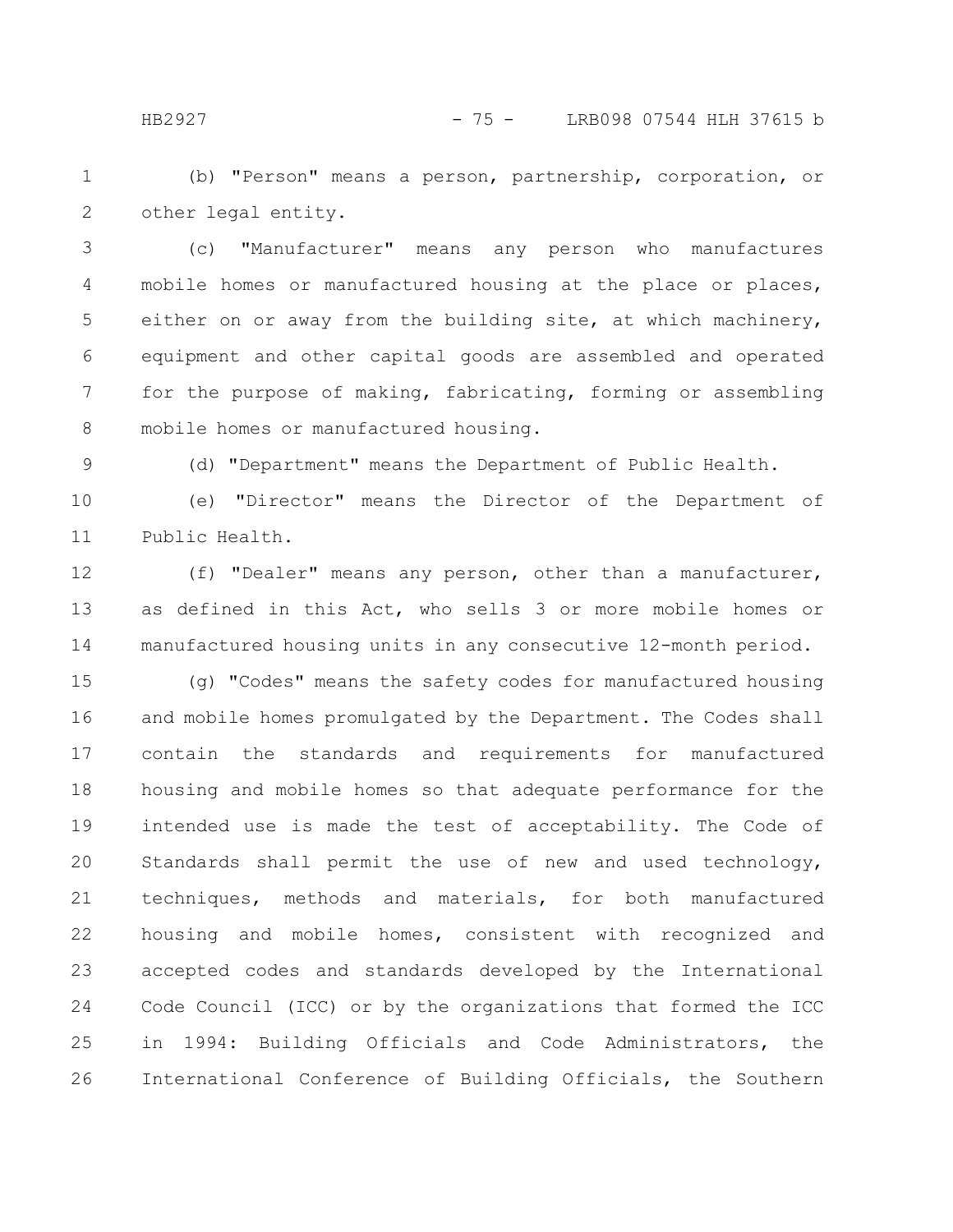Building Codes Congress International, the National Fire Protection Association, the International Association of Plumbing and Mechanical Officials, the American National Standards Institute, the Illinois State Plumbing Code, and the United States Department of Housing and Urban Development, hereinafter referred to as "HUD", applying to manufactured housing and mobile homes installed and set up according to the manufacturer's instructions. A copy of said safety codes, including said revisions thereof is on file with the Department. 1 2 3 4 5 6 7 8 9 10

(h) "Seal" means a device or insignia issued by the Department to be displayed on the exterior of the mobile home or the interior of a manufactured housing unit or modular home to evidence compliance with the applicable safety code. 11 12 13 14

(i) "Modular home" means a building assembly or system of building sub-assemblies, designed for habitation as a dwelling for one or more persons, including the necessary electrical, plumbing, heating, ventilating and other service systems, which is of closed or open construction and which is made or assembled by a manufacturer, on or off the building site, for installation, or assembly and installation, on the building site, installed and set up according to the manufacturer's instructions on an approved foundation and support system. The construction of modular dwelling units located in Illinois is regulated by the Illinois Department of Public Health. 15 16 17 18 19 20 21 22 23 24 25

(j) "Closed construction" is any building, component, 26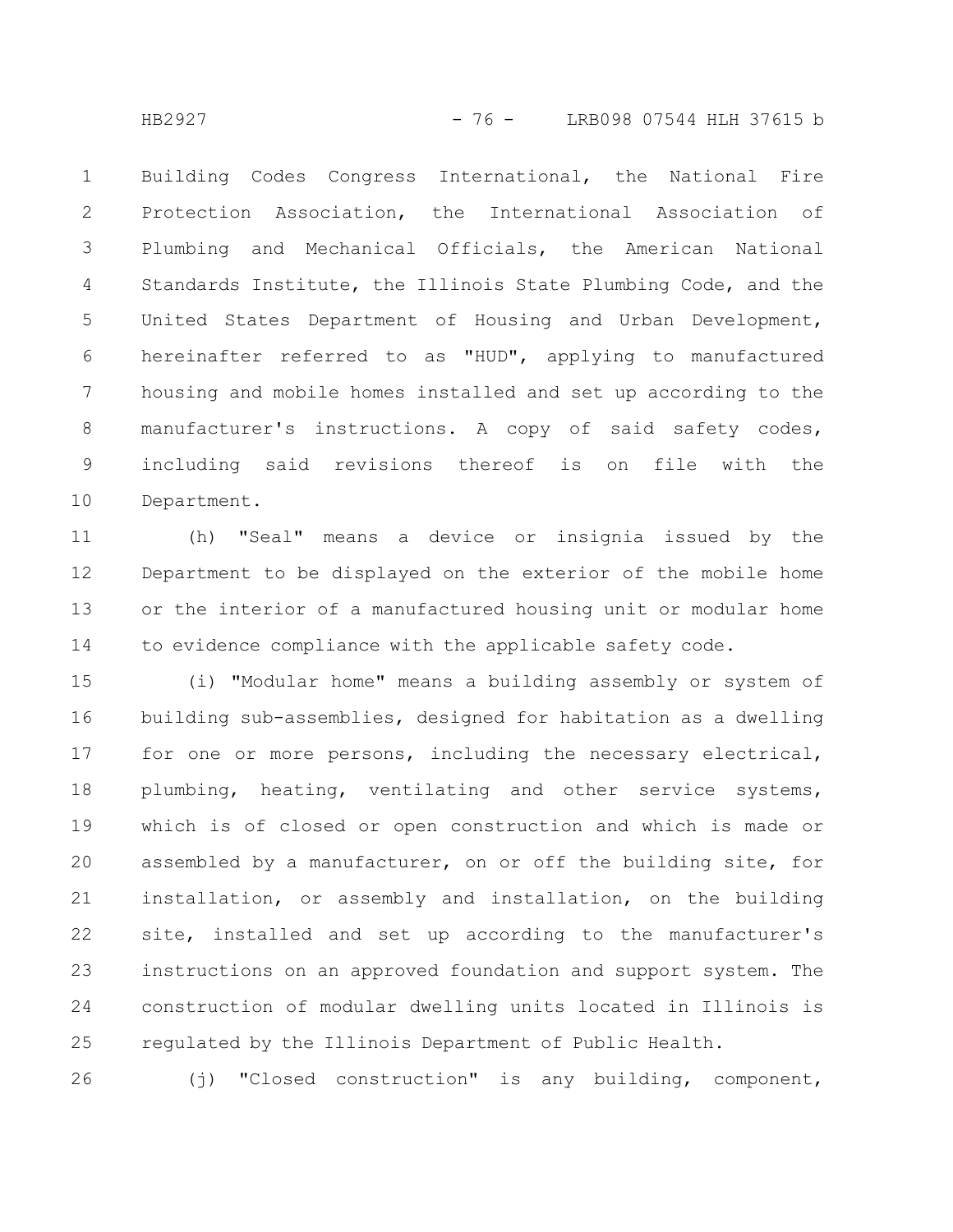assembly or system manufactured in such a manner that all portions cannot readily be inspected at the installation site without disassembly, damage to, or destruction thereof. 1 2 3

(k) "Open construction" is any building, component, assembly or system manufactured in such a manner that all portions can be readily inspected at the installation site without disassembly, damage to, or destruction thereof. 4 5 6 7

(l) "Approved foundation and support system" means, for a modular home or modular dwelling unit, a closed perimeter formation consisting of materials such as concrete, mortared concrete block, or mortared brick extending into the ground below the frost line which shall include, but not necessarily be limited to, cellars, basements, or crawl spaces, and does include the use of piers supporting the marriage wall of the home that extend below the frost line. 8 9 10 11 12 13 14 15

(m) "Code compliance certificate" means the certificate provided by the manufacturer to the Department that warrants that the manufactured housing unit or mobile home complies with the applicable code. 16 17 18 19

(n) "Manufactured housing", "manufactured housing unit", "modular dwelling", and "modular home" shall not be confused with "manufactured home" or "mobile home". 20 21 22

(Source: P.A. 96-1477, eff. 1-1-11.) 23

Section 10-65. The Manufactured Home Quality Assurance Act is amended by changing Section 10 as follows: 24 25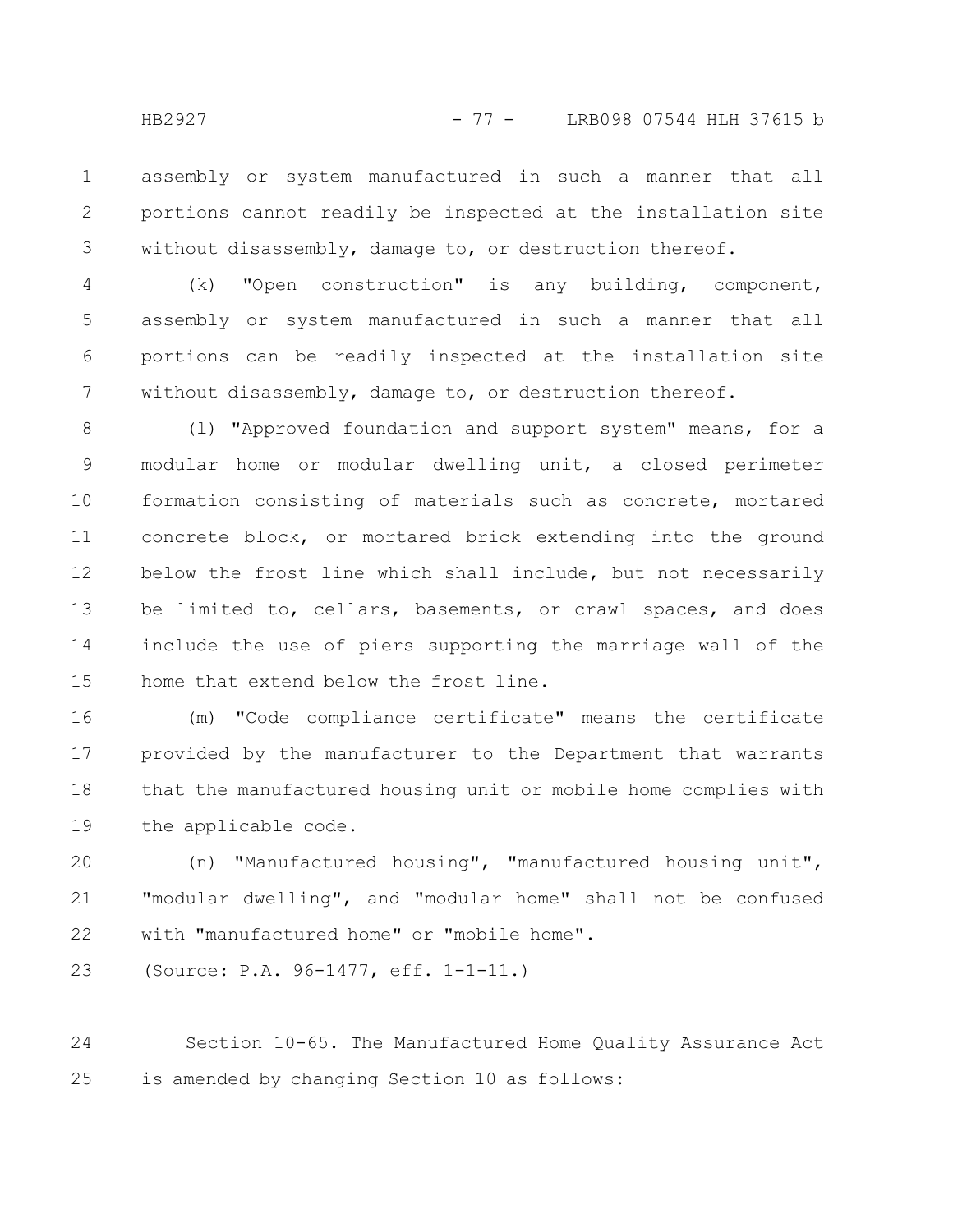1

2

3

4

```
(430 ILCS 117/10)
   Sec. 10. Definitions. In this Act:
   "Department" means the Illinois Department of Public
Health.
```
"Licensed installer" means a person who has successfully completed a manufactured home installation course approved by the Department and paid the required fees. 5 6 7

"Manufactured home" means a "manufactured home", as defined in subdivision (53) of Section 9-102 of the Uniform Commercial Code. "Mobile home" means a factory-assembled, completely integrated structure, constructed on or before June 30, 1976, designed for permanent habitation, with a permanent chassis, and so constructed as to permit its transport, on wheels temporarily or permanently attached to its frame, that is a movable or portable unit that is constructed to be towed on its own chassis (comprised of frame and wheels) from the place of its construction to the location, or subsequent locations, at which it is connected to utilities for year-round occupancy for use as a permanent habitation, and designed and situated so as to permit its occupancy as a dwelling place for one or more persons. a factory-assembled, completely integrated structure designed for permanent habitation, with permanent chassis, and so constructed as to permit transport, on wheels temporarily or permanently attached to frame, and is a movable or portable unit that is (i) 8 8 9 10 11 12 13 14 15 16 17 18 19 20 21 22 23 24 25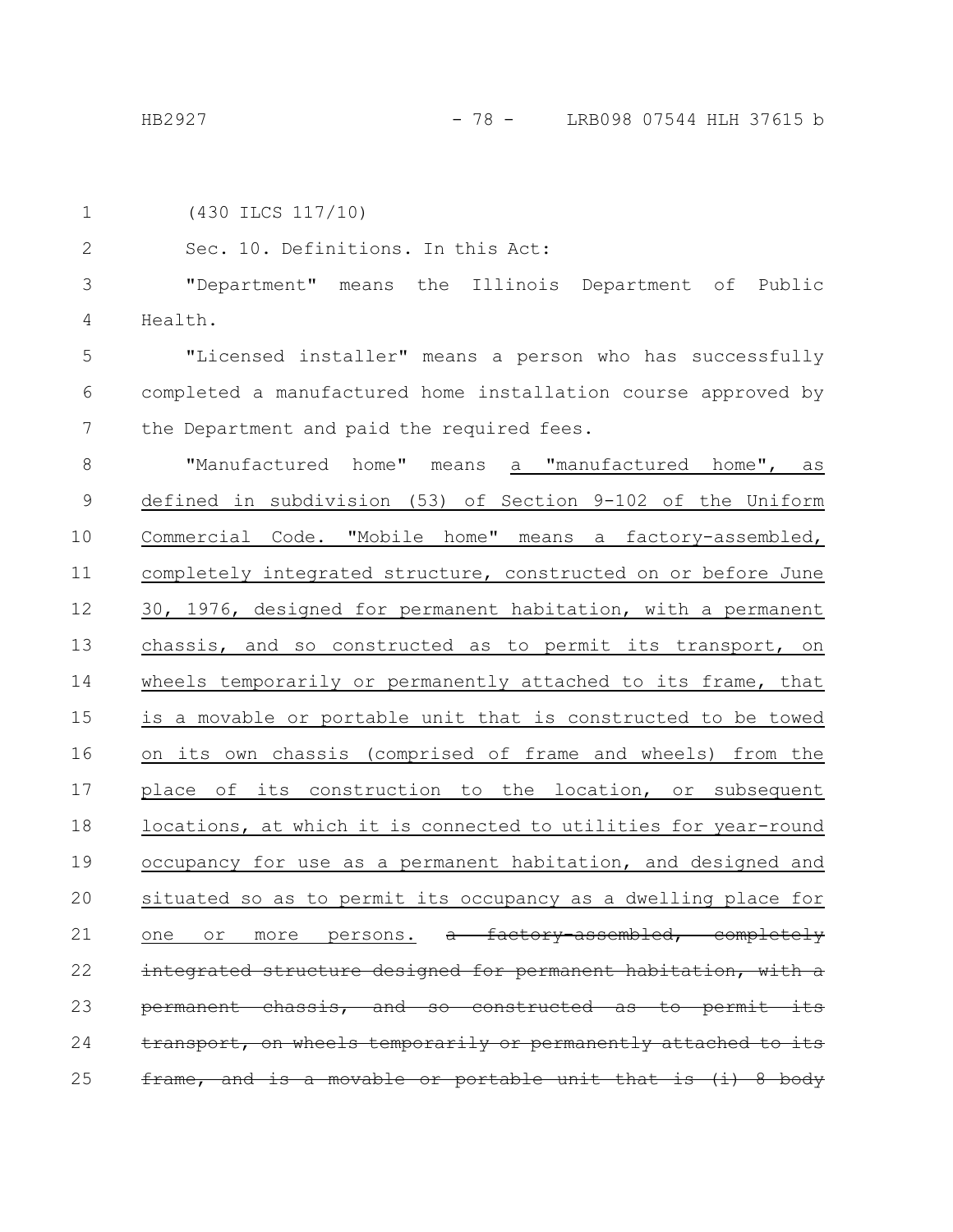<u>in width, (ii) 40 body feet or more in length, and</u> 320 or more square feet, constructed to be (comprised of frame and wheels) from the place of location, or subsequent installed and set up according manufacturer's instructions and connected to utilities for round occupancy for use as a permanent habitation, and designed and situated so as to permit its occupancy dwelling place for one or more persons. The terms "manufactured home" and "mobile home" term shall include units otherwise meeting their respective definitions containing parts that may be folded, collapsed, or telescoped when being towed and that may be expected to provide additional cubic capacity, and that are designed to be joined into one integral unit capable of being separated again into the components for repeated towing. The terms "manufactured home" and "mobile home" exclude term excludes campers and recreational vehicles. 1 2 3 4 5 6 7 8 9 10 11 12 13 14 15 16 17

"Manufacturer" means a manufacturer of a manufactured home, whether the manufacturer is located within or outside of the State of Illinois. 18 19 20

"Mobile home" or "manufactured home" does not include a modular home. 21 22

"Mobile home park" means a tract of land or 2 contiguous tracts of land that contain sites with the necessary utilities for 5 or more mobile homes or manufactured homes. A mobile home park may be operated either free of charge or for revenue 23 24 25 26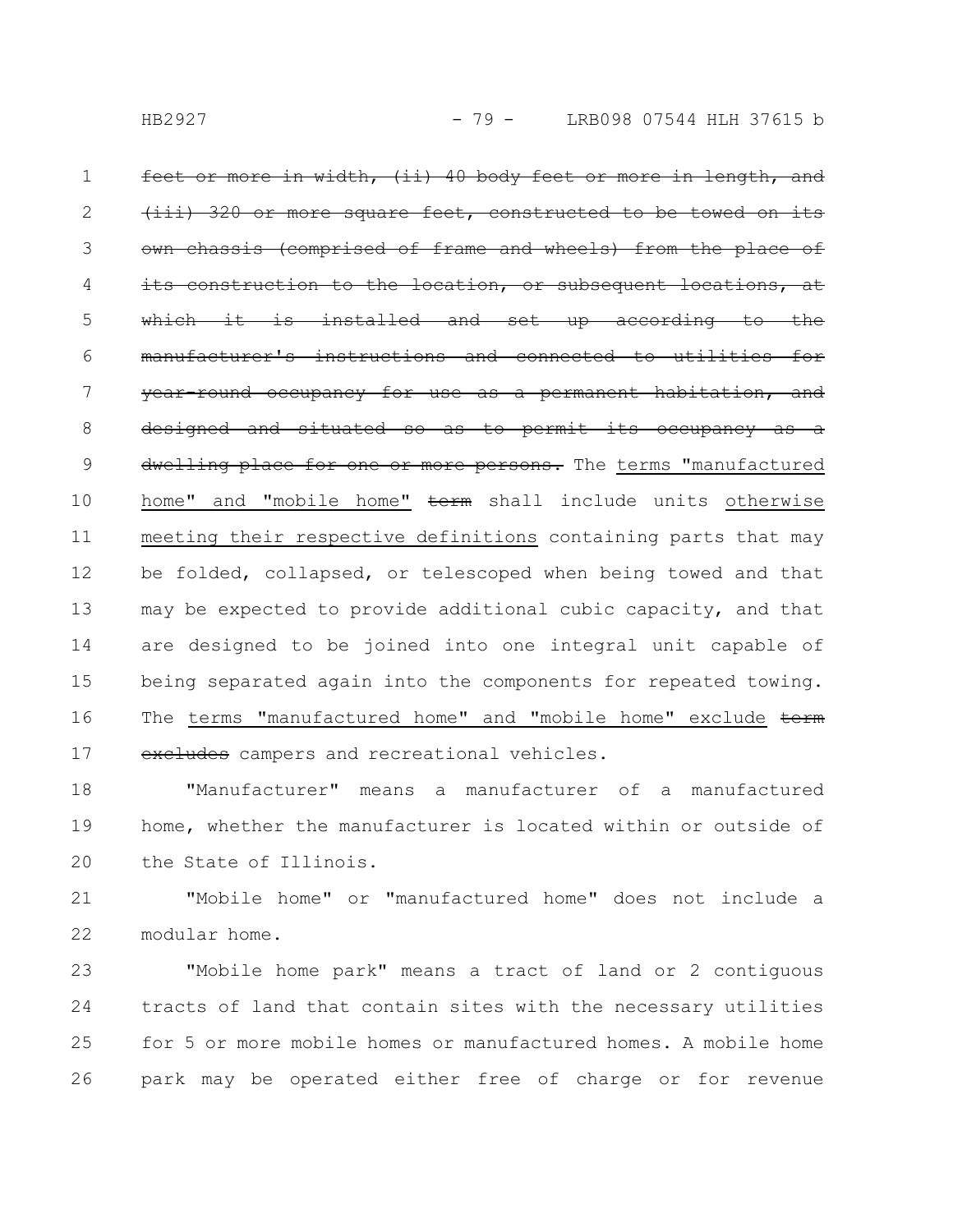HB2927 - 80 - LRB098 07544 HLH 37615 b

purposes. 1

(Source: P.A. 96-1477, eff. 1-1-11.) 2

Section 10-70. The Illinois Vehicle Code is amended by changing Sections 3-100, 3-102, 3-103, 3-104, 3-106, 3-107, 3-109, 3-110, 3-116, 3-202, 3-205, 3-207, and 3-208 and by adding Sections 1-144.03, 3-116.1, 3-116.2, and 3-116.3 as follows: 3 4 5 6 7

8

(625 ILCS 5/1-144.03 new)

Sec. 1-144.03. Mobile home or manufactured home. A mobile home or manufactured home means a manufactured home as defined in subdivision (53) of Section 9-102 of the Uniform Commercial Code. 9 10 11 12

(625 ILCS 5/3-100) (from Ch. 95 1/2, par. 3-100) 13

Sec. 3-100. Definitions. For the purposes of this Chapter, the following words shall have the meanings ascribed to them: 14 15

"Electronic" includes electrical, digital, magnetic, optical, electromagnetic, or any other form of technology that entails capabilities similar to these technologies. 16 17 18

"Electronic record" means a record generated, communicated, received, or stored by electronic means for use in an information system or for transmission from one information system to another. 19 20 21 22

"Electronic signature" means a signature in electronic 23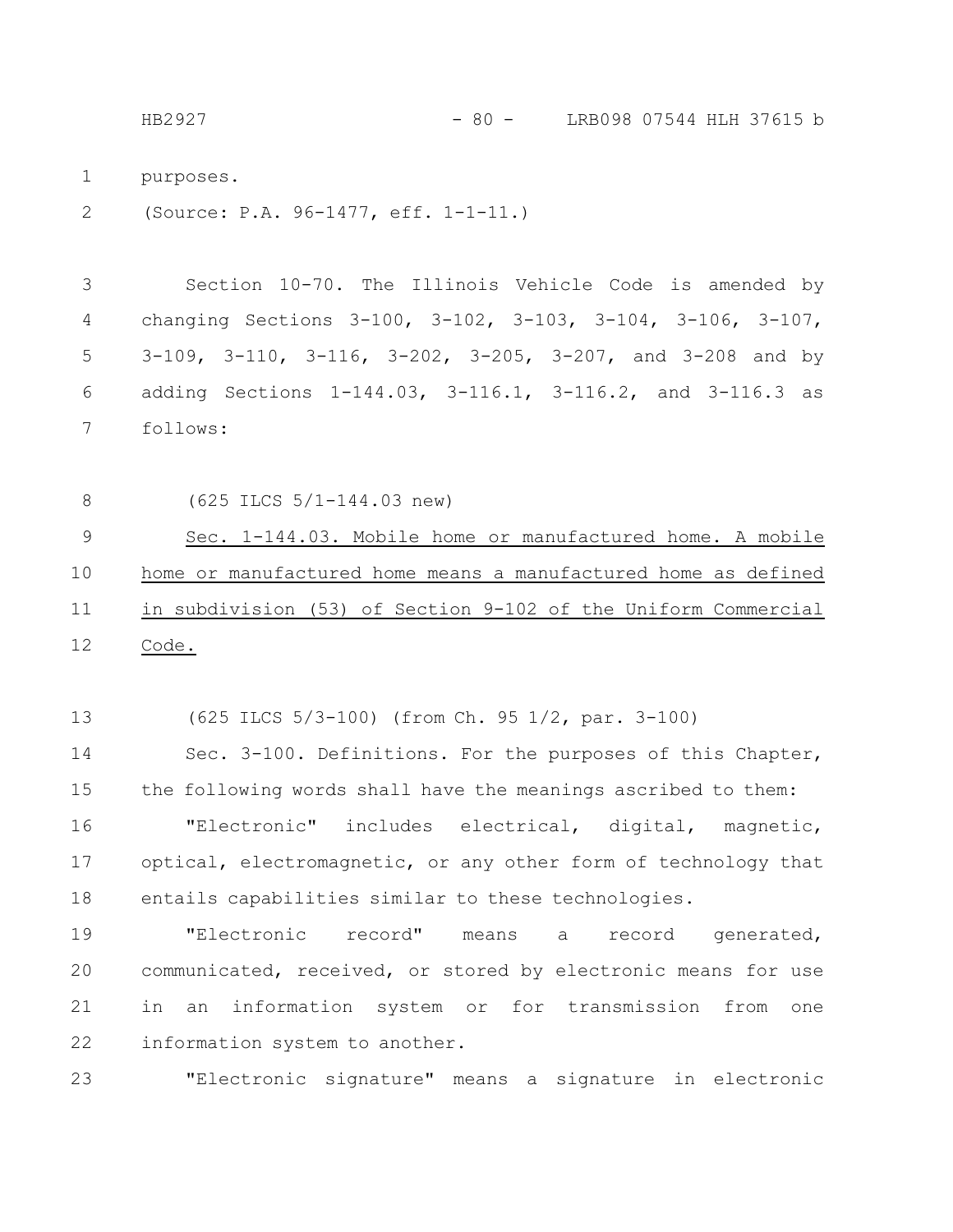form attached to or logically associated with an electronic record. 1 2

"Owner" means a person who holds legal document of ownership of a vehicle, limited to a certificate of origin, certificate of title, salvage certificate, or junking certificate. However, in the event a vehicle is the subject of an agreement for the conditional sale or lease thereof with the right of purchase upon performance of the conditions stated in the agreement and with an immediate right of possession vested in the conditional vendee or lessee, or in the event a mortgagor of such vehicle is entitled to possession, then such conditional vendee or lessee or mortgagor shall be deemed the owner for the purpose of this Chapter, except as provided under paragraph (c) of Section 3-118. 3 4 5 6 7 8 9 10 11 12 13 14

"Record" means information that is inscribed, stored, or otherwise fixed on a tangible medium or that is stored in an electronic or other medium and is retrievable in perceivable form. 15 16 17 18

"Signature" or "signed" includes any symbol executed or adopted, or any security procedure employed or adopted, using electronic means or otherwise, by or on behalf of a person with intent to authenticate a record. 19 20 21 22

"Vehicle" means a vehicle as defined in Section 1-217 of this Code. Unless otherwise specified, "vehicle" also means a "manufactured home" as defined in Section 1-144.03 of this Code. 23 24 25 26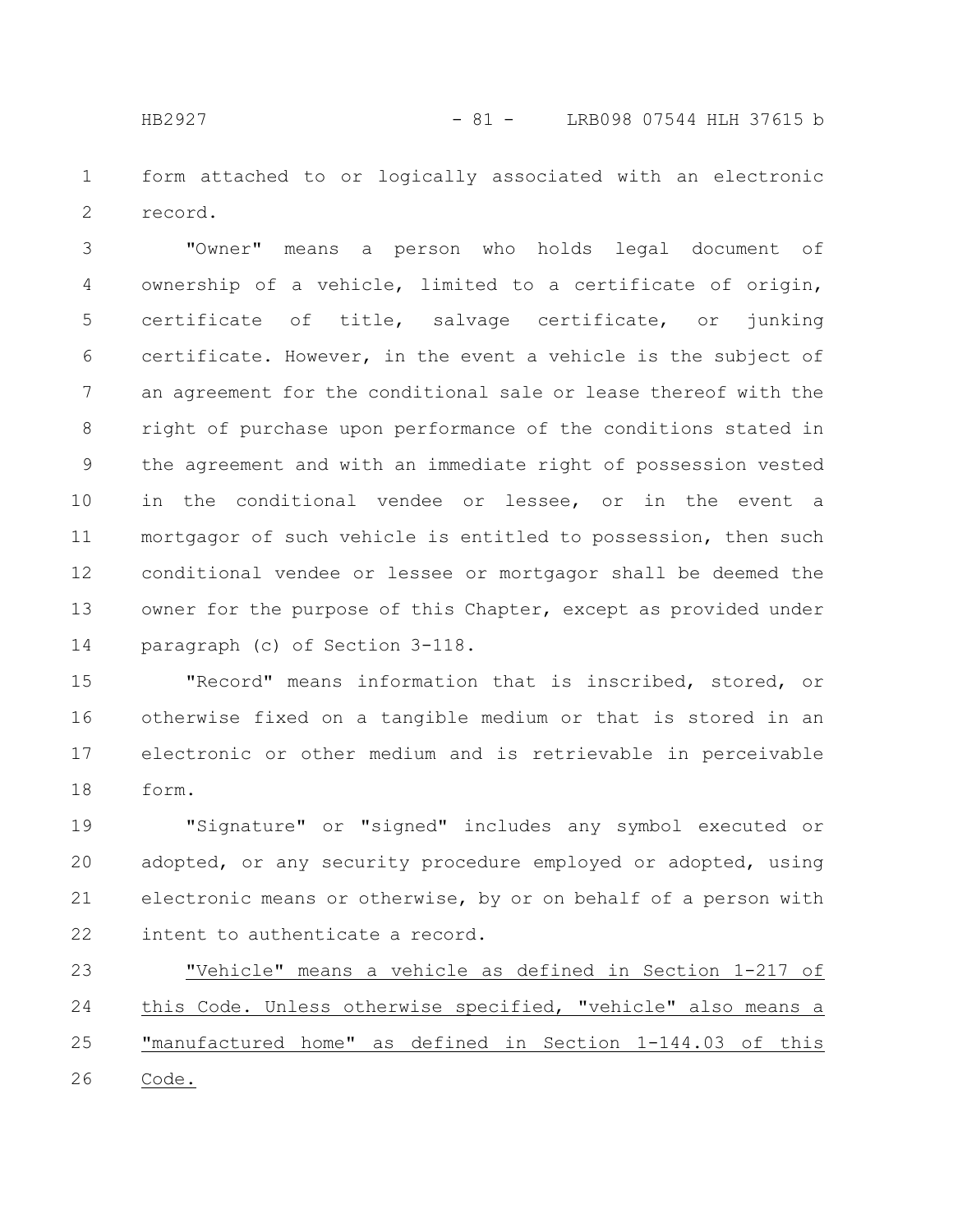(Source: P.A. 91-79, eff. 1-1-00; 91-357, eff. 7-29-99; 91-772, eff. 1-1-01.) 1 2 HB2927 - 82 - LRB098 07544 HLH 37615 b

(625 ILCS 5/3-102) (from Ch. 95 1/2, par. 3-102) Sec. 3-102. Exclusions. 3 4

No certificate of title need be obtained for: 5

1. A vehicle owned by the State of Illinois; or a vehicle owned by the United States unless it is registered in this State; 6 7 8

2. A vehicle owned by a manufacturer or dealer and held for sale, even though incidentally moved on the highway or used for purposes of testing or demonstration, provided a dealer reassignment area is still available on the manufacturer's certificate of origin or the Illinois title; or a vehicle used by a manufacturer solely for testing; 9 10 11 12 13 14

3. A vehicle owned by a non-resident of this State and not required by law to be registered in this State; 15 16

4. A motor vehicle regularly engaged in the interstate transportation of persons or property for which a currently effective certificate of title has been issued in another State; 17 18 19 20

21

5. A vehicle moved solely by animal power;

6. An implement of husbandry; 22

23

7. Special mobile equipment;

8. An apportionable trailer or an apportionable semitrailer registered in the State prior to April 1, 1998. 24 25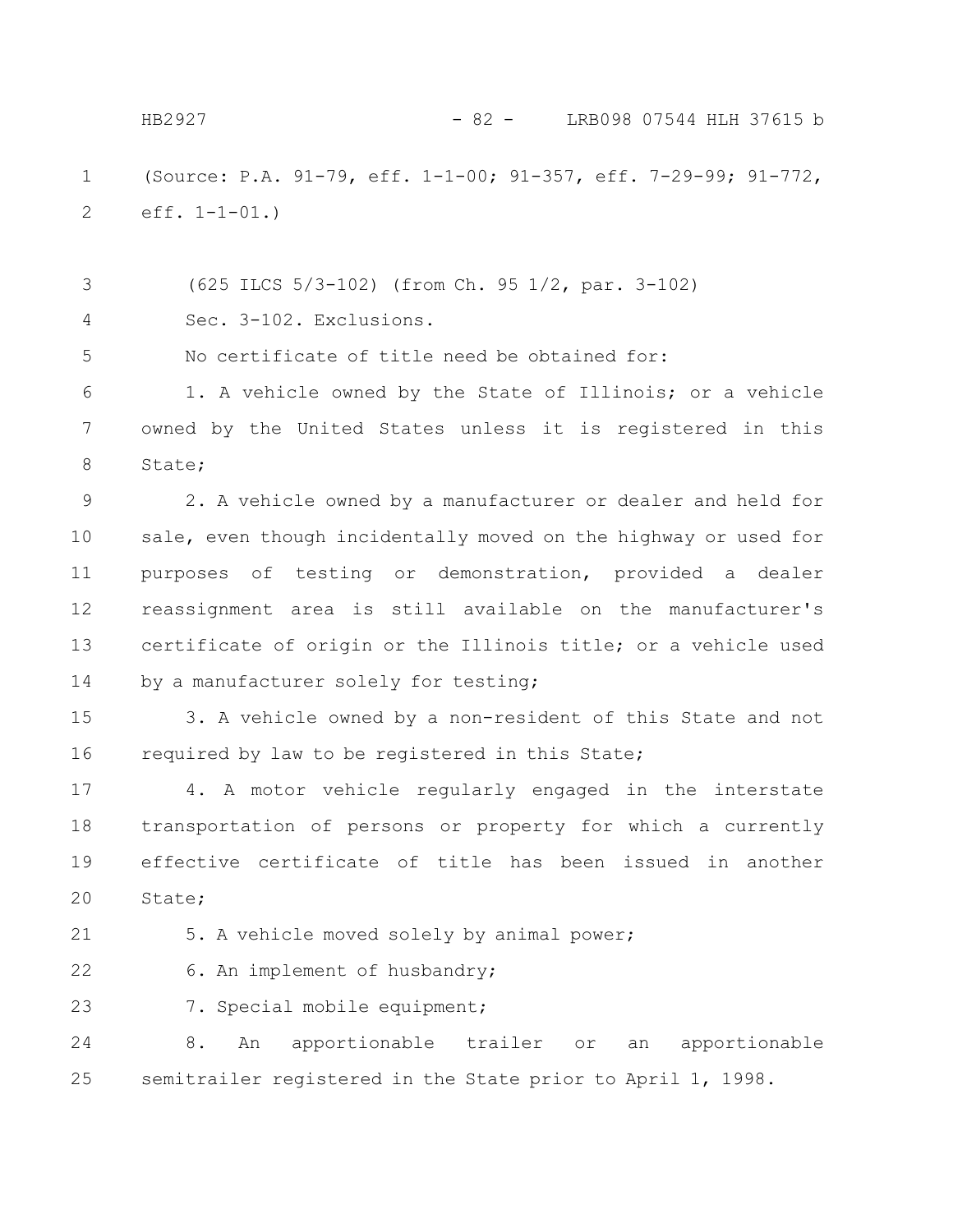| $\mathbf{1}$ | 9. A manufactured home for which an affidavit of affixation     |
|--------------|-----------------------------------------------------------------|
| 2            | has been recorded pursuant to the Conveyance and Encumbrance of |
| 3            | Manufactured Homes as Real Property and Severance Act unless    |
| 4            | with respect to the same manufactured home there has been       |
| -5           | recorded an affidavit of severance pursuant to that Act.        |
| 6 — 10       | (Source: P.A. 91-441, eff. 1-1-00.)                             |

(625 ILCS 5/3-103) (from Ch. 95 1/2, par. 3-103) 7

8

Sec. 3-103. Optional certificate of title.

(a) The owner of an implement of husbandry or special mobile equipment may apply for and obtain a certificate of title on it. All of the provisions of this chapter, except part (e) of Section 3-104, are applicable to a certificate of title so issued, except that a person who receives a transfer of an interest in the vehicle without knowledge of the certificate of title is not prejudiced by reason of the existence of the certificate, and the perfection of a security interest under this act is not effective until the lienholder has complied with the provisions of applicable law which otherwise relate to the perfection of security interests in personal property. 9 10 11 12 13 14 15 16 17 18 19

An application for an optional certificate of title must be accompanied by either an exemption determination from the Department of Revenue showing that no tax imposed under the "Use Tax Act" or the "Retailers' Occupation Tax Act" is owed by anyone with respect to that vehicle or by a receipt from the Department of Revenue showing that any tax so imposed has been 20 21 22 23 24 25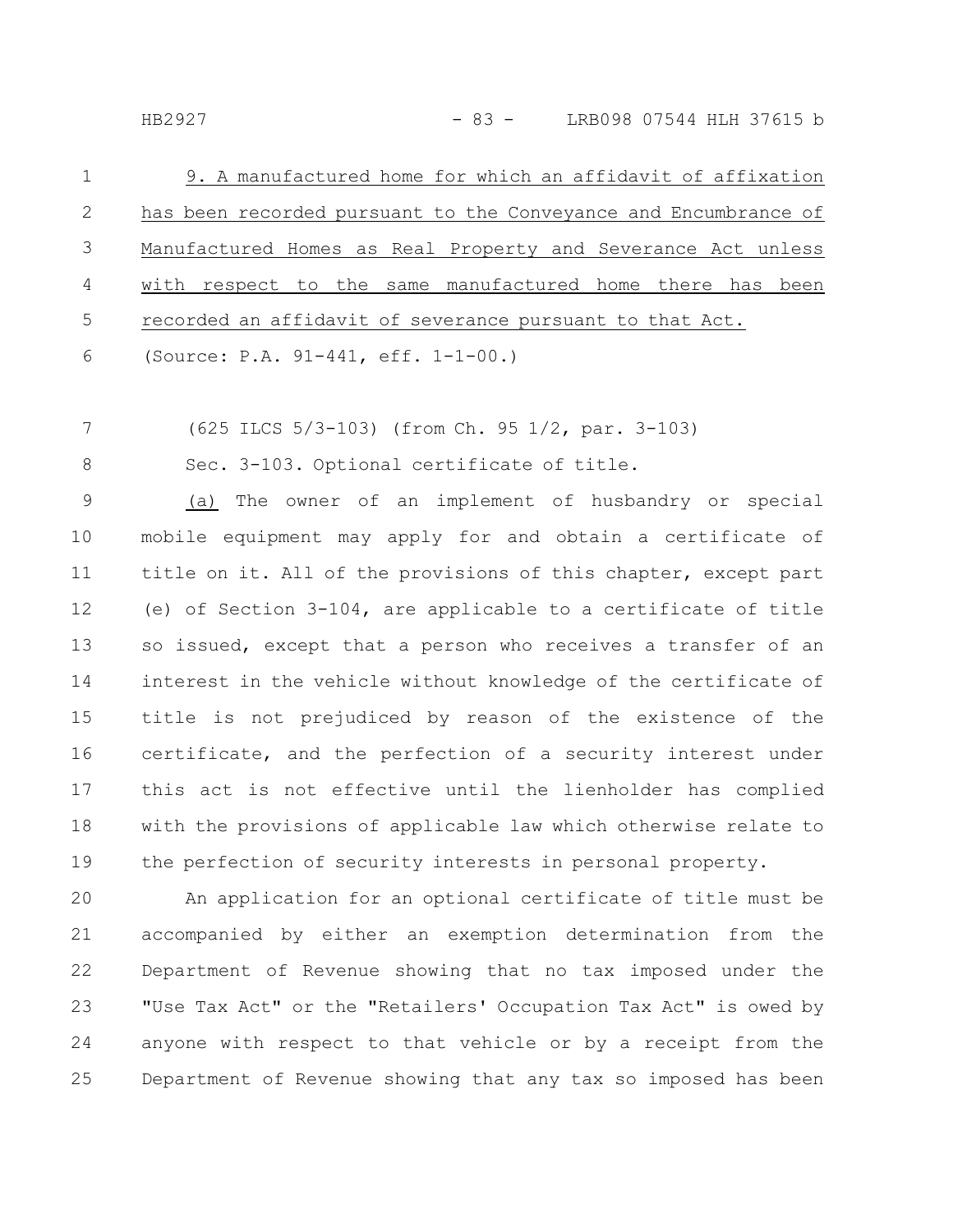paid. No optional certificate of title shall be issued in the absence of such a receipt or exemption determination. 1 2

If the proof of payment or of nonliability is, after the issuance of the optional certificate of title, found to be invalid, the Secretary of State shall revoke the optional certificate of title and require that it be returned to him. 3 4 5 6

(b) The owner of a manufactured home which is permanently affixed to real estate and for which a certificate of title has not previously been issued and surrendered for cancellation may apply for a certificate of title, including, if applicable, a certificate of title issued in accordance with subsection (b) of Section 3-109, which shall be issued for the sole purpose of (i) surrendering such certificate of title for cancellation in accordance with Section 3-116.2 or (ii) satisfying the requirements of subdivision (e)(4) of Section 9-334 of the Uniform Commercial Code. The Secretary of State shall issue a certificate of title, in accordance with this Chapter, upon satisfaction of the application requirements of this Code. 7 8 9 10 11 12 13 14 15 16 17 18

(Source: P.A. 78-1165.) 19

(625 ILCS 5/3-104) (from Ch. 95 1/2, par. 3-104) 20

21

Sec. 3-104. Application for certificate of title.

(a) The application for a certificate of title for a vehicle in this State must be made by the owner to the Secretary of State on the form prescribed and must contain: 22 23 24 25

1. The name, Illinois residence and mail address of the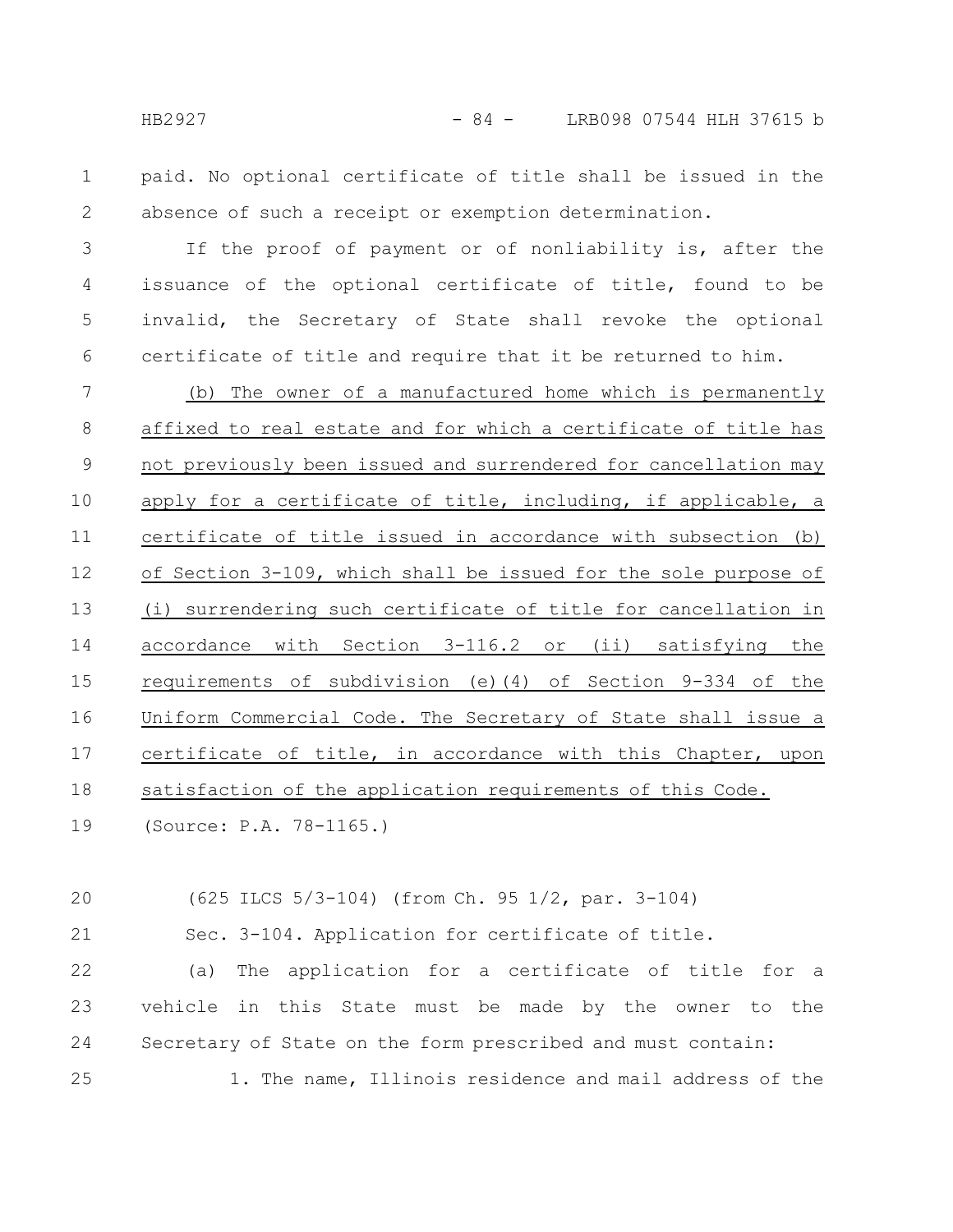HB2927 - 85 - LRB098 07544 HLH 37615 b

owner;

1

2. A description of the vehicle including, so far as the following data exists: Its make, year-model, identifying number, type of body, whether new or used, as to house trailers as defined in Section 1-128 of this Code,and as to manufactured homes as defined in Section 1-144.03 of this Code, the square footage of the house trailer based upon the outside dimensions of the house trailer excluding the length of the tongue and hitch, and, as to vehicles of the second division, whether for-hire, not-for-hire, or both for-hire and not-for-hire; 2 3 4 5 6 7 8 9 10 11

3. The date of purchase by applicant and, if applicable, the name and address of the person from whom the vehicle was acquired and the names and addresses of any lienholders in the order of their priority and signatures of owners; 12 13 14 15 16

4. The current odometer reading at the time of transfer and that the stated odometer reading is one of the following: actual mileage, not the actual mileage or mileage is in excess of its mechanical limits; and 17 18 19 20

5. Any further information the Secretary of State reasonably requires to identify the vehicle and to enable him to determine whether the owner is entitled to a certificate of title and the existence or nonexistence of security interests in the vehicle. 21 22 23 24 25

(a-5) The Secretary of State shall designate on the 26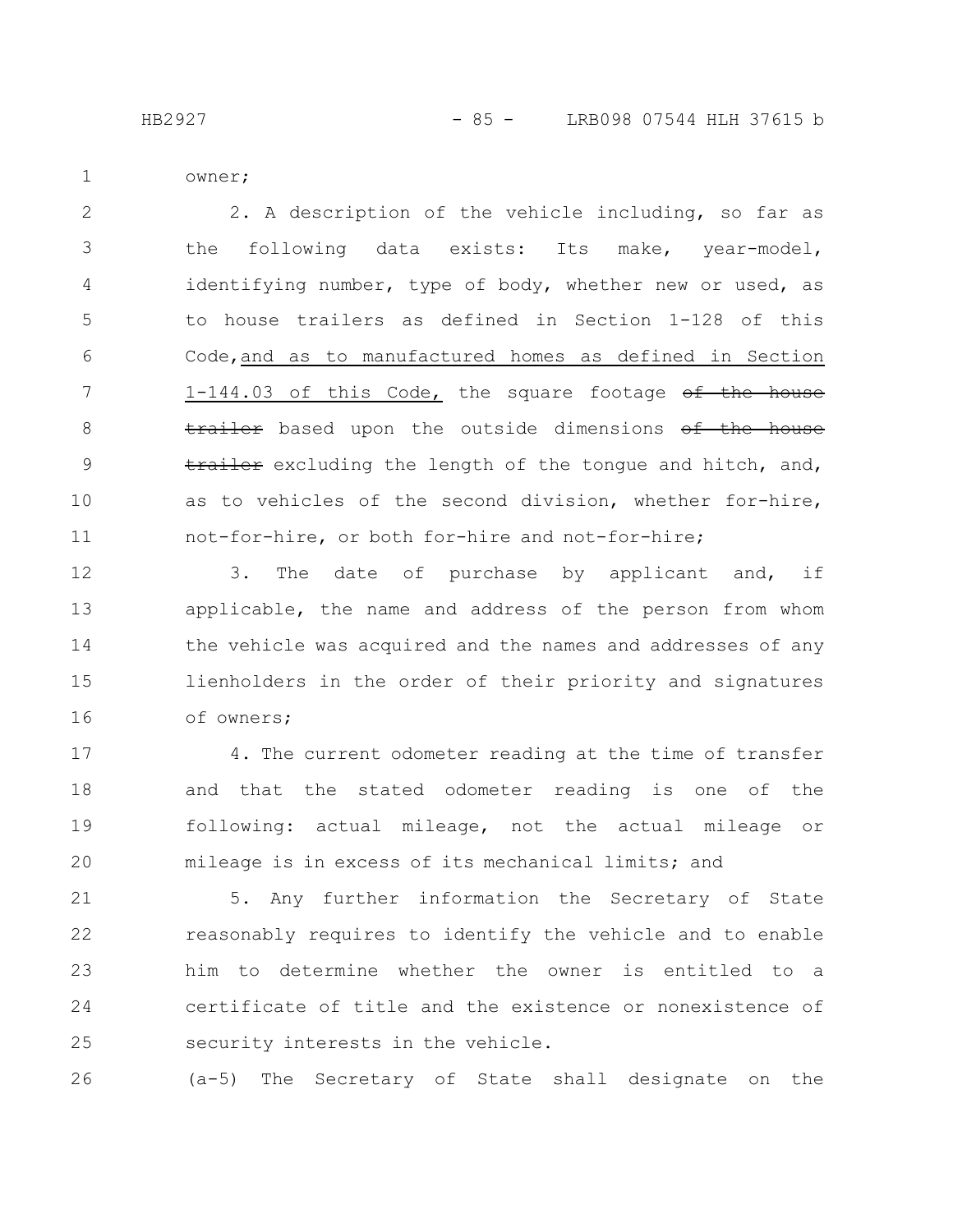prescribed application form a space where the owner of a vehicle may designate a beneficiary, to whom ownership of the vehicle shall pass in the event of the owner's death. 1 2 3

(b) If the application refers to a vehicle purchased from a dealer, it must also be signed by the dealer as well as the owner, and the dealer must promptly mail or deliver the application and required documents to the Secretary of State. 4 5 6 7

(c) If the application refers to a vehicle last previously registered in another State or country, the application must contain or be accompanied by: 8 9 10

1. Any certified document of ownership so recognized and issued by the other State or country and acceptable to the Secretary of State, and 11 12 13

2. Any other information and documents the Secretary of State reasonably requires to establish the ownership of the vehicle and the existence or nonexistence of security interests in it. 14 15 16 17

(d) If the application refers to a new vehicle it must be accompanied by the Manufacturer's Statement of Origin, or other documents as required and acceptable by the Secretary of State, with such assignments as may be necessary to show title in the applicant. 18 19 20 21 22

(e) If an application refers to a vehicle rebuilt from a vehicle previously salvaged, that application shall comply with the provisions set forth in Sections 3-302 through 3-304 of this Code. 23 24 25 26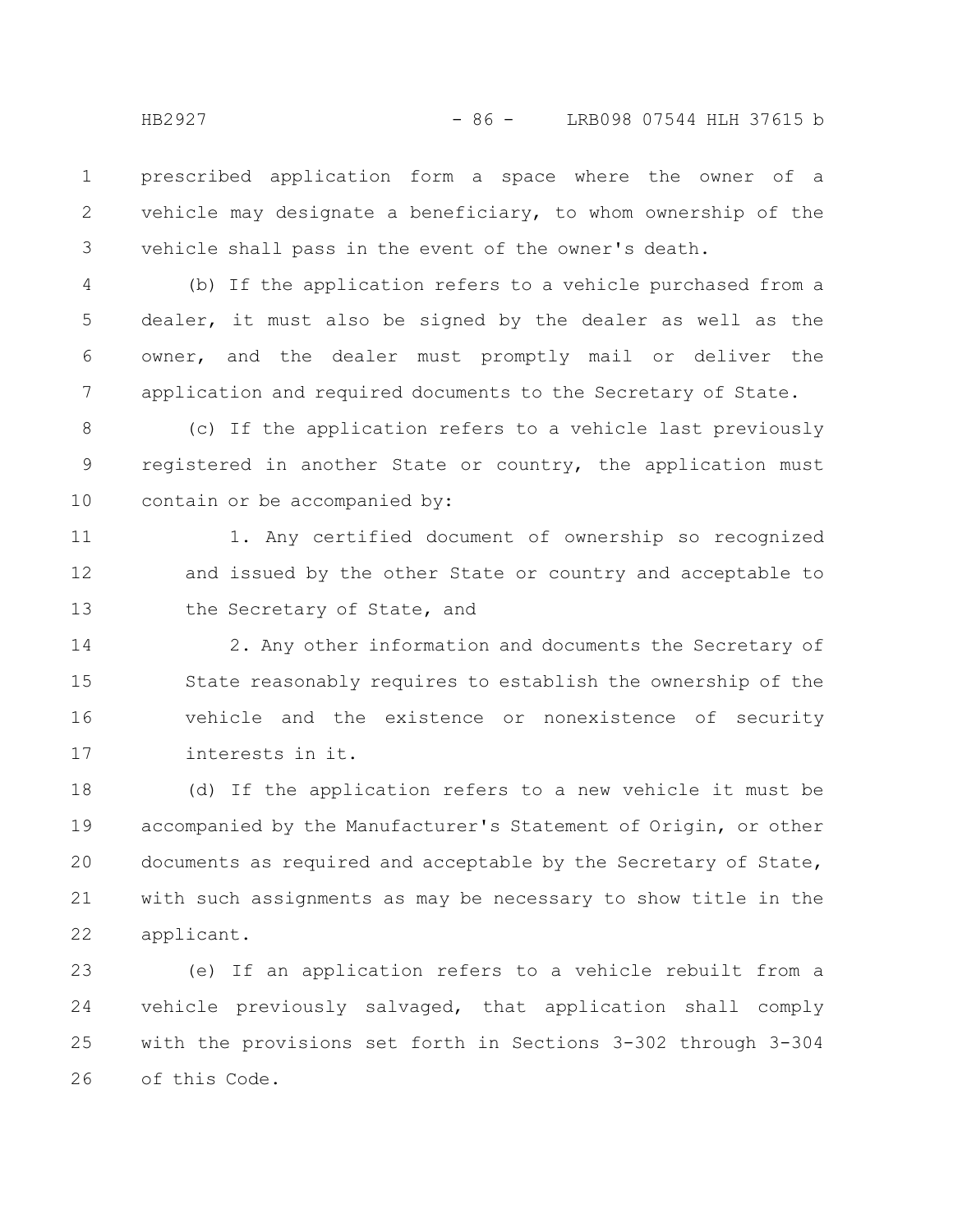HB2927 - 87 - LRB098 07544 HLH 37615 b

(f) An application for a certificate of title for any vehicle, whether purchased in Illinois or outside Illinois, and even if previously registered in another State, must be accompanied by either an exemption determination from the Department of Revenue showing that no tax imposed pursuant to the Use Tax Act or the vehicle use tax imposed by Section 3-1001 of the Illinois Vehicle Code is owed by anyone with respect to that vehicle, or a receipt from the Department of Revenue showing that any tax so imposed has been paid. An application for a certificate of title for any vehicle purchased outside Illinois, even if previously registered in another state, must be accompanied by either an exemption determination from the Department of Revenue showing that no tax imposed pursuant to the Municipal Use Tax Act or the County Use Tax Act is owed by anyone with respect to that vehicle, or a receipt from the Department of Revenue showing that any tax so imposed has been paid. In the absence of such a receipt for payment or determination of exemption from the Department, no certificate of title shall be issued to the applicant. 1 2 3 4 5 6 7 8 9 10 11 12 13 14 15 16 17 18 19

If the proof of payment of the tax or of nonliability therefor is, after the issuance of the certificate of title and display certificate of title, found to be invalid, the Secretary of State shall revoke the certificate and require that the certificate of title and, when applicable, the display certificate of title be returned to him. 20 21 22 23 24 25

(g) If the application refers to a vehicle not manufactured 26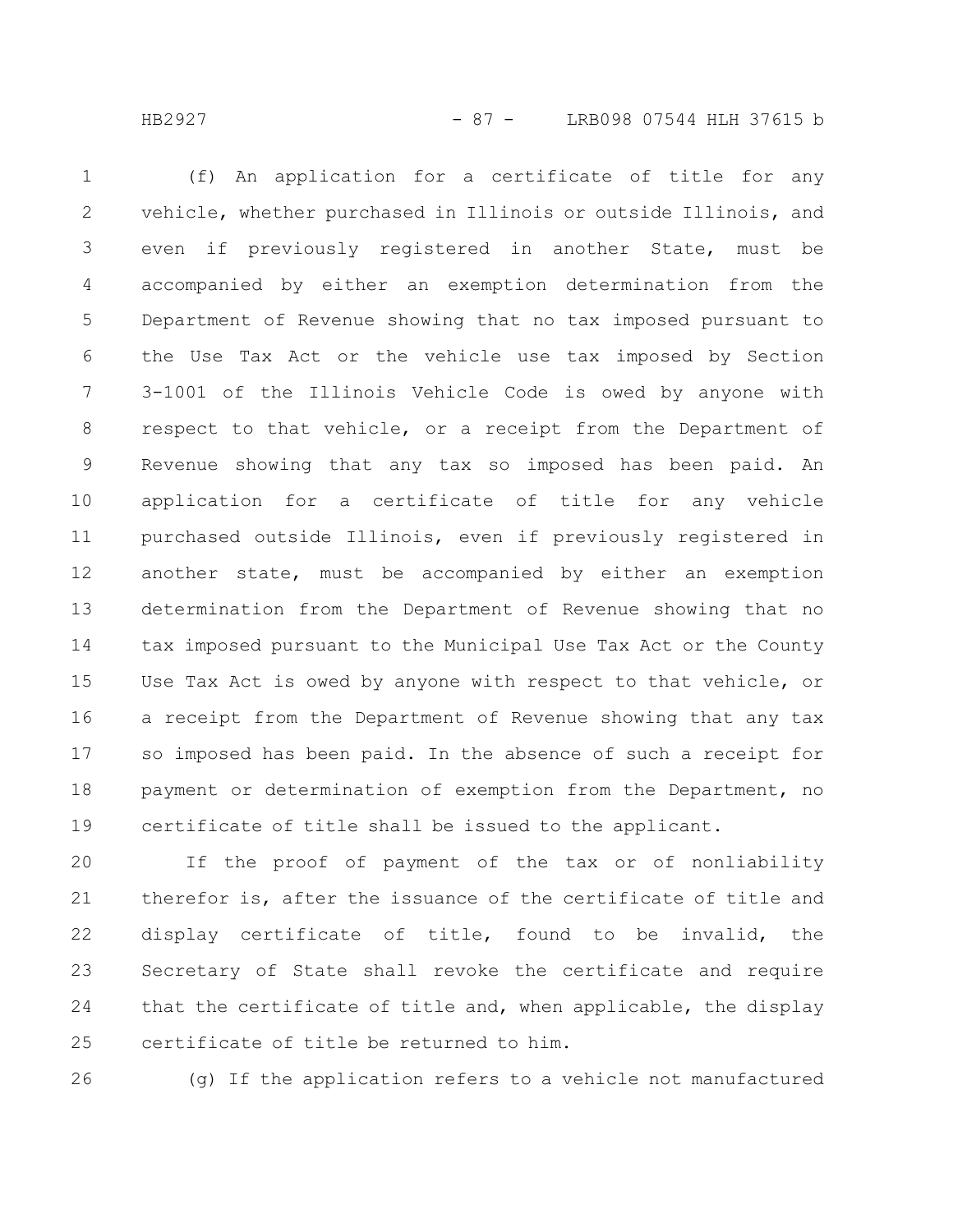in accordance with federal safety and emission standards, the application must be accompanied by all documents required by federal governmental agencies to meet their standards before a vehicle is allowed to be issued title and registration. 1 2 3 4

(h) If the application refers to a vehicle sold at public sale by a sheriff, it must be accompanied by the required fee and a bill of sale issued and signed by a sheriff. The bill of sale must identify the new owner's name and address, the year model, make and vehicle identification number of the vehicle, court order document number authorizing such sale, if applicable, and the name and address of any lienholders in order of priority, if applicable. 5 6 7 8 9 10 11 12

(i) If the application refers to a vehicle for which a court of law determined the ownership, it must be accompanied with a certified copy of such court order and the required fee. The court order must indicate the new owner's name and address, the complete description of the vehicle, if known, the name and address of the lienholder, if any, and must be signed and dated by the judge issuing such order. 13 14 15 16 17 18 19

(j) If the application refers to a vehicle sold at public auction pursuant to the Labor and Storage Lien (Small Amount) Act, it must be accompanied by an affidavit or affirmation furnished by the Secretary of State along with the documents described in the affidavit or affirmation and the required fee. 20 21 22 23 24

(k) The Secretary may provide an expedited process for the issuance of vehicle titles. Expedited title applications must 25 26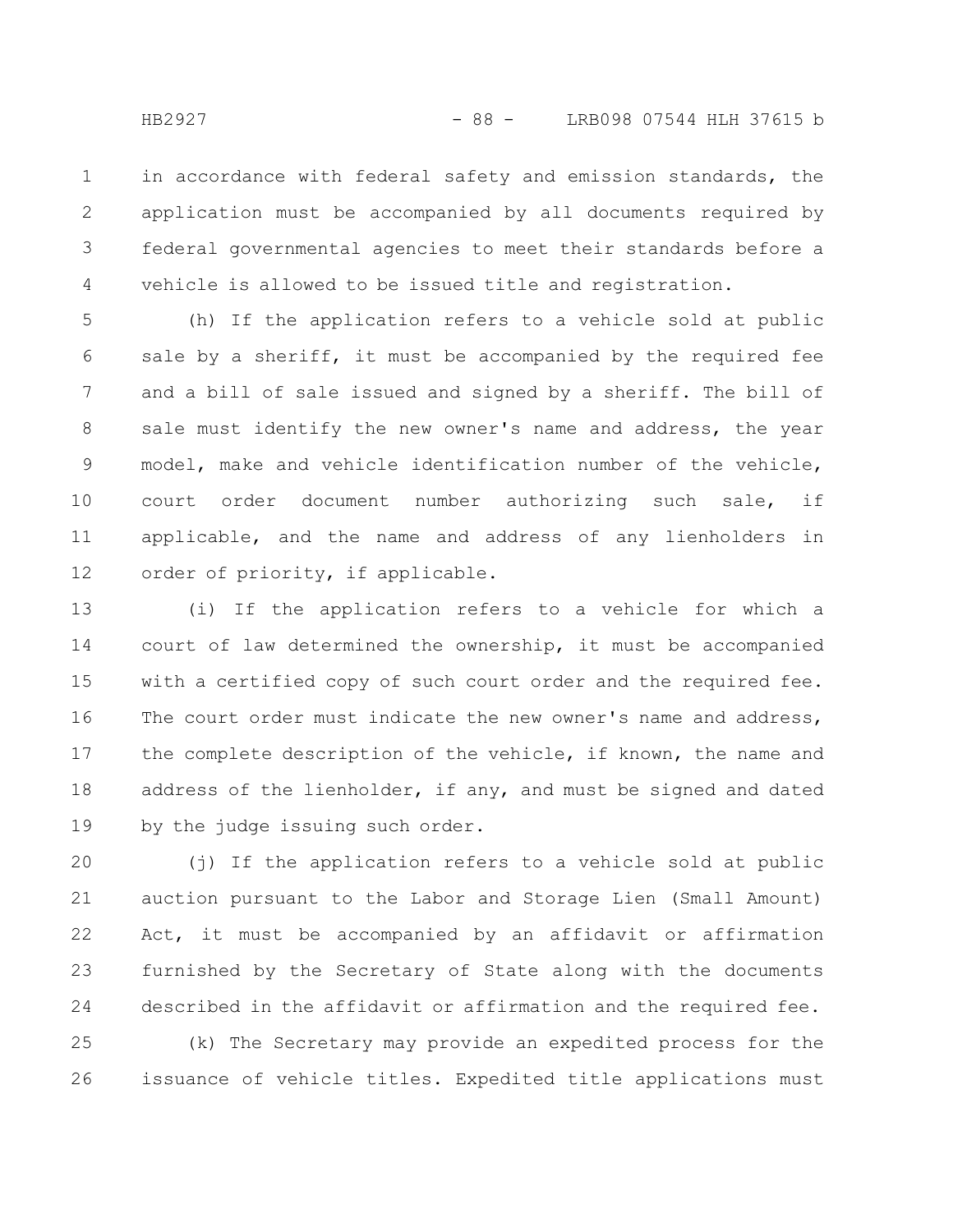be delivered to the Secretary of State's Vehicle Services Department in Springfield by express mail service or hand delivery. Applications must be complete, including necessary forms, fees, and taxes. Applications received before noon on a business day will be processed and shipped that same day. Applications received after noon on a business day will be processed and shipped the next business day. The Secretary shall charge an additional fee of \$30 for this service, and that fee shall cover the cost of return shipping via an express mail service. All fees collected by the Secretary of State for expedited services shall be deposited into the Motor Vehicle License Plate Fund. In the event the Vehicle Services Department determines that the volume of expedited title requests received on a given day exceeds the ability of the Vehicle Services Department to process those requests in an expedited manner, the Vehicle Services Department may decline to provide expedited services, and the additional fee for the expedited service shall be refunded to the applicant. 1 2 3 4 5 6 7 8 9 10 11 12 13 14 15 16 17 18

(l) If the application refers to a homemade trailer, (i) it must be accompanied by the appropriate documentation regarding the source of materials used in the construction of the trailer, as required by the Secretary of State, (ii) the trailer must be inspected by a Secretary of State employee prior to the issuance of the title, and (iii) upon approval of the Secretary of State, the trailer must have a vehicle identification number, as provided by the Secretary of State, 19 20 21 22 23 24 25 26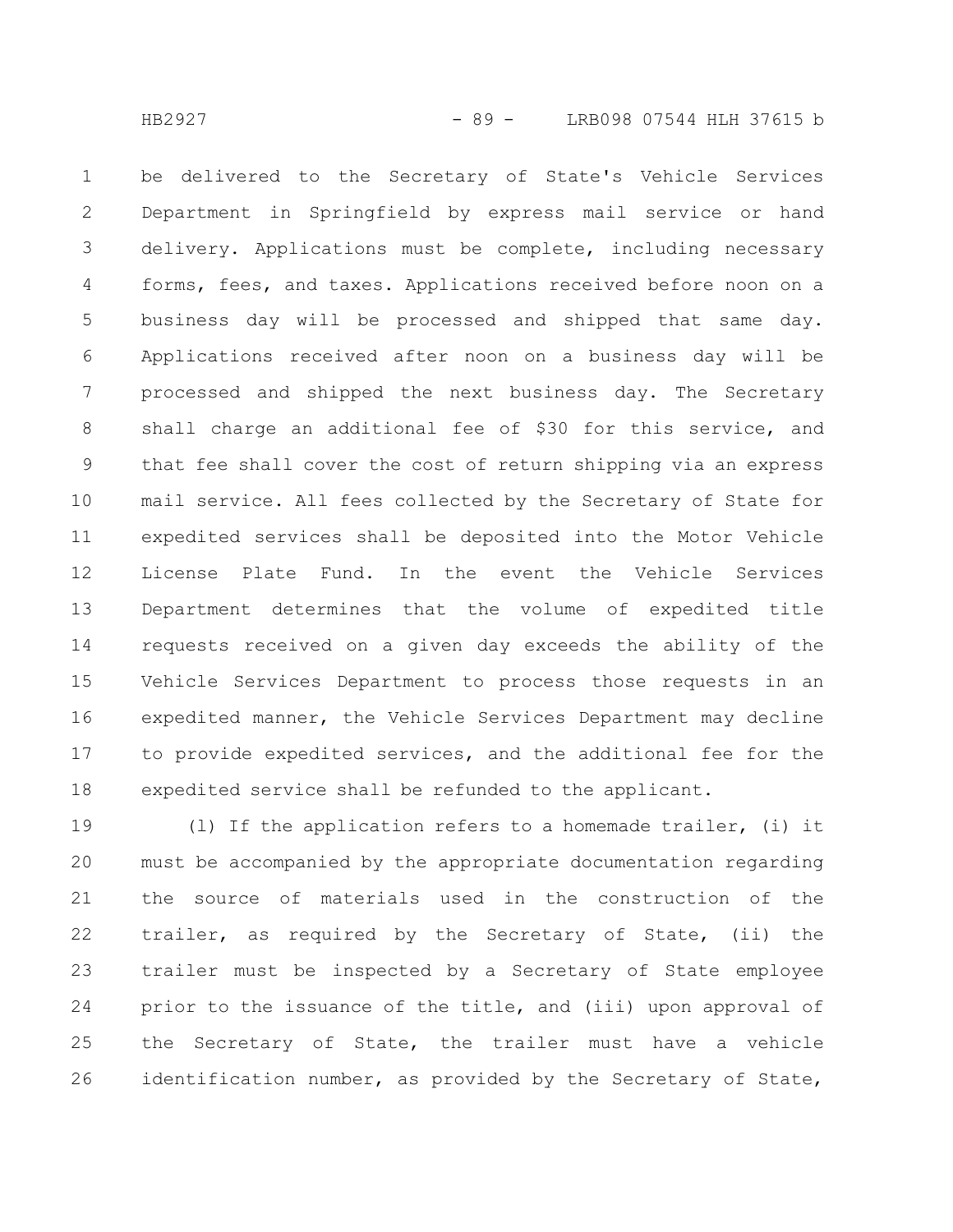stamped or riveted to the frame. 1

(m) The holder of a Manufacturer's Statement of Origin to a manufactured home may deliver it to any person to facilitate conveying or encumbering the manufactured home. Any person receiving any such Manufacturer's Statement of Origin so delivered holds it in trust for the person delivering it. 2 3 4 5 6

(n) Within 45 days after the completion of the first retail sale of a manufactured home, the Manufacturer's Statement of Origin to that manufactured home must be surrendered to the Secretary of State either in conjunction with an application for a certificate of title for that manufactured home or in accordance with Section 3-116.1. 7 8 9 10 11 12

(Source: P.A. 96-519, eff. 1-1-10; 96-554, eff. 1-1-10; 96-1000, eff. 7-2-10; 97-918, eff. 1-1-13.) 13 14

(625 ILCS 5/3-106) (from Ch. 95 1/2, par. 3-106) 15

Sec. 3-106. Certificate of title - Issuance - Records. (a) The Secretary of State shall file each application received and, when satisfied as to its genuineness and regularity, and that no tax imposed by the "Use Tax Act" or the vehicle use tax, as imposed by Section 3-1001 of "The Illinois Vehicle Code", or pursuant to the "Municipal Use Tax Act" or pursuant to the "County Use Tax Act" is owed as evidenced by the receipt for payment or determination of exemption from the Department of Revenue provided for in Section 3-104 of this Act, and that the applicant is entitled to the issuance of a certificate of 16 17 18 19 20 21 22 23 24 25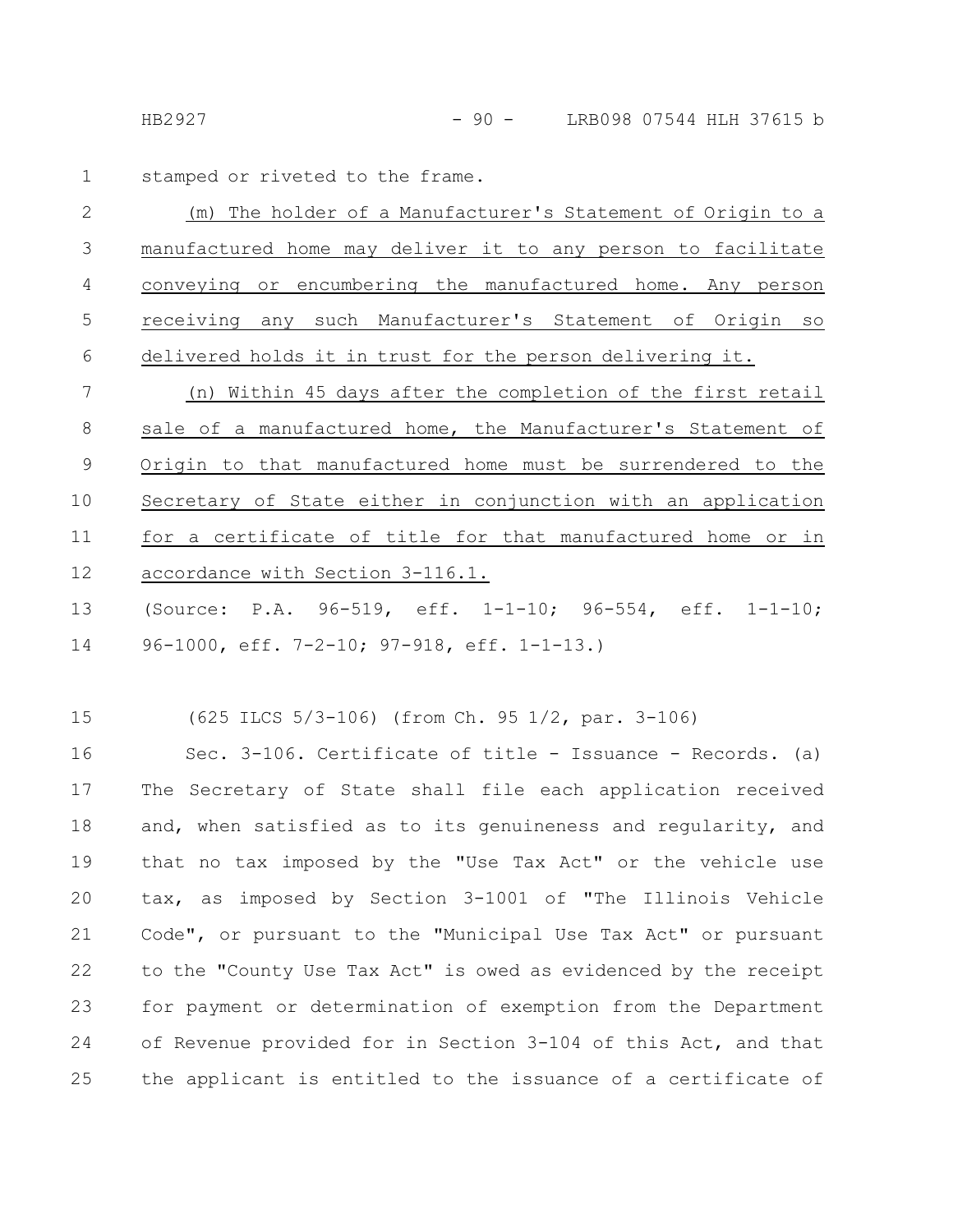HB2927 - 91 - LRB098 07544 HLH 37615 b

1

title, shall issue a certificate of title of the vehicle.

(b) The Secretary of State shall maintain a record of all certificates of title issued by him under a distinctive title number assigned to the vehicle; and, in the discretion of the Secretary of State, in any other method determined. 2 3 4 5

(c) The Secretary of State shall not issue a certificate of title, including a certificate of title issued in accordance with subsection (b) of Section 3-109, to a manufactured home for which there has been recorded an affidavit of affixation pursuant to the Conveyance and Encumbrance of Manufactured Homes as Real Property and Severance Act unless with respect to the same manufactured home there has been recorded an affidavit of severance pursuant to the Conveyance and Encumbrance of Manufactured Homes as Real Property and Severance Act. 6 7 8 9 10 11 12 13 14

(d) The Secretary of State shall file, upon receipt, each affidavit of affixation and each affidavit of severance relating to a manufactured home that is delivered in accordance with the Conveyance and Encumbrance of Manufactured Homes as Real Property and Severance Act, when satisfied as to its genuineness and regularity. 15 16 17 18 19 20

(e) The Secretary of State shall maintain a record of each affidavit of affixation and each affidavit of severance filed in accordance with subsection (d) of this Section. The record shall state the name of the owner of the related manufactured home, the name of manufacturer, make, model name, model year, vehicle identification number, and any other data the Secretary 21 22 23 24 25 26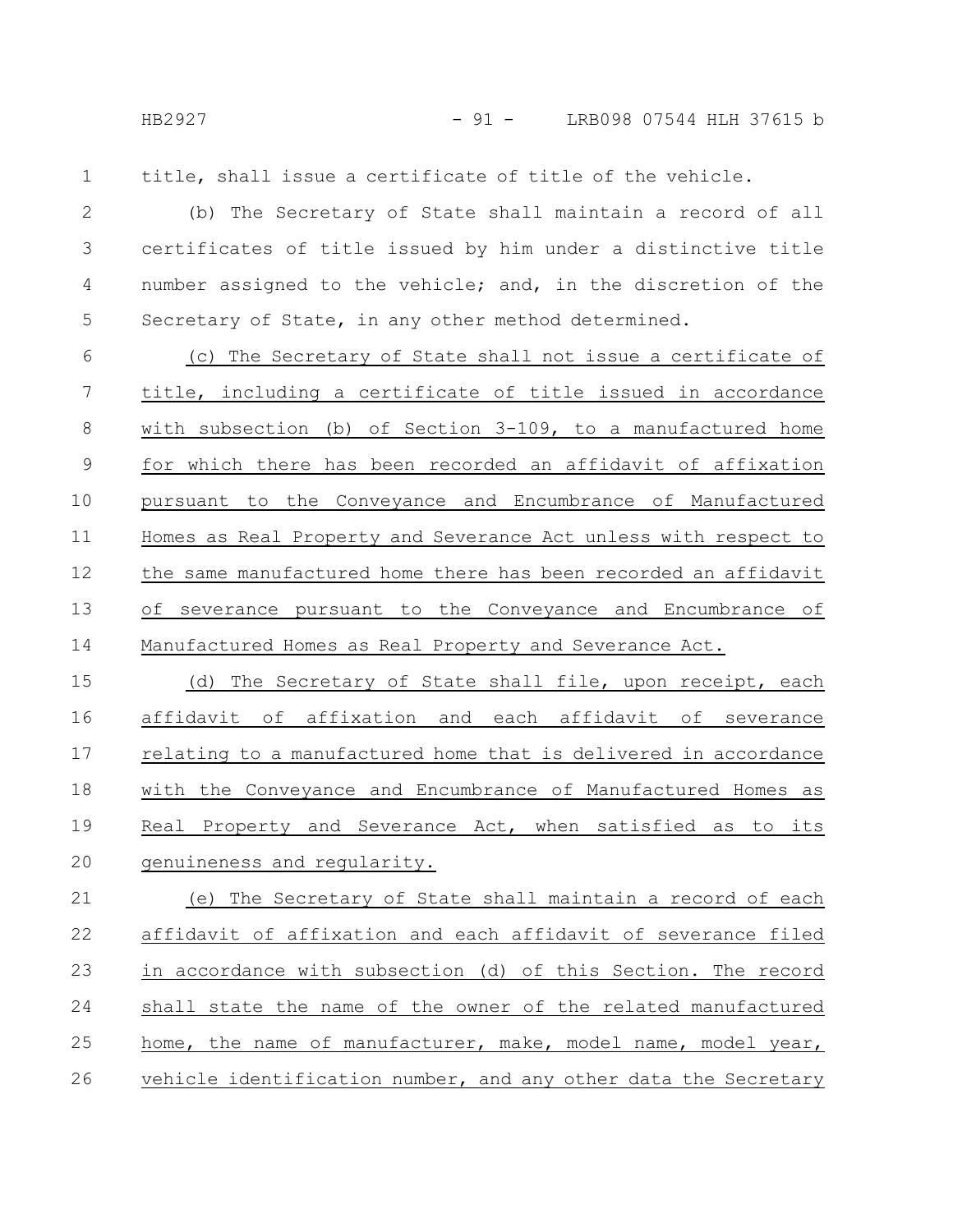of State prescribes. 1

(f) The Secretary of State shall file, upon receipt, each application for surrender of the Manufacturer's Statement of Origin relating to a manufactured home that is delivered in accordance with Section 3-116.1, when satisfied as to its genuineness and regularity. 2 3 4 5 6

(g) The Secretary of State shall file, upon receipt, each application for surrender of the certificate of title relating to a manufactured home that is delivered in accordance with Section 3-116.2, when satisfied as to its genuineness and regularity. 7 8 9 10 11

(h) The Secretary of State shall maintain a record, including a record in the form of a searchable electronic database accessible to the public, of each Manufacturer's Statement of Origin accepted for surrender as provided in Section 3-116.1. The record shall state the date the Manufacturer's Statement of Origin was accepted for surrender, the name of manufacturer, make, model name, model year, vehicle identification number, and any other data the Secretary of State prescribes. 12 13 14 15 16 17 18 19 20

(i) The Secretary of State shall maintain a record, including a record in the form of a searchable electronic database accessible to the public, of each manufactured home certificate of title accepted for surrender as provided in Section 3-116.2. The record shall state the date the certificate of title was accepted for surrender, the name of 21 22 23 24 25 26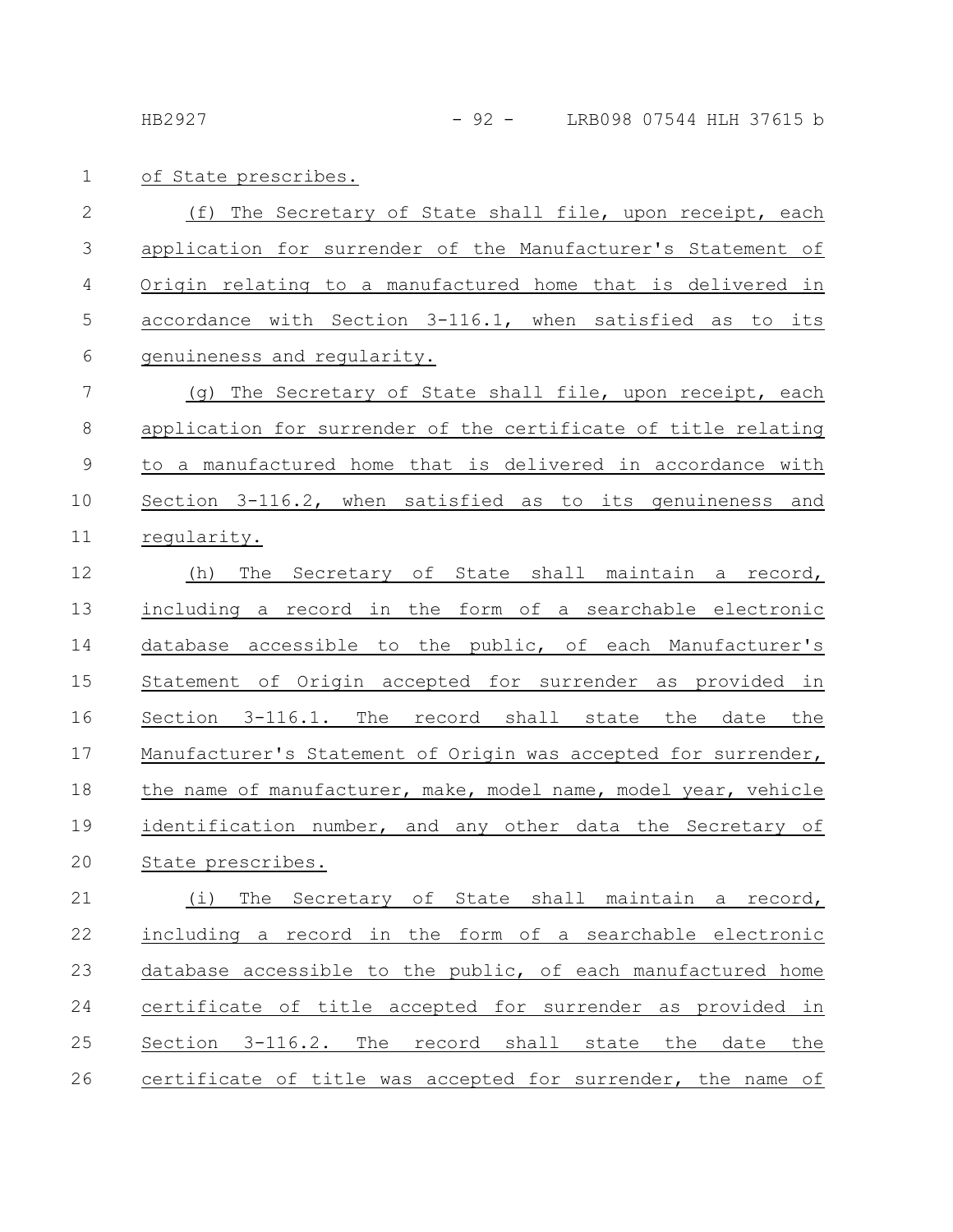## HB2927 - 93 - LRB098 07544 HLH 37615 b

| $\mathbf 1$ | manufacturer, make, model name, model year, vehicle         |
|-------------|-------------------------------------------------------------|
| 2           | identification number, and any other data the Secretary of  |
| 3           | State prescribes.                                           |
| 4           | (Source: P.A. 86-444.)                                      |
|             |                                                             |
| 5           | (625 ILCS 5/3-107) (from Ch. 95 1/2, par. 3-107)            |
| 6           | Sec. 3-107. Contents and effect.                            |
| 7           | (a) Each certificate of title issued by the Secretary of    |
| $\,8\,$     | State shall contain:                                        |
| 9           | 1. the date issued;                                         |
| 10          | 2. the name and address of the owner;                       |
| 11          | 3. the names and addresses of any lienholders, in the       |
| 12          | order of priority as shown on the application or, if the    |
| 13          | application is based on a certificate of title, as shown on |
| 14          | the certificate;                                            |
| 15          | 4. the title number assigned to the vehicle;                |
| 16          | 5. a description of the vehicle including, so far as        |
| 17          | following data exists: its make, year-model,<br>the         |
| 18          | identifying number, type of body, whether new or used, as   |
| 19          | to house trailers as defined in Section 1-128 of this Code, |
| 20          | and as to manufactured homes as defined in Section 1-144.03 |
| 21          | of this Code, the square footage of the vehicle based upon  |
| 22          | the outside dimensions of the house trailer excluding the   |
| 23          | length of the tongue and hitch, and, if a new vehicle, the  |
| 24          | date of the first sale of the vehicle for use;              |
| 25          | 6. an odometer certification as provided for in this        |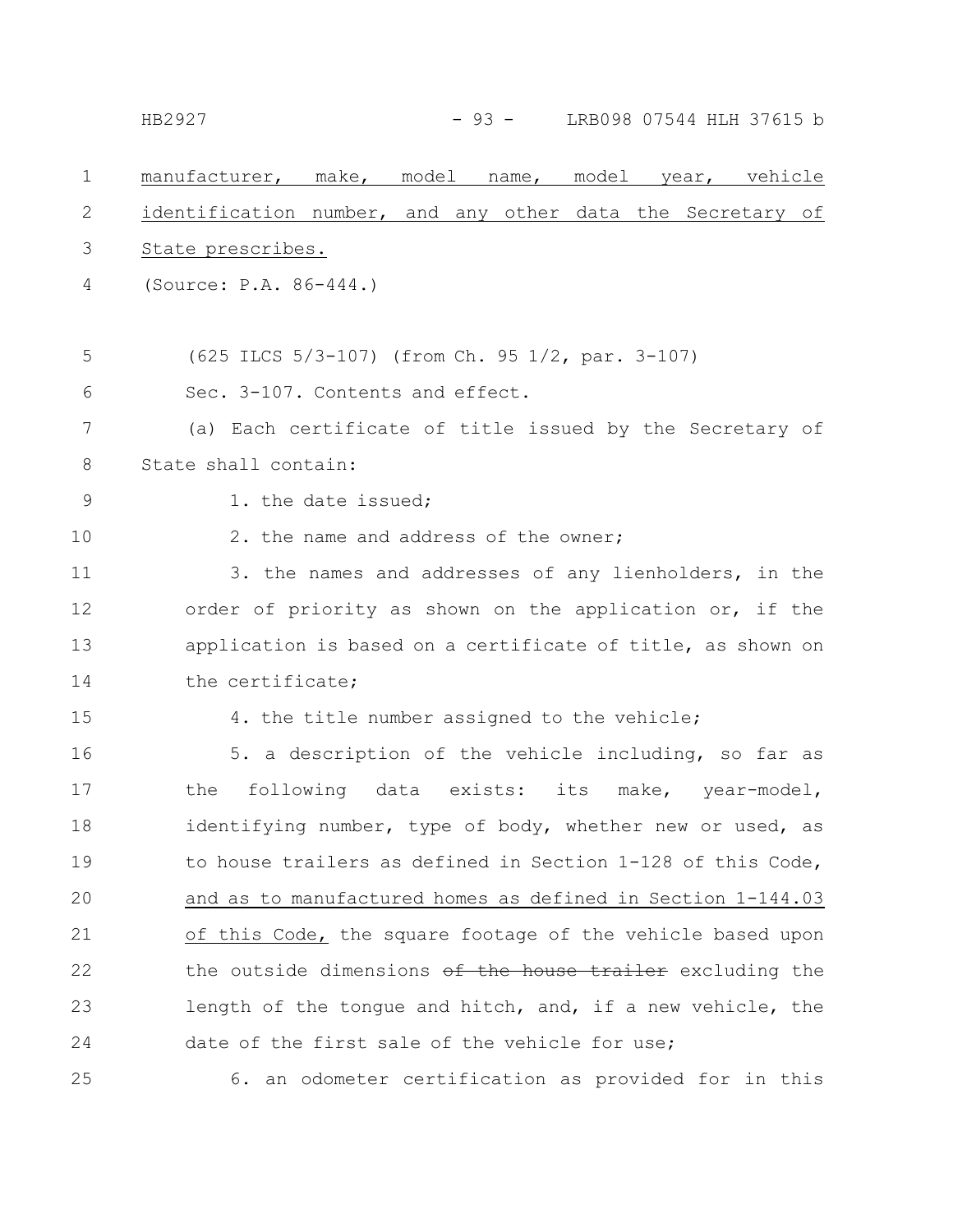- Code; and 1
- 2

7. any other data the Secretary of State prescribes.

(a-5) In the event the applicant seeks to have the vehicle titled as a custom vehicle or street rod, that fact must be stated in the application. The custom vehicle or street rod must be inspected as required by Section 3-406 of this Code prior to issuance of the title. Upon successful completion of the inspection, the vehicle may be titled in the following manner. The make of the vehicle shall be listed as the make of the actual vehicle or the make it is designed to resemble (e.g., Ford or Chevrolet); the model of the vehicle shall be listed as custom vehicle or street rod; and the year of the vehicle shall be listed as the year the actual vehicle was manufactured or the year it is designed to resemble. A vehicle previously titled as other than a custom vehicle or street rod may be issued a corrected title reflecting the custom vehicle or street rod model if it otherwise meets the requirements for the designation. 3 4 5 6 7 8 9 10 11 12 13 14 15 16 17 18

(b) The certificate of title shall contain forms for assignment and warranty of title by the owner, and for assignment and warranty of title by a dealer, and may contain forms for applications for a certificate of title by a transferee, the naming of a lienholder and the assignment or release of the security interest of a lienholder. 19 20 21 22 23 24

(b-5) The Secretary of State shall designate on a certificate of title a space where the owner of a vehicle may 25 26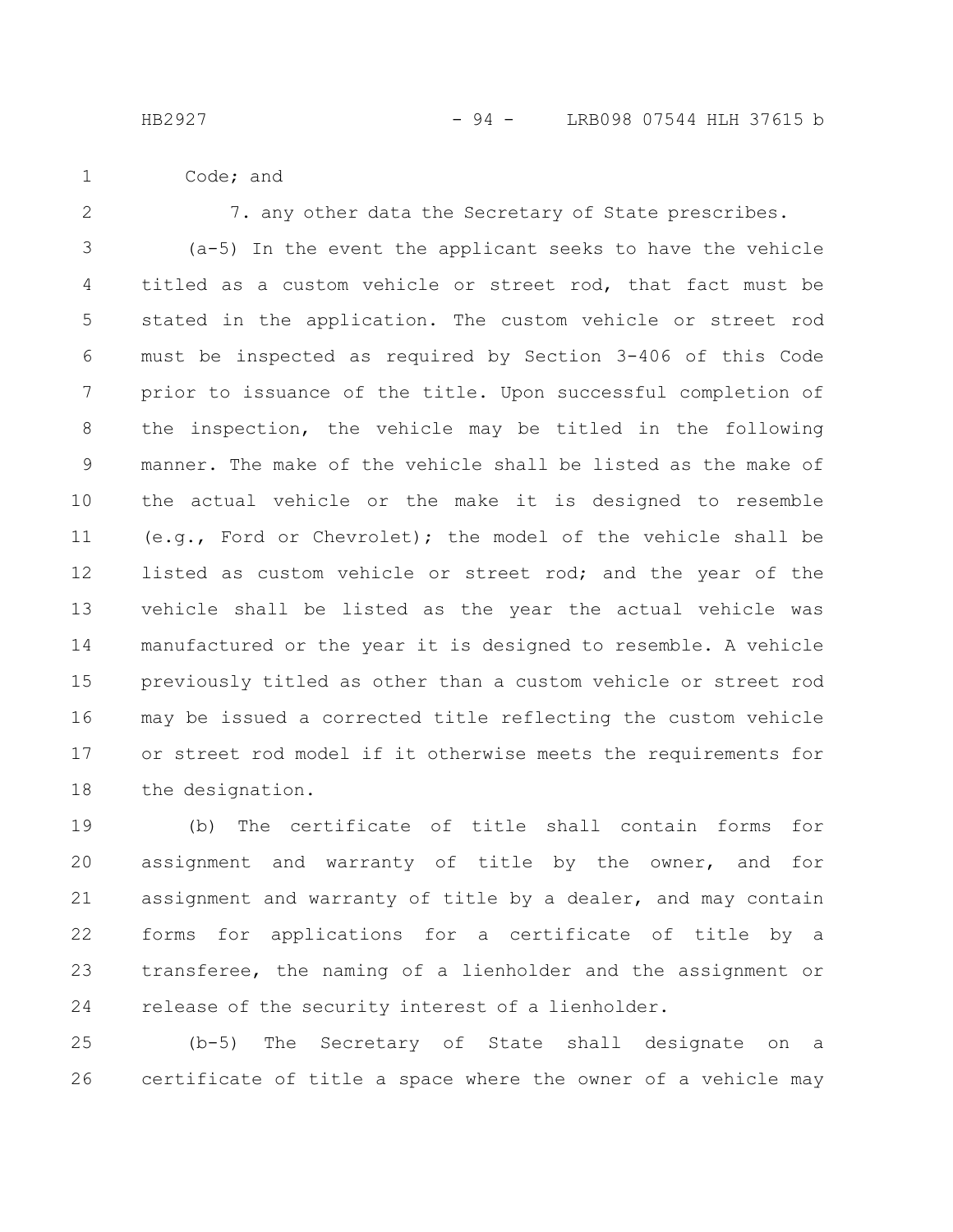- designate a beneficiary, to whom ownership of the vehicle shall pass in the event of the owner's death. 1 2
- 3

4

(c) A certificate of title issued by the Secretary of State is prima facie evidence of the facts appearing on it.

(d) A certificate of title for a vehicle is not subject to garnishment, attachment, execution or other judicial process, but this subsection does not prevent a lawful levy upon the vehicle. 5 6 7 8

(e) Any certificate of title issued by the Secretary of State is subject to a lien in favor of the State of Illinois for any fees or taxes required to be paid under this Act and as have not been paid, as provided for in this Code. 9 10 11 12

(f) Notwithstanding any other provision of law, a certificate of title issued by the Secretary of State to a manufactured home is prima facie evidence of the facts appearing on it, notwithstanding the fact that such manufactured home, at any time, shall have become affixed in any manner to real property. 13 14 15 16 17 18

(Source: P.A. 95-784, eff. 1-1-09; 96-487, eff. 1-1-10.) 19

(625 ILCS 5/3-109) (from Ch. 95 1/2, par. 3-109) 20

Sec. 3-109. Registration without certificate of title; bond. If the Secretary of State is not satisfied as to the ownership of the vehicle, including but not limited to, in the case of a manufactured home, a circumstance in which the manufactured home is covered by a Manufacturer's Statement of 21 22 23 24 25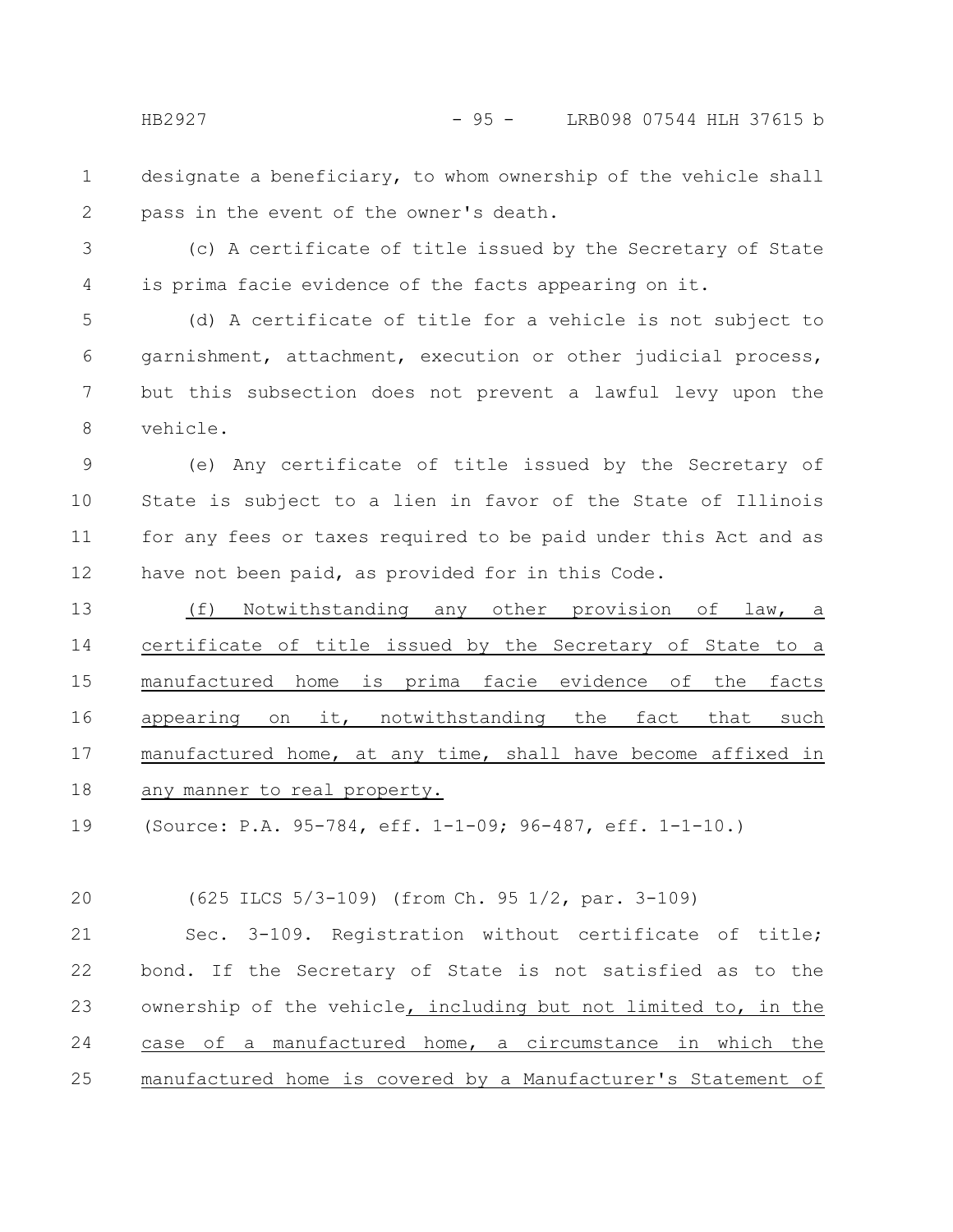Origin that the owner of the manufactured home, after diligent search and inquiry, is unable to produce, or that there are no undisclosed security interests in it, the Secretary of State may register the vehicle but shall either: 1 2 3 4

(a) Withhold issuance of a certificate of title until the applicant presents documents reasonably sufficient to satisfy the Secretary of State as to the applicant's ownership of the vehicle and that there are no undisclosed security interests in it; or 5 6 7 8 9

(b) As a condition of issuing a certificate of title, require the applicant to file with the Secretary of State a bond in the form prescribed by the Secretary of State and executed by the applicant, and either accompanied by the deposit of cash with the Secretary of State or also executed by a person authorized to conduct a surety business in this State. The bond shall be in an amount equal to one and one-half times the value of the vehicle as determined by the Secretary of State and conditioned to indemnify any prior owner and lienholder and any subsequent purchaser of the vehicle or person acquiring any security interest in it, and their respective successors in interest, against any expense, loss or damage, including reasonable attorney's fees, by reason of the issuance of the certificate of title of the vehicle or on account of any defect in or undisclosed security interest upon the right, title and interest of the applicant in and to the vehicle. Any such interested person has a right of action to 10 11 12 13 14 15 16 17 18 19 20 21 22 23 24 25 26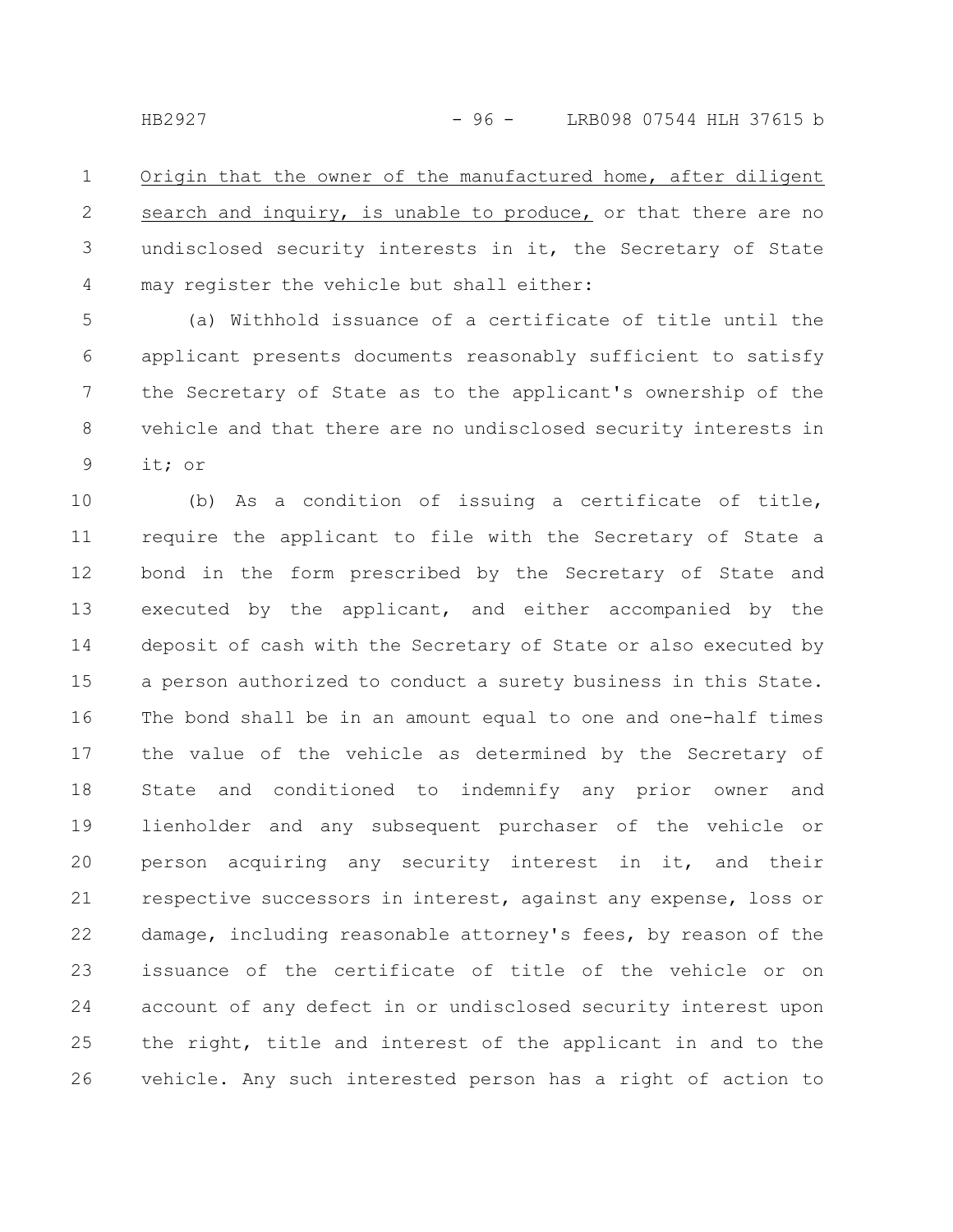recover on the bond for any breach of its conditions, but the aggregate liability of the surety to all persons shall not exceed the amount of the bond. The bond, and any deposit accompanying it, shall be returned at the end of three (3) years or prior thereto if (i) the vehicle is no longer registered in this State and the currently valid certificate of title is surrendered to the Secretary of State or (ii), in the case of a certificate of title to a manufactured home, the currently valid certificate of title is surrendered to the Secretary of State in accordance with Section 3-116.2, unless the Secretary of State has been notified of the pendency of an action to recover on the bond. 1 2 3 4 5 6 7 8 9 10 11 12

Security deposited as a bond hereunder shall be placed by the Secretary of State in the custody of the State Treasurer. 13 14

(c) During July, annually, the Secretary shall compile a list of all bonds on deposit, pursuant to this Section, for more than 3 years and concerning which he has received no notice as to the pendency of any judicial proceeding that could affect the disposition thereof. Thereupon, he shall promptly send a notice by certified mail to the last known address of each depositor advising him that his bond will be subject to escheat to the State of Illinois if not claimed within 30 days after the mailing date of such notice. At the expiration of such time, the Secretary of State shall file with the State Treasurer an order directing the transfer of such deposit to the Road Fund in the State Treasury. Upon receipt of such 15 16 17 18 19 20 21 22 23 24 25 26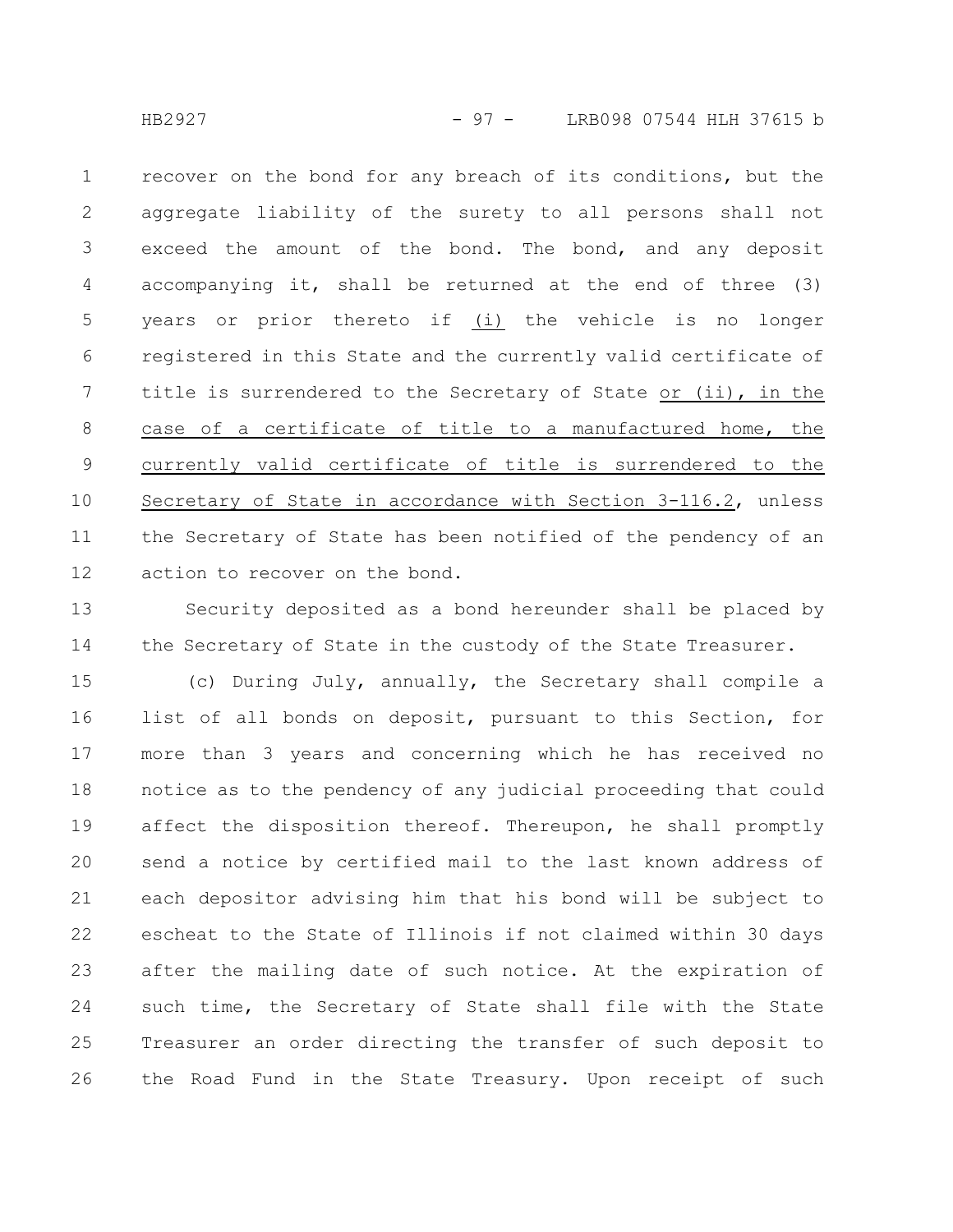order, the State Treasurer shall make such transfer, after converting to cash any other type of security. Thereafter any person having a legal claim against such deposit may enforce it by appropriate proceedings in the Court of Claims subject to the limitations prescribed for such Court. At the expiration of such limitation period such deposit shall escheat to the State of Illinois. 1 2 3 4 5 6 7

(Source: P.A. 81-1458.) 8

(625 ILCS 5/3-110) (from Ch. 95 1/2, par. 3-110) 9

Sec. 3-110. Refusing certificate of title. The Secretary of State shall refuse issuance of a certificate of title if any required fee is not paid or if he has reasonable grounds to believe that: 10 11 12 13

(a) the applicant is not the owner of the vehicle; 14

(b) the application contains a false or fraudulent statement; 15 16

(c) the applicant fails to furnish required information or documents or any additional information the Secretary of State reasonably requires; or 17 18 19

(d) the applicant has not paid to the Secretary of State any fees or taxes due under this Act and have not been paid upon reasonable notice and demand. 20 21 22

Except as provided in Section 3-116.2, the Secretary of State shall not refuse to issue a certificate of title to a manufactured home by reason of the fact that, at any time, in 23 24 25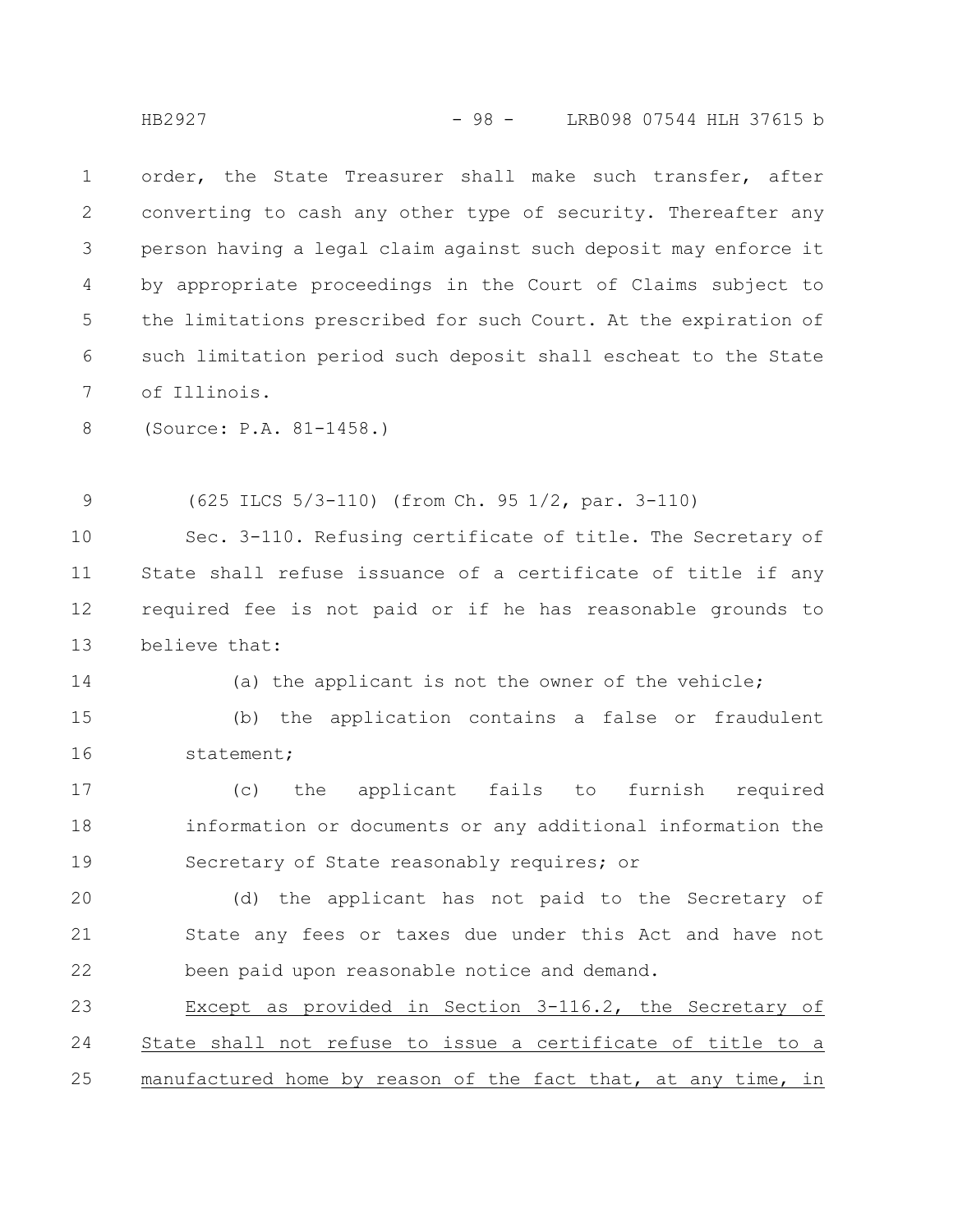## HB2927 - 99 - LRB098 07544 HLH 37615 b

any manner, it shall have been affixed to real property. (Source: P.A. 97-333, eff. 8-12-11.) 1 2

(625 ILCS 5/3-116) (from Ch. 95 1/2, par. 3-116) Sec. 3-116. When Secretary of State to issue a certificate of title. 3 4 5

(a) The Secretary of State, upon receipt of a properly assigned certificate of title, with an application for a certificate of title, the required fee and any other documents required by law, shall issue a new certificate of title in the name of the transferee as owner and mail it to the first lienholder named in it or, if none, to the owner or owner's designee. 6 7 8 9 10 11 12

(b) The Secretary of State, upon receipt of an application for a new certificate of title by a transferee other than by voluntary transfer, with proof of the transfer, the required fee and any other documents required by law, shall issue a new certificate of title in the name of the transferee as owner. 13 14 15 16 17

(c) Any person, firm or corporation, who shall knowingly possess, buy, sell, exchange or give away, or offer to buy, sell, exchange or give away the certificate of title to any motor vehicle which is a junk or salvage, or who shall fail to surrender the certificate of title to the Secretary of State as required under the provisions of this Section and Section 3-117.2, shall be guilty of Class 3 felony. 18 19 20 21 22 23 24

25

(d) The Secretary of State shall file and retain for four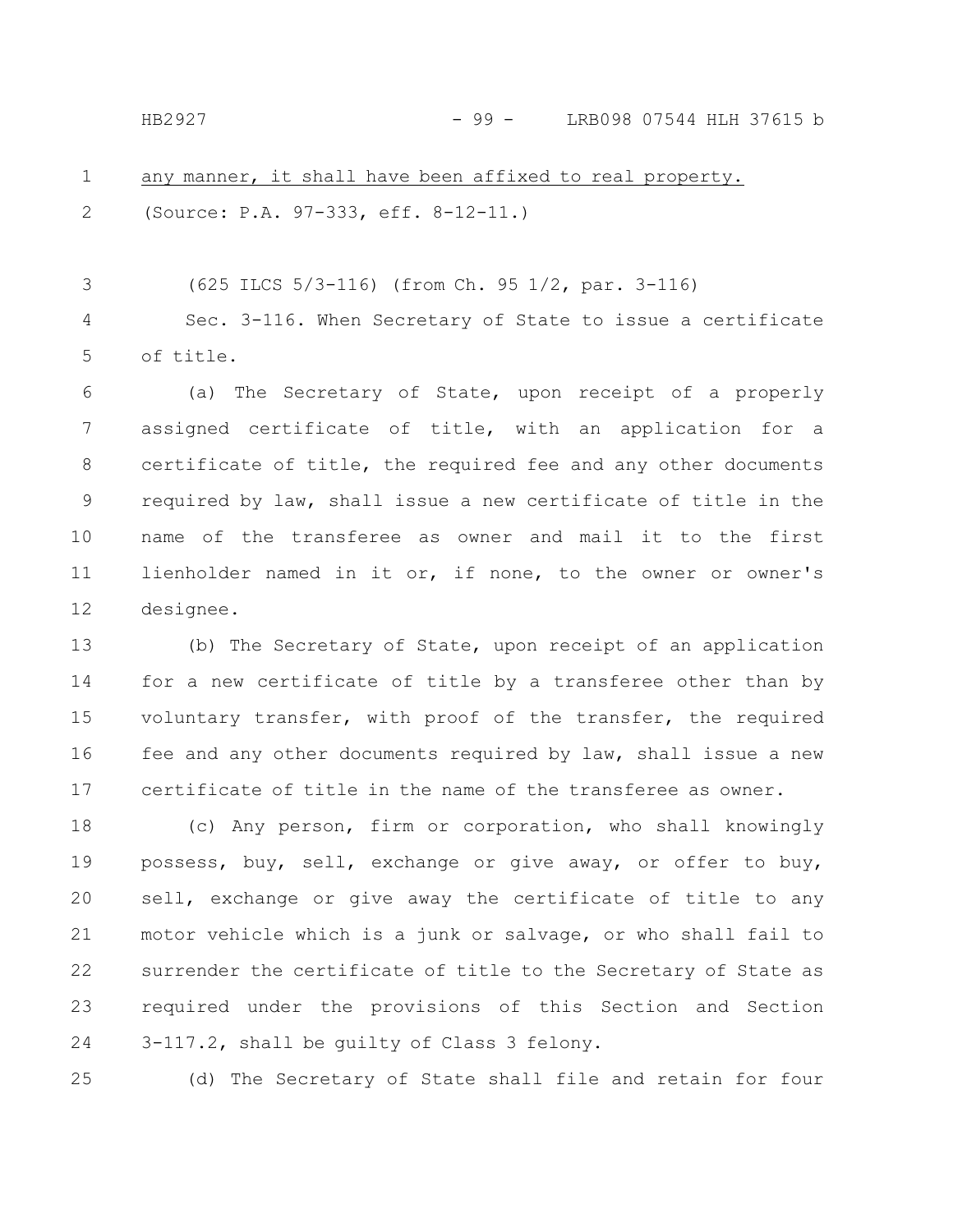(4) years a record of every surrendered certificate of title or proof of ownership accepted by the Secretary of State, the file to be maintained so as to permit the tracing of title of the vehicle designated therein. Such filing and retention requirements shall be in addition to and not in substitution for the recordkeeping requirements set forth in Section 3-106 of this Code, which recordkeeping requirements are not limited to any period of time. 1 2 3 4 5 6 7 8

(e) The Secretary of State, upon receipt of an application for corrected certificate of title, with the original title, the required fee and any other required documents, shall issue a corrected certificate of title in the name of the owner and mail it to the first lienholder named in it or, if none, to the owner or owner's designee. 9 10 11 12 13 14

(f) The Secretary of State, upon receipt of a certified copy of a court order awarding ownership to an applicant along with an application for a certificate of title and the required fee, shall issue a certificate of title to the applicant. 15 16 17 18

- (Source: P.A. 90-212, eff. 1-1-98.) 19
- (625 ILCS 5/3-116.1 new) Sec. 3-116.1. Surrender of Manufacturer's Statement of Origin to a manufactured home. (a) The owner (all, if more than one) of a manufactured home that is covered by a Manufacturer's Statement of Origin and that is permanently affixed to real property as defined in 20 21 22 23 24 25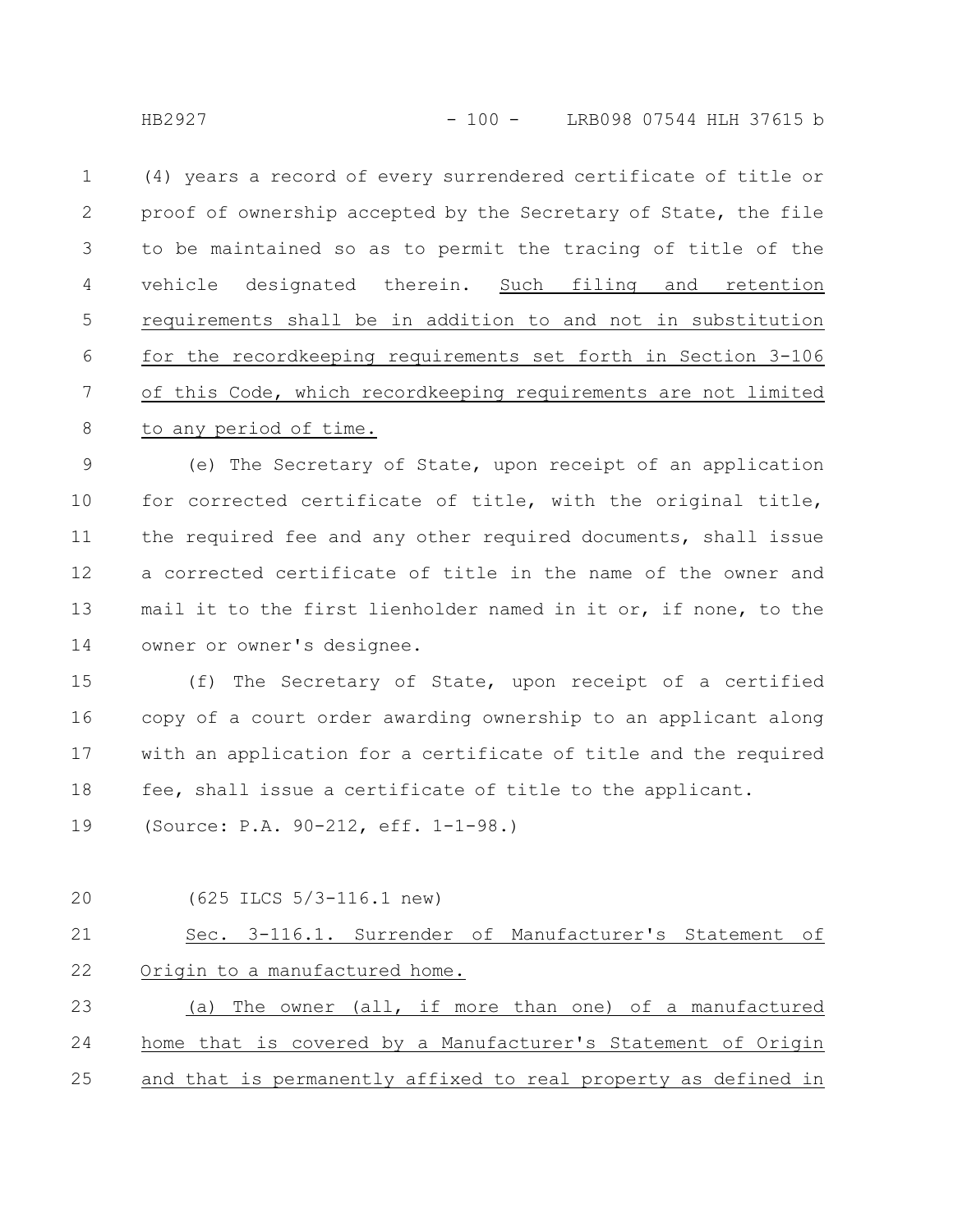| $\mathbf 1$ | the Conveyance and Encumbrance of Manufactured Homes as Real    |
|-------------|-----------------------------------------------------------------|
| 2           | Property and Severance Act, or which the owner intends to       |
| 3           | permanently affix to real property as defined in the Conveyance |
| 4           | and Encumbrance of Manufactured Homes as Real Property and      |
| 5           | Severance Act, may surrender the Manufacturer's Statement of    |
| 6           | Origin to the manufactured home to the Secretary of State by    |
| 7           | filing with the Secretary of State an application for surrender |
| 8           | of Manufacturer's Statement of Origin containing or             |
| $\mathsf 9$ | accompanied by:                                                 |
| 10          | (1) the name, residence, and mailing address of the             |
| 11          | owner;                                                          |
| 12          | description of the manufactured home<br>(2)<br>a                |
| 13          | including the name of the manufacturer, the make, the model     |
| 14          | name, the model year, the dimensions, and the vehicle           |
| 15          | identification number of the manufactured home and whether      |
| 16          | it is new or used, and any other information the Secretary      |
| 17          | of State requires;                                              |
| 18          | the date of purchase by the owner of the<br>(3)                 |
| 19          | manufactured home, the name and address of the person from      |
| 20          | whom the home was acquired, and the names and addresses of      |
| 21          | any security interest holders and lienholders in the order      |
| 22          | of their apparent priority;                                     |
| 23          | (4) a statement signed by the owner, stating either             |
| 24          | (i) any facts or information known to the owner that could      |
| 25          | reasonably affect the validity of the title to<br>the           |
| 26          | manufactured home or the existence or non-existence of a        |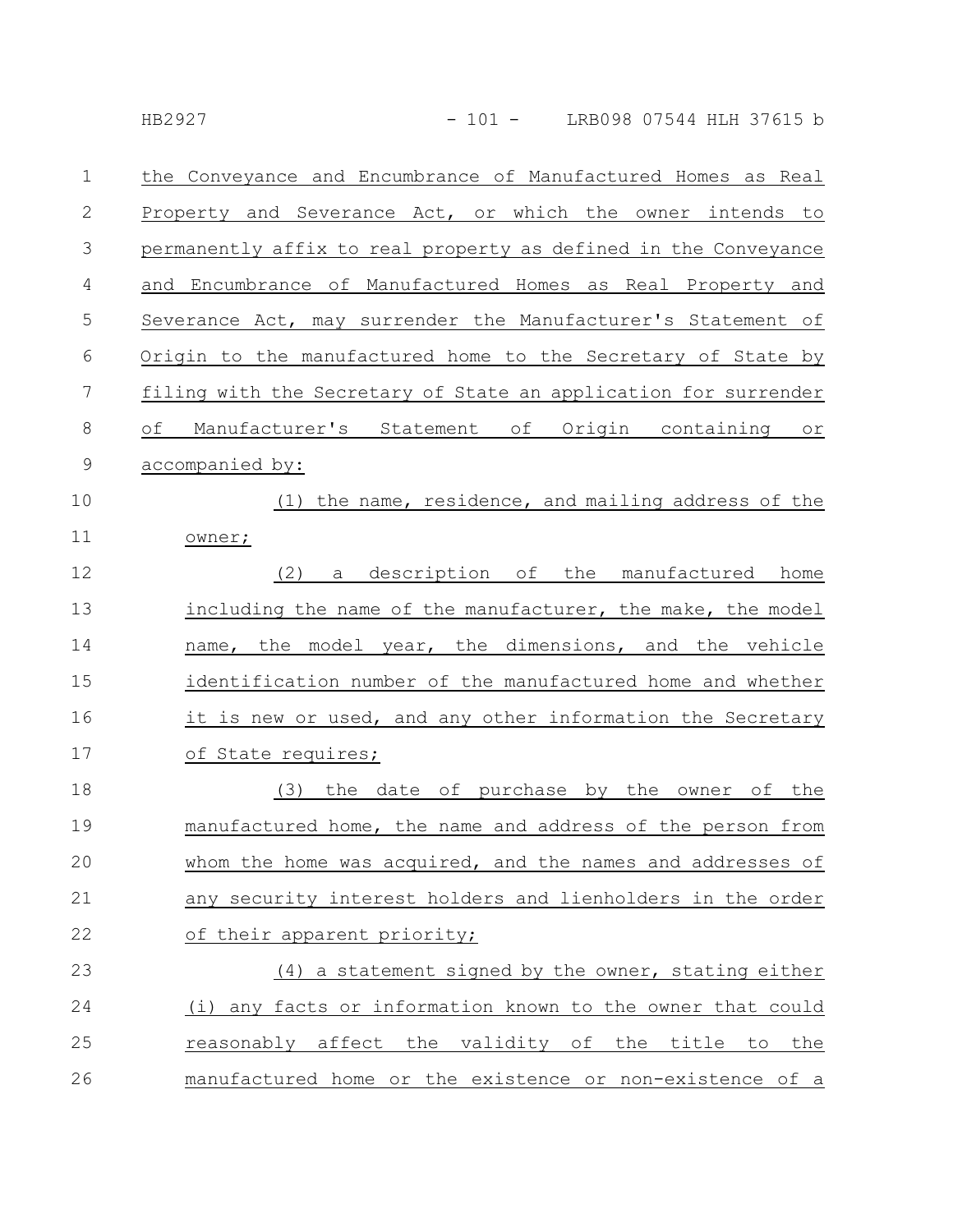| 1             | security interest in or lien on it or (ii) that no such     |
|---------------|-------------------------------------------------------------|
| $\mathbf{2}$  | facts or information are known to the owner;                |
| 3             | (5) a certified copy of the affidavit of affixation         |
| 4             | accordance with the Conveyance and Encumbrance<br>of<br>in  |
| 5             | Manufactured Homes as Real Property and Severance Act;      |
| 6             | the original Manufacturer's Statement of<br>(6)             |
| 7             | Origin;                                                     |
| 8             | the name and mailing address of each owner of<br>(7)        |
| $\mathcal{G}$ | the manufactured home or such owner's designee wishing to   |
| 10            | receive written acknowledgment of surrender from<br>the     |
| 11            | Secretary of State; and                                     |
| 12            | any other information and documents<br>(8)<br>the           |
| 13            | Secretary of State reasonably requires to identify the      |
| 14            | owner of the manufactured home and to enable him or her to  |
| 15            | determine whether the owner satisfied the requirements of   |
| 16            | the Conveyance and Encumbrance of Manufactured Homes as     |
| 17            | Real Property and Severance Act and is entitled to          |
| 18            | surrender the Manufacturer's Statement of Origin, and the   |
| 19            | existence or non-existence of security interests in or      |
| 20            | liens on the manufactured home.                             |
| 21            | (b) When satisfied as to the genuineness and regularity of  |
| 22            | the surrender of a Manufacturer's Statement of Origin to a  |
| 23            | manufactured home, payment of any applicable fees and upon  |
| 24            | satisfaction of the requirements of subsection (a) of this  |
| 25            | Section, the Secretary of State shall (i) cancel<br>the     |
| 26            | Manufacturer's Statement of Origin and update his or<br>her |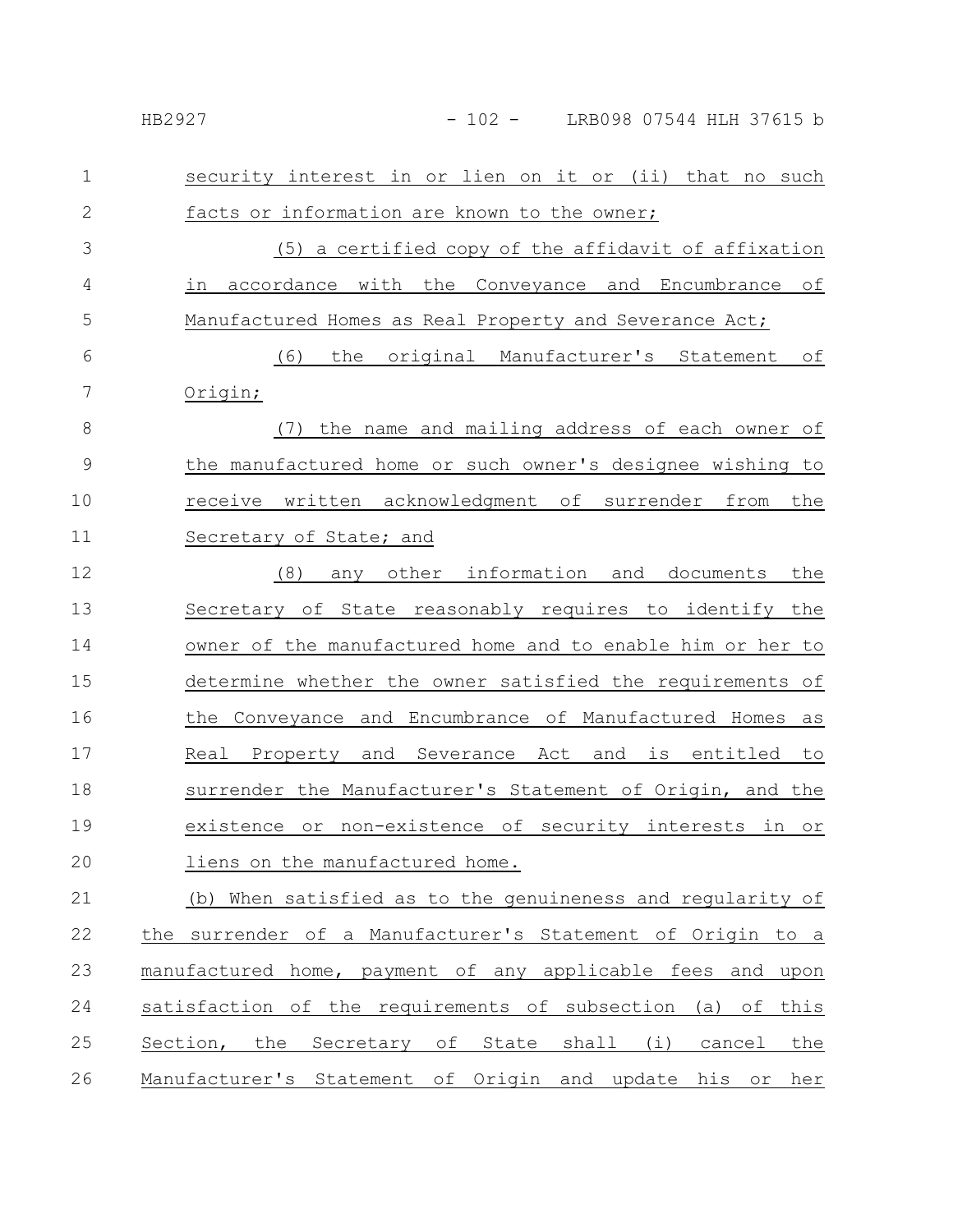| $\mathbf{1}$ | records in accordance with the provisions of Section 3-106 and |
|--------------|----------------------------------------------------------------|
|              | 2 (ii) provide written acknowledgment of compliance with the   |
|              | 3 provisions of this Section to each person identified on the  |
|              | 4 application for surrender of Manufacturer's Statement of     |
|              | 5 Origin pursuant to subsection (a) (7) of this Section.       |

(c) Upon satisfaction of the requirements of this Section, a manufactured home shall be conveyed and encumbered as provided in the Conveyance and Encumbrance of Manufactured Homes as Real Property and Severance Act. If the application to surrender a Manufacturer's Statement of Origin is delivered to the Secretary of State within 60 days of recording the related affidavit of affixation with the recording officer in the county in which the real property to which the manufactured home is or shall be affixed and the application is thereafter accepted by the Secretary of State, the requirements of this Section shall be deemed satisfied as of the date the affidavit of affixation is recorded. 6 7 8 9 10 11 12 13 14 15 16 17

(d) Upon written request by a person identified on the application for surrender of Manufacturer's Statement of Origin pursuant to subsection (a)(7) of this Section, the Secretary of State shall provide written acknowledgment of compliance with the provisions of this Section. 18 19 20 21 22

(625 ILCS 5/3-116.2 new) Sec. 3-116.2. Application for surrender of title. (a) The owner (all, if more than one) of a manufactured 23 24 25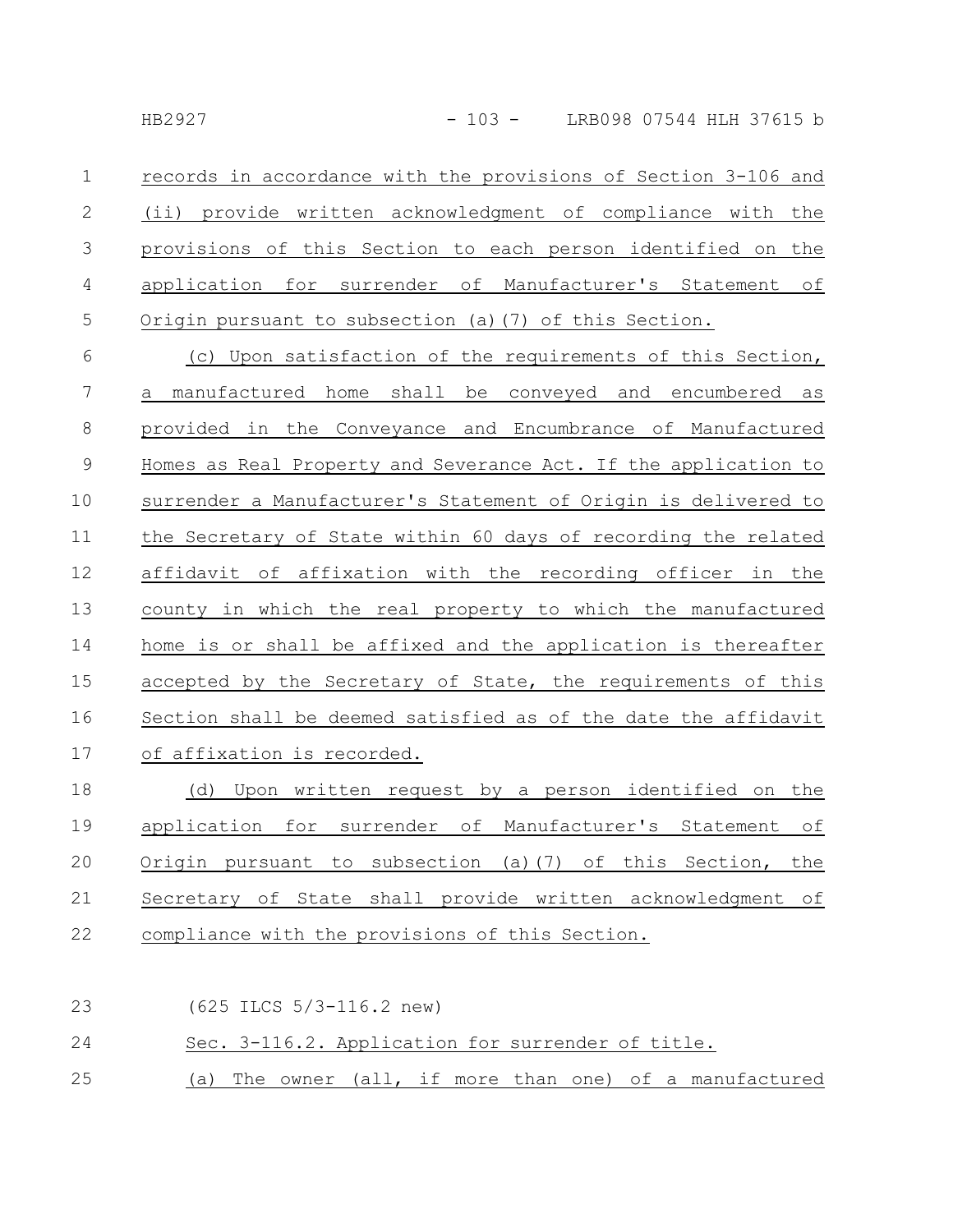| $\mathbf 1$    | home that is covered by a certificate of title, including, if   |
|----------------|-----------------------------------------------------------------|
| 2              | applicable, a certificate of title issued in accordance with    |
| 3              | subsection (b) of Section 3-109, and that is permanently        |
| 4              | affixed to real property as defined in the Conveyance and       |
| 5              | Encumbrance of Manufactured Homes as Real Property and          |
| 6              | Severance Act, or which the owner intends to permanently affix  |
| $\overline{7}$ | to real property as defined in the Conveyance and Encumbrance   |
| 8              | of Manufactured Homes as Real Property and Severance Act, may   |
| $\overline{9}$ | surrender the certificate of title to the manufactured home to  |
| 10             | the Secretary of State by filing with the Secretary of State an |
| 11             | application for surrender of title containing or accompanied    |
| 12             | by:                                                             |
| 13             | the name, residence, and mailing address of the<br>(1)          |
| 14             | owner;                                                          |
| 15             | (2) a description of the manufactured home including            |
| 16             | the name of the manufacturer, the make, the model name, the     |
| 17             | model year, the dimensions, and the vehicle identification      |
| 18             | number or numbers of the manufactured home and whether it       |
| 19             | is new or used and any other information the Secretary of       |
| 20             | State requires;                                                 |
| 21             | date of purchase by the owner of<br>(3)<br>the<br>the           |
| 22             | manufactured home, the name and address of the person from      |
| 23             | whom the home was acquired and the names and addresses of       |
| 24             | any security interest holders and lienholders in the order      |
| 25             | of their apparent priority;                                     |
| 26             | (4) a statement signed by the owner, stating either,            |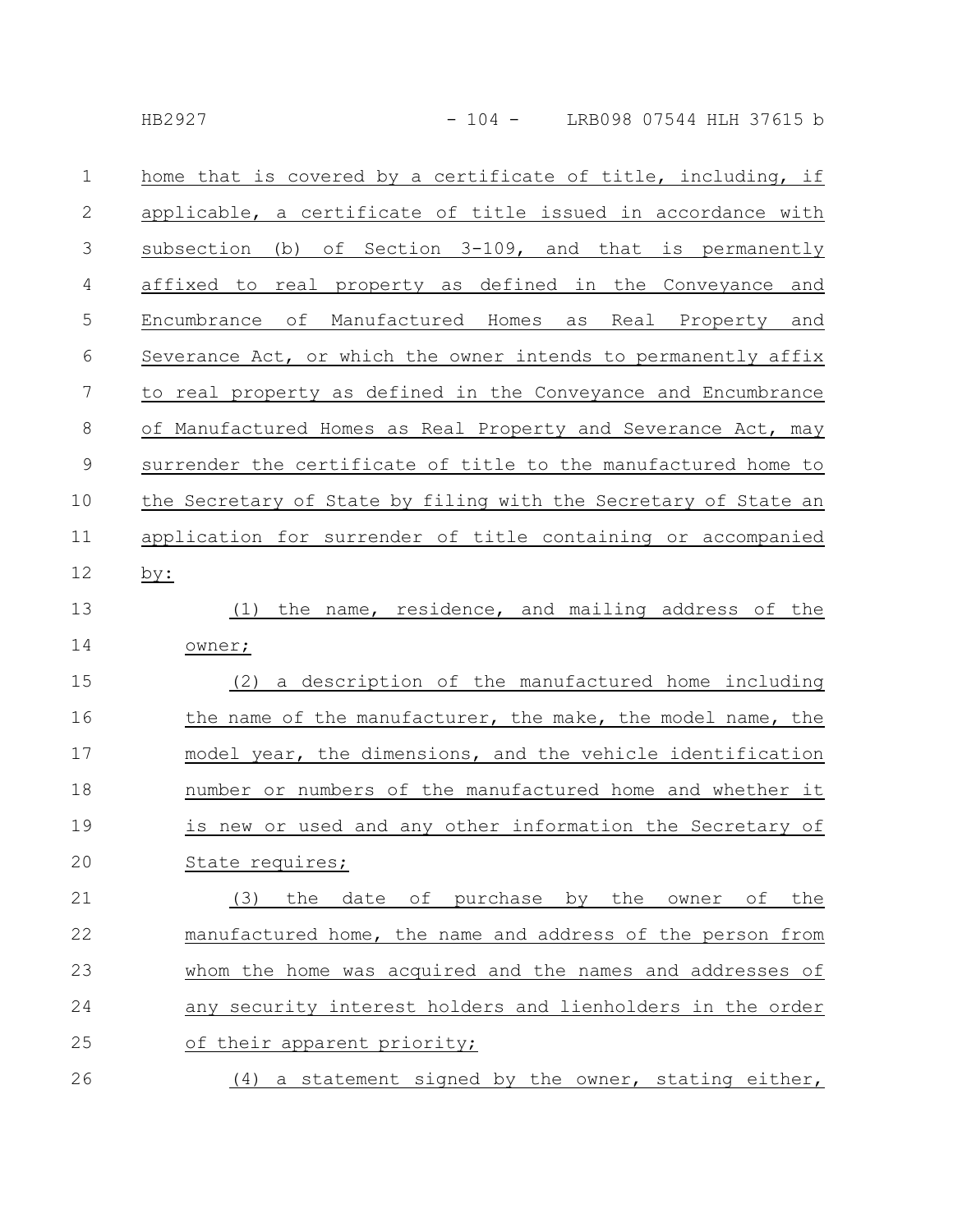| $\mathbf 1$   | (i) any facts or information known to the owner that could     |
|---------------|----------------------------------------------------------------|
| $\mathbf{2}$  | reasonably affect the validity of the title to<br>the          |
| 3             | manufactured home or the existence or non-existence of a       |
| 4             | security interest in or lien on it; or (ii) that no such       |
| 5             | facts or information are known to the owner;                   |
| 6             | (5) a certified copy of the affidavit of affixation in         |
| 7             | accordance with the Conveyance and Encumbrance of              |
| $\,8\,$       | Manufactured Homes as Real Property and Severance Act;         |
| $\mathcal{G}$ | (6) the original certificate of title;                         |
| 10            | the name and mailing address of each owner of the<br>(7)       |
| 11            | manufactured home or such owner's designee wishing written     |
| 12            | acknowledgment of surrender from the Secretary of State;       |
| 13            | (8) a release of security interests (if any) pursuant          |
| 14            | to Section 3-205 of this Code; and                             |
| 15            | any other information and documents the Secretary<br>(9)       |
| 16            | of State reasonably requires to identify the owner of the      |
| 17            | manufactured home and to enable him or her to determine        |
| 18            | owner satisfied the requirements of the<br>whether the         |
| 19            | Conveyance and Encumbrance of Manufactured Homes as Real       |
| 20            | Property and Severance Act and is entitled to surrender the    |
| 21            | certificate of title and the existence or non-existence of     |
| 22            | security interests in or liens on the manufactured home.       |
| 23            | (b) The Secretary of State shall not accept for surrender a    |
| 24            | certificate of title to a manufactured home unless and until   |
| 25            | all security interests or liens perfected pursuant to Sections |
| 26            | 3-106 and 3-202 have been released.                            |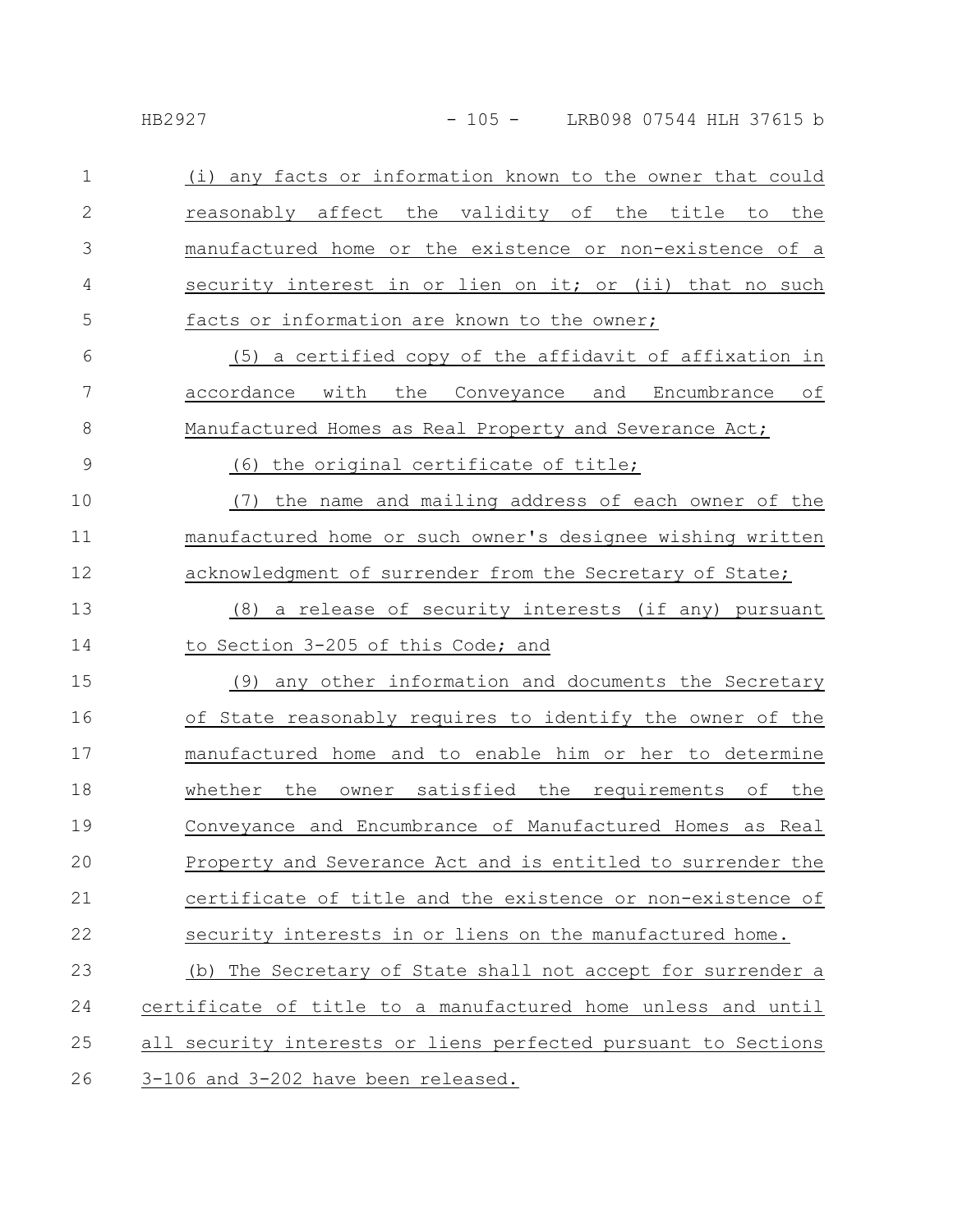| $\mathbf 1$   | When satisfied as to the genuineness and regularity of<br>(C)   |
|---------------|-----------------------------------------------------------------|
| $\mathbf{2}$  | the surrender of a certificate of title to a manufactured home, |
| 3             | payment of any applicable fees and upon satisfaction of the     |
| 4             | requirements of subsections (a) and (b) of this Section, the    |
| 5             | Secretary of State shall (i) cancel the certificate of title    |
| 6             | and update his or her records in accordance with the provisions |
| 7             | of Section 3-106 and (ii) provide written acknowledgment of     |
| 8             | compliance with the provisions of this Section to each person   |
| $\mathcal{G}$ | identified on the application for surrender of title pursuant   |
| 10            | to subsection (a) (7) of this Section.                          |
| 11            | (d) Upon satisfaction of the requirements of this Section,      |
| 12            | manufactured home shall be conveyed and encumbered as<br>а      |
| 13            | provided in the Conveyance and Encumbrance of Manufactured      |
| 14            | Homes as Real Property and Severance Act. If the application to |
| 15            | surrender a certificate of title is delivered to the Secretary  |
| 16            | of State within 60 days of recording the related affidavit of   |
| 17            | affixation with the recording officer in the county in which    |
| 18            | the real property to which the manufactured home is or shall be |
| 19            | affixed, and the application is thereafter accepted by the      |
| 20            | Secretary of State, the requirements of this Section shall be   |
| 21            | deemed satisfied as of the date the affidavit of affixation is  |
| 22            | recorded.                                                       |
| 23            | Upon written request by a person identified on the<br>(e)       |
| 24            | application for surrender of title pursuant to subsection       |

(a)(7) of this Section, the Secretary of State shall provide written acknowledgment of compliance with the provisions of 25 26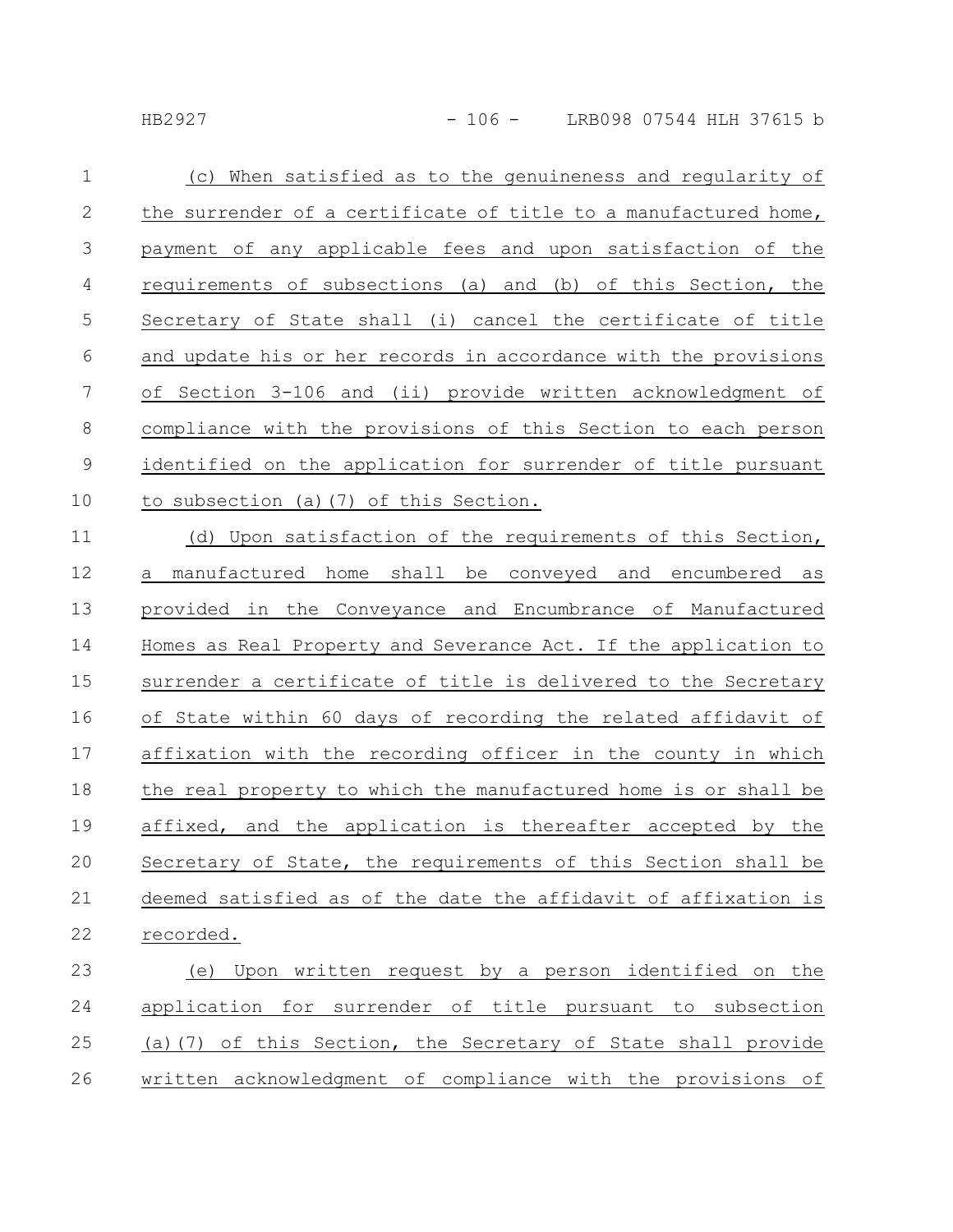## this Section. 1

2

(625 ILCS 5/3-116.3 new)

## Sec. 3-116.3. Application for a certificate of title to a severed manufactured home. 3 4

(a) Notwithstanding any other provision of law, where a manufactured home has been permanently affixed to real property, and an affidavit of affixation has been recorded as part of the real property records in the county in which the manufactured home is located in accordance with the Conveyance and Encumbrance of Manufactured Homes as Real Property and Severance Act, and where the manufactured home subsequently is detached or severed from the real property, the owner (all, if more than one) of the manufactured home shall, unless exempted by other provisions of this Code, apply for a new certificate of title by filing with the Secretary of State an application for a certificate of title to a manufactured home, to be issued in accordance with subsection (b) of Section 3-109, containing or accompanied by: (1) the name, residence, and mailing address of the 5 6 7 8 9 10 11 12 13 14 15 16 17 18 19

owner; 20

(2) a description of the manufactured home, including the name of the manufacturer, the make, the model name, the model year, the dimensions, and the vehicle identification number or numbers of the manufactured home and whether it is new or used, and any other information the Secretary of 21 22 23 24 25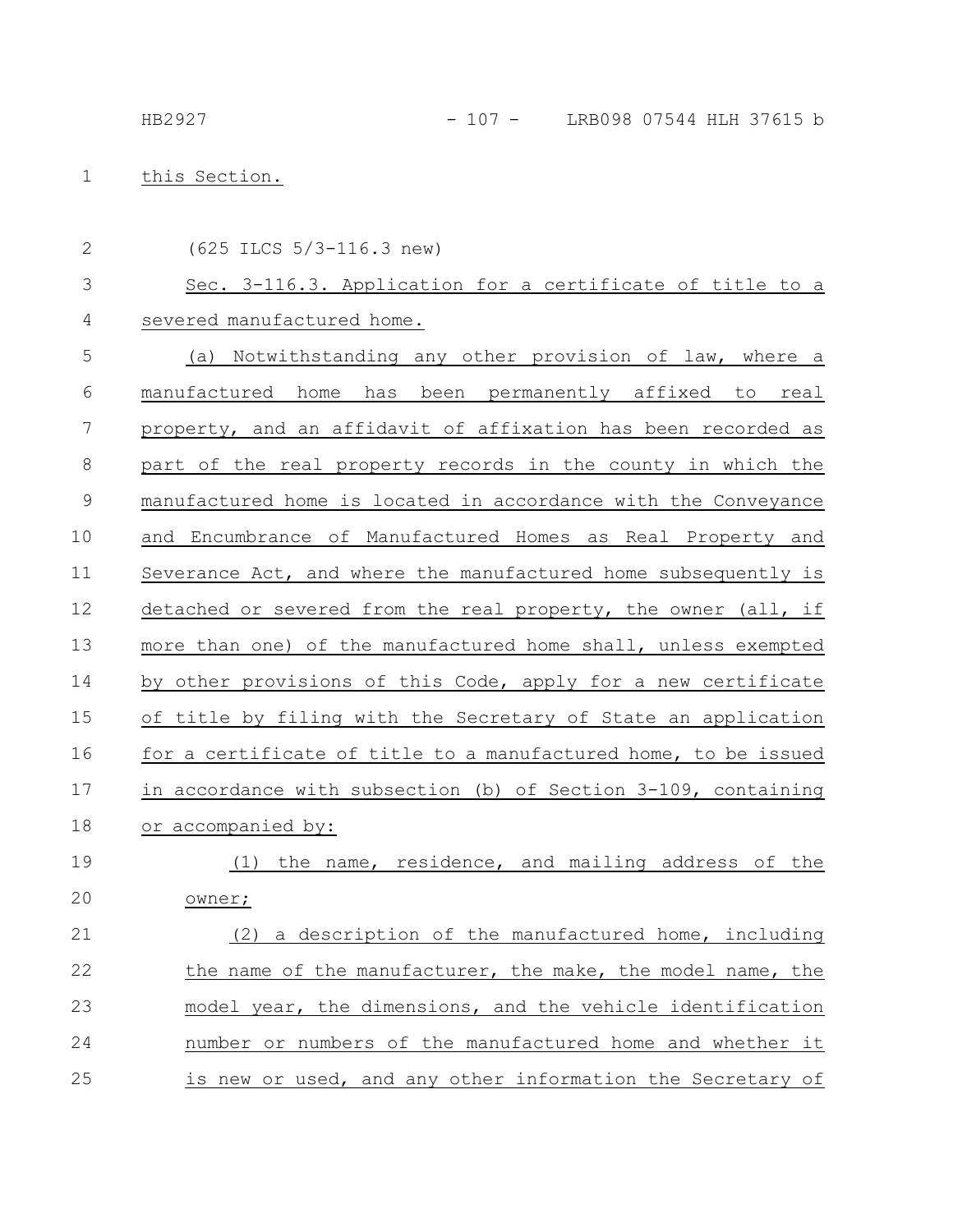# 1 State requires;

| $\overline{2}$ | (3)<br>statement signed by the applicant, stating<br>a          |
|----------------|-----------------------------------------------------------------|
| 3              | either: (i) any facts or information known to the applicant     |
| 4              | that could reasonably affect the validity of the title of       |
| 5              | the manufactured home or the existence or non-existence of      |
| 6              | any security interest in or lien on it or (ii) that no such     |
| 7              | facts or information are known to the applicant;                |
| $\,8\,$        | (4) a certified copy of the affidavit of severance              |
| $\mathcal{G}$  | provided in accordance with the Conveyance and Encumbrance      |
| 10             | of Manufactured Homes as Real Property and Severance Act;       |
| 11             | and                                                             |
| 12             | (5) any other information and documents the Secretary           |
| 13             | of State reasonably requires.                                   |
| 14             | Upon satisfaction of the requirements of subsection (a)<br>(b)  |
| 15             | this Section and subsection (b) of Section 3-109, the<br>оf     |
| 16             | Secretary of State shall issue a new certificate of title       |
| 17             | pursuant to subsection (b) of Section 3-109 and update his or   |
| 18             | her records in accordance with the provisions of Section 3-106. |
| 19             | (c) Immediately upon satisfaction of the requirements of        |
| 20             | this Section and thereafter, a manufactured home<br>shall be    |
| 21             | conveyed and encumbered as personal property.                   |
| 22             | The satisfaction of the requirements of this Section<br>(d)     |
| 23             | with respect to a manufactured home shall have no effect on the |
| 24             | manner in which such manufactured home is taxed pursuant to the |
| 25             | Property Tax Code or the Mobile Home Local Services Tax Act.    |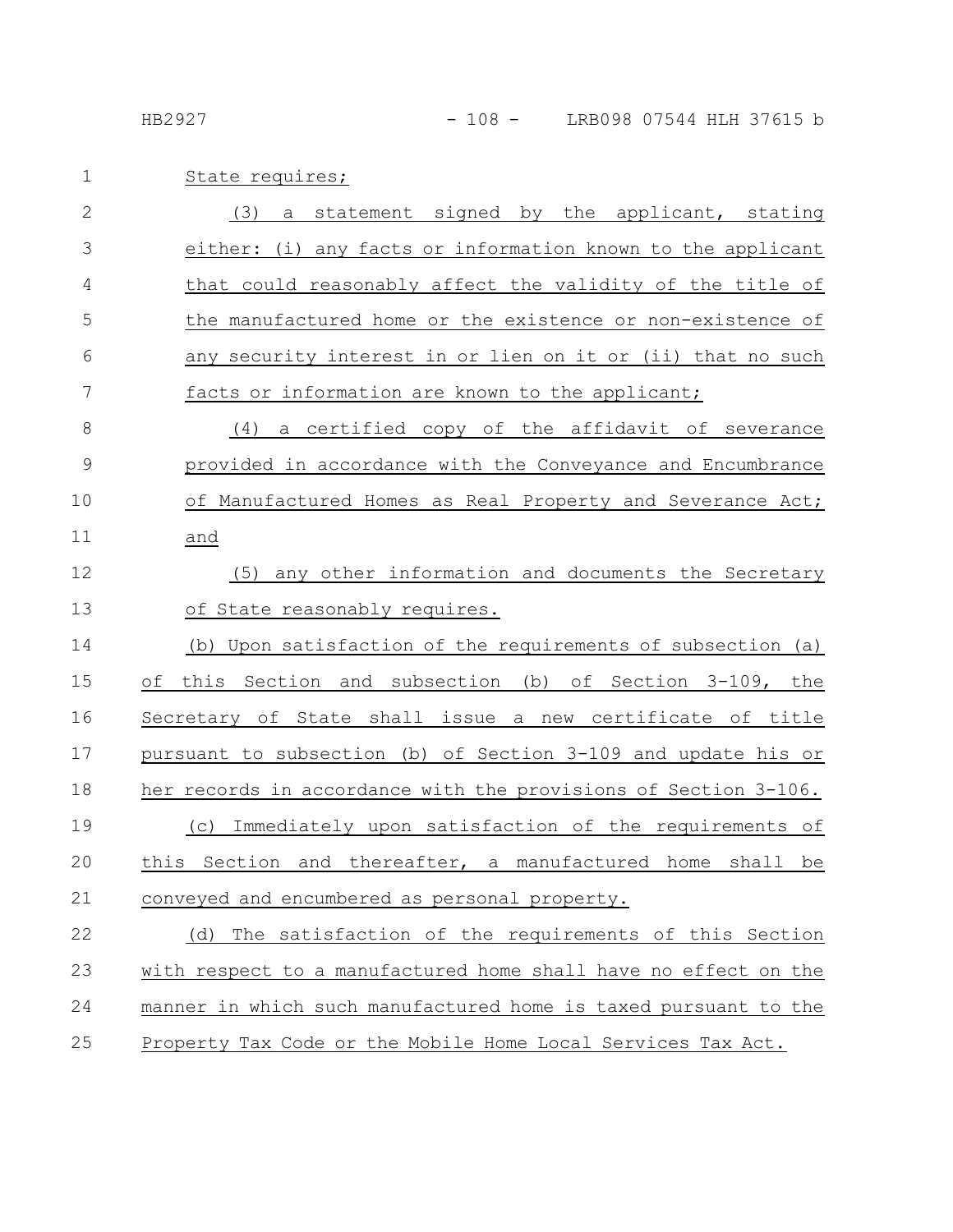(625 ILCS 5/3-202) (from Ch. 95 1/2, par. 3-202) 1

2

Sec. 3-202. Perfection of security interest.

(a) Unless excepted by Section 3-201, a security interest in a vehicle of a type for which a certificate of title is required is not valid against subsequent transferees or lienholders of the vehicle unless perfected as provided in this Act. A purchase money security interest in a manufactured home is perfected against the rights of judicial lien creditors and execution creditors on and after the date such purchase money security interest attaches. 3 4 5 6 7 8 9 10

(b) A security interest is perfected by the delivery to the Secretary of State of the existing certificate of title, if any, an application for a certificate of title containing the name and address of the lienholder and the required fee. The security interest is perfected as of the time of its creation if the delivery to the Secretary of State is completed within 30 days after the creation of the security interest or receipt by the new lienholder of the existing certificate of title from a prior lienholder or licensed dealer, otherwise as of the time of the delivery. 11 12 13 14 15 16 17 18 19 20

(c) If a vehicle is subject to a security interest when brought into this State, the validity of the security interest is determined by the law of the jurisdiction where the vehicle was when the security interest attached, subject to the following: 21 22 23 24 25

26

1. If the parties understood at the time the security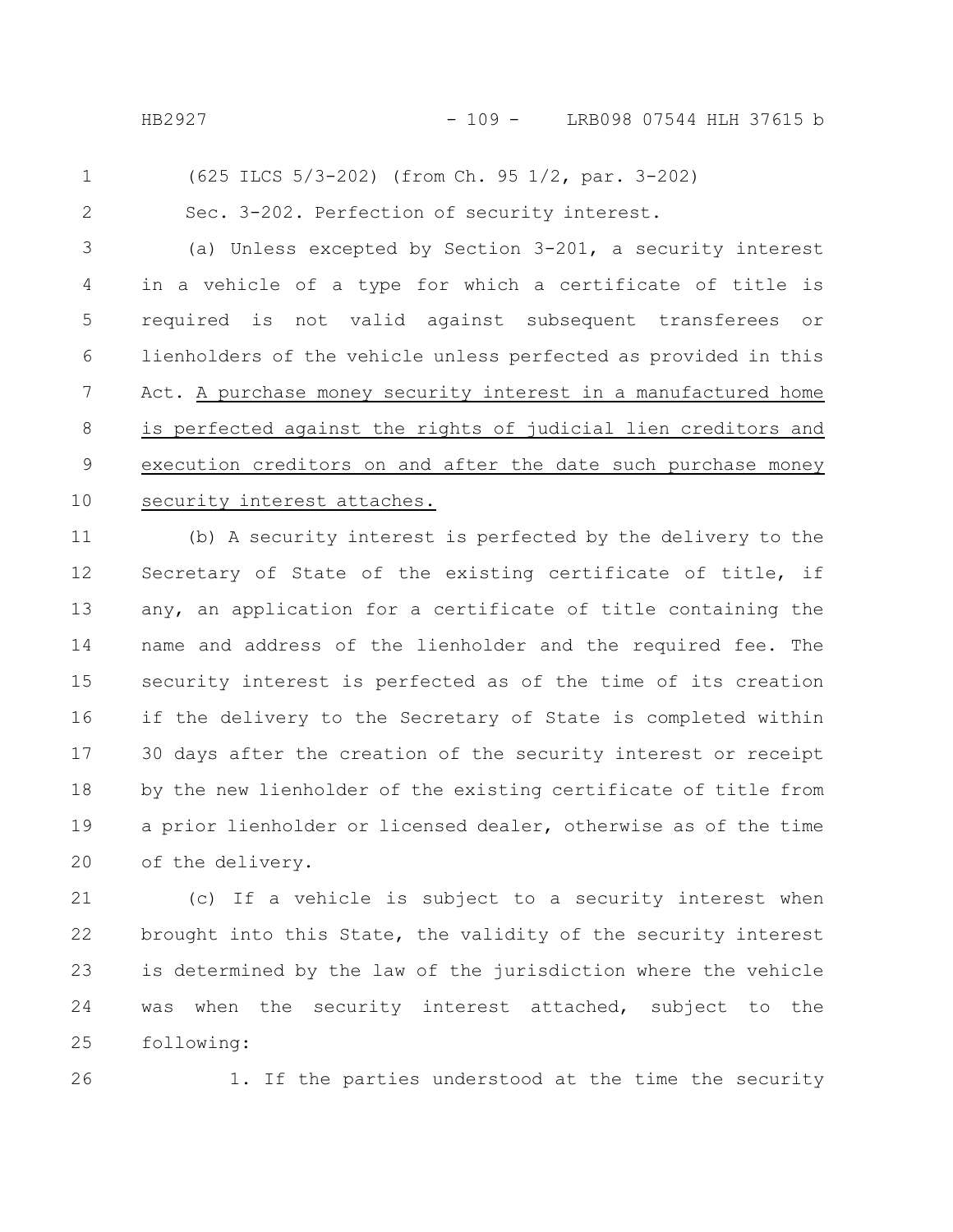interest attached that the vehicle would be kept in this State and it was brought into this State within 30 days thereafter for purposes other than transportation through this State, the validity of the security interest in this State is determined by the law of this State. 1 2 3 4 5

2. If the security interest was perfected under the law of the jurisdiction where the vehicle was when the security interest attached, the following rules apply: 6 7 8

(A) If the name of the lienholder is shown on an existing certificate of title issued by that jurisdiction, his security interest continues perfected in this State. 9 10 11 12

(B) If the name of the lienholder is not shown on an existing certificate of title issued by that jurisdiction, a security interest may be perfected by the lienholder delivering to the Secretary of State the prescribed notice and by payment of the required fee. Such security interest is perfected as of the time of delivery of the prescribed notice and payment of the required fee. 13 14 15 16 17 18 19 20

3. If the security interest was not perfected under the law of the jurisdiction where the vehicle was when the security interest attached, it may be perfected in this State; in that case perfection dates from the time of perfection in this State. 21 22 23 24 25

26

4. A security interest may be perfected under paragraph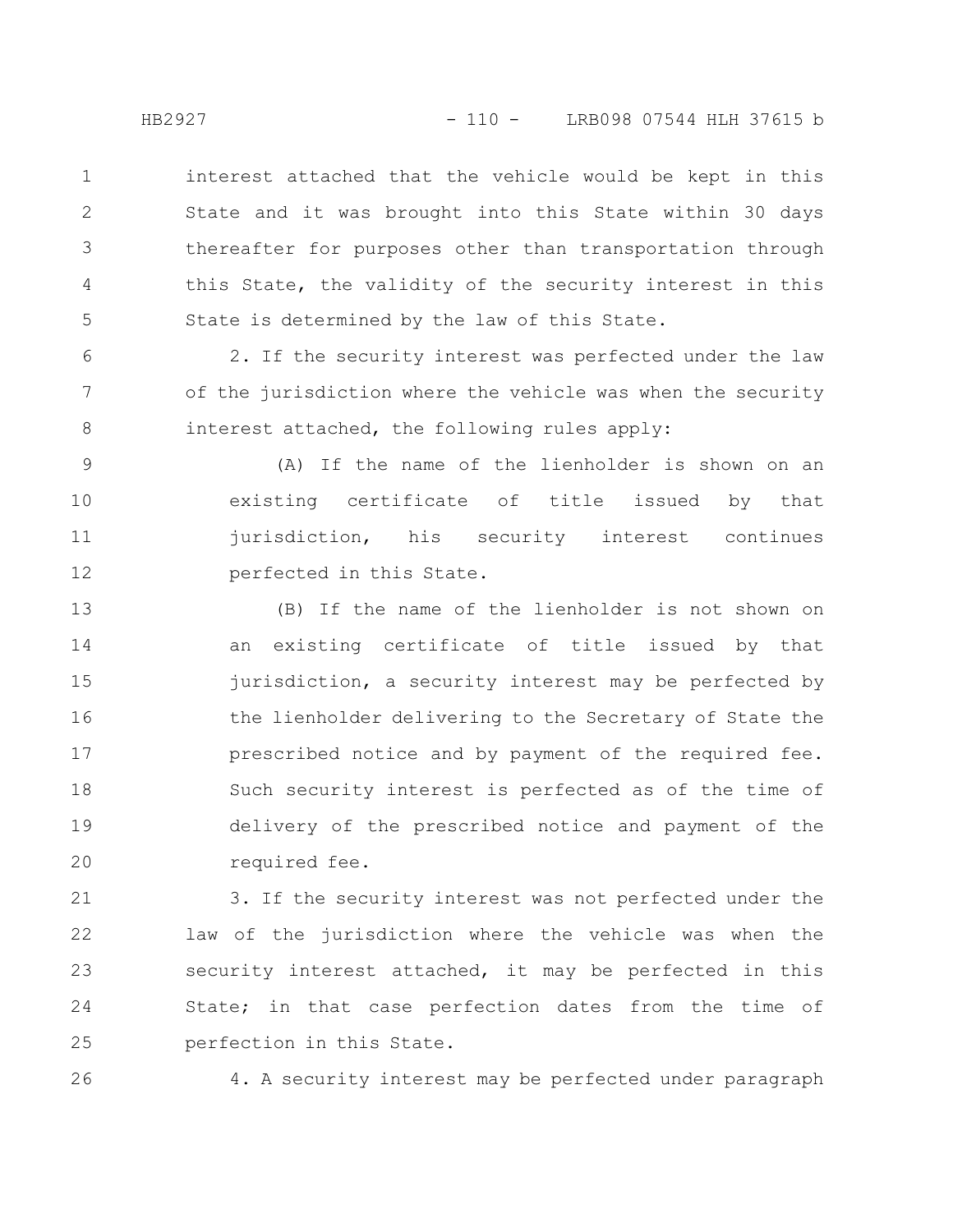3 of this subsection either as provided in subsection (b) or by the lienholder delivering to the Secretary of State a notice of security interest in the form the Secretary of State prescribes and the required fee. 1 2 3 4

(d) Except as otherwise provided in Sections 3-116.1, 3-116.2, 3-207, and the Conveyance and Encumbrance of Manufactured Homes as Real Property and Severance Act, after a certificate of title has been issued for a manufactured home and as long as the manufactured home is subject to any security interest perfected pursuant to this Section, the Secretary of State shall not file an affidavit of affixation, nor cancel the Manufacturer's Statement of Origin, nor revoke the certificate of title, nor issue a certificate of title under Section 3-106, and, in any event, the validity and priority of any security interest perfected pursuant to this Section shall continue, notwithstanding the provision of any other law. 5 6 7 8 9 10 11 12 13 14 15 16

(Source: P.A. 95-284, eff. 1-1-08.) 17

(625 ILCS 5/3-205) (from Ch. 95 1/2, par. 3-205) 18

Sec. 3-205. Release of security interest. 19

(a) Within 21 days after receiving payment to satisfy a security interest in a vehicle for which the certificate of title is in the possession of the lienholder, he shall execute a release of his security interest, and mail or deliver the certificate and release to the next lienholder named therein, or, if none, to the owner or any person who delivers to the 20 21 22 23 24 25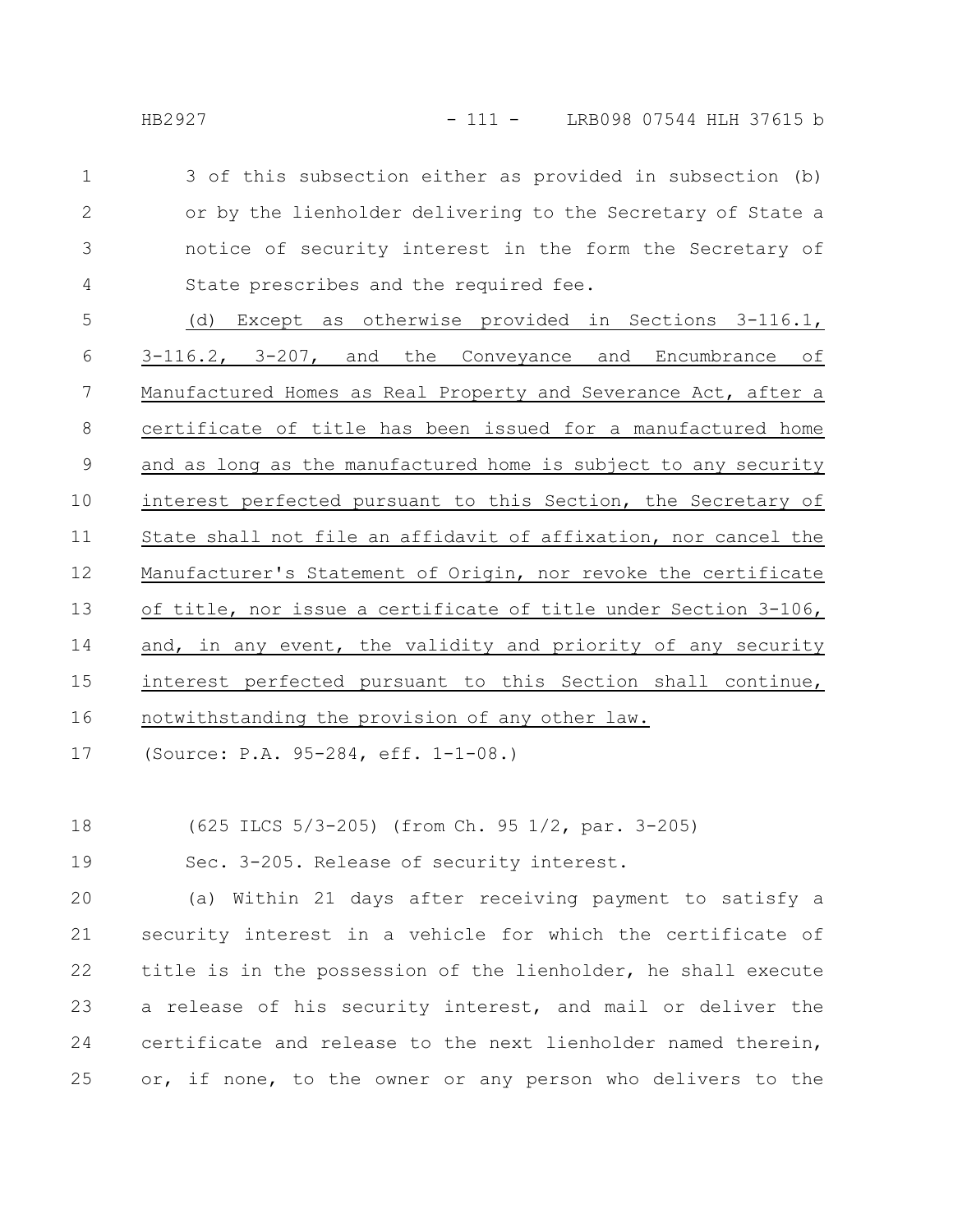lienholder an authorization from the owner to receive the certificate. If the payment is in the form of cash, a cashier's check, or a certified check, the number of days is reduced to 10 business days. If the owner desires a new certificate reflecting no lien, the certificate and release from the lienholder may be submitted to the Secretary of State, along with the prescribed application and required fee, for issuance of that new certificate. 1 2 3 4 5 6 7 8

(b) Within 21 days after receiving payment to satisfy a security interest in a vehicle for which the certificate of title is in the possession of a prior lienholder, the lienholder whose security interest is satisfied shall execute a release and deliver the release to the owner or any person who delivers to the lienholder an authorization from the owner to receive it. If the payment is in the form of cash, a cashier's check, or a certified check, the number of days is reduced to 10 business days. The lienholder in possession of the certificate of title may either deliver the certificate to the owner, or the person authorized by him, for delivery to the Secretary of State, or, upon receipt of the release, may mail or may deliver the certificate and release, along with prescribed application and require fee, to the Secretary of State, who shall issue a new certificate. 9 10 11 12 13 14 15 16 17 18 19 20 21 22 23

(c) In addition to any other penalty, a lienholder who fails to execute a release of his or her security interest or who fails to mail or deliver the certificate and release within 24 25 26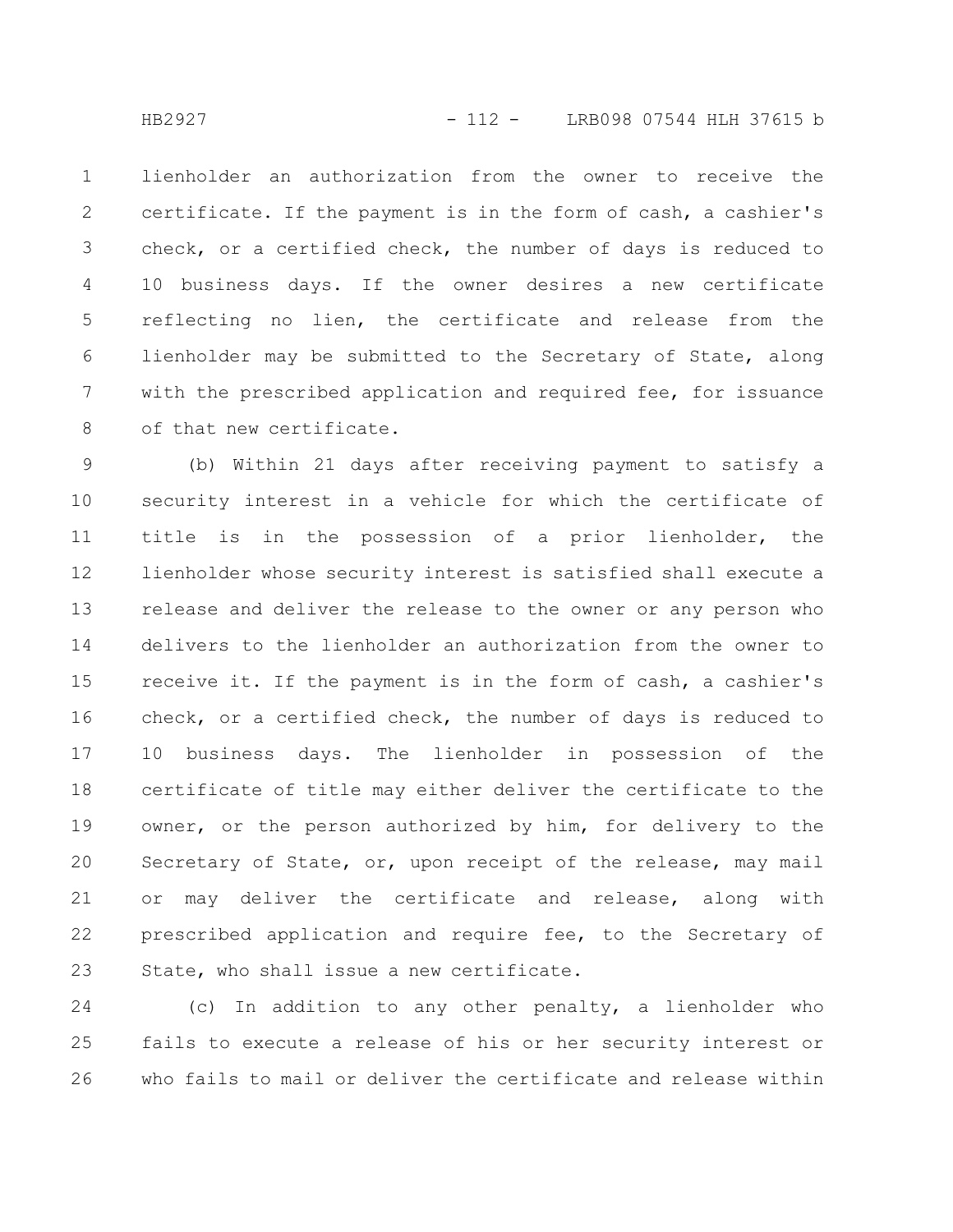HB2927 - 113 - LRB098 07544 HLH 37615 b

the time limit provided in subsection (a) or (b) is liable to the person or entity that was supposed to receive the release or certificate for \$150 plus reasonable attorney fees and court costs. An action under this Section may be brought in small claims court or in any other appropriate court. 1 2 3 4 5

(d) The holder of a security interest in or a lien on a manufactured home may deliver lien release documents to any person to facilitate conveying or encumbering the manufactured home. Any person receiving any such documents so delivered holds the documents in trust for the security interest holder or the lienholder. 6 7 8 9 10 11

(Source: P.A. 93-621, eff. 12-15-03.) 12

(625 ILCS 5/3-207) (from Ch. 95 1/2, par. 3-207) 13

Sec. 3-207. Exclusiveness of procedure. 14

The method provided in this act of perfecting and giving notice of security interests subject to this act is exclusive. Security interests subject to this act are hereby exempted from the provisions of law which otherwise require or relate to the recording or filing of instruments creating or evidencing security interests in vehicles including chattel mortgages and conditional sale agreements, provided, however, that with respect to a manufactured home that is or will be permanently affixed to real property, upon recordation of an affidavit of affixation pursuant to the Conveyance and Encumbrance of Manufactured Homes as Real Property and Severance Act and 15 16 17 18 19 20 21 22 23 24 25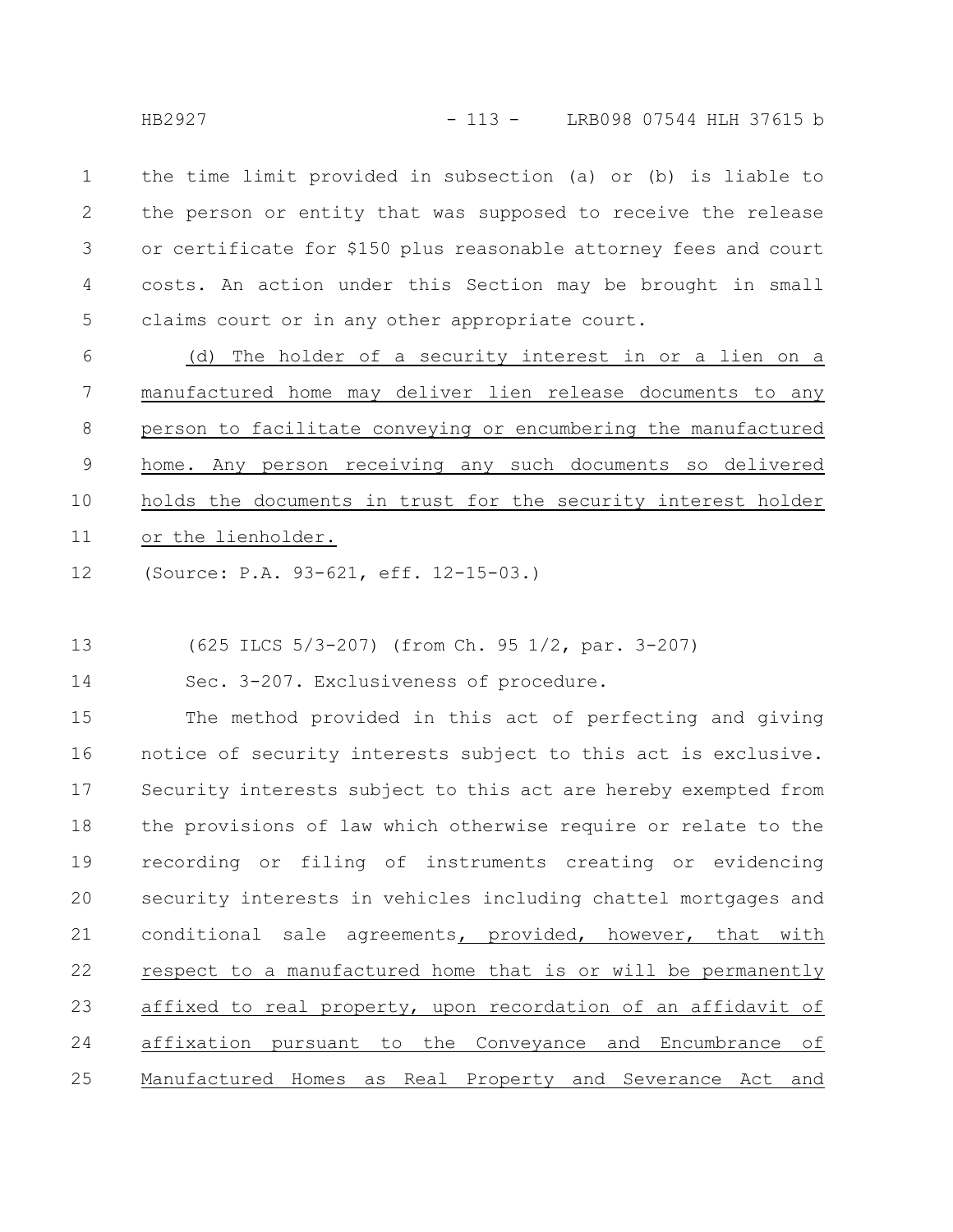satisfaction of the requirements of Section 3-116.1 or 3-116.2, as applicable, any perfection or termination of a security interest with respect to such permanently affixed property shall be governed by the laws applicable to real property. (Source: P.A. 76-1586.) (625 ILCS 5/3-208) (from Ch. 95 1/2, par. 3-208) Sec. 3-208. Suspension or revocation of certificates. (a) The Secretary of State may suspend or revoke a certificate of title, upon notice and reasonable opportunity to be heard in accordance with Section 2-118, when authorized by any other provision of law or if he finds: 1. The certificate of title was fraudulently procured or erroneously issued, or 2. The vehicle has been scrapped, dismantled or destroyed. Except as provided in Section 3-116.2, the Secretary of State shall not suspend or revoke a certificate of title to a manufactured home by reason of the fact that, at any time, it shall have become affixed in any manner to real property. (b) Suspension or revocation of a certificate of title does not, in itself, affect the validity of a security interest 1 2 3 4 5 6 7 8 9 10 11 12 13 14 15 16 17 18 19 20 21

noted on it. 22

(c) When the Secretary of State suspends or revokes a certificate of title, the owner or person in possession of it shall, immediately upon receiving notice of the suspension or 23 24 25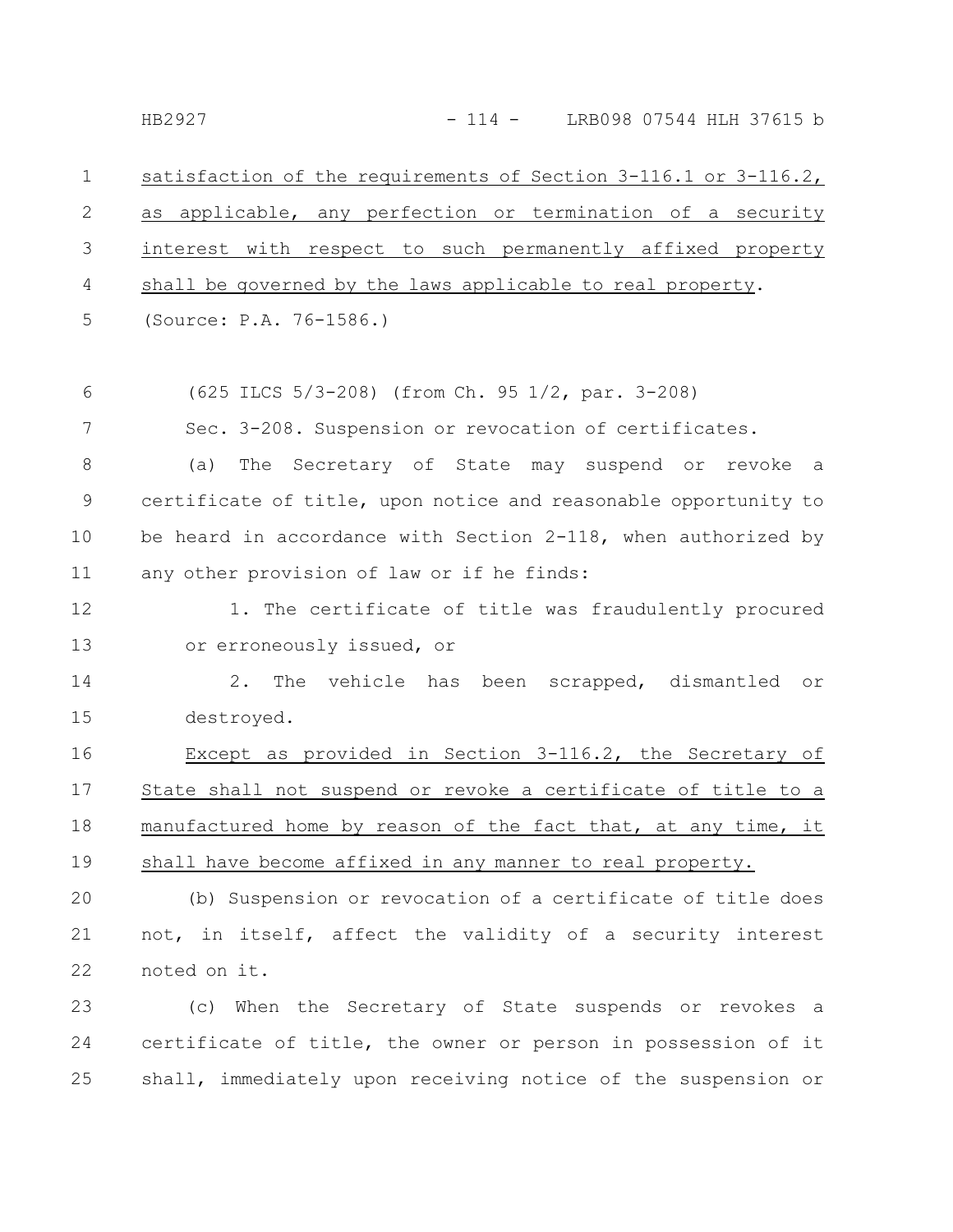HB2927 - 115 - LRB098 07544 HLH 37615 b

revocation, mail or deliver the certificate to the Secretary of State. 1 2

(d) The Secretary of State may seize and impound any certificate of title which has been suspended or revoked. (Source: P.A. 76-1586.) 3 4 5

Section 10-75. The Code of Civil Procedure is amended by changing Section 15-1213 as follows: 6 7

(735 ILCS 5/15-1213) (from Ch. 110, par. 15-1213) 8

Sec. 15-1213. Real Estate. "Real estate" means land or any estate or interest in, over or under land (including minerals, air rights, structures, fixtures and other things which by custom, usage or law pass with a conveyance of land though not described or mentioned in the contract of sale or instrument of conveyance). "Mortgaged real estate" means the real estate which is the subject of a mortgage. "Real Estate" includes a manufactured home as defined in subdivision (53) of Section 9-102 of the Uniform Commercial Code that is real property as defined in the Conveyance and Encumbrance of Manufactured Homes as Real Property and Severance Act. 9 10 11 12 13 14 15 16 17 18 19

(Source: P.A. 84-1462.) 20

Section 10-80. The Conveyances Act is amended by changing Section 38 as follows: 21 22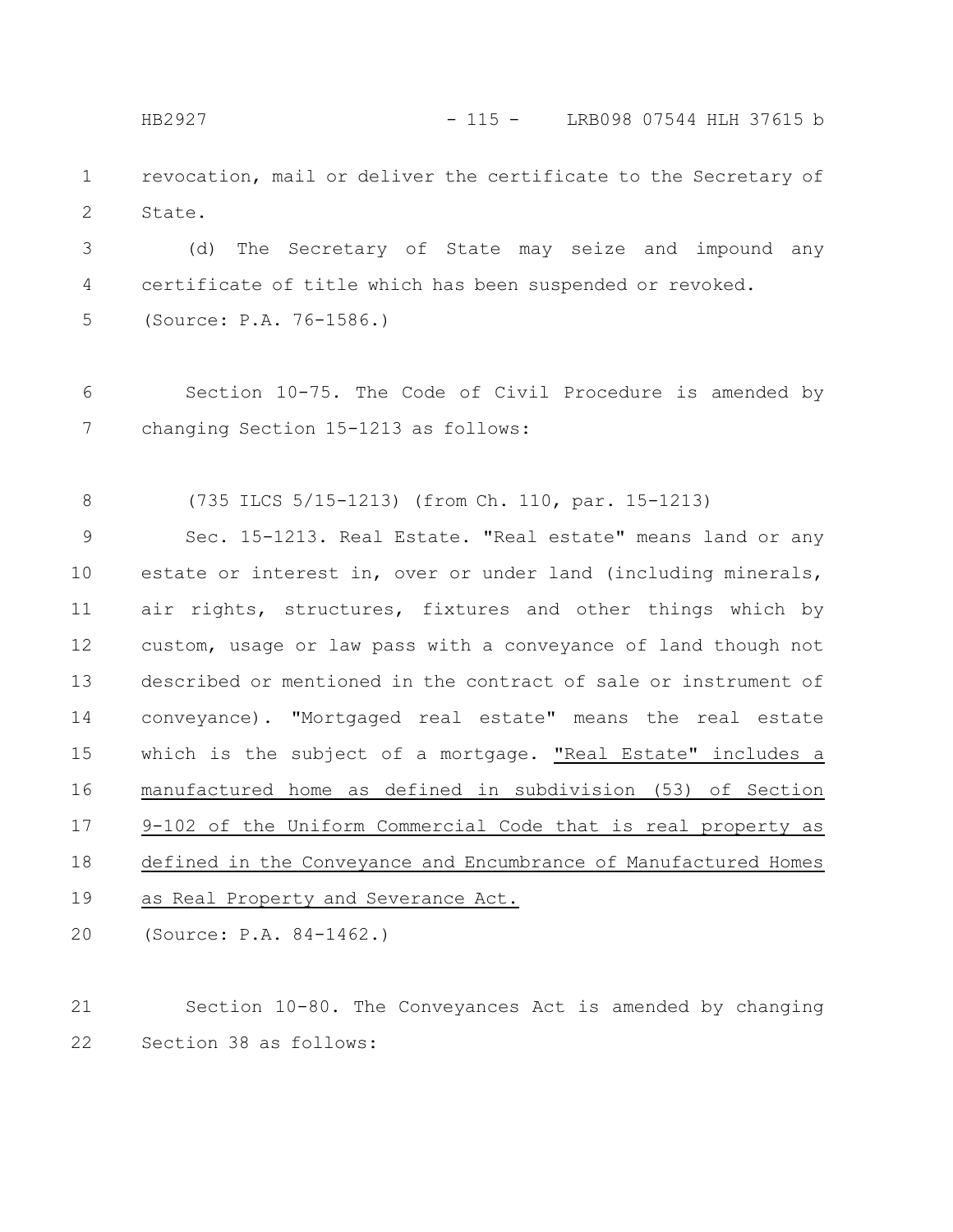HB2927 - 116 - LRB098 07544 HLH 37615 b

| $\mathbf{1}$ | (765 ILCS 5/38) (from Ch. 30, par. 37)                         |
|--------------|----------------------------------------------------------------|
| 2            | Sec. 38. The term "real estate," as used in this act, shall    |
| 3            | be construed as co-extensive in meaning with "lands, tenements |
| 4            | and hereditaments," and as embracing all chattels real. "Real  |
| 5            | estate" and "real property" include a manufactured home as     |
| 6            | defined in subdivision (53) of Section 9-102 of the Uniform    |
| 7            | Commercial Code that is real property as defined in the        |
| 8            | Conveyance and Encumbrance of Manufactured Homes as Real       |
| 9            | Property and Severance Act. This act shall not be construed so |
| 10           | as to embrace last wills, except as herein expressly provided. |
| 11           | (Source: $P.A. 84-551.$ )                                      |

- Section 10-85. The Residential Real Property Disclosure Act is amended by changing Section 5 as follows: 12 13
- (765 ILCS 77/5) 14

Sec. 5. Definitions. As used in this Act, unless the context otherwise requires the following terms have the meaning given in this Section. 15 16 17

"Residential real property" means real property improved with not less than one nor more than 4 residential dwelling units; units in residential cooperatives; or, condominium units, including the limited common elements allocated to the exclusive use thereof that form an integral part of the condominium unit. The term includes a manufactured home as defined in subdivision (53) of Section 9-102 of the Uniform 18 19 20 21 22 23 24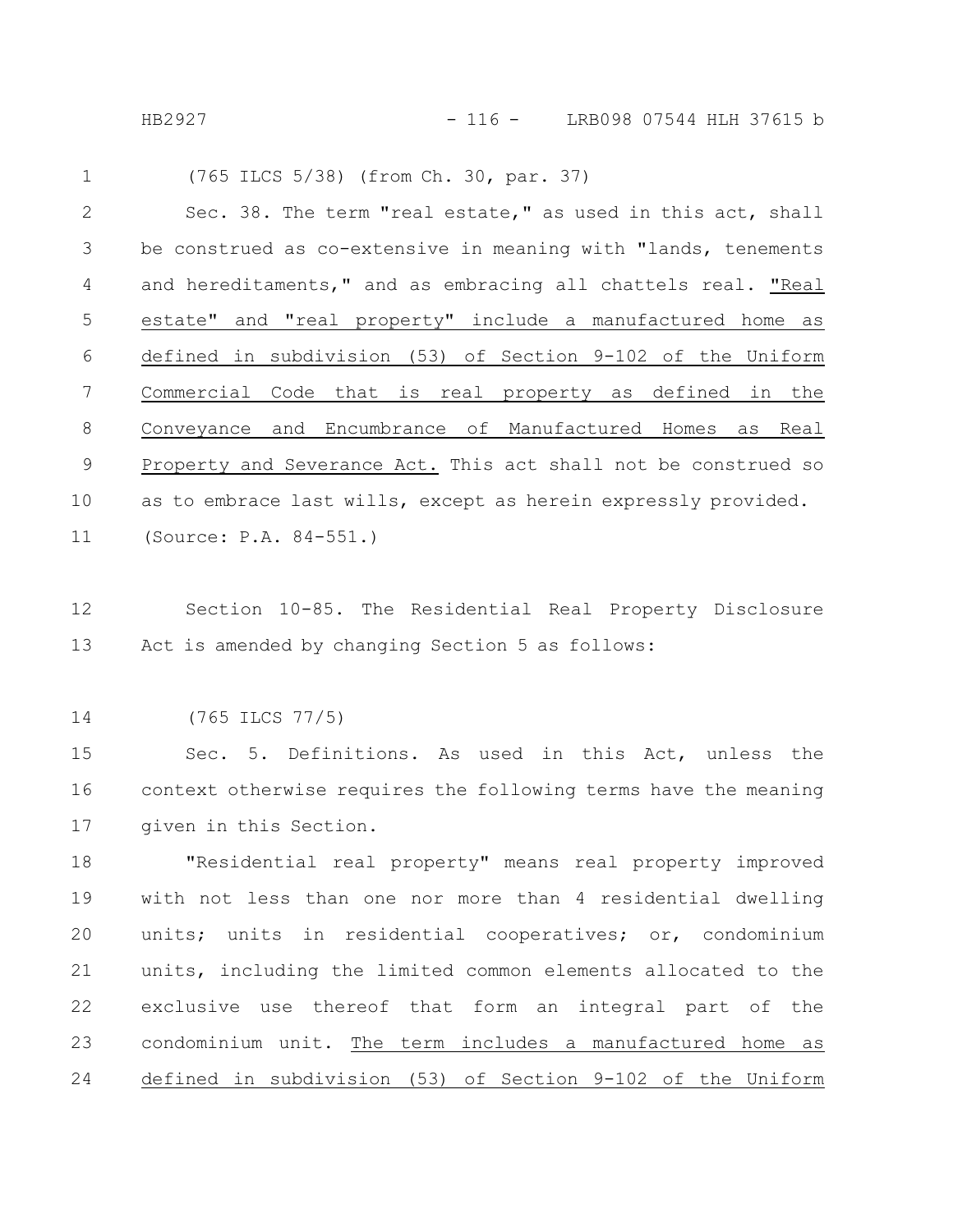### Commercial Code that is real property as defined in the Conveyance and Encumbrance of Manufactured Homes as Real Property and Severance Act. 1 2 3

"Seller" means every person or entity who is an owner, beneficiary of a trust, contract purchaser or lessee of a ground lease, who has an interest (legal or equitable) in residential real property. However, "seller" shall not include any person who has both (i) never occupied the residential real property and (ii) never had the management responsibility for the residential real property nor delegated such responsibility for the residential real property to another person or entity. 4 5 6 7 8 9 10 11 12

"Prospective buyer" means any person or entity negotiating or offering to become an owner or lessee of residential real property by means of a transfer for value to which this Act applies. 13 14 15 16

(Source: P.A. 90-383, eff. 1-1-98.) 17

Section 10-90. The Mobile Home Landlord and Tenant Rights Act is amended by changing Section 3 as follows: 18 19

(765 ILCS 745/3) (from Ch. 80, par. 203) 20

Sec. 3. Definitions. Unless otherwise expressly defined, all terms in this Act shall be construed to have their ordinarily accepted meanings or such meaning as the context therein requires. 21 22 23 24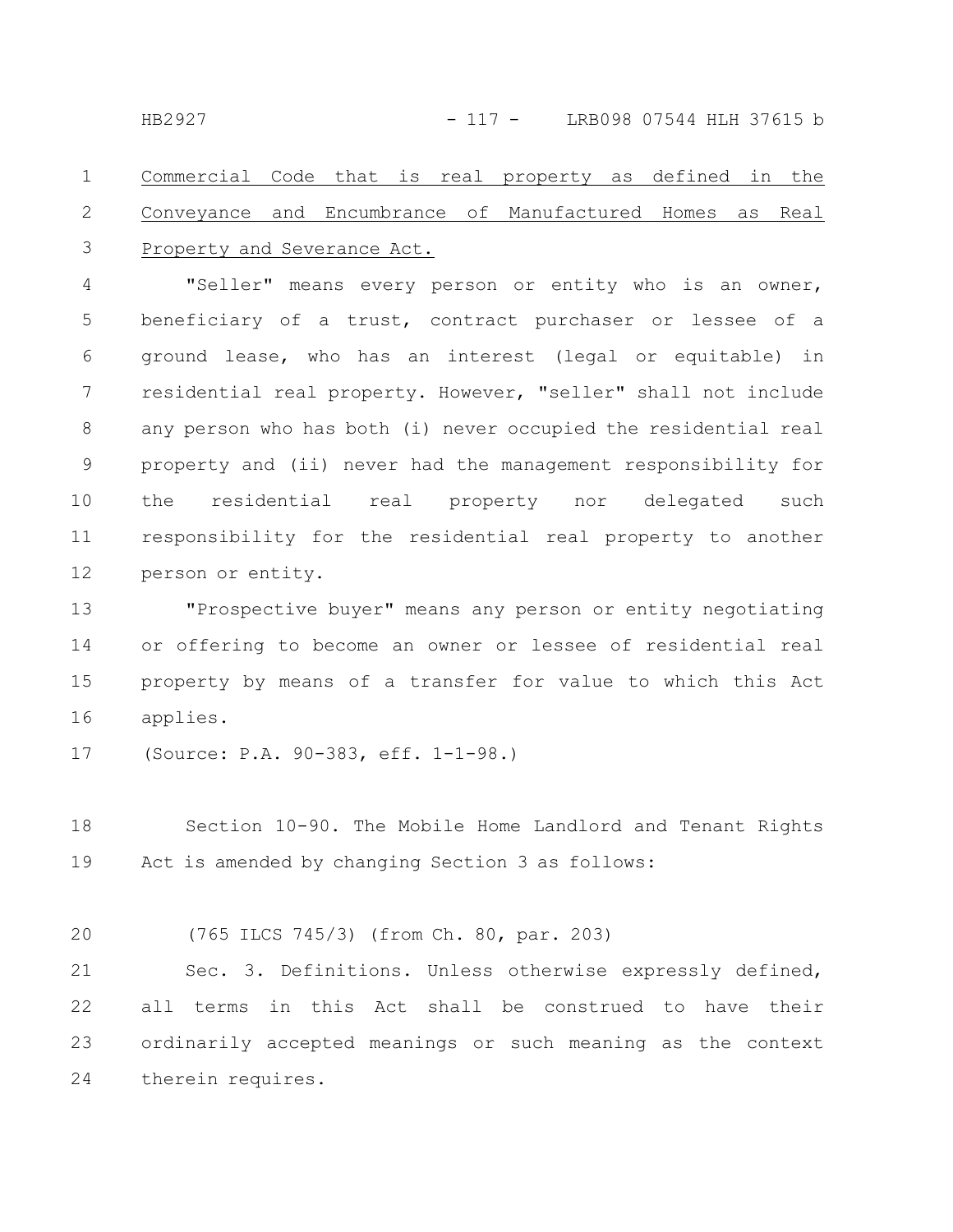(a) "Person" means any legal entity, including but not limited to, an individual, firm, partnership, association, trust, joint stock company, corporation or successor of any of the foregoing. 1 2 3 4

(b) "Manufactured home" means a factory-assembled, completely integrated structure designed for permanent habitation, with a permanent chassis, and so constructed as to permit its transport, on wheels temporarily or permanently attached to its frame, and is a movable or portable unit that is (i) 8 body feet or more in width, (ii) 40 body feet or more in length, and (iii) 320 or more square feet, constructed to be towed on its own chassis (comprised of frame and wheels) from the place of its construction to the location, or subsequent locations, at which it is installed and set up according to the manufacturer's instructions and connected to utilities for year-round occupancy for use as a permanent habitation, and designed and situated so as to permit its occupancy as a dwelling place for one or more persons, and specifically includes a "manufactured home" as defined in subdivision (53) of Section 9-102 of the Uniform Commercial Code. The term shall include units containing parts that may be folded, collapsed, or telescoped when being towed and that may be expected to provide additional cubic capacity, and that are designed to be joined into one integral unit capable of being separated again into the components for repeated towing. The term excludes campers and recreational vehicles. The words "mobile home" and 5 6 7 8 9 10 11 12 13 14 15 16 17 18 19 20 21 22 23 24 25 26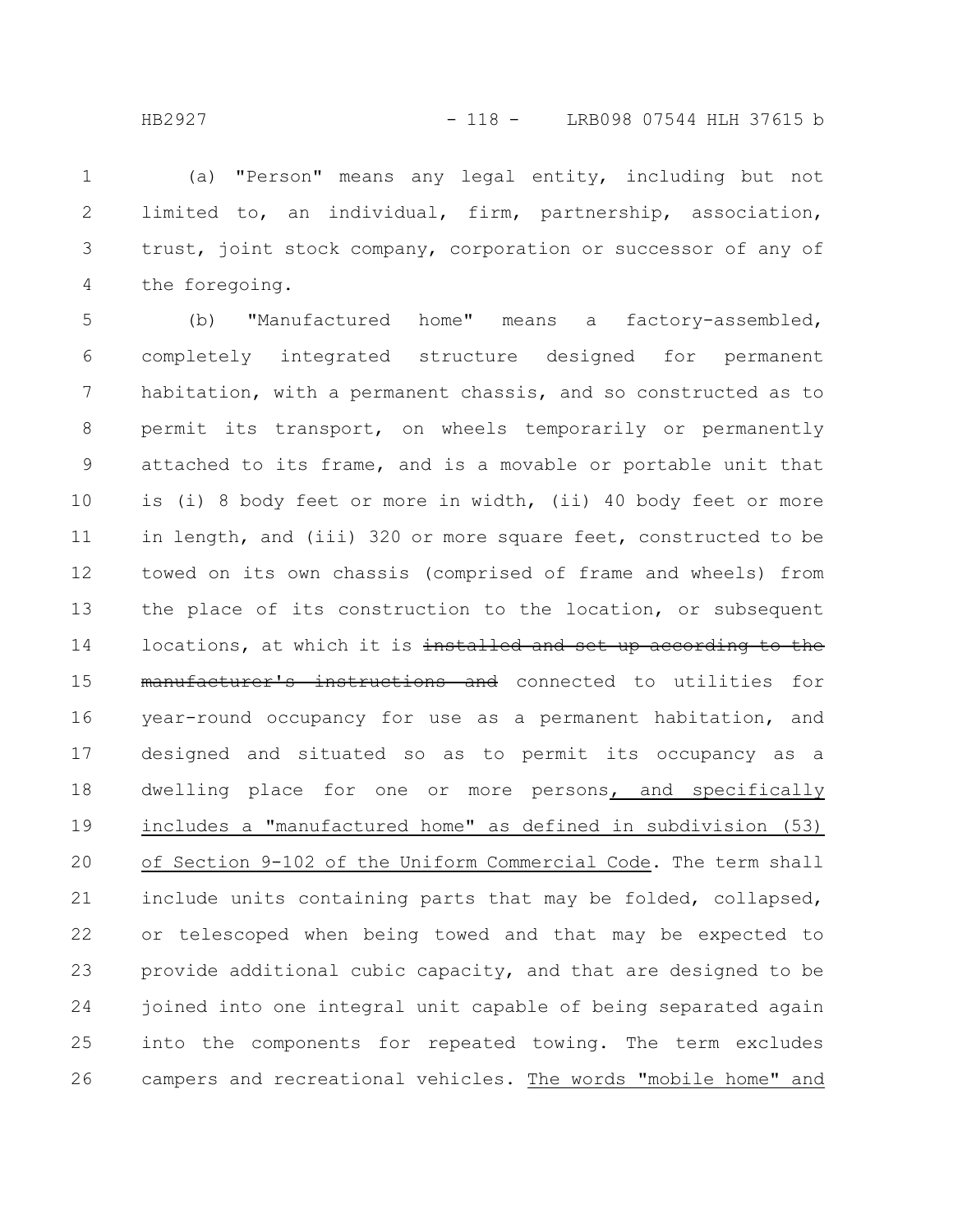#### "manufactured home" are synonymous for the purposes of this Act. 1 2

(c) "Mobile Home Park" or "Park" means a tract of land or 2 contiguous tracts of land that contain sites with the necessary utilities for 5 or more mobile homes or manufactured homes. A mobile home park may be operated either free of charge or for revenue purposes. 3 4 5 6 7

(d) "Park Owner" means the owner of a mobile home park and any person authorized to exercise any aspect of the management of the premises, including any person who directly or indirectly receives rents and has no obligation to deliver the whole of such receipts to another person. 8 9 10 11 12

(e) "Tenant" means any person who occupies a mobile home rental unit for dwelling purposes or a lot on which he parks a mobile home for an agreed upon consideration. 13 14 15

(f) "Rent" means any money or other consideration given for the right of use, possession and occupancy of property, be it a lot, a mobile home, or both. 16 17 18

(g) "Master antenna television service" means any and all services provided by or through the facilities of any closed circuit coaxial cable communication system, or any microwave or similar transmission services other than a community antenna television system as defined in Section 11-42-11 of the Illinois Municipal Code. 19 20 21 22 23 24

(Source: P.A. 96-1477, eff. 1-1-11.) 25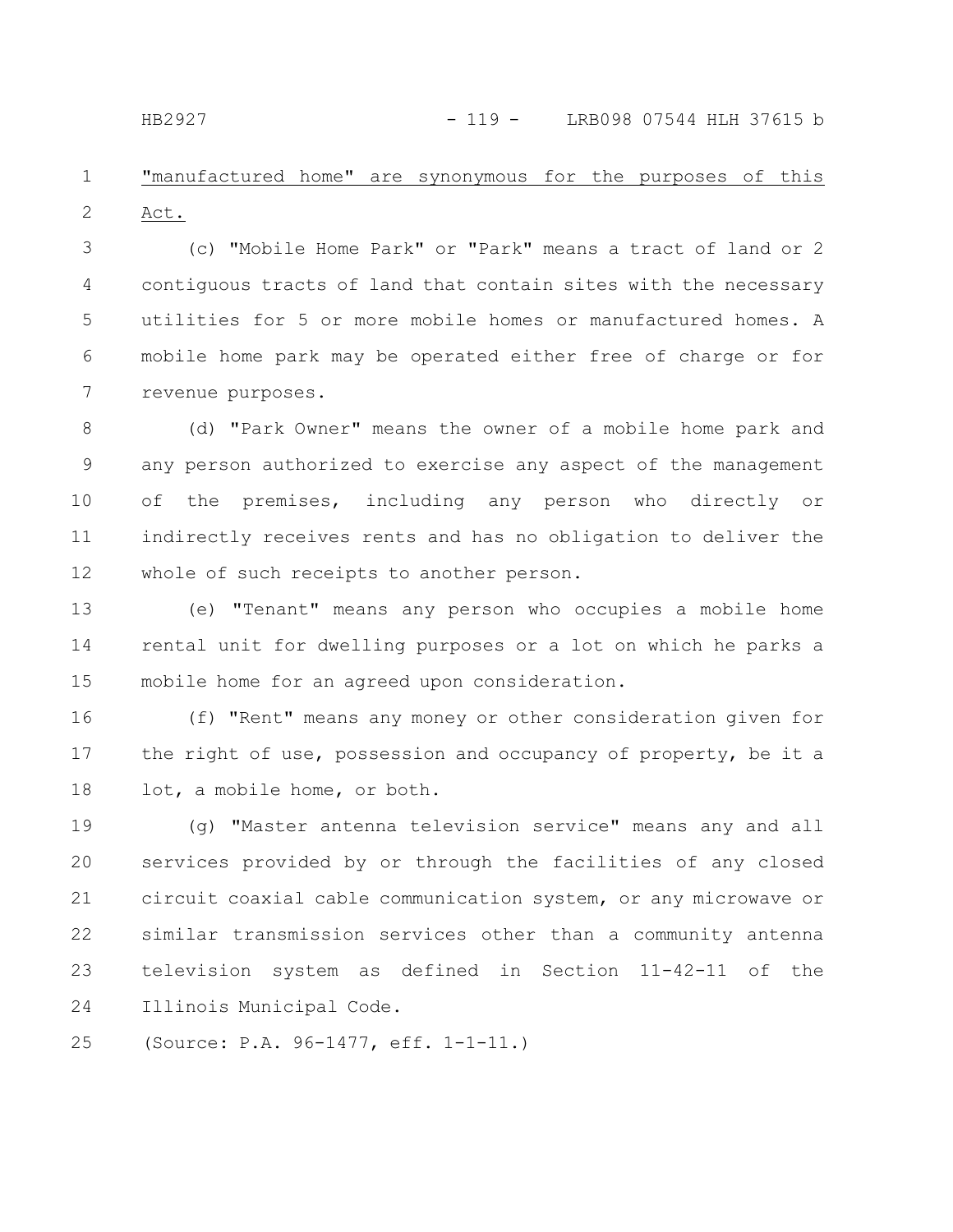HB2927 - 120 - LRB098 07544 HLH 37615 b

Section 10-95. The Mortgage Act is amended by adding Section 13.1 as follows: 1 2

(765 ILCS 905/13.1 new) 3

Sec. 13.1. Real estate; real property. As used in this Act, "real estate" and "real property" include a manufactured home as defined in subdivision (53) of Section 9-102 of the Uniform Commercial Code that is real property as defined in the Conveyance and Encumbrance of Manufactured Homes as Real Property and Severance Act. 4 5 6 7 8 9

Section 10-100. The Joint Tenancy Act is amended by adding Section 5 as follows: 10 11

(765 ILCS 1005/5 new) 12

Sec. 5. Real estate; real property. As used in this Act, "real estate" and "real property" include a manufactured home as defined in subdivision (53) of Section 9-102 of the Uniform Commercial Code that is real property as defined in the Conveyance and Encumbrance of Manufactured Homes as Real Property and Severance Act. 13 14 15 16 17 18

- Section 10-105. The Uniform Commercial Code is amended by changing Section 9-102 as follows: 19 20
- (810 ILCS 5/9-102) (from Ch. 26, par. 9-102) 21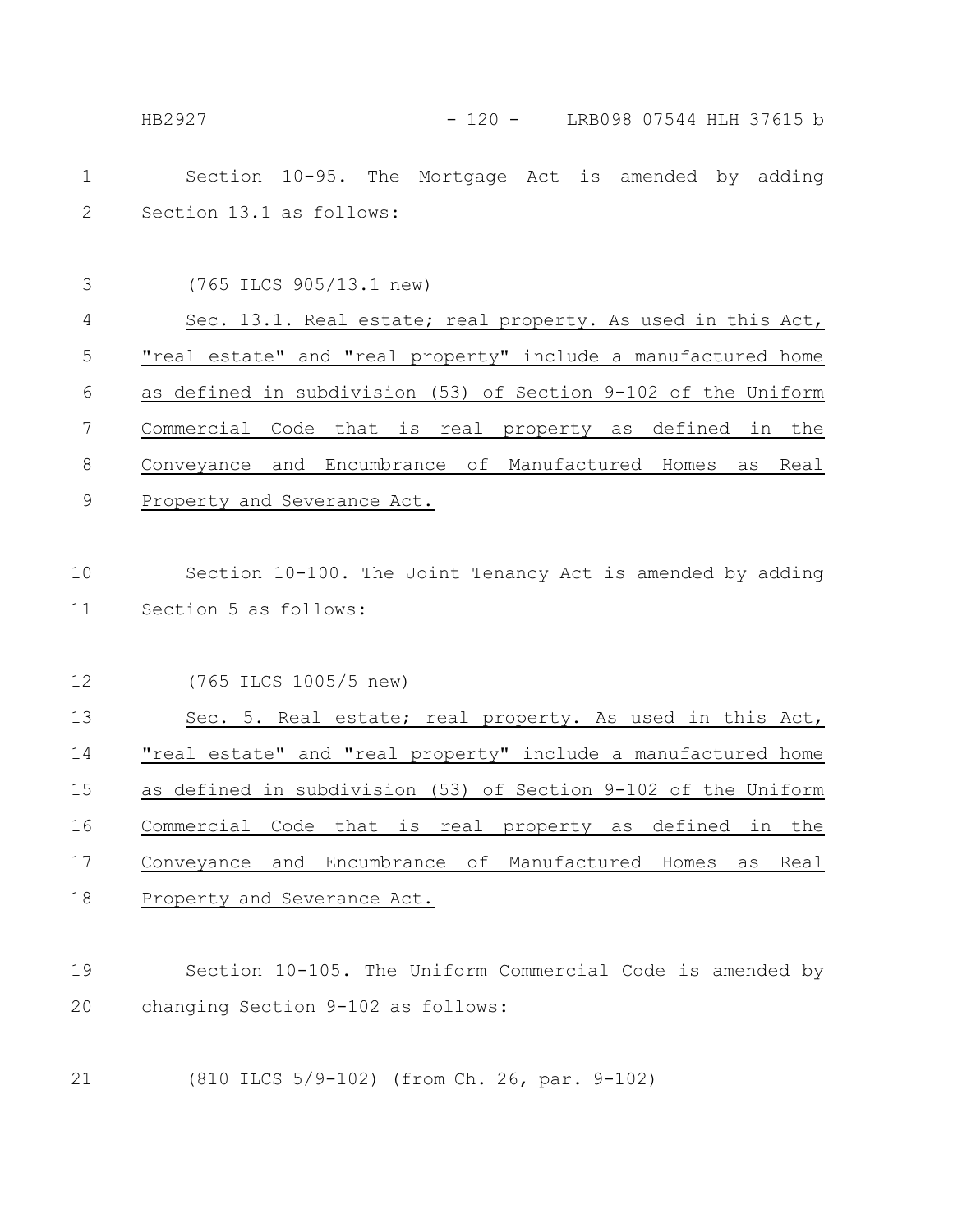- 
- 1 2

(Text of Section before amendment by P.A. 97-1034)

Sec. 9-102. Definitions and index of definitions.

(a) Article 9 definitions. In this Article:

4

5

6

3

(1) "Accession" means goods that are physically united with other goods in such a manner that the identity of the original goods is not lost.

(2) "Account", except as used in "account for", means a right to payment of a monetary obligation, whether or not earned by performance, (i) for property that has been or is to be sold, leased, licensed, assigned, or otherwise disposed of, (ii) for services rendered or to be rendered, (iii) for a policy of insurance issued or to be issued, (iv) for a secondary obligation incurred or to be incurred, (v) for energy provided or to be provided, (vi) for the use or hire of a vessel under a charter or other contract, (vii) arising out of the use of a credit or charge card or information contained on or for use with the card, or (viii) as winnings in a lottery or other game of chance operated or sponsored by a State, governmental unit of a State, or person licensed or authorized to operate the game by a State or governmental unit of a State. The term includes health-care-insurance receivables. The term does not include (i) rights to payment evidenced by chattel paper or an instrument, (ii) commercial tort claims, (iii) deposit accounts, (iv) investment property, (v) letter-of-credit rights or letters of credit, or (vi) 7 8 9 10 11 12 13 14 15 16 17 18 19 20 21 22 23 24 25 26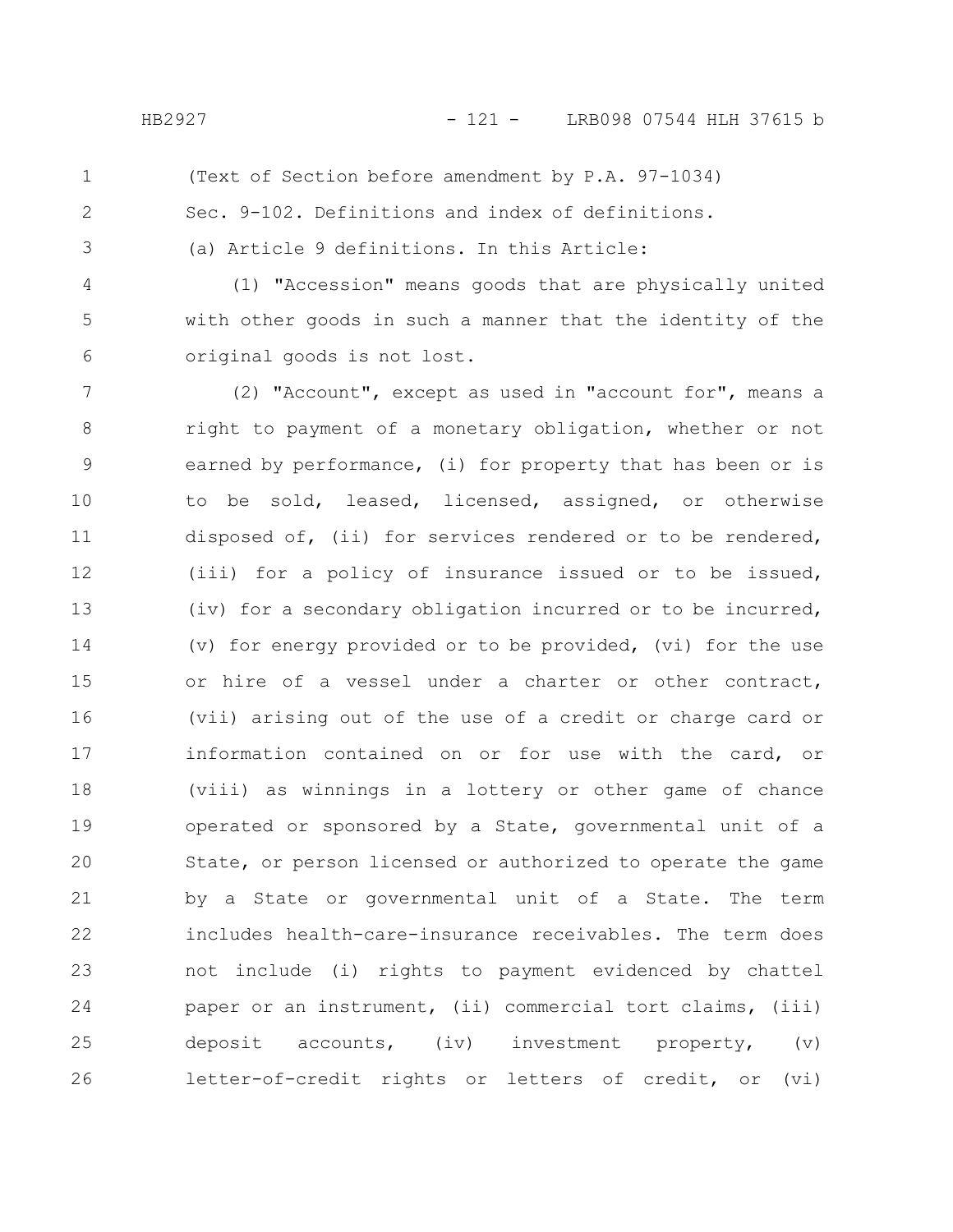rights to payment for money or funds advanced or sold, other than rights arising out of the use of a credit or charge card or information contained on or for use with the card. 1 2 3 4

(3) "Account debtor" means a person obligated on an account, chattel paper, or general intangible. The term does not include persons obligated to pay a negotiable instrument, even if the instrument constitutes part of chattel paper. 5 6 7 8 9

(4) "Accounting", except as used in "accounting for", means a record: 10 11

12

(A) authenticated by a secured party;

(B) indicating the aggregate unpaid secured obligations as of a date not more than 35 days earlier or 35 days later than the date of the record; and 13 14 15

(C) identifying the components of the obligations in reasonable detail. 16 17

(5) "Agricultural lien" means an interest, other than a security interest, in farm products: 18 19

(A) which secures payment or performance of an obligation for goods or services furnished in connection with a debtor's farming operation; 20 21 22

(B) which is created by statute in favor of a person that in the ordinary course of its business furnished goods or services to a debtor in connection with a debtor's farming operation; and 23 24 25 26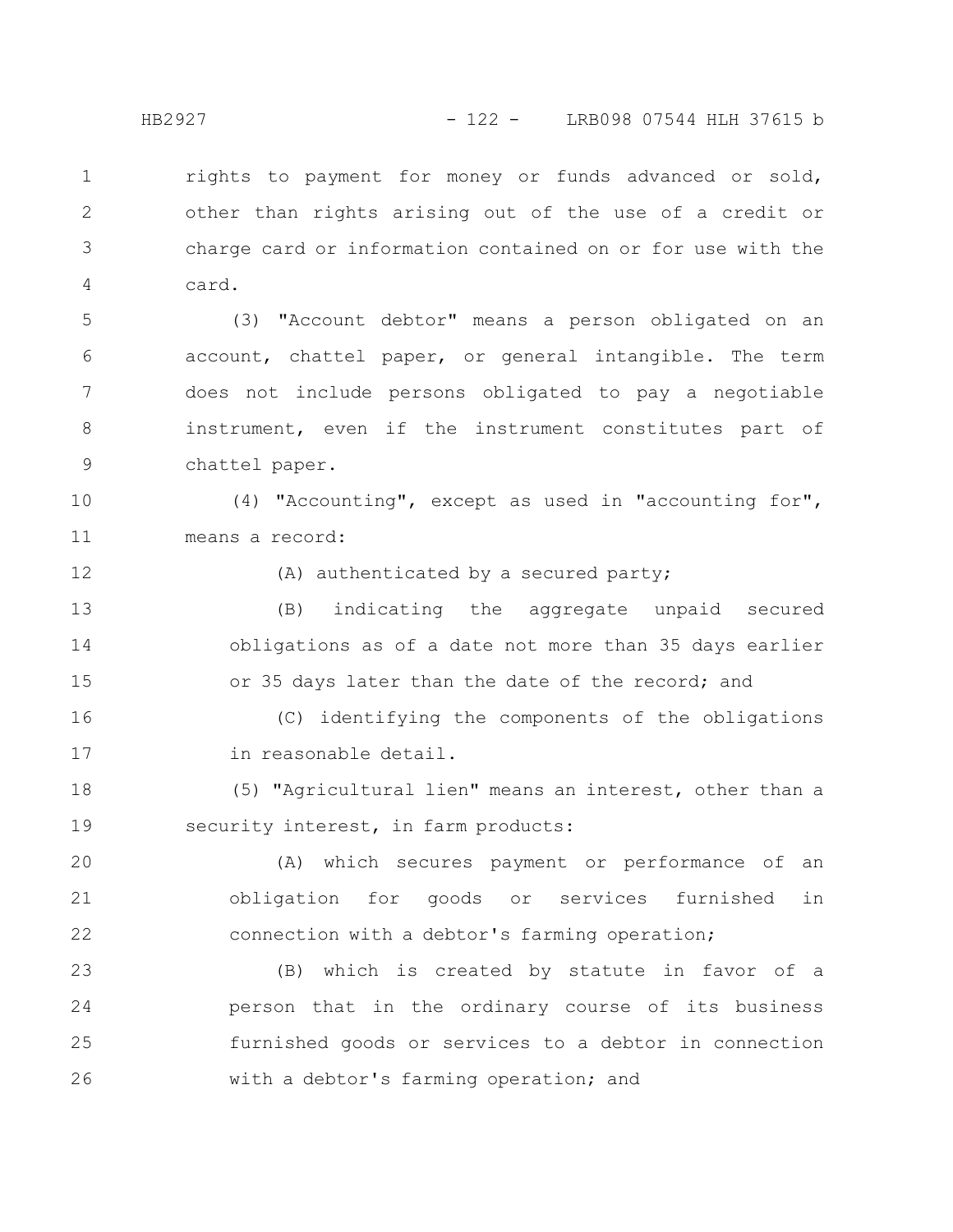### HB2927 - 123 - LRB098 07544 HLH 37615 b

(C) whose effectiveness does not depend on the person's possession of the personal property. (6) "As-extracted collateral" means: (A) oil, gas, or other minerals that are subject to a security interest that: (i) is created by a debtor having an interest in the minerals before extraction; and (ii) attaches to the minerals as extracted; or (B) accounts arising out of the sale at the wellhead or minehead of oil, gas, or other minerals in which the debtor had an interest before extraction. (7) "Authenticate" means: (A) to sign; or (B) to execute or otherwise adopt a symbol, or encrypt or similarly process a record in whole or in part, with the present intent of the authenticating person to identify the person and adopt or accept a record. (8) "Bank" means an organization that is engaged in the business of banking. The term includes savings banks, savings and loan associations, credit unions, and trust companies. (9) "Cash proceeds" means proceeds that are money, checks, deposit accounts, or the like. 1 2 3 4 5 6 7 8 9 10 11 12 13 14 15 16 17 18 19 20 21 22 23 24

(10) "Certificate of title" means a certificate of title with respect to which a statute provides for the 25 26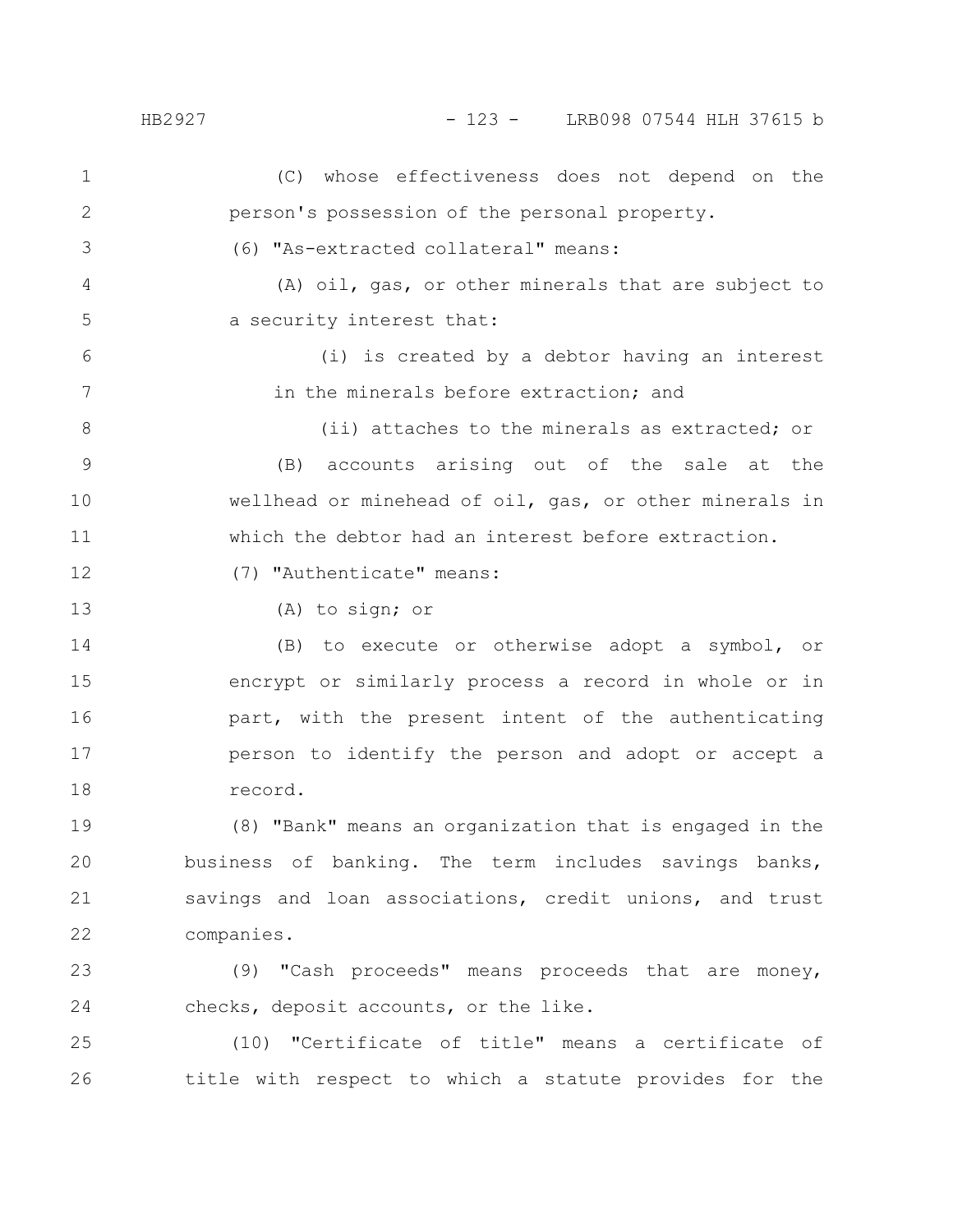security interest in question to be indicated on the certificate as a condition or result of the security interest's obtaining priority over the rights of a lien creditor with respect to the collateral. 1 2 3 4

(11) "Chattel paper" means a record or records that evidence both a monetary obligation and a security interest in specific goods, a security interest in specific goods and software used in the goods, a security interest in specific goods and license of software used in the goods, a lease of specific goods, or a lease of specified goods and a license of software used in the goods. In this paragraph, "monetary obligation" means a monetary obligation secured by the goods or owed under a lease of the goods and includes a monetary obligation with respect to software used in the goods. The term does not include (i) charters or other contracts involving the use or hire of a vessel or (ii) records that evidence a right to payment arising out of the use of a credit or charge card or information contained on or for use with the card. If a transaction is evidenced by records that include an instrument or series of instruments, the group of records taken together constitutes chattel paper. 5 6 7 8 9 10 11 12 13 14 15 16 17 18 19 20 21 22

(12) "Collateral" means the property subject to a security interest or agricultural lien. The term includes: 23 24

(A) proceeds to which a security interest attaches; 25 26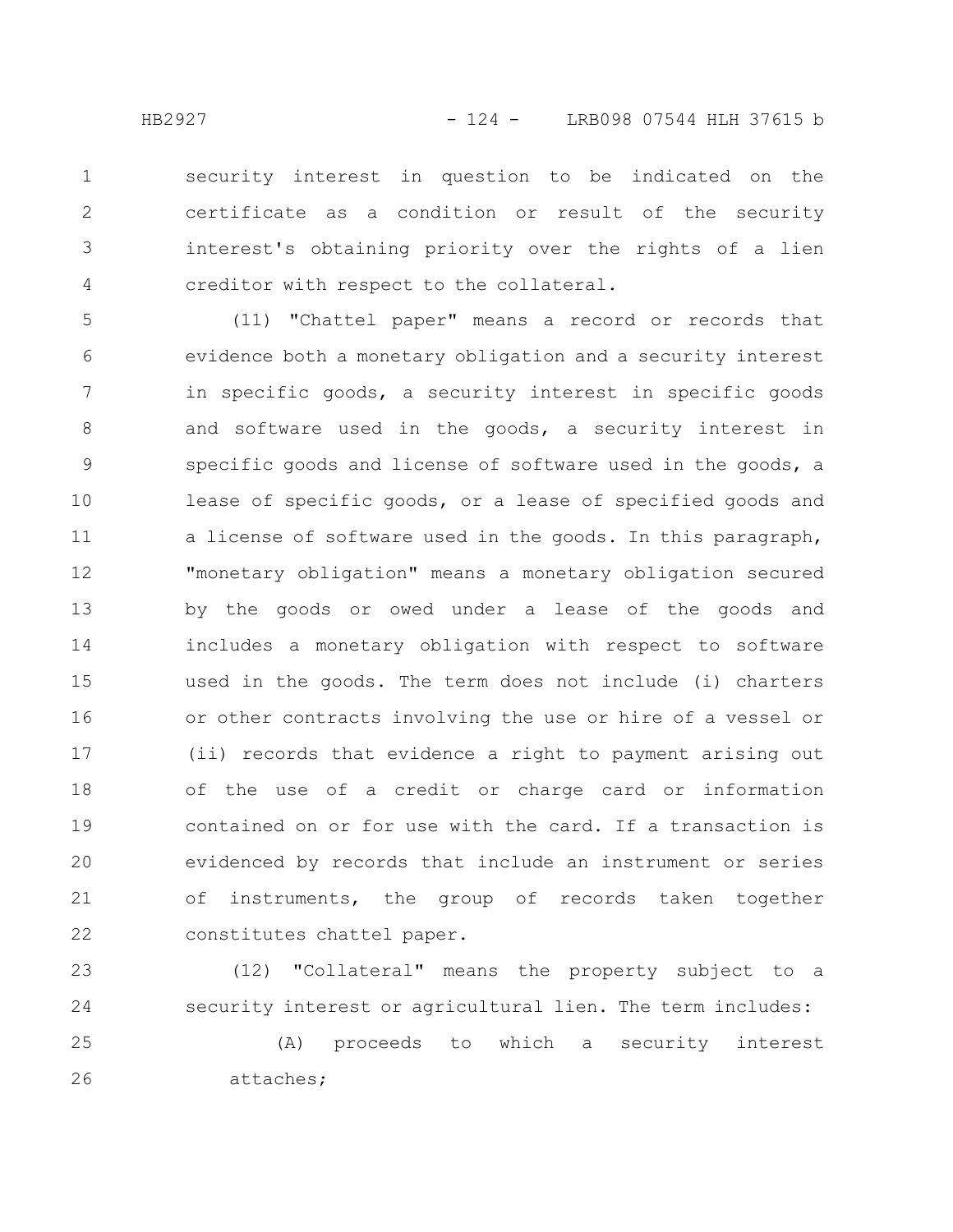HB2927 - 125 - LRB098 07544 HLH 37615 b

(B) accounts, chattel paper, payment intangibles, and promissory notes that have been sold; and (C) goods that are the subject of a consignment. (13) "Commercial tort claim" means a claim arising in tort with respect to which: (A) the claimant is an organization; or (B) the claimant is an individual and the claim: (i) arose in the course of the claimant's business or profession; and (ii) does not include damages arising out of personal injury to or the death of an individual. (14) "Commodity account" means an account maintained by a commodity intermediary in which a commodity contract is carried for a commodity customer. (15) "Commodity contract" means a commodity futures contract, an option on a commodity futures contract, a commodity option, or another contract if the contract or option is: (A) traded on or subject to the rules of a board of trade that has been designated as a contract market for such a contract pursuant to federal commodities laws; or (B) traded on a foreign commodity board of trade, exchange, or market, and is carried on the books of a commodity intermediary for a commodity customer. 1 2 3 4 5 6 7 8 9 10 11 12 13 14 15 16 17 18 19 20 21 22 23 24 25

(16) "Commodity customer" means a person for which a

26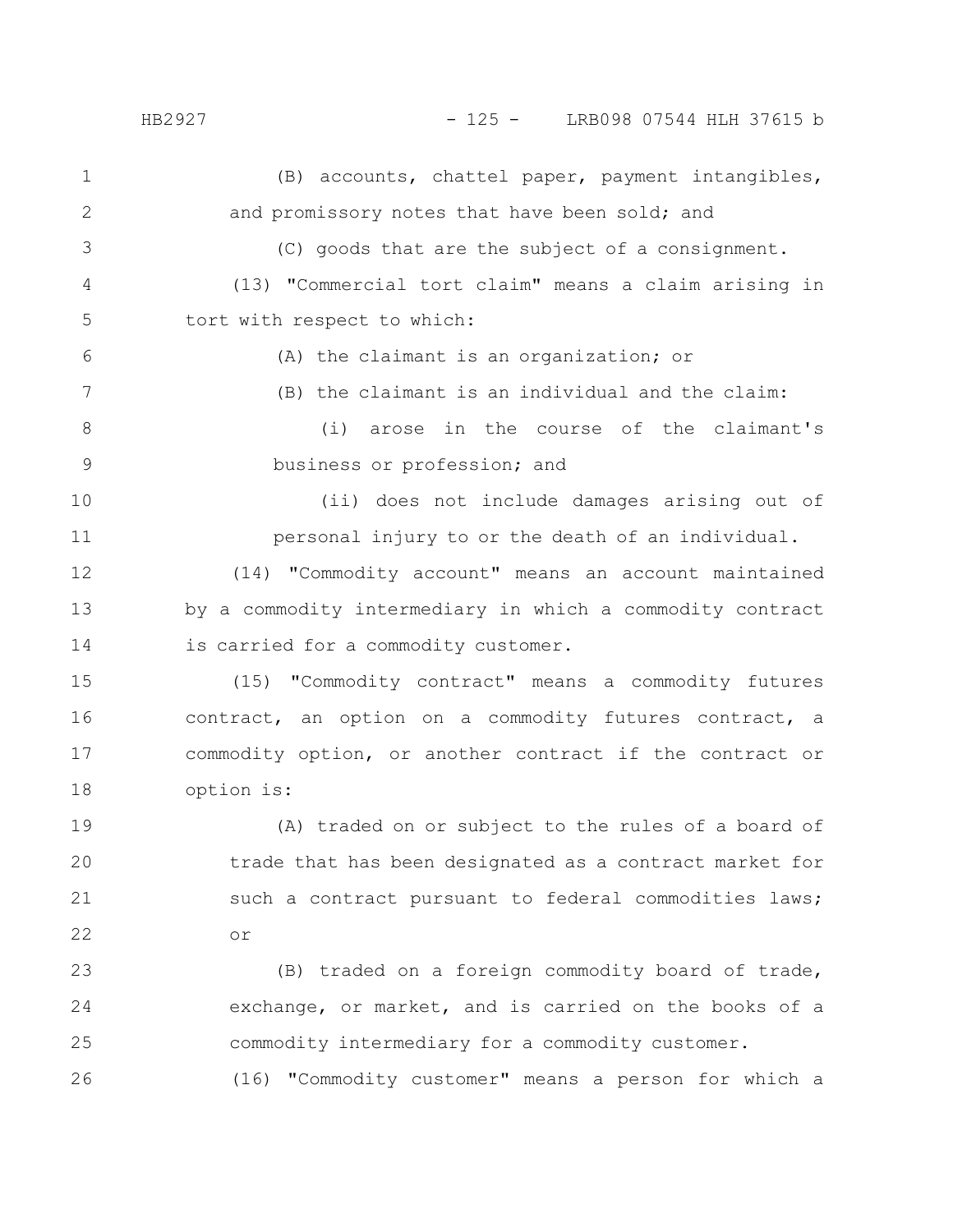commodity intermediary carries a commodity contract on its books. (17) "Commodity intermediary" means a person that: 1 2 3

(A) is registered as a futures commission merchant under federal commodities law; or

(B) in the ordinary course of its business provides clearance or settlement services for a board of trade that has been designated as a contract market pursuant to federal commodities law. 6 7 8 9

(18) "Communicate" means:

11

22

10

4

5

(A) to send a written or other tangible record;

(B) to transmit a record by any means agreed upon by the persons sending and receiving the record; or 12 13

(C) in the case of transmission of a record to or by a filing office, to transmit a record by any means prescribed by filing-office rule. 14 15 16

(19) "Consignee" means a merchant to which goods are delivered in a consignment. 17 18

(20) "Consignment" means a transaction, regardless of its form, in which a person delivers goods to a merchant for the purpose of sale and: 19 20 21

(A) the merchant:

(i) deals in goods of that kind under a name other than the name of the person making delivery; (ii) is not an auctioneer; and (iii) is not generally known by its creditors 23 24 25 26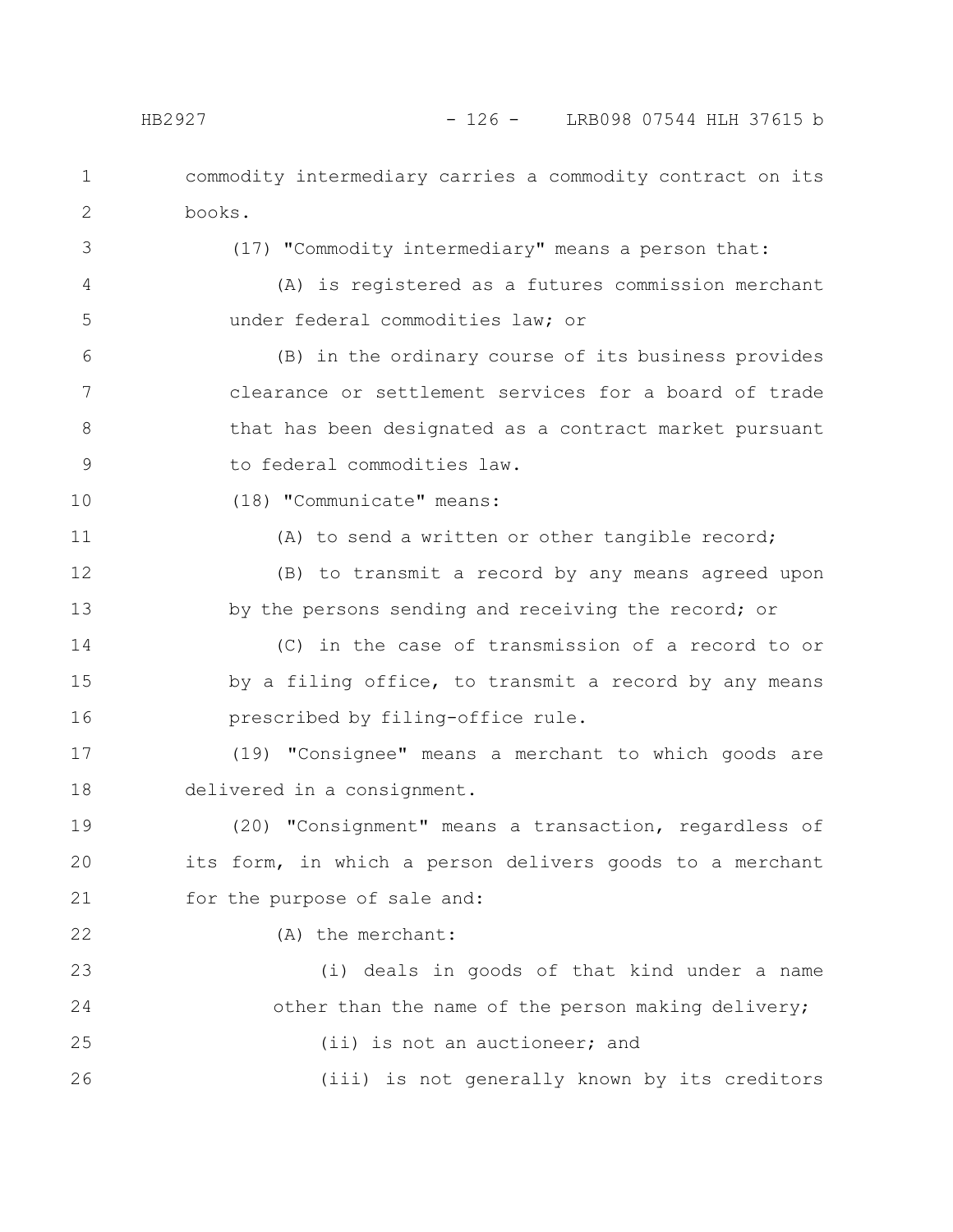19

20

to be substantially engaged in selling the goods of others; 1 2

(B) with respect to each delivery, the aggregate value of the goods is \$1,000 or more at the time of delivery; 3 4 5

(C) the goods are not consumer goods immediately before delivery; and 6 7

(D) the transaction does not create a security interest that secures an obligation. 8 9

(21) "Consignor" means a person that delivers goods to a consignee in a consignment. 10 11

(22) "Consumer debtor" means a debtor in a consumer transaction. 12 13

(23) "Consumer goods" means goods that are used or bought for use primarily for personal, family, or household purposes. 14 15 16

(24) "Consumer-goods transaction" means a consumer transaction in which: 17 18

(A) an individual incurs an obligation primarily for personal, family, or household purposes; and

(B) a security interest in consumer goods secures the obligation. 21 22

(25) "Consumer obligor" means an obligor who is an individual and who incurred the obligation as part of a transaction entered into primarily for personal, family, or household purposes. 23 24 25 26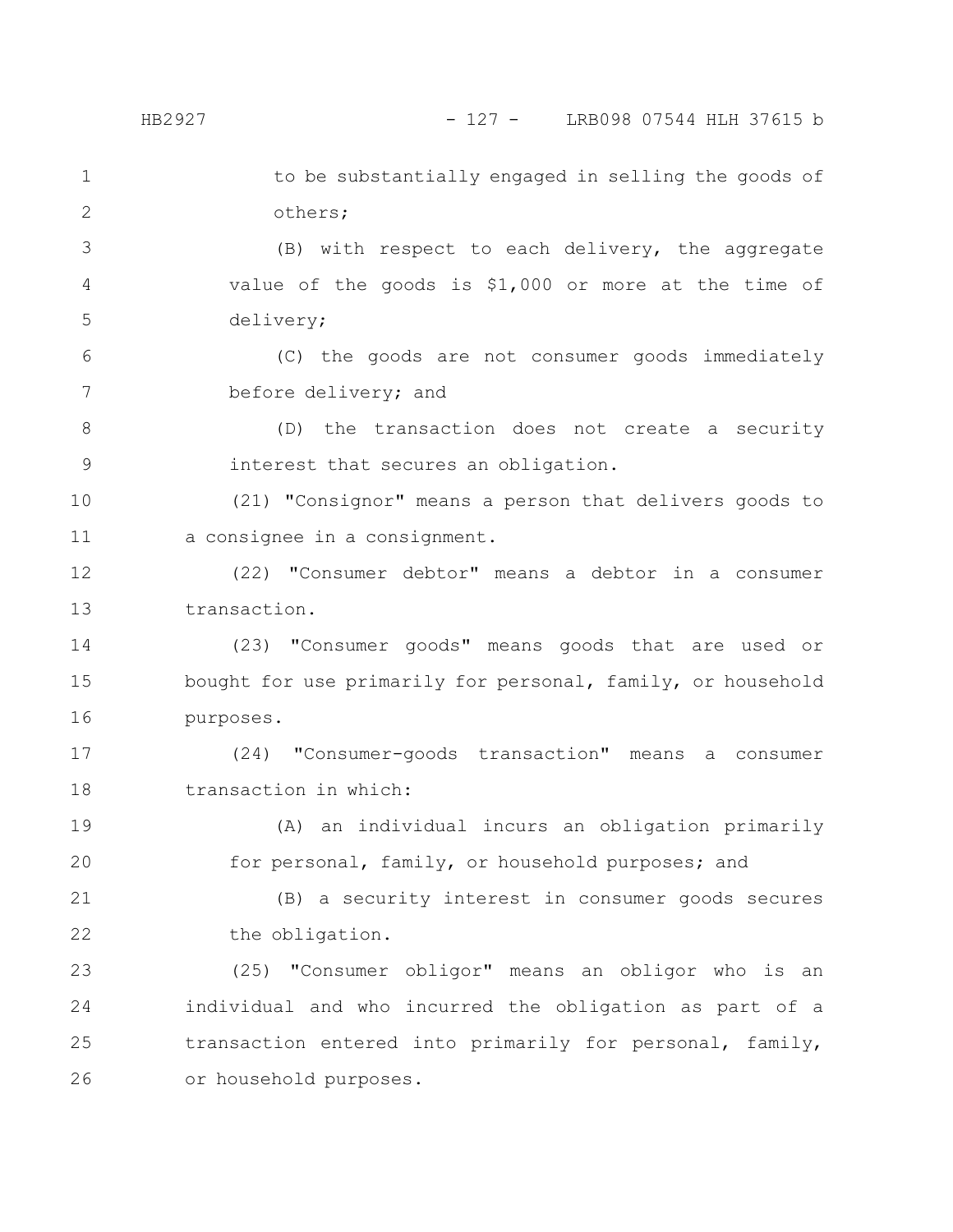(26) "Consumer transaction" means a transaction in which (i) an individual incurs an obligation primarily for personal, family, or household purposes, (ii) a security interest secures the obligation, and (iii) the collateral is held or acquired primarily for personal, family, or household purposes. The term includes consumer-goods transactions. 1 2 3 4 5 6 7

(27) "Continuation statement" means an amendment of a financing statement which: 8 9

(A) identifies, by its file number, the initial financing statement to which it relates; and 10 11

(B) indicates that it is a continuation statement for, or that it is filed to continue the effectiveness of, the identified financing statement. 12 13 14

(28) "Debtor" means: 15

(A) a person having an interest, other than a security interest or other lien, in the collateral, whether or not the person is an obligor; 16 17 18

(B) a seller of accounts, chattel paper, payment intangibles, or promissory notes; or 19 20

21

(C) a consignee.

(29) "Deposit account" means a demand, time, savings, passbook, nonnegotiable certificates of deposit, uncertificated certificates of deposit, nontransferrable certificates of deposit, or similar account maintained with a bank. The term does not include investment property 22 23 24 25 26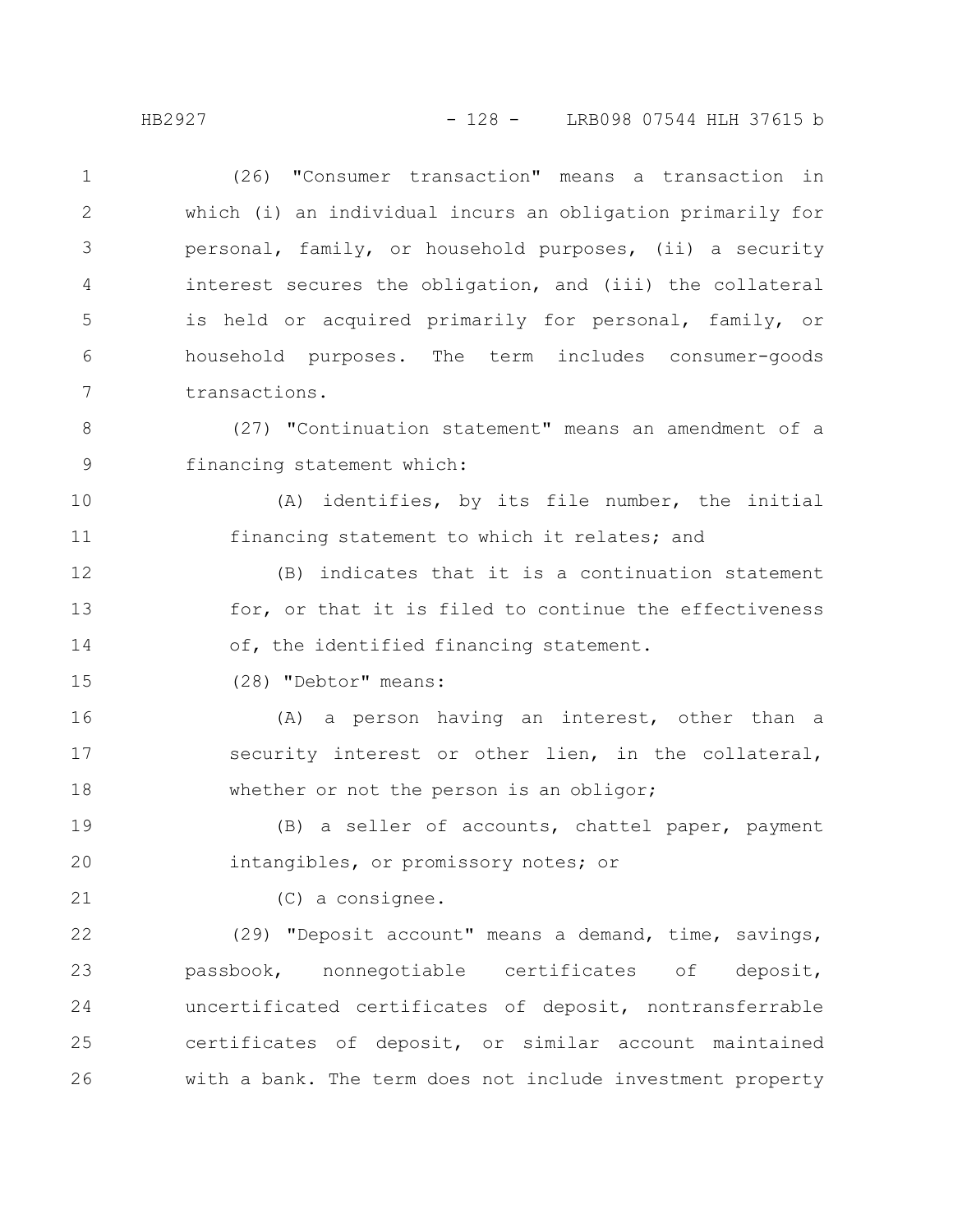HB2927 - 129 - LRB098 07544 HLH 37615 b

1

or accounts evidenced by an instrument.

(30) "Document" means a document of title or a receipt of the type described in Section 7-201(b). 2 3

(31) "Electronic chattel paper" means chattel paper evidenced by a record or records consisting of information stored in an electronic medium. 4 5 6

(32) "Encumbrance" means a right, other than an ownership interest, in real property. The term includes mortgages and other liens on real property. 7 8 9

(33) "Equipment" means goods other than inventory, farm products, or consumer goods. 10 11

(34) "Farm products" means goods, other than standing timber, with respect to which the debtor is engaged in a farming operation and which are: 12 13 14

(A) crops grown, growing, or to be grown, including: 15 16

(i) crops produced on trees, vines, and bushes; and 17 18

(ii) aquatic goods produced in aquacultural operations; 19 20

(B) livestock, born or unborn, including aquatic goods produced in aquacultural operations; 21 22

(C) supplies used or produced in a farming operation; or 23 24

(D) products of crops or livestock in their unmanufactured states. 25 26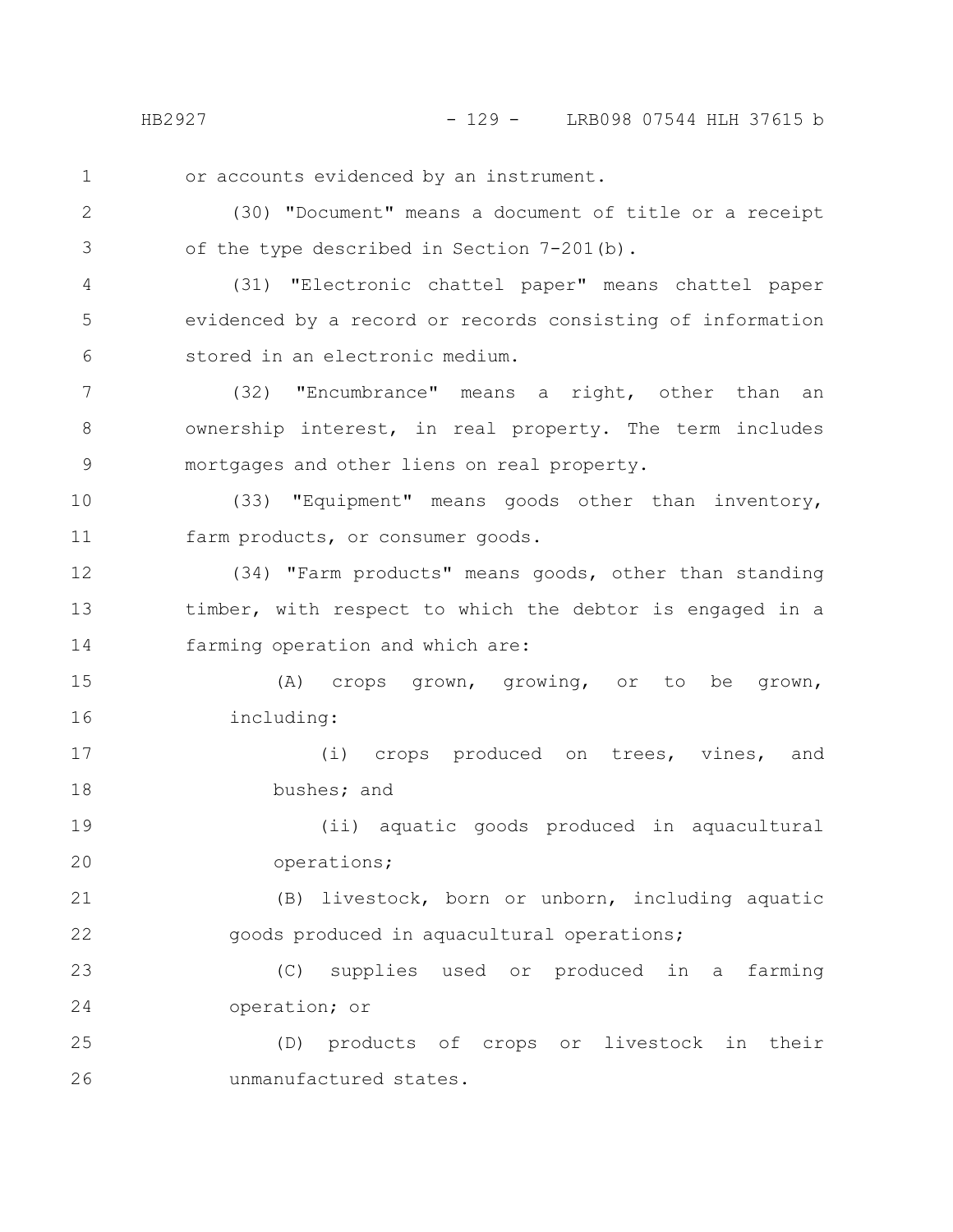(35) "Farming operation" means raising, cultivating, propagating, fattening, grazing, or any other farming, livestock, or aquacultural operation. 1 2 3

4

5

(36) "File number" means the number assigned to an initial financing statement pursuant to Section 9-519(a).

(37) "Filing office" means an office designated in Section 9-501 as the place to file a financing statement. 6 7

(38) "Filing-office rule" means a rule adopted pursuant to Section 9-526. 8 9

(39) "Financing statement" means a record or records composed of an initial financing statement and any filed record relating to the initial financing statement. 10 11 12

(40) "Fixture filing" means the filing of a financing statement covering goods that are or are to become fixtures and satisfying Section 9-502(a) and (b). The term includes the filing of a financing statement covering goods of a transmitting utility which are or are to become fixtures. 13 14 15 16 17

(41) "Fixtures" means goods that have become so related to particular real property that an interest in them arises under real property law. 18 19 20

(42) "General intangible" means any personal property, including things in action, other than accounts, chattel paper, commercial tort claims, deposit accounts, documents, goods, instruments, investment property, letter-of-credit rights, letters of credit, money, and oil, gas, or other minerals before extraction. The term 21 22 23 24 25 26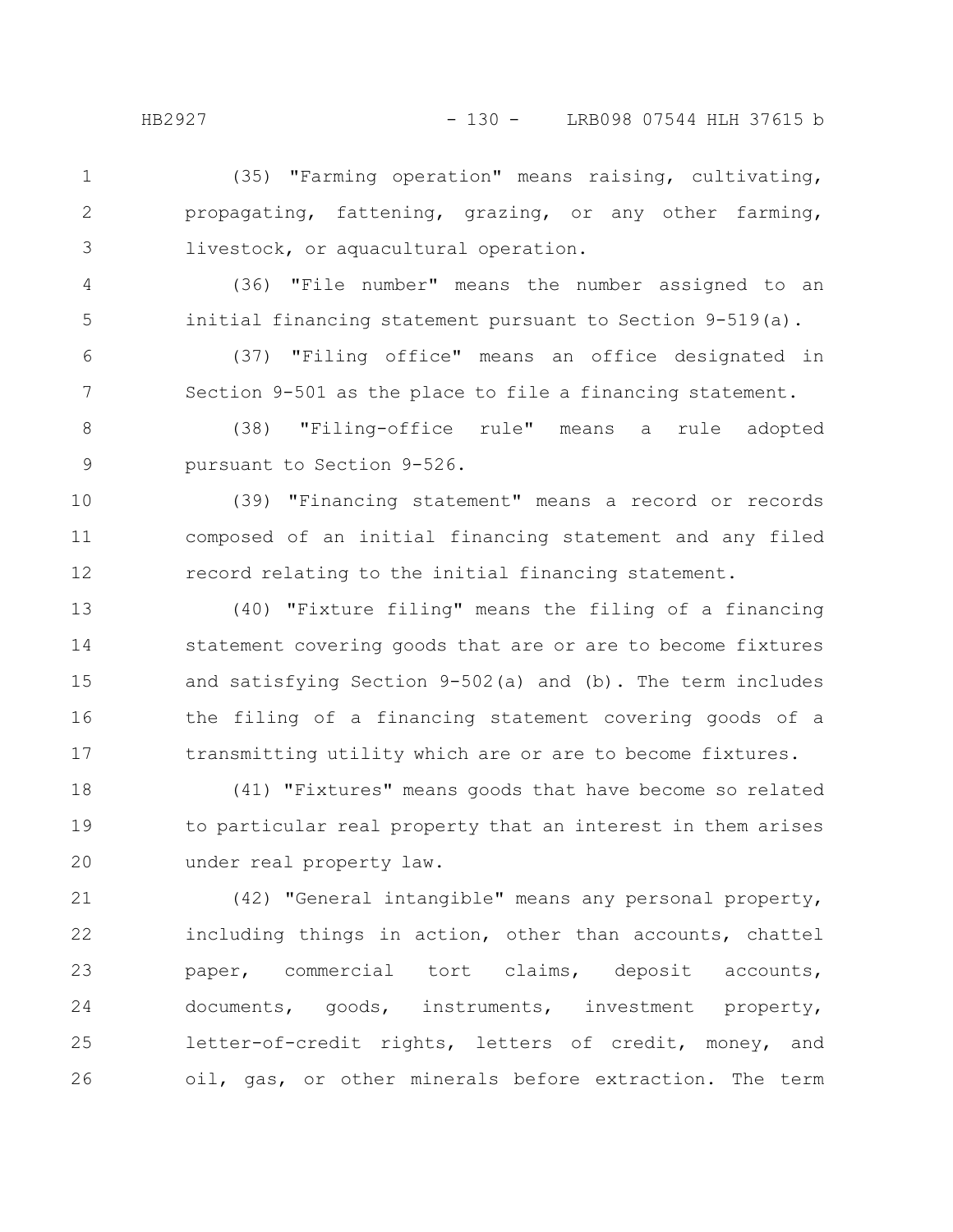1

includes payment intangibles and software.

(43) "Good faith" means honesty in fact and the observance of reasonable commercial standards of fair dealing. 2 3 4

(44) "Goods" means all things that are movable when a security interest attaches. The term includes (i) fixtures, (ii) standing timber that is to be cut and removed under a conveyance or contract for sale, (iii) the unborn young of animals, (iv) crops grown, growing, or to be grown, even if the crops are produced on trees, vines, or bushes, and (v) manufactured homes. The term also includes a computer program embedded in goods and any supporting information provided in connection with a transaction relating to the program if (i) the program is associated with the goods in such a manner that it customarily is considered part of the goods, or (ii) by becoming the owner of the goods, a person acquires a right to use the program in connection with the goods. The term does not include a computer program embedded in goods that consist solely of the medium in which the program is embedded. The term also does not include accounts, chattel paper, commercial tort claims, deposit accounts, documents, general intangibles, instruments, investment property, letter-of-credit rights, letters of credit, money, or oil, gas, or other minerals before extraction. (45) "Governmental unit" means a subdivision, agency, 5 6 7 8 9 10 11 12 13 14 15 16 17 18 19 20 21 22 23 24 25 26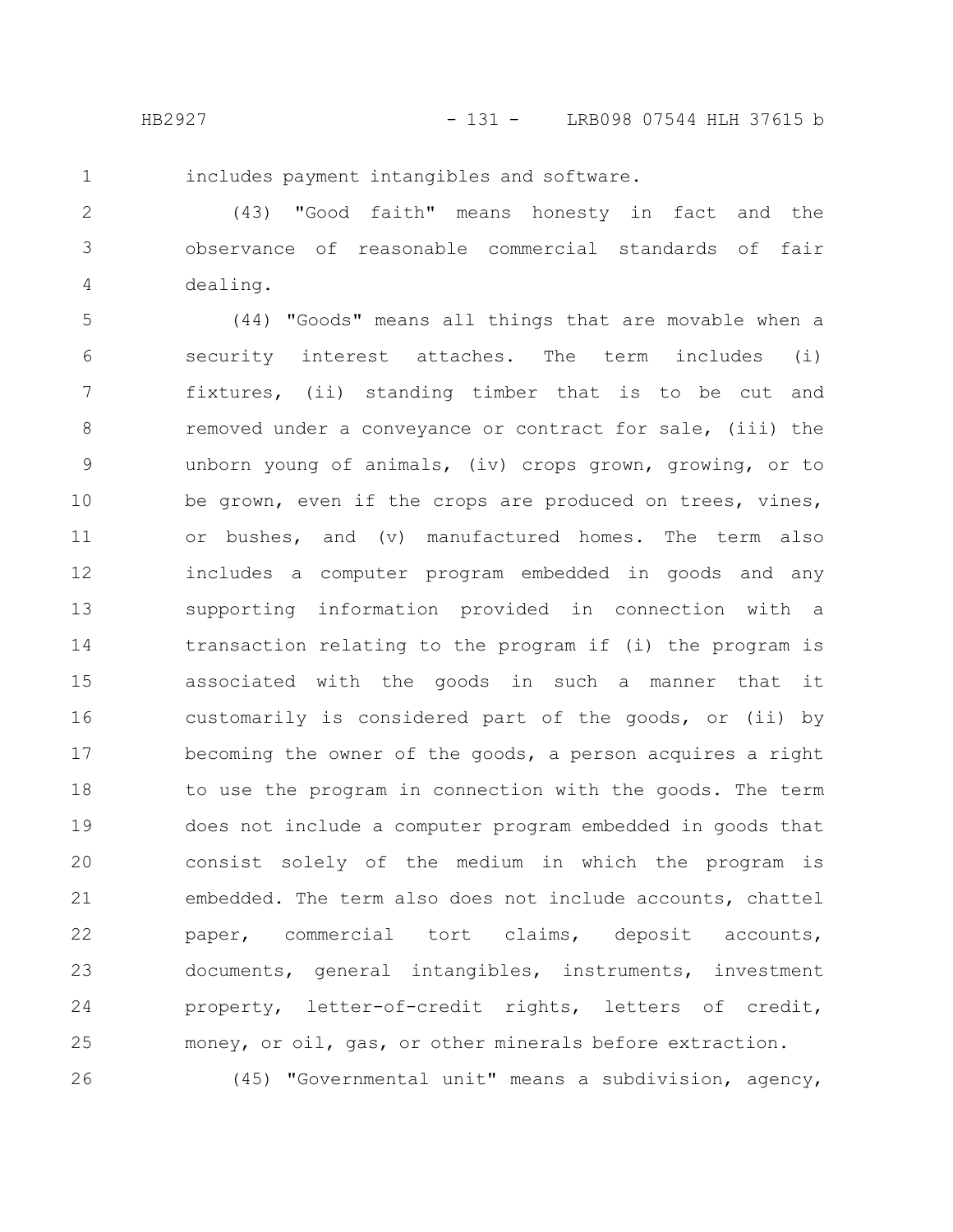department, county, parish, municipality, or other unit of the government of the United States, a State, or a foreign country. The term includes an organization having a separate corporate existence if the organization is eligible to issue debt on which interest is exempt from income taxation under the laws of the United States. 1 2 3 4 5 6

(46) "Health-care-insurance receivable" means an interest in or claim under a policy of insurance which is a right to payment of a monetary obligation for health-care goods or services provided. 7 8 9 10

(47) "Instrument" means a negotiable instrument or any other writing that evidences a right to the payment of a monetary obligation, is not itself a security agreement or lease, and is of a type that in ordinary course of business is transferred by delivery with any necessary indorsement or assignment. The term does not include (i) investment property, (ii) letters of credit, (iii) nonnegotiable certificates of deposit, (iv) uncertificated certificates of deposit, (v) nontransferrable certificates of deposit, or (vi) writings that evidence a right to payment arising out of the use of a credit or charge card or information contained on or for use with the card. 11 12 13 14 15 16 17 18 19 20 21 22

(48) "Inventory" means goods, other than farm products, which: 23 24

25

26

- (A) are leased by a person as lessor;
- 

(B) are held by a person for sale or lease or to be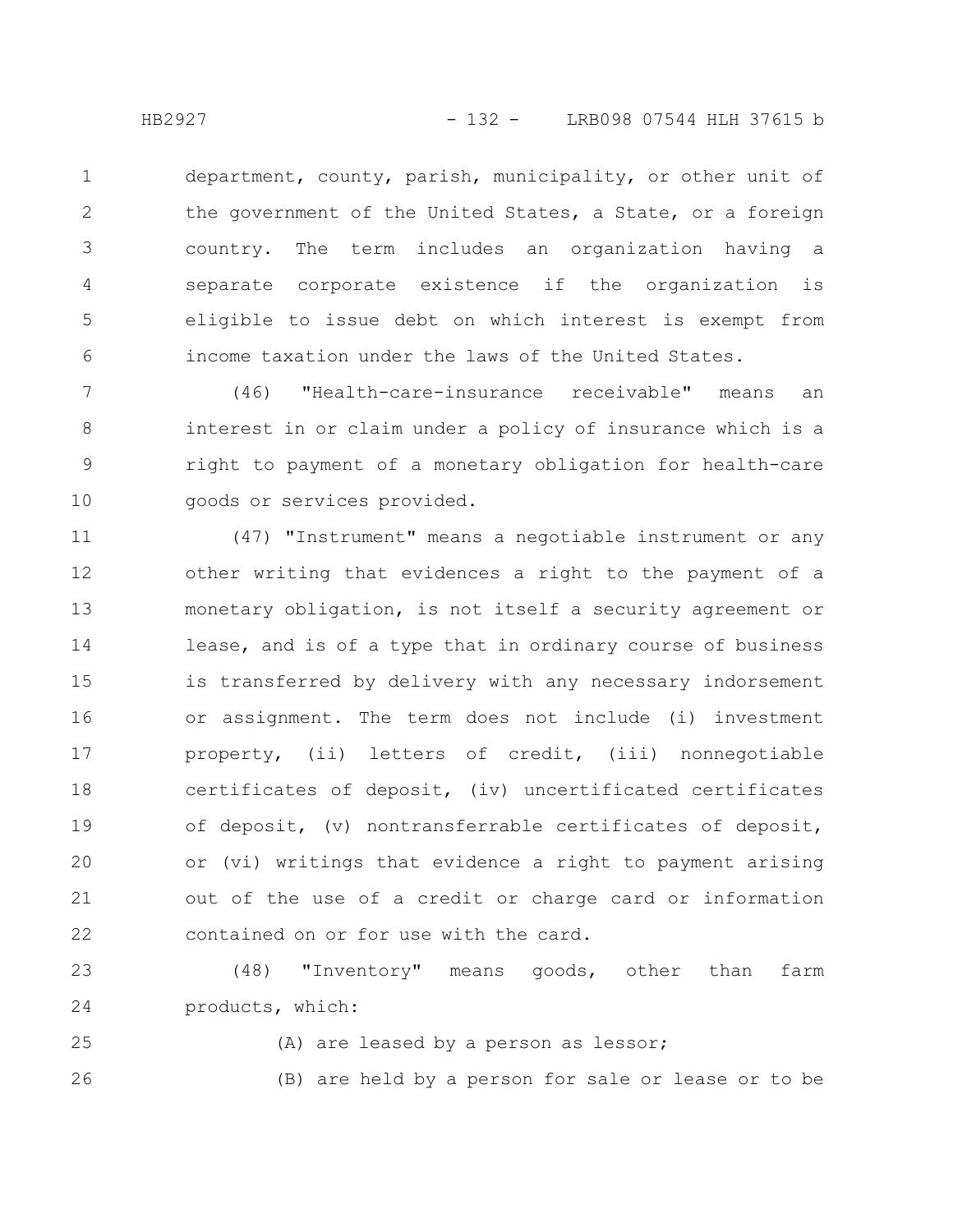HB2927 - 133 - LRB098 07544 HLH 37615 b

1

furnished under a contract of service;

(C) are furnished by a person under a contract of service; or 2 3

(D) consist of raw materials, work in process, or materials used or consumed in a business. 4 5

(49) "Investment property" means a security, whether certificated or uncertificated, security entitlement, securities account, commodity contract, or commodity account. 6 7 8 9

(50) "Jurisdiction of organization", with respect to a registered organization, means the jurisdiction under whose law the organization is organized. 10 11 12

(51) "Letter-of-credit right" means a right to payment or performance under a letter of credit, whether or not the beneficiary has demanded or is at the time entitled to demand payment or performance. The term does not include the right of a beneficiary to demand payment or performance under a letter of credit. 13 14 15 16 17 18

19

26

(52) "Lien creditor" means:

(A) a creditor that has acquired a lien on the property involved by attachment, levy, or the like; 20 21

(B) an assignee for benefit of creditors from the time of assignment; 22 23

(C) a trustee in bankruptcy from the date of the filing of the petition; or 24 25

(D) a receiver in equity from the time of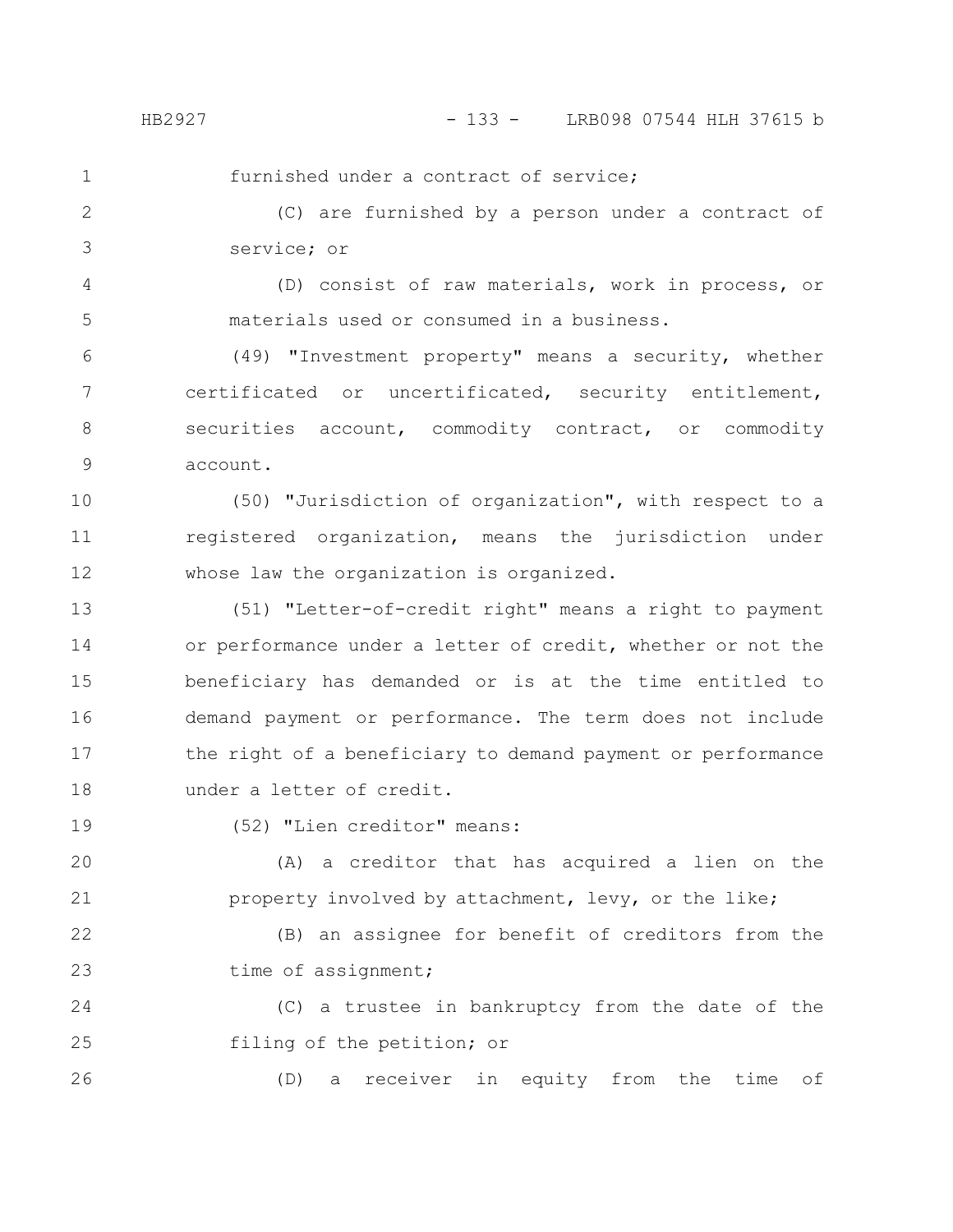appointment. 1

| $\mathbf{2}$ | (53)<br>"Manufactured home"<br>means<br>structure,<br>a     |
|--------------|-------------------------------------------------------------|
| 3            | transportable in one or more sections, which, in the        |
| 4            | traveling mode, is eight body feet or more in width or 40   |
| 5            | body feet or more in length, or, when erected on site, is   |
| 6            | 320 or more square feet, and which is built on a permanent  |
| 7            | chassis and designed to be used as a dwelling with or       |
| $8\,$        | without a permanent foundation when connected to the        |
| 9            | required utilities, and includes the plumbing, heating,     |
| 10           | air-conditioning, and electrical systems contained          |
| 11           | therein. The term includes any structure that meets all of  |
| 12           | requirements of<br>the<br>this paragraph except the size    |
| 13           | requirements and with respect to which the manufacturer     |
| 14           | voluntarily files a certification required by the United    |
| 15           | States Secretary of Housing and Urban Development and       |
| 16           | complies with the standards established under Title 42 of   |
| 17           | the United States Code factory assembled, completely        |
| 18           | integrated structure designed for permanent habitation,     |
| 19           | with a permanent chassis, and so constructed as to permit   |
| 20           | transport, on wheels temporarily or permanently             |
| 21           | attached to its frame, and is a movable or portable unit    |
| 22           | that is (i) 8 body fect or more in width, (ii) 40 body fect |
| 23           | or more in length, and (iii) 320 or more square feet,       |
| 24           | constructed to be towed on its own chassis (comprised of    |
| 25           | frame and wheels) from the place of its construction to the |
| 26           | location, or subsequent locations, at which it is installed |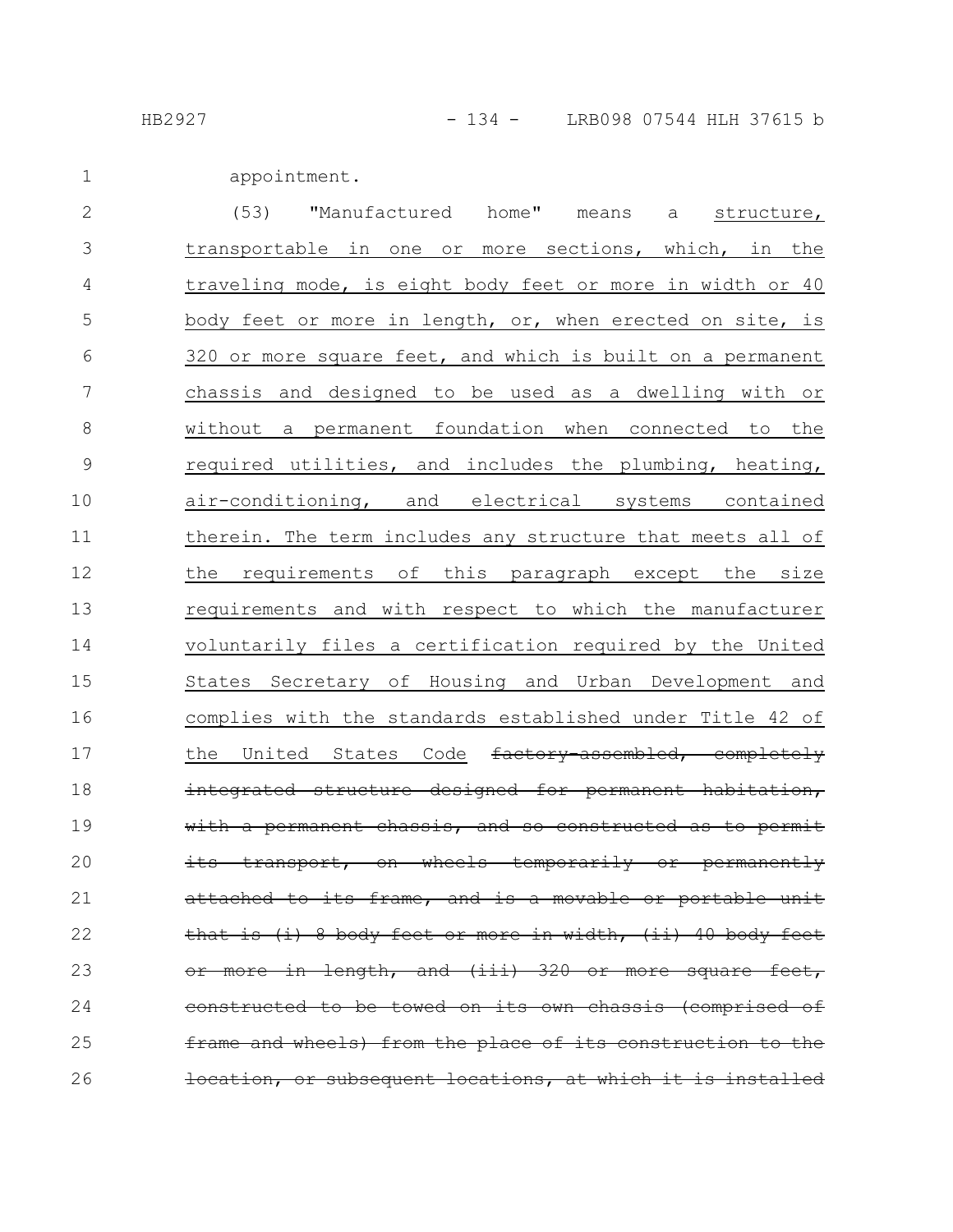and set up according to the manufacturer's instructions and for year-round occupancy for habitation, and designed and permit its occupancy as a dwelling place persons. The term shall include units containing parts that may be folded, collapsed, or telescoped when being that may be expected to provide additional cubic eapacity, and that are designed to be joined integral unit capable of being separated again components for repeated towing. The term shall exclude campers and recreational vehicles. 1 2 3 4 5 6 7 8 9 10 11

(54) "Manufactured-home transaction" means a secured transaction: 12 13

(A) that creates a purchase-money security interest in a manufactured home, other than a manufactured home held as inventory; or 14 15 16

(B) in which a manufactured home, other than a manufactured home held as inventory, is the primary collateral. 17 18 19

(55) "Mortgage" means a consensual interest in real property, including fixtures, which secures payment or performance of an obligation. 20 21 22

(56) "New debtor" means a person that becomes bound as debtor under Section 9-203(d) by a security agreement previously entered into by another person. 23 24 25

26

(57) "New value" means (i) money, (ii) money's worth in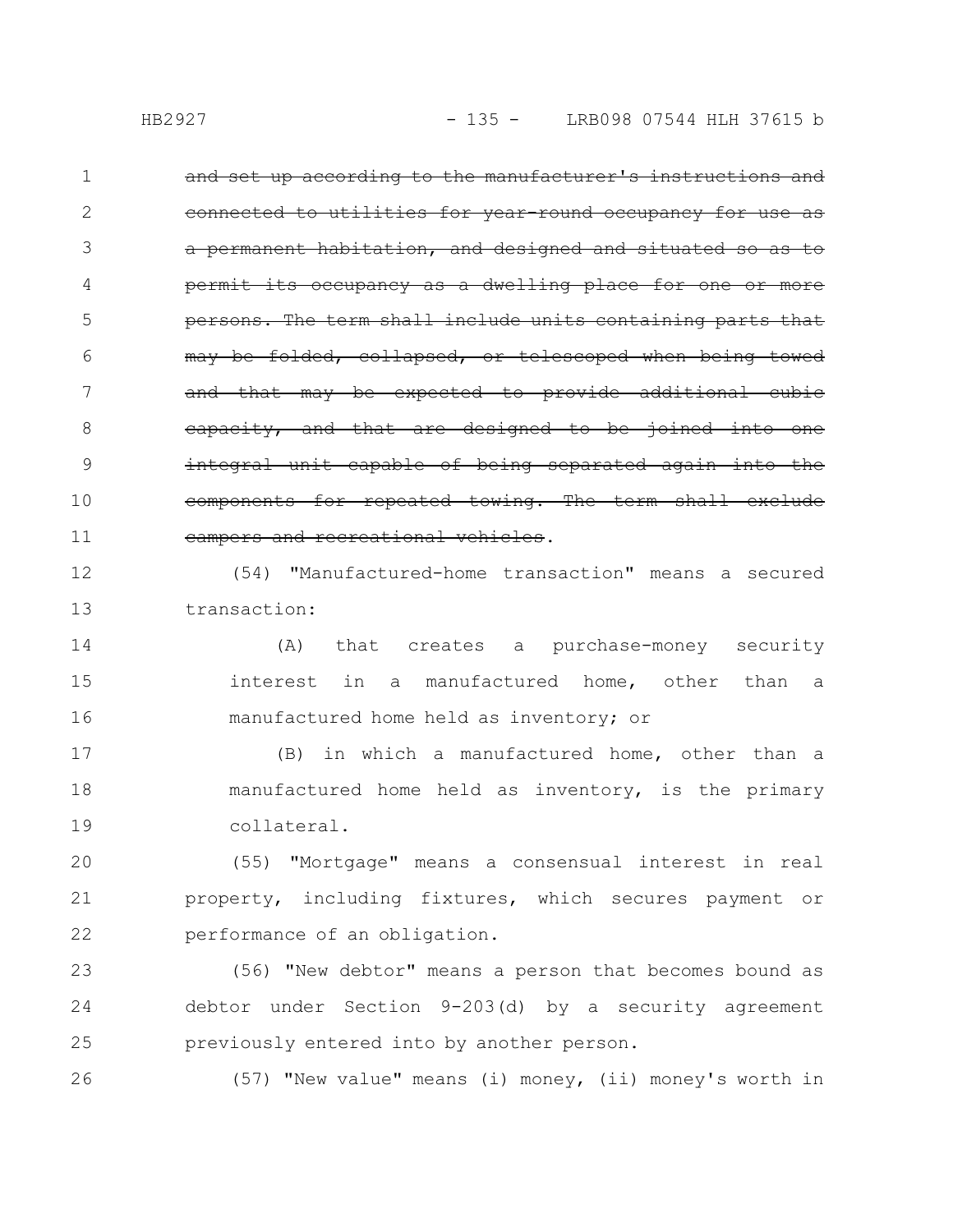property, services, or new credit, or (iii) release by a transferee of an interest in property previously transferred to the transferee. The term does not include an obligation substituted for another obligation. 1 2 3 4

(58) "Noncash proceeds" means proceeds other than cash proceeds. 5 6

(59) "Obligor" means a person that, with respect to an obligation secured by a security interest in or an agricultural lien on the collateral, (i) owes payment or other performance of the obligation, (ii) has provided property other than the collateral to secure payment or other performance of the obligation, or (iii) is otherwise accountable in whole or in part for payment or other performance of the obligation. The term does not include issuers or nominated persons under a letter of credit. 7 8 9 10 11 12 13 14 15

(60) "Original debtor", except as used in Section 9-310(c), means a person that, as debtor, entered into a security agreement to which a new debtor has become bound under Section 9-203(d). 16 17 18 19

(61) "Payment intangible" means a general intangible under which the account debtor's principal obligation is a monetary obligation. 20 21 22

(62) "Person related to", with respect to an individual, means: 23 24

25

(A) the spouse of the individual;

(B) a brother, brother-in-law, sister, or 26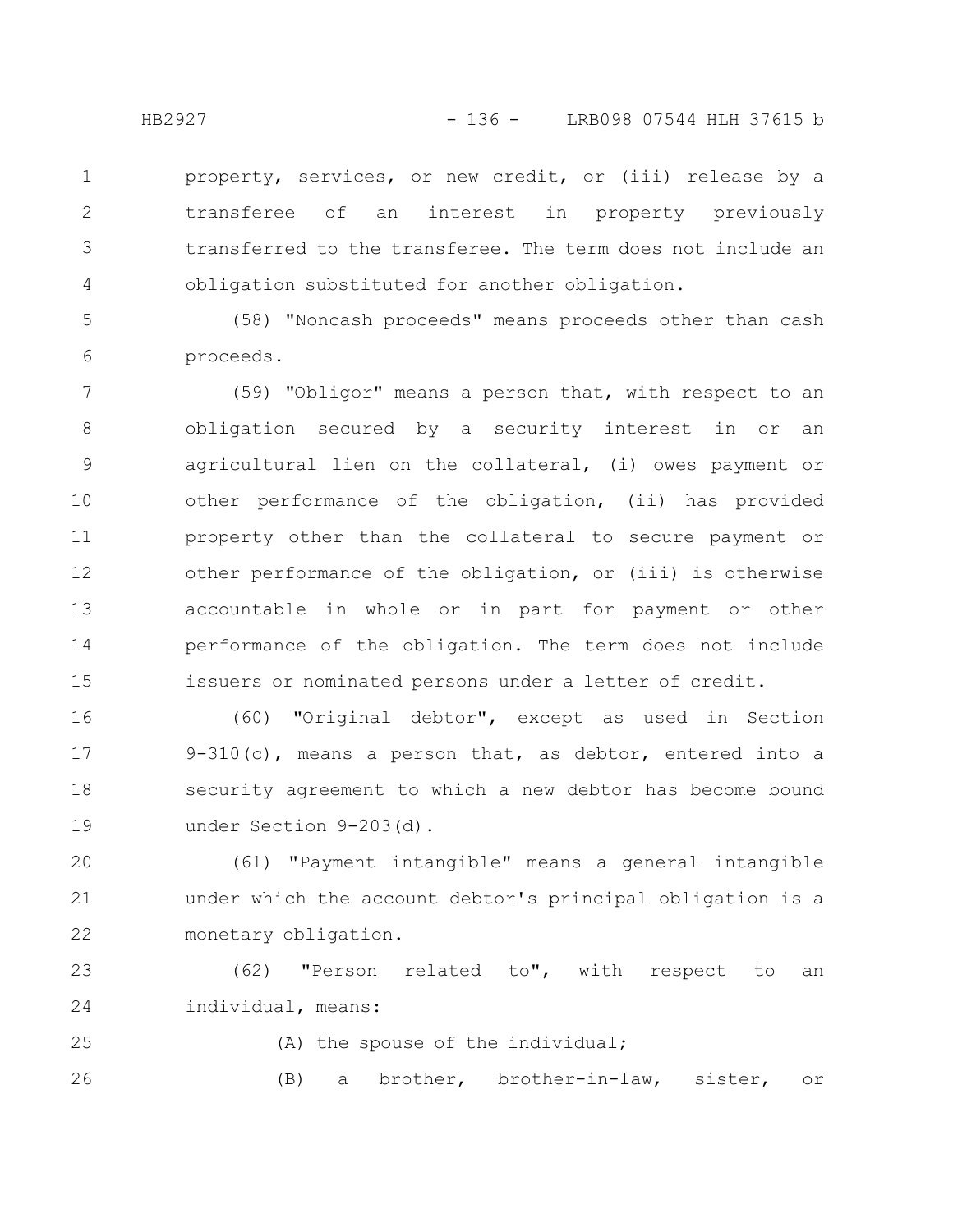HB2927 - 137 - LRB098 07544 HLH 37615 b

sister-in-law of the individual; (C) an ancestor or lineal descendant of the individual or the individual's spouse; or (D) any other relative, by blood or marriage, of the individual or the individual's spouse who shares the same home with the individual. (63) "Person related to", with respect to an organization, means: (A) a person directly or indirectly controlling, controlled by, or under common control with the organization; (B) an officer or director of, or a person performing similar functions with respect to, the organization; (C) an officer or director of, or a person performing similar functions with respect to, a person described in subparagraph (A); (D) the spouse of an individual described in subparagraph  $(A)$ ,  $(B)$ , or  $(C)$ ; or (E) an individual who is related by blood or marriage to an individual described in subparagraph  $(A)$ ,  $(B)$ ,  $(C)$ , or  $(D)$  and shares the same home with the individual. (64) "Proceeds", except as used in Section 9-609(b), means the following property: 1 2 3 4 5 6 7 8 9 10 11 12 13 14 15 16 17 18 19 20 21 22 23 24 25

(A) whatever is acquired upon the sale, lease,

26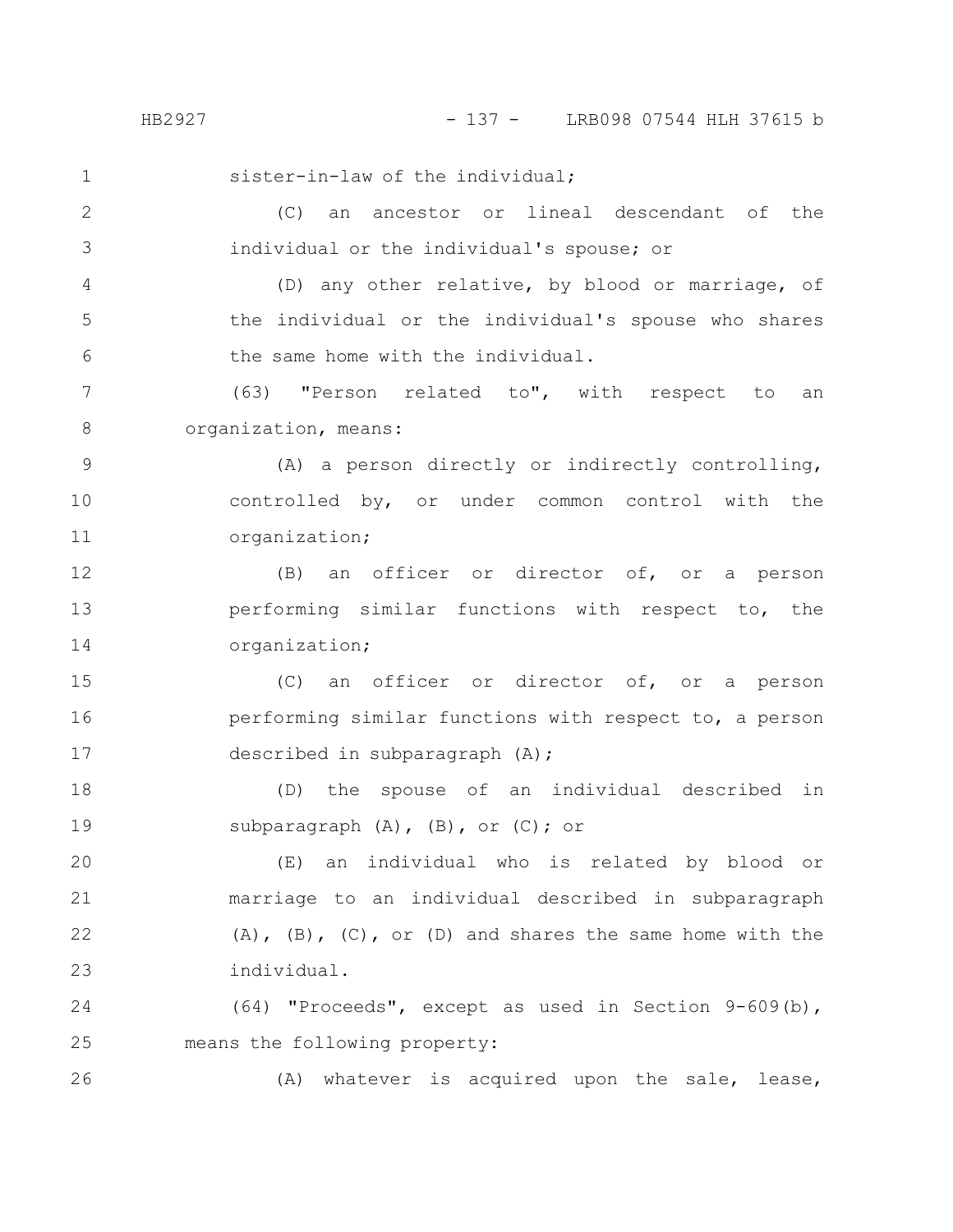license, exchange, or other disposition of collateral;

2 3

(B) whatever is collected on, or distributed on account of, collateral;

4

1

(C) rights arising out of collateral;

(D) to the extent of the value of collateral, claims arising out of the loss, nonconformity, or interference with the use of, defects or infringement of rights in, or damage to, the collateral; or 5 6 7 8

(E) to the extent of the value of collateral and to the extent payable to the debtor or the secured party, insurance payable by reason of the loss or nonconformity of, defects or infringement of rights in, or damage to, the collateral. 9 10 11 12 13

(65) "Promissory note" means an instrument that evidences a promise to pay a monetary obligation, does not evidence an order to pay, and does not contain an acknowledgment by a bank that the bank has received for deposit a sum of money or funds. 14 15 16 17 18

(66) "Proposal" means a record authenticated by a secured party which includes the terms on which the secured party is willing to accept collateral in full or partial satisfaction of the obligation it secures pursuant to Sections 9-620, 9-621, and 9-622. 19 20 21 22 23

(67) "Public-finance transaction" means a secured transaction in connection with which: 24 25

26

(A) debt securities are issued;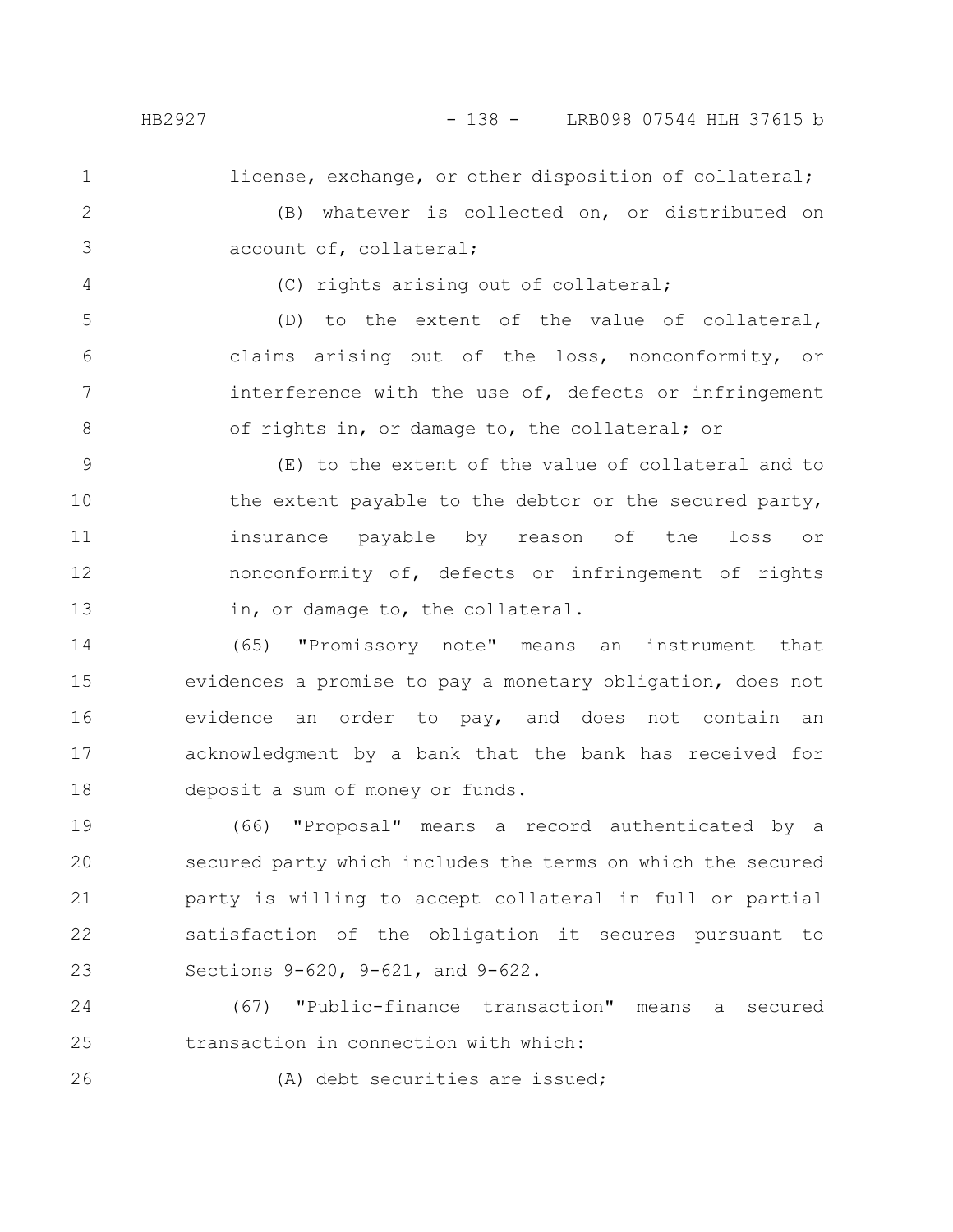(B) all or a portion of the securities issued have an initial stated maturity of at least 20 years; and 1 2

(C) the debtor, obligor, secured party, account debtor or other person obligated on collateral, assignor or assignee of a secured obligation, or assignor or assignee of a security interest is a State or a governmental unit of a State. 3 4 5 6 7

(68) "Pursuant to commitment", with respect to an advance made or other value given by a secured party, means pursuant to the secured party's obligation, whether or not a subsequent event of default or other event not within the secured party's control has relieved or may relieve the secured party from its obligation. 8 9 10 11 12 13

(69) "Record", except as used in "for record", "of record", "record or legal title", and "record owner", means information that is inscribed on a tangible medium or which is stored in an electronic or other medium and is retrievable in perceivable form. 14 15 16 17 18

(70) "Registered organization" means an organization organized solely under the law of a single State or the United States and as to which the State or the United States must maintain a public record showing the organization to have been organized. 19 20 21 22 23

(71) "Secondary obligor" means an obligor to the extent that: 24 25

26

(A) the obligor's obligation is secondary; or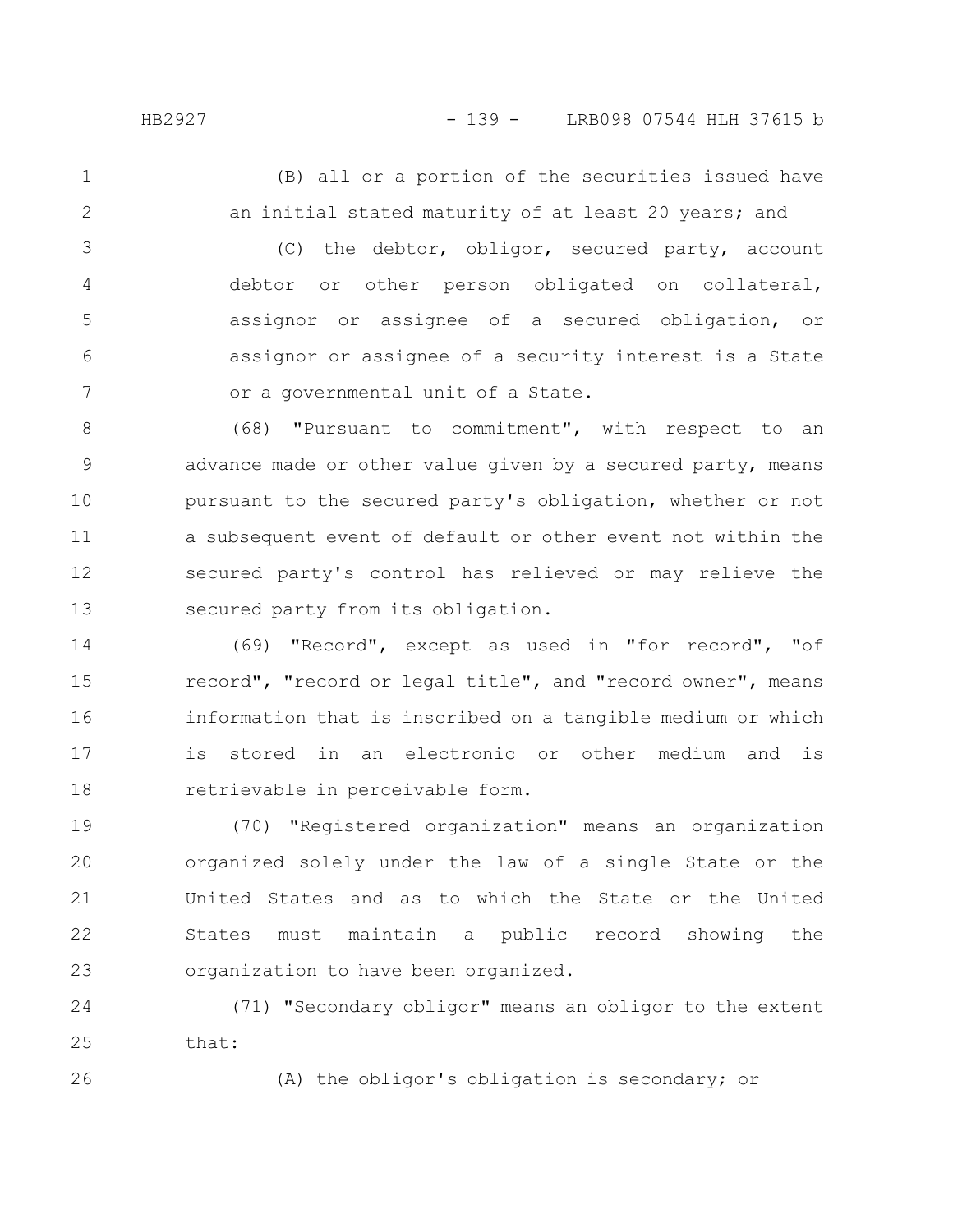## HB2927 - 140 - LRB098 07544 HLH 37615 b

(B) the obligor has a right of recourse with respect to an obligation secured by collateral against the debtor, another obligor, or property of either. (72) "Secured party" means: (A) a person in whose favor a security interest is created or provided for under a security agreement, whether or not any obligation to be secured is outstanding; (B) a person that holds an agricultural lien; (C) a consignor; (D) a person to which accounts, chattel paper, payment intangibles, or promissory notes have been sold; (E) a trustee, indenture trustee, agent, collateral agent, or other representative in whose favor a security interest or agricultural lien is created or provided for; or (F) a person that holds a security interest arising under Section 2-401, 2-505, 2-711(3), 2A-508(5), 4-210, or 5-118. (73) "Security agreement" means an agreement that creates or provides for a security interest. (74) "Send", in connection with a record or notification, means: (A) to deposit in the mail, deliver for transmission, or transmit by any other usual means of 1 2 3 4 5 6 7 8 9 10 11 12 13 14 15 16 17 18 19 20 21 22 23 24 25 26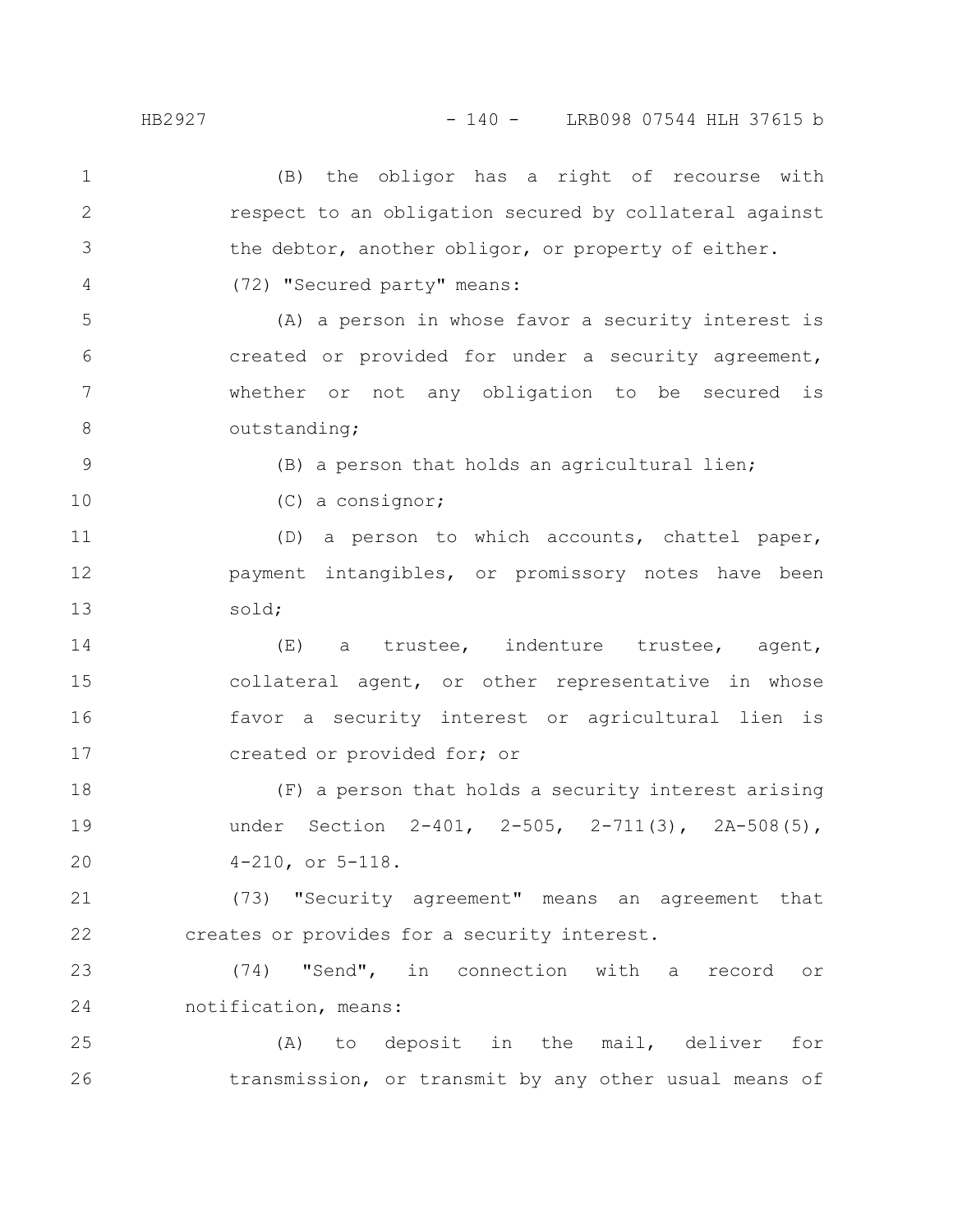communication, with postage or cost of transmission provided for, addressed to any address reasonable under the circumstances; or 1 2 3

(B) to cause the record or notification to be received within the time that it would have been received if properly sent under subparagraph (A). 4 5 6

(75) "Software" means a computer program and any supporting information provided in connection with a transaction relating to the program. The term does not include a computer program that is included in the definition of goods. 7 8 9 10 11

(76) "State" means a State of the United States, the District of Columbia, Puerto Rico, the United States Virgin Islands, or any territory or insular possession subject to the jurisdiction of the United States. 12 13 14 15

(77) "Supporting obligation" means a letter-of-credit right or secondary obligation that supports the payment or performance of an account, chattel paper, a document, a general intangible, an instrument, or investment property. 16 17 18 19

(78) "Tangible chattel paper" means chattel paper evidenced by a record or records consisting of information that is inscribed on a tangible medium. 20 21 22

(79) "Termination statement" means an amendment of a financing statement which: 23 24

(A) identifies, by its file number, the initial financing statement to which it relates; and 25 26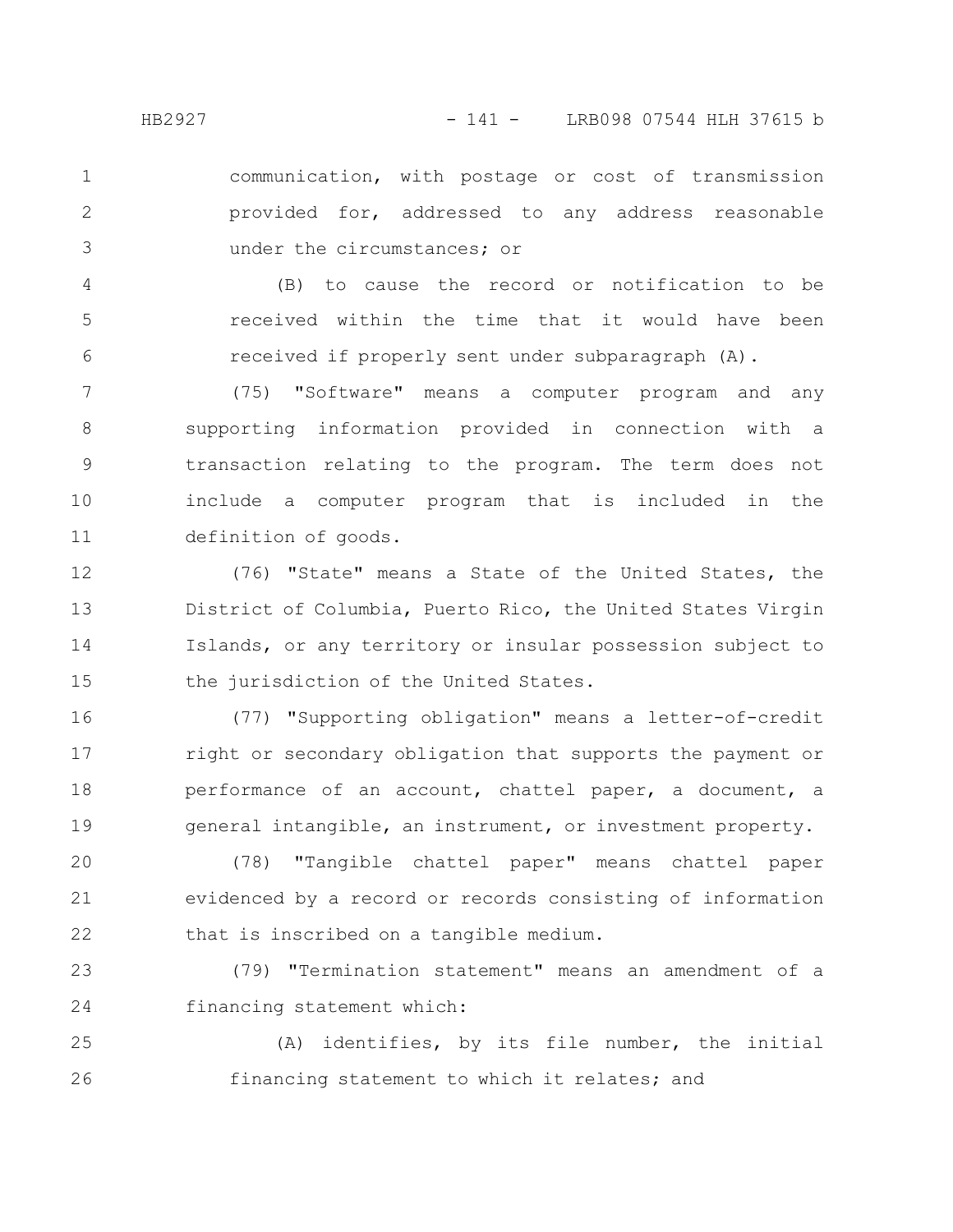(B) indicates either that it is a termination statement or that the identified financing statement is no longer effective. (80) "Transmitting utility" means a person primarily engaged in the business of: (A) operating a railroad, subway, street railway, or trolley bus; (B) transmitting communications electrically, electromagnetically, or by light; (C) transmitting goods by pipeline or sewer; or (D) transmitting or producing and transmitting electricity, steam, gas, or water. (b) Definitions in other Articles. "Control" as provided in Section 7-106 and the following definitions in other Articles apply to this Article: "Applicant". Section 5-102. "Beneficiary". Section 5-102. "Broker". Section 8-102. "Certificated security". Section 8-102. "Check". Section 3-104. "Clearing corporation". Section 8-102. "Contract for sale". Section 2-106. "Customer". Section 4-104. "Entitlement holder". Section 8-102. "Financial asset". Section 8-102. "Holder in due course". Section 3-302. 1 2 3 4 5 6 7 8 9 10 11 12 13 14 15 16 17 18 19 20 21 22 23 24 25 26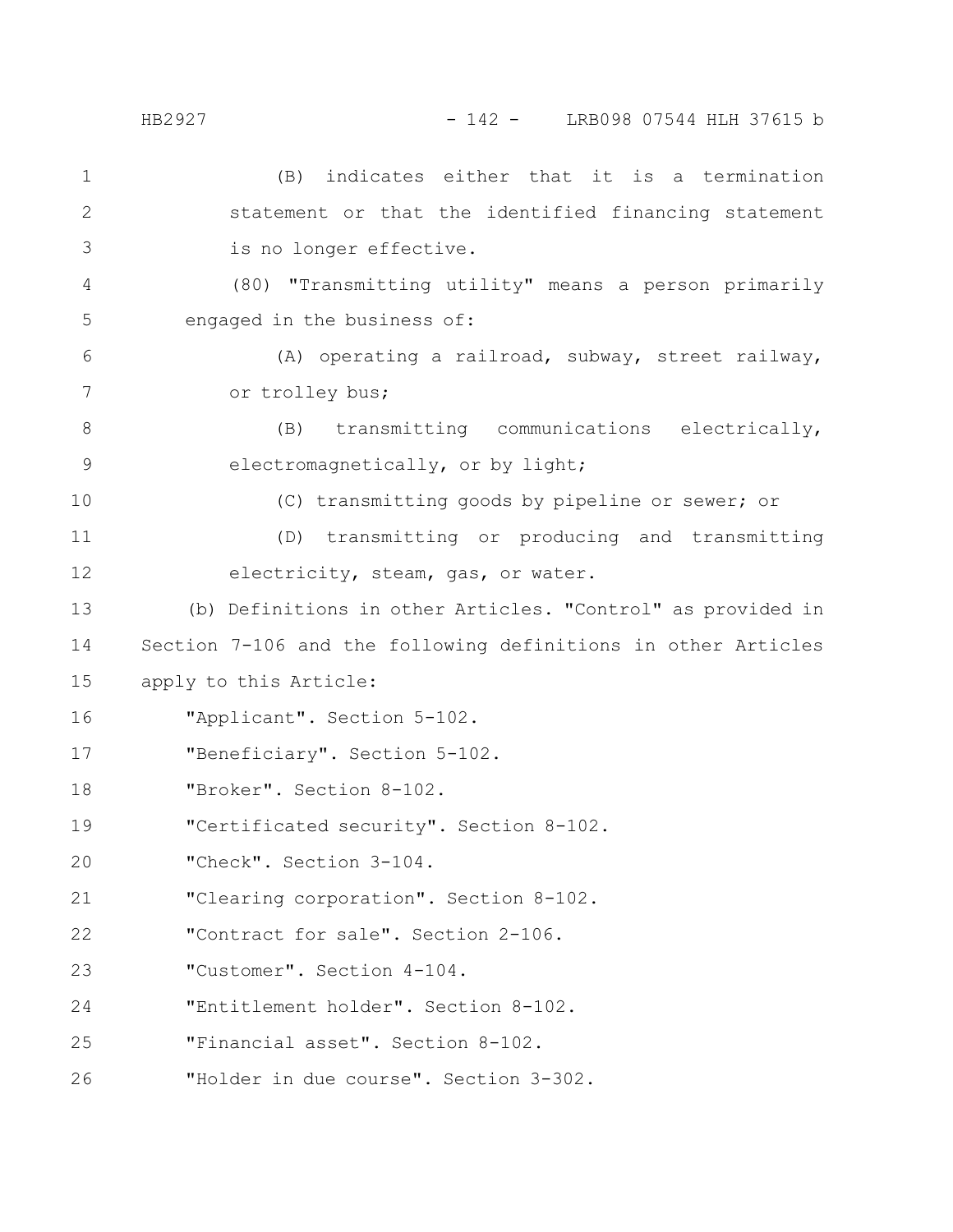"Issuer" (with respect to a letter of credit or letter-of-credit right). Section 5-102. "Issuer" (with respect to a security). Section 8-201. "Issuer" (with respect to documents of title). Section  $7 - 102$ . "Lease". Section 2A-103. "Lease agreement". Section 2A-103. "Lease contract". Section 2A-103. "Leasehold interest". Section 2A-103. "Lessee". Section 2A-103. "Lessee in ordinary course of business". Section 2A-103. "Lessor". Section 2A-103. "Lessor's residual interest". Section 2A-103. "Letter of credit". Section 5-102. "Merchant". Section 2-104. "Negotiable instrument". Section 3-104. "Nominated person". Section 5-102. "Note". Section 3-104. "Proceeds of a letter of credit". Section 5-114. "Prove". Section 3-103. "Sale". Section 2-106. "Securities account". Section 8-501. "Securities intermediary". Section 8-102. "Security". Section 8-102. "Security certificate". Section 8-102. "Security entitlement". Section 8-102. 1 2 3 4 5 6 7 8 9 10 11 12 13 14 15 16 17 18 19 20 21 22 23 24 25 26 HB2927 - 143 - LRB098 07544 HLH 37615 b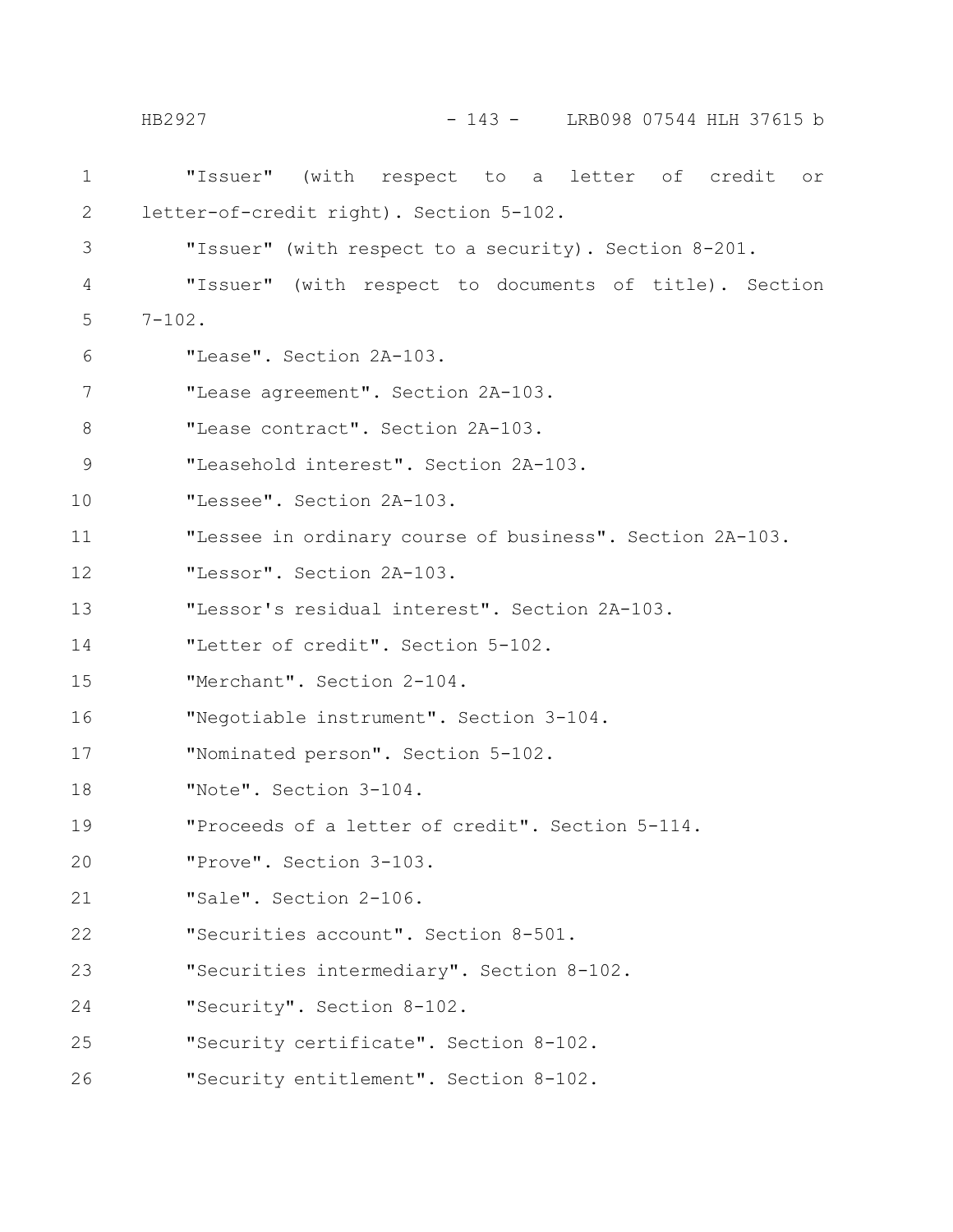HB2927 - 144 - LRB098 07544 HLH 37615 b

1

"Uncertificated security". Section 8-102.

(c) Article 1 definitions and principles. Article 1 contains general definitions and principles of construction and interpretation applicable throughout this Article. 2 3 4

(Source: P.A. 95-895, eff. 1-1-09; 96-1477, eff. 1-1-11.) 5

(Text of Section after amendment by P.A. 97-1034) 6

Sec. 9-102. Definitions and index of definitions. 7

8

(a) Article 9 definitions. In this Article:

(1) "Accession" means goods that are physically united with other goods in such a manner that the identity of the original goods is not lost. 9 10 11

(2) "Account", except as used in "account for", means a right to payment of a monetary obligation, whether or not earned by performance, (i) for property that has been or is to be sold, leased, licensed, assigned, or otherwise disposed of, (ii) for services rendered or to be rendered, (iii) for a policy of insurance issued or to be issued, (iv) for a secondary obligation incurred or to be incurred, (v) for energy provided or to be provided, (vi) for the use or hire of a vessel under a charter or other contract, (vii) arising out of the use of a credit or charge card or information contained on or for use with the card, or (viii) as winnings in a lottery or other game of chance operated or sponsored by a State, governmental unit of a State, or person licensed or authorized to operate the game 12 13 14 15 16 17 18 19 20 21 22 23 24 25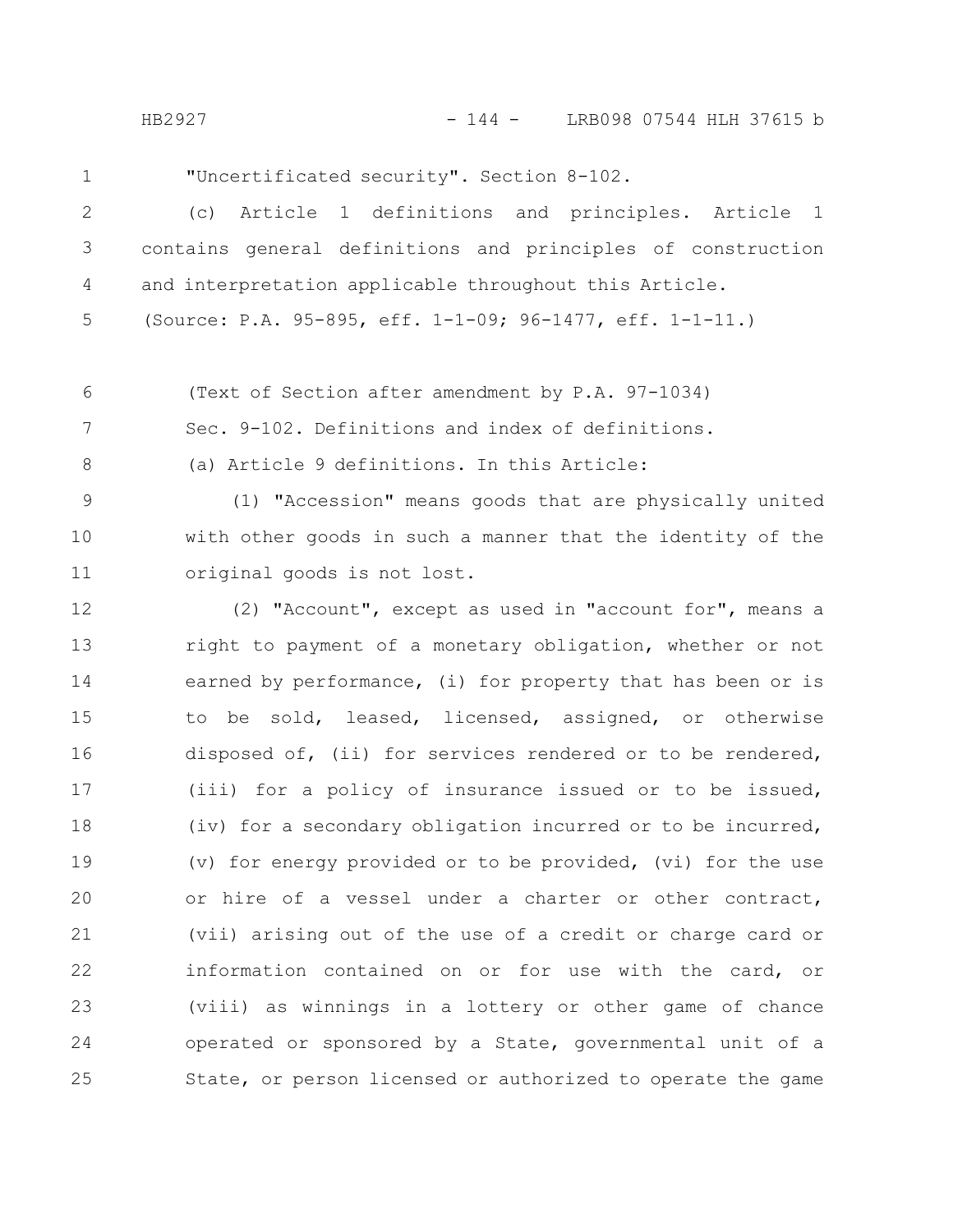by a State or governmental unit of a State. The term includes health-care-insurance receivables. The term does not include (i) rights to payment evidenced by chattel paper or an instrument, (ii) commercial tort claims, (iii) deposit accounts, (iv) investment property, (v) letter-of-credit rights or letters of credit, or (vi) rights to payment for money or funds advanced or sold, other than rights arising out of the use of a credit or charge card or information contained on or for use with the card. 1 2 3 4 5 6 7 8 9 10

(3) "Account debtor" means a person obligated on an account, chattel paper, or general intangible. The term does not include persons obligated to pay a negotiable instrument, even if the instrument constitutes part of chattel paper. 11 12 13 14 15

(4) "Accounting", except as used in "accounting for", means a record: 16 17

(A) authenticated by a secured party;

(B) indicating the aggregate unpaid secured obligations as of a date not more than 35 days earlier or 35 days later than the date of the record; and 19 20 21

(C) identifying the components of the obligations in reasonable detail. 22 23

(5) "Agricultural lien" means an interest, other than a security interest, in farm products: 24 25

(A) which secures payment or performance of an 26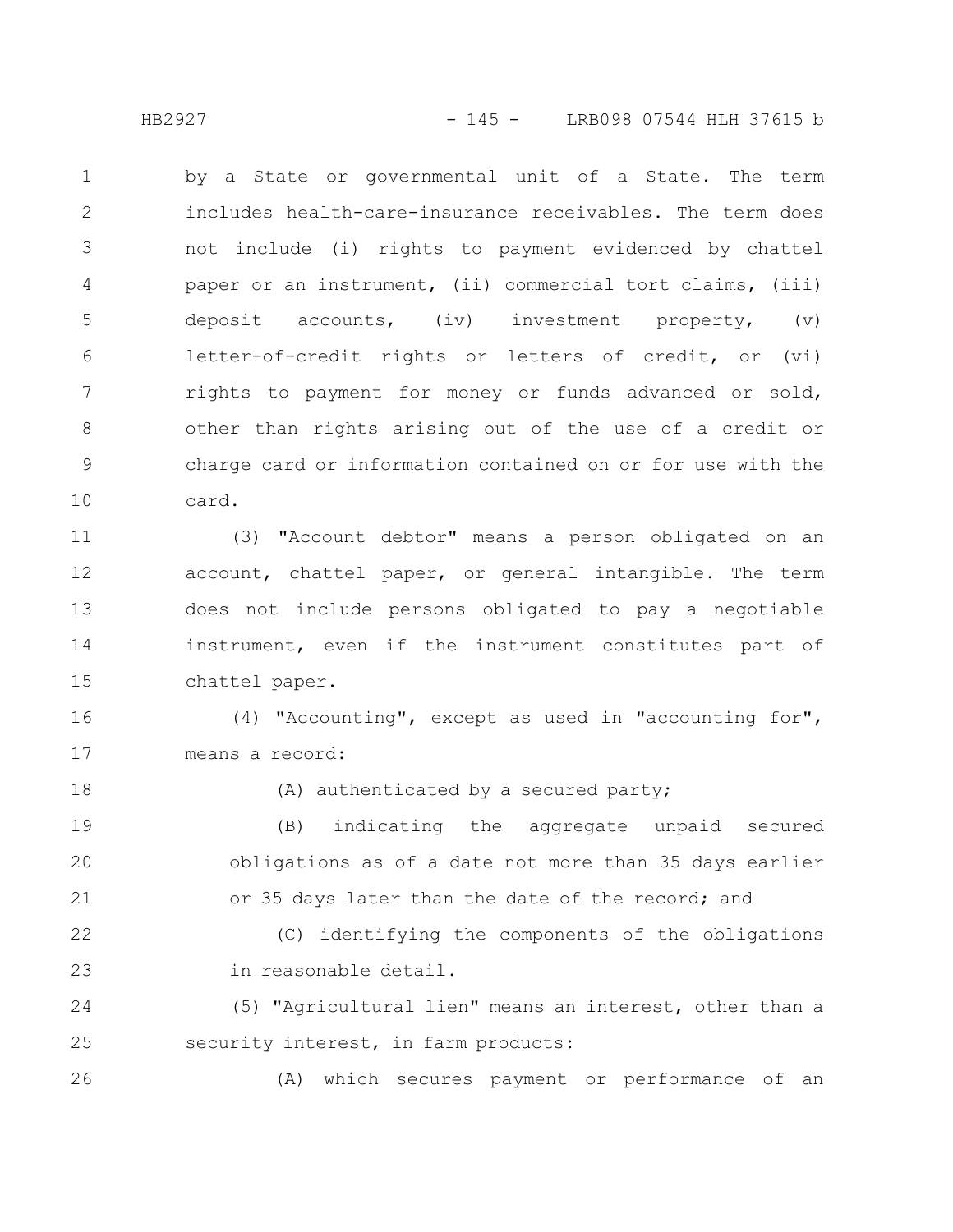obligation for goods or services furnished in connection with a debtor's farming operation; (B) which is created by statute in favor of a person that in the ordinary course of its business furnished goods or services to a debtor in connection with a debtor's farming operation; and (C) whose effectiveness does not depend on the person's possession of the personal property. (6) "As-extracted collateral" means: (A) oil, gas, or other minerals that are subject to a security interest that: (i) is created by a debtor having an interest in the minerals before extraction; and (ii) attaches to the minerals as extracted; or (B) accounts arising out of the sale at the wellhead or minehead of oil, gas, or other minerals in which the debtor had an interest before extraction. (7) "Authenticate" means: (A) to sign; or (B) with present intent to adopt or accept a record, to attach to or logically associate with the record an electronic sound, symbol, or process. (8) "Bank" means an organization that is engaged in the business of banking. The term includes savings banks, savings and loan associations, credit unions, and trust companies. 1 2 3 4 5 6 7 8 9 10 11 12 13 14 15 16 17 18 19 20 21 22 23 24 25 26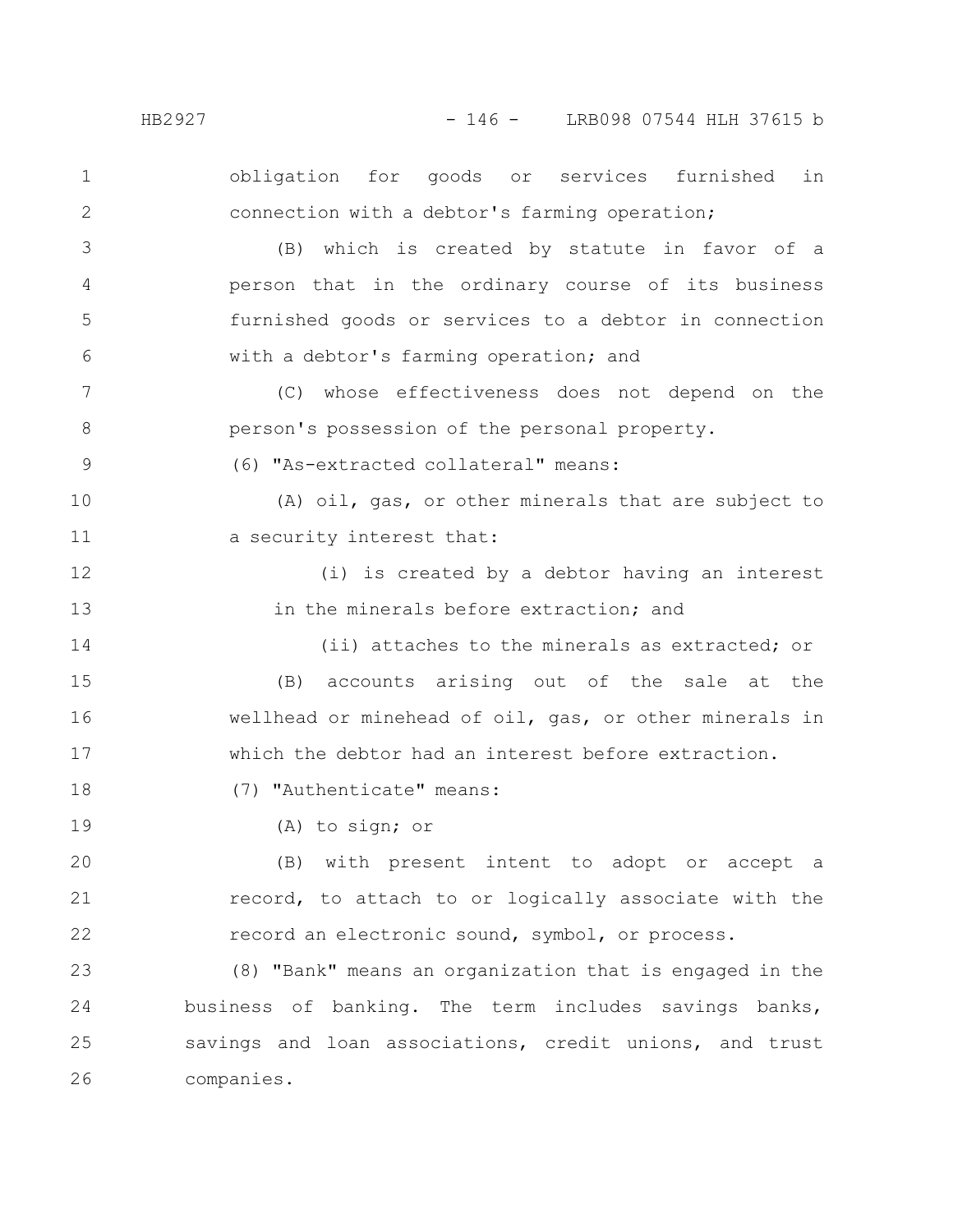## HB2927 - 147 - LRB098 07544 HLH 37615 b

1

2

(9) "Cash proceeds" means proceeds that are money, checks, deposit accounts, or the like.

(10) "Certificate of title" means a certificate of title with respect to which a statute provides for the security interest in question to be indicated on the certificate as a condition or result of the security interest's obtaining priority over the rights of a lien creditor with respect to the collateral. The term includes another record maintained as an alternative to a certificate of title by the governmental unit that issues certificates of title if a statute permits the security interest in question to be indicated on the record as a condition or result of the security interest's obtaining priority over the rights of a lien creditor with respect to the collateral. 3 4 5 6 7 8 9 10 11 12 13 14 15

(11) "Chattel paper" means a record or records that evidence both a monetary obligation and a security interest in specific goods, a security interest in specific goods and software used in the goods, a security interest in specific goods and license of software used in the goods, a lease of specific goods, or a lease of specified goods and a license of software used in the goods. In this paragraph, "monetary obligation" means a monetary obligation secured by the goods or owed under a lease of the goods and includes a monetary obligation with respect to software used in the goods. The term does not include (i) charters 16 17 18 19 20 21 22 23 24 25 26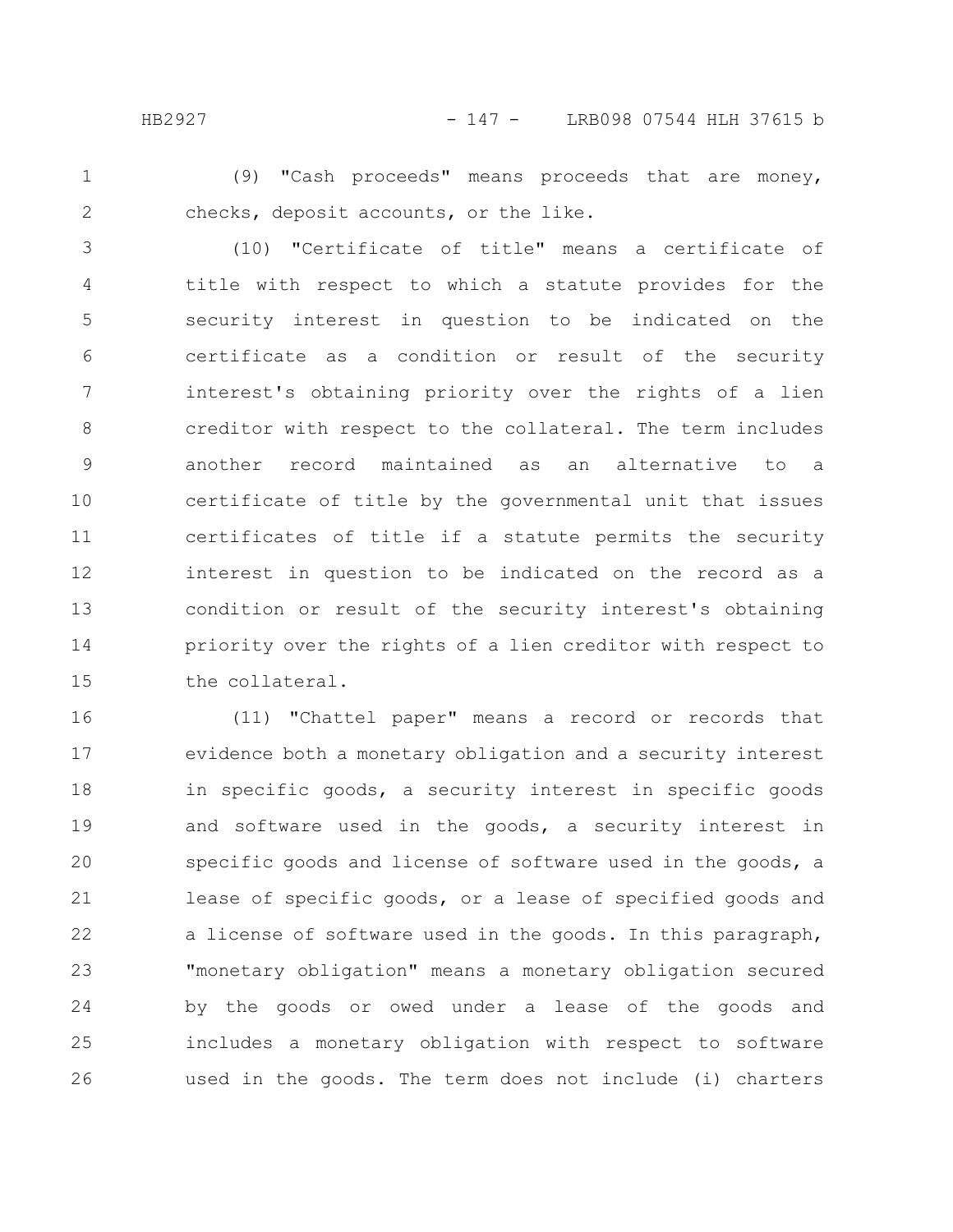or other contracts involving the use or hire of a vessel or (ii) records that evidence a right to payment arising out of the use of a credit or charge card or information contained on or for use with the card. If a transaction is evidenced by records that include an instrument or series of instruments, the group of records taken together constitutes chattel paper. 1 2 3 4 5 6 7

(12) "Collateral" means the property subject to a security interest or agricultural lien. The term includes: 8 9

(A) proceeds to which a security interest attaches; 10 11

(B) accounts, chattel paper, payment intangibles, and promissory notes that have been sold; and 12 13

(C) goods that are the subject of a consignment. (13) "Commercial tort claim" means a claim arising in tort with respect to which: 14 15 16

(A) the claimant is an organization; or (B) the claimant is an individual and the claim: (i) arose in the course of the claimant's business or profession; and (ii) does not include damages arising out of personal injury to or the death of an individual. (14) "Commodity account" means an account maintained by a commodity intermediary in which a commodity contract is carried for a commodity customer. 17 18 19 20 21 22 23 24 25

(15) "Commodity contract" means a commodity futures

26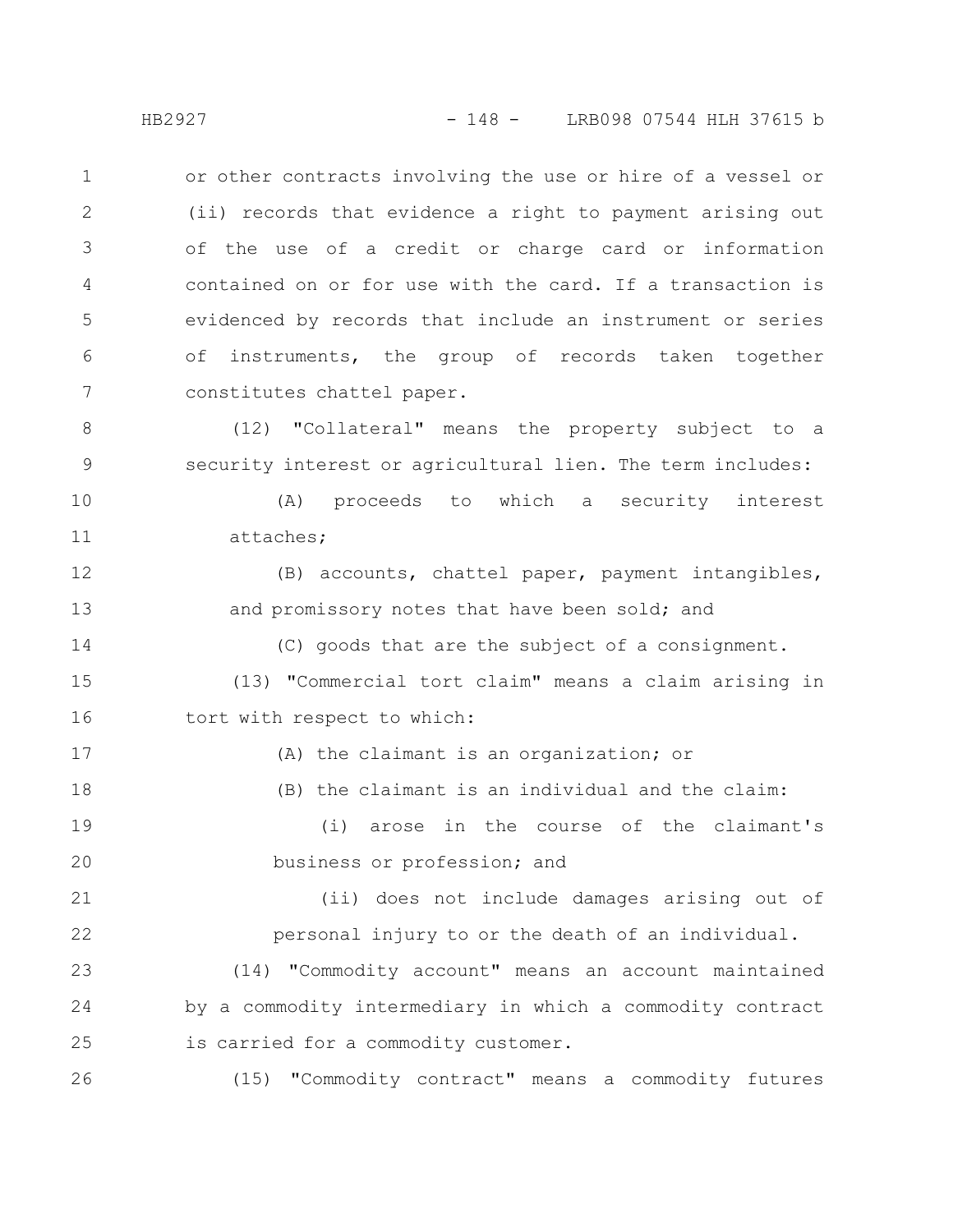contract, an option on a commodity futures contract, a commodity option, or another contract if the contract or option is: 1 2 3

(A) traded on or subject to the rules of a board of trade that has been designated as a contract market for such a contract pursuant to federal commodities laws; or 4 5 6 7

(B) traded on a foreign commodity board of trade, exchange, or market, and is carried on the books of a commodity intermediary for a commodity customer. 8 9 10

(16) "Commodity customer" means a person for which a commodity intermediary carries a commodity contract on its books. 11 12 13

14

22

(17) "Commodity intermediary" means a person that:

(A) is registered as a futures commission merchant under federal commodities law; or 15 16

(B) in the ordinary course of its business provides clearance or settlement services for a board of trade that has been designated as a contract market pursuant to federal commodities law. 17 18 19 20

(18) "Communicate" means: 21

(A) to send a written or other tangible record;

(B) to transmit a record by any means agreed upon by the persons sending and receiving the record; or 23 24

(C) in the case of transmission of a record to or by a filing office, to transmit a record by any means 25 26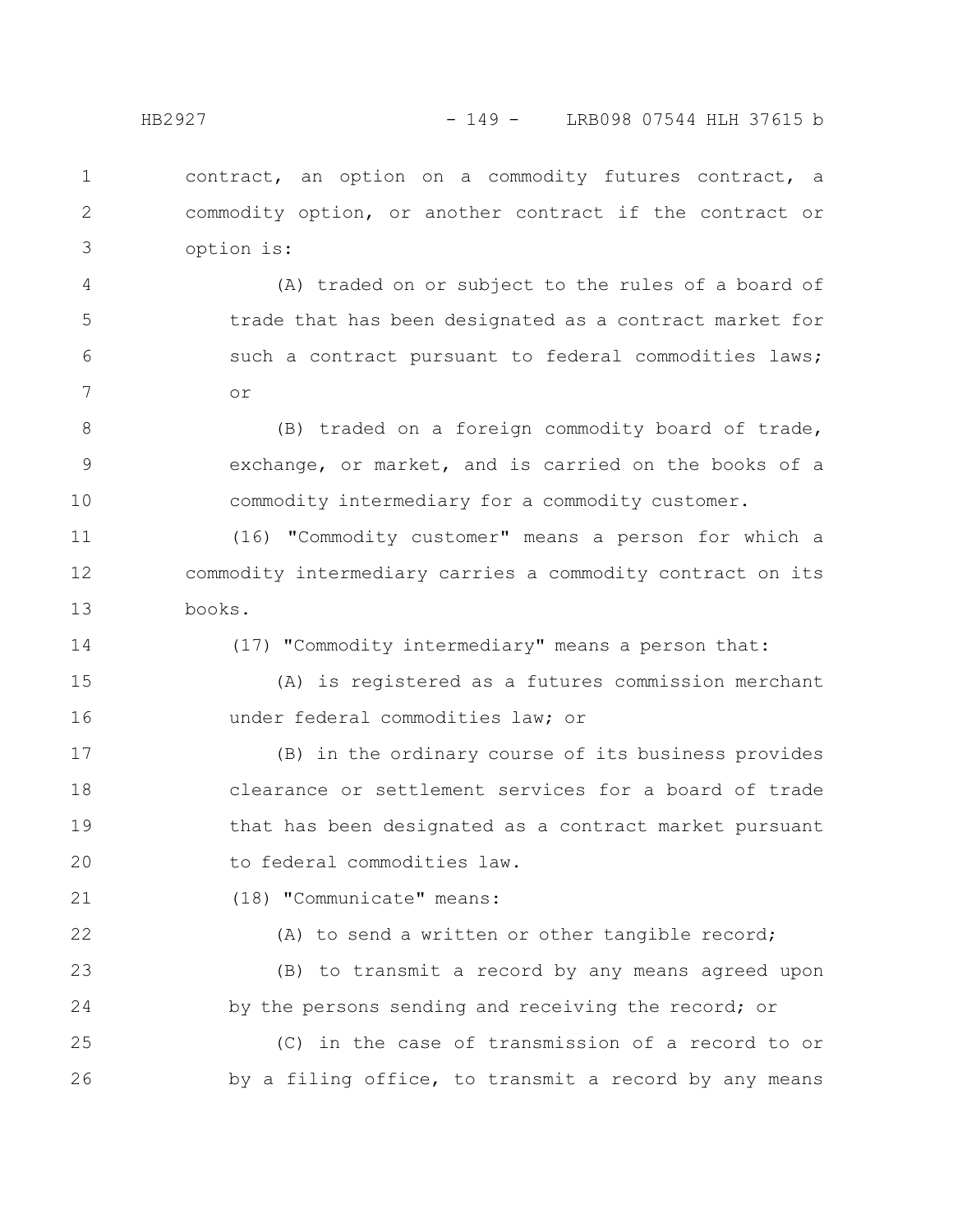prescribed by filing-office rule. (19) "Consignee" means a merchant to which goods are delivered in a consignment. (20) "Consignment" means a transaction, regardless of its form, in which a person delivers goods to a merchant for the purpose of sale and: (A) the merchant: (i) deals in goods of that kind under a name other than the name of the person making delivery; (ii) is not an auctioneer; and (iii) is not generally known by its creditors to be substantially engaged in selling the goods of others; (B) with respect to each delivery, the aggregate value of the goods is \$1,000 or more at the time of delivery; (C) the goods are not consumer goods immediately before delivery; and (D) the transaction does not create a security interest that secures an obligation. (21) "Consignor" means a person that delivers goods to a consignee in a consignment. (22) "Consumer debtor" means a debtor in a consumer transaction. (23) "Consumer goods" means goods that are used or bought for use primarily for personal, family, or household 1 2 3 4 5 6 7 8 9 10 11 12 13 14 15 16 17 18 19 20 21 22 23 24 25 26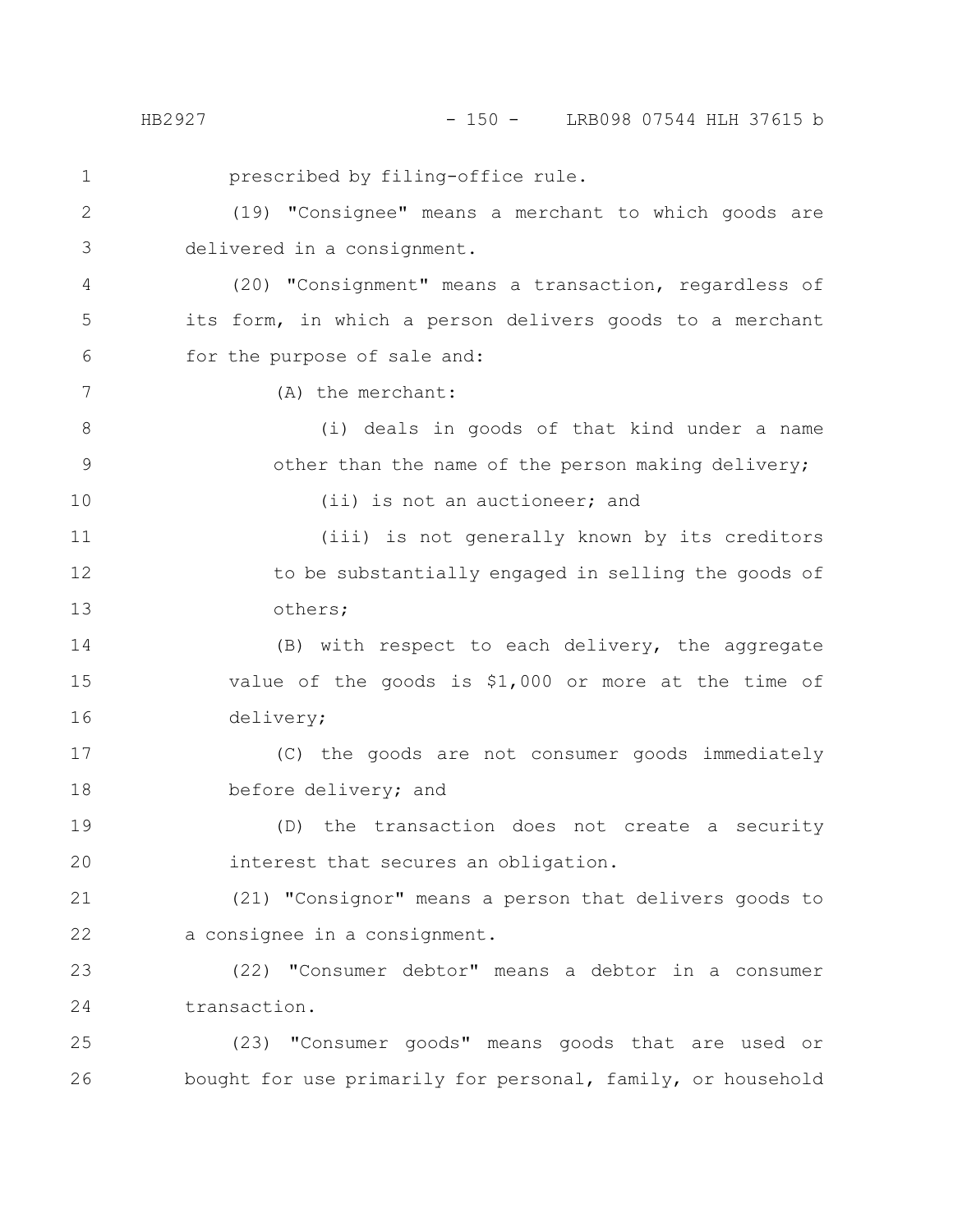4

5

purposes.

(24) "Consumer-goods transaction" means a consumer transaction in which: 2 3

(A) an individual incurs an obligation primarily for personal, family, or household purposes; and

(B) a security interest in consumer goods secures the obligation. 6 7

(25) "Consumer obligor" means an obligor who is an individual and who incurred the obligation as part of a transaction entered into primarily for personal, family, or household purposes. 8 9 10 11

(26) "Consumer transaction" means a transaction in which (i) an individual incurs an obligation primarily for personal, family, or household purposes, (ii) a security interest secures the obligation, and (iii) the collateral is held or acquired primarily for personal, family, or household purposes. The term includes consumer-goods transactions. 12 13 14 15 16 17 18

(27) "Continuation statement" means an amendment of a financing statement which: 19 20

(A) identifies, by its file number, the initial financing statement to which it relates; and 21 22

(B) indicates that it is a continuation statement for, or that it is filed to continue the effectiveness of, the identified financing statement. 23 24 25

(28) "Debtor" means: 26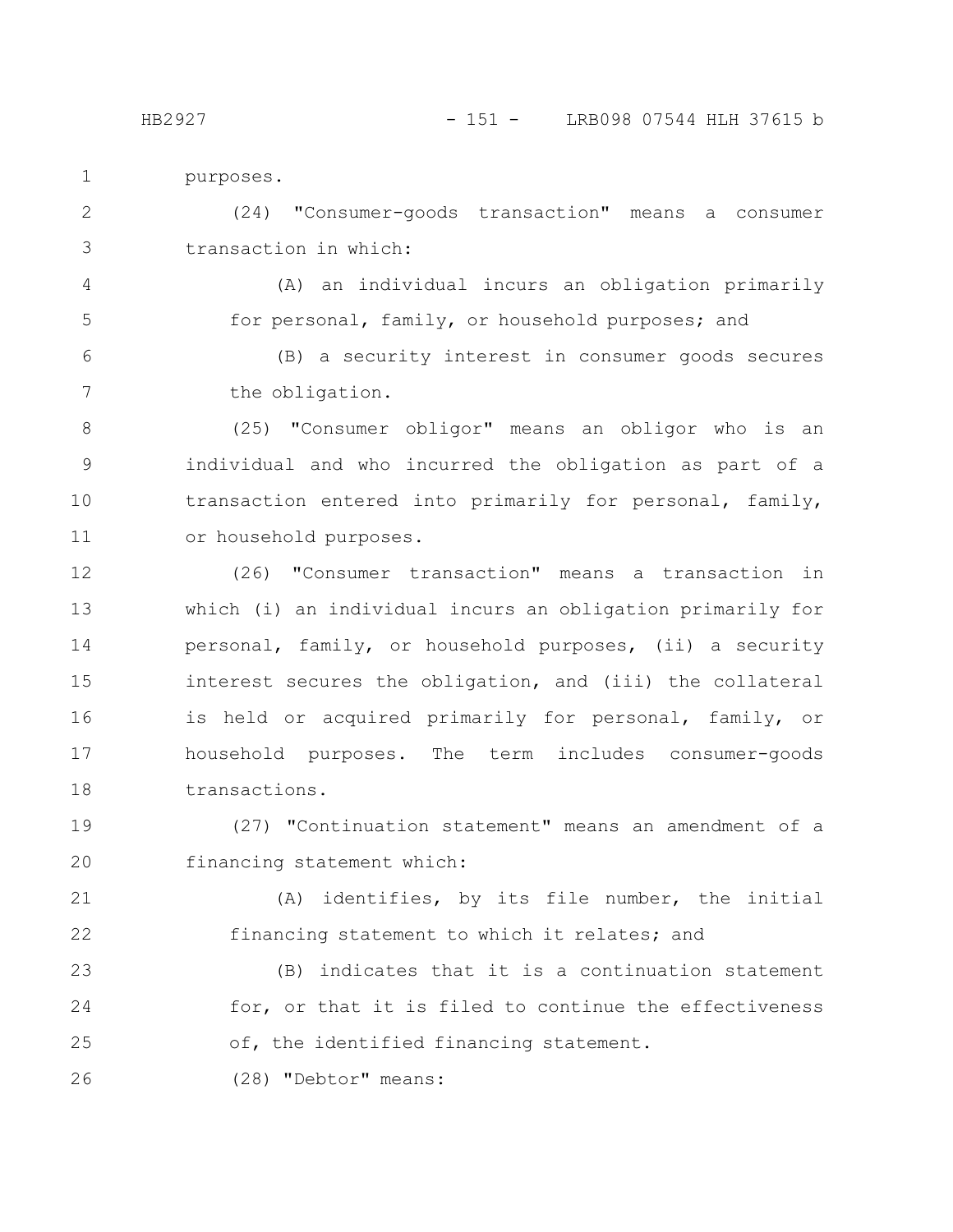5

6

(A) a person having an interest, other than a security interest or other lien, in the collateral, whether or not the person is an obligor; 1 2 3

(B) a seller of accounts, chattel paper, payment intangibles, or promissory notes; or

(C) a consignee.

(29) "Deposit account" means a demand, time, savings, passbook, nonnegotiable certificates of deposit, uncertificated certificates of deposit, nontransferrable certificates of deposit, or similar account maintained with a bank. The term does not include investment property or accounts evidenced by an instrument. 7 8 9 10 11 12

(30) "Document" means a document of title or a receipt of the type described in Section 7-201(b). 13 14

(31) "Electronic chattel paper" means chattel paper evidenced by a record or records consisting of information stored in an electronic medium. 15 16 17

(32) "Encumbrance" means a right, other than an ownership interest, in real property. The term includes mortgages and other liens on real property. 18 19 20

(33) "Equipment" means goods other than inventory, farm products, or consumer goods. 21 22

(34) "Farm products" means goods, other than standing timber, with respect to which the debtor is engaged in a farming operation and which are: 23 24 25

(A) crops grown, growing, or to be grown, 26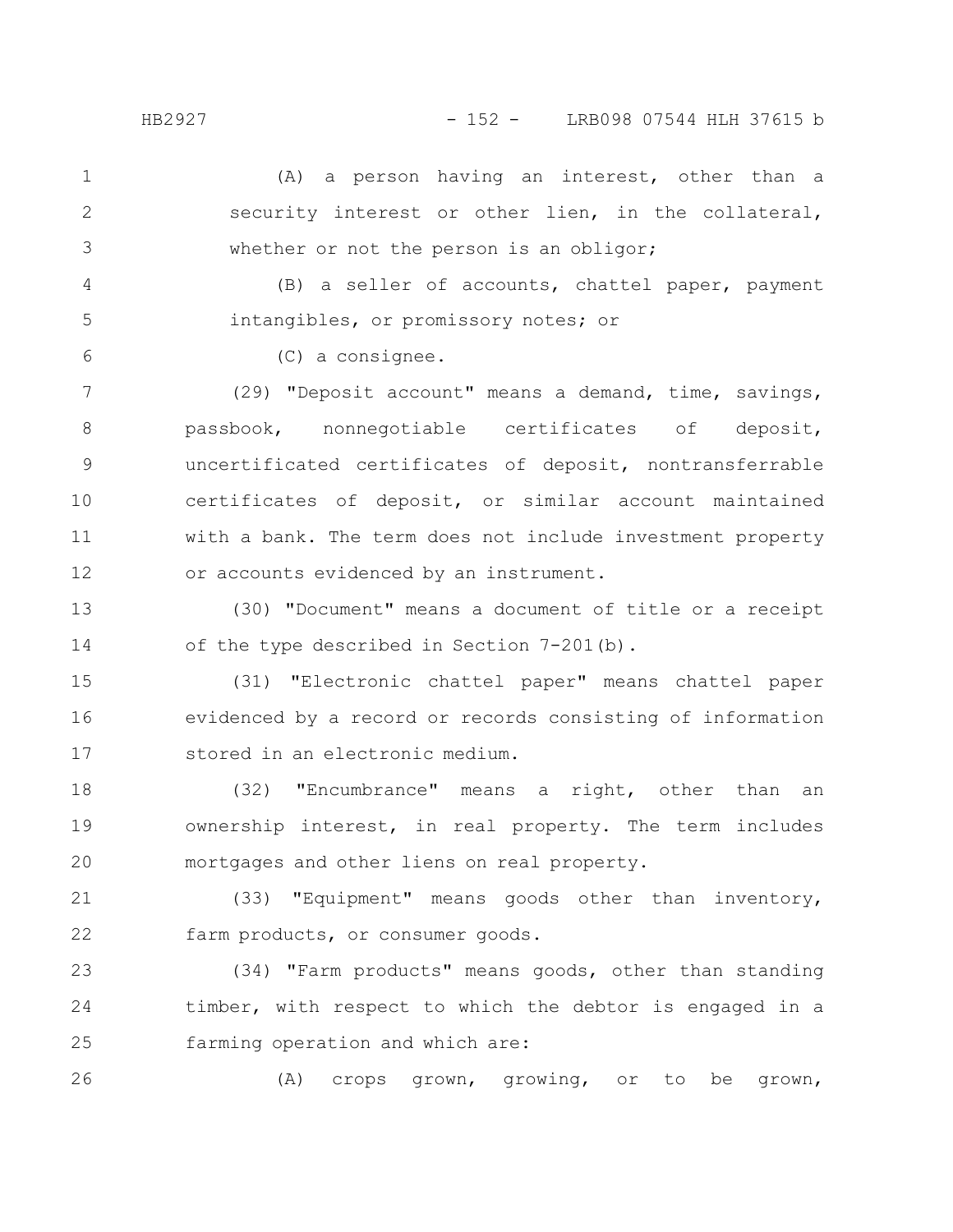including:

(i) crops produced on trees, vines, and bushes; and 2 3

(ii) aquatic goods produced in aquacultural operations; 4 5

(B) livestock, born or unborn, including aquatic goods produced in aquacultural operations; 6 7

(C) supplies used or produced in a farming operation; or 8 9

(D) products of crops or livestock in their unmanufactured states. 10 11

(35) "Farming operation" means raising, cultivating, propagating, fattening, grazing, or any other farming, livestock, or aquacultural operation. 12 13 14

(36) "File number" means the number assigned to an initial financing statement pursuant to Section 9-519(a). 15 16

(37) "Filing office" means an office designated in Section 9-501 as the place to file a financing statement. 17 18

(38) "Filing-office rule" means a rule adopted pursuant to Section 9-526. 19 20

(39) "Financing statement" means a record or records composed of an initial financing statement and any filed record relating to the initial financing statement. 21 22 23

(40) "Fixture filing" means the filing of a financing statement covering goods that are or are to become fixtures and satisfying Section 9-502(a) and (b). The term includes 24 25 26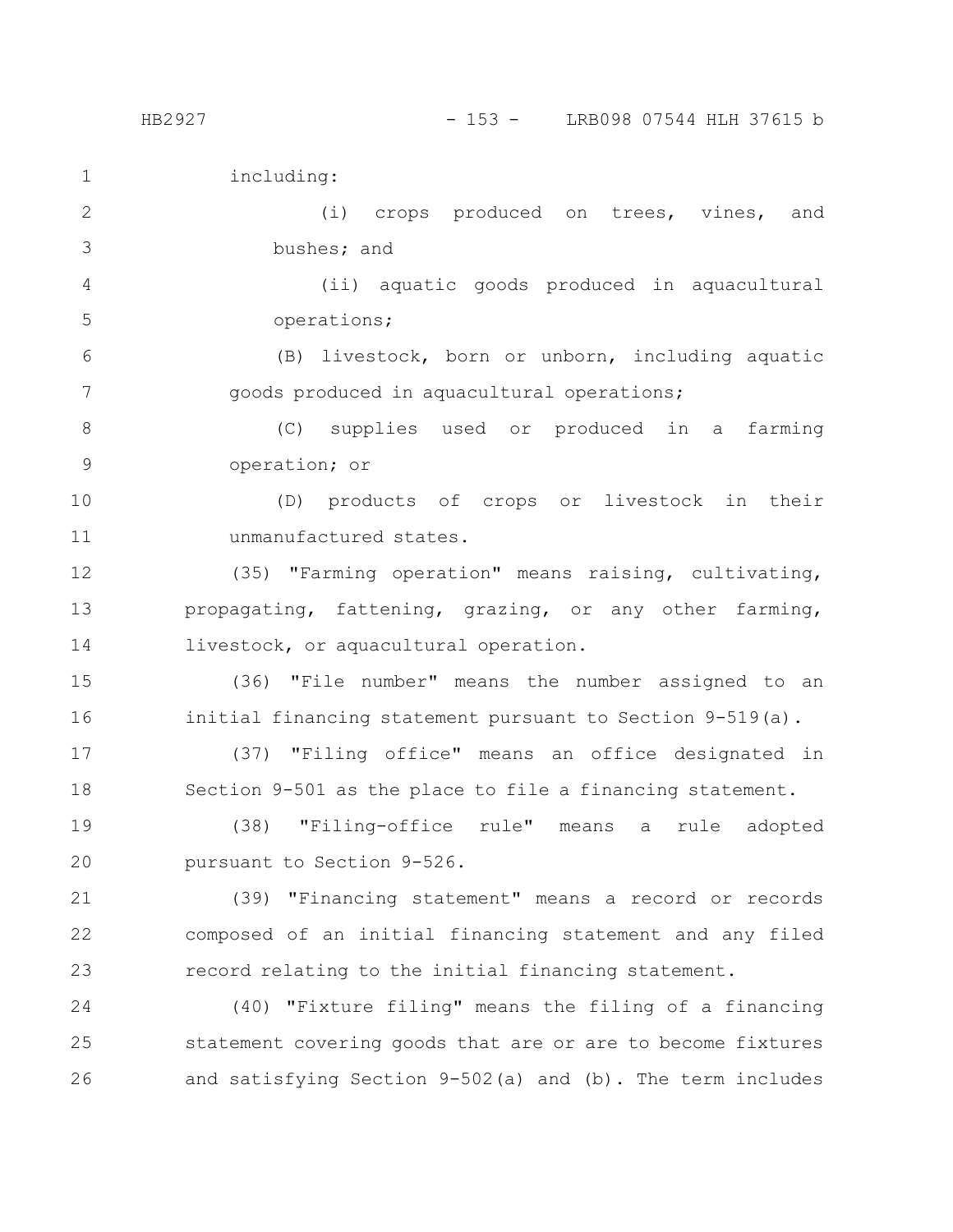- 
- 1 2

the filing of a financing statement covering goods of a transmitting utility which are or are to become fixtures.

(41) "Fixtures" means goods that have become so related to particular real property that an interest in them arises under real property law. 3 4 5

(42) "General intangible" means any personal property, including things in action, other than accounts, chattel paper, commercial tort claims, deposit accounts, documents, goods, instruments, investment property, letter-of-credit rights, letters of credit, money, and oil, gas, or other minerals before extraction. The term includes payment intangibles and software. 6 7 8 9 10 11 12

(43) "Good faith" means honesty in fact and the observance of reasonable commercial standards of fair dealing. 13 14 15

(44) "Goods" means all things that are movable when a security interest attaches. The term includes (i) fixtures, (ii) standing timber that is to be cut and removed under a conveyance or contract for sale, (iii) the unborn young of animals, (iv) crops grown, growing, or to be grown, even if the crops are produced on trees, vines, or bushes, and (v) manufactured homes. The term also includes a computer program embedded in goods and any supporting information provided in connection with a transaction relating to the program if (i) the program is associated with the goods in such a manner that it 16 17 18 19 20 21 22 23 24 25 26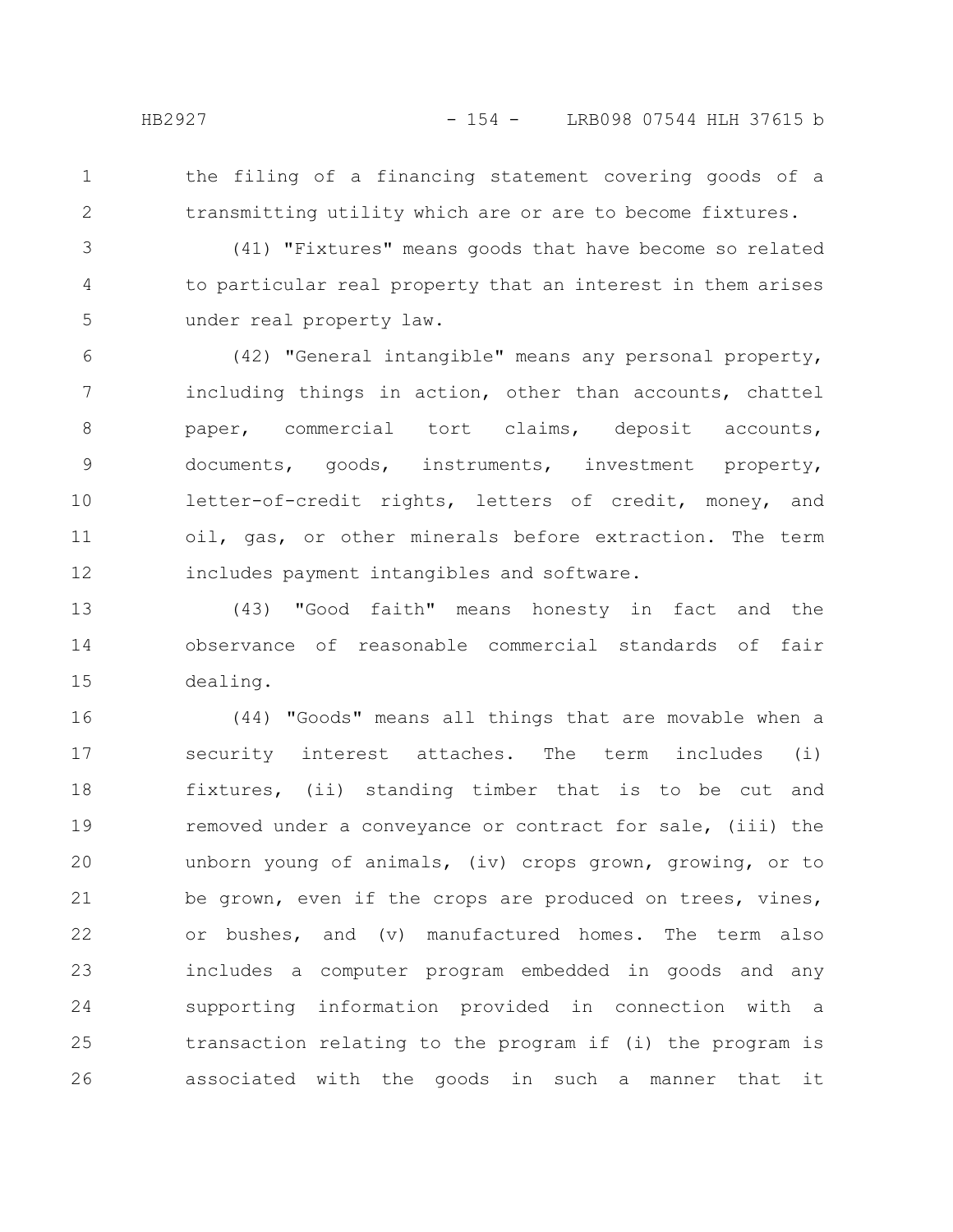customarily is considered part of the goods, or (ii) by becoming the owner of the goods, a person acquires a right to use the program in connection with the goods. The term does not include a computer program embedded in goods that consist solely of the medium in which the program is embedded. The term also does not include accounts, chattel paper, commercial tort claims, deposit accounts, documents, general intangibles, instruments, investment property, letter-of-credit rights, letters of credit, money, or oil, gas, or other minerals before extraction. 1 2 3 4 5 6 7 8 9 10

(45) "Governmental unit" means a subdivision, agency, department, county, parish, municipality, or other unit of the government of the United States, a State, or a foreign country. The term includes an organization having a separate corporate existence if the organization is eligible to issue debt on which interest is exempt from income taxation under the laws of the United States. 11 12 13 14 15 16 17

(46) "Health-care-insurance receivable" means an interest in or claim under a policy of insurance which is a right to payment of a monetary obligation for health-care goods or services provided. 18 19 20 21

(47) "Instrument" means a negotiable instrument or any other writing that evidences a right to the payment of a monetary obligation, is not itself a security agreement or lease, and is of a type that in ordinary course of business is transferred by delivery with any necessary indorsement 22 23 24 25 26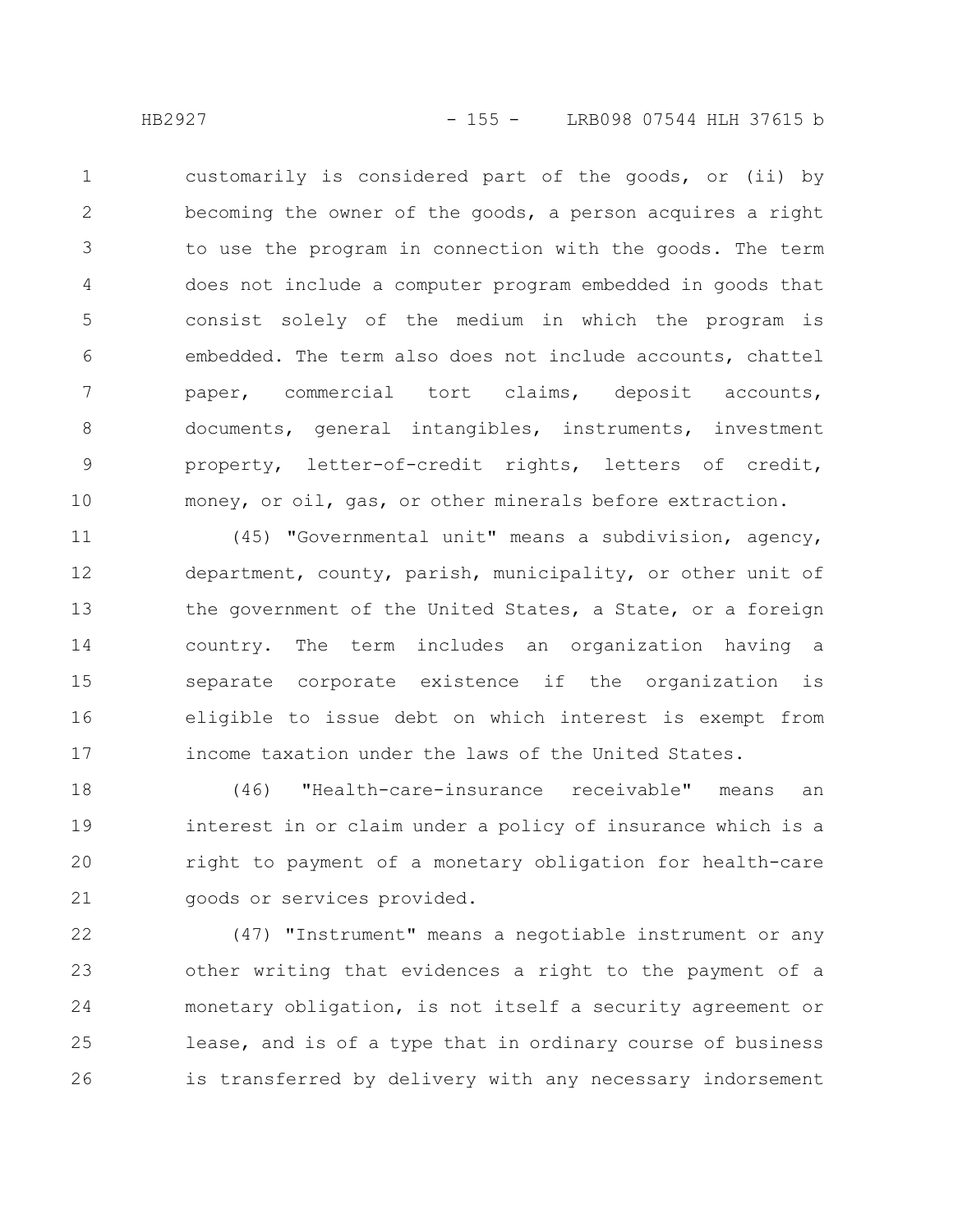or assignment. The term does not include (i) investment property, (ii) letters of credit, (iii) nonnegotiable certificates of deposit, (iv) uncertificated certificates of deposit, (v) nontransferrable certificates of deposit, or (vi) writings that evidence a right to payment arising out of the use of a credit or charge card or information contained on or for use with the card. (48) "Inventory" means goods, other than farm products, which: (A) are leased by a person as lessor; (B) are held by a person for sale or lease or to be furnished under a contract of service; (C) are furnished by a person under a contract of service; or (D) consist of raw materials, work in process, or materials used or consumed in a business. (49) "Investment property" means a security, whether certificated or uncertificated, security entitlement, securities account, commodity contract, or commodity 1 2 3 4 5 6 7 8 9 10 11 12 13 14 15 16 17 18 19

account. 20

(50) "Jurisdiction of organization", with respect to a registered organization, means the jurisdiction under whose law the organization is formed or organized. 21 22 23

(51) "Letter-of-credit right" means a right to payment or performance under a letter of credit, whether or not the beneficiary has demanded or is at the time entitled to 24 25 26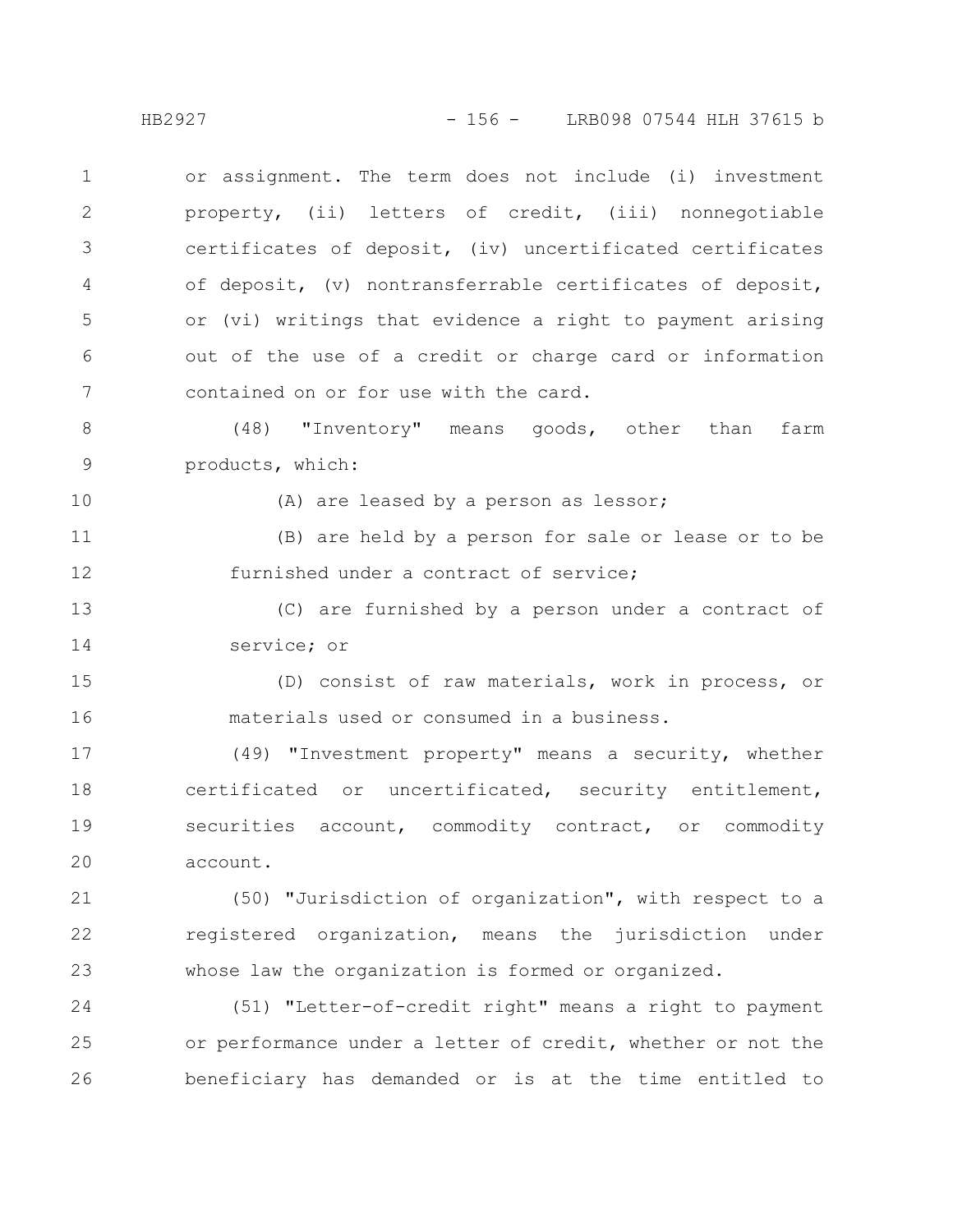demand payment or performance. The term does not include the right of a beneficiary to demand payment or performance under a letter of credit. 1 2 3

4

(52) "Lien creditor" means:

(A) a creditor that has acquired a lien on the property involved by attachment, levy, or the like; 5 6

(B) an assignee for benefit of creditors from the time of assignment; 7 8

(C) a trustee in bankruptcy from the date of the filing of the petition; or 9 10

(D) a receiver in equity from the time of appointment. 11 12

(53) "Manufactured home" means a structure, transportable in one or more sections, which, in the traveling mode, is eight body feet or more in width or 40 body feet or more in length, or, when erected on site, is 320 or more square feet, and which is built on a permanent chassis and designed to be used as a dwelling with or without a permanent foundation when connected to the required utilities, and includes the plumbing, heating, air-conditioning, and electrical systems contained therein. The term includes any structure that meets all of the requirements of this paragraph except the size requirements and with respect to which the manufacturer voluntarily files a certification required by the United States Secretary of Housing and Urban Development and 13 14 15 16 17 18 19 20 21 22 23 24 25 26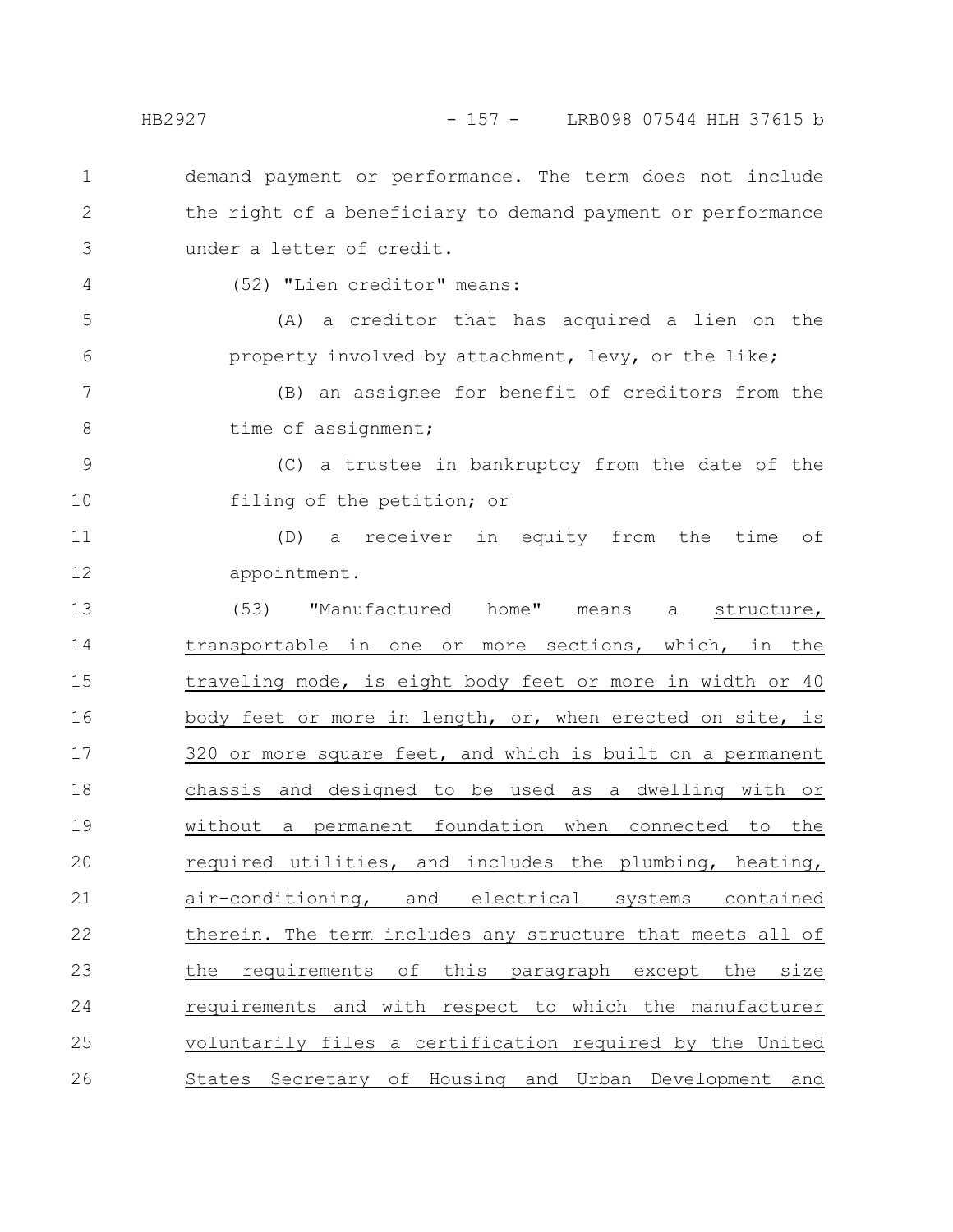| 1  | complies with the standards established under Title 42 of     |
|----|---------------------------------------------------------------|
| 2  | States Code<br>factory-assembled, completely<br>the<br>United |
| 3  | integrated structure designed for permanent habitation,       |
| 4  | with a permanent chassis, and so constructed as to permit     |
| 5  | its transport, on wheels temporarily or permanently           |
| 6  | attached to its frame, and is a movable or portable unit      |
| 7  | that is (i) 8 body feet or more in width, (ii) 40 body feet   |
| 8  | or more in length, and (iii) 320 or more square feet,         |
| 9  | constructed to be towed on its own chassis (comprised of      |
| 10 | frame and wheels) from the place of its construction to the   |
| 11 | location, or subsequent locations, at which it is installed   |
| 12 | and set up according to the manufacturer's instructions and   |
| 13 | connected to utilities for year-round occupancy for use as    |
| 14 | a permanent habitation, and designed and situated so as to    |
| 15 | permit its occupancy as a dwelling place for one or more      |
| 16 | persons. The term shall include units containing parts that   |
| 17 | may be folded, collapsed, or telescoped when being towed      |
| 18 | and that may be expected to provide additional cubic          |
| 19 | eapacity, and that are designed to be joined into one         |
| 20 | integral unit capable of being separated again into the       |
| 21 | components for repeated towing. The term shall exclude        |
| 22 | campers and recreational vehicles.                            |

(54) "Manufactured-home transaction" means a secured transaction: 24 23

(A) that creates a purchase-money security 26 **interest** in a manufactured home, other than a 25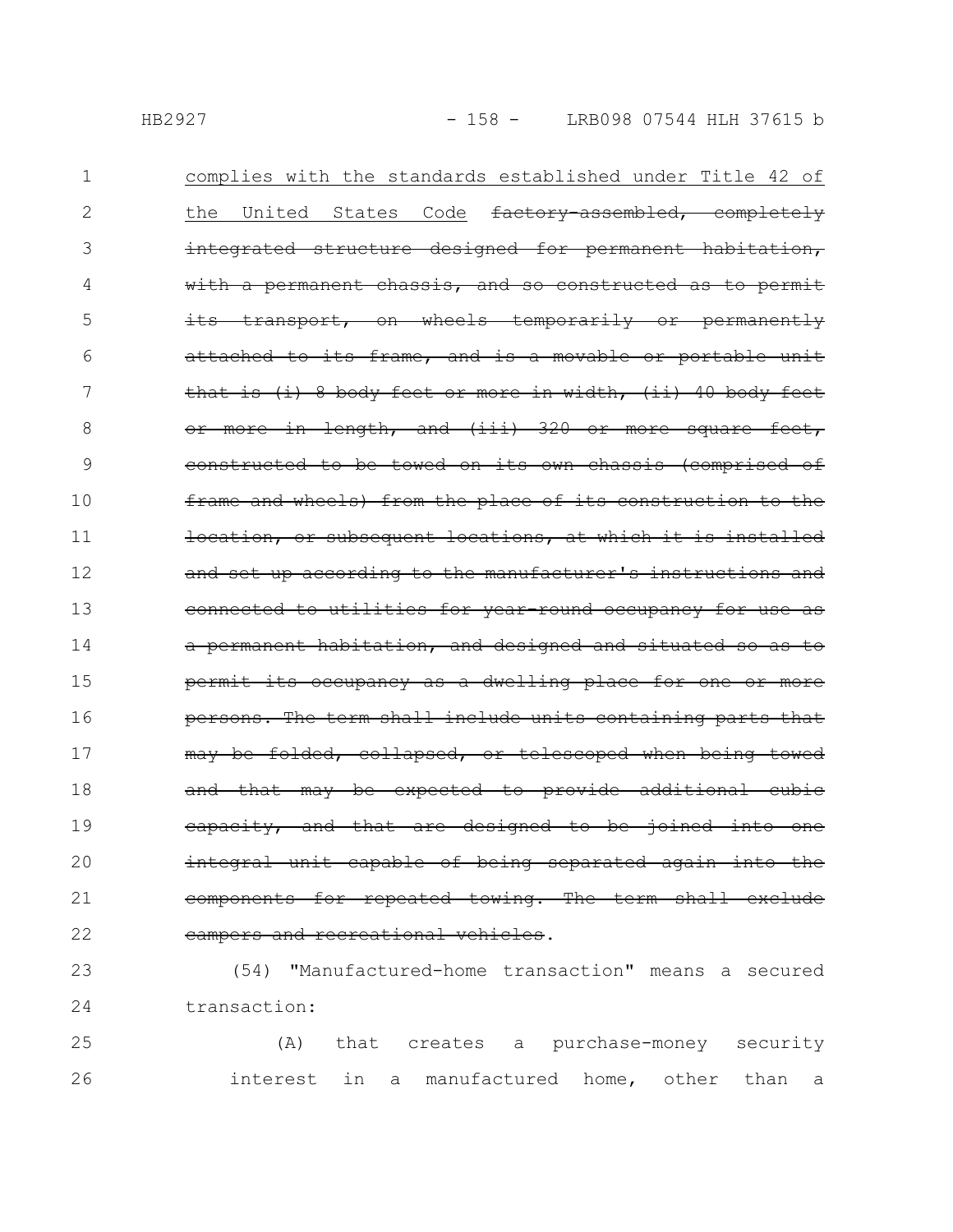manufactured home held as inventory; or

(B) in which a manufactured home, other than a manufactured home held as inventory, is the primary collateral. 2 3 4

(55) "Mortgage" means a consensual interest in real property, including fixtures, which secures payment or performance of an obligation. 5 6 7

(56) "New debtor" means a person that becomes bound as debtor under Section 9-203(d) by a security agreement previously entered into by another person. 8 9 10

(57) "New value" means (i) money, (ii) money's worth in property, services, or new credit, or (iii) release by a transferee of an interest in property previously transferred to the transferee. The term does not include an obligation substituted for another obligation. 11 12 13 14 15

(58) "Noncash proceeds" means proceeds other than cash proceeds. 16 17

(59) "Obligor" means a person that, with respect to an obligation secured by a security interest in or an agricultural lien on the collateral, (i) owes payment or other performance of the obligation, (ii) has provided property other than the collateral to secure payment or other performance of the obligation, or (iii) is otherwise accountable in whole or in part for payment or other performance of the obligation. The term does not include issuers or nominated persons under a letter of credit. 18 19 20 21 22 23 24 25 26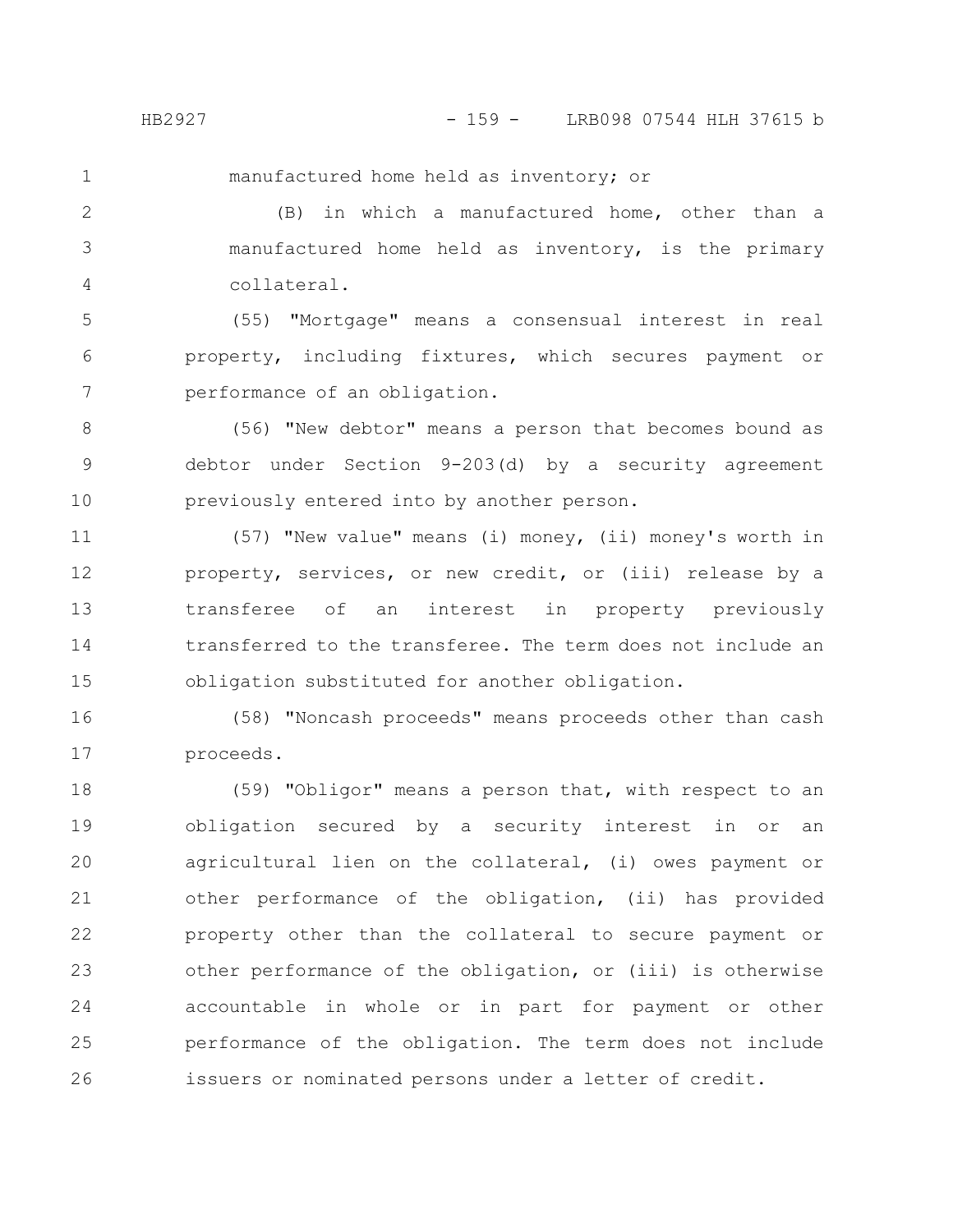(60) "Original debtor", except as used in Section 9-310(c), means a person that, as debtor, entered into a security agreement to which a new debtor has become bound under Section 9-203(d). (61) "Payment intangible" means a general intangible under which the account debtor's principal obligation is a monetary obligation. (62) "Person related to", with respect to an individual, means: (A) the spouse of the individual; (B) a brother, brother-in-law, sister, or sister-in-law of the individual; (C) an ancestor or lineal descendant of the individual or the individual's spouse; or (D) any other relative, by blood or marriage, of the individual or the individual's spouse who shares the same home with the individual. (63) "Person related to", with respect to an organization, means: (A) a person directly or indirectly controlling, controlled by, or under common control with the organization; (B) an officer or director of, or a person performing similar functions with respect to, the organization; (C) an officer or director of, or a person 1 2 3 4 5 6 7 8 9 10 11 12 13 14 15 16 17 18 19 20 21 22 23 24 25 26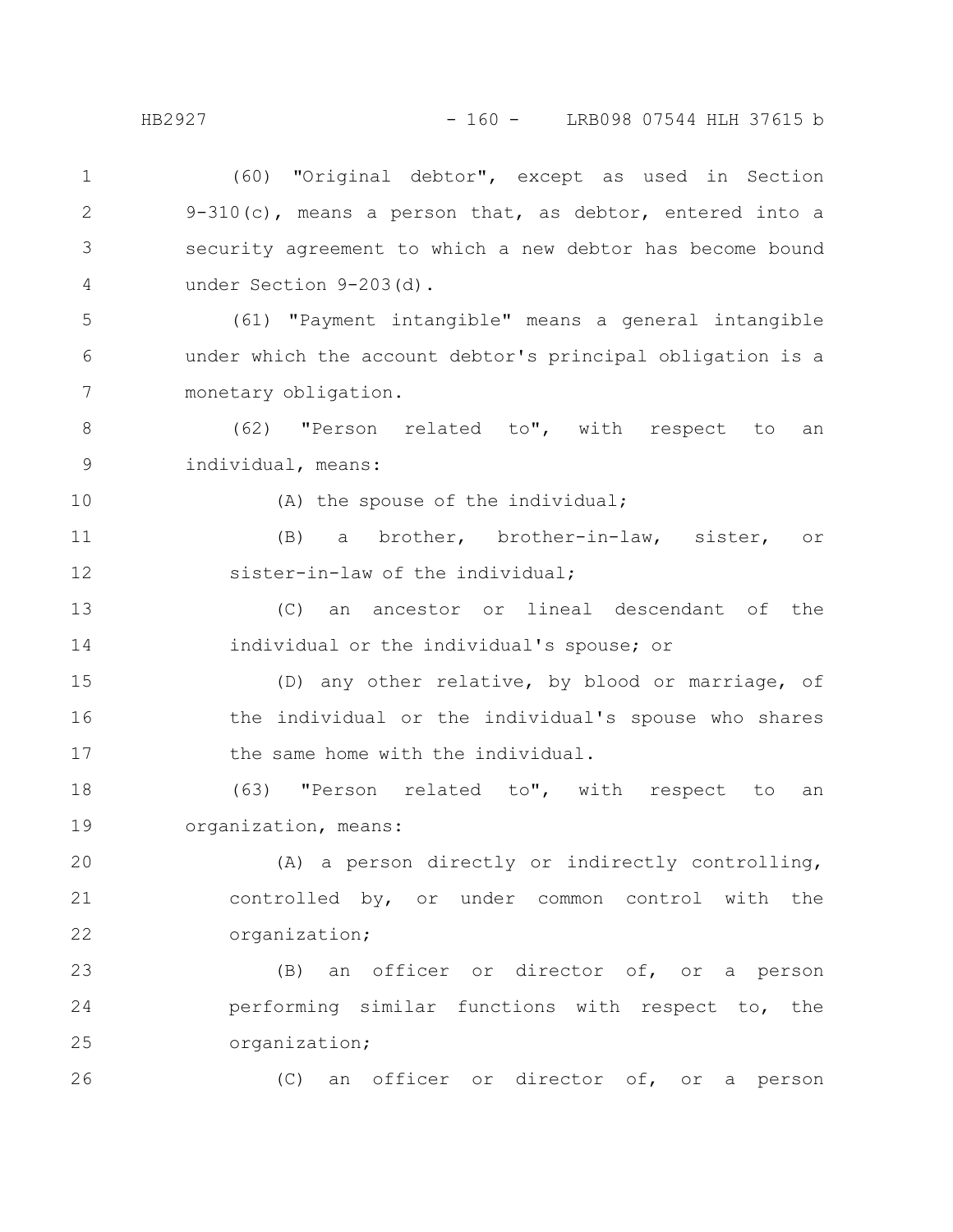## HB2927 - 161 - LRB098 07544 HLH 37615 b

performing similar functions with respect to, a person described in subparagraph (A); 1 2

(D) the spouse of an individual described in subparagraph (A), (B), or (C); or 3 4

(E) an individual who is related by blood or marriage to an individual described in subparagraph  $(A)$ ,  $(B)$ ,  $(C)$ , or  $(D)$  and shares the same home with the individual. 5 6 7 8

(64) "Proceeds", except as used in Section 9-609(b), means the following property: 9 10

(A) whatever is acquired upon the sale, lease, license, exchange, or other disposition of collateral; 11 12

(B) whatever is collected on, or distributed on account of, collateral; 13 14

15

(C) rights arising out of collateral;

(D) to the extent of the value of collateral, claims arising out of the loss, nonconformity, or interference with the use of, defects or infringement of rights in, or damage to, the collateral; or 16 17 18 19

(E) to the extent of the value of collateral and to the extent payable to the debtor or the secured party, insurance payable by reason of the loss or nonconformity of, defects or infringement of rights in, or damage to, the collateral. 20 21 22 23 24

(65) "Promissory note" means an instrument that evidences a promise to pay a monetary obligation, does not 25 26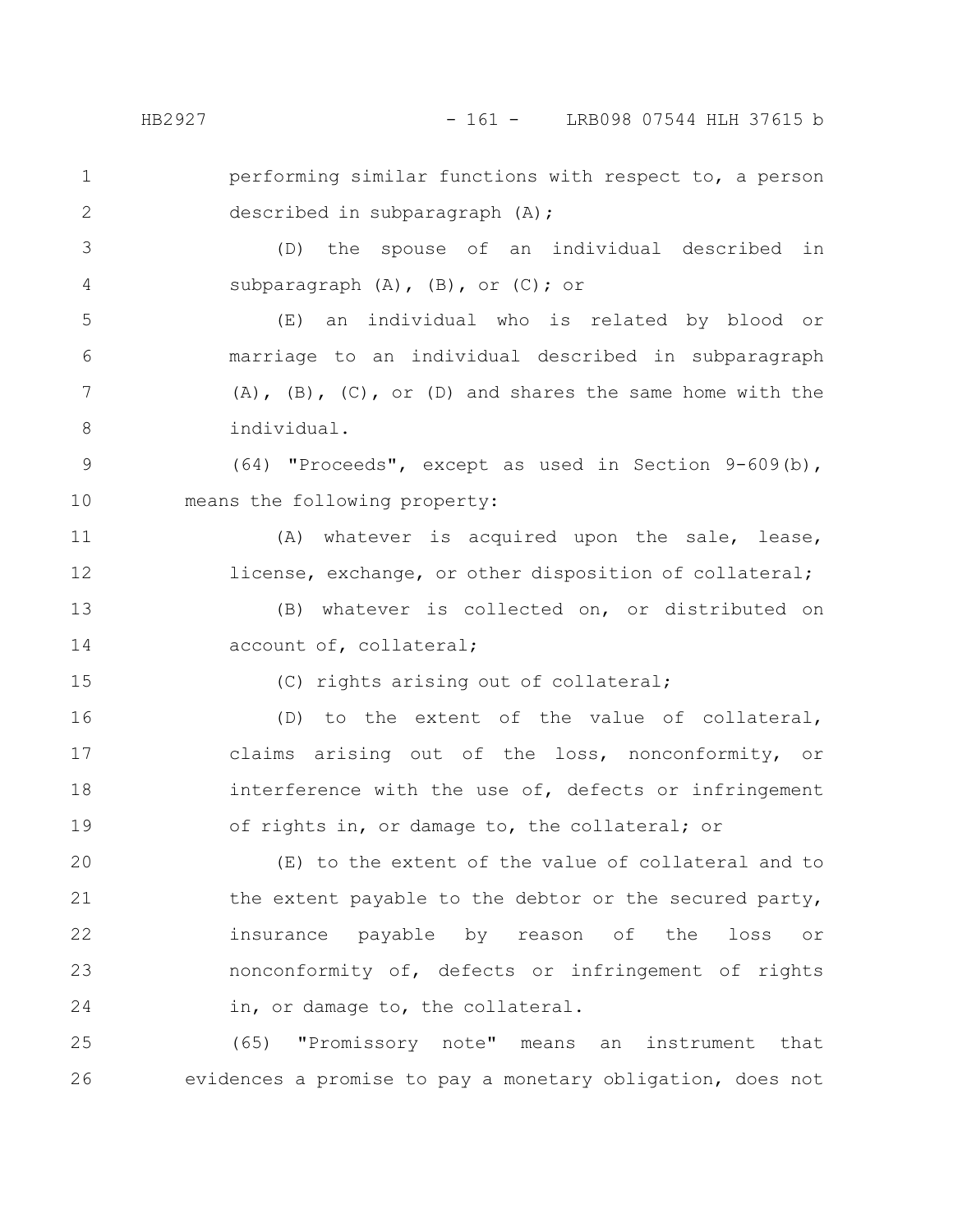evidence an order to pay, and does not contain an acknowledgment by a bank that the bank has received for deposit a sum of money or funds. 1 2 3

(66) "Proposal" means a record authenticated by a secured party which includes the terms on which the secured party is willing to accept collateral in full or partial satisfaction of the obligation it secures pursuant to Sections 9-620, 9-621, and 9-622. 4 5 6 7 8

(67) "Public-finance transaction" means a secured transaction in connection with which: 9 10

11

(A) debt securities are issued;

(B) all or a portion of the securities issued have an initial stated maturity of at least 20 years; and 12 13

(C) the debtor, obligor, secured party, account debtor or other person obligated on collateral, assignor or assignee of a secured obligation, or assignor or assignee of a security interest is a State or a governmental unit of a State. 14 15 16 17 18

(68) "Public organic record" means a record that is available to the public for inspection and is: 19 20

(A) a record consisting of the record initially filed with or issued by a State or the United States to form or organize an organization and any record filed with or issued by the State or the United States which amends or restates the initial record; 21 22 23 24 25

(B) an organic record of a business trust 26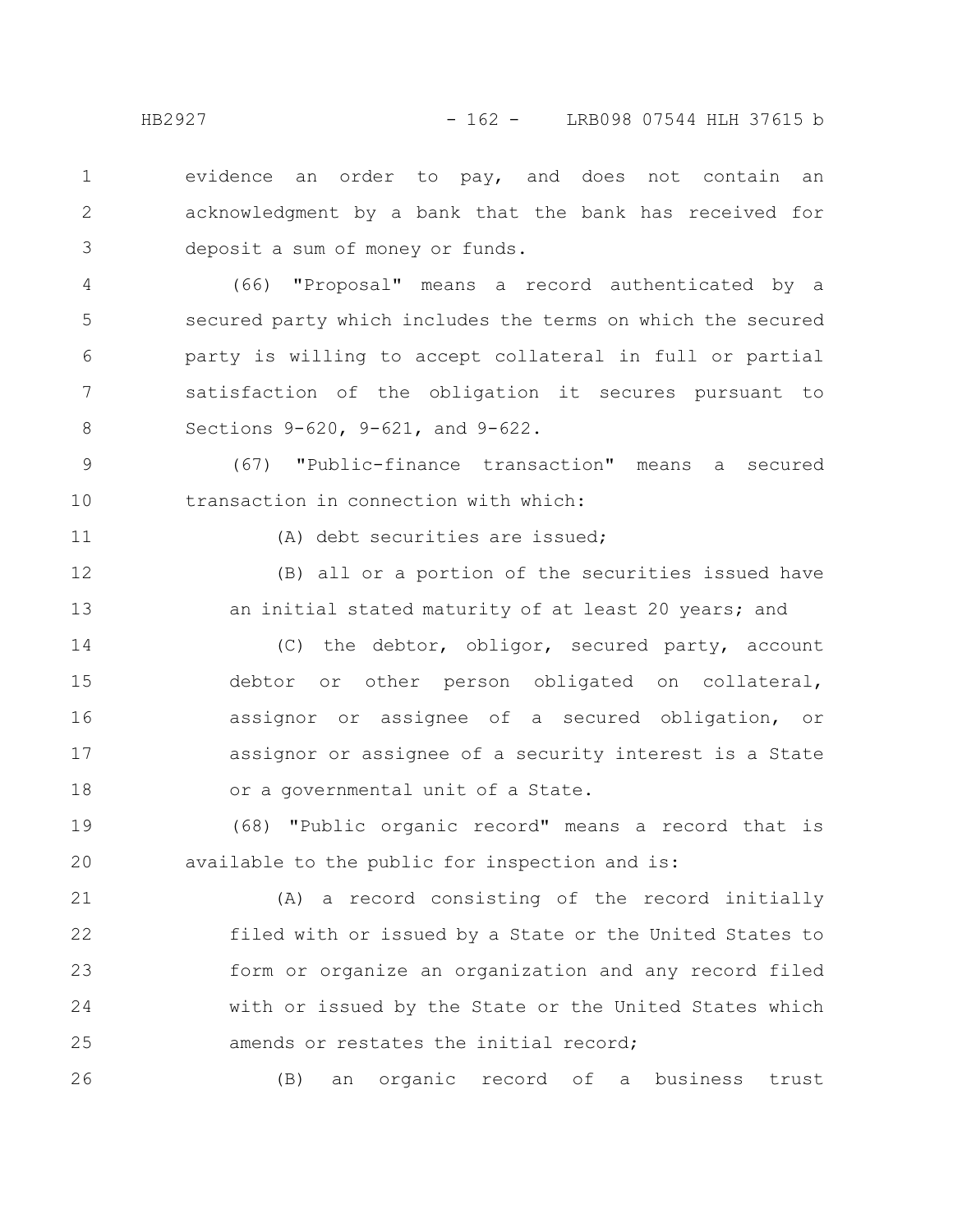consisting of the record initially filed with a State and any record filed with the State which amends or restates the initial record, if a statute of the State governing business trusts requires that the record be filed with the State; or 1 2 3 4 5

(C) a record consisting of legislation enacted by the legislature of a State or the Congress of the United States which forms or organizes an organization, any record amending the legislation, and any record filed with or issued by the State or the United States which amends or restates the name of the organization. 6 7 8 9 10 11 12

(69) "Pursuant to commitment", with respect to an advance made or other value given by a secured party, means pursuant to the secured party's obligation, whether or not a subsequent event of default or other event not within the secured party's control has relieved or may relieve the secured party from its obligation. 13 14 15 16 17 18

(70) "Record", except as used in "for record", "of record", "record or legal title", and "record owner", means information that is inscribed on a tangible medium or which is stored in an electronic or other medium and is retrievable in perceivable form. 19 20 21 22 23

(71) "Registered organization" means an organization formed or organized solely under the law of a single State or the United States by the filing of a public organic 24 25 26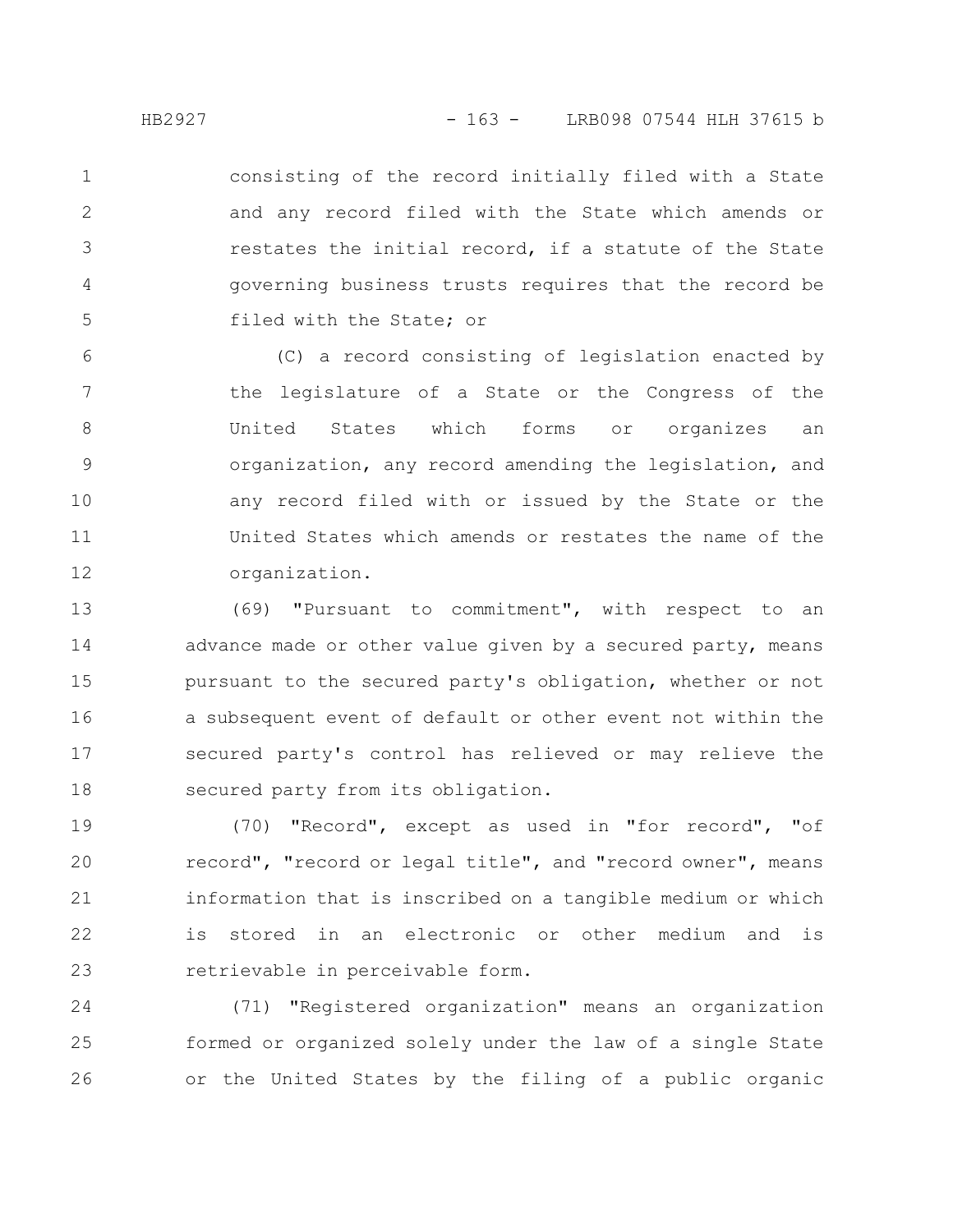record with, the issuance of a public organic record by, or the enactment of legislation by the State or the United States. The term includes a business trust that is formed or organized under the law of a single State if a statute of the State governing business trusts requires that the business trust's organic record be filed with the State. 1 2 3 4 5 6

(72) "Secondary obligor" means an obligor to the extent that: 7 8

9

(A) the obligor's obligation is secondary; or

(B) the obligor has a right of recourse with respect to an obligation secured by collateral against the debtor, another obligor, or property of either. 10 11 12

(73) "Secured party" means: 13

(A) a person in whose favor a security interest is created or provided for under a security agreement, whether or not any obligation to be secured is outstanding; 14 15 16 17

18

19

(B) a person that holds an agricultural lien;

(C) a consignor;

(D) a person to which accounts, chattel paper, payment intangibles, or promissory notes have been sold; 20 21 22

(E) a trustee, indenture trustee, agent, collateral agent, or other representative in whose favor a security interest or agricultural lien is created or provided for; or 23 24 25 26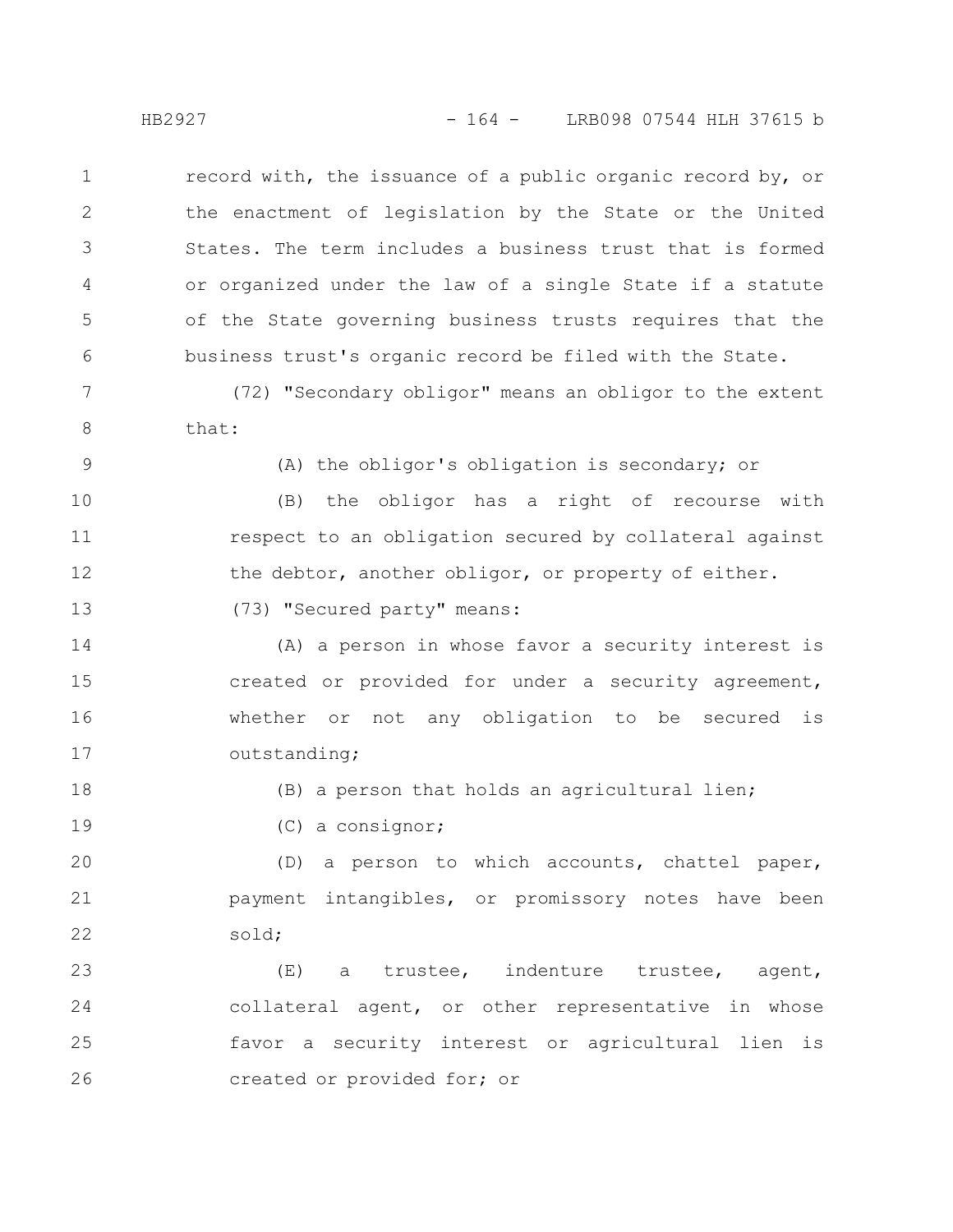(F) a person that holds a security interest arising under Section 2-401, 2-505, 2-711(3), 2A-508(5), 4-210, or 5-118. 1 2 3

(74) "Security agreement" means an agreement that creates or provides for a security interest. 4 5

(75) "Send", in connection with a record or notification, means: 6 7

(A) to deposit in the mail, deliver for transmission, or transmit by any other usual means of communication, with postage or cost of transmission provided for, addressed to any address reasonable under the circumstances; or 8 9 10 11 12

(B) to cause the record or notification to be received within the time that it would have been received if properly sent under subparagraph (A). 13 14 15

(76) "Software" means a computer program and any supporting information provided in connection with a transaction relating to the program. The term does not include a computer program that is included in the definition of goods. 16 17 18 19 20

(77) "State" means a State of the United States, the District of Columbia, Puerto Rico, the United States Virgin Islands, or any territory or insular possession subject to the jurisdiction of the United States. 21 22 23 24

(78) "Supporting obligation" means a letter-of-credit right or secondary obligation that supports the payment or 25 26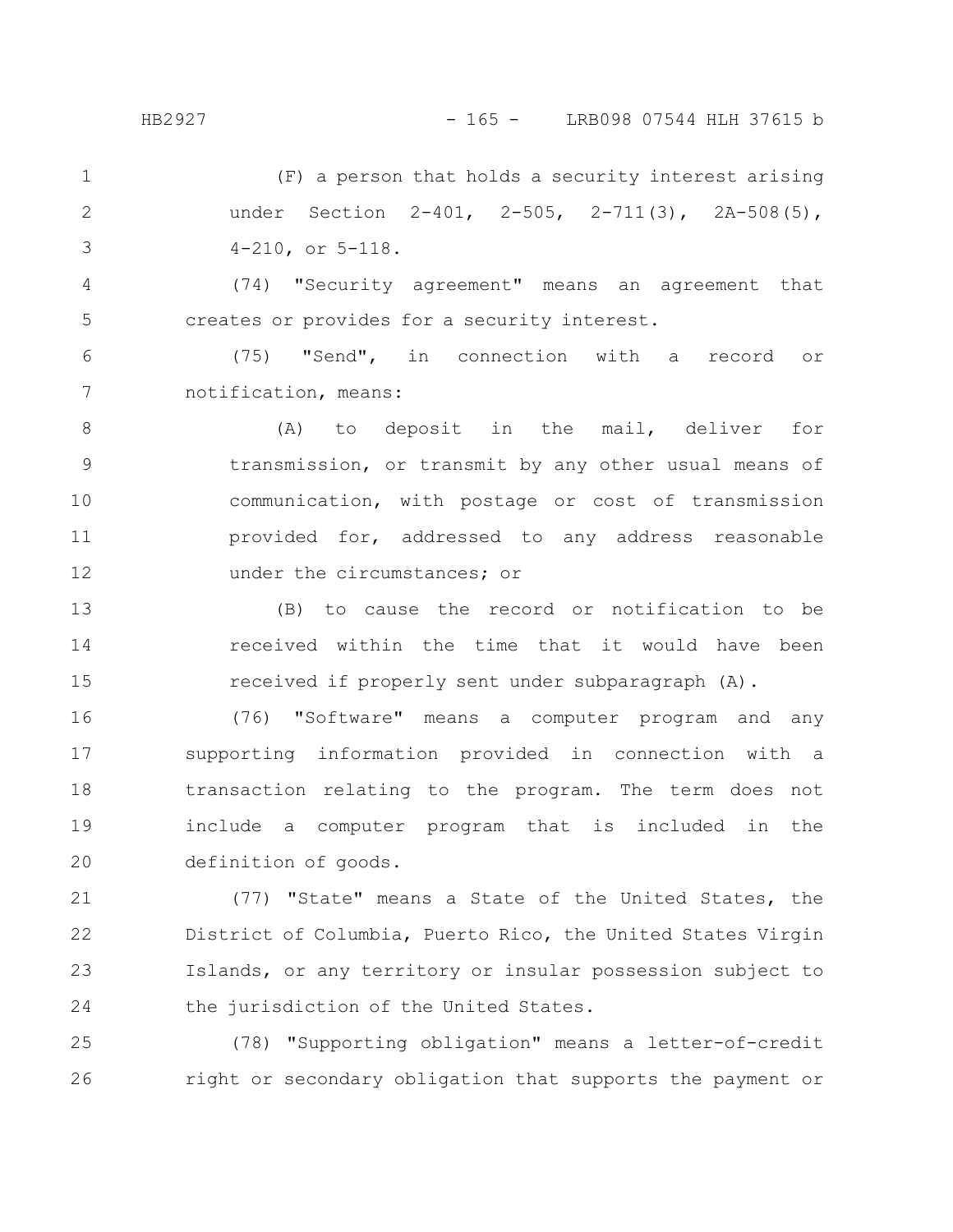2

performance of an account, chattel paper, a document, a general intangible, an instrument, or investment property.

(79) "Tangible chattel paper" means chattel paper evidenced by a record or records consisting of information that is inscribed on a tangible medium. 3 4 5

(80) "Termination statement" means an amendment of a financing statement which: 6 7

(A) identifies, by its file number, the initial financing statement to which it relates; and 8 9

(B) indicates either that it is a termination statement or that the identified financing statement is no longer effective. 10 11 12

(81) "Transmitting utility" means a person primarily engaged in the business of: 13 14

(A) operating a railroad, subway, street railway, or trolley bus; 15 16

(B) transmitting communications electrically, electromagnetically, or by light; 17 18

(C) transmitting goods by pipeline or sewer; or 19

(D) transmitting or producing and transmitting electricity, steam, gas, or water. 20 21

(b) Definitions in other Articles. "Control" as provided in Section 7-106 and the following definitions in other Articles apply to this Article: 22 23 24

"Applicant". Section 5-102. 25

"Beneficiary". Section 5-102. 26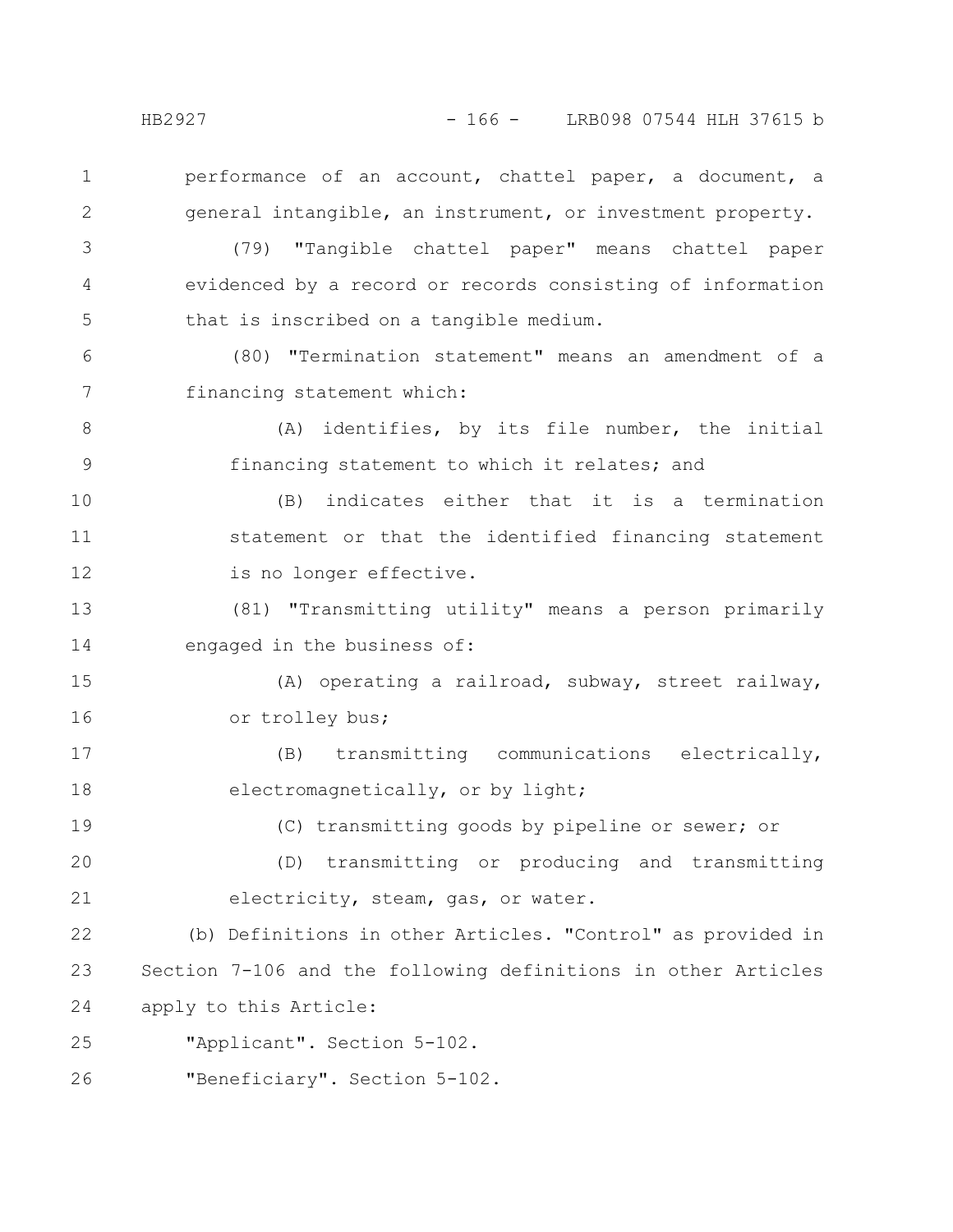"Broker". Section 8-102. "Certificated security". Section 8-102. "Check". Section 3-104. "Clearing corporation". Section 8-102. "Contract for sale". Section 2-106. "Customer". Section 4-104. "Entitlement holder". Section 8-102. "Financial asset". Section 8-102. "Holder in due course". Section 3-302. "Issuer" (with respect to a letter of credit or letter-of-credit right). Section 5-102. "Issuer" (with respect to a security). Section 8-201. "Issuer" (with respect to documents of title). Section  $7 - 102$ . "Lease". Section 2A-103. "Lease agreement". Section 2A-103. "Lease contract". Section 2A-103. "Leasehold interest". Section 2A-103. "Lessee". Section 2A-103. "Lessee in ordinary course of business". Section 2A-103. "Lessor". Section 2A-103. "Lessor's residual interest". Section 2A-103. "Letter of credit". Section 5-102. "Merchant". Section 2-104. "Negotiable instrument". Section 3-104. "Nominated person". Section 5-102. 1 2 3 4 5 6 7 8 9 10 11 12 13 14 15 16 17 18 19 20 21 22 23 24 25 26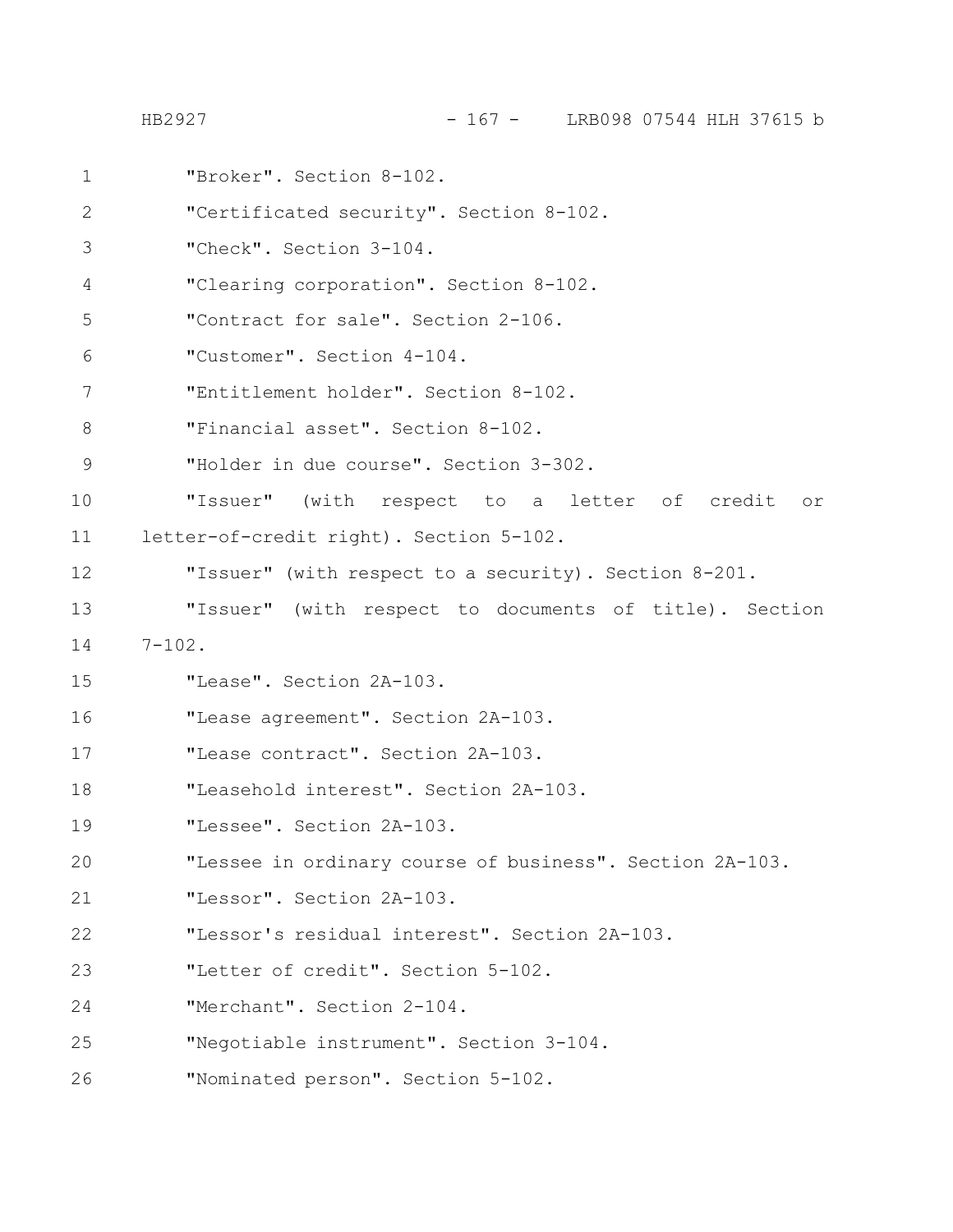HB2927 - 168 - LRB098 07544 HLH 37615 b

"Note". Section 3-104. "Proceeds of a letter of credit". Section 5-114. "Prove". Section 3-103. "Sale". Section 2-106. "Securities account". Section 8-501. "Securities intermediary". Section 8-102. "Security". Section 8-102. "Security certificate". Section 8-102. "Security entitlement". Section 8-102. "Uncertificated security". Section 8-102. (c) Article 1 definitions and principles. Article 1 contains general definitions and principles of construction and interpretation applicable throughout this Article. (Source: P.A. 96-1477, eff. 1-1-11; 97-1034, eff. 7-1-13.) Section 10-110. The Interest Act is amended by changing Sections 4, 4.2, and 4a as follows: (815 ILCS 205/4) (from Ch. 17, par. 6404) Sec. 4. General interest rate. (1) Except as otherwise provided in Section 4.05, in all written contracts it shall be lawful for the parties to stipulate or agree that 9% per annum, or any less sum of interest, shall be taken and paid upon every \$100 of money loaned or in any manner due and owing from any person to any other person or corporation in this state, and after that rate 1 2 3 4 5 6 7 8 9 10 11 12 13 14 15 16 17 18 19 20 21 22 23 24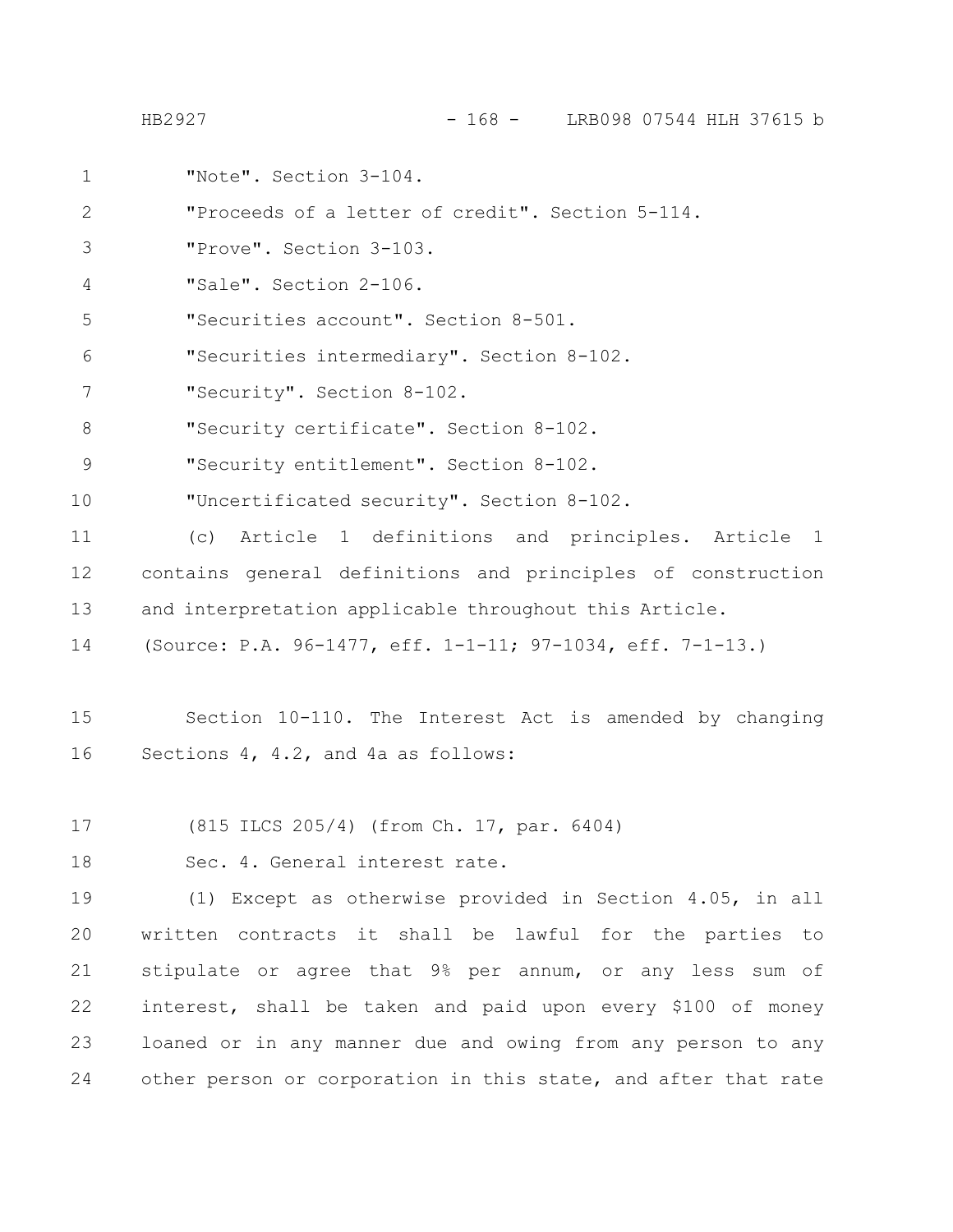for a greater or less sum, or for a longer or shorter time, except as herein provided. 1 2

The maximum rate of interest that may lawfully be contracted for is determined by the law applicable thereto at the time the contract is made. Any provision in any contract, whether made before or after July 1, 1969, which provides for or purports to authorize, contingent upon a change in the Illinois law after the contract is made, any rate of interest greater than the maximum lawful rate at the time the contract is made, is void. 3 4 5 6 7 8 9 10

It is lawful for a state bank or a branch of an out-of-state bank, as those terms are defined in Section 2 of the Illinois Banking Act, to receive or to contract to receive and collect interest and charges at any rate or rates agreed upon by the bank or branch and the borrower. It is lawful for a savings bank chartered under the Savings Bank Act or a savings association chartered under the Illinois Savings and Loan Act of 1985 to receive or contract to receive and collect interest and charges at any rate agreed upon by the savings bank or savings association and the borrower. 11 12 13 14 15 16 17 18 19 20

It is lawful to receive or to contract to receive and collect interest and charges as authorized by this Act and as authorized by the Consumer Installment Loan Act and by the "Consumer Finance Act", approved July 10, 1935, as now or hereafter amended, or by the Payday Loan Reform Act. It is lawful to charge, contract for, and receive any rate or amount 21 22 23 24 25 26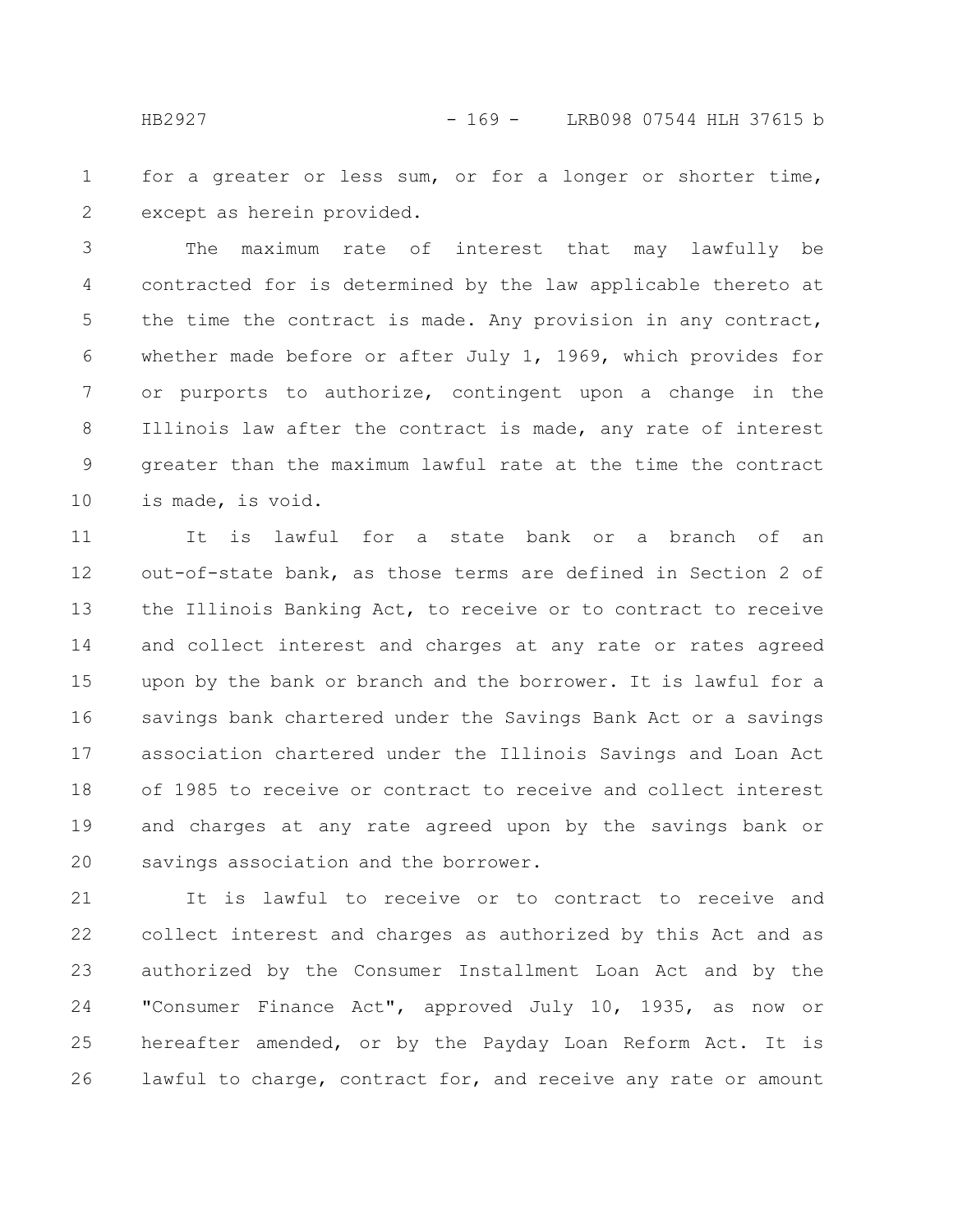of interest or compensation with respect to the following transactions: 1 2

3

## (a) Any loan made to a corporation;

(b) Advances of money, repayable on demand, to an amount not less than \$5,000, which are made upon warehouse receipts, bills of lading, certificates of stock, certificates of deposit, bills of exchange, bonds or other negotiable instruments pledged as collateral security for such repayment, if evidenced by a writing; 4 5 6 7 8 9

(c) Any credit transaction between a merchandise wholesaler and retailer; any business loan to a business association or copartnership or to a person owning and operating a business as sole proprietor or to any persons owning and operating a business as joint venturers, joint tenants or tenants in common, or to any limited partnership, or to any trustee owning and operating a business or whose beneficiaries own and operate a business, except that any loan which is secured (1) by an assignment of an individual obligor's salary, wages, commissions or other compensation for services, or (2) by his household furniture or other goods used for his personal, family or household purposes shall be deemed not to be a loan within the meaning of this subsection; and provided further that a loan which otherwise qualifies as a business loan within the meaning of this subsection shall not be deemed as not so qualifying because of the inclusion, with other security 10 11 12 13 14 15 16 17 18 19 20 21 22 23 24 25 26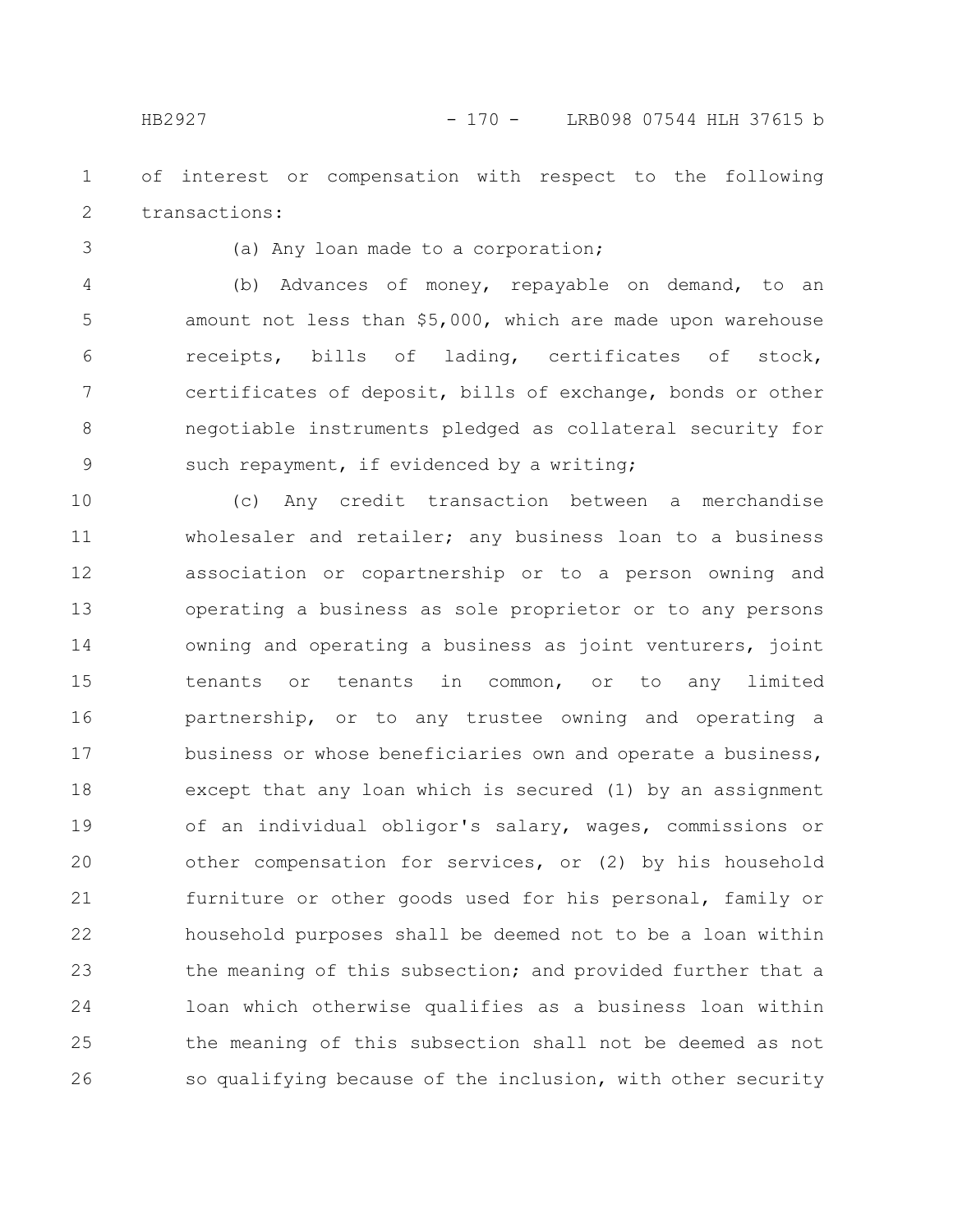consisting of business assets of any such obligor, of real estate occupied by an individual obligor solely as his residence. The term "business" shall be deemed to mean a commercial, agricultural or industrial enterprise which is carried on for the purpose of investment or profit, but shall not be deemed to mean the ownership or maintenance of real estate occupied by an individual obligor solely as his residence; 1 2 3 4 5 6 7 8

(d) Any loan made in accordance with the provisions of Subchapter I of Chapter 13 of Title 12 of the United States Code, which is designated as "Housing Renovation and Modernization"; 9 10 11 12

(e) Any mortgage loan insured or upon which a commitment to insure has been issued under the provisions of the National Housing Act, Chapter 13 of Title 12 of the United States Code; 13 14 15 16

(f) Any mortgage loan guaranteed or upon which a commitment to guaranty has been issued under the provisions of the Veterans' Benefits Act, Subchapter II of Chapter 37 of Title 38 of the United States Code; 17 18 19 20

(g) Interest charged by a broker or dealer registered under the Securities Exchange Act of 1934, as amended, or registered under the Illinois Securities Law of 1953, approved July 13, 1953, as now or hereafter amended, on a debit balance in an account for a customer if such debit balance is payable at will without penalty and is secured 21 22 23 24 25 26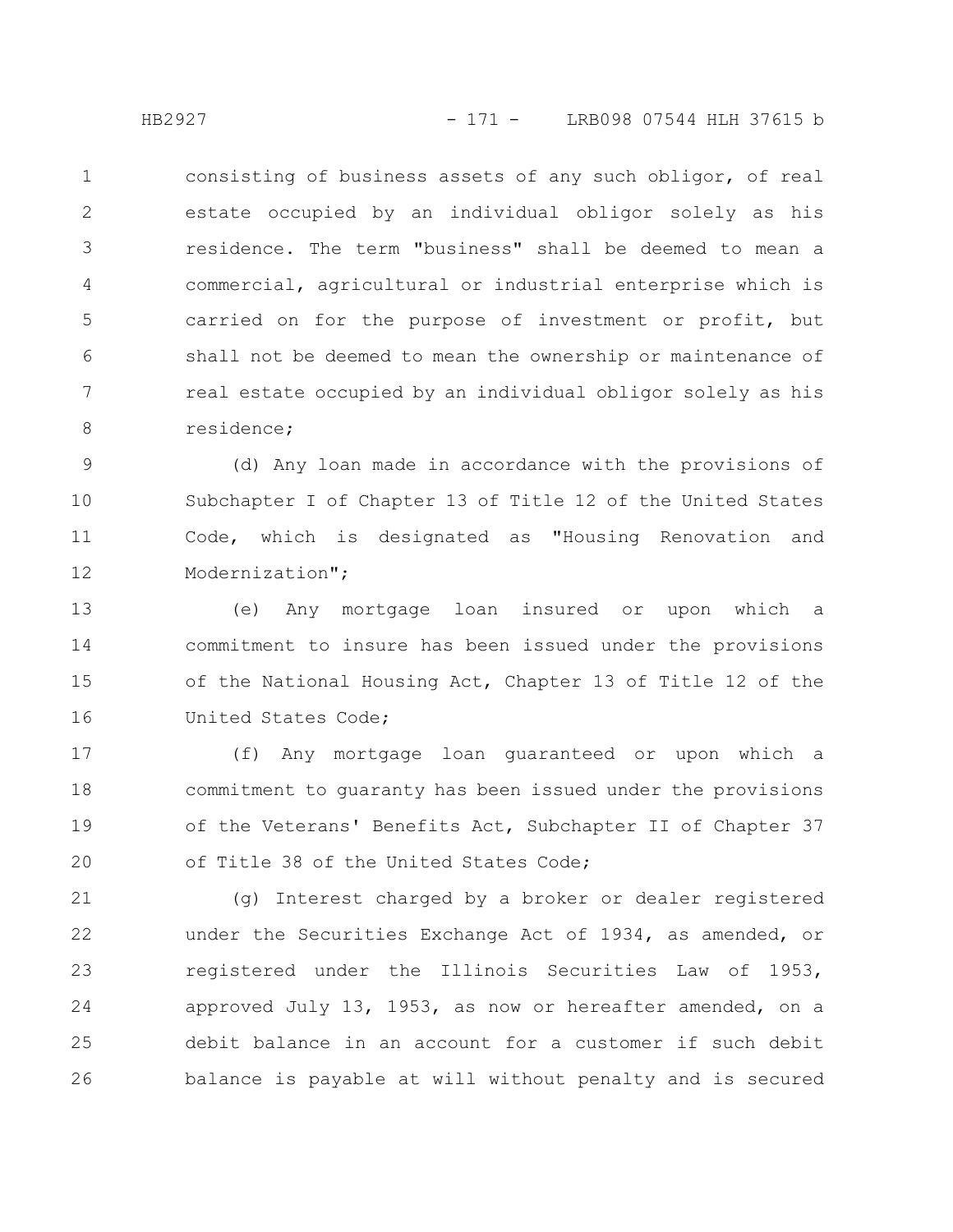4

5

6

by securities as defined in Uniform Commercial Code-Investment Securities; 1 2

(h) Any loan made by a participating bank as part of any loan guarantee program which provides for loans and for the refinancing of such loans to medical students, interns and residents and which are guaranteed by the American Medical Association Education and Research Foundation; 7

(i) Any loan made, guaranteed, or insured in accordance with the provisions of the Housing Act of 1949, Subchapter III of Chapter 8A of Title 42 of the United States Code and the Consolidated Farm and Rural Development Act, Subchapters I, II, and III of Chapter 50 of Title 7 of the United States Code; 8 9 10 11 12 13

(j) Any loan by an employee pension benefit plan, as defined in Section 3 (2) of the Employee Retirement Income Security Act of 1974 (29 U.S.C.A. Sec. 1002), to an individual participating in such plan, provided that such loan satisfies the prohibited transaction exemption requirements of Section 408 (b) (1) (29 U.S.C.A. Sec. 1108 (b) (1)) or Section 2003 (a) (26 U.S.C.A. Sec. 4975 (d) (1)) of the Employee Retirement Income Security Act of 1974; 14 15 16 17 18 19 20 21 22

(k) Written contracts, agreements or bonds for deed providing for installment purchase of real estate, including a manufactured home as defined in subdivision (53) of Section 9-102 of the Uniform Commercial Code that 23 24 25 26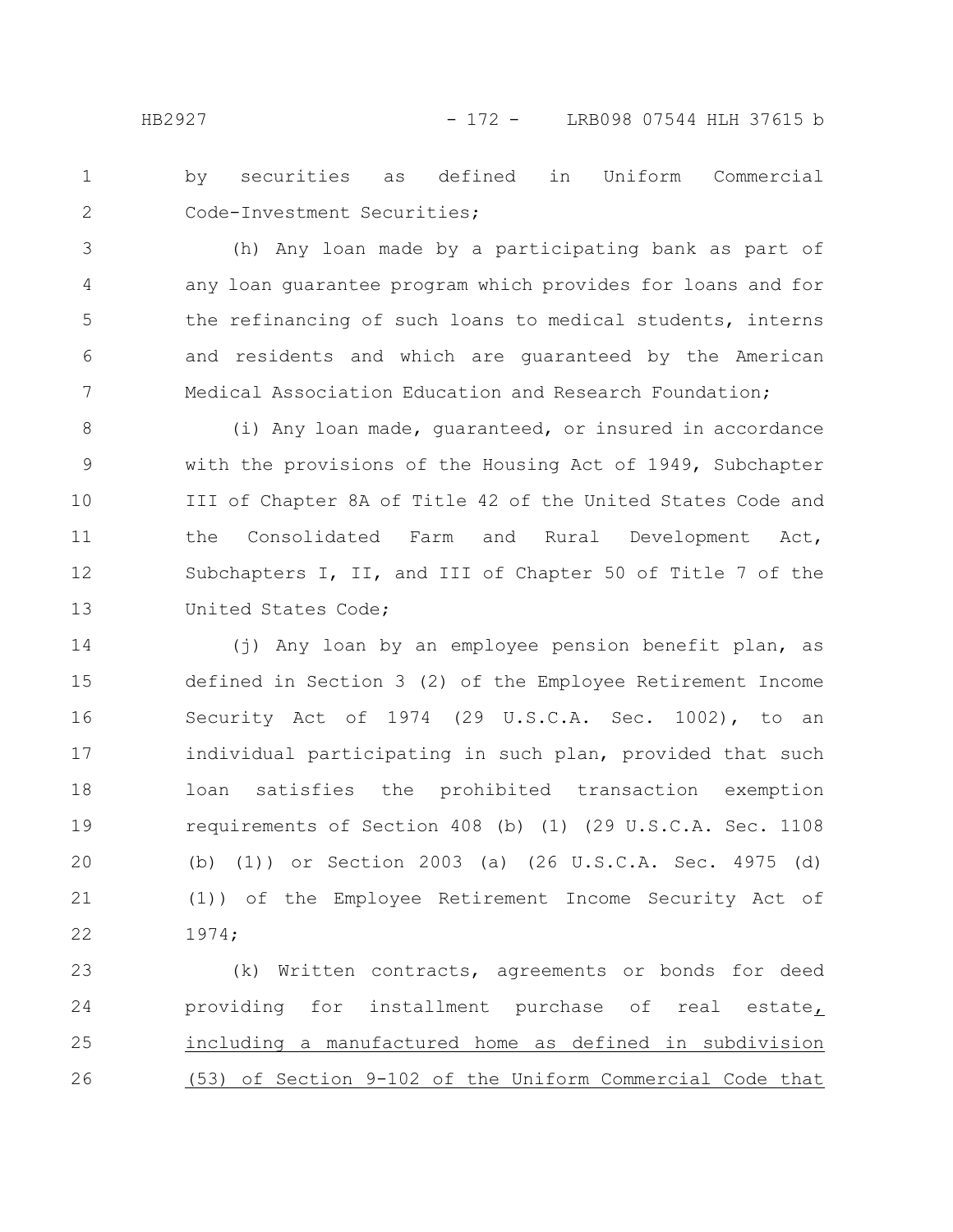is real property as defined in the Conveyance and Encumbrance of Manufactured Homes as Real Property and Severance Act; 1 2 3

(1) Loans secured by a mortgage on real estate, including a manufactured home as defined in subdivision (53) of Section 9-102 of the Uniform Commercial Code that is real property as defined in the Conveyance and Encumbrance of Manufactured Homes as Real Property and Severance Act; 4 5 6 7 8 9

(m) Loans made by a sole proprietorship, partnership, or corporation to an employee or to a person who has been offered employment by such sole proprietorship, partnership, or corporation made for the sole purpose of transferring an employee or person who has been offered employment to another office maintained and operated by the same sole proprietorship, partnership, or corporation; 10 11 12 13 14 15 16

(n) Loans to or for the benefit of students made by an institution of higher education. 17 18

(2) Except for loans described in subparagraph (a), (c), (d), (e), (f) or (i) of subsection (1) of this Section, and except to the extent permitted by the applicable statute for loans made pursuant to Section 4a or pursuant to the Consumer Installment Loan Act: 19 20 21 22 23

(a) Whenever the rate of interest exceeds 8% per annum on any written contract, agreement or bond for deed providing for the installment purchase of residential real 24 25 26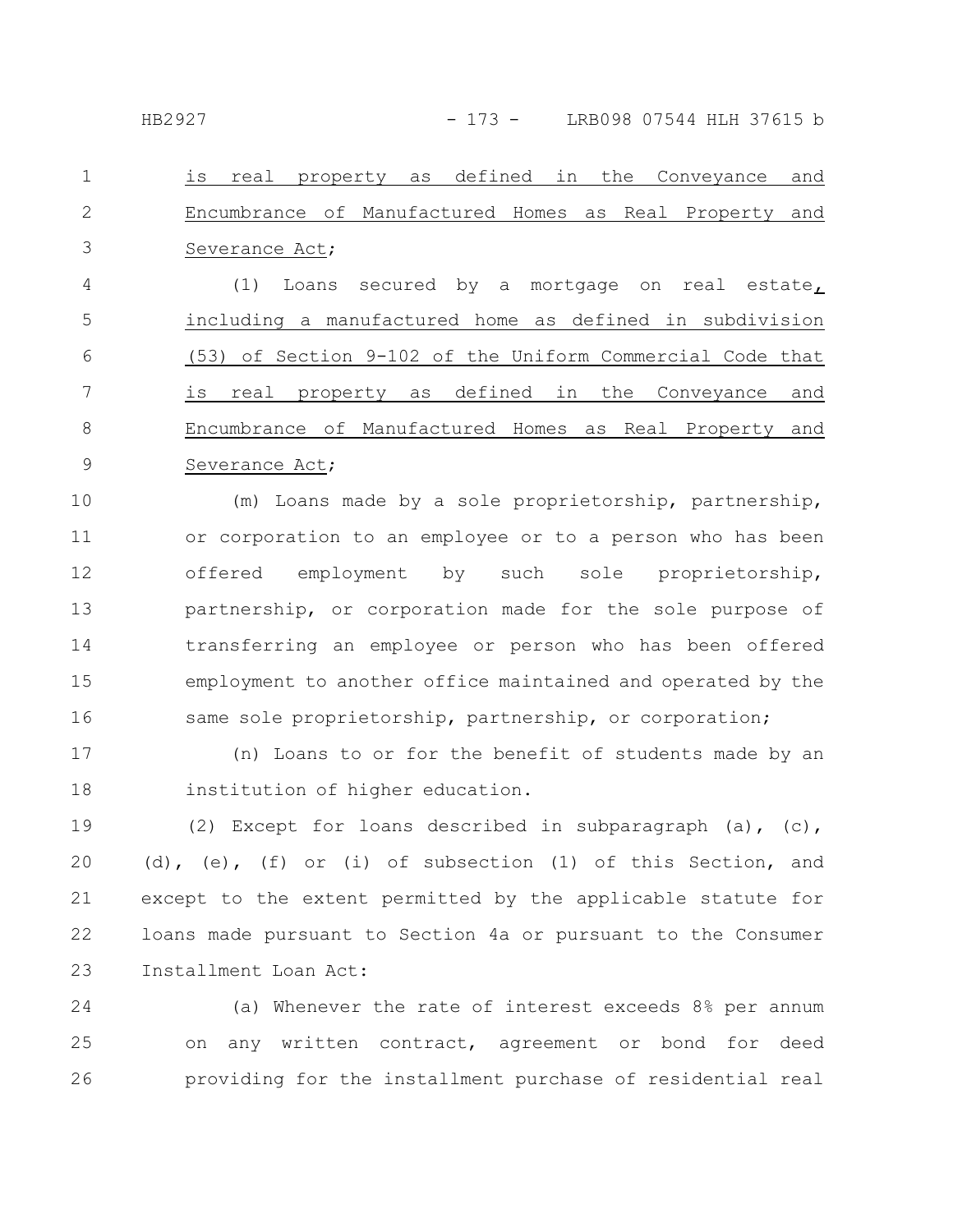2

3

estate, or on any loan secured by a mortgage on residential real estate, it shall be unlawful to provide for a prepayment penalty or other charge for prepayment.

(b) No agreement, note or other instrument evidencing a loan secured by a mortgage on residential real estate, or written contract, agreement or bond for deed providing for the installment purchase of residential real estate, may provide for any change in the contract rate of interest during the term thereof. However, if the Congress of the United States or any federal agency authorizes any class of lender to enter, within limitations, into mortgage contracts or written contracts, agreements or bonds for deed in which the rate of interest may be changed during the term of the contract, any person, firm, corporation or other entity not otherwise prohibited from entering into mortgage contracts or written contracts, agreements or bonds for deed in Illinois may enter into mortgage contracts or written contracts, agreements or bonds for deed in which the rate of interest may be changed during the term of the contract, within the same limitations. 4 5 6 7 8 9 10 11 12 13 14 15 16 17 18 19 20

(3) In any contract or loan which is secured by a mortgage, deed of trust, or conveyance in the nature of a mortgage, on residential real estate, the interest which is computed, calculated, charged, or collected pursuant to such contract or loan, or pursuant to any regulation or rule promulgated pursuant to this Act, may not be computed, calculated, charged 21 22 23 24 25 26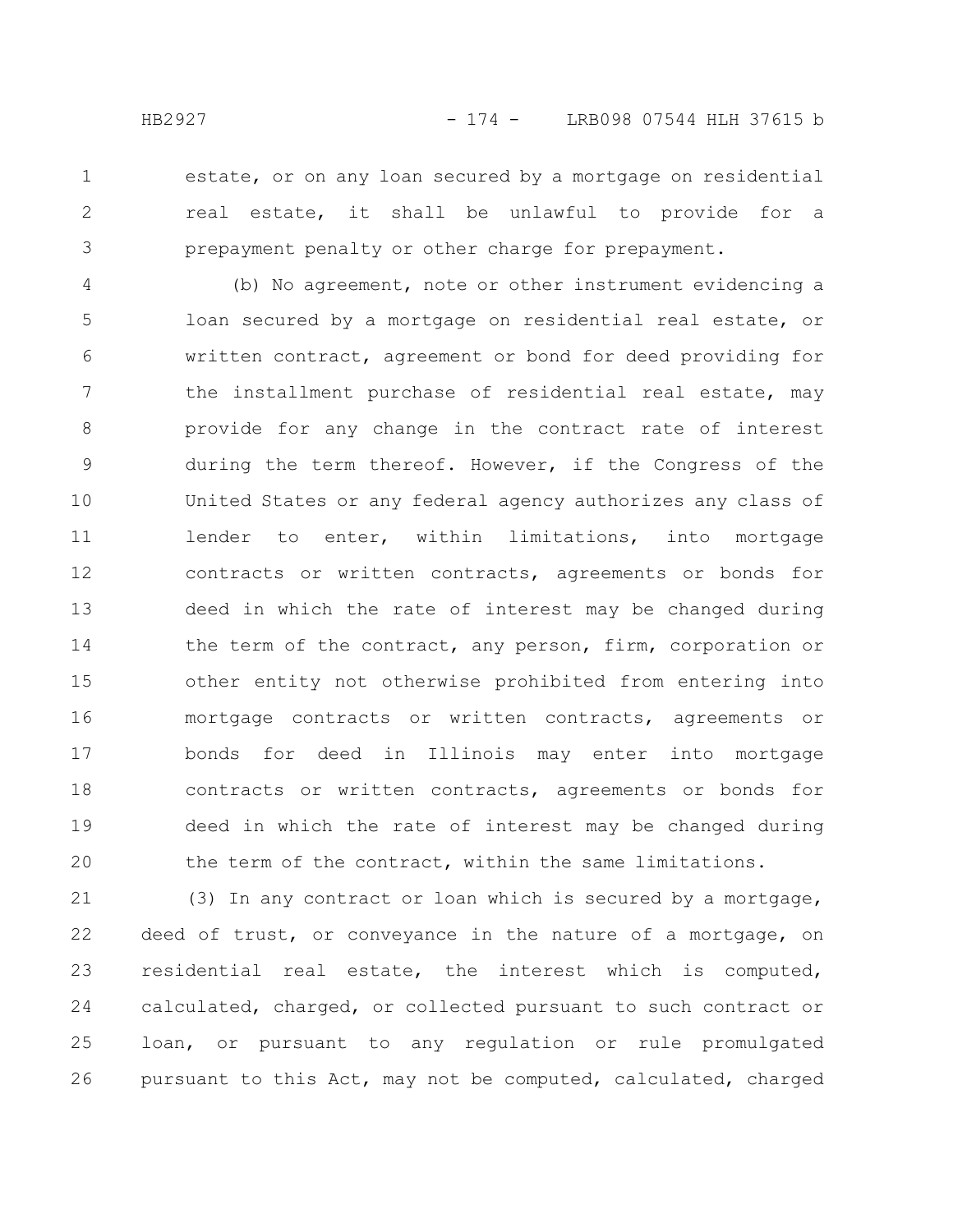or collected for any period of time occurring after the date on which the total indebtedness, with the exception of late payment penalties, is paid in full. 1 2 3

(4) For purposes of this Section, a prepayment shall mean the payment of the total indebtedness, with the exception of late payment penalties if incurred or charged, on any date before the date specified in the contract or loan agreement on which the total indebtedness shall be paid in full, or before the date on which all payments, if timely made, shall have been made. In the event of a prepayment of the indebtedness which is made on a date after the date on which interest on the indebtedness was last computed, calculated, charged, or collected but before the next date on which interest on the indebtedness was to be calculated, computed, charged, or collected, the lender may calculate, charge and collect interest on the indebtedness for the period which elapsed between the date on which the prepayment is made and the date on which interest on the indebtedness was last computed, calculated, charged or collected at a rate equal to 1/360 of the annual rate for each day which so elapsed, which rate shall be applied to the indebtedness outstanding as of the date of prepayment. The lender shall refund to the borrower any interest charged or collected which exceeds that which the lender may charge or collect pursuant to the preceding sentence. The provisions of this amendatory Act of 1985 shall apply only to contracts or loans entered into on or after the 4 5 6 7 8 9 10 11 12 13 14 15 16 17 18 19 20 21 22 23 24 25 26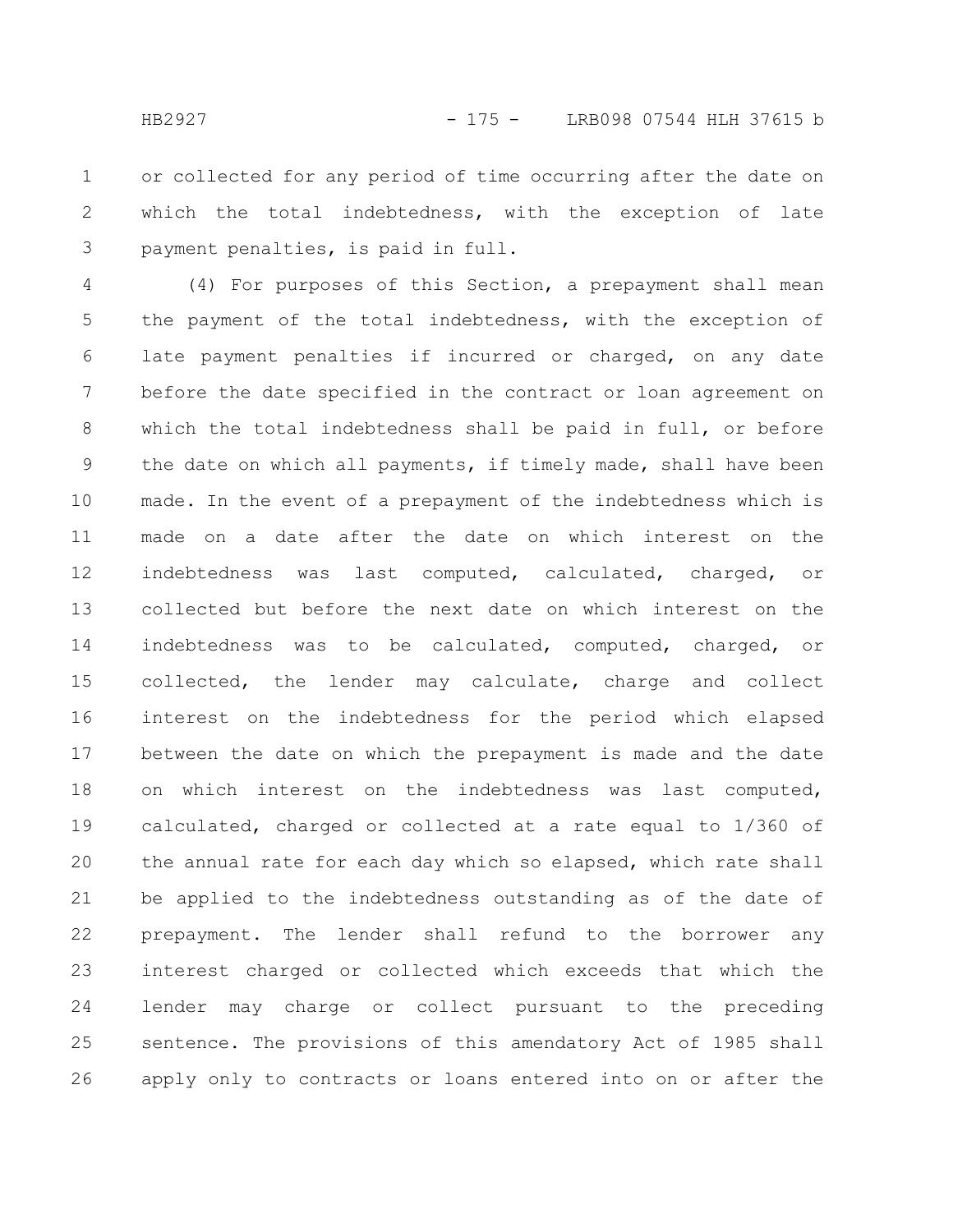effective date of this amendatory Act, but shall not apply to contracts or loans entered into on or after that date that are subject to Section 4a of this Act, the Consumer Installment Loan Act, the Payday Loan Reform Act, or the Retail Installment Sales Act, or that provide for the refund of precomputed interest on prepayment in the manner provided by such Act. 1 2 3 4 5 6

(5) For purposes of items (a) and (c) of subsection (1) of this Section, a rate or amount of interest may be lawfully computed when applying the ratio of the annual interest rate over a year based on 360 days. The provisions of this amendatory Act of the 96th General Assembly are declarative of existing law. 7 8 9 10 11 12

(6) For purposes of this Section, "real estate" and "real property" include a manufactured home, as defined in subdivision (53) of Section 9-102 of the Uniform Commercial Code that is real property as defined in the Conveyance and Encumbrance of Manufactured Homes as Real Property and Severance Act. 13 14 15 16 17 18

(Source: P.A. 95-331, eff. 8-21-07; 96-1421, eff. 8-3-10.) 19

(815 ILCS 205/4.2) (from Ch. 17, par. 6407) 20

Sec. 4.2. Revolving credit; billing statements; disclosures. On a revolving credit which complies with subparagraphs  $(a)$ ,  $(b)$ ,  $(c)$ ,  $(d)$  and  $(e)$  of this Section 4.2, it is lawful for any bank that has its main office or, after May 31, 1997, a branch in this State, a state or federal 21 22 23 24 25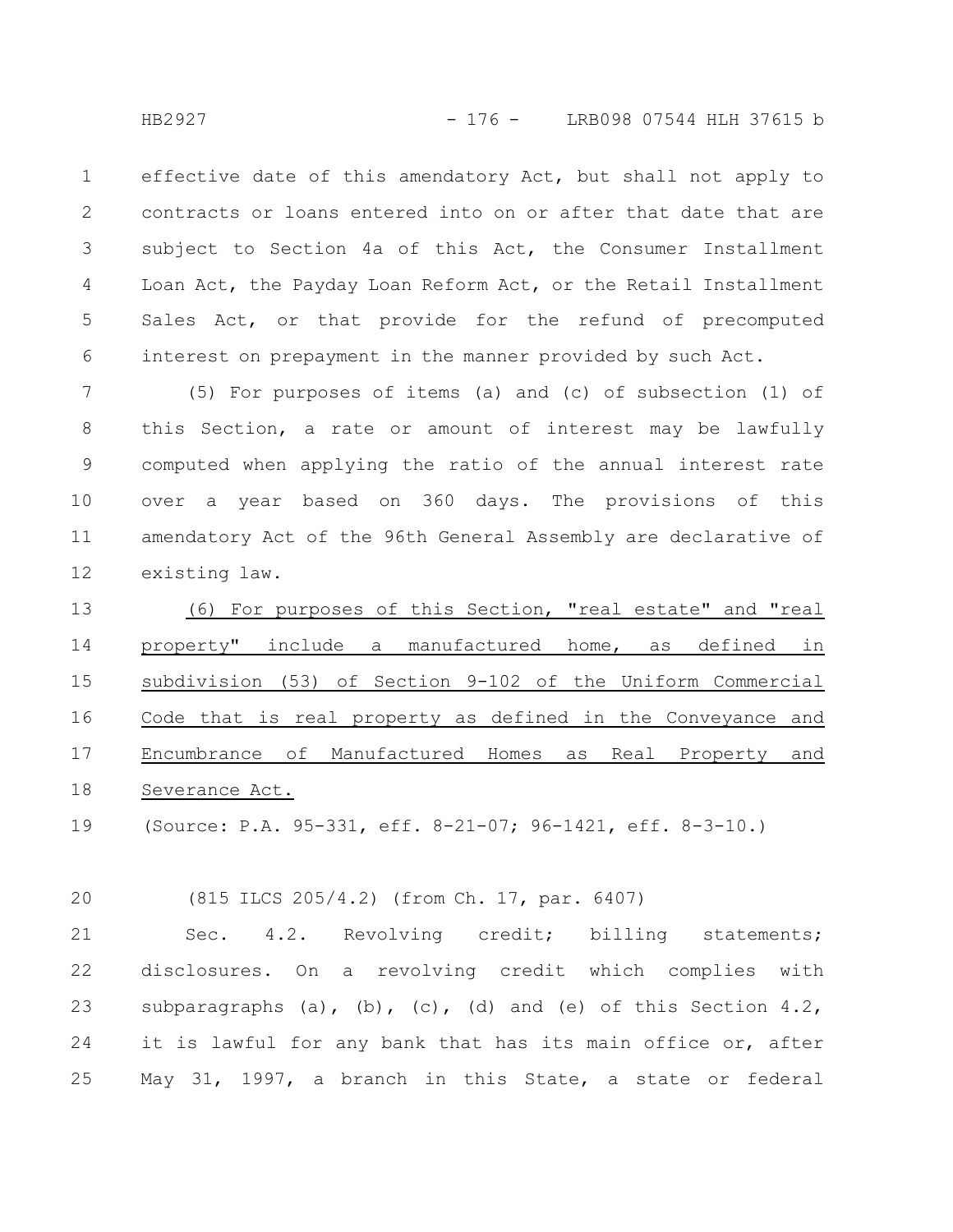savings and loan association with its main office in this State, a state or federal credit union with its main office in this State, or a lender licensed under the Consumer Finance Act, the Consumer Installment Loan Act or the Sales Finance Agency Act, as such Acts are now and hereafter amended, to receive or contract to receive and collect interest in any amount or at any rate agreed upon by the parties to the revolving credit arrangement. It is lawful for any other lender to receive or contract to receive and collect interest in an amount not in excess of 1 1/2% per month of either the average daily unpaid balance of the principal of the debt during the billing cycle, or of the unpaid balance of the debt on approximately the same day of the billing cycle. If a lender under a revolving credit arrangement notifies the debtor at least 30 days in advance of any lawful increase in the amount or rate of interest to be charged under the revolving credit arrangement, and the debtor, after the effective date of such notice, incurs new debt pursuant to the revolving credit arrangement, the increased interest amount or rate may be applied only to any such new debt incurred under the revolving credit arrangement. For purposes of determining the balances to which the increased interest rate applies, all payments and other credits may be deemed to be applied to the balance existing prior to the change in rate until that balance is paid in full. The face amount of the drafts, items, orders for the payment of money, evidences of debt, or similar written 1 2 3 4 5 6 7 8 9 10 11 12 13 14 15 16 17 18 19 20 21 22 23 24 25 26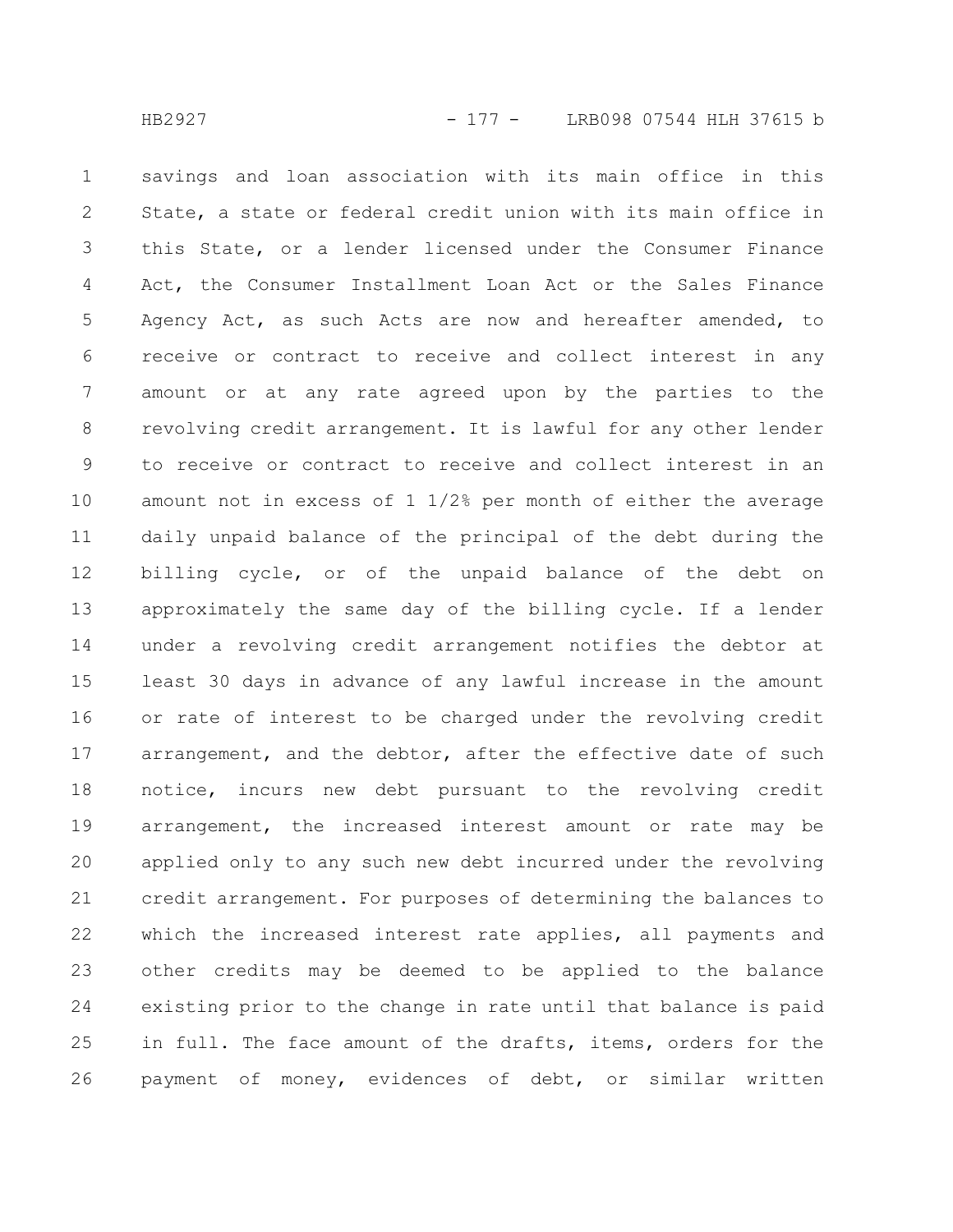instruments received by the lender in connection with the revolving credit, less the amounts applicable to principal from time to time paid thereon by the debtor, are the unpaid balance of the debt upon which the interest is computed. If the billing cycle is not monthly, the maximum interest rate for the billing cycle is the percentage which bears the same relation to the monthly percentage provided for in the preceding sentence as the number of days in the billing cycle bears to 30. For the purposes of the foregoing computation, a "month" is deemed to be any time of 30 consecutive days. In addition to the interest charge provided for, it is lawful to receive, contract for or collect a charge not exceeding 25 cents for each transaction in which a loan or advance is made under the revolving credit or in lieu of this additional charge an annual fee for the privilege of receiving and using the revolving credit in an amount not exceeding \$20. In addition, with respect to revolving credit secured by an interest in real estate, including a manufactured home as defined in subdivision (53) of Section 9-102 of the Uniform Commercial Code that is real property as defined in the Conveyance and Encumbrance of Manufactured Homes as Real Property and Severance Act, it is also lawful to receive, contract for or collect fees lawfully paid to any public officer or agency to record, file or release the security, and costs and disbursements actually incurred for any title insurance, title examination, abstract of title, survey, appraisal, escrow fees, and fees paid to a trustee in 1 2 3 4 5 6 7 8 9 10 11 12 13 14 15 16 17 18 19 20 21 22 23 24 25 26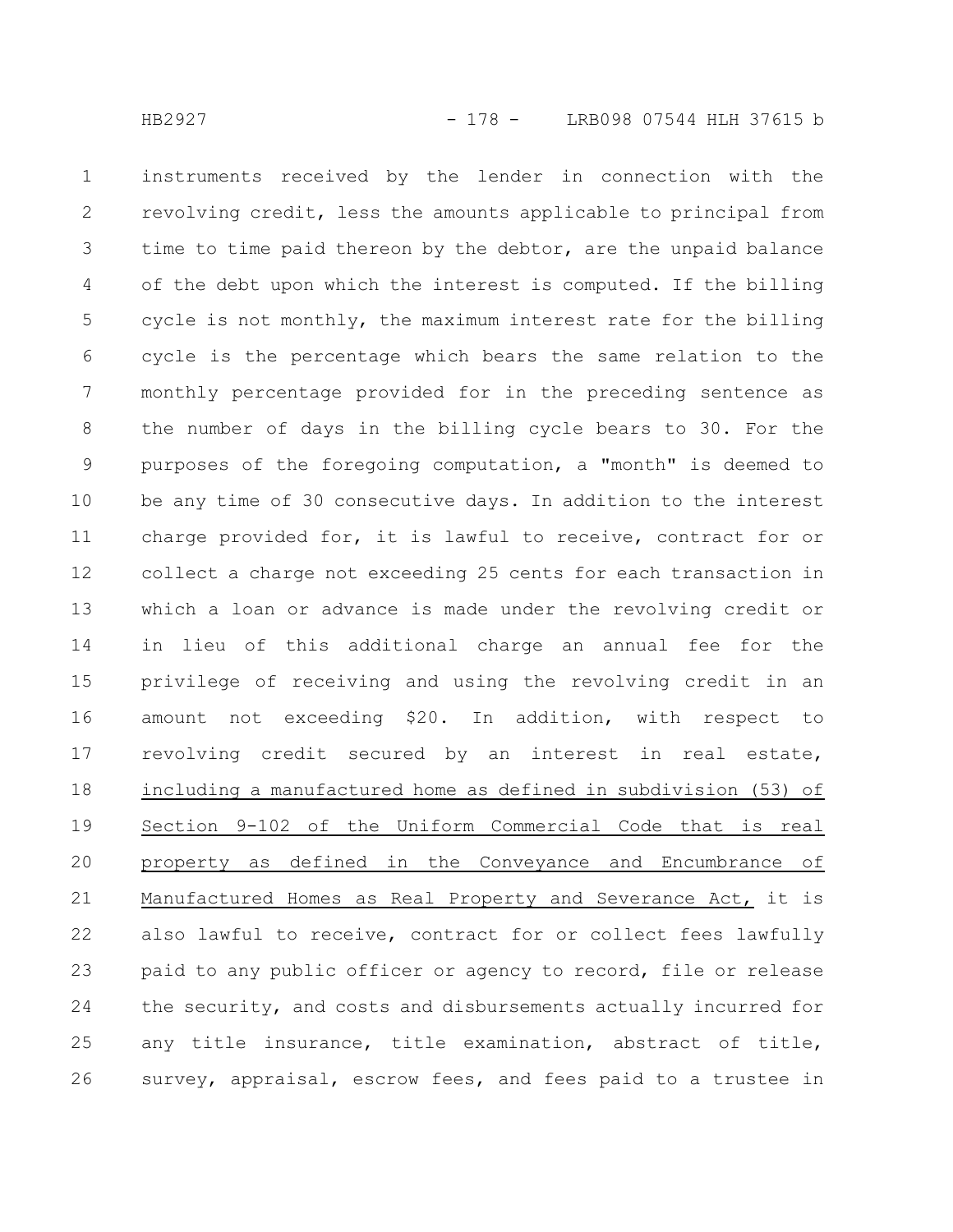HB2927 - 179 - LRB098 07544 HLH 37615 b

connection with a trust deed. 1

(a) At or before the date a bill or statement is first rendered to the debtor under a revolving credit arrangement, the lender must mail or deliver to the debtor a written description of the conditions under which a charge for interest may be made and the method, including the rate, of computing these interest charges. The rate of interest must be expressed as an annual percentage rate. 2 3 4 5 6 7 8

(b) If during any billing cycle any debit or credit entry is made to a debtor's revolving credit account, and if at the end of that billing cycle there is an unpaid balance owing to the lender from the debtor, the lender must give to the debtor the following information within a reasonable time after the end of the billing cycle: 9 10 11 12 13 14

(i) the unpaid balance at the beginning of the billing cycle; 15 16

(ii) the date and amount of all loans or advances made during the billing cycle, which information may be supplied by enclosing a copy of the drafts, items, orders for the payment of money, evidences of debt or similar written instruments presented to the lender during the billing cycle; 17 18 19 20 21 22

(iii) the payments by the debtor to the lender and any other credits to the debtor during the billing cycle; 23 24

(iv) the amount of interest and other charges, if any, charged to the debtor's account during the billing cycle; 25 26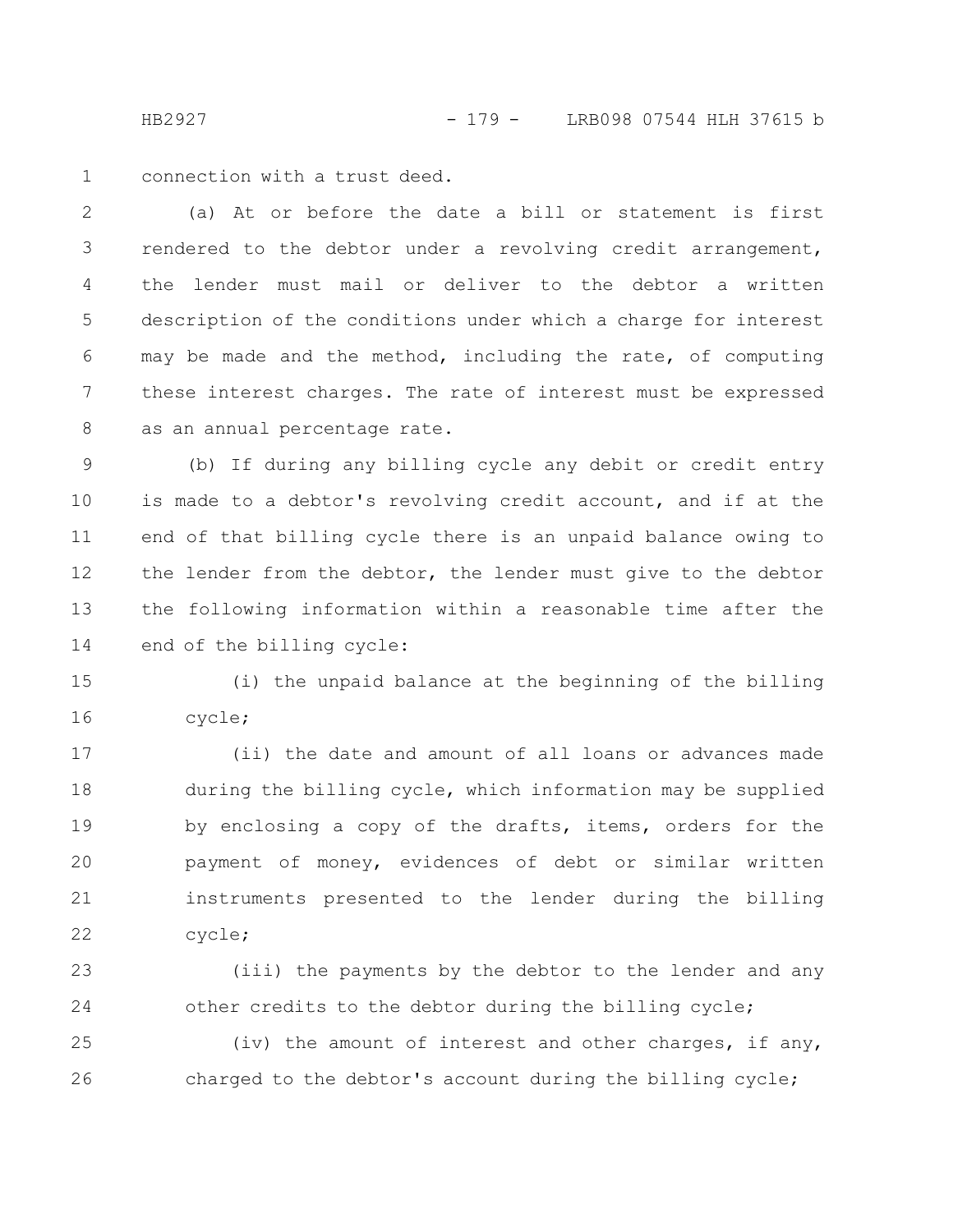(v) the amount which must be currently paid by the debtor and the date on which that amount must be paid in order to avoid delinquency; 1 2 3

(vi) the total amount remaining unpaid at the end of the billing cycle and the right of the debtor to prepay that amount in full without penalty; and 4 5 6

(vii) information required by  $(iv)$ ,  $(v)$  and  $(vi)$  must be set forth in type of equal size and equal conspicuousness. 7 8 9

(c) The revolving credit arrangement may provide for the payment by the debtor and receipt by the lender of all costs and disbursements, including reasonable attorney's fees, incurred by the lender in legal proceedings to collect or enforce the debt in the event of delinquency by the debtor or in the event of a breach of any obligation of the debtor under the arrangement. 10 11 12 13 14 15 16

(d) The lender under a revolving credit arrangement may provide credit life insurance or credit accident and health insurance, or both, with respect to the debtor and may charge the debtor therefor. Credit life insurance and credit accident and health insurance, and any charge therefor made to the debtor, shall comply with Article IX 1/2 of the Illinois Insurance Code, as now or hereafter amended, and all lawful requirements of the Director of Insurance related thereto. This insurance is in force with respect to each loan or advance made under a revolving credit arrangement as soon as the loan or 17 18 19 20 21 22 23 24 25 26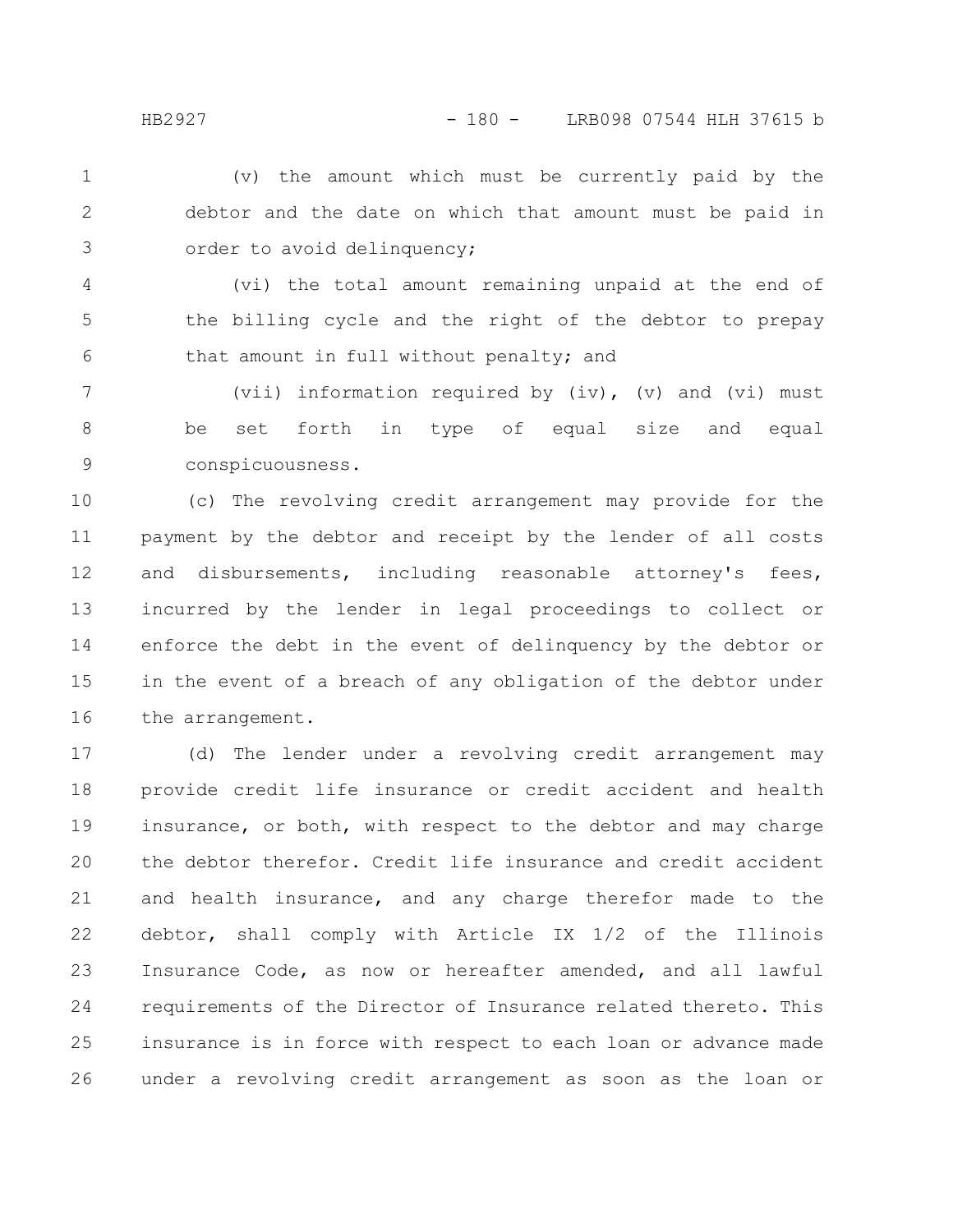advance is made. The purchase of this insurance from an agent, broker or insurer specified by the lender may not be a condition precedent to the revolving credit arrangement or to the making of any loan or advance thereunder. 1 2 3 4

(e) Whenever interest is contracted for or received under this Section, no amount in addition to the charges authorized by this Act may be directly or indirectly charged, contracted for or received whether as interest, service charges, costs of investigations or enforcements or otherwise. 5 6 7 8 9

(f) The lender under a revolving credit arrangement must compute at year end the total amount charged to the debtor's account during the year, including service charges, finance charges, late charges and any other charges authorized by this Act, and upon request must furnish such information to the debtor within 30 days after the end of the year, or if the account has been terminated during such year, may give such requested information within 30 days after such termination. The lender shall annually inform the debtor of his right to obtain such information. 10 11 12 13 14 15 16 17 18 19

(g) A lender who complies with the federal Truth in Lending Act, amendments thereto, and any regulations issued or which may be issued thereunder, shall be deemed to be in compliance with the provisions of subparagraphs (a) and (b) of this Section. 20 21 22 23 24

(h) Anything in this Section 4.2 to the contrary notwithstanding, if the Congress of the United States or any 25 26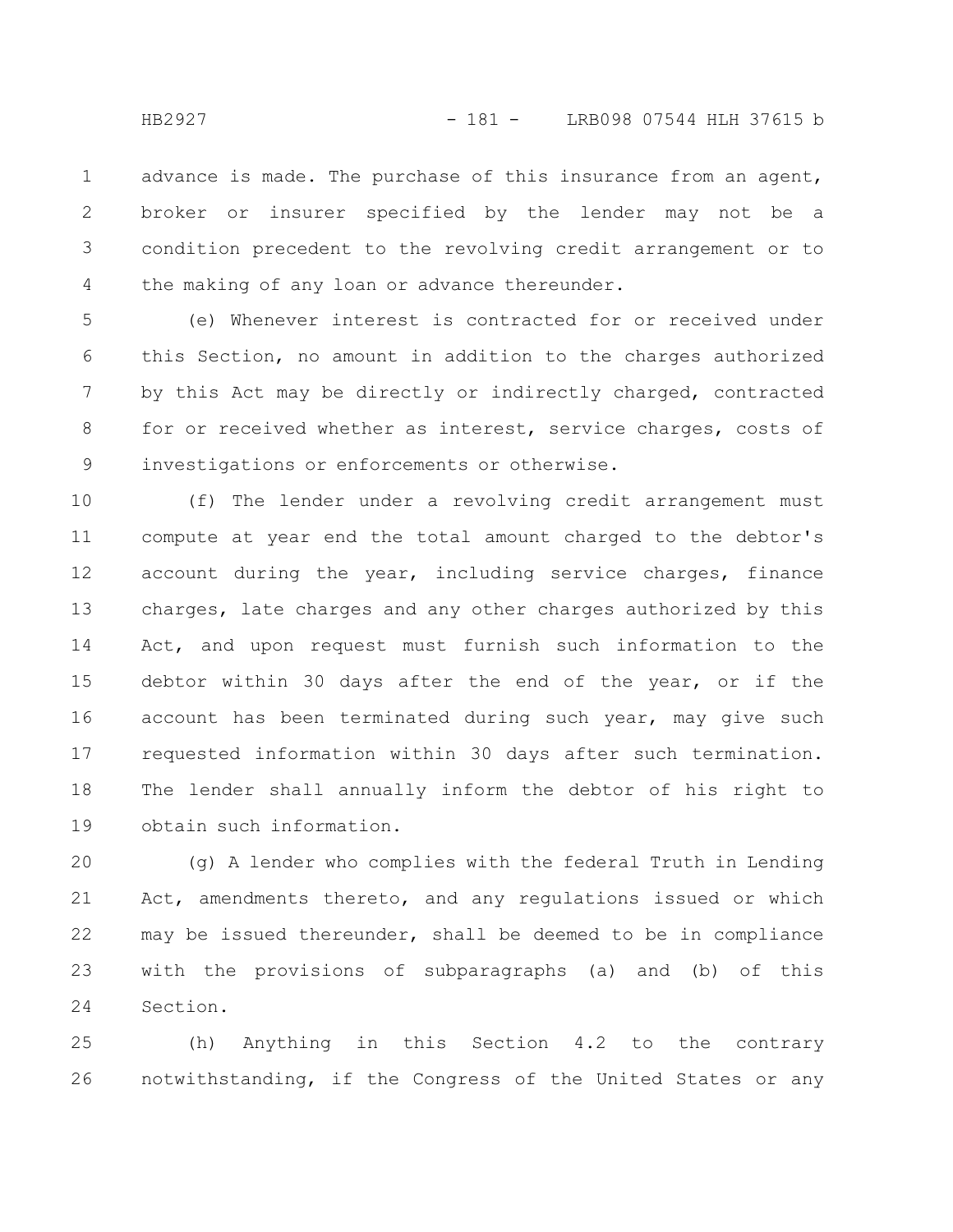federal agency authorizes any class of lenders to enter, within limitations, into a revolving credit arrangement secured by a mortgage or deed of trust on residential real property, any person, firm, corporation or other entity, not otherwise prohibited by the Congress of the United States or any federal agency from entering into revolving credit arrangements secured by a mortgage or deed of trust on residential real property, may enter into such arrangements within the same limitations. 1 2 3 4 5 6 7 8 9

(Source: P.A. 89-208, eff. 9-29-95.) 10

(815 ILCS 205/4a) (from Ch. 17, par. 6410) 11

Sec. 4a. Installment loan rate. 12

(a) On money loaned to or in any manner owing from any person, whether secured or unsecured, except where the money loaned or in any manner owing is directly or indirectly for the purchase price of real estate or an interest therein and is secured by a lien on or retention of title to that real estate or interest therein, to an amount not more than \$25,000 (excluding interest) which is evidenced by a written instrument providing for the payment thereof in 2 or more periodic installments over a period of not more than 181 months from the date of the execution of the written instrument, it is lawful to receive or to contract to receive and collect either: 13 14 15 16 17 18 19 20 21 22 23

(i) interest in an amount equivalent to interest computed at a rate not exceeding 9% per year on the entire 24 25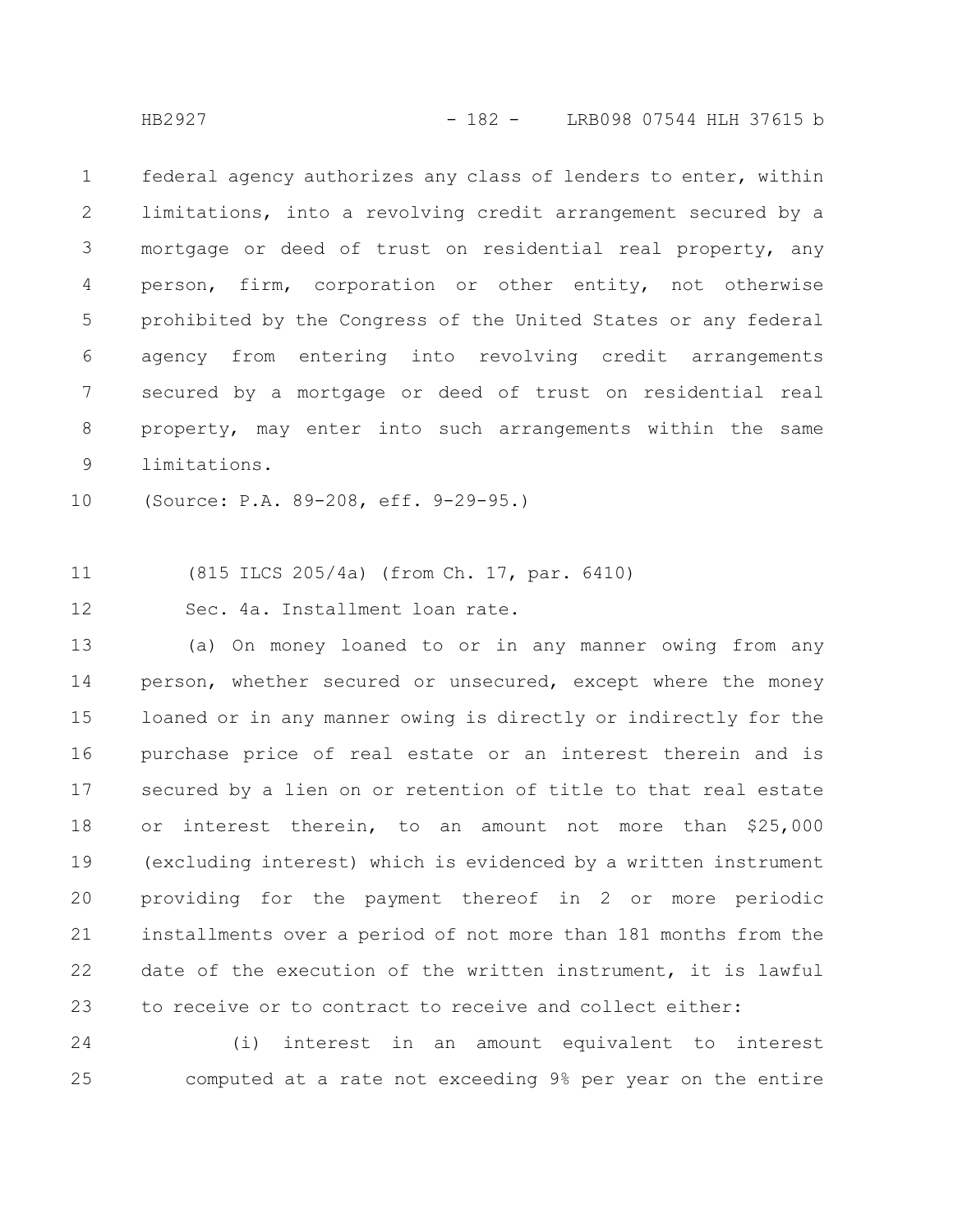principal amount of the money loaned or in any manner owing for the period from the date of the making of the loan or the incurring of the obligation for the amount owing evidenced by the written instrument until the date of the maturity of the last installment thereof, and to add that amount to the principal, except that there shall be no limit on the rate of interest which may be received or contracted to be received and collected by (1) any bank that has its main office or, after May 31, 1997, a branch in this State; (2) a savings and loan association chartered under the Illinois Savings and Loan Act of 1985, a savings bank chartered under the Savings Bank Act, or a federal savings and loan association established under the laws of the United States and having its main office in this State; or (3) any lender licensed under either the Consumer Finance Act or the Consumer Installment Loan Act, but in any case in which interest is received, contracted for or collected on the basis of this clause  $(i)$ , the debtor may satisfy in full at any time before maturity the debt evidenced by the written instrument, and in so satisfying must receive a refund credit against the total amount of interest added to the principal computed in the manner provided under Section 15(f)(3) of the Consumer Installment Loan Act for refunds or credits of applicable interest on payment in full of precomputed loans before the final installment due date; or 1 2 3 4 5 6 7 8 9 10 11 12 13 14 15 16 17 18 19 20 21 22 23 24 25 26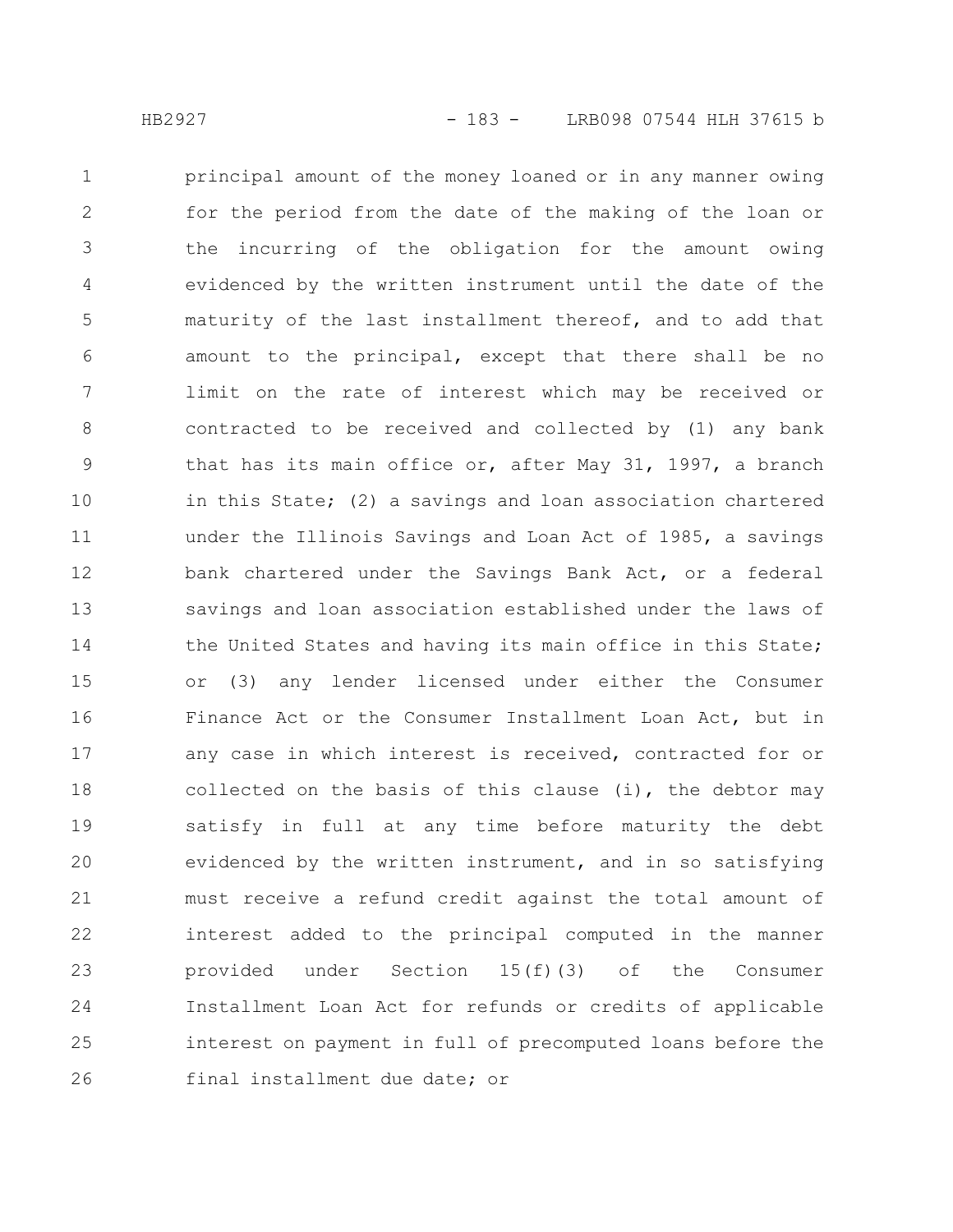(ii) interest accrued on the principal balance from time to time remaining unpaid, from the date of making of the loan or the incurring of the obligation to the date of the payment of the debt in full, at a rate not exceeding the annual percentage rate equivalent of the rate permitted to be charged under clause (i) above, but in any such case the debtor may, provided that the debtor shall have paid in full all interest and other charges accrued to the date of such prepayment, prepay the principal balance in full or in part at any time, and interest shall, upon any such prepayment, cease to accrue on the principal amount which has been prepaid. 1 2 3 4 5 6 7 8 9 10 11 12

(b) Whenever the principal amount of an installment loan is \$300 or more and the repayment period is 6 months or more, a minimum charge of \$15 may be collected instead of interest, but only one minimum charge may be collected from the same person during one year. When the principal amount of the loan (excluding interest) is \$800 or less, the lender or creditor may contract for and receive a service charge not to exceed \$5 in addition to interest; and that service charge may be collected when the loan is made, but only one service charge may be contracted for, received, or collected from the same person during one year. 13 14 15 16 17 18 19 20 21 22 23

(c) Credit life insurance and credit accident and health insurance, and any charge therefor which is deducted from the loan or paid by the obligor, must comply with Article IX 1/2 of 24 25 26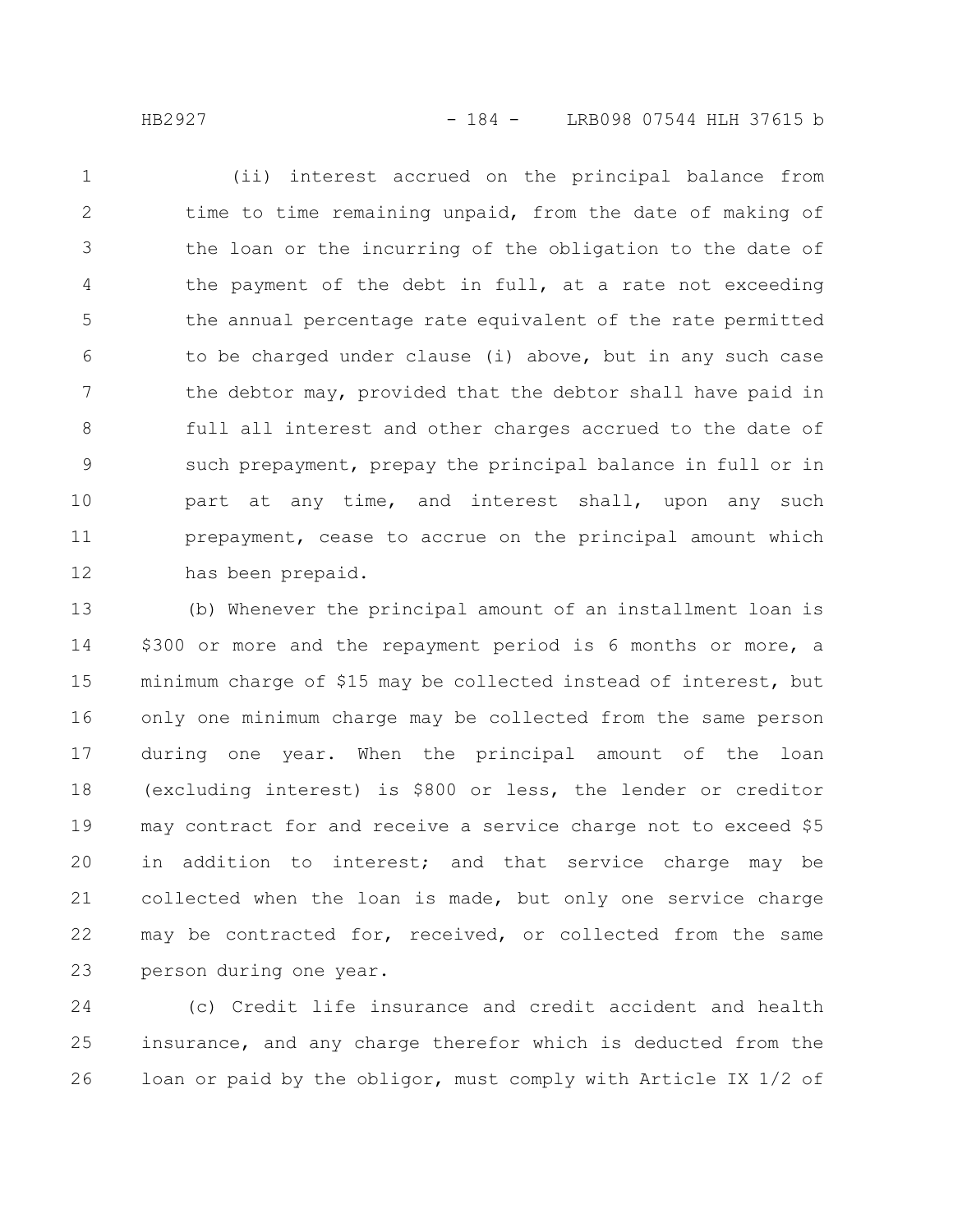the Illinois Insurance Code and all lawful requirements of the Director of Insurance related thereto. When there are 2 or more obligors on the loan contract, only one charge for credit life insurance and credit accident and health insurance may be made and only one of the obligors may be required to be insured. Insurance obtained from, by or through the lender or creditor must be in effect when the loan is transacted. The purchase of that insurance from an agent, broker or insurer specified by the lender or creditor may not be a condition precedent to the granting of the loan. 1 2 3 4 5 6 7 8 9 10

(d) The lender or creditor may require the obligor to provide property insurance on security other than household goods, furniture and personal effects. The amount and term of the insurance must be reasonable in relation to the amount and term of the loan contract and the type and value of the security, and the insurance must be procured in accordance with the insurance laws of this State. The purchase of that insurance from an agent, broker or insurer specified by the lender or creditor may not be a condition precedent to the granting of the loan. 11 12 13 14 15 16 17 18 19 20

(e) The lender or creditor may, if the contract provides, collect a delinquency and collection charge on each installment in default for a period of not less than 10 days in an amount not exceeding 5% of the installment on installments in excess of \$200 or \$10 on installments of \$200 or less, but only one delinquency and collection charge may be collected on any 21 22 23 24 25 26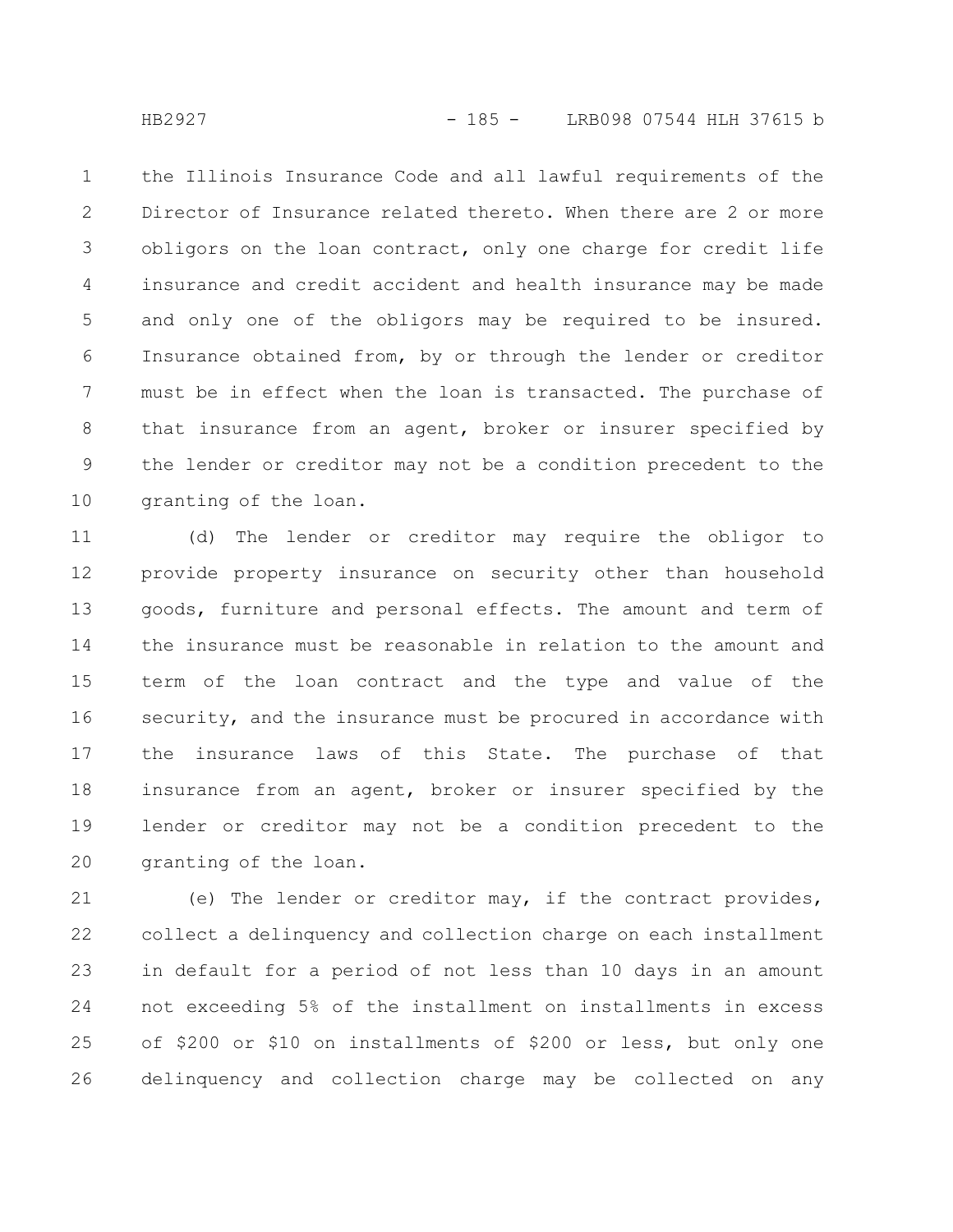installment regardless of the period during which it remains in default. In addition, the contract may provide for the payment by the borrower or debtor of attorney's fees incurred by the lender or creditor. The lender or creditor may enforce such a provision to the extent of the reasonable attorney's fees incurred by him in the collection or enforcement of the contract or obligation. Whenever interest is contracted for or received under this Section, no amount in addition to the charges authorized by this Section may be directly or indirectly charged, contracted for or received, except lawful fees paid to a public officer or agency to record, file or release security, and except costs and disbursements including reasonable attorney's fees, incurred in legal proceedings to collect a loan or to realize on a security after default. This Section does not prohibit the receipt of any commission, dividend or other benefit by the creditor or an employee, affiliate or associate of the creditor from the insurance authorized by this Section. 1 2 3 4 5 6 7 8 9 10 11 12 13 14 15 16 17 18

(f) When interest is contracted for or received under this Section, the lender must disclose the following items to the obligor in a written statement before the loan is consummated: 19 20 21

22

(1) the amount and date of the loan contract;

(2) the amount of loan credit using the term "amount financed"; 23 24

(3) every deduction from the amount financed or payment made by the obligor for insurance and the type of insurance 25 26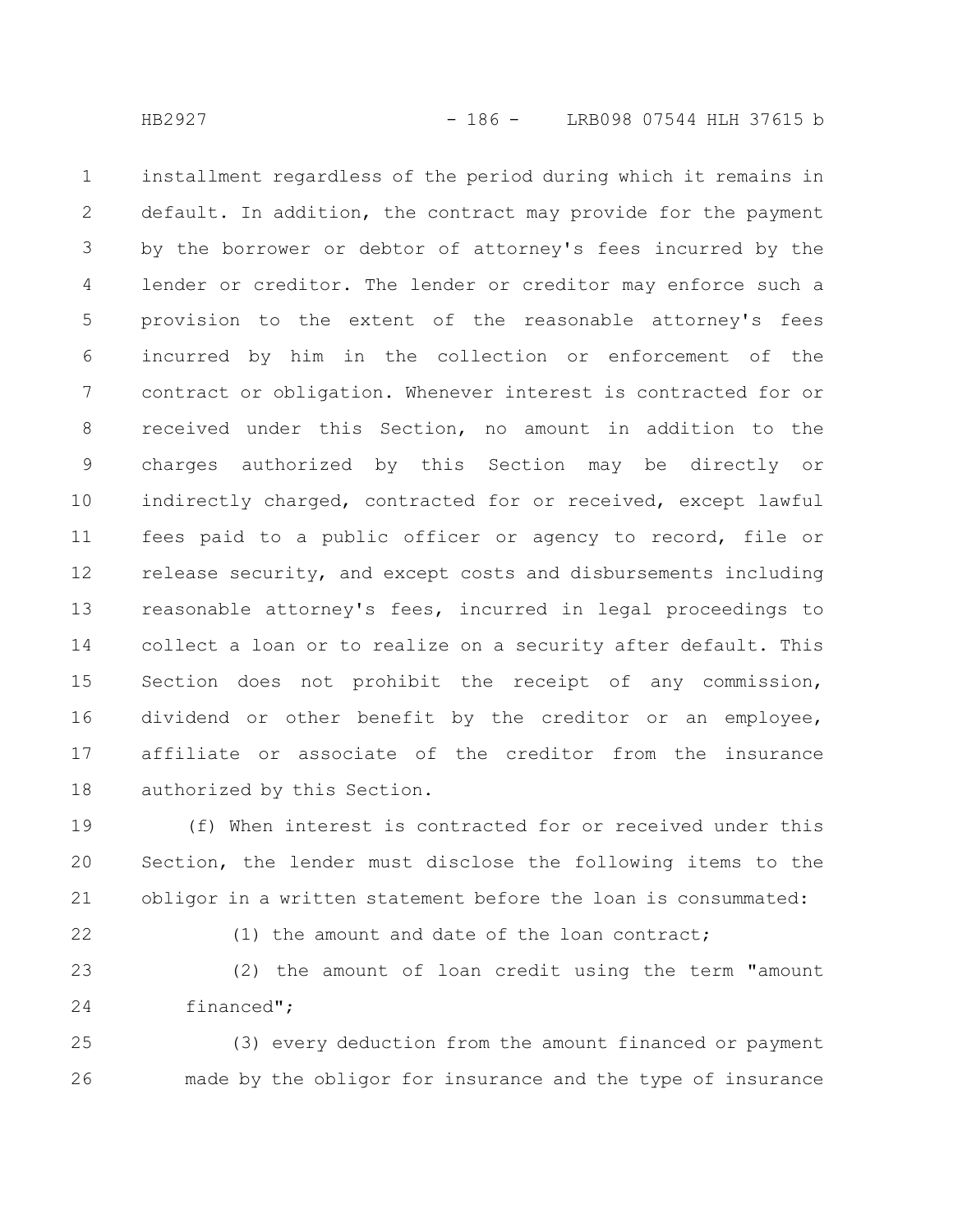1

for which each deduction or payment was made;

2

(4) every other deduction from the loan or payment made by the obligor in connection with obtaining the loan;

3

5

4

(5) the date on which the finance charge begins to accrue if different from the date of the transaction;

(6) the total amount of the loan charge for the scheduled term of the loan contract with a description of each amount included using the term "finance charge"; 6 7 8

(7) the finance charge expressed as an annual percentage rate using the term "annual percentage rate". "Annual percentage rate" means the nominal annual percentage rate of finance charge determined in accordance with the actuarial method of computation with an accuracy at least to the nearest  $1/4$  of  $1\$ ; or at the option of the lender by application of the United States rule so that it may be disclosed with an accuracy at least to the nearest 1/4 of 1%; 9 10 11 12 13 14 15 16 17

(8) the number, amount and due dates or periods of payments scheduled to repay the loan and the sum of such payments using the term "total of payments"; 18 19 20

(9) the amount, or method of computing the amount of any default, delinquency or similar charges payable in the event of late payments; 21 22 23

(10) the right of the obligor to prepay the loan and the fact that such prepayment will reduce the charge for the loan; 24 25 26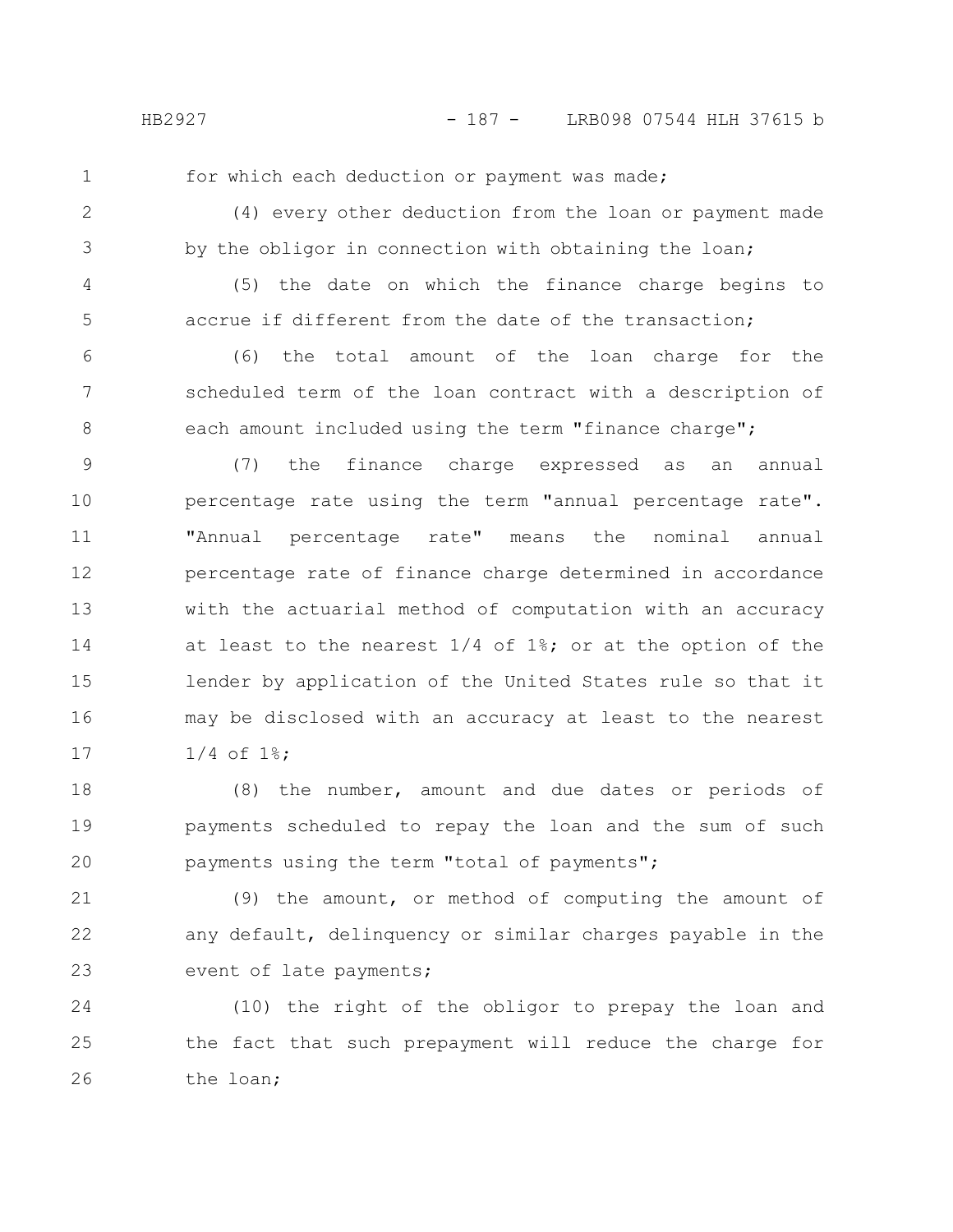(11) a description or identification of the type of any security interest held or to be retained or acquired by the lender in connection with the loan and a clear identification of the property to which the security interest relates. If after-acquired property will be subject to the security interest, or if other or future indebtedness is or may be secured by any such property, this fact shall be clearly set forth in conjunction with the description or identification of the type of security interest held, retained or acquired; 1 2 3 4 5 6 7 8 9 10

(12) a description of any penalty charge that may be imposed by the lender for prepayment of the principal of the obligation with an explanation of the method of computation of such penalty and the conditions under which it may be imposed; 11 12 13 14 15

(13) unless the contract provides for the accrual and payment of the finance charge on the balance of the amount financed from time to time remaining unpaid, an identification of the method of computing any unearned portion of the finance charge in the event of prepayment of the loan. 16 17 18 19 20 21

The terms "finance charge" and "annual percentage rate" shall be printed more conspicuously than other terminology required by this Section. 22 23 24

(g) At the time disclosures are made, the lender shall deliver to the obligor a duplicate of the instrument or 25 26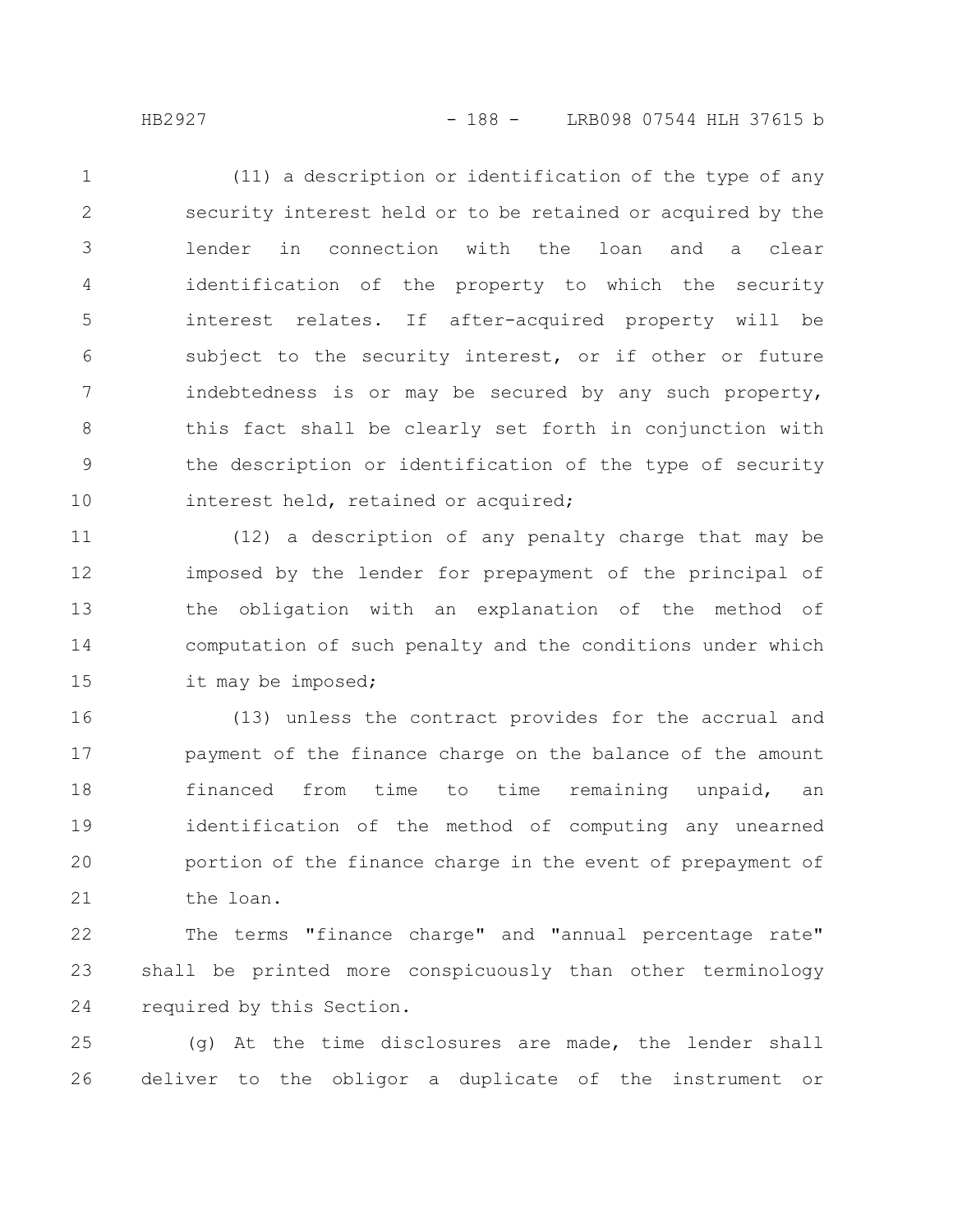statement by which the required disclosures are made and on which the lender and obligor are identified and their addresses stated. All of the disclosures shall be made clearly, conspicuously and in meaningful sequence and made together on either: 1 2 3 4 5

(i) the note or other instrument evidencing the obligation on the same side of the page and above or adjacent to the place for the obligor's signature; however, where a creditor elects to combine disclosures with the contract, security agreement, and evidence of a transaction in a single document, the disclosures required under this Section shall be made on the face of the document, on the reverse side, or on both sides, provided that the amount of the finance charge and the annual percentage rate shall appear on the face of the document, and, if the reverse side is used, the printing on both sides of the document shall be equally clear and conspicuous, both sides shall contain the statement, "NOTICE: See other side for important information", and the place for the customer's signature shall be provided following the full content of the document; or 6 7 8 9 10 11 12 13 14 15 16 17 18 19 20 21

(ii) one side of a separate statement which identifies the transaction. 22 23

The amount of the finance charge shall be determined as the sum of all charges, payable directly or indirectly by the obligor and imposed directly or indirectly by the lender as an 24 25 26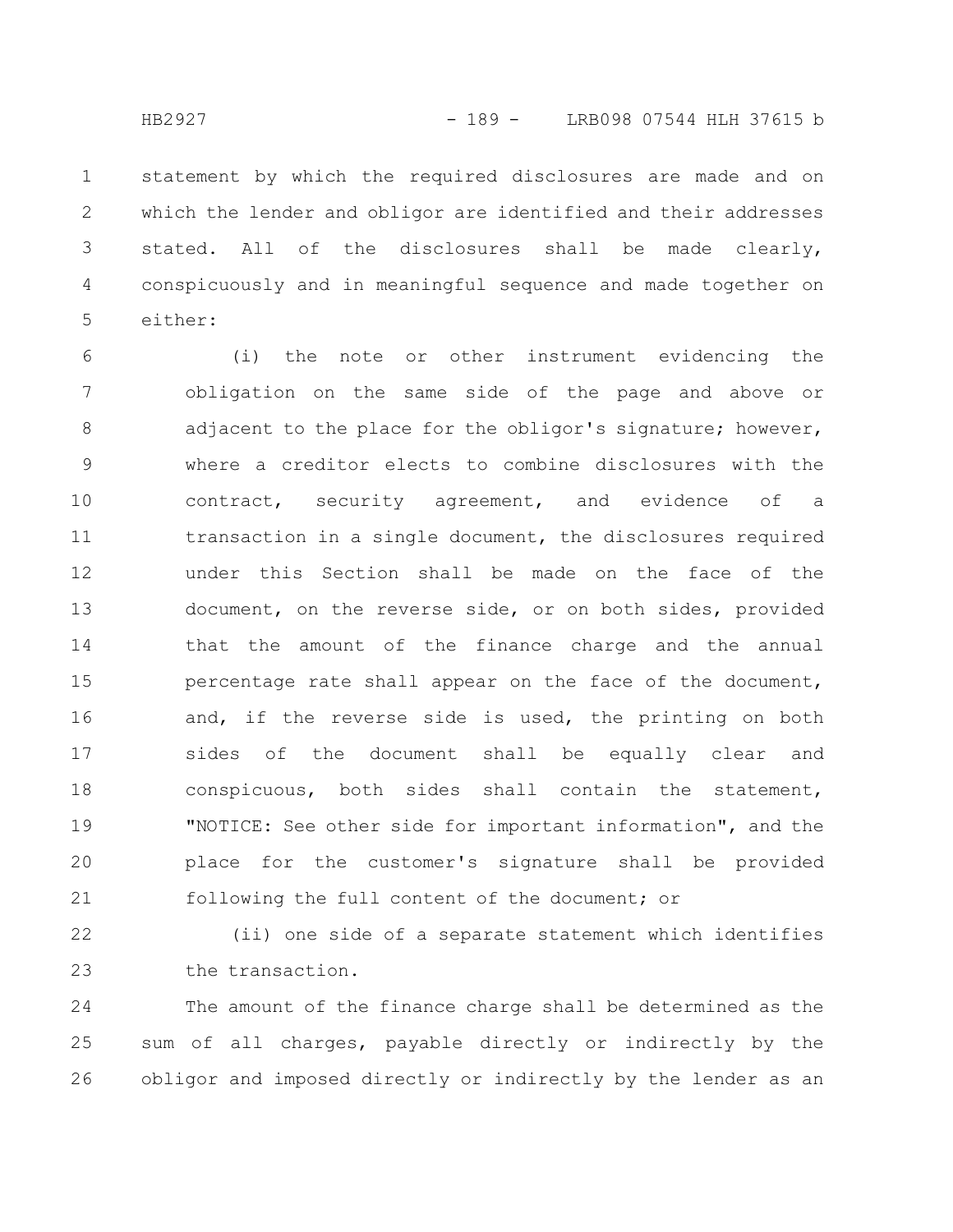incident to or as a condition to the extension of credit, whether paid or payable by the obligor, any other person on behalf of the obligor, to the lender or to a third party, including any of the following types of charges: 1 2 3 4

(1) Interest, time price differential, and any amount payable under a discount or other system of additional charges. 5 6 7

(2) Service, transaction, activity, or carrying charge. 8 9

10

(3) Loan fee, points, finder's fee, or similar charge.

(4) Fee for an appraisal, investigation, or credit report. 11 12

(5) Charges or premiums for credit life, accident, health, or loss of income insurance, written in connection with any credit transaction unless (a) the insurance coverage is not required by the lender and this fact is clearly and conspicuously disclosed in writing to the obligor; and (b) any obligor desiring such insurance coverage gives specific dated and separately signed affirmative written indication of such desire after receiving written disclosure to him of the cost of such insurance. 13 14 15 16 17 18 19 20 21 22

(6) Charges or premiums for insurance, written in connection with any credit transaction, against loss of or damage to property or against liability arising out of the ownership or use of property, unless a clear, conspicuous, 23 24 25 26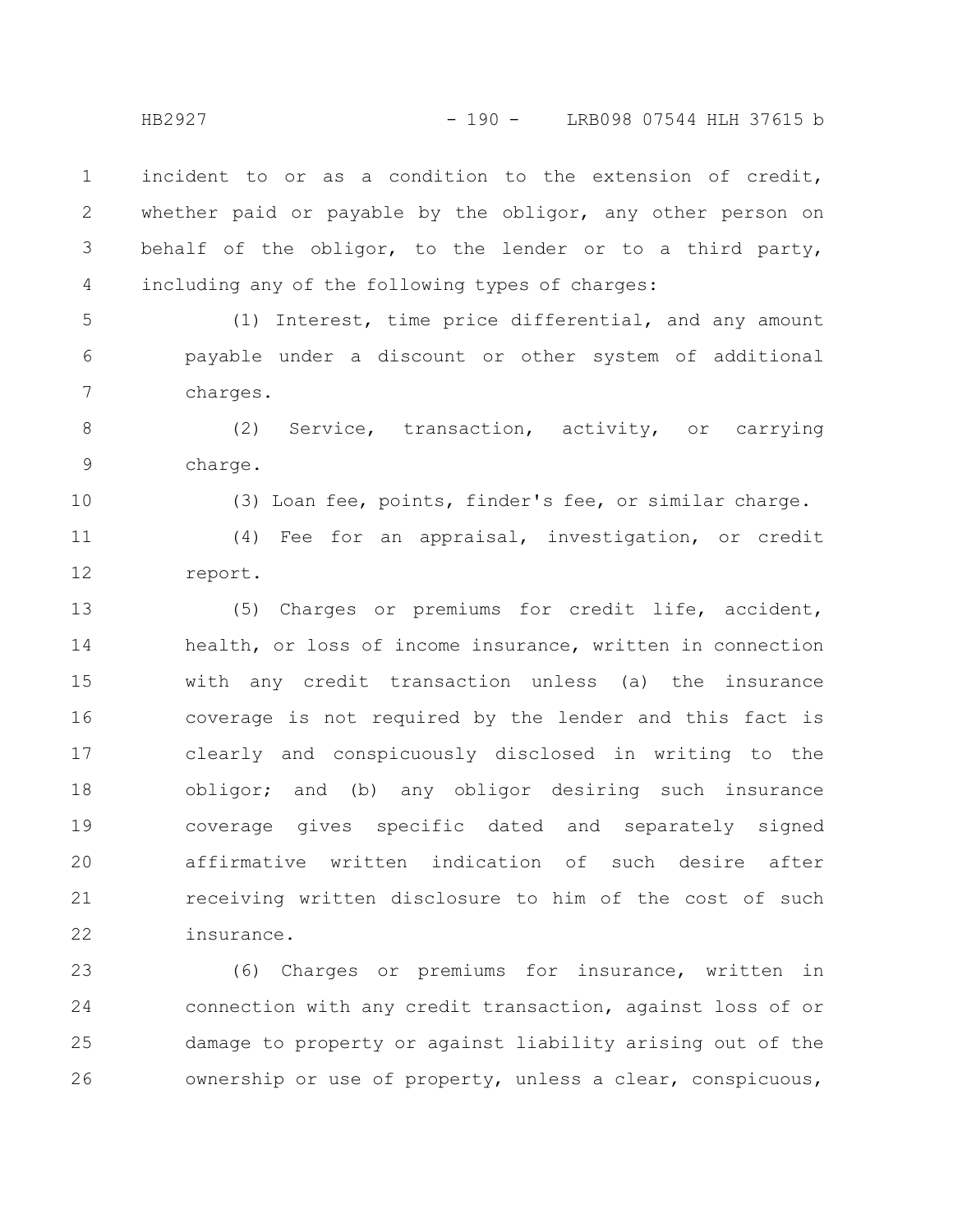and specific statement in writing is furnished by the lender to the obligor setting forth the cost of the insurance if obtained from or through the lender and stating that the obligor may choose the person through which the insurance is to be obtained. 1 2 3 4 5

(7) Premium or other charges for any other guarantee or insurance protecting the lender against the obligor's default or other credit loss. 6 7 8

(8) Any charge imposed by a lender upon another lender for purchasing or accepting an obligation of an obligor if the obligor is required to pay any part of that charge in cash, as an addition to the obligation, or as a deduction from the proceeds of the obligation. 9 10 11 12 13

A late payment, delinquency, default, reinstatement or other such charge is not a finance charge if imposed for actual unanticipated late payment, delinquency, default or other occurrence. 14 15 16 17

(h) Advertising for loans transacted under this Section may not be false, misleading, or deceptive. That advertising, if it states a rate or amount of interest, must state that rate as an annual percentage rate of interest charged. In addition, if charges other than for interest are made in connection with those loans, those charges must be separately stated. No advertising may indicate or imply that the rates or charges for loans are in any way "recommended", "approved", "set" or "established" by the State government or by this Act. 18 19 20 21 22 23 24 25 26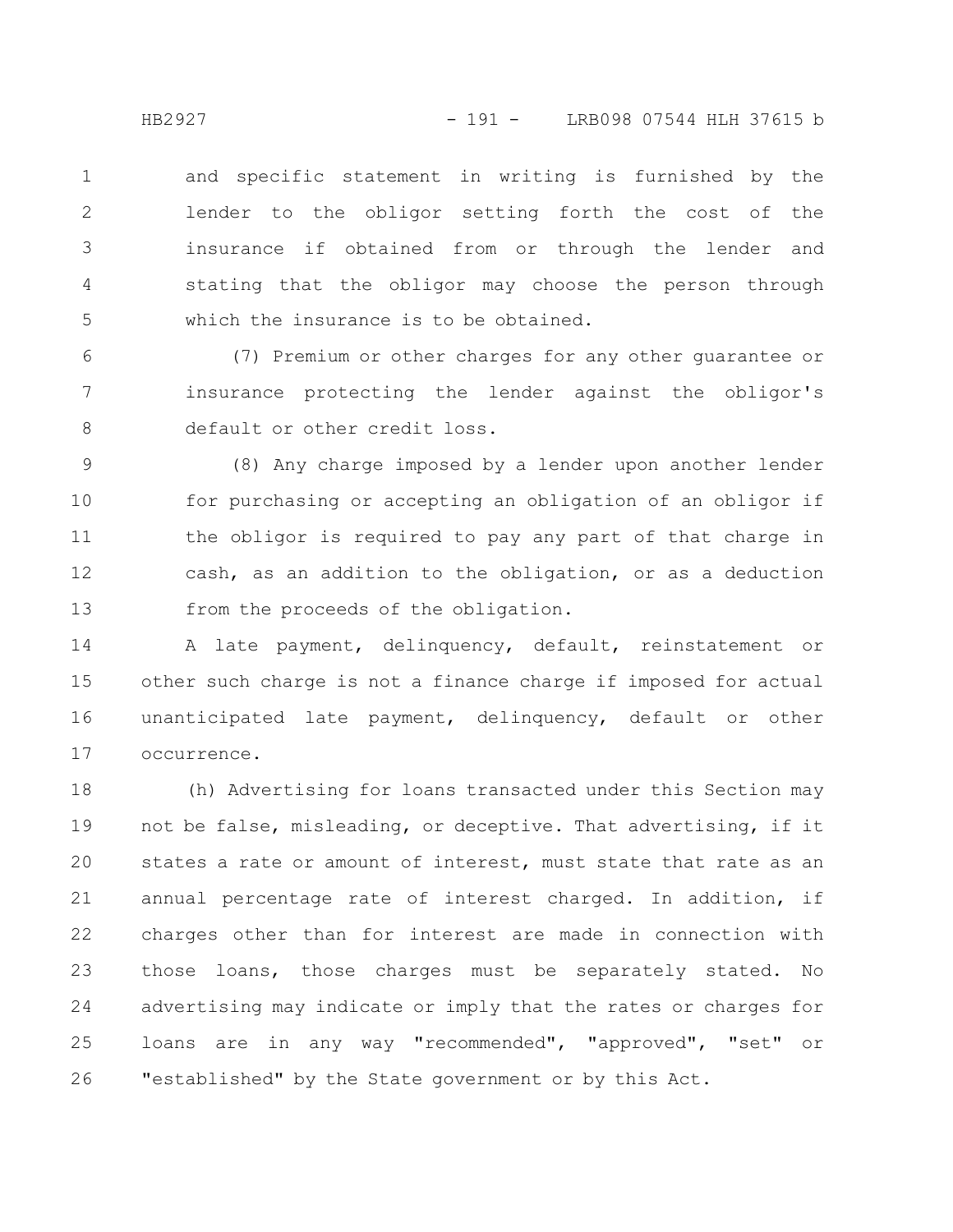HB2927 - 192 - LRB098 07544 HLH 37615 b

| $\mathbf 1$ | (i) A lender or creditor who complies with the federal           |  |  |  |  |
|-------------|------------------------------------------------------------------|--|--|--|--|
| 2           | Truth in Lending Act, amendments thereto, and any regulations    |  |  |  |  |
| 3           | issued or which may be issued thereunder, shall be deemed to be  |  |  |  |  |
| 4           | in compliance with the provisions of subsections (f), (g) and    |  |  |  |  |
| 5           | (h) of this Section.                                             |  |  |  |  |
| 6           | (j) For purposes of this Section, "real estate" and "real        |  |  |  |  |
| 7           | property" include a manufactured home as defined in subdivision  |  |  |  |  |
| 8           | (53) of Section 9-102 of the Uniform Commercial Code that is     |  |  |  |  |
| $\mathsf 9$ | real property as defined in the Conveyance and Encumbrance of    |  |  |  |  |
| 10          | Manufactured Homes as Real Property and Severance Act.           |  |  |  |  |
| 11          | (Source: P.A. 92-483, eff. 8-23-01.)                             |  |  |  |  |
|             |                                                                  |  |  |  |  |
| 12          | Section 10-115. The Motor Vehicle Retail Installment Sales       |  |  |  |  |
| 13          | Act is amended by changing Section 2.1 as follows:               |  |  |  |  |
| 14          | (815 ILCS 375/2.1) (from Ch. 121 1/2, par. 562.1)                |  |  |  |  |
|             |                                                                  |  |  |  |  |
| 15          | Sec. 2.1.                                                        |  |  |  |  |
| 16          | "Motor vehicle" means a motor vehicle as defined in The          |  |  |  |  |
| 17          | Illinois Vehicle Code<br>but does<br>include<br>not<br>bicycles, |  |  |  |  |
| 18          | motorcycles, motor scooters, snowmobiles, trailers, and farm     |  |  |  |  |
| 19          | equipment, and manufactured homes as defined in subdivision      |  |  |  |  |
| 20          | (53) of Section 9-102 of the Uniform Commercial Code.            |  |  |  |  |
| 21          | (Source: P.A. 77-1167.)                                          |  |  |  |  |
|             |                                                                  |  |  |  |  |
| 22          | Section 10-120. The Retail Installment Sales Act is amended      |  |  |  |  |

by changing Section 2.1 as follows: 23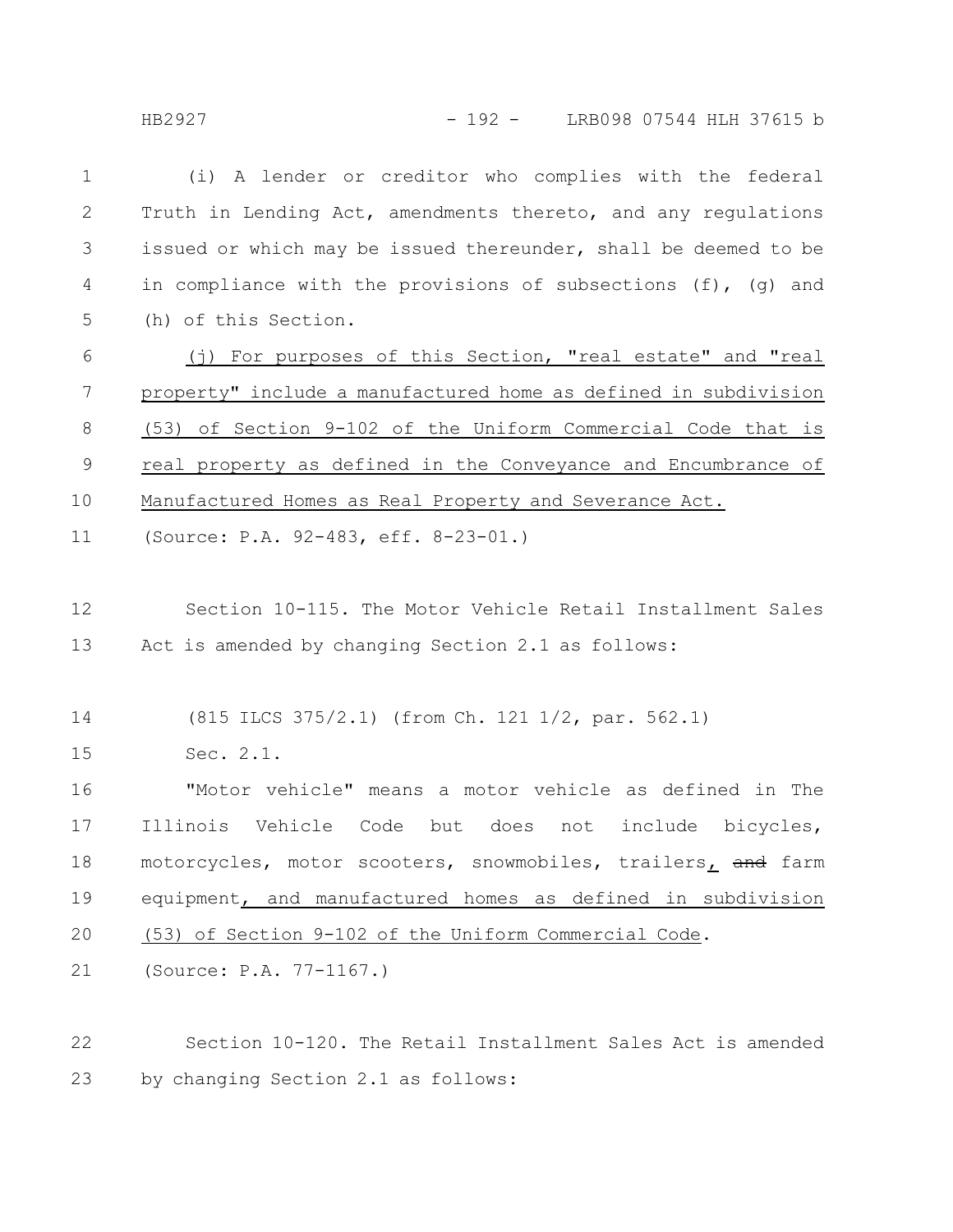1

## (815 ILCS 405/2.1) (from Ch. 121 1/2, par. 502.1)

Sec. 2.1. "Goods" means all goods used or purchased primarily for personal, family, or household purposes. "Goods" includes goods purchased primarily for agricultural purposes only for the purposes of the credit disclosure requirements of this Act. "Goods" includes merchandise certificates or coupons issued by a retail seller to be used in their face amount in the purchase of goods or services sold by such a seller but does not include money or other things in action. It also includes goods which are furnished or used, at the time of sale or subsequently, in the modernization, rehabilitation, repair, alteration, improvement, or construction of real estate so as to become a part of that real estate whether or not severable therefrom. "Goods" includes a manufactured home as defined in subdivision (53) of Section 9-102 of the Uniform Commercial Code that is not real property as defined in the Conveyance and Encumbrance of Manufactured Homes as Real Property and Severance Act. "Goods" does not include a motor vehicle as defined in The Illinois Vehicle Code, but does include bicycles, motorcycles, motor scooters, snowmobiles and trailers when purchased primarily for personal, family or household purposes. "Goods" does not include goods used or purchased primarily for business or commercial purposes. 2 3 4 5 6 7 8 9 10 11 12 13 14 15 16 17 18 19 20 21 22 23

(Source: P.A. 77-1166.) 24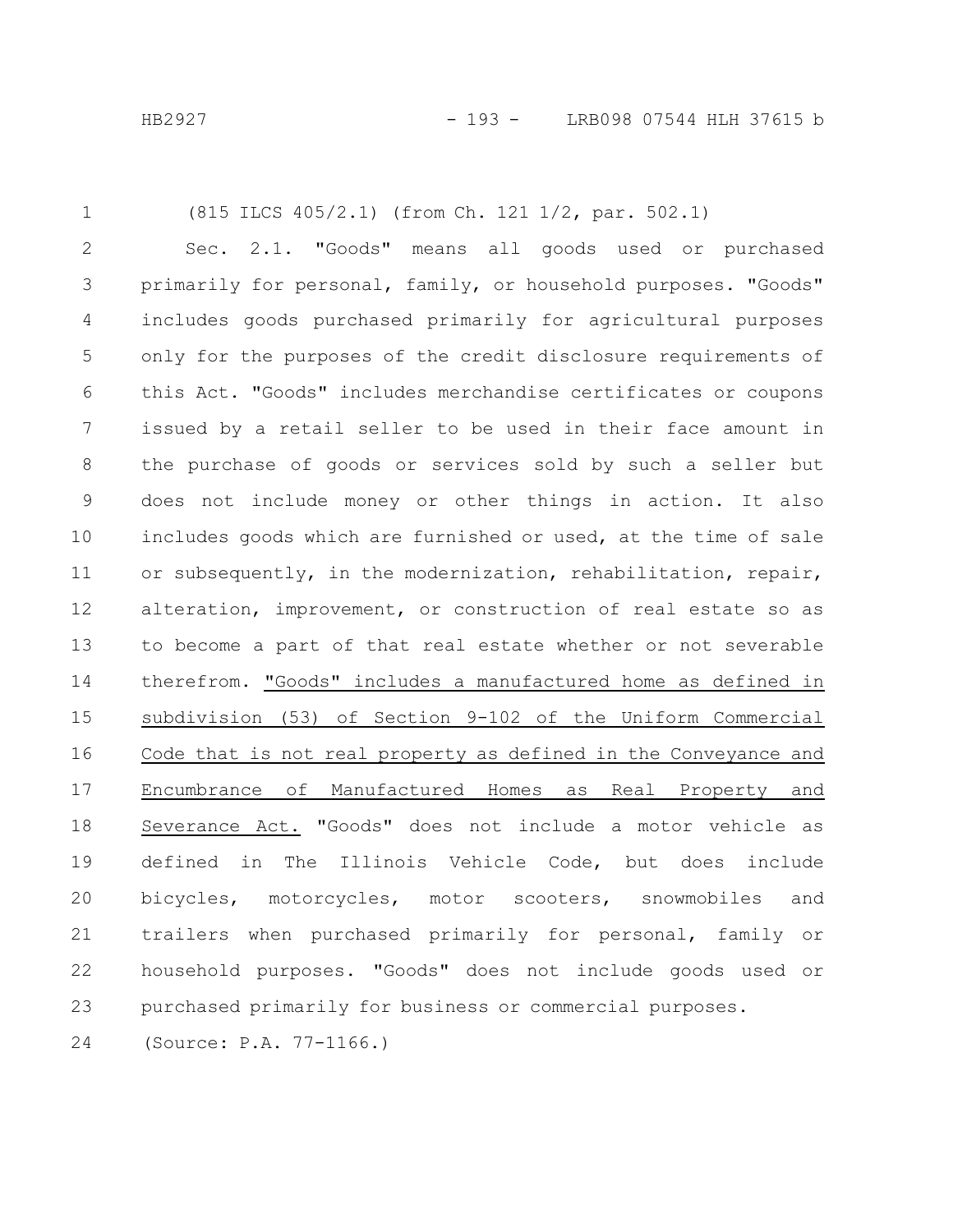| LRB098 07544 HLH 37615 b |
|--------------------------|
|                          |

## ARTICLE 99. EFFECTIVE DATE

1

Section 99-999. Effective date. This Act takes effect upon becoming law. 2 3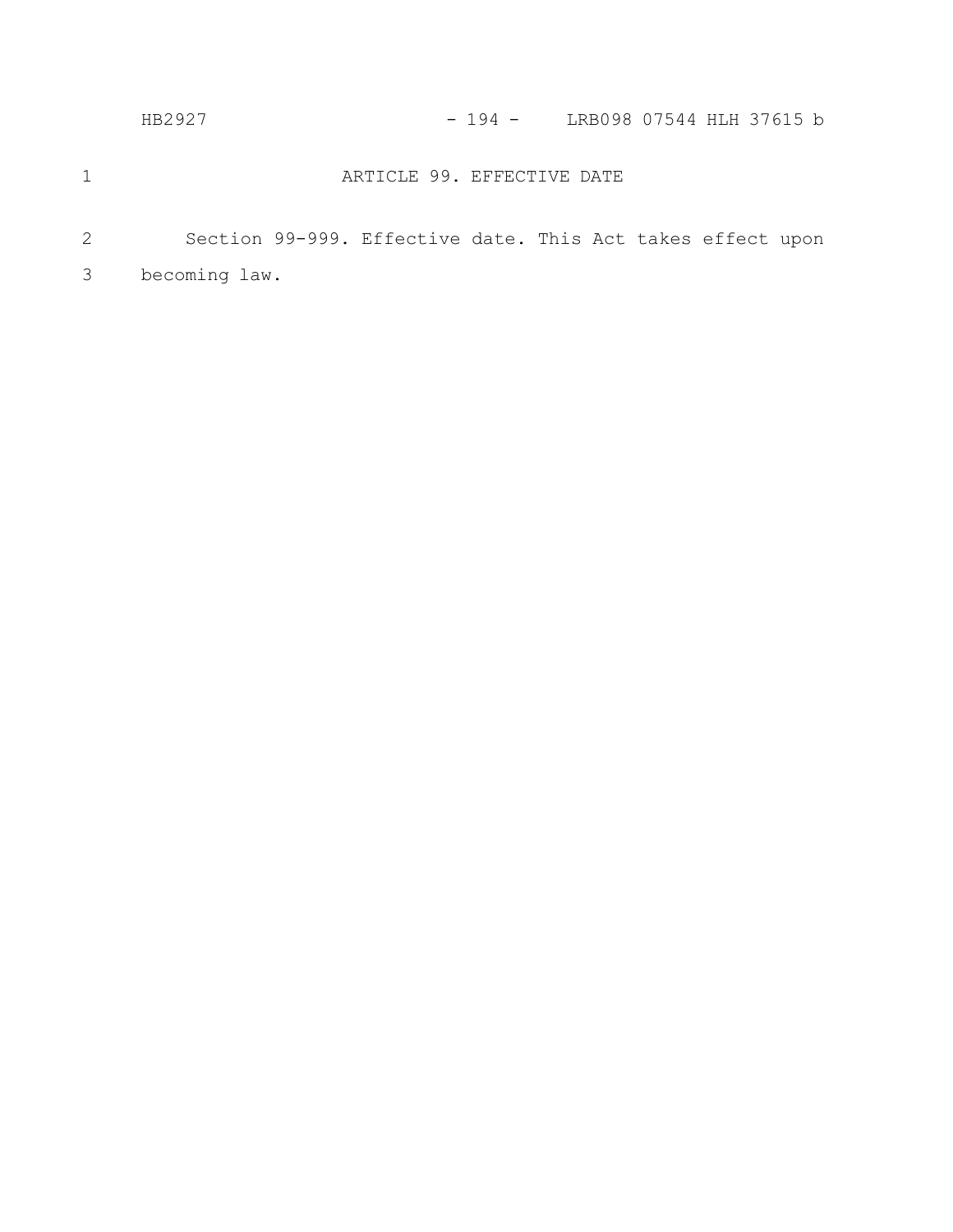|    | HB2927                  | - 195 -<br>LRB098 07544 HLH 37615 b     |
|----|-------------------------|-----------------------------------------|
| 1  |                         | INDEX                                   |
| 2  |                         | Statutes amended in order of appearance |
| 3  | New Act                 |                                         |
| 4  | 35 ILCS 200/1-130       |                                         |
| 5  | 35 ILCS 515/1           | from Ch. 120, par. 1201                 |
| 6  | 35 ILCS 515/4           | from Ch. 120, par. 1204                 |
| 7  | 205 ILCS 5/3            | from Ch. 17, par. 309                   |
| 8  | 205 ILCS 5/5a           | from Ch. 17, par. 312                   |
| 9  | 205 ILCS 5/5d           | from Ch. 17, par. 312.3                 |
| 10 | 205 ILCS 5/6.1          | from Ch. 17, par. 313.1                 |
| 11 | 205 ILCS 105/1-10.30    | from Ch. 17, par. 3301-10.30            |
| 12 | 205 ILCS 105/5-2        | from Ch. 17, par. 3305-2                |
| 13 | 205 ILCS 205/6002       | from Ch. 17, par. 7306-2                |
| 14 | 205 ILCS 205/6008       | from Ch. 17, par. 7306-8                |
| 15 | 205 ILCS 305/46         | from Ch. 17, par. 4447                  |
| 16 | 205 ILCS 305/46.1       | from Ch. 17, par. 4447.1                |
| 17 | 205 ILCS 635/1-4        |                                         |
| 18 | 210 ILCS 115/2.1        | from Ch. 111 1/2, par. 712.1            |
| 19 | 210 ILCS 117/10         |                                         |
| 20 | 430 ILCS 115/2          | from Ch. 67 1/2, par. 502               |
| 21 | 430 ILCS 117/10         |                                         |
| 22 | 625 ILCS 5/1-144.03 new |                                         |
| 23 | 625 ILCS 5/3-100        | from Ch. 95 1/2, par. 3-100             |
| 24 | 625 ILCS 5/3-102        | from Ch. 95 1/2, par. 3-102             |
| 25 | 625 ILCS 5/3-103        | from Ch. 95 1/2, par. 3-103             |